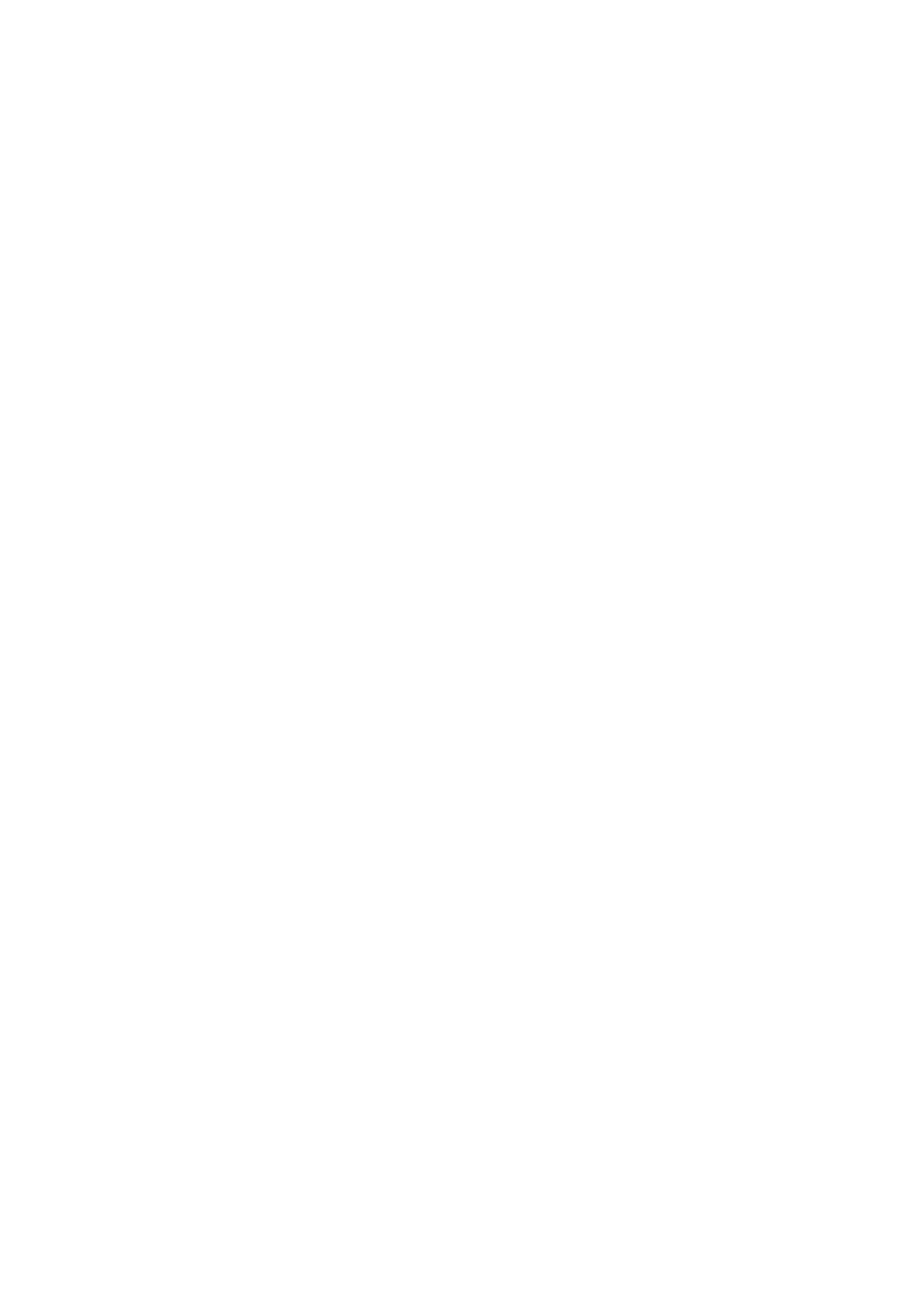# **A WORD TO POTENTIAL INVESTORS**

#### **ALL INVESTMENTS INVOLVE RISK**

With these funds, as with most investments, future performance may differ from past performance. There is no guarantee that any fund will meet its objectives or achieve any particular level of performance.

Fund investments are not bank deposits. The value of your investment can go up and down, and you could lose money. Levels of income could also go up or down. No fund in this prospectus is intended as a complete investment plan, nor are all funds appropriate for all investors.

Before investing in any fund, you should understand its risks, costs, and terms of investment, and how well these characteristics align with your own financial circumstances and risk tolerance.

As a potential investor, it is your responsibility to know and follow the laws and regulations that apply to you, including any foreign exchange restrictions, and to be aware of potential tax consequences. We recommend that you consult an investment adviser, legal adviser and tax adviser before investing.

Note that any differences between portfolio securities currencies, share class currencies, and/or your home currency will expose you to currency risk. In addition, if your home currency is different from the share class currency, the performance you experience as an investor could be substantially different from the fund's published performance.

#### **WHO CAN INVEST IN THESE FUNDS**

Distributing this prospectus, offering these shares for sale, or investing in these shares is legal only where the shares are registered for public sale or where sale is not prohibited by local law or regulation. This prospectus is not an offer or solicitation in any jurisdiction, or to any

investor, where not legally permitted or where the person making the offer or solicitation is not qualified to do so. Neither these shares nor the SICAV are registered with the US Securities and Exchange Commission, the US Commodity Futures Trading Commission, or any other US federal or state entity. Therefore, unless the SICAV is satisfied that it would not constitute a violation of US securities laws, these shares are not available to, or for the benefit of, US persons, as defined in "Terms with specific meanings" in this prospectus. For more information on restrictions on share ownership, including whether the board considers you to be eligible to invest in the funds or in any particular share class, contact us (see "The [SICAV](#page-136-0)").

#### **WHICH INFORMATION TO RELY ON**

In deciding whether or not to invest in a fund, you should look at (and read completely) the most recent prospectus, the relevant KIID, the application form, and the fund's most recent annual report. These documents must all be distributed together (along with any more recent semi-annual report, if published), and this prospectus is not valid without the other documents. By buying shares in any of these funds, you are considered to have accepted the terms described in these documents.

Together, all these documents contain the only approved information about the funds and the SICAV. The board is not liable for any statements or information about the funds or the SICAV that is not contained in these documents. Information in this prospectus may have changed since its date. In case of any inconsistency in translations of this prospectus, or of the financial reports, the English version will prevail.

# **CONTENTS**

| A Word to Potential Investors                | 3                       |
|----------------------------------------------|-------------------------|
| <b>Fund descriptions</b>                     | $\overline{\mathbf{4}}$ |
| <b>Bond Funds</b>                            |                         |
| Asia Credit Bond Fund*                       | 5                       |
| Diversified Income Bond Fund*                | $\overline{7}$          |
| Dynamic Credit Fund                          | $\overline{9}$          |
| Dynamic Emerging Markets Bond Fund           | 11                      |
| Dynamic Global Bond Fund                     | 13                      |
| Dynamic Global Investment Grade Bond Fund    | 15                      |
| Emerging Local Markets Bond Fund             | 17                      |
| Emerging Markets Bond Fund                   | 19                      |
| Emerging Markets Corporate Bond Fund*        | 21                      |
| Euro Corporate Bond Fund*                    | 23                      |
| European High Yield Bond Fund*               | 25                      |
| Global Aggregate Bond Fund*                  | 27                      |
| Global Government Bond Fund                  | 29                      |
| Global High Income Bond Fund                 | 31                      |
| Global High Yield Bond Fund                  | 33                      |
| Global Investment Grade Corporate Bond Fund* | 35                      |
| US Aggregate Bond Fund*                      | 37                      |
| US High Yield Bond Fund                      | 39                      |
| US Investment Grade Corporate Bond Fund*     | 41                      |
| <b>Equity Funds</b>                          |                         |
| Asian ex-Japan Equity Fund*                  | 43                      |
| Asian Opportunities Equity Fund              | 45                      |
| China Evolution Equity Fund                  | 47                      |
| China Growth Leaders Equity Fund             | 49                      |
| Continental European Equity Fund             | 51                      |
| Emerging Markets Discovery Equity Fund       | 52                      |
| Emerging Markets Equity Fund                 | 54                      |
| European Equity Fund                         | 56                      |
| European Select Equity Fund*                 | 57                      |
| European Smaller Companies Equity Fund*      | 59                      |
| Frontier Markets Equity Fund                 | 61                      |
| Global Equity Dividend Fund                  | 63                      |

| Global Focused Growth Equity Fund                              | 65       |
|----------------------------------------------------------------|----------|
| Global Growth Equity Fund                                      | 67       |
| Global Impact Equity Fund                                      | 69       |
| Global Natural Resources Equity Fund                           | 71       |
| Global Real Estate Securities Fund                             | 73       |
| Global Select Equity Fund                                      | 75       |
| Global Technology Equity Fund                                  | 77       |
| Global Value Equity Fund                                       | 79       |
| Japanese Equity Fund                                           | 80       |
| Middle East & Africa Equity Fund                               | 81       |
| Responsible Global Structured Research Equity Fund             | 83<br>85 |
| Science and Technology Equity Fund<br>US Blue Chip Equity Fund | 87       |
| <b>US Equity Fund</b>                                          | 88       |
| US Large Cap Growth Equity Fund                                | 89       |
| US Large Cap Value Equity Fund                                 | 90       |
| US Select Value Equity Fund                                    | 91       |
| US Smaller Companies Equity Fund                               | 92       |
| Multi-Asset Funds                                              |          |
| Global Allocation Extended Fund                                | 93       |
| Global Allocation Fund                                         | 95       |
| Multi-Asset Global Income Fund                                 | 97       |
| Notes on Fund Costs                                            | 99       |
| <b>Risk Descriptions</b>                                       | 99       |
| General Investment Powers and Restrictions                     | 105      |
| Environmental, Social and Governance (ESG)                     |          |
| <b>Investment Policy</b>                                       | 107      |
| More about Derivatives and Efficient Portfolio                 |          |
| Management                                                     | 117      |
| <b>Investing in the Funds</b>                                  | 124      |
| Information for Investors in Certain Countries                 | 133      |
| The SICAV                                                      | 137      |
| The Management Company                                         | 141      |
|                                                                |          |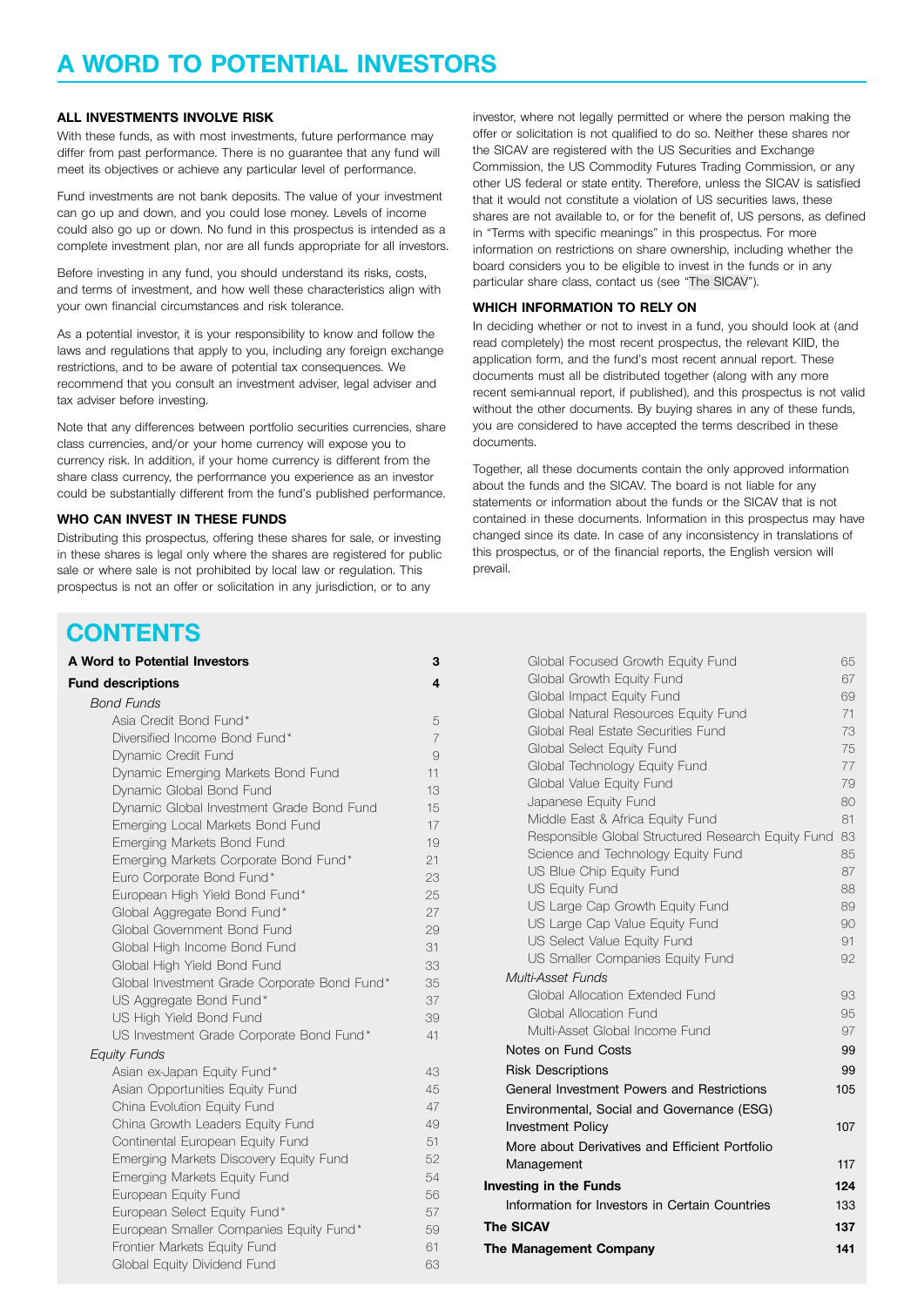# <span id="page-3-0"></span>**FUND DESCRIPTIONS**

# Introduction to the funds

All of the funds are sub-funds of T. Rowe Price Funds SICAV. The SICAV exists to manage its assets for the benefit of those who invest in the funds.

All funds are subject to the general investment policies and restrictions that appear beginning on page [105](#page-104-0). The specific investment objectives, main investments and other key characteristics of each fund are described in this section.

The board of the SICAV has overall responsibility for the SICAV's investment activities and other operations. The board has delegated the day-to-day management of the funds to the management company, which in turn has delegated some or all of its responsibilities to an investment manager and a number of service providers. The board retains supervisory approval and control over the management company and closely monitors its performance and costs.

More information about the SICAV, the board, the management company and the service providers begins on page [137.](#page-136-0)

#### Currency abbreviations

| <b>AUD</b> | Australian dollar      | <b>HKD</b> | Hong Kong dollar            |
|------------|------------------------|------------|-----------------------------|
| <b>BRL</b> | Brazilian real*        | <b>JPY</b> | Japanese yen                |
| CAD        | Canadian dollar        | <b>NOK</b> | Norwegian krone             |
| <b>CHF</b> | Swiss franc            | <b>NZD</b> | New Zealand dollar          |
| <b>CNH</b> | Offshore Chinese       | <b>SEK</b> | Swedish krona               |
|            | renminbi               | SGD        | Singapore dollar            |
| <b>DKK</b> | Danish krone           | <b>USD</b> | <b>United States dollar</b> |
| <b>EUR</b> | Euro                   |            |                             |
| <b>GBP</b> | British pound sterling |            |                             |

\* As Brazilian real is a restricted currency, share classes cannot be denominated in this currency. BRL hedged share classes will be denominated in the base currency of the relevant fund.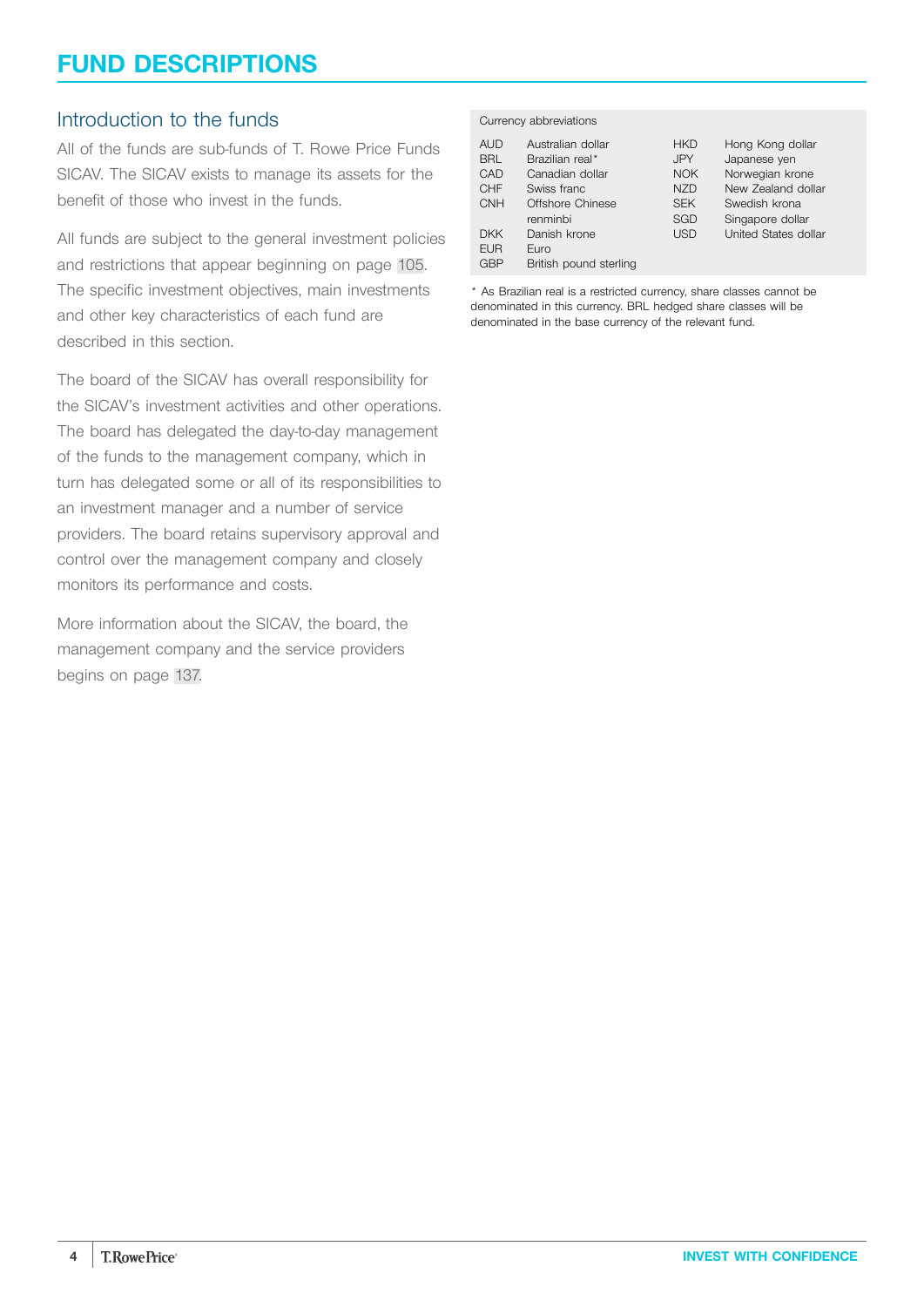# <span id="page-4-0"></span>T. Rowe Price Funds SICAV – Asia Credit Bond Fund\*

# Objective and Investment Policy

# **OBJECTIVE**

To maximise total return through income generation and capital appreciation, consistent with prudent investment management.

## **PORTFOLIO SECURITIES**

The fund is actively managed and invests mainly in a diversified portfolio of transferable U.S. dollar denominated fixed income securities of issuers domiciled, or exercising the predominant part of their economic activity, in Asian countries including emerging markets, excluding Japan.

From 2 November 2021, although the fund does not have sustainable investment as an objective, the promotion of environmental and social characteristics is achieved through the investment manager's avoidance of sectors or companies, whose activities may be considered harmful to the environment and/or society through the application of its proprietary socially responsible screen (exclusion list). As a consequence, specific companies whose business activities involve controversial weapons (cluster munitions, anti-personnel mines, incendiary, chemical, biological and nuclear weapons), tobacco production, coal production, assaultstyle weapons for civilian use, adult entertainment, direct gambling operations and certain conduct-based criteria are excluded.

For further details see the T. Rowe Price Responsible Exclusion List section on page [110](#page-109-0).

The fund invests primarily in (i) debt securities issued by companies that are either incorporated in Asia ex-Japan, or conduct most of their business in such countries, (ii) debt securities of sovereign and (iii) official (quasi-sovereign) institutions in Asia ex-Japan. Generally, debt securities held in the portfolio, as rated by Standard & Poor's or equivalent, are expected to produce an average credit rating within the range of A to BB credit rating categories. In accordance with its own internal rating system, the investment manager will ensure that the unrated corporate debt securities in which the fund invests are of the same quality as the rated securities of the same type. Portfolio debt securities can include fixed and floating rate bonds warrants and other transferable debt securities of any type, including high yield securities. The fund may invest up to 10% in convertible bonds and contingent convertible bonds and to a limited extent in distressed or defaulted bonds.

The fund normally limits exposure to corporate issuers to 5% of its net asset value. Non-U.S. dollar currency exposure is limited to 10% of the fund's net asset value.

In seeking to achieve the fund's objective the fund may also invest, on an ancillary basis, in other eligible securities as described in the 'General Investment Powers and Restrictions' section commencing on page [105.](#page-104-0) However, as at the date of this prospectus, the fund does not expect to invest in any other eligible securities, on an ancillary basis, to more than a limited extent.

## **DERIVATIVES AND TECHNIQUES**

The fund may use derivatives for hedging, efficient portfolio management and investment purposes. The fund may also use derivatives to create synthetic short positions in currencies, debt securities, credit indices and equities. The fund may use total return swaps (TRS) and any use is expected to be on a temporary basis and dependent on market conditions or when prevailing market conditions cause TRS to offer the most efficient or only way to express a view. Use of TRS is expected when they offer the most efficient or only way to express a view and the impact is expected to be limited and lead to

marginal improvement in risk-adjusted returns. Investors should refer to the "Total Return Swaps" section on page [118](#page-117-0) for more details on the expected and maximum use of total return swaps by the fund. Any use of derivatives aims to be consistent with the fund objectives and the environmental and social characteristics described within the 'Objective and Investment Policy' of the fund. For a summary of the main types of derivatives that may be used within the fund and what they may be used for, refer to the 'Fund Derivatives Usage' section on page [120](#page-119-0).

## **INVESTMENT PROCESS**

The investment manager's approach is based on proprietary fundamental research and relative value analysis. The investment manager seeks to add value primarily through security selection and sector allocation. The investment process places a strong emphasis on risk management practices and portfolio diversification to manage the overall risk profile. The investment manager also assesses environmental, social and governance ("ESG") factors with particular focus on those considered most likely to have a material impact on the performance of the holdings or potential holdings in the funds' portfolio. These ESG factors, which are incorporated into the investment process alongside financials, valuation, macro-economics and other factors, are components of the investment decision. Consequently, ESG factors are not the sole driver of an investment decision but are instead one of several important inputs considered during investment analysis. See the 'Environmental, Social and Governance (ESG) Investment Policy' section on page [107](#page-106-0) for more details.

Sustainability Indicators From 2 November 2021, through the application of the T. Rowe Price Responsible Exclusion List, the fund aims to reduce the harmful impact on the environment and/or society of controversial weapons, smoking/tobacco, adult entertainment, direct gambling operations, coal production and conduct based exclusions. The following sustainability indicators are used to monitor and assess the extent to which the fund attains the environmental and social characteristics that it promotes.

- 0% holdings in companies involved in the production of controversial weapons (cluster munitions, anti-personnel mines, incendiary, chemical, biological and nuclear weapons).
- 0% holdings in companies involved in the production or retail of assault-style weapons for civilian use.
- 0% holdings in companies whose main business activities involve the production of tobacco.
- 0% holdings in companies that generate >5% of revenues from adult entertainment.
- 0% holdings in companies that generate >5% of revenues from the production of coal.
- 0% holdings in companies that generate >5% of revenues from direct gambling operations.
- 0% holdings in companies that have been involved in an extreme environmental, social, ethical or governance breach and, in the opinion of the investment manager, are not taking adequate steps to remediate the issue.

There may be circumstances where a fund has some limited, indirect, exposure to a company involved in the excluded categories. Examples of these circumstances could include an investment in an instrument that gives exposure to an index, or an investment in a fund managed by an unaffiliated investment manager.

SFDR classification Article 6 (Article 8 from 2 November 2021)

Benchmark J.P. Morgan Asia Credit Index Diversified. The investment manager is not constrained by any country, sector and/or individual

Effective 2 November 2021, the name of the fund will change from Asia Credit Bond Fund to Responsible Asia Credit Bond Fund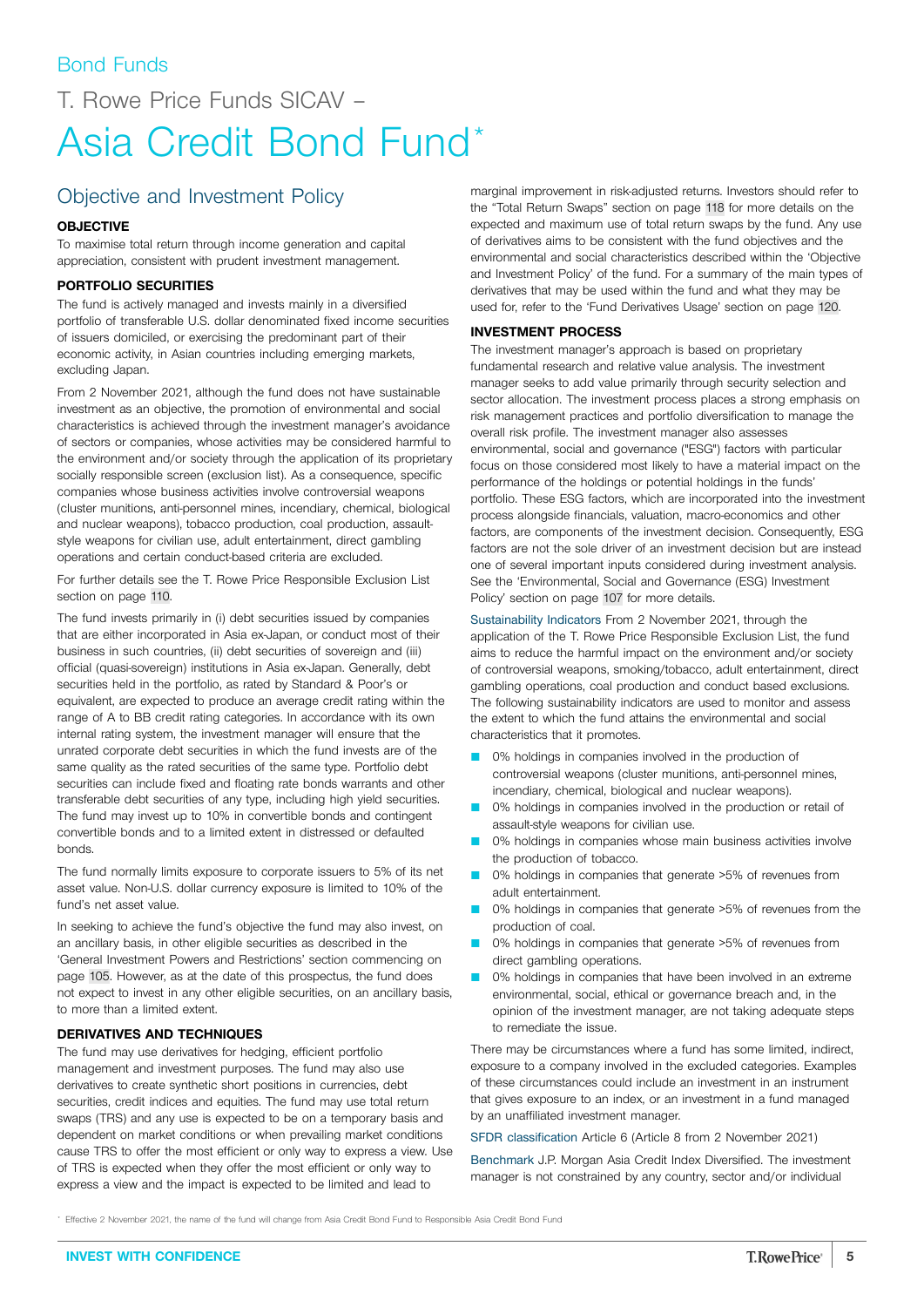# Bond Funds

T. Rowe Price Funds SICAV –

# Asia Credit Bond Fund<sup>\*</sup> - continued

security weightings relative to the benchmark index and has complete freedom to invest in securities that do not form part of the benchmark. However, at times, market conditions may result in the fund's performance being more closely aligned with that of the benchmark index.

# Benchmark use

- **Q performance comparison. The benchmark, however, is a broad** market index and, as such, not aligned with the environmental and social characteristics of the fund.
- For currency hedged share classes, the benchmark index may be hedged to the currency of that share class.
- reference portfolio for risk management method (relative VaR)

# Portfolio reference currency USD.

# **INVESTMENT MANAGER**

T. Rowe Price International Ltd

# **SUB-INVESTMENT MANAGERS**

T. Rowe Price Hong Kong Ltd

# Planning your Investment

Designed for Investors who plan to invest for the medium to long term.

The fund may appeal to investors who:

- are interested in a combination of income and capital appreciation
- are looking to diversify their investments, in particular existing investments in developed markets

**Q** understand the risks and can accept the volatility associated with investing in emerging markets as well as the risks of using derivatives

Business day Orders to buy, switch and redeem shares are ordinarily processed any day that is a full bank business day in Luxembourg.

Orders received and accepted by 13:00 Luxembourg time on a business day will generally be processed that day.

# Main Risks

See "Risk Descriptions" for more information.

- **Q China Interbank Bond Market Company** Hedging
- **Q Contingent convertible bond C** High yield bond

**Q** Interest rate **D** Investment fund **D** Issuer concentration

**Liquidity Management Market D** Operational Sector concentration **T** Total return swap

- Counterparty
- Country risk China
- **Credit**
- **Currency**
- **Default**
- **E** Emerging markets
- $E$  ESG
- **D** Frontier markets
- Geographic concentration
- Risk management method Relative VaR.

Leverage expected to be within the range 0-25% (not guaranteed).

Minimum transaction and balance amounts

| <b>Class</b> | <b>Entry Charge</b><br>(Max) | Management<br>Co. Fee (Max) | Operating and<br>Administrative<br>expenses limit | Initial investment/balance | Additional investment    | Redemption               |
|--------------|------------------------------|-----------------------------|---------------------------------------------------|----------------------------|--------------------------|--------------------------|
| A            | 5.00%                        | 1.00%                       | 0.17%                                             | <b>USD1,000</b>            | <b>USD100</b>            | <b>USD100</b>            |
| $\Omega$     | $\sim$                       | 0.50%                       | 0.17%                                             | <b>USD1,000</b>            | <b>USD100</b>            | <b>USD100</b>            |
|              | $\sim$                       | 0.50%                       | 0.10%                                             | USD2.5 million             | USD100,000               |                          |
| IJ           | $\sim$                       |                             | $=$                                               | USD <sub>10</sub> million  |                          |                          |
| <sub>S</sub> | ۰.                           | $\overline{\phantom{0}}$    | 0.10%                                             | USD <sub>10</sub> million  | $\overline{\phantom{a}}$ | $\overline{\phantom{a}}$ |
|              | -                            |                             | =                                                 | USD25 million              |                          |                          |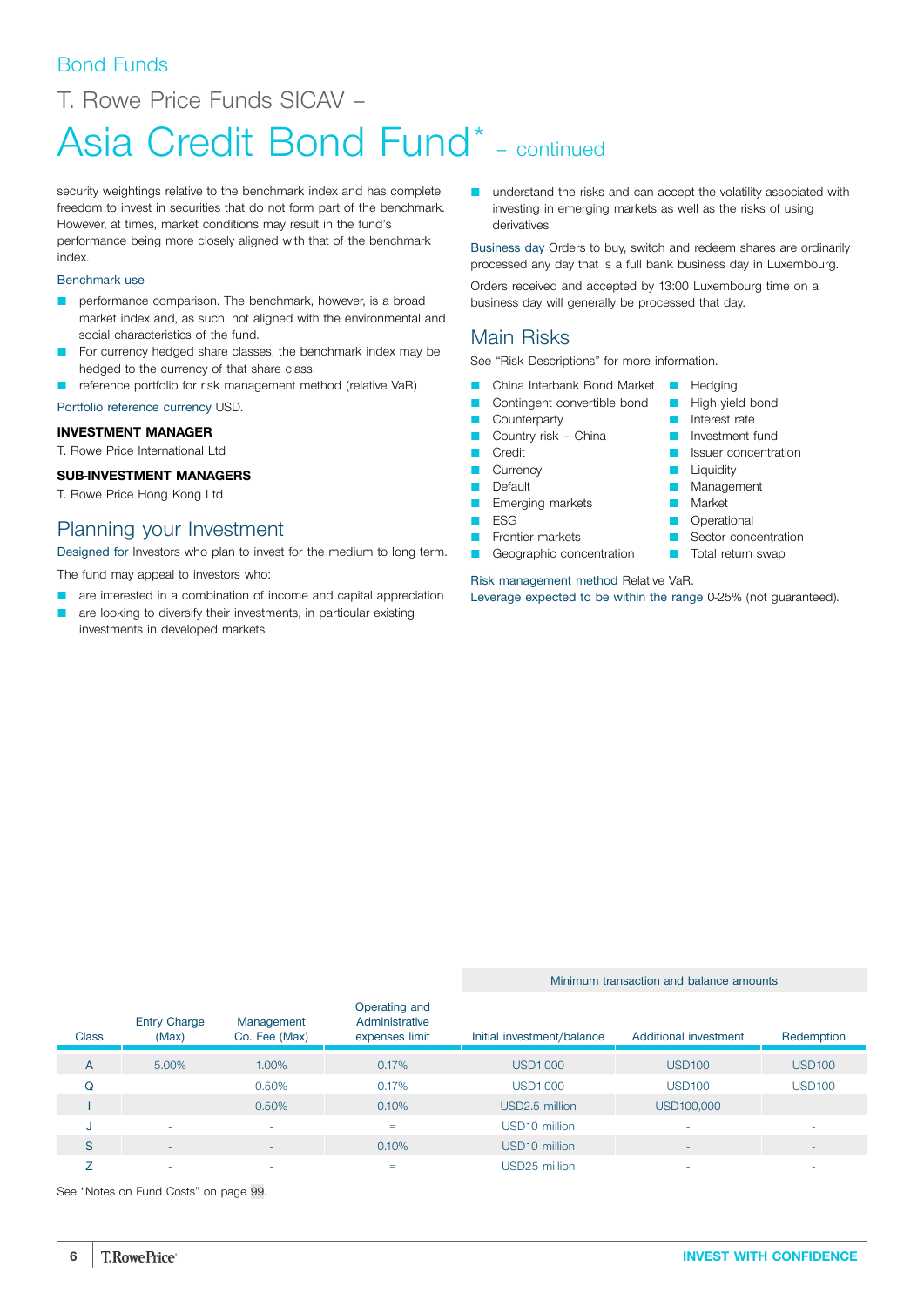# <span id="page-6-0"></span>Objective and Investment Policy

## **OBJECTIVE**

To maximise the value of its shares through both growth in the value of, and income from, its investments.

## **PORTFOLIO SECURITIES**

The fund is actively managed and invests mainly in a diversified portfolio of bonds of all types from issuers around the world, including emerging markets.

From 2 November 2021, although the fund does not have sustainable investment as an objective, the promotion of environmental and social characteristics is achieved through the investment manager's avoidance of sectors or companies, whose activities may be considered harmful to the environment and/or society through the application of its proprietary socially responsible screen (exclusion list). As a consequence, specific companies whose business activities involve controversial weapons (cluster munitions, anti-personnel mines, incendiary, chemical, biological and nuclear weapons), tobacco production, coal production, assaultstyle weapons for civilian use, adult entertainment, direct gambling operations and certain conduct-based criteria are excluded.

For further details see the T. Rowe Price Responsible Exclusion List section on page [110](#page-109-0).

The fund invests primarily in debt securities issued by governments, government agencies, supra-national organisations, companies and banks. Portfolio debt securities can include fixed and floating rate bonds, warrants and other transferable debt securities of any type, including high yield securities. The fund may invest more than 20% of assets in asset-backed securities (ABS) and mortgage-backed securities (MBS) and up to 25% in convertible bonds (including up to 20% in contingent convertible bonds).

In seeking to achieve the fund's objective the fund may also invest, on an ancillary basis, in other eligible securities as described in the 'General Investment Powers and Restrictions' section commencing on page [105.](#page-104-0) However, as at the date of this prospectus, the fund does not expect to invest in any other eligible securities, on an ancillary basis, to more than a limited extent.

## **DERIVATIVES AND TECHNIQUES**

The fund may use derivatives for hedging, efficient portfolio management and investment purposes. The fund may also use derivatives to create synthetic short positions in currencies, debt securities, credit indices and equities. The fund may use total return swaps (TRS) and any use is expected to be on a temporary basis and dependent on market conditions or when prevailing market conditions cause TRS to offer the most efficient or only way to express a view. Use of TRS is expected when it is more efficient, to express beta views, and for both hedging purposes and at times seeking risk and the impact is expected to be negligible. Investors should refer to the "Total Return Swaps" section on page [118](#page-117-0) for more details on the expected and maximum use of total return swaps by the fund. Any use of derivatives aims to be consistent with the fund objectives and the environmental and social characteristics described within the 'Objective and Investment Policy' of the fund. For a summary of the main types of derivatives that may be used within the fund and what they may be used for, refer to the 'Fund Derivatives Usage' section on page [120.](#page-119-0)

### **INVESTMENT PROCESS**

The investment manager's approach is based on proprietary fundamental research and relative value analysis. The investment manager seeks to add value primarily through sector allocation, currency selection, duration management and security selection. The

investment process places a strong emphasis on risk management practices and portfolio diversification to manage the overall risk profile. The investment manager also assesses environmental, social and governance ("ESG") factors with particular focus on those considered most likely to have a material impact on the performance of the holdings or potential holdings in the funds' portfolio. These ESG factors, which are incorporated into the investment process alongside financials, valuation, macro-economics and other factors, are components of the investment decision. Consequently, ESG factors are not the sole driver of an investment decision but are instead one of several important inputs considered during investment analysis. See the 'Environmental, Social and Governance (ESG) Investment Policy' section on page [107](#page-106-0) for more details.

Sustainability Indicators From 2 November 2021, through the application of the T. Rowe Price Responsible Exclusion List, the fund aims to reduce the harmful impact on the environment and/or society of controversial weapons, smoking/tobacco, adult entertainment, direct gambling operations, coal production and conduct based exclusions. The following sustainability indicators are used to monitor and assess the extent to which the fund attains the environmental and social characteristics that it promotes.

- 0% holdings in companies involved in the production of controversial weapons (cluster munitions, anti-personnel mines, incendiary, chemical, biological and nuclear weapons).
- 0% holdings in companies involved in the production or retail of assault-style weapons for civilian use.
- 0% holdings in companies whose main business activities involve the production of tobacco.
- 0% holdings in companies that generate >5% of revenues from adult entertainment.
- 0% holdings in companies that generate >5% of revenues from the production of coal.
- 0% holdings in companies that generate >5% of revenues from direct gambling operations.
- 0% holdings in companies that have been involved in an extreme environmental, social, ethical or governance breach and, in the opinion of the investment manager, are not taking adequate steps to remediate the issue.

There may be circumstances where a fund has some limited, indirect, exposure to a company involved in the excluded categories. Examples of these circumstances could include an investment in an instrument that gives exposure to an index, or an investment in a fund managed by an unaffiliated investment manager.

SFDR classification Article 6 (Article 8 from 2 November 2021)

Benchmark Bloomberg Barclays Global Aggregate Bond USD Hedged Index. The investment manager is not constrained by any country, sector and/or individual security weightings relative to the benchmark index and has complete freedom to invest in securities that do not form part of the benchmark. However, at times, market conditions may result in the fund's performance being more closely aligned with that of the benchmark index.

## Benchmark use

- performance comparison. The benchmark, however, is a broad market index and, as such, not aligned with the environmental and social characteristics of the fund.
- For currency hedged share classes, the benchmark index may be hedged to the currency of that share class.
- reference portfolio for risk management method (relative VaR)
- Portfolio reference currency USD

\* Effective 2 November 2021, the name of the fund will change from Diversified Income Bond Fund to Responsible Diversified Income Bond Fund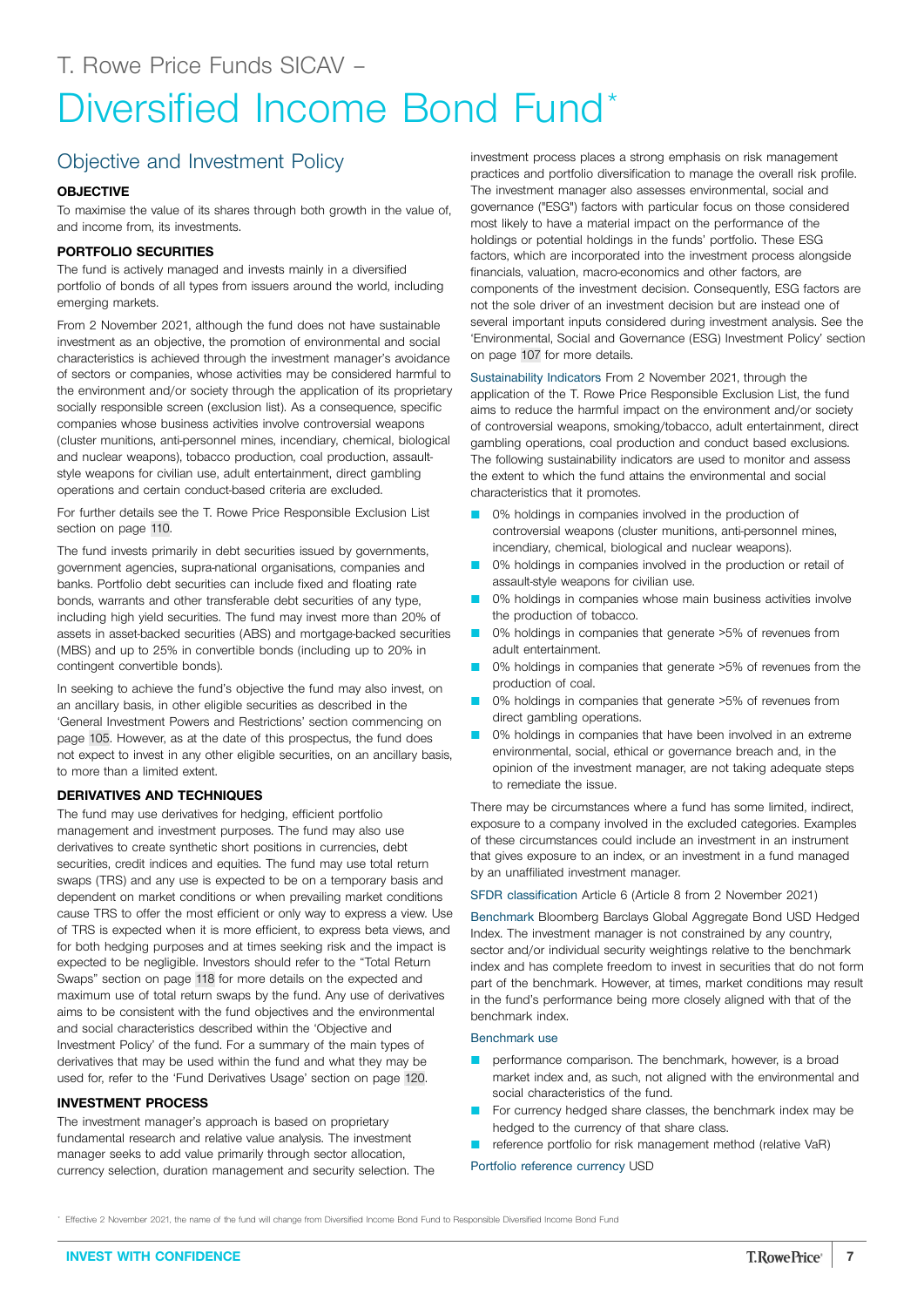# Diversified Income Bond Fund<sup>\*</sup> - continued

## **INVESTMENT MANAGER**

T. Rowe Price International Ltd

# Planning your Investment

Designed for Investors who plan to invest for the medium to long term.

The fund may appeal to investors who:

- **Q** are interested in a combination of income and investment growth
- understand and can accept the risks of the fund, including the risks of investing in global bond markets and in derivatives

Business day Orders to buy, switch and redeem shares are ordinarily processed any day that is a full bank business day in Luxembourg.

Orders received and accepted by 13:00 Luxembourg time on a business day will generally be processed that day.

# Main Risks

See "Risk Descriptions" for more information.

### **ABS/MBS**

- Contingent convertible bond
- **Counterparty**
- **Credit**
- **Currency**
- **D** Default
- **Derivatives**
- **Emerging markets**
- **D** ESG
- Geographic concentration
- **D** Hedging

Risk management method Relative VaR.

Leverage is expected to be at the level of 110% (not guaranteed).

**D** High yield bond **D** Interest rate **D** Investment fund **D** Issuer concentration

**P** Prepayment and extension **B** Sector concentration **T** Total return swap

**Liquidity Management Market D** Operational

#### Minimum transaction and balance amounts

| <b>Class</b> | Entry<br>Charge<br>(Max) | Management Co. Fee<br>(Max) | Operating and Administrative<br>expenses limit | Initial investment/balance | Additional<br>investment | Redemption               |
|--------------|--------------------------|-----------------------------|------------------------------------------------|----------------------------|--------------------------|--------------------------|
| A            | 5.00%                    | 1.00%                       | 0.17%                                          | <b>USD1,000</b>            | <b>USD100</b>            | <b>USD100</b>            |
| Q            | -                        | 0.50%                       | 0.17%                                          | USD1,000                   | <b>USD100</b>            | <b>USD100</b>            |
|              |                          | 0.50%                       | 0.10%                                          | USD2.5 million             | USD100,000               |                          |
|              |                          | -                           | $=$                                            | USD10 million              |                          |                          |
| S            | ۰                        | ۰                           | 0.10%                                          | USD <sub>10</sub> million  | ۰                        | $\overline{\phantom{a}}$ |
|              |                          |                             | $=$                                            | USD25 million              |                          |                          |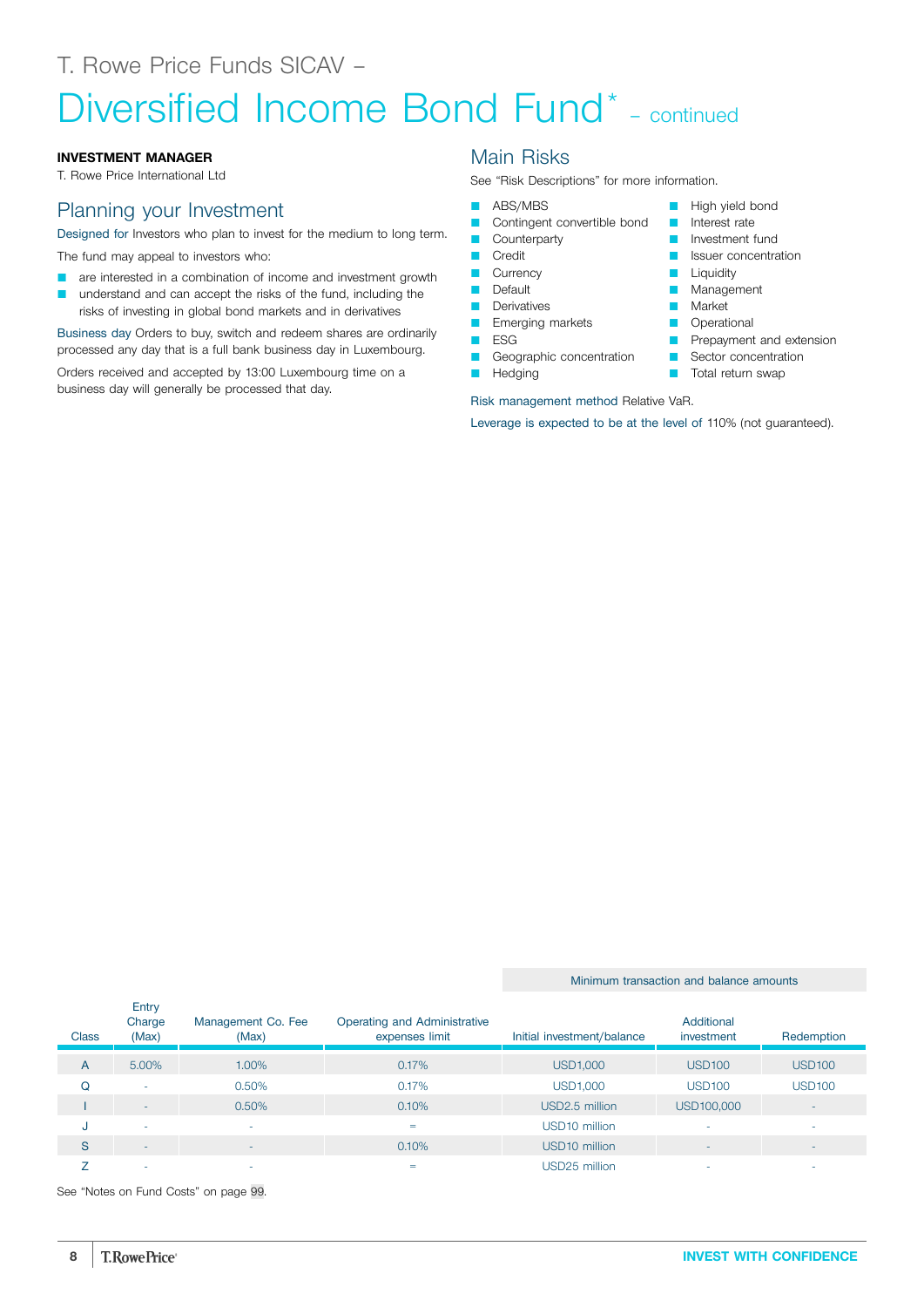# <span id="page-8-0"></span>Objective and Investment Policy

## **OBJECTIVE**

The fund seeks total return through a combination of income and capital appreciation.

## **PORTFOLIO SECURITIES**

The fund is actively managed and invests mainly in a diversified portfolio of bonds of all types from issuers around the world, including emerging markets.

The fund invests primarily in debt securities issued by governments, government agencies, companies and banks and/or derivatives of these debt securities. These debt securities can be of any credit rating (including investment grade, non-investment grade or high-yield and/or unrated securities). Under most market conditions, the average credit quality of the portfolio will be of below investment grade (i.e. below BBB credit rating as rated by Standard & Poor's or equivalent). On occasion, for defensive purposes, the average credit quality of the portfolio may fall within the investment grade range of BBB to AAA. In accordance with its own internal rating system, the investment manager will ensure that the unrated debt securities in which the fund invests are of the same average quality as the rated securities of the same type. Portfolio debt securities can include fixed and floating rate bonds, inflation-linked bonds, warrants and other transferable debt securities of any type. Portfolio debt securities may also include asset-backed securities (ABS) and mortgage-backed securities (MBS) up to a limit of 20% of net assets, convertible bonds (including contingent convertible bonds) up to a limit of 10% of net assets as well as distressed or defaulted bonds up to a limit of 10% of net assets.

In seeking to achieve the fund's objective the fund may also invest, on an ancillary basis, in other eligible securities as described in the 'General Investment Powers and Restrictions' section commencing on page [105.](#page-104-0) However, as at the date of this prospectus, the fund does not expect to invest in any other eligible securities, on an ancillary basis, to more than a limited extent.

## **DERIVATIVES AND TECHNIQUES**

The fund may use derivatives for hedging, efficient portfolio management and investment purposes. The fund may also use derivatives to create synthetic short positions in currencies, debt securities, credit indices and equities. The fund may use total return swaps (TRS) and any use is expected to be on a temporary basis and dependent on market conditions or when prevailing market conditions cause TRS to offer the most efficient or only way to express a view. Use of TRS is expected when they offer the most efficient or only way to express a view and the impact is expected to be negligible. Investors should refer to the "Total Return Swaps" section on page [118](#page-117-0) for more details on the expected and maximum use of total return swaps by the fund. For a summary of the main types of derivatives that may be used within the fund and what they may be used for, refer to the 'Fund Derivatives Usage' section on page [120.](#page-119-0)

### **INVESTMENT PROCESS**

The investment manager's approach is based on proprietary fundamental research and relative value analysis. The investment manager seeks to add value primarily through security selection, sector allocation, duration management, and currency selection. The investment process places an emphasis on downside protection, utilising robust risk management practices and portfolio diversification to manage the overall risk profile. The investment manager also assesses environmental, social and governance ("ESG") factors with particular focus on those considered most likely to have a material impact on the performance of the holdings or potential holdings in the

funds' portfolio. These ESG factors, which are incorporated into the investment process alongside financials, valuation, macro-economics and other factors, are components of the investment decision. Consequently, ESG factors are not the sole driver of an investment decision but are instead one of several important inputs considered during investment analysis. See the 'Environmental, Social and Governance (ESG) Investment Policy' section on page [107](#page-106-0) for more details.

SFDR classification The fund is not classified under Article 8 or 9 but applies ESG integration into the investment process, in line with Article 6 of the SFDR.

Benchmark 3-month USD LIBOR<sup>\*</sup>. The investment manager is not constrained by any country, sector and/or individual security weightings relative to the benchmark index and has complete freedom to invest in securities that do not form part of the benchmark. However, at times, market conditions may result in the fund's performance being more closely aligned with that of the benchmark index.

#### Benchmark use

performance comparison. For currency hedged share classes, the benchmark index may be different. The fund is actively managed and any share class reference benchmarks, as further disclosed in the relevant KIID, are also for performance comparison only.

#### Portfolio reference currency USD

#### **INVESTMENT MANAGER**

T. Rowe Price International Ltd

#### **SUB-INVESTMENT MANAGER**

T. Rowe Price Associates, Inc.

# Planning your Investment

Designed for Investors who plan to invest for the medium to long term.

The fund may appeal to investors who:

- **Q** are interested in a combination of income and capital appreciation
- **Q** understand and can accept the risks of the fund, including the risks of investing in global bond markets and in derivatives

Business day Orders to buy, switch and redeem shares are ordinarily processed any day that is a full bank business day in Luxembourg.

Orders received and accepted by 13:00 Luxembourg time on a business day will generally be processed that day.

# Main Risks

See "Risk Descriptions" for more information.

- **ABS/MBS**
- China Interbank Bond Market
- **Contingent convertible bond**
- **Counterparty**
- Q Country risk China
- Country risk Russia and Ukraine
- Credit
- **Q** Currency
- **Default**
- Derivatives
- Distressed or defaulted debt securities
- **E** Emerging markets
- Q ESG
- **D** Frontier Markets
- **C** Geographic concentrations
- **Hedging**
- **D** High yield bond
- **D** Interest rate
- **D** Investment fund
- **D** Issuer concentration
- **D** Liquidity
- **Management**
- **Narket**
- **D** Operational
- **P** Prepayment and extension
- Sector Concentration
- **T** Total return swap

Effective 2 November 2021, the benchmark of the fund will change from 3-month USD LIBOR to ICE BofA US 3-Month Treasury Bill Index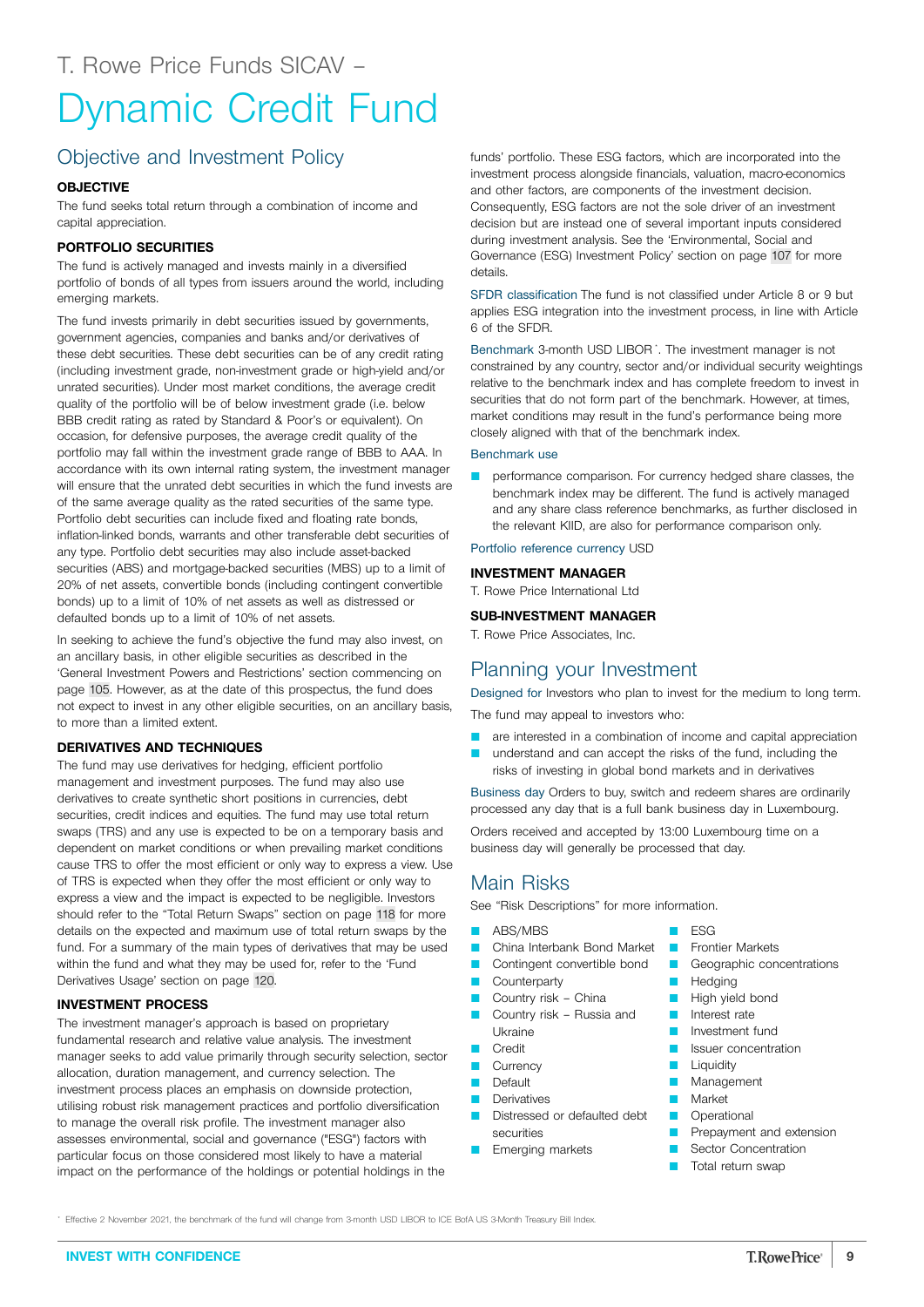Risk management method Absolute VaR. Leverage is expected to be at the level of 400% (not guaranteed).

Minimum transaction and balance amounts

| <b>Class</b> | <b>Entry Charge</b><br>(Max) | Management<br>Co. Fee (Max) | Operating and<br>Administrative<br>expenses limit | Initial investment/balance | Additional investment | Redemption               |
|--------------|------------------------------|-----------------------------|---------------------------------------------------|----------------------------|-----------------------|--------------------------|
| A            | 5.00%                        | 1.075%                      | 0.17%                                             | <b>USD1,000</b>            | <b>USD100</b>         | <b>USD100</b>            |
| Q            | ۰                            | 0.575%                      | 0.17%                                             | <b>USD1,000</b>            | <b>USD100</b>         | <b>USD100</b>            |
|              | $\sim$                       | 0.575%                      | 0.10%                                             | USD2.5 million             | USD100,000            | $\overline{\phantom{a}}$ |
| J            | ۰                            |                             | $=$                                               | USD <sub>10</sub> million  | ۰                     |                          |
| S            | $\overline{\phantom{a}}$     |                             | 0.10%                                             | USD <sub>10</sub> million  |                       |                          |
|              | -                            | <b>.</b>                    | $=$                                               | USD25 million              |                       |                          |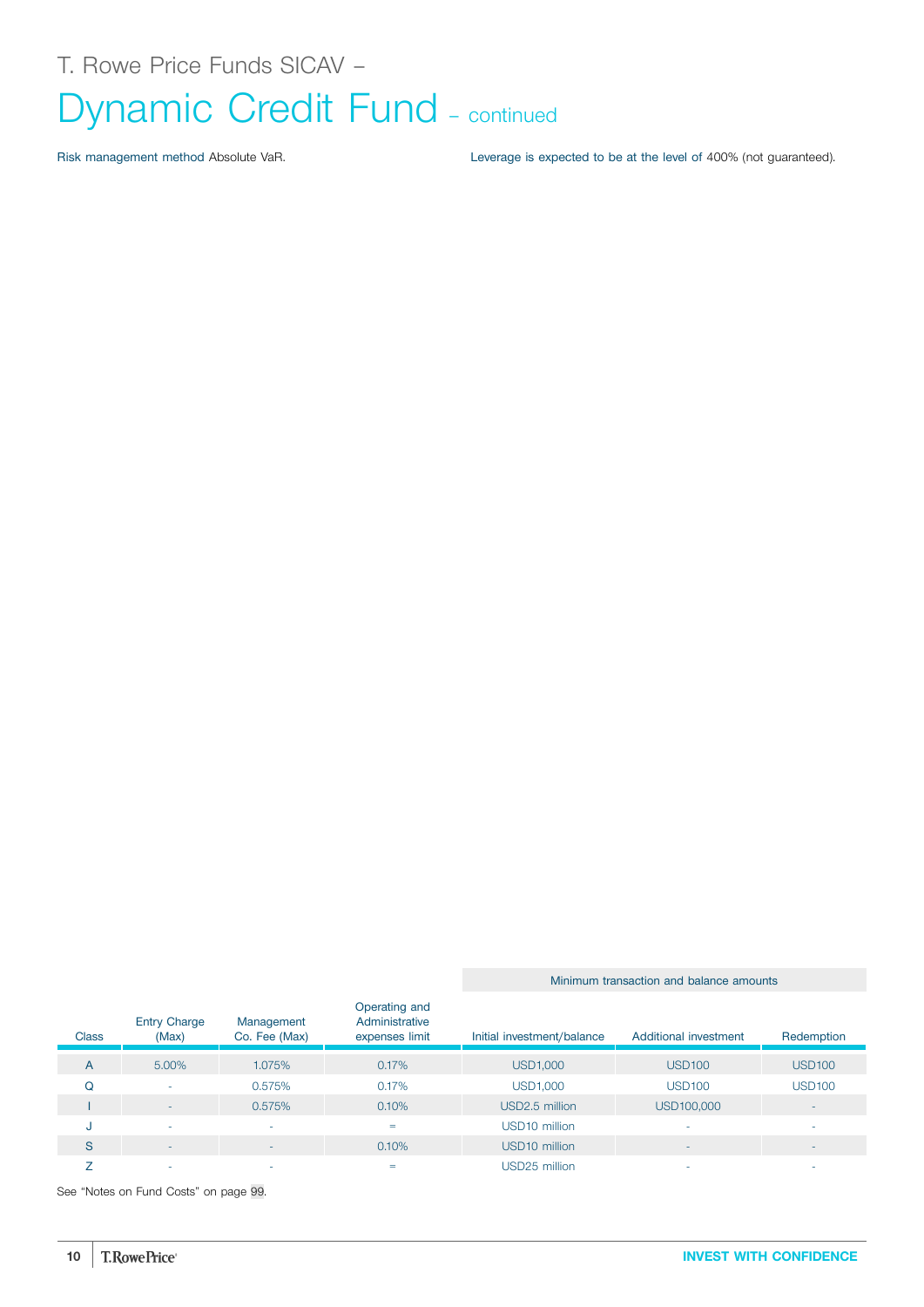# <span id="page-10-0"></span>Dynamic Emerging Markets Bond Fund

# Objective and Investment Policy

## **OBJECTIVE**

To maximise the value of its shares through both growth in the value of, and income from, its investments.

## **PORTFOLIO SECURITIES**

The fund is actively managed and invests mainly in a portfolio of bonds of all types from emerging markets issuers.

The fund invests primarily in debt securities issued by governments, government agencies, supra-national organisations and companies that are either incorporated in one of the economically emerging countries of Latin America, Asia, Europe, Africa and the Middle East or conduct most of their business in such countries. These debt securities can be of any credit rating (including investment grade, non-investment grade or high-yield and/or unrated securities). Typically, the average credit quality of the portfolio will be within the range BBB to BB (as rated by Standard & Poor's or equivalent). The average credit quality of the portfolio may at times be higher or lower depending on market conditions. In accordance with its own internal rating system, the investment manager will ensure that the unrated debt securities in which the fund invests are of the same average quality as the rated securities of the same type. Portfolio debt securities can include fixed and floating rate bonds, warrants and other transferable debt securities of any type, including high yield securities and up to 10% in distressed and/or defaulted bonds. The fund may invest up to 10% of its net assets in asset-backed securities (ABS) and mortgage-backed securities (MBS), up to 10% in convertible bonds and up to 20% in contingent convertible bonds.

In seeking to achieve the fund's objective the fund may also invest, on an ancillary basis, in other eligible securities as described in the 'General Investment Powers and Restrictions' section commencing on page [105.](#page-104-0) However, as at the date of this prospectus, the fund does not expect to invest in any other eligible securities, on an ancillary basis, to more than a limited extent.

For temporary defensive purposes, and during exceptional market conditions, investments in money market securities may exceed 30% of net assets.

## **DERIVATIVES AND TECHNIQUES**

The fund may use derivatives for hedging, efficient portfolio management and investment purposes. The fund may also use derivatives to create synthetic short positions in currencies, debt securities, credit indices and equities. The fund may use total return swaps (TRS) and any use is expected to be on a temporary basis and dependent on market conditions or when prevailing market conditions cause TRS to be the most efficient instrument to express a view in a fixed income market. Use of TRS is expected for efficient portfolio management and the impact is expected to be negligible. Investors should refer to the "Total Return Swaps" section on page [118](#page-117-0) for more details on the expected and maximum use of total return swaps by the fund. For a summary of the main types of derivatives that may be used within the fund and what they may be used for, refer to the 'Fund Derivatives Usage' section on page [120.](#page-119-0)

# **INVESTMENT PROCESS**

The investment manager's approach is based on proprietary fundamental research and relative value analysis. The investment

manager seeks to add value primarily through security selection, sector allocation, duration management, and currency selection. The investment process places an emphasis on downside protection, utilising robust risk management practices and portfolio diversification to manage the overall risk profile. The investment manager also assesses environmental, social and governance ("ESG") factors with particular focus on those considered most likely to have a material impact on the performance of the holdings or potential holdings in the funds' portfolio. These ESG factors, which are incorporated into the investment process alongside financials, valuation, macro-economics and other factors, are components of the investment decision. Consequently, ESG factors are not the sole driver of an investment decision but are instead one of several important inputs considered during investment analysis. See the 'Environmental, Social and Governance (ESG) Investment Policy' section on page [107](#page-106-0) for more details.

SFDR classification The fund is not classified under Article 8 or 9 but applies ESG integration into the investment process, in line with Article 6 of the SFDR.

Benchmark 3-month USD LIBOR<sup>\*</sup>. The investment manager is not constrained by any country, sector and/or individual security weightings relative to any benchmark index and has complete freedom to invest in any securities. However, at times, market conditions may result in the fund's performance being more closely aligned with that of the referenced benchmark index.

#### Benchmark use

performance comparison. For currency hedged share classes, the benchmark index may be different. The fund is actively managed and any share class reference benchmarks, as further disclosed in the relevant KIID, are also for performance comparison only.

Portfolio reference currency USD

### **INVESTMENT MANAGER**

T. Rowe Price International Ltd

### **SUB-INVESTMENT MANAGER**

T. Rowe Price Hong Kong Ltd

# Planning your Investment

Designed for Investors who plan to invest for the medium to long term. The fund may appeal to investors who:

- are interested in a combination of income and investment growth through investment
- **Q** are looking to diversify their investments, in particular existing investments in developed markets
- understand the risks and can accept the volatility associated with investing in emerging markets as well as the risks of using derivatives

Business day Orders to buy, switch and redeem shares are ordinarily processed any day that is a full bank business day in Luxembourg.

Orders received and accepted by 13:00 Luxembourg time on a business day will generally be processed that day.

Effective 2 November 2021, the benchmark of the fund will change from 3-month USD LIBOR to ICE BofA US 3-Month Treasury Bill Index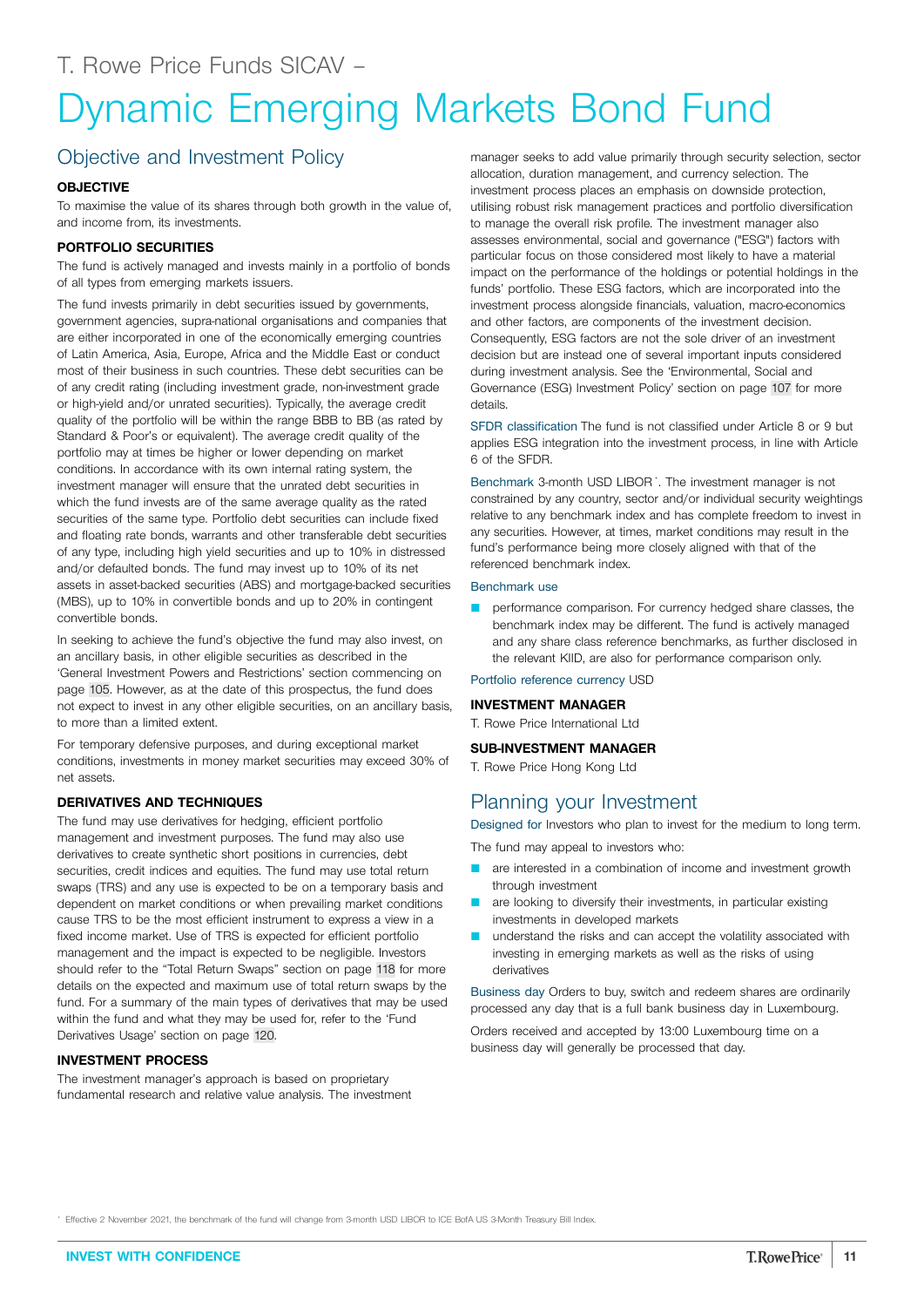# Dynamic Emerging Markets Bond Fund – continued

# Main Risks

**Counterparty** 

See "Risk Descriptions" for more information.

- **Q China Interbank Bond Market COLLA ESG**
- **Q Contingent convertible bond C** Frontier markets
	- **Q** Geographic concentrations
- Country risk China
- **Q Country risk Russia and Country risk Russia and Country risk Russia and Company** Ukraine
- Credit
- **Currency**
- **D** Default
- Derivatives
- **Q Distressed or defaulted debt Q** Market securities
- Emerging markets
- 
- **D** Hedging
	-
- **D** Interest rate
	- **D** Investment fund
	- **Q** Issuer concentration
	- **Liquidity**
	- **Management** 
		-
- **D** Operational Sector concentration
- **T** Total return swap

Minimum transaction and balance amounts

| <b>Class</b> | <b>Entry Charge</b><br>(Max) | Management<br>Co. Fee (Max) | Operating and<br>Administrative<br>expenses limit | Initial investment/balance | Additional investment | Redemption    |
|--------------|------------------------------|-----------------------------|---------------------------------------------------|----------------------------|-----------------------|---------------|
| A            | 5.00%                        | 1.35%                       | 0.17%                                             | USD1,000                   | <b>USD100</b>         | <b>USD100</b> |
| Q            | $\overline{\phantom{a}}$     | 0.70%                       | 0.17%                                             | <b>USD1,000</b>            | <b>USD100</b>         | <b>USD100</b> |
|              | -                            | 0.70%                       | 0.10%                                             | USD2.5 million             | USD100,000            |               |
| J            |                              | ۰                           | $=$                                               | USD <sub>10</sub> million  |                       |               |
| S            | -                            | $\overline{\phantom{a}}$    | 0.10%                                             | USD <sub>10</sub> million  | ٠                     |               |
|              | ۰                            | -                           | $=$                                               | USD25 million              |                       |               |

See "Notes on Fund Costs" on page [99](#page-98-0).

Risk management method Absolute VaR.

Leverage expected to be within the range 0-300% (not guaranteed).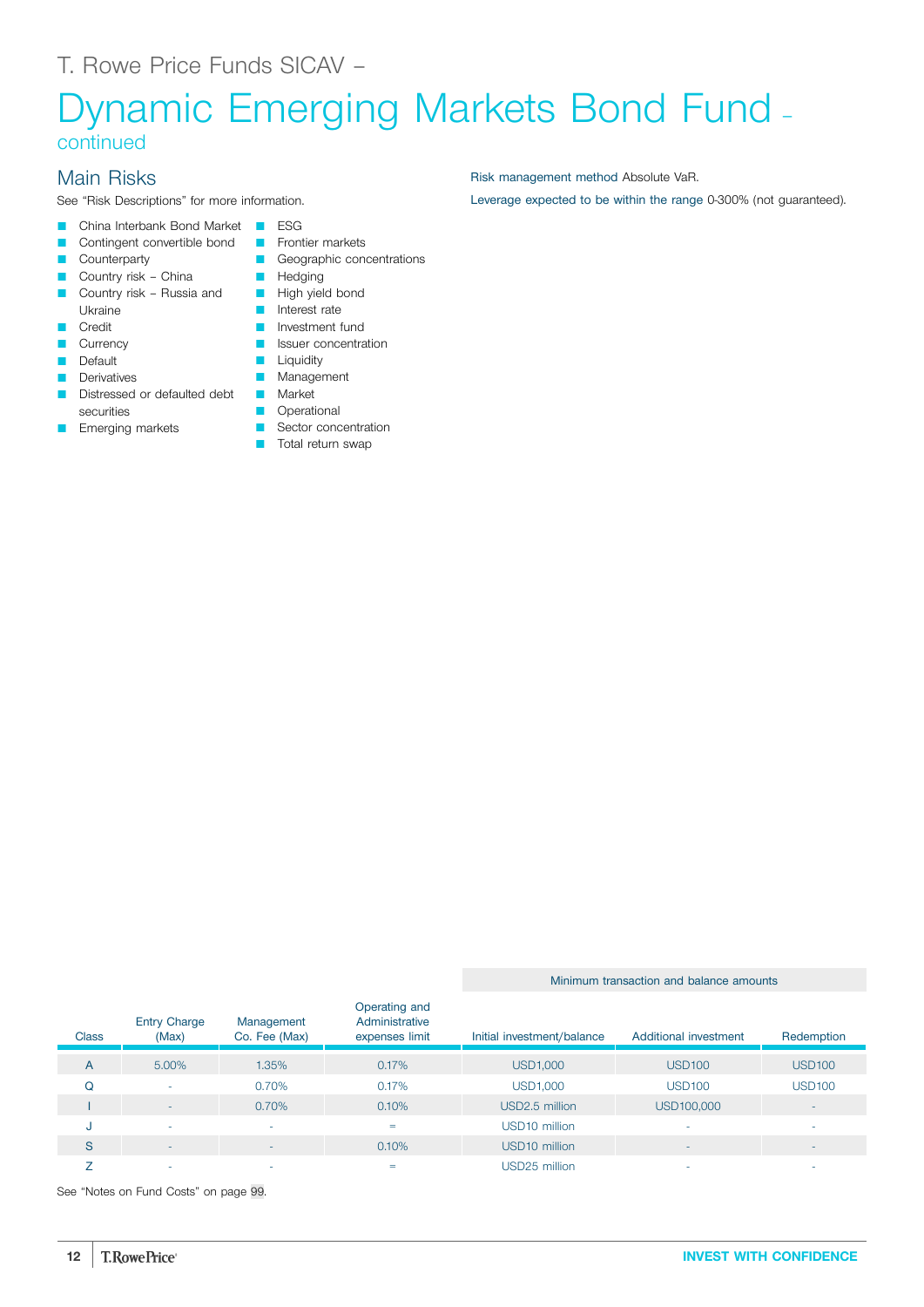# <span id="page-12-0"></span>Dynamic Global Bond Fund

# Objective and Investment Policy

# **OBJECTIVE**

To generate income while offering some protection against rising interest rates and a low correlation with equity markets.

# **PORTFOLIO SECURITIES**

The fund is actively managed and invests mainly in a portfolio of bonds of all types from issuers around the world, including emerging markets.

The fund invests primarily in debt securities issued by governments, government agencies, companies and banks. Portfolio debt securities can include fixed and floating rate bonds, warrants and other transferable debt securities of any type, including high yield securities (including up to 10% in distressed and/or defaulted bonds). The fund may invest more than 20% of net assets in asset-backed securities (ABS) and mortgage-backed securities (MBS) and invest up to 25% in convertible bonds (including up to 20% in contingent convertible bonds).

In seeking to achieve the fund's objective the fund may also invest, on an ancillary basis, in other eligible securities as described in the 'General Investment Powers and Restrictions' section commencing on page [105.](#page-104-0) However, as at the date of this prospectus, the fund does not expect to invest in any other eligible securities, on an ancillary basis, to more than a limited extent.

For temporary defensive purposes, and during exceptional market conditions, investments in money market securities may exceed 30% of net assets.

# **DERIVATIVES AND TECHNIQUES**

The fund may use derivatives for hedging, efficient portfolio management and investment purposes. The fund may also use derivatives to create synthetic short positions in currencies, debt securities, credit indices and equities. The fund may use total return swaps (TRS) and any use is expected to be on a temporary basis and dependent on market conditions or when prevailing market conditions cause TRS to be the most efficient instrument to express a view in a fixed income market. Use of TRS is expected for efficient portfolio management and the impact is expected to be negligible. Investors should refer to the "Total Return Swaps" section on page [118](#page-117-0) for more details on the expected and maximum use of total return swaps by the fund. For a summary of the main types of derivatives that may be used within the fund and what they may be used for, refer to the 'Fund Derivatives Usage' section on page [120.](#page-119-0)

# **INVESTMENT PROCESS**

The investment manager's approach is based on proprietary fundamental research and relative value analysis. The investment manager seeks to add value primarily through duration management, currency selection, sector allocation and security selection. The investment process places a strong emphasis on downside protection, utilising robust risk management practices and portfolio diversification to manage the overall risk profile. The investment manager also assesses environmental, social and governance ("ESG") factors with particular focus on those considered most likely to have a material impact on the performance of the holdings or potential holdings in the funds' portfolio. These ESG factors, which are incorporated into the investment process alongside financials, valuation, macro-economics

and other factors, are components of the investment decision. Consequently, ESG factors are not the sole driver of an investment decision but are instead one of several important inputs considered during investment analysis. See the 'Environmental, Social and Governance (ESG) Investment Policy' section on page [107](#page-106-0) for more details.

SFDR classification The fund is not classified under Article 8 or 9 but applies ESG integration into the investment process, in line with Article 6 of the SFDR.

Benchmark 3-month USD LIBOR<sup>\*</sup>. The investment manager is not constrained by any country, sector and/or individual security weightings relative to any benchmark index and has complete freedom to invest in any securities. However, at times, market conditions may result in the fund's performance being more closely aligned with that of the referenced benchmark index.

### Benchmark use

performance comparison. For currency hedged share classes, the benchmark index may be different. The fund is actively managed and any share class reference benchmarks, as further disclosed in the relevant KIID, are also for performance comparison only.

Portfolio reference currency USD

# **INVESTMENT MANAGER**

T. Rowe Price International Ltd

# Planning your Investment

Designed for Investors who plan to invest for the medium to long term.

The fund may appeal to investors who:

- **Q** are interested in a combination of income and investment growth
- understand and can accept the risks of the fund, including the risks of investing in global bond markets and in derivatives

Business day Orders to buy, switch and redeem shares are ordinarily processed any day that is a full bank business day in Luxembourg.

> **No. High yield bond D** Interest rate Investment fund Issuer concentration

**Prepayment and extension B** Sector concentration **T** Total return swap

**Liquidity Management Market Operational** 

Orders received and accepted by 13:00 Luxembourg time on a business day will generally be processed that day.

# Main Risks

See "Risk Descriptions" for more information.

- ABS/MBS
- Contingent convertible bond
	- **Counterparty**
- **D** Credit
- **Currency**
- **Default**
- **Derivatives**
- **E** Emerging markets
- **D** ESG
- Geographic concentrations
- **D** Hedging

Risk management method Absolute VaR.

Leverage expected to be within the range 100-500% (not guaranteed).

Effective 2 November 2021, the benchmark of the fund will change from 3-month USD LIBOR to ICE BofA US 3-Month Treasury Bill Index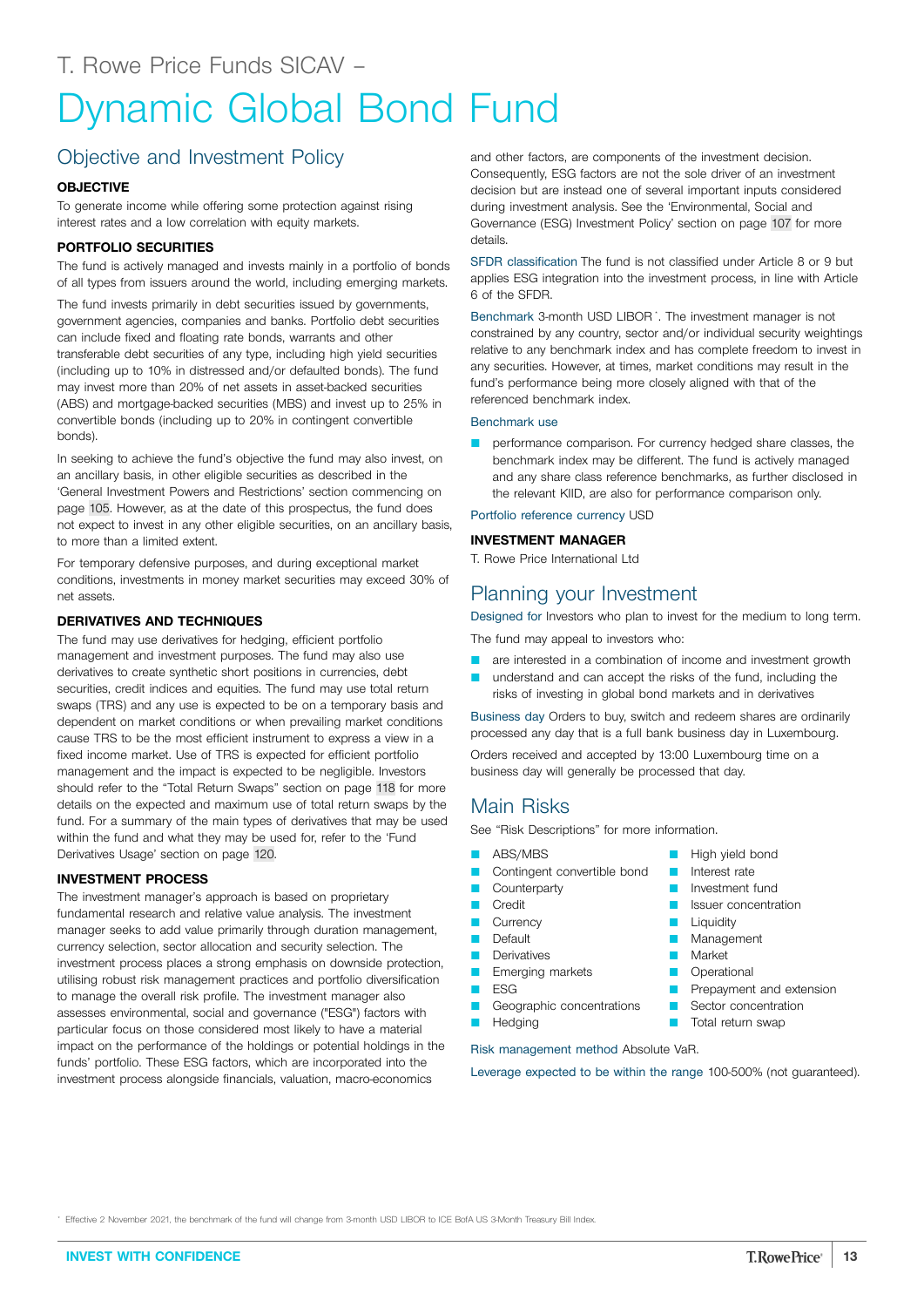# Dynamic Global Bond Fund - continued

Minimum transaction and balance amounts

| <b>Class</b> | <b>Entry Charge</b><br>(Max) | Management<br>Co. Fee (Max) | Operating and<br>Administrative<br>expenses limit | Initial investment/balance | Additional investment | Redemption    |
|--------------|------------------------------|-----------------------------|---------------------------------------------------|----------------------------|-----------------------|---------------|
| A            | 5.00%                        | 1.00%                       | 0.17%                                             | <b>USD1,000</b>            | <b>USD100</b>         | <b>USD100</b> |
| Q            | ٠                            | 0.50%                       | 0.17%                                             | <b>USD1,000</b>            | <b>USD100</b>         | <b>USD100</b> |
|              | ۰                            | 0.50%                       | 0.10%                                             | USD2.5 million             | USD100,000            | ۰             |
| u            | ۰                            | <b>.</b>                    | $=$                                               | USD <sub>10</sub> million  |                       | ۰             |
| S            | ۰                            | $\overline{\phantom{0}}$    | 0.10%                                             | USD <sub>10</sub> million  |                       | ۰             |
|              | -                            |                             | =                                                 | USD25 million              |                       | -             |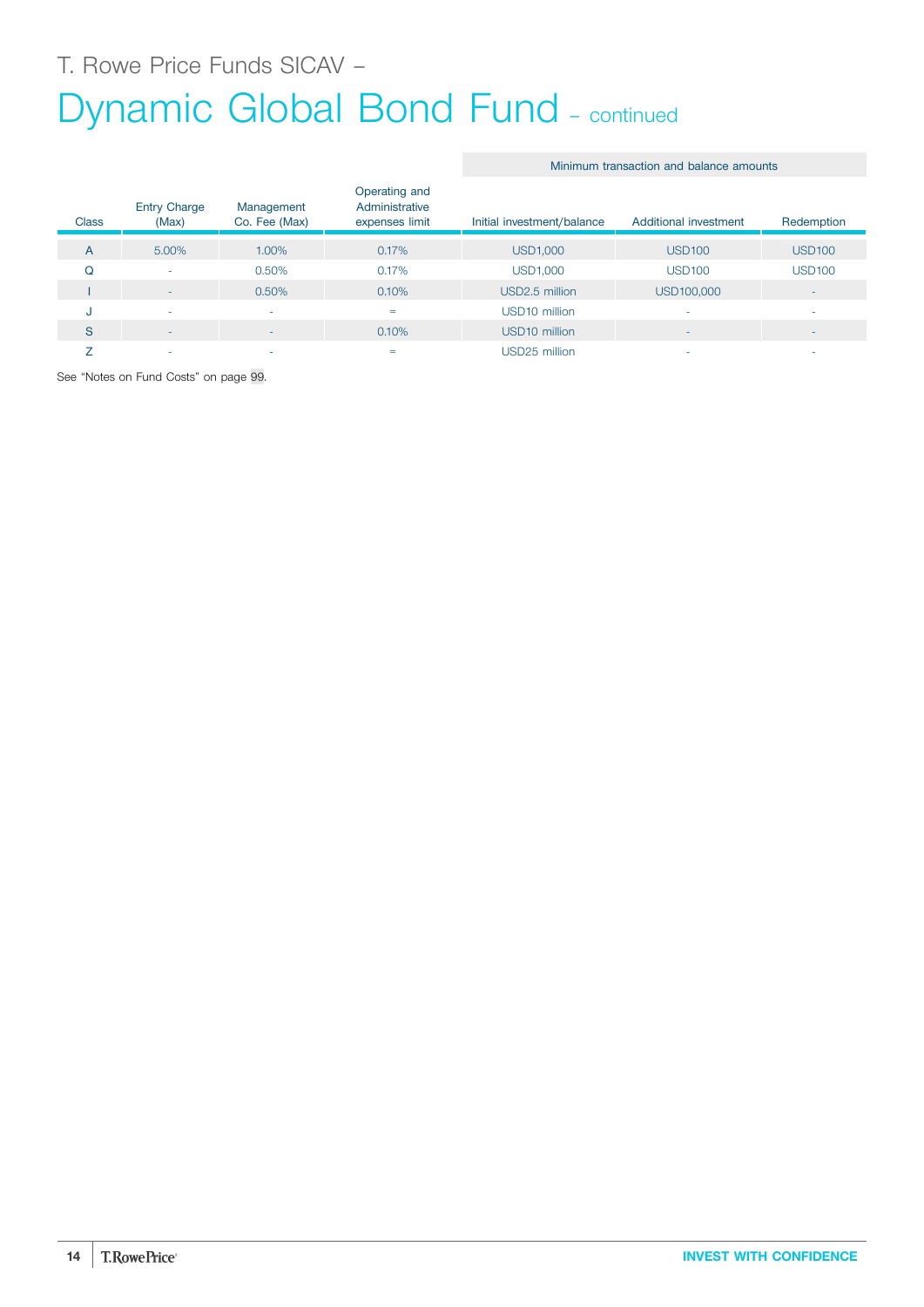# <span id="page-14-0"></span>Dynamic Global Investment Grade Bond Fund

# Objective and Investment Policy

# **OBJECTIVE**

To generate income while offering some protection against rising interest rates and a low correlation with equity markets.

# **PORTFOLIO SECURITIES**

The fund is actively managed and invests mainly in a portfolio of bonds of all types from issuers around the world, including emerging markets.

The fund invests primarily in debt securities issued by governments, government agencies, companies and banks. Portfolio debt securities can include fixed and floating rate bonds, warrants and other transferable debt securities of any type, with a rating of investment grade by major rating agencies or if unrated of equivalent quality. In accordance with its own internal rating system, the investment manager will ensure that the unrated corporate debt securities in which the fund invests are of the same quality as the rated securities of the same type. The fund may invest more than 20% of net assets in asset-backed securities (ABS) and mortgage-backed securities (MBS) and invest up to 25% in convertible bonds (including up to 20% in contingent convertible bonds).

In seeking to achieve the fund's objective the fund may also invest, on an ancillary basis, in other eligible securities as described in the 'General Investment Powers and Restrictions' section commencing on page [105.](#page-104-0) However, as at the date of this prospectus, the fund does not expect to invest in any other eligible securities, on an ancillary basis, to more than a limited extent.

For temporary defensive purposes, and during exceptional market conditions, investments in money market securities may exceed 30% of net assets.

# **DERIVATIVES AND TECHNIQUES**

The fund may use derivatives for hedging, efficient portfolio management and investment purposes. The fund may also use derivatives to create synthetic short positions in currencies, debt securities, credit indices and equities. The fund may use total return swaps (TRS) and any use is expected to be on a temporary basis and dependent on market conditions or when prevailing market conditions cause TRS to be the most efficient instrument to express a view in a fixed income market. Use of TRS is expected for efficient portfolio management and the impact is expected to be negligible. Investors should refer to the "Total Return Swaps" section on page [118](#page-117-0) for more details on the expected and maximum use of total return swaps by the fund. For a summary of the main types of derivatives that may be used within the fund and what they may be used for, refer to the 'Fund Derivatives Usage' section on page [120.](#page-119-0)

# **INVESTMENT PROCESS**

The investment manager's approach is based on proprietary fundamental research and relative value analysis. The investment manager seeks to add value primarily through duration management, currency selection, sector allocation and security selection. The investment process places a strong emphasis on downside protection, and utilises robust risk management practices and portfolio diversification to manage the overall risk profile. The investment manager also assesses environmental, social and governance ("ESG") factors with particular focus on those considered most likely to have a material impact on the performance of the holdings or potential holdings in the funds' portfolio. These ESG factors, which are

incorporated into the investment process alongside financials, valuation, macro-economics and other factors, are components of the investment decision. Consequently, ESG factors are not the sole driver of an investment decision but are instead one of several important inputs considered during investment analysis. See the 'Environmental, Social and Governance (ESG) Investment Policy' section on page [107](#page-106-0) for more details.

SFDR classification The fund is not classified under Article 8 or 9 but applies ESG integration into the investment process, in line with Article 6 of the SFDR.

Benchmark 3-month USD LIBOR<sup>\*</sup>. The investment manager is not constrained by any country, sector and/or individual security weightings relative to any benchmark index and has complete freedom to invest in any securities. However, at times, market conditions may result in the fund's performance being more closely aligned with that of the referenced benchmark index.

## Benchmark use

**Q** performance comparison. For currency hedged share classes, the benchmark index may be different. The fund is actively managed and any share class reference benchmarks, as further disclosed in the relevant KIID, are also for performance comparison only.

Portfolio reference currency USD.

# **INVESTMENT MANAGER**

T. Rowe Price International Ltd

# Planning your Investment

Designed for Investors who plan to invest for the medium to long term. The fund may appeal to investors who:

- are interested in a combination of income and investment growth
- understand and can accept the risks of the fund, including the risks of investing in global bond markets and in derivatives

Business day Orders to buy, switch and redeem shares are ordinarily processed any day that is a full bank business day in Luxembourg.

> **D** Interest rate **D** Investment fund **D** Issuer concentration Liquidity **Nanagement** Market **D** Operational

**P** Prepayment and extension **C** Sector concentration **T** Total return swap

Orders received and accepted by 13:00 Luxembourg time on a business day will generally be processed that day.

# Main Risks

See "Risk Descriptions" for more information.

- **ABS/MBS**
- Contingent convertible bond
- Counterparty
- **Credit**
- **Currency**
- **Default**
- **Derivatives**
- **E** Emerging markets  $ESG$
- Geographic concentrations
- Hedging

Risk management method Absolute VaR.

Leverage expected to be within the range 100-500% (not guaranteed).

Effective 2 November 2021, the benchmark of the fund will change from 3-month USD LIBOR to ICE BofA US 3-Month Treasury Bill Index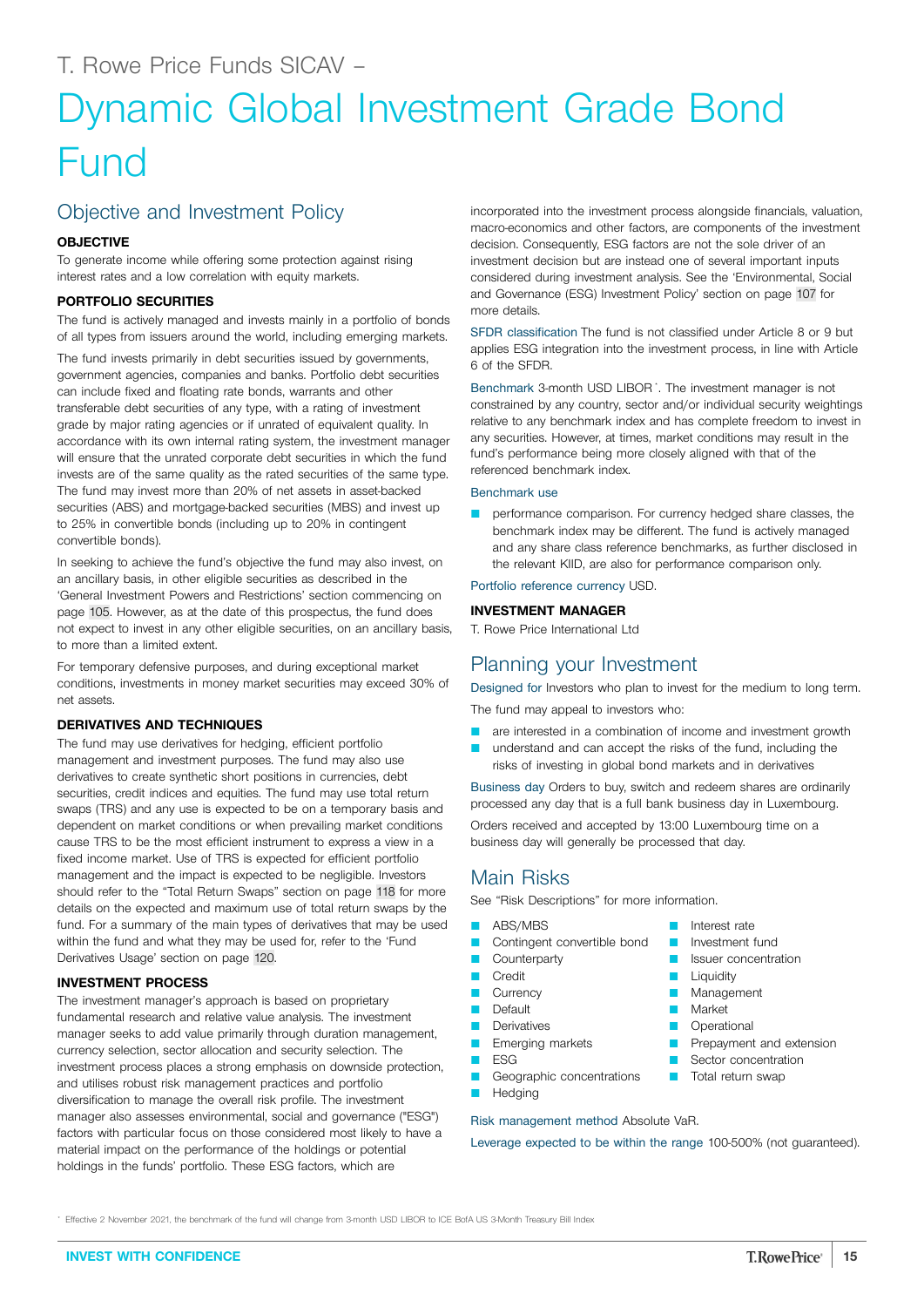# T. Rowe Price Funds SICAV – Dynamic Global Investment Grade Bond

# Fund – continued

|              |                              |                             |                                                   | <u>Millillulli ualisacuoli aliu balalice allioulits</u> |                          |                          |
|--------------|------------------------------|-----------------------------|---------------------------------------------------|---------------------------------------------------------|--------------------------|--------------------------|
| <b>Class</b> | <b>Entry Charge</b><br>(Max) | Management<br>Co. Fee (Max) | Operating and<br>Administrative<br>expenses limit | Initial investment/balance                              | Additional investment    | Redemption               |
| A            | 5.00%                        | 0.85%                       | 0.17%                                             | USD1,000                                                | <b>USD100</b>            | <b>USD100</b>            |
| Q            | ۰                            | 0.425%                      | 0.17%                                             | <b>USD1,000</b>                                         | <b>USD100</b>            | <b>USD100</b>            |
|              | -                            | 0.425%                      | 0.10%                                             | USD2.5 million                                          | USD100,000               | $\sim$                   |
| u            | ٠                            | ۰                           | $=$                                               | USD <sub>10</sub> million                               |                          | $\sim$                   |
| S            | ۰                            | ۰                           | 0.10%                                             | USD <sub>10</sub> million                               | $\overline{\phantom{a}}$ | $\overline{\phantom{a}}$ |
|              | ۰                            |                             | $=$                                               | USD25 million                                           |                          | ۰                        |

Minimum transaction and balance amounts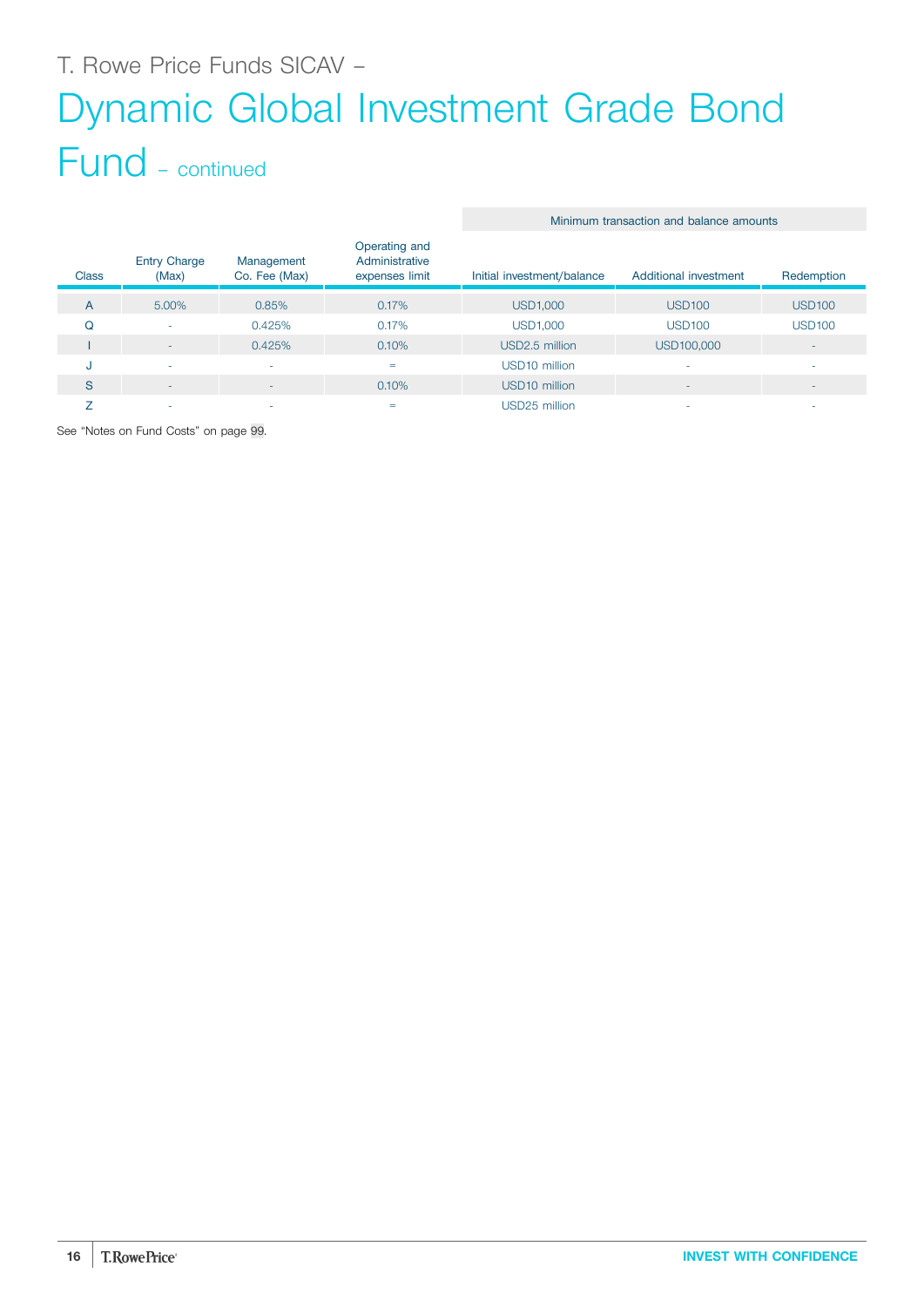# <span id="page-16-0"></span>Emerging Local Markets Bond Fund

# Objective and Investment Policy

## **OBJECTIVE**

To maximise the value of its shares through both growth in the value of, and income from, its investments.

## **PORTFOLIO SECURITIES**

The fund is actively managed and invests mainly in a diversified portfolio of bonds of all types from emerging market issuers, with a focus on bonds that are denominated in the local currency.

The fund invests primarily in debt securities issued by governments, government agencies, supra-national organisations and companies that are either incorporated in one of the economically emerging countries of Latin America, Asia, Europe, Africa and the Middle East or conduct most of their business in such countries. Portfolio debt securities can include fixed and floating rate bonds, warrants and other transferable debt securities of any type, including high yield securities (including up to 10% in distressed and/or defaulted bonds). The fund may also invest up to 25% in convertible bonds (including up to 20% in contingent convertible bonds).

In seeking to achieve the fund's objective the fund may also invest, on an ancillary basis, in other eligible securities as described in the 'General Investment Powers and Restrictions' section commencing on page [105.](#page-104-0) However, as at the date of this prospectus, the fund does not expect to invest in any other eligible securities, on an ancillary basis, to more than a limited extent.

## **DERIVATIVES AND TECHNIQUES**

The fund may use derivatives for hedging, efficient portfolio management and investment purposes. The fund may also use derivatives to create synthetic short positions in currencies and debt securities. The fund may use total return swaps (TRS) and any use is expected to be on a temporary basis and dependent on market conditions or when prevailing market conditions cause TRS to offer the most efficient or only way to express a view. Use of TRS is expected when they offer the most efficient or only way to express a view and the impact is expected to be limited and lead leading to marginal improvement in risk-adjusted returns. Investors should refer to the "Total Return Swaps" section on page [118](#page-117-0) for more details on the expected and maximum use of total return swaps by the fund. For a summary of the main types of derivatives that may be used within the fund and what they may be used for, refer to the 'Fund Derivatives Usage' section on page [120](#page-119-0).

## **INVESTMENT PROCESS**

The investment manager's approach is based on proprietary fundamental research and relative value analysis. The investment manager seeks to add value primarily through currency selection, duration management, sector allocation and security selection. The investment process places a strong emphasis on risk management practices and portfolio diversification to manage the overall risk profile. The investment manager also assesses environmental, social and governance ("ESG") factors with particular focus on those considered most likely to have a material impact on the performance of the holdings or potential holdings in the funds' portfolio. These ESG factors, which are incorporated into the investment process alongside financials, valuation, macro-economics and other factors, are components of the investment decision. Consequently, ESG factors are not the sole driver of an investment decision but are instead one of several important inputs considered during investment analysis. See the 'Environmental, Social and Governance (ESG) Investment Policy' section on page [107](#page-106-0) for more details.

SFDR classification The fund is not classified under Article 8 or 9 but applies ESG integration into the investment process, in line with Article 6 of the SFDR.

Benchmark J.P. Morgan Government Bond Index — Emerging Markets Global Diversified. The investment manager is not constrained by any country, sector and/or individual security weightings relative to the benchmark index and has complete freedom to invest in securities that do not form part of the benchmark. However, at times, market conditions may result in the fund's performance being more closely aligned with that of the benchmark index.

### Benchmark use

- performance comparison. For currency hedged share classes, the benchmark index may be hedged to the currency of that share class.
- reference portfolio for risk management method (relative VaR)

Portfolio reference currency USD

### **INVESTMENT MANAGER**

T. Rowe Price International Ltd

# Planning your Investment

Designed for Investors who plan to invest for the medium to long term.

The fund may appeal to investors who:

- are interested in a combination of income and investment growth
- are looking to diversify their investments, in particular existing investments in developed markets
- understand the risks and can accept the volatility associated with investing in emerging markets as well as the risks of using derivatives

Business day Orders to buy, switch and redeem shares are ordinarily processed any day that is a full bank business day in Luxembourg.

> **D** Hedging **High yield bond D** Interest rate Investment fund Issuer concentration

Liquidity **Management Market D** Operational

**B** Sector concentration Total return swap

Orders received and accepted by 13:00 Luxembourg time on a business day will generally be processed that day.

# Main Risks

See "Risk Descriptions" for more information.

- Contingent convertible bond
- **Counterparty**
- Country risk Russia and Ukraine
- **D** Credit
- **Currency**
- **D** Default
- **Derivatives**
- **E** Emerging markets
- $E$  ESG
- **D** Frontier markets

Geographic concentration Risk management method Relative VaR.

Leverage is expected to be at the level of 120% (not guaranteed).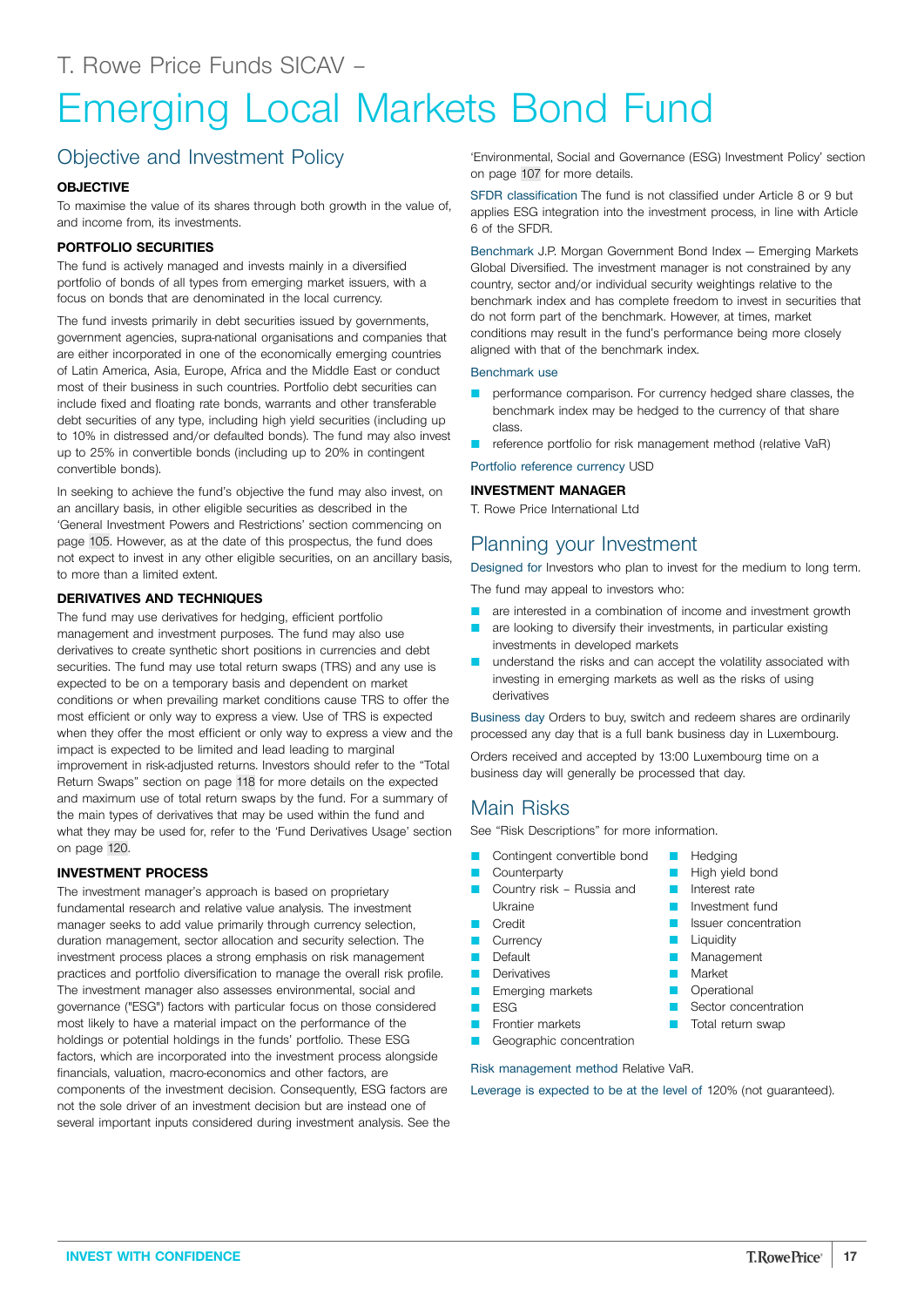# Emerging Local Markets Bond Fund – continued

|  |  | Minimum transaction and balance amounts |  |  |  |
|--|--|-----------------------------------------|--|--|--|
|--|--|-----------------------------------------|--|--|--|

| <b>Class</b> | <b>Entry Charge</b><br>(Max) | Management<br>Co. Fee (Max) | Operating and<br>Administrative<br>expenses limit | Initial investment/balance | Additional investment | Redemption               |
|--------------|------------------------------|-----------------------------|---------------------------------------------------|----------------------------|-----------------------|--------------------------|
| A            | 5.00%                        | 1.25%                       | 0.17%                                             | <b>USD1,000</b>            | <b>USD100</b>         | <b>USD100</b>            |
| Q            | ۰                            | 0.65%                       | 0.17%                                             | <b>USD1,000</b>            | <b>USD100</b>         | <b>USD100</b>            |
|              | $-$                          | 0.65%                       | 0.10%                                             | USD2.5 million             | USD100,000            | $\overline{\phantom{a}}$ |
| u            | ٠                            | $\sim$                      | $=$                                               | USD <sub>10</sub> million  |                       | ۰                        |
| S            | ٠                            | $\overline{\phantom{a}}$    | 0.10%                                             | USD <sub>10</sub> million  | -                     | $\overline{\phantom{a}}$ |
|              | ۰                            | ۰.                          | $=$                                               | USD25 million              |                       | -                        |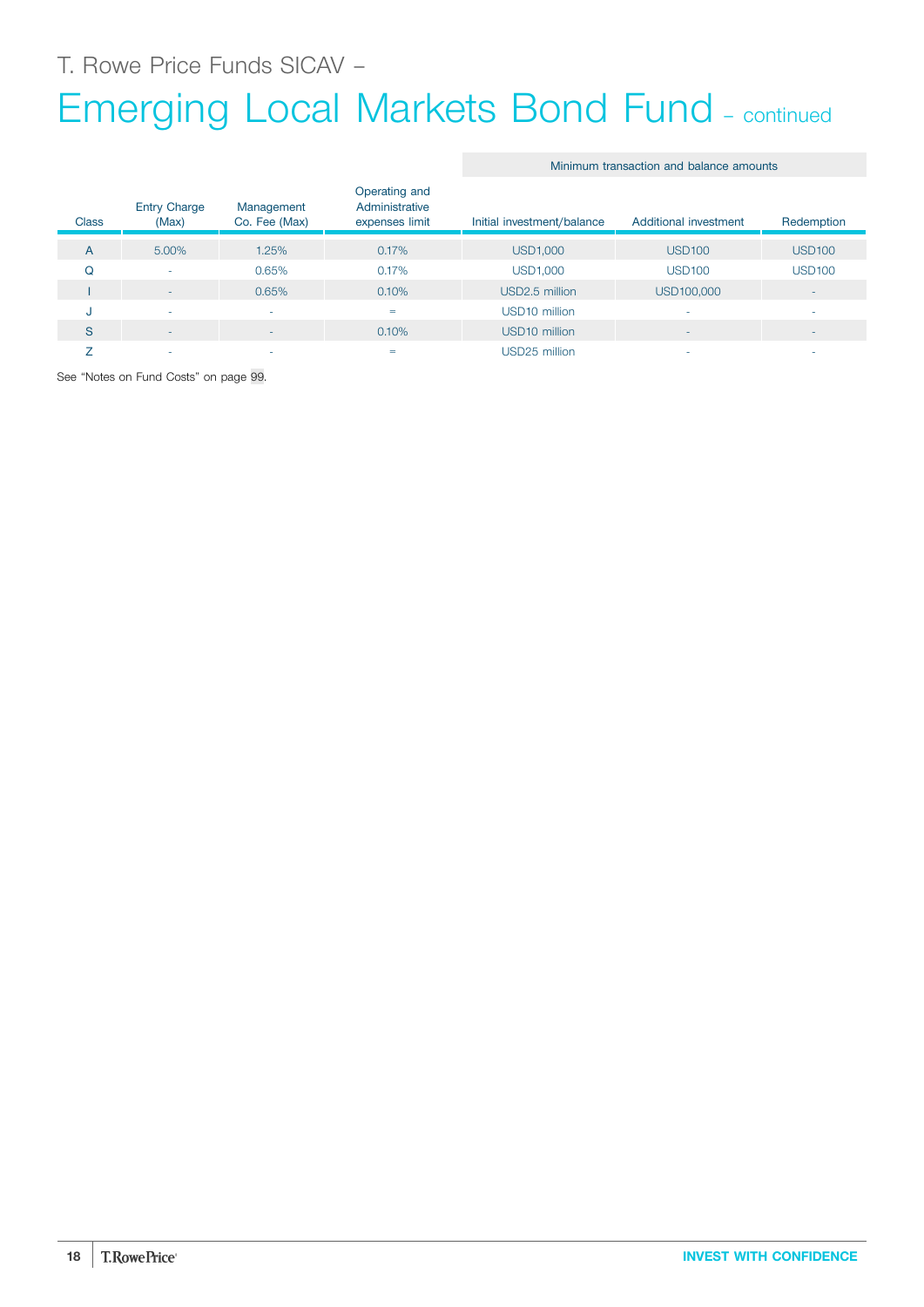# <span id="page-18-0"></span>Emerging Markets Bond Fund

# Objective and Investment Policy

## **OBJECTIVE**

To maximise the value of its shares through both growth in the value of, and income from, its investments.

## **PORTFOLIO SECURITIES**

The fund is actively managed and invests mainly in a diversified portfolio of bonds of all types from emerging market issuers.

The fund invests primarily in debt securities issued by governments, government agencies, supra-national organisations and companies that are either incorporated in one of the economically emerging countries of Latin America, Asia, Europe, Africa and the Middle East or conduct most of their business in such countries. Portfolio debt securities can include fixed and floating rate bonds, warrants and other transferable debt securities of any type, including high yield securities (including up to 10% in distressed and/or defaulted bonds). The fund may invest up to 25% in convertible bonds (including up to 20% in contingent convertible bonds).

In seeking to achieve the fund's objective the fund may also invest, on an ancillary basis, in other eligible securities as described in the 'General Investment Powers and Restrictions' section commencing on page [105.](#page-104-0) However, as at the date of this prospectus, the fund does not expect to invest in any other eligible securities, on an ancillary basis, to more than a limited extent.

## **DERIVATIVES AND TECHNIQUES**

The fund may use derivatives for hedging, efficient portfolio management and investment purposes. The fund may also use derivatives to create synthetic short positions in currencies and debt securities. For a summary of the main types of derivatives that may be used within the fund and what they may be used for, refer to the 'Fund Derivatives Usage' section on page [120.](#page-119-0)

### **INVESTMENT PROCESS**

The investment manager's approach is based on proprietary fundamental research and relative value analysis. The investment manager seeks to add value primarily through country selection, sector allocation and security selection. The investment process places a strong emphasis on risk management practices and portfolio diversification to manage the overall risk profile. The investment manager also assesses environmental, social and governance ("ESG") factors with particular focus on those considered most likely to have a material impact on the performance of the holdings or potential holdings in the funds' portfolio. These ESG factors, which are incorporated into the investment process alongside financials, valuation, macro-economics and other factors, are components of the investment decision. Consequently, ESG factors are not the sole driver of an investment decision but are instead one of several important inputs considered during investment analysis. See the 'Environmental, Social and Governance (ESG) Investment Policy' section on page [107](#page-106-0) for more details.

SFDR classification The fund is not classified under Article 8 or 9 but applies ESG integration into the investment process, in line with Article 6 of the SFDR.

Benchmark J.P. Morgan Emerging Market Bond Index Global Diversified. The investment manager is not constrained by any country, sector and/or individual security weightings relative to the benchmark index and has complete freedom to invest in securities that do not form part of the benchmark. However, at times, market conditions may result in the fund's performance being more closely aligned with that of the benchmark index.

## Benchmark use

- performance comparison. For currency hedged share classes, the benchmark index may be hedged to the currency of that share class.
- reference portfolio for risk management method (relative VaR)

Portfolio reference currency USD.

### **INVESTMENT MANAGER**

T. Rowe Price International Ltd

### **SUB-INVESTMENT MANAGER**

T. Rowe Price Associates, Inc.

# Planning your Investment

Designed for Investors who plan to invest for the medium to long term.

The fund may appeal to investors who:

- **Q** are interested in a combination of income and investment growth
- are looking to diversify their investments, in particular existing investments in developed markets
- **Q** understand the risks and can accept the volatility associated with investing in emerging markets as well as the risks of using derivatives

Business day Orders to buy, switch and redeem shares are ordinarily processed any day that is a full bank business day in Luxembourg.

Orders received and accepted by 13:00 Luxembourg time on a business day will generally be processed that day.

# Main Risks

See "Risk Descriptions" for more information.

- Contingent convertible bond
- **Counterparty**
- Country risk Russia and Ukraine
- **D** Credit
- **Currency**
- Default
- **Derivatives**
- **D** Emerging markets
- $ESG$
- **Exercise** markets
- Geographic concentration

Risk management method Relative VaR.

Leverage is expected to be at the level of 20% (not guaranteed).

- **D** Hedging
- **High yield bond D** Interest rate
- **D** Investment fund
	- Issuer concentration
- Liquidity
- **Management**
- **Narket**
- **Operational**
- **B** Sector concentration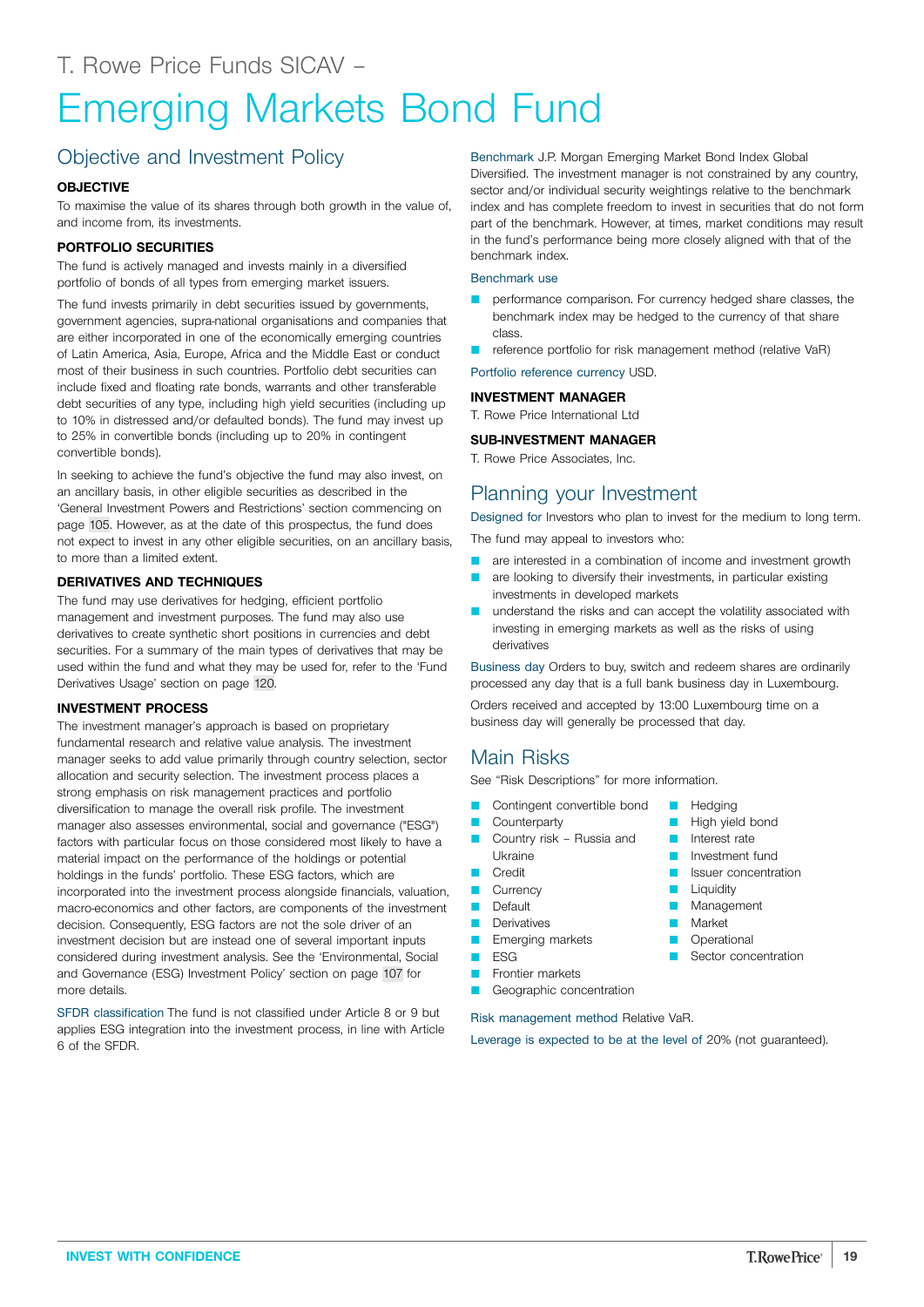# Emerging Markets Bond Fund – continued

## Minimum transaction and balance amounts

| <b>Class</b> | <b>Entry Charge</b><br>(Max) | Management<br>Co. Fee (Max) | Operating and<br>Administrative<br>expenses limit | Initial investment/balance | Additional investment | Redemption               |
|--------------|------------------------------|-----------------------------|---------------------------------------------------|----------------------------|-----------------------|--------------------------|
| A            | 5.00%                        | 1.25%                       | 0.17%                                             | <b>USD1,000</b>            | <b>USD100</b>         | <b>USD100</b>            |
| Q            | ٠                            | 0.65%                       | 0.17%                                             | <b>USD1,000</b>            | <b>USD100</b>         | <b>USD100</b>            |
|              | $\overline{\phantom{a}}$     | 0.65%                       | 0.10%                                             | USD2.5 million             | USD100,000            | $\overline{\phantom{a}}$ |
| u            | ۰                            |                             | $=$                                               | USD <sub>10</sub> million  |                       | ۰                        |
| S            | ٠                            | <b>.</b>                    | 0.10%                                             | USD <sub>10</sub> million  |                       | $\overline{\phantom{a}}$ |
|              | ۰                            |                             | $=$                                               | USD25 million              |                       | -                        |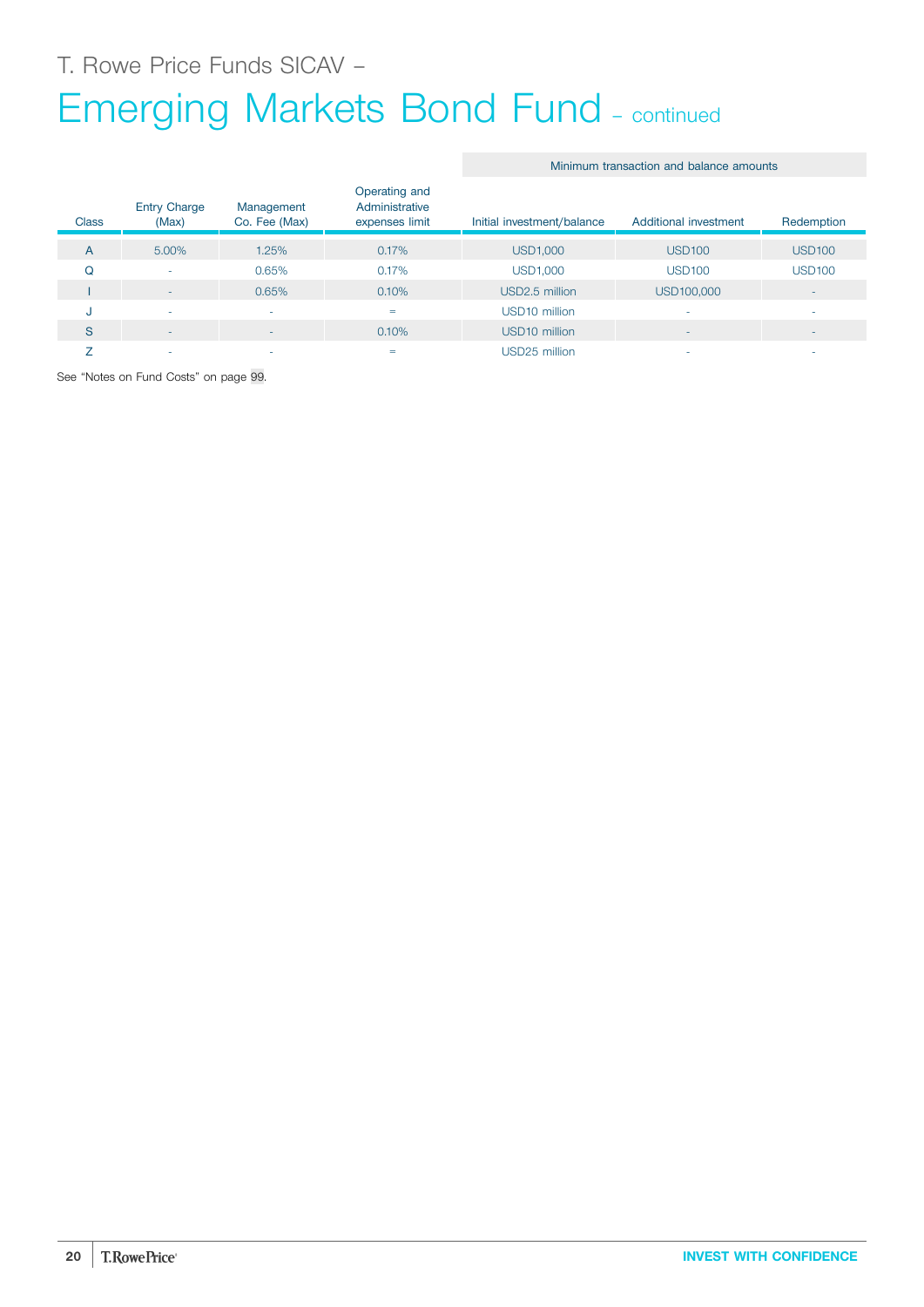# <span id="page-20-0"></span>Emerging Markets Corporate Bond Fund\*

# Objective and Investment Policy

## **OBJECTIVE**

To maximise the value of its shares through both growth in the value of, and income from, its investments.

## **PORTFOLIO SECURITIES**

The fund is actively managed and invests mainly in a diversified portfolio of corporate bonds from emerging market issuers.

From 2 November 2021, although the fund does not have sustainable investment as an objective, the promotion of environmental and social characteristics is achieved through the investment manager's avoidance of sectors or companies, whose activities may be considered harmful to the environment and/or society through the application of its proprietary socially responsible screen (exclusion list). As a consequence, specific companies whose business activities involve controversial weapons (cluster munitions, anti-personnel mines, incendiary, chemical, biological and nuclear weapons), tobacco production, coal production, assaultstyle weapons for civilian use, adult entertainment, direct gambling operations and certain conduct-based criteria are excluded.

For further details see the T. Rowe Price Responsible Exclusion List section on page [110](#page-109-0).

The fund invests primarily in debt securities issued by companies that are either incorporated in one of the economically emerging countries of Latin America, Asia, Europe, Africa and the Middle East or conduct most of their business in such countries. Portfolio debt securities can include fixed and floating rate bonds, warrants and other transferable debt securities of any type, including high yield securities (including up to 10% in distressed and/or defaulted bonds). The fund may invest up to 25% in convertible bonds (including up to 20% in contingent convertible bonds).

In seeking to achieve the fund's objective the fund may also invest, on an ancillary basis, in other eligible securities as described in the 'General Investment Powers and Restrictions' section commencing on page [105.](#page-104-0) However, as at the date of this prospectus, the fund does not expect to invest in any other eligible securities, on an ancillary basis, to more than a limited extent.

## **DERIVATIVES AND TECHNIQUES**

The fund may use derivatives for hedging, efficient portfolio management and investment purposes. The fund may also use derivatives to create synthetic short positions in currencies and debt securities. The fund may use total return swaps (TRS) and any use is expected to be on a temporary basis and dependent on market conditions or when prevailing market conditions cause TRS to offer the most efficient or only way to express a view. Use of TRS is expected when they offer the most efficient or only way to express a view and the impact is expected to be limited and lead to marginal improvement in risk-adjusted returns. Investors should refer to the "Total Return Swaps" section on page [118](#page-117-0) for more details on the expected and maximum use of total return swaps by the fund. Any use of derivatives aims to be consistent with the fund objectives and the environmental and social characteristics described within the 'Objective and Investment Policy' of the fund. For a summary of the main types of derivatives that may be used within the fund and what they may be used for, refer to the 'Fund Derivatives Usage' section on page [120.](#page-119-0)

## **INVESTMENT PROCESS**

The investment manager's approach is based on proprietary fundamental research and relative value analysis. The investment manager seeks to add value primarily through security selection and sector allocation. The investment process places a strong emphasis on

risk management practices and portfolio diversification to manage the overall risk profile. The investment manager also assesses environmental, social and governance ("ESG") factors with particular focus on those considered most likely to have a material impact on the performance of the holdings or potential holdings in the funds' portfolio. These ESG factors, which are incorporated into the investment process alongside financials, valuation, macro-economics and other factors, are components of the investment decision. Consequently, ESG factors are not the sole driver of an investment decision but are instead one of several important inputs considered during investment analysis. See the 'Environmental, Social and Governance (ESG) Investment Policy' section on page [107](#page-106-0) for more details.

Sustainability Indicators From 2 November 2021, through the application of the T. Rowe Price Responsible Exclusion List, the fund aims to reduce the harmful impact on the environment and/or society of controversial weapons, smoking/tobacco, adult entertainment, direct gambling operations, coal production and conduct based exclusions. The following sustainability indicators are used to monitor and assess the extent to which the fund attains the environmental and social characteristics that it promotes.

- 0% holdings in companies involved in the production of controversial weapons (cluster munitions, anti-personnel mines, incendiary, chemical, biological and nuclear weapons).
- 0% holdings in companies involved in the production or retail of assault-style weapons for civilian use.
- 0% holdings in companies whose main business activities involve the production of tobacco.
- 0% holdings in companies that generate >5% of revenues from adult entertainment.
- 0% holdings in companies that generate >5% of revenues from the production of coal.
- 0% holdings in companies that generate >5% of revenues from direct gambling operations.
- 0% holdings in companies that have been involved in an extreme environmental, social, ethical or governance breach and, in the opinion of the investment manager, are not taking adequate steps to remediate the issue.

There may be circumstances where a fund has some limited, indirect, exposure to a company involved in the excluded categories. Examples of these circumstances could include an investment in an instrument that gives exposure to an index, or an investment in a fund managed by an unaffiliated investment manager.

SFDR classification Article 6 (Article 8 from 2 November 2021)

Benchmark J.P. Morgan CEMBI Broad Diversified. The investment manager is not constrained by any country, sector and/or individual security weightings relative to the benchmark index and has complete freedom to invest in securities that do not form part of the benchmark. However, at times, market conditions may result in the fund's performance being more closely aligned with that of the benchmark index.

#### Benchmark use

- performance comparison. The benchmark, however, is a broad market index and, as such, not aligned with the environmental and social characteristics of the fund.
- For currency hedged share classes, the benchmark index may be hedged to the currency of that share class.
- reference portfolio for risk management method (relative VaR)

#### Portfolio reference currency USD.

Effective 2 November 2021, the name of the fund will change from Emerging Markets Corporate Bond Fund to Responsible Emerging Markets Corporate Bond Fund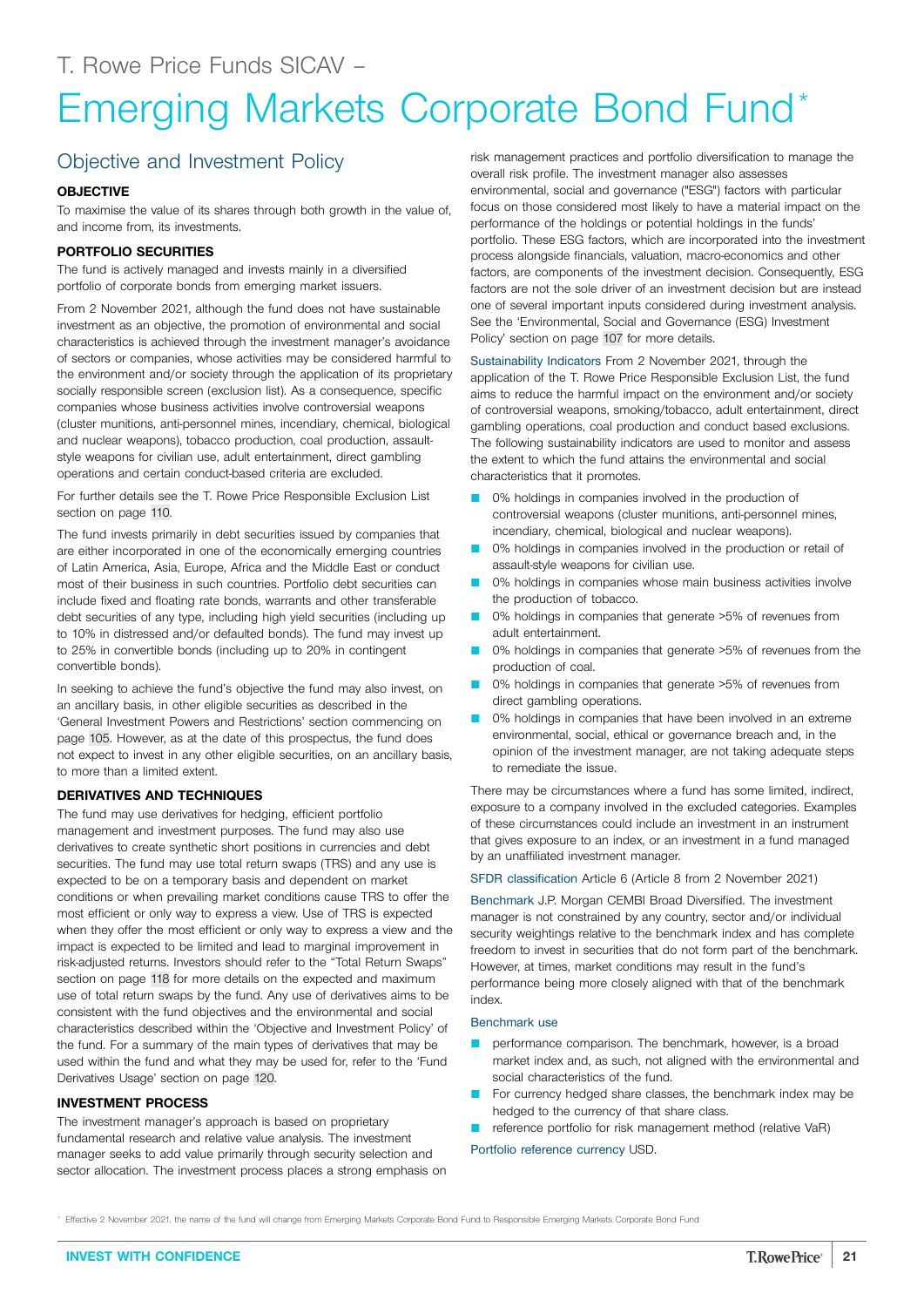# Emerging Markets Corporate Bond Fund\* – continued

## **INVESTMENT MANAGER**

T. Rowe Price International Ltd

## **SUB-INVESTMENT MANAGER**

T. Rowe Price Associates, Inc.

The sub-investment manager may further, at its absolute discretion, collaborate on the management of the assets of the fund with other entities of T. Rowe Price group, already approved by the CSSF as investment managers.

# Planning your Investment

Designed for Investors who plan to invest for the medium to long term.

The fund may appeal to investors who:

- are interested in a combination of income and investment growth
- are looking to diversify their investments, in particular existing investments in developed markets
- understand the risks and can accept the volatility associated with investing in emerging markets as well as the risks of using derivatives

Business day Orders to buy, switch and redeem shares are ordinarily processed any day that is a full bank business day in Luxembourg.

Orders received and accepted by 13:00 Luxembourg time on a business day will generally be processed that day.

> **D** Hedging **High yield bond D** Interest rate **D** Investment fund **Liquidity Management Market D** Operational **B** Sector concentration Total return swap

# Main Risks

See "Risk Descriptions" for more information.

- Q China Interbank Bond Market
- Contingent convertible bond
- **Counterparty**
- Country risk China
- **Credit**
- **D** Default
- **Derivatives**
- **E** Emerging markets
- $ESG$
- **D** Frontier markets
- Geographic concentration
- Risk management method Relative VaR.

Leverage expected to be within the range 0-25% (not guaranteed).

#### **Class** Entry Charge (Max) Management Co. Fee (Max) Operating and Administrative expenses limit Initial investment/balance Additional investment Redemption A 5.00% 1.35% 0.17% USD1,000 USD100 USD100 Q - 0.70% 0.17% USD1,000 USD100 USD100 I - 0.70% 0.10% USD2.5 million USD100,000 - J - - = USD10 million - - S - - 0.10% USD10 million - -  $Z$  , and the set of the set of the set of the set of the set of the set of the set of the set of the set of the set of the set of the set of the set of the set of the set of the set of the set of the set of the set of th

See "Notes on Fund Costs" on page [99](#page-98-0).

Minimum transaction and balance amounts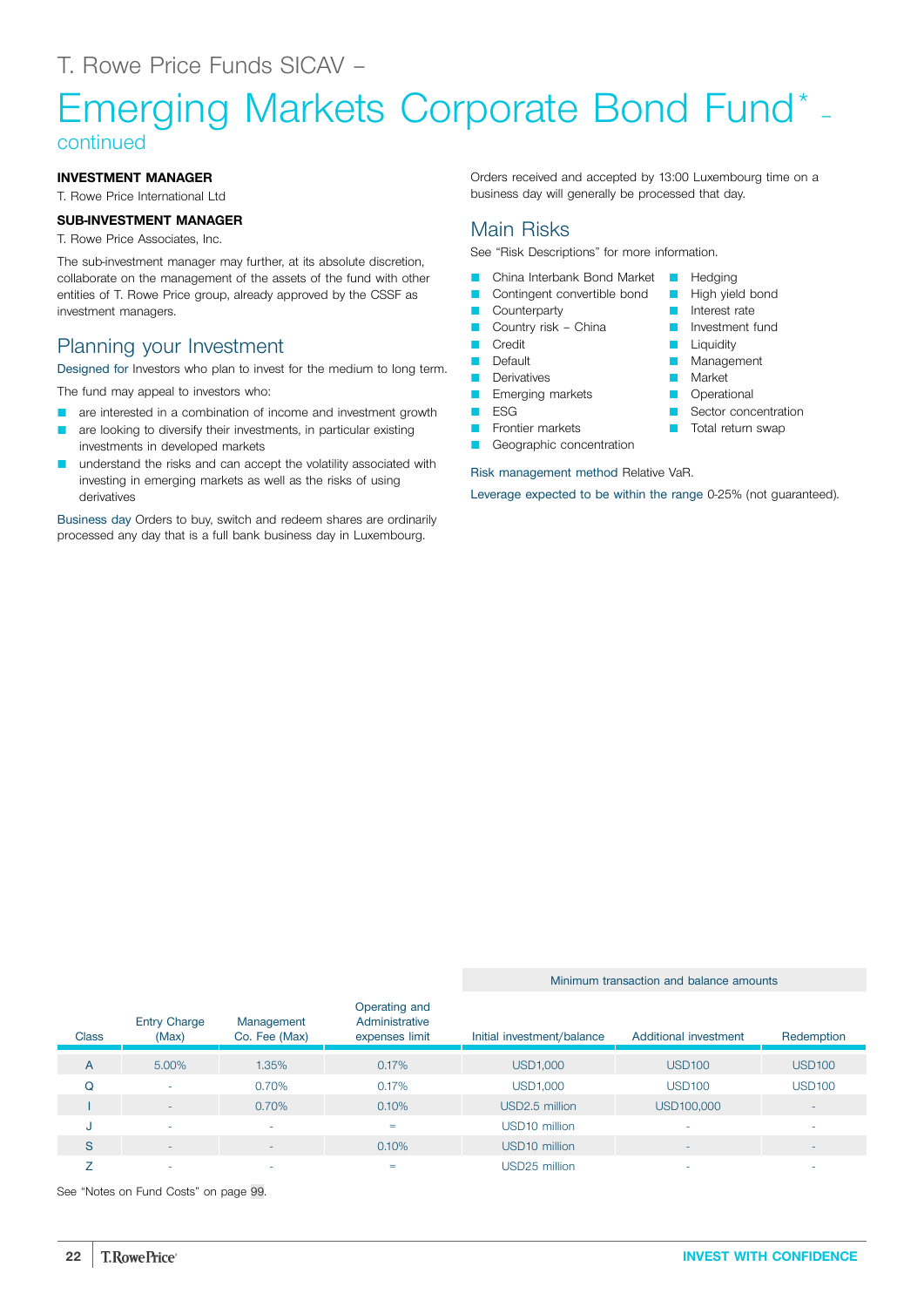# <span id="page-22-0"></span>Euro Corporate Bond Fund\*

# Objective and Investment Policy

## **OBJECTIVE**

To maximise the value of its shares through both growth in the value of, and income from, its investments.

## **PORTFOLIO SECURITIES**

The fund is actively managed and invests mainly in a diversified portfolio of corporate bonds that are denominated in euro.

From 2 November 2021, although the fund does not have sustainable investment as an objective, the promotion of environmental and social characteristics is achieved through the investment manager's avoidance of sectors or companies, whose activities may be considered harmful to the environment and/or society through the application of its proprietary socially responsible screen (exclusion list). As a consequence, specific companies whose business activities involve controversial weapons (cluster munitions, anti-personnel mines, incendiary, chemical, biological and nuclear weapons), tobacco production, coal production, assaultstyle weapons for civilian use, adult entertainment, direct gambling operations and certain conduct-based criteria are excluded.

For further details see the T. Rowe Price Responsible Exclusion List section on page [110](#page-109-0).

The fund invests primarily in debt securities denominated in euro. The fund may also invest in debt securities issued by Eurozone governments and government agencies, and in securities denominated in other currencies than the euro. Portfolio debt securities can include fixed and floating rate bonds as well as preferred shares and other transferable debt securities of any type, including high yield securities. The fund may invest up to 25% in convertible bonds (including, to a limited extent, in contingent convertible bonds).

In seeking to achieve the fund's objective the fund may also invest, on an ancillary basis, in other eligible securities as described in the 'General Investment Powers and Restrictions' section commencing on page [105.](#page-104-0) However, as at the date of this prospectus, the fund does not expect to invest in any other eligible securities, on an ancillary basis, to more than a limited extent.

## **DERIVATIVES AND TECHNIQUES**

The fund may use derivatives for hedging, efficient portfolio management and investment purposes. The fund may also use derivatives to create synthetic short positions in debt securities and credit indices. The fund may use total return swaps (TRS) and any use is expected to be on a temporary basis and dependent on market conditions or when prevailing market conditions cause TRS to be the most efficient instrument to express a view in a particular credit and to manage significant cash flows. Use of TRS is expected for efficient portfolio management and the impact is expected to be an increase in risk-adjusted returns and the reduction of cash drag. Investors should refer to the "Total Return Swaps" section on page [118](#page-117-0) for more details on the expected and maximum use of total return swaps by the fund. Any use of derivatives aims to be consistent with the fund objectives and the environmental and social characteristics described within the 'Objective and Investment Policy' of the fund. For a summary of the main types of derivatives that may be used within the fund and what they may be used for, refer to the 'Fund Derivatives Usage' section on page [120](#page-119-0).

### **INVESTMENT PROCESS**

The investment manager's approach is based on proprietary fundamental research and relative value analysis. The investment manager seeks to add value primarily through security selection and sector allocation. The investment process places a strong emphasis on

risk management practices and portfolio diversification to manage the overall risk profile. The investment manager also assesses environmental, social and governance ("ESG") factors with particular focus on those considered most likely to have a material impact on the performance of the holdings or potential holdings in the funds' portfolio. These ESG factors, which are incorporated into the investment process alongside financials, valuation, macro-economics and other factors, are components of the investment decision. Consequently, ESG factors are not the sole driver of an investment decision but are instead one of several important inputs considered during investment analysis. See the 'Environmental, Social and Governance (ESG) Investment Policy' section on page [107](#page-106-0) for more details.

Sustainability Indicators From 2 November 2021, through the application of the T. Rowe Price Responsible Exclusion List, the fund aims to reduce the harmful impact on the environment and/or society of controversial weapons, smoking/tobacco, adult entertainment, direct gambling operations, coal production and conduct based exclusions. The following sustainability indicators are used to monitor and assess the extent to which the fund attains the environmental and social characteristics that it promotes.

- 0% holdings in companies involved in the production of controversial weapons (cluster munitions, anti-personnel mines, incendiary, chemical, biological and nuclear weapons).
- 0% holdings in companies involved in the production or retail of assault-style weapons for civilian use.
- 0% holdings in companies whose main business activities involve the production of tobacco.
- 0% holdings in companies that generate >5% of revenues from adult entertainment.
- 0% holdings in companies that generate >5% of revenues from the production of coal.
- 0% holdings in companies that generate >5% of revenues from direct gambling operations.
- 0% holdings in companies that have been involved in an extreme environmental, social, ethical or governance breach and, in the opinion of the investment manager, are not taking adequate steps to remediate the issue.

There may be circumstances where a fund has some limited, indirect, exposure to a company involved in the excluded categories. Examples of these circumstances could include an investment in an instrument that gives exposure to an index, or an investment in a fund managed by an unaffiliated investment manager.

SFDR classification Article 6 (Article 8 from 2 November 2021)

Benchmark Bloomberg Barclays Euro-Aggregate: Corporates Bond Index EUR. The investment manager is not constrained by any country, sector and/or individual security weightings relative to the benchmark index and has complete freedom to invest in securities that do not form part of the benchmark. However, at times, market conditions may result in the fund's performance being more closely aligned with that of the benchmark index.

#### Benchmark use

- performance comparison. The benchmark, however, is a broad market index and, as such, not aligned with the environmental and social characteristics of the fund.
- For currency hedged share classes, the benchmark index may be hedged to the currency of that share class.
- reference portfolio for risk management method (relative VaR)

#### Portfolio reference currency EUR

\* Effective 2 November 2021, the name of the fund will change from Euro Corporate Bond Fund to Responsible Euro Corporate Bond Fund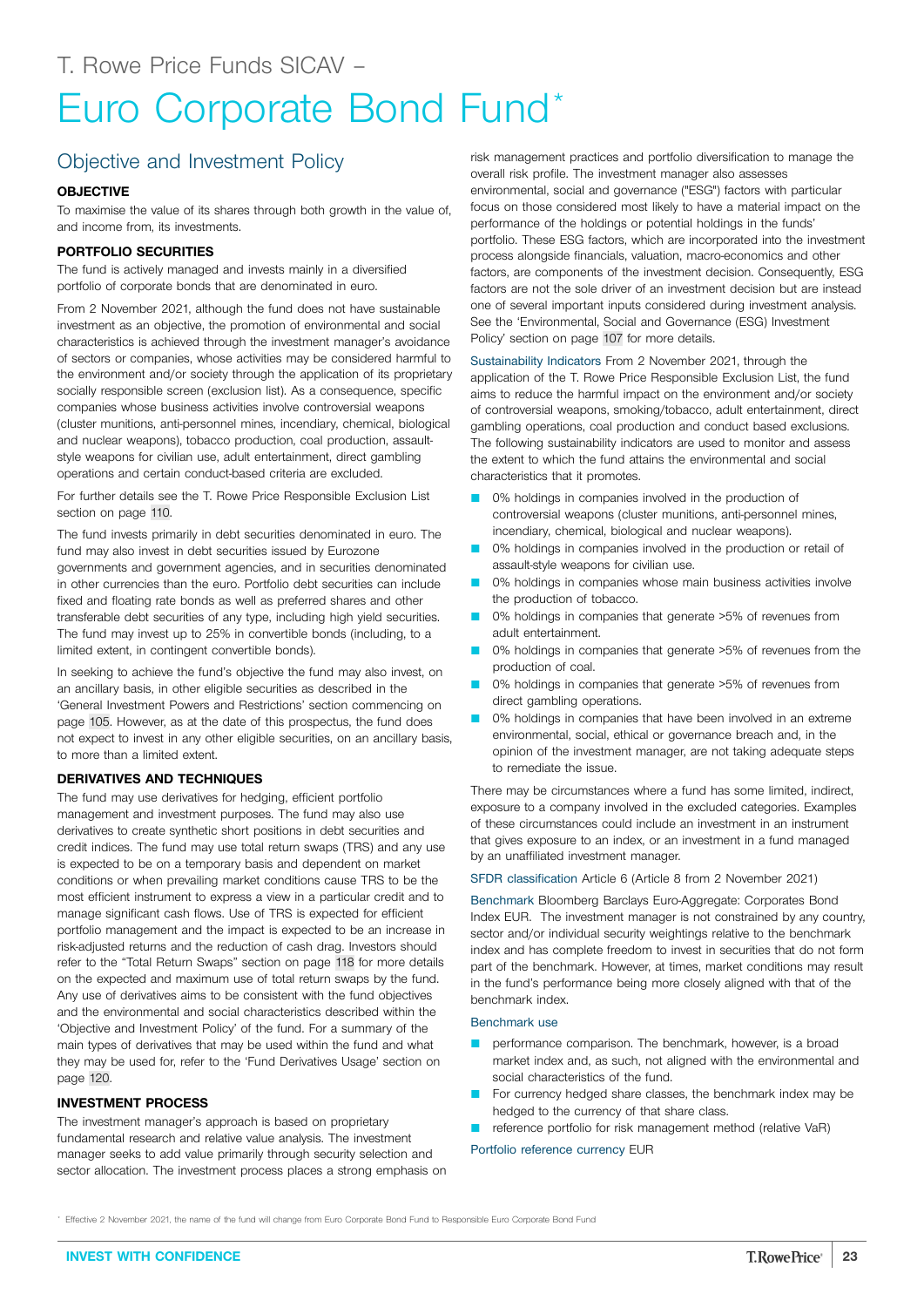# Euro Corporate Bond Fund\* – continued

## **INVESTMENT MANAGER**

T. Rowe Price International Ltd

# Planning your Investment

Designed for Investors who plan to invest for the medium to long term.

The fund may appeal to investors who:

- **Q** are interested in a combination of income and investment growth
- understand and can accept the risks of the fund, including the risks of investing in the bond market and in derivatives

Business day Orders to buy, switch and redeem shares are ordinarily processed any day that is a full bank business day in Luxembourg.

Orders received and accepted by 13:00 Luxembourg time on a business day will generally be processed that day.

# Main Risks

See "Risk Descriptions" for more information.

- **Counterparty**
- **Credit**
- **D** Default
- **Derivatives**
- **Emerging markets**
- **D** ESG
- Geographic concentration
- **N** Hedging

#### $\blacksquare$  Liquidity **Management**

**Market** 

**Q** Interest rate **D** Investment fund

- **D** Operational
- **B** Sector concentration
- **T** Total return swap

## Risk management method Relative VaR.

Leverage is expected to be at the level of 50% (not guaranteed).

Minimum transaction and balance amounts

| <b>Class</b> | <b>Entry Charge</b><br>(Max) | Management<br>Co. Fee (Max) | Operating and<br>Administrative<br>expenses limit | Initial investment/balance | Additional investment    | Redemption    |
|--------------|------------------------------|-----------------------------|---------------------------------------------------|----------------------------|--------------------------|---------------|
| A            | 5.00%                        | 0.75%                       | 0.17%                                             | EUR1,000                   | <b>EUR100</b>            | <b>EUR100</b> |
| Q            | $\overline{\phantom{a}}$     | 0.40%                       | 0.17%                                             | EUR1,000                   | <b>EUR100</b>            | <b>EUR100</b> |
|              | $\overline{\phantom{a}}$     | 0.40%                       | 0.10%                                             | EUR2.5 million             | EUR100,000               |               |
| -U           | ۰                            |                             | =                                                 | EUR <sub>10</sub> million  | ۰                        |               |
| S            | $\overline{\phantom{a}}$     |                             | 0.10%                                             | EUR <sub>10</sub> million  | $\overline{\phantom{a}}$ |               |
|              | ۰                            |                             | =                                                 | EUR <sub>25</sub> million  |                          |               |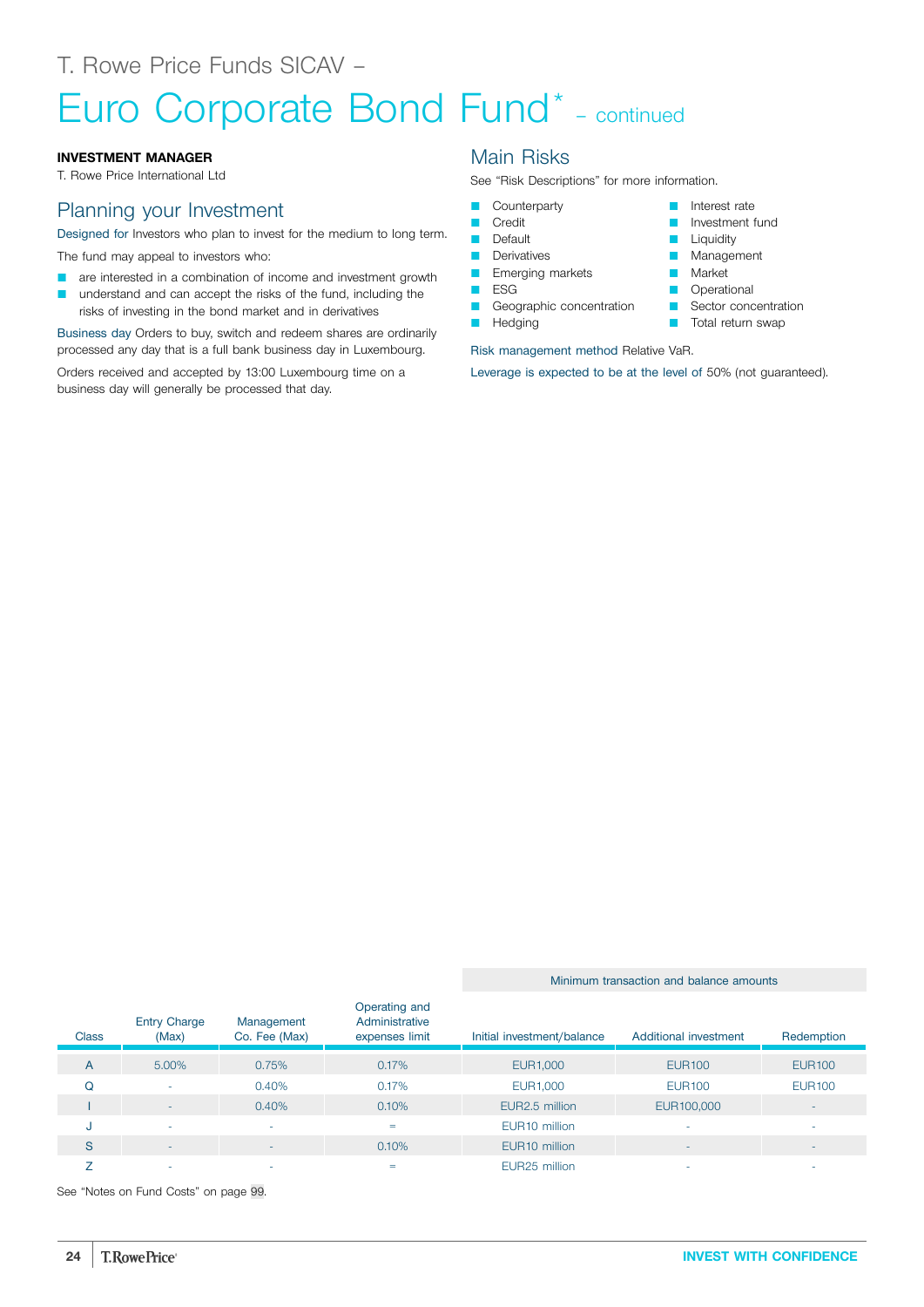# <span id="page-24-0"></span>Objective and Investment Policy

## **OBJECTIVE**

To maximise the value of its shares through both growth in the value of, and income from, its investments.

## **PORTFOLIO SECURITIES**

The fund is actively managed and invests mainly in a diversified portfolio of high yield corporate bonds that are denominated in European currencies.

From 2 November 2021, although the fund does not have sustainable investment as an objective, the promotion of environmental and social characteristics is achieved through the investment manager's avoidance of sectors or companies, whose activities may be considered harmful to the environment and/or society through the application of its proprietary socially responsible screen (exclusion list). As a consequence, specific companies whose business activities involve controversial weapons (cluster munitions, anti-personnel mines, incendiary, chemical, biological and nuclear weapons), tobacco production, coal production, assaultstyle weapons for civilian use, adult entertainment, direct gambling operations and certain conduct-based criteria are excluded.

For further details see the T. Rowe Price Responsible Exclusion List section on page [110](#page-109-0).

The fund invests primarily in debt securities that are rated below BBBby Standard & Poor's or have an equivalent rating (or, if unrated, are of equivalent quality), and are issued by companies and denominated in euro or another European currency. In accordance with its own internal rating system, the investment manager will ensure that the unrated corporate debt securities in which the fund invests are of the same quality as the rated securities of the same type. Portfolio debt securities can include fixed and floating rate bonds as well as preferred shares, and other transferable debt securities of any type (including up to 10% in distressed and/or defaulted bonds). The fund may invest up to 25% in convertible bonds (including, to a limited extent, contingent convertible bonds).

In seeking to achieve the fund's objective the fund may also invest, on an ancillary basis, in other eligible securities as described in the 'General Investment Powers and Restrictions' section commencing on page [105.](#page-104-0) However, as at the date of this prospectus, the fund does not expect to invest in any other eligible securities, on an ancillary basis, to more than a limited extent.

## **DERIVATIVES AND TECHNIQUES**

The fund may use derivatives for hedging, efficient portfolio management and investment purposes. The fund may also use derivatives to create synthetic short positions in debt securities and credit indices. The fund may use total return swaps (TRS) and any use is expected to be on a temporary basis and dependent on market conditions or when prevailing market conditions cause TRS to be the most efficient instrument to express a view in a particular credit. Use of TRS is expected for efficient portfolio management and the impact is expected to be an increase in risk-adjusted returns. Investors should refer to the "Total Return Swaps" section on page [118](#page-117-0) for more details on the expected and maximum use of total return swaps by the fund. Any use of derivatives aims to be consistent with the fund objectives and the environmental and social characteristics described within the 'Objective and Investment Policy' of the fund. For a summary of the main types of derivatives that may be used within the fund and what they may be used for, refer to the 'Fund Derivatives Usage' section on page [120](#page-119-0).

## **INVESTMENT PROCESS**

The investment manager's approach is based on proprietary fundamental research and relative value analysis. The investment manager seeks to add value primarily through security selection and sector allocation. The investment process places a strong emphasis on risk management practices and portfolio diversification to manage the overall risk profile. The investment manager also assesses environmental, social and governance ("ESG") factors with particular focus on those considered most likely to have a material impact on the performance of the holdings or potential holdings in the funds' portfolio. These ESG factors, which are incorporated into the investment process alongside financials, valuation, macro-economics and other factors, are components of the investment decision. Consequently, ESG factors are not the sole driver of an investment decision but are instead one of several important inputs considered during investment analysis. See the 'Environmental, Social and Governance (ESG) Investment Policy' section on page [107](#page-106-0) for more details.

Sustainability Indicators From 2 November 2021, through the application of the T. Rowe Price Responsible Exclusion List, the fund aims to reduce the harmful impact on the environment and/or society of controversial weapons, smoking/tobacco, adult entertainment, direct gambling operations, coal production and conduct based exclusions. The following sustainability indicators are used to monitor and assess the extent to which the fund attains the environmental and social characteristics that it promotes.

- 0% holdings in companies involved in the production of controversial weapons (cluster munitions, anti-personnel mines, incendiary, chemical, biological and nuclear weapons).
- 0% holdings in companies involved in the production or retail of assault-style weapons for civilian use.
- 0% holdings in companies whose main business activities involve the production of tobacco.
- 0% holdings in companies that generate >5% of revenues from adult entertainment.
- 0% holdings in companies that generate >5% of revenues from the production of coal.
- 0% holdings in companies that generate >5% of revenues from direct gambling operations.
- **O** 0% holdings in companies that have been involved in an extreme environmental, social, ethical or governance breach and, in the opinion of the investment manager, are not taking adequate steps to remediate the issue.

There may be circumstances where a fund has some limited, indirect, exposure to a company involved in the excluded categories. Examples of these circumstances could include an investment in an instrument that gives exposure to an index, or an investment in a fund managed by an unaffiliated investment manager.

SFDR classification Article 6 (Article 8 from 2 November 2021)

Benchmark ICE BofA Merrill Lynch European Currency High Yield Constrained excl. Subordinated Financials Index Hedged to EUR. The investment manager is not constrained by any country, sector and/or individual security weightings relative to the benchmark index and has complete freedom to invest in securities that do not form part of the benchmark. However, at times, market conditions may result in the fund's performance being more closely aligned with that of the benchmark index.

#### Benchmark use

**P** performance comparison. The benchmark, however, is a broad market index and, as such, not aligned with the environmental and social characteristics of the fund.

Effective 2 November 2021, the name of the fund will change from European High Yield Bond Fund to Responsible European High Yield Bond Fund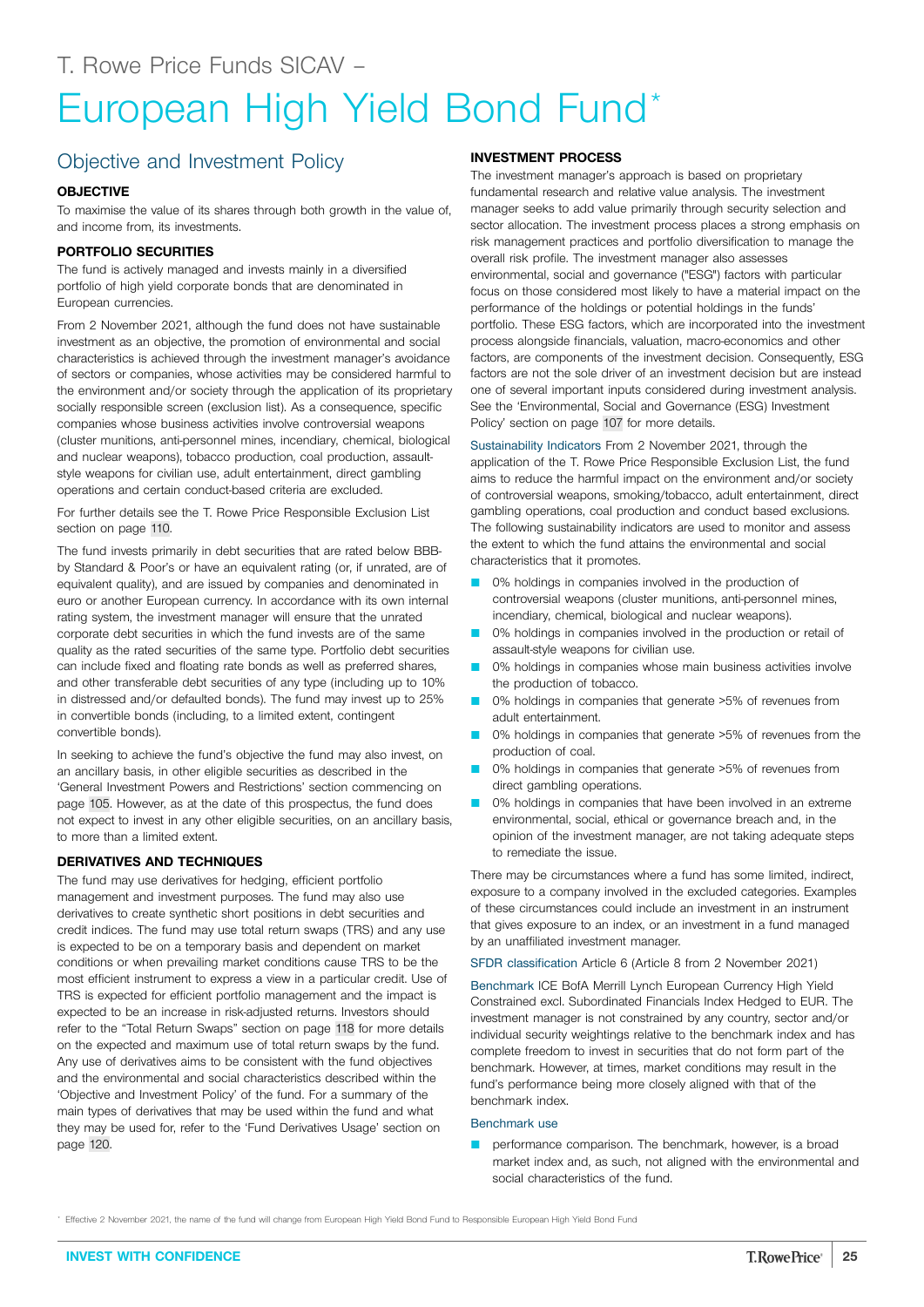# European High Yield Bond Fund\* – continued

- For currency hedged share classes, the benchmark index may be hedged to the currency of that share class.
- reference portfolio for risk management method (relative VaR)

Portfolio reference currency EUR.

#### **INVESTMENT MANAGER**

T. Rowe Price International Ltd

# Planning your Investment

Designed for Investors who plan to invest for the medium to long term. The fund may appeal to investors who:

- **Q** are interested in a combination of income and investment growth
- understand and can accept the risks of the fund, including the risks of investing in high yield bonds and in derivatives

Business day Orders to buy, switch and redeem shares are ordinarily processed any day that is a full bank business day in Luxembourg.

Orders received and accepted by 13:00 Luxembourg time on a business day will generally be processed that day.

> **D** Interest rate **D** Investment fund **D** Liquidity **D** Management **Market D** Operational **B** Sector concentration **T** Total return swap

# Main Risks

See "Risk Descriptions" for more information.

- **Counterparty**
- **Credit**
- **Default**
- **Derivatives E** Emerging markets
- **D** ESG
- Geographic concentration
- **N** Hedging
- **High yield bond**

Risk management method Relative VaR.

Leverage is expected to be at the level of 70% (not guaranteed).

#### Minimum transaction and balance amounts

| <b>Class</b> | <b>Entry Charge</b><br>(Max) | Management<br>Co. Fee (Max) | Operating and<br>Administrative<br>expenses limit | Initial investment/balance | Additional investment    | Redemption    |
|--------------|------------------------------|-----------------------------|---------------------------------------------------|----------------------------|--------------------------|---------------|
| A            | 5.00%                        | 1.15%                       | 0.17%                                             | EUR1,000                   | <b>EUR100</b>            | <b>EUR100</b> |
| Q            | ۰                            | 0.60%                       | 0.17%                                             | EUR1,000                   | <b>EUR100</b>            | <b>EUR100</b> |
|              | ۰                            | 0.60%                       | 0.10%                                             | EUR2.5 million             | EUR100,000               | $-$           |
| J            | ۰                            | $\overline{\phantom{a}}$    | $=$                                               | EUR <sub>10</sub> million  |                          | ۰             |
| S            | ۰                            | $\overline{\phantom{0}}$    | 0.10%                                             | EUR <sub>10</sub> million  | $\overline{\phantom{a}}$ |               |
|              | -                            | <b>.</b>                    | $=$                                               | EUR <sub>25</sub> million  |                          |               |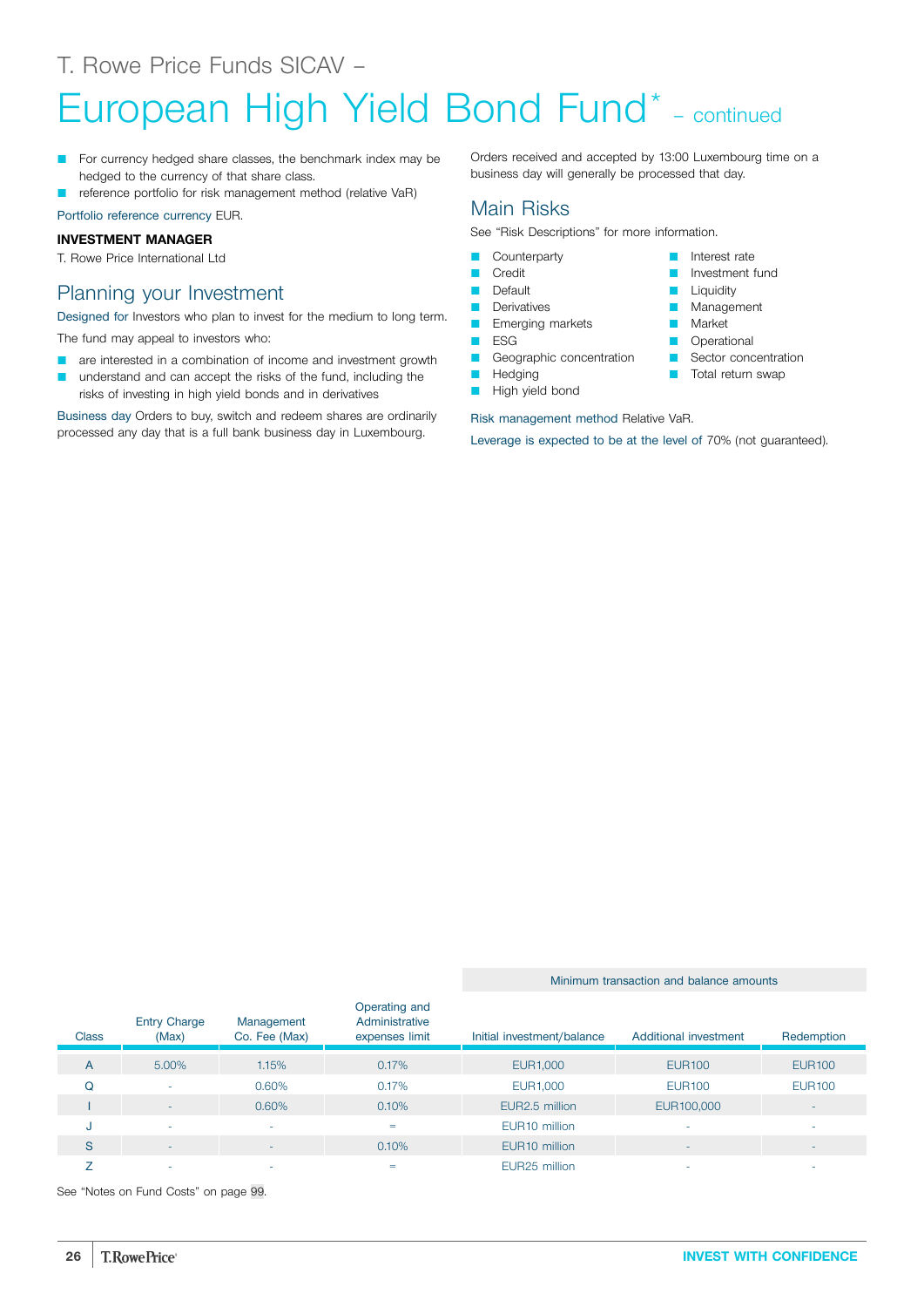# <span id="page-26-0"></span>Objective and Investment Policy

### **OBJECTIVE**

To maximise the value of its shares through both growth in the value of, and income from, its investments.

## **PORTFOLIO SECURITIES**

The fund is actively managed and invests mainly in a diversified portfolio of bonds of all types from issuers around the world including emerging markets.

From 2 November 2021, although the fund does not have sustainable investment as an objective, the promotion of environmental and social characteristics is achieved through the investment manager's avoidance of sectors or companies, whose activities may be considered harmful to the environment and/or society through the application of its proprietary socially responsible screen (exclusion list). As a consequence, specific companies whose business activities involve controversial weapons (cluster munitions, anti-personnel mines, incendiary, chemical, biological and nuclear weapons), tobacco production, coal production, assaultstyle weapons for civilian use, adult entertainment, direct gambling operations and certain conduct-based criteria are excluded.

For further details see the T. Rowe Price Responsible Exclusion List section on page [110](#page-109-0).

The fund invests primarily in debt securities issued by governments, government agencies, supra-national organisations, companies and banks. Generally, debt securities held in the portfolio, as rated by Standard & Poor's or equivalent, are expected to produce an average credit rating within the range of AAA to BBB- credit rating categories. In accordance with its own internal rating system, the investment manager will ensure that the unrated corporate debt securities in which the fund invests are of the same quality as the rated securities of the same type. Portfolio debt securities can include fixed and floating rate bonds as well as preferred shares, and other transferable debt securities of any type, including high yield securities (including up to 10% in distressed and/or defaulted bonds). The fund may invest more than 20% of net assets in asset-backed securities (ABS) and mortgage-backed securities (MBS) and invest up to 25% in convertible bonds (including up to 20% in contingent convertible bonds).

In seeking to achieve the fund's objective the fund may also invest, on an ancillary basis, in other eligible securities as described in the 'General Investment Powers and Restrictions' section commencing on page [105.](#page-104-0) However, as at the date of this prospectus, the fund does not expect to invest in any other eligible securities, on an ancillary basis, to more than a limited extent.

### **DERIVATIVES AND TECHNIQUES**

The fund may use derivatives for hedging, efficient portfolio management and investment purposes. The fund may also use derivatives to create synthetic short positions in currencies, debt securities and credit indices. The fund may use total return swaps (TRS) and any use is expected to be on a temporary basis and dependent on market conditions or when prevailing market conditions cause TRS to be the most efficient instrument to express a view in a fixed income market. Use of TRS is expected for efficient portfolio management and the impact is expected to be negligible. Investors should refer to the "Total Return Swaps" section on page [118](#page-117-0) for more details on the expected and maximum use of total return swaps by the fund. Any use of derivatives aims to be consistent with the fund objectives and the environmental and social characteristics described within the 'Objective and Investment Policy' of the fund. For a summary of the main types of derivatives that may be used within the fund and

what they may be used for, refer to the 'Fund Derivatives Usage' section on page [120.](#page-119-0)

### **INVESTMENT PROCESS**

The investment manager's approach is based on proprietary fundamental research and relative value analysis. The investment manager seeks to add value primarily through currency selection, duration management, sector allocation and security selection. The investment process places a strong emphasis on risk management practices and portfolio diversification to manage the overall risk profile. The investment manager also assesses environmental, social and governance ("ESG") factors with particular focus on those considered most likely to have a material impact on the performance of the holdings or potential holdings in the funds' portfolio. These ESG factors, which are incorporated into the investment process alongside financials, valuation, macro-economics and other factors, are components of the investment decision. Consequently, ESG factors are not the sole driver of an investment decision but are instead one of several important inputs considered during investment analysis. See the 'Environmental, Social and Governance (ESG) Investment Policy' section on page [107](#page-106-0) for more details.

Sustainability Indicators From 2 November 2021, through the application of the T. Rowe Price Responsible Exclusion List, the fund aims to reduce the harmful impact on the environment and/or society of controversial weapons, smoking/tobacco, adult entertainment, direct gambling operations, coal production and conduct based exclusions. The following sustainability indicators are used to monitor and assess the extent to which the fund attains the environmental and social characteristics that it promotes.

- 0% holdings in companies involved in the production of controversial weapons (cluster munitions, anti-personnel mines, incendiary, chemical, biological and nuclear weapons).
- 0% holdings in companies involved in the production or retail of assault-style weapons for civilian use.
- 0% holdings in companies whose main business activities involve the production of tobacco.
- 0% holdings in companies that generate >5% of revenues from adult entertainment.
- 0% holdings in companies that generate >5% of revenues from the production of coal.
- 0% holdings in companies that generate >5% of revenues from direct gambling operations.
- 0% holdings in companies that have been involved in an extreme environmental, social, ethical or governance breach and, in the opinion of the investment manager, are not taking adequate steps to remediate the issue.

There may be circumstances where a fund has some limited, indirect, exposure to a company involved in the excluded categories. Examples of these circumstances could include an investment in an instrument that gives exposure to an index, or an investment in a fund managed by an unaffiliated investment manager.

SFDR classification Article 6 (Article 8 from 2 November 2021)

Benchmark Bloomberg Barclays Global Aggregate Bond Index. The investment manager is not constrained by any country, sector and/or individual security weightings relative to the benchmark index and has complete freedom to invest in securities that do not form part of the benchmark. However, at times, market conditions may result in the fund's performance being more closely aligned with that of the benchmark index.

Benchmark use

\* Effective 2 November 2021, the name of the fund will change from Global Aggregate Bond Fund to Responsible Global Aggregate Bond Fund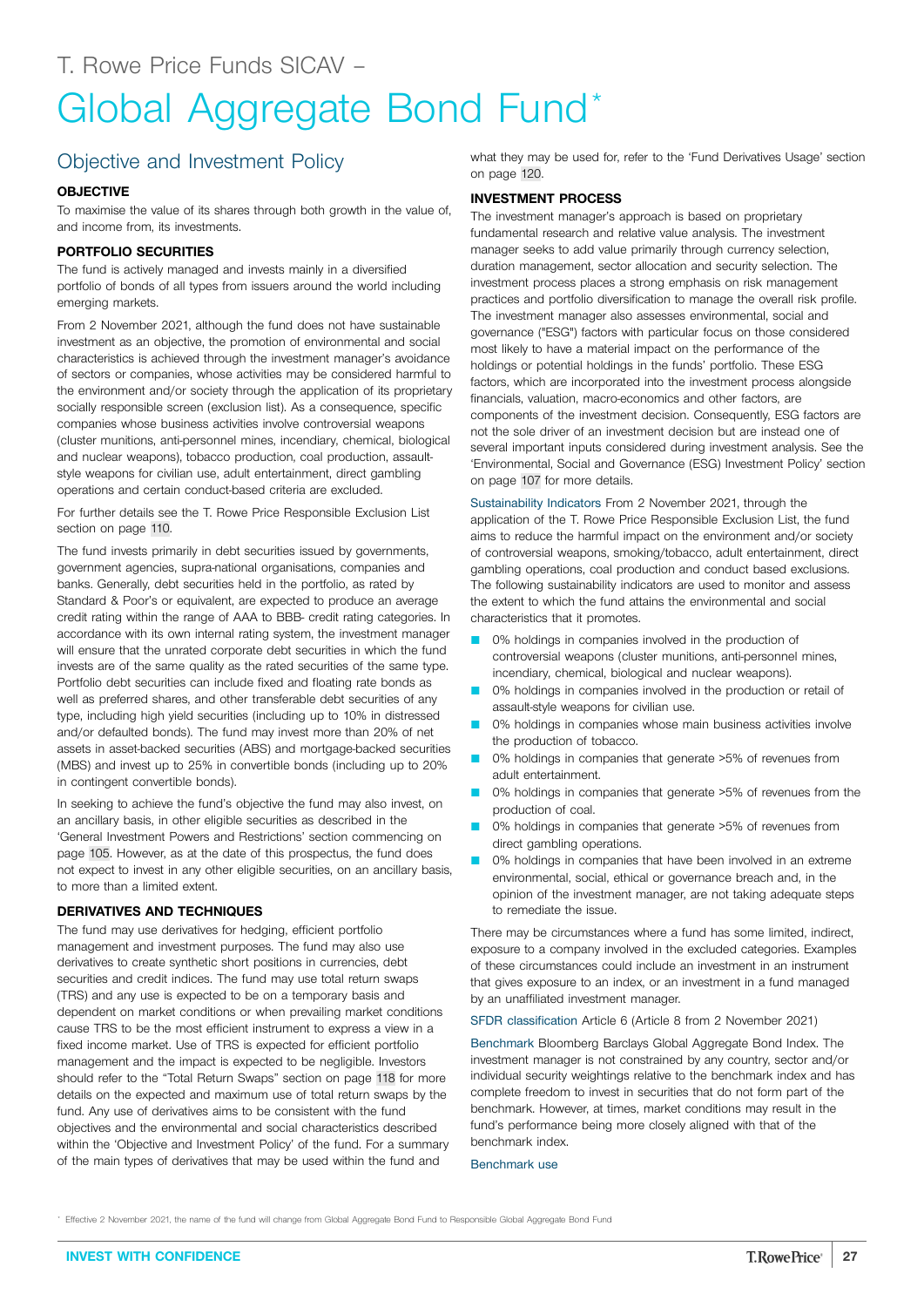# Global Aggregate Bond Fund<sup>\*</sup> - continued

- performance comparison. The benchmark, however, is a broad market index and, as such, not aligned with the environmental and social characteristics of the fund.
- For currency hedged share classes, the benchmark index may be hedged to the currency of that share class.
- reference portfolio for risk management method (relative VaR)

Portfolio reference currency USD.

## **INVESTMENT MANAGER**

T. Rowe Price International Ltd

# Planning your Investment

Designed for Investors who plan to invest for the medium to long term.

The fund may appeal to investors who:

- **Q** are interested in a combination of income and investment growth
- understand and can accept the risks of the fund, including the risks of investing in global bond markets and in derivatives

Business day Orders to buy, switch and redeem shares are ordinarily processed any day that is a full bank business day in Luxembourg.

Orders received and accepted by 13:00 Luxembourg time on a business day will generally be processed that day.

**D** Interest rate

**Liquidity Management Market Operational** 

**Q** Issuer concentration

**P** Prepayment and extension **B** Sector concentration **T** Total return swap

# Main Risks

See "Risk Descriptions" for more information.

- **ABS/MBS**
- **Q Contingent convertible bond Q** Investment fund
- **Counterparty**
- **D** Credit
- **Currency**
- **D** Default
- Derivatives
- **Exerging markets**
- $ESG$
- Geographic concentration
- **D** Hedging

Risk management method Relative VaR.

Leverage expected to be within the range 0-400% (not guaranteed).

#### Minimum transaction and balance amounts

| <b>Class</b> | <b>Entry Charge</b><br>(Max) | Management<br>Co. Fee (Max) | Operating and<br>Administrative<br>expenses limit | Initial investment/balance | Additional investment | Redemption               |
|--------------|------------------------------|-----------------------------|---------------------------------------------------|----------------------------|-----------------------|--------------------------|
| A            | 5.00%                        | 0.75%                       | 0.17%                                             | <b>USD1,000</b>            | <b>USD100</b>         | <b>USD100</b>            |
| Q            | $\sim$                       | 0.45%                       | 0.17%                                             | <b>USD1,000</b>            | <b>USD100</b>         | <b>USD100</b>            |
|              | $\sim$                       | 0.45%                       | 0.10%                                             | USD2.5 million             | USD100,000            | $\overline{\phantom{a}}$ |
| IJ           | $\overline{\phantom{a}}$     | ٠                           | $=$                                               | USD <sub>10</sub> million  | ٠                     |                          |
| S            | $\overline{\phantom{a}}$     | <b>.</b>                    | 0.10%                                             | USD <sub>10</sub> million  |                       |                          |
|              | <b>.</b>                     | -                           | $=$                                               | USD25 million              |                       |                          |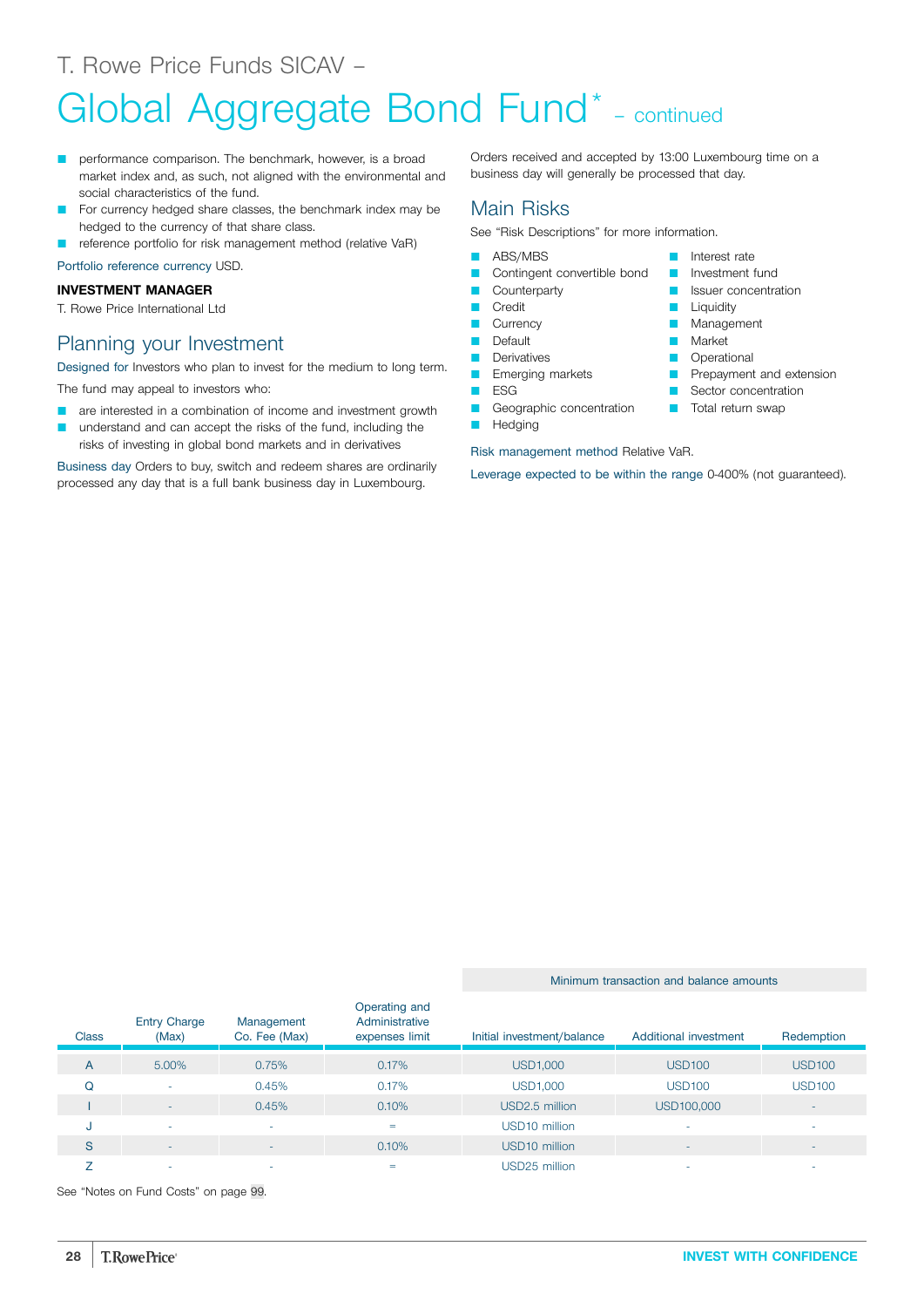# <span id="page-28-0"></span>Objective and Investment Policy

## **OBJECTIVE**

The fund seeks total return through a combination of income and capital appreciation.

## **PORTFOLIO SECURITIES**

The fund is actively managed and invests mainly in a portfolio of bonds issued by governments, government-related entities and government agencies around the world, including emerging markets.

The fund invests primarily in debt securities issued by governments, government-related entities and government agencies. Generally, debt securities held in the portfolio will be those rated BBB- or higher by Standard & Poor's or have an equivalent rating (or, if unrated, are of equivalent quality). However, the fund may invest up to 10% of its portfolio in high yield securities. In accordance with its own internal rating system, the investment manager will ensure that the unrated debt securities in which the fund invests are of the same quality as the rated securities of the same type. Portfolio debt securities can include fixed and floating rate bonds, inflation-linked bonds, convertible bonds, warrants and other transferable debt securities of any type. The fund may also invest in preferred shares, hybrids (subordinated financial bonds) and money market securities.

Portfolio debt securities may also include agency mortgage-backed securities (MBS) which may exceed 20% of net assets. These instruments are considered as guaranteed by the US government and the exposure to them will comply with the "Six Issue" rule, as described on page [115](#page-114-0), to the extent that the exposure to a single government exceeds 35%.

In seeking to achieve the fund's objective the fund may also invest, on an ancillary basis, in other eligible securities as described in the 'General Investment Powers and Restrictions' section commencing on page [105.](#page-104-0) However, as at the date of this prospectus, the fund does not expect to invest in any other eligible securities, on an ancillary basis, to more than a limited extent.

### **DERIVATIVES AND TECHNIQUES**

The fund may use derivatives for hedging, efficient portfolio management and investment purposes. The fund may also use derivatives to create synthetic short positions in debt securities and credit indices. The fund may use total return swaps (TRS) and any use is expected to be on a temporary basis and dependent on market conditions or when prevailing market conditions cause TRS to be the most efficient instrument to express a view in a fixed income market. Use of TRS is expected for efficient portfolio management and the impact is expected to be negligible. Investors should refer to the "Total Return Swaps" section on page [118](#page-117-0) for more details on the expected and maximum use of total return swaps by the fund. For a summary of the main types of derivatives that may be used within the fund and what they may be used for, refer to the 'Fund Derivatives Usage' section on page [120](#page-119-0).

## **INVESTMENT PROCESS**

The investment manager's approach is based on proprietary fundamental research and relative value analysis. The investment manager seeks to add value primarily through duration management, security selection, and currency selection. The investment process places a strong emphasis on risk management practices and portfolio diversification to manage the overall risk profile. The investment manager also assesses environmental, social and governance ("ESG") factors with particular focus on those considered most likely to have a material impact on the performance of the holdings or potential

holdings in the funds' portfolio. These ESG factors, which are incorporated into the investment process alongside financials, valuation, macro-economics and other factors, are components of the investment decision. Consequently, ESG factors are not the sole driver of an investment decision but are instead one of several important inputs considered during investment analysis. See the 'Environmental, Social and Governance (ESG) Investment Policy' section on page [107](#page-106-0) for more details.

SFDR classification The fund is not classified under Article 8 or 9 but applies ESG integration into the investment process, in line with Article 6 of the SFDR.

Benchmark FTSE World Government Bond Index Hedged USD. The investment manager is not constrained by any country, sector and/or individual security weightings relative to the benchmark index and has complete freedom to invest in securities that do not form part of the benchmark. However, at times, market conditions may result in the fund's performance being more closely aligned with that of the benchmark index.

#### Benchmark use

- performance comparison. For currency hedged share classes, the benchmark index may be hedged to the currency of that share class.
- reference portfolio for risk management method (relative VaR)

Portfolio reference currency USD

#### **INVESTMENT MANAGER**

T. Rowe Price International Ltd

# Planning your Investment

Designed for Investors who plan to invest for the medium to long term.

The fund may appeal to investors who:

- **Q** are interested in a combination of income and investment growth
- **Q** understand and can accept the risks of the fund, including the risks of investing in high yield bonds and in derivatives

Business day Orders to buy, switch and redeem shares are ordinarily processed any day that is a full bank business day in Luxembourg.

Orders received and accepted by 13:00 Luxembourg time on a business day will generally be processed that day.

# Main Risks

See "Risk Descriptions" for more information.

- **ABS/MBS**
- China Interbank Bond Market
- **Convertible bonds**
- **Counterparty**
- Country risk China
- **Credit**
- **Currency**
- **Default**
- **Derivatives**
- **Emerging markets ESG**
- 
- Geographic concentration

Risk management method Relative VaR.

Leverage expected to be within the range 0-500% (not guaranteed).

- **D** Investment fund **D** Issuer concentration
	- **Liquidity**
	- **D** Management

Hedging **High yield bond Q** Interest rate

- **Market**
- **D** Operational
- **Prepayment and extension**
- Sector concentration **T** Total return swap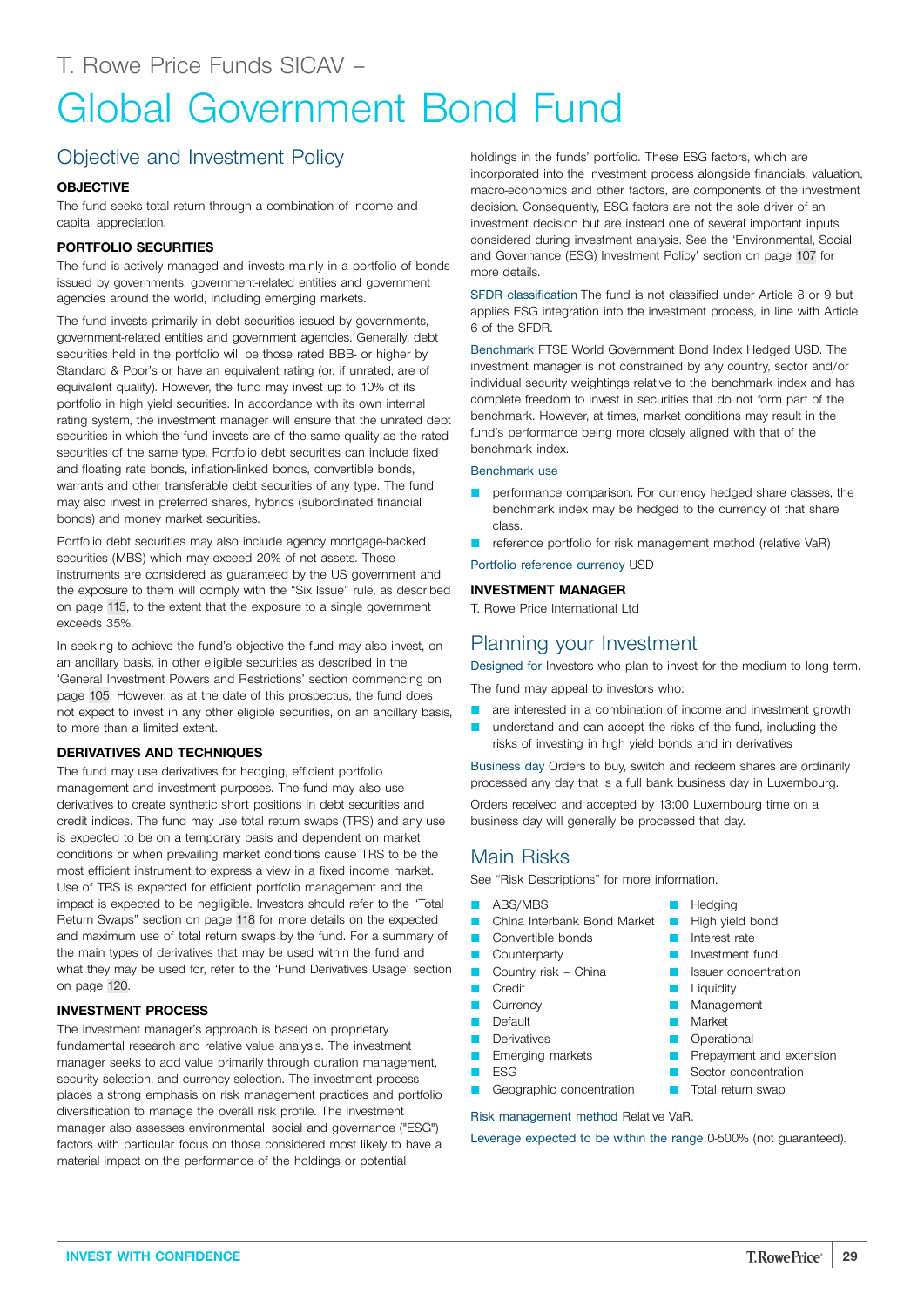T. Rowe Price Funds SICAV –

# Global Government Bond Fund - continued

## Minimum transaction and balance amounts

| <b>Class</b> | <b>Entry Charge</b><br>(Max) | Management<br>Co. Fee (Max) | Operating and<br>Administrative<br>expenses limit | Initial investment/balance | Additional investment | Redemption               |
|--------------|------------------------------|-----------------------------|---------------------------------------------------|----------------------------|-----------------------|--------------------------|
| A            | 5.00%                        | 0.85%                       | 0.17%                                             | <b>USD1,000</b>            | <b>USD100</b>         | <b>USD100</b>            |
| Q            | ۰                            | 0.50%                       | 0.17%                                             | <b>USD1,000</b>            | <b>USD100</b>         | <b>USD100</b>            |
|              | ۰                            | 0.50%                       | 0.10%                                             | USD2.5 million             | USD100,000            | $\overline{\phantom{a}}$ |
| u            | ۰                            |                             | $=$                                               | USD <sub>10</sub> million  |                       | ۰                        |
| S            | ۰                            | -                           | 0.10%                                             | USD <sub>10</sub> million  |                       | ۰                        |
|              | ۰                            |                             | =                                                 | USD25 million              |                       | ۰                        |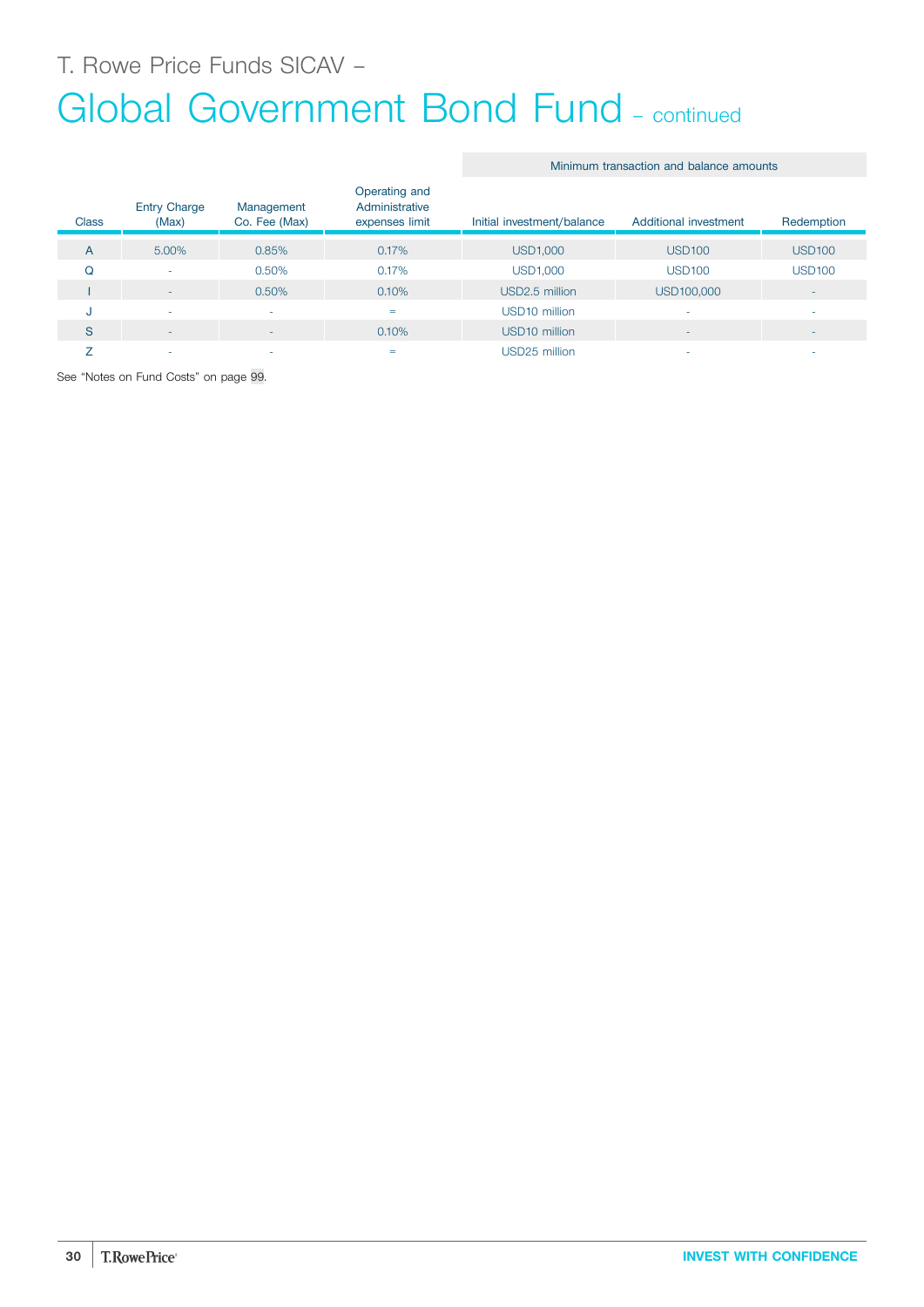# <span id="page-30-0"></span>Global High Income Bond Fund

# Objective and Investment Policy

## **OBJECTIVE**

To maximise the value of its shares through both growth in the value of, and income from, its investments.

## **PORTFOLIO SECURITIES**

The fund is actively managed and invests mainly in a diversified portfolio of high yield corporate bonds from issuers around the world, including emerging markets.

The fund invests primarily in debt securities that are rated below BBBby Standard & Poor's or have an equivalent rating (or, if unrated, are of equivalent quality) and are issued by companies. In accordance with its own internal rating system, the investment manager will ensure that the unrated corporate debt securities in which the fund invests are of the same quality as the rated securities of the same type. Portfolio debt securities can include fixed and floating rate bonds, preferred shares, warrants and other transferable debt securities of any type. The fund may also invest up to 25% in convertible bonds (including up to 15% in contingent convertible bonds).

In seeking to achieve the fund's objective the fund may also invest, on an ancillary basis, in other eligible securities as described in the 'General Investment Powers and Restrictions' section commencing on page [105.](#page-104-0) However, as at the date of this prospectus, the fund does not expect to invest in any other eligible securities, on an ancillary basis, to more than a limited extent.

## **DERIVATIVES AND TECHNIQUES**

The fund may use derivatives for hedging, efficient portfolio management and investment purposes. The fund may also use derivatives to create synthetic short positions in debt securities and credit indices. The fund may use total return swaps (TRS) and any use is expected to be on a temporary basis and dependent on market conditions or when prevailing market conditions cause TRS to be the most efficient instrument to express a view in a particular credit. Use of TRS is expected for efficient portfolio management and the impact is expected to be an increase in risk-adjusted returns. Investors should refer to the "Total Return Swaps" section on page [118](#page-117-0) for more details on the expected and maximum use of total return swaps by the fund. For a summary of the main types of derivatives that may be used within the fund and what they may be used for, refer to the 'Fund Derivatives Usage' section on page [120.](#page-119-0)

## **INVESTMENT PROCESS**

The investment manager's approach is based on proprietary fundamental research and relative value analysis. The investment manager seeks to add value primarily through security selection and sector allocation. The investment process places a strong emphasis on risk management practices and portfolio diversification to manage the overall risk profile. The investment manager also assesses environmental, social and governance ("ESG") factors with particular focus on those considered most likely to have a material impact on the performance of the holdings or potential holdings in the funds' portfolio. These ESG factors, which are incorporated into the investment process alongside financials, valuation, macro-economics and other factors, are components of the investment decision. Consequently, ESG factors are not the sole driver of an investment decision but are instead

one of several important inputs considered during investment analysis. See the 'Environmental, Social and Governance (ESG) Investment Policy' section on page [107](#page-106-0) for more details.

SFDR classification The fund is not classified under Article 8 or 9 but applies ESG integration into the investment process, in line with Article 6 of the SFDR.

Benchmark ICE BofA Merrill Lynch Global High Yield Index Hedged to USD. The investment manager is not constrained by any country, sector and/or individual security weightings relative to the benchmark index and has complete freedom to invest in securities that do not form part of the benchmark. However, at times, market conditions may result in the fund's performance being more closely aligned with that of the benchmark index.

#### Benchmark use

- performance comparison. For currency hedged share classes, the benchmark index may be hedged to the currency of that share class.
- reference portfolio for risk management method (relative VaR)

Portfolio reference currency USD.

## **INVESTMENT MANAGER**

T. Rowe Price International Ltd

# **SUB-INVESTMENT MANAGER**

T. Rowe Price Associates, Inc.

# Planning your Investment

Designed for Investors who plan to invest for the medium to long term.

The fund may appeal to investors who:

- are interested in a combination of income and investment growth
- understand and can accept the risks of the fund, including the risks of investing in high yield bonds and in derivatives

Business day Orders to buy, switch and redeem shares are ordinarily processed any day that is a full bank business day in Luxembourg.

> **High yield bond** Interest rate **D** Investment fund **Liquidity Management Market D** Operational **C** Sector concentration **T** Total return swap

Orders received and accepted by 13:00 Luxembourg time on a business day will generally be processed that day.

# Main Risks

See "Risk Descriptions" for more information.

- Contingent convertible bond
- Counterparty
- Credit
- **Default**
- Derivatives
- **Emerging markets** Q ESG
- **D** Frontier markets
- Geographic concentration
- **Hedging**

Risk management method Relative VaR.

Leverage is expected to be at the level of 35% (not guaranteed).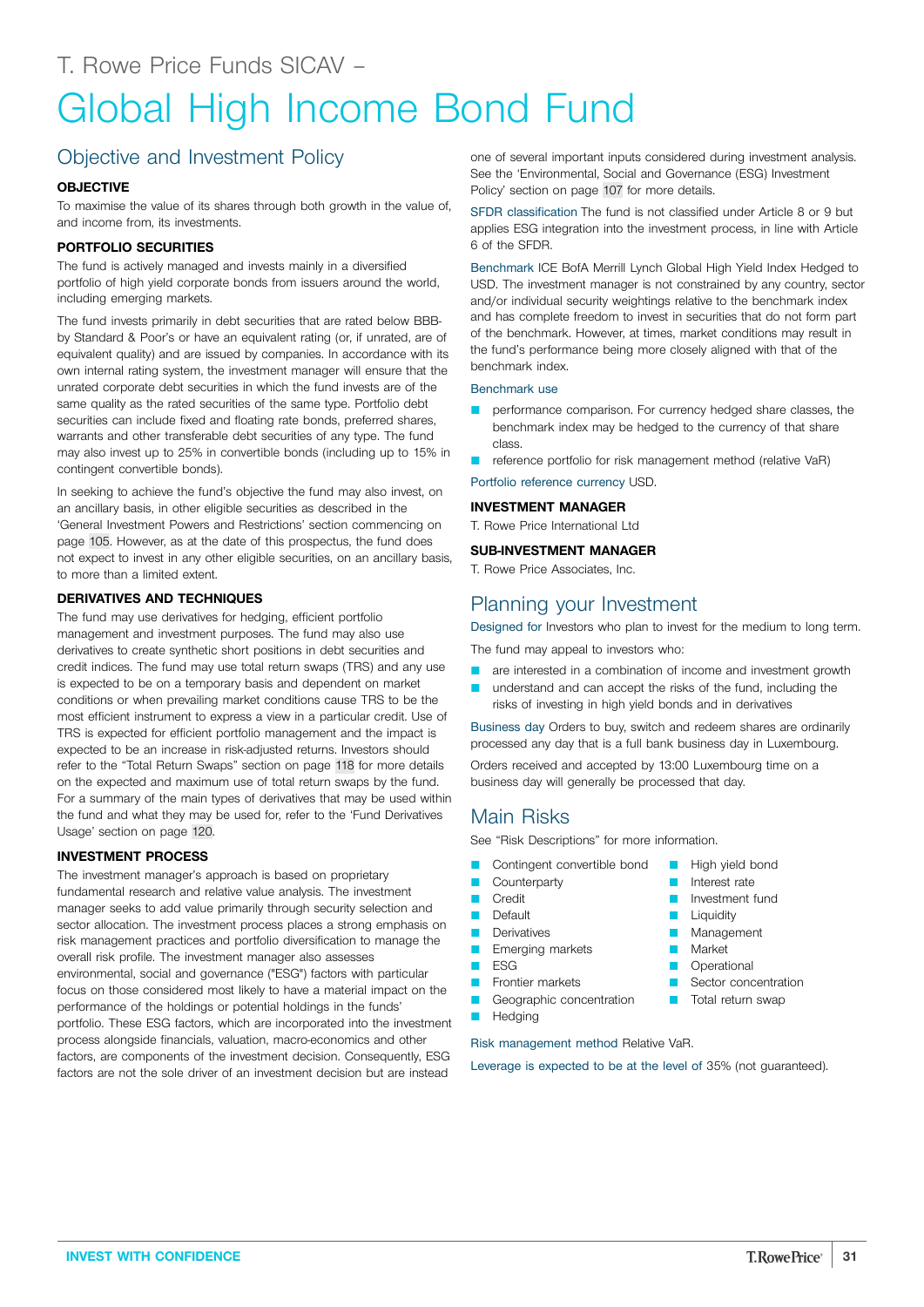T. Rowe Price Funds SICAV –

# Global High Income Bond Fund – continued

#### Minimum transaction and balance amounts

| <b>Class</b> | <b>Entry Charge</b><br>(Max) | Management<br>Co. Fee (Max) | Operating and<br>Administrative<br>expenses limit | Initial investment/balance | Additional investment | Redemption               |
|--------------|------------------------------|-----------------------------|---------------------------------------------------|----------------------------|-----------------------|--------------------------|
| A            | 5.00%                        | 1.15%                       | 0.17%                                             | <b>USD1,000</b>            | <b>USD100</b>         | <b>USD100</b>            |
| Q            | ٠                            | 0.60%                       | 0.17%                                             | <b>USD1,000</b>            | <b>USD100</b>         | <b>USD100</b>            |
|              | ۰                            | 0.60%                       | 0.10%                                             | USD2.5 million             | USD100,000            | ٠                        |
| u            | $\overline{\phantom{a}}$     |                             | $=$                                               | USD <sub>10</sub> million  |                       | ۰                        |
| S            | ٠                            | ۰                           | 0.10%                                             | USD <sub>10</sub> million  |                       | $\overline{\phantom{a}}$ |
|              | ۰                            |                             | $=$                                               | USD25 million              |                       | ۰                        |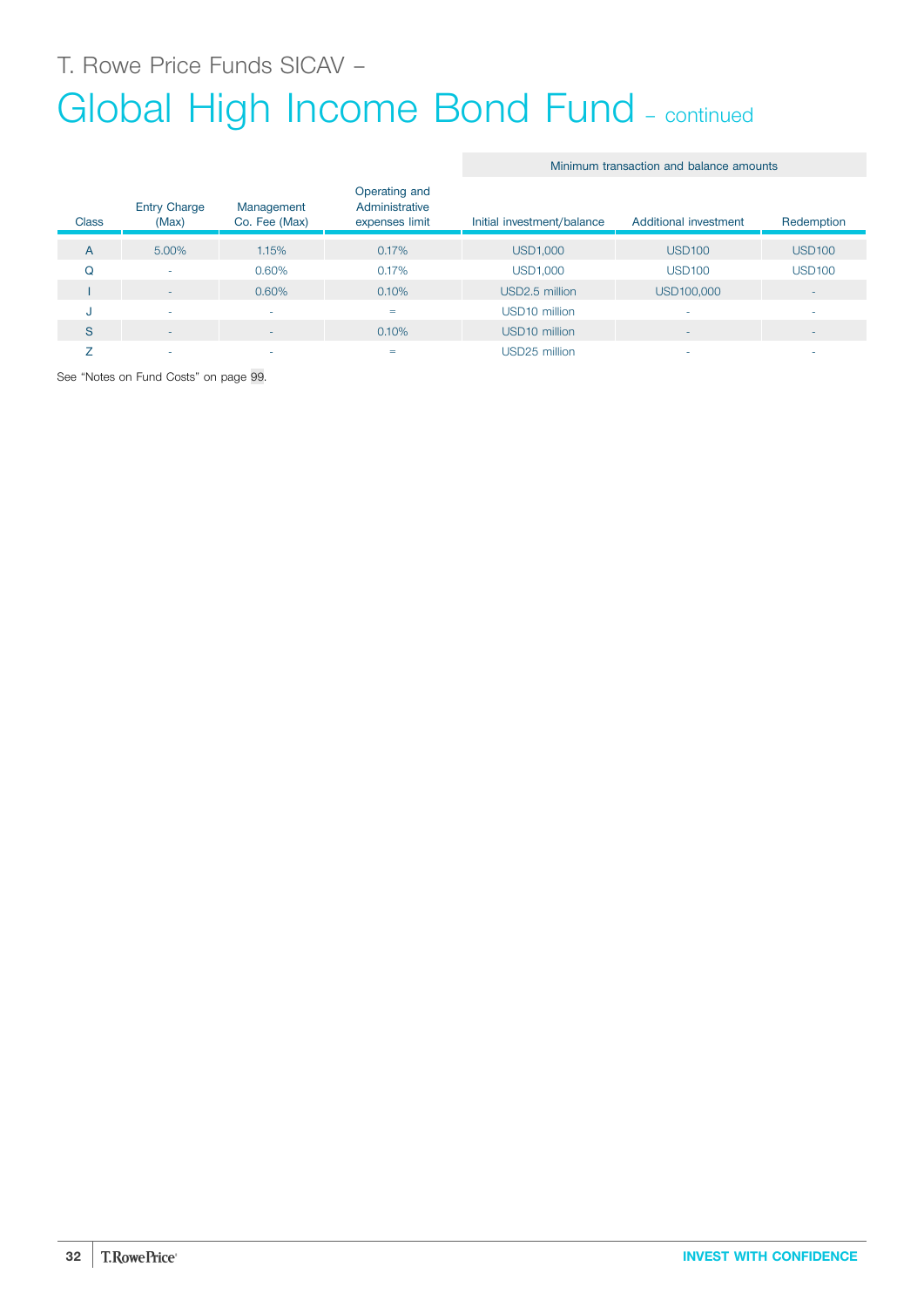# <span id="page-32-0"></span>Objective and Investment Policy

## **OBJECTIVE**

To maximise the value of its shares through both growth in the value of, and income from, its investments.

## **PORTFOLIO SECURITIES**

The fund is actively managed and invests mainly in a diversified portfolio of high yield corporate bonds from issuers around the world, including emerging markets.

The fund invests primarily in debt securities that are rated below BBBby Standard & Poor's or have an equivalent rating (or, if unrated, are of equivalent quality) and are issued by companies. In accordance with its own internal rating system, the investment manager will ensure that the unrated corporate debt securities in which the fund invests are of the same quality as the rated securities of the same type. Portfolio debt securities can include fixed and floating rate bonds, preferred shares, warrants and other transferable debt securities of any type. The fund may also invest up to 25% in convertible bonds (including up to 10% in contingent convertible bonds).

In seeking to achieve the fund's objective the fund may also invest, on an ancillary basis, in other eligible securities as described in the 'General Investment Powers and Restrictions' section commencing on page [105.](#page-104-0) However, as at the date of this prospectus, the fund does not expect to invest in any other eligible securities, on an ancillary basis, to more than a limited extent.

## **DERIVATIVES AND TECHNIQUES**

The fund may use derivatives for hedging, efficient portfolio management and investment purposes. The fund may also use derivatives to create synthetic short positions in debt securities and credit indices. The fund may use total return swaps (TRS) and any use is expected to be on a temporary basis and dependent on market conditions or when prevailing market conditions cause TRS to be the most efficient instrument to express a view in a particular credit. Use of TRS is expected for efficient portfolio management and the impact is expected to be negligible. Investors should refer to the "Total Return Swaps" section on page [118](#page-117-0) for more details on the expected and maximum use of total return swaps by the fund. For a summary of the main types of derivatives that may be used within the fund and what they may be used for, refer to the 'Fund Derivatives Usage' section on page [120](#page-119-0).

## **INVESTMENT PROCESS**

The investment manager's approach is based on proprietary fundamental research and relative value analysis. The investment manager seeks to add value primarily through security selection and sector allocation. The investment process places a strong emphasis on risk management practices and portfolio diversification to manage the overall risk profile. The investment manager also assesses environmental, social and governance ("ESG") factors with particular focus on those considered most likely to have a material impact on the performance of the holdings or potential holdings in the funds' portfolio. These ESG factors, which are incorporated into the investment process alongside financials, valuation, macro-economics and other factors, are components of the investment decision. Consequently, ESG factors are not the sole driver of an investment decision but are instead

one of several important inputs considered during investment analysis. See the 'Environmental, Social and Governance (ESG) Investment Policy' section on page [107](#page-106-0) for more details.

SFDR classification The fund is not classified under Article 8 or 9 but applies ESG integration into the investment process, in line with Article 6 of the SFDR.

Benchmark J.P. Morgan Global High Yield Index. The investment manager is not constrained by any country, sector and/or individual security weightings relative to the benchmark index and has complete freedom to invest in securities that do not form part of the benchmark. However, at times, market conditions may result in the fund's performance being more closely aligned with that of the benchmark index.

#### Benchmark use

- performance comparison. For currency hedged share classes, the benchmark index may be hedged to the currency of that share class.
- reference portfolio for risk management method (relative VaR)

Portfolio reference currency USD.

### **INVESTMENT MANAGER**

T. Rowe Price International Ltd

## **SUB-INVESTMENT MANAGER**

T. Rowe Price Associates, Inc.

# Planning your Investment

Designed for Investors who plan to invest for the medium to long term.

The fund may appeal to investors who:

- are interested in a combination of income and investment growth
- understand and can accept the risks of the fund, including the risks of investing in high yield bonds and in derivatives

Business day Orders to buy, switch and redeem shares are ordinarily processed any day that is a full bank business day in Luxembourg.

> Q Interest rate Investment fund

**D** Liquidity **Management Market D** Operational G Sector concentration **T** Total return swap

Orders received and accepted by 13:00 Luxembourg time on a business day will generally be processed that day.

# Main Risks

See "Risk Descriptions" for more information.

- **Counterparty**
- **D** Credit
- Default
- **Derivatives**
- Emerging markets
- $ESG$
- Geographic concentration
- Hedging **High yield bond**
- 

Risk management method Relative VaR.

Leverage expected to be within the range 0-60% (not guaranteed).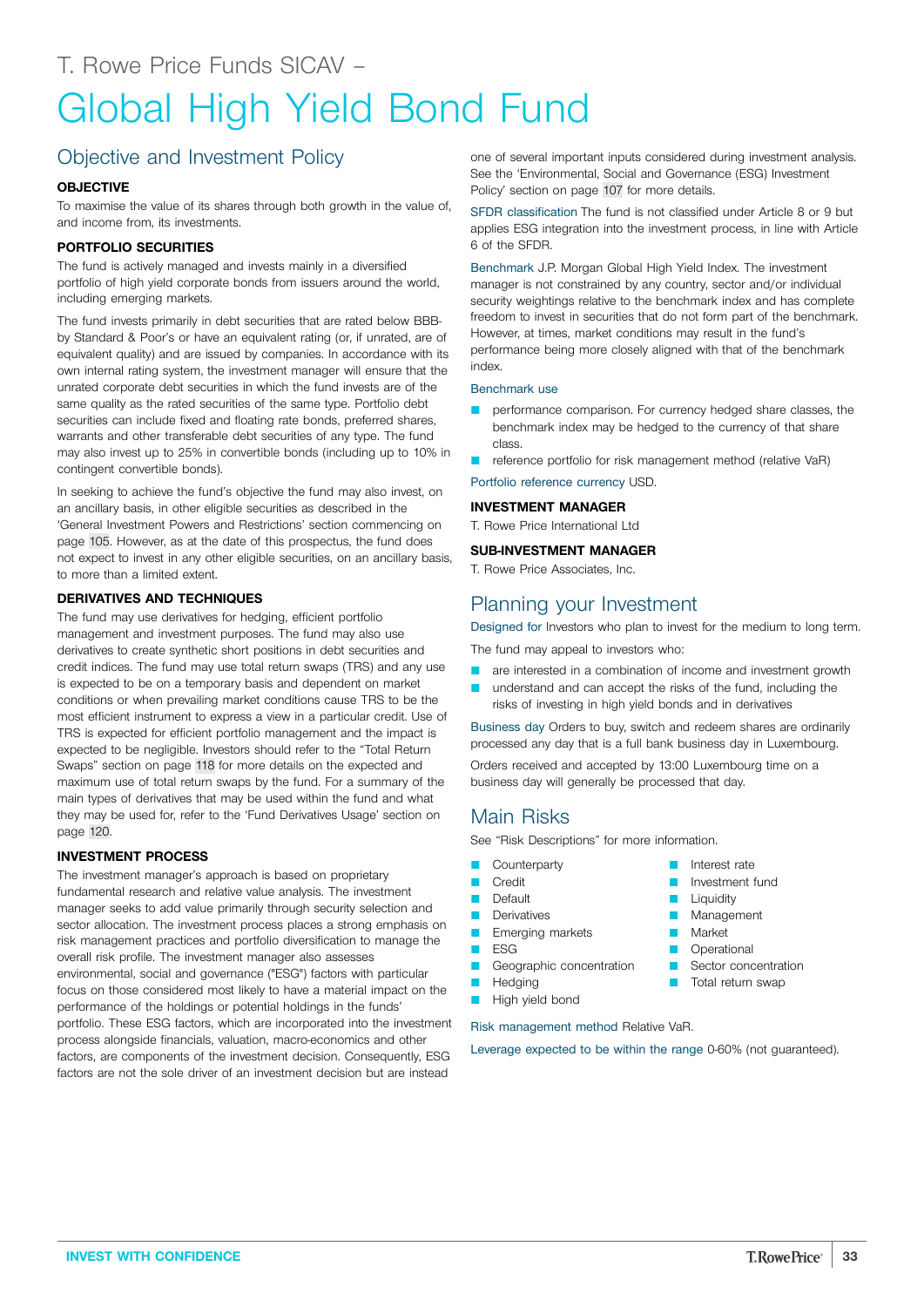# Global High Yield Bond Fund – continued

I - 0.60% 0.10% USD2.5 million USD100,000

J - - = USD10 million - - S - - 0.10% USD10 million - - Z - - = USD25 million - -

#### Entry Charge (Max) Management Co. Fee (Max) Operating and Administrative expenses limit Initial investment/balance Additional investment Redemption A 5.00% 1.15% 0.17% USD1,000 USD100 USD100 Q - 0.60% 0.17% USD1,000 USD100 USD100

Minimum transaction and balance amounts

See "Notes on Fund Costs" on page [99](#page-98-0).

**Class**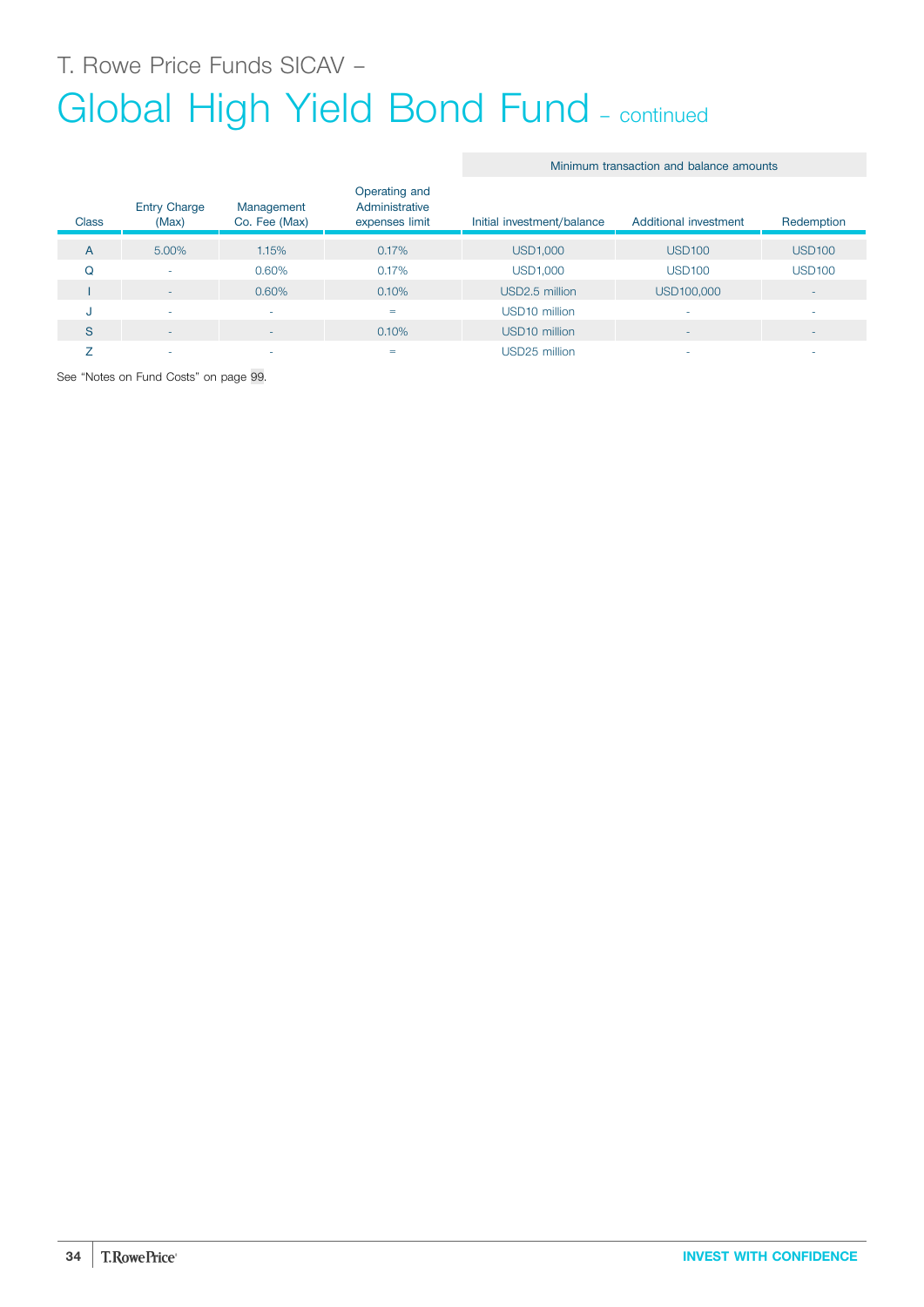# <span id="page-34-0"></span>Global Investment Grade Corporate Bond Fund\*

# Objective and Investment Policy

## **OBJECTIVE**

To maximise the value of its shares through both growth in the value of, and income from, its investments.

## **PORTFOLIO SECURITIES**

The fund is actively managed and invests mainly in a diversified portfolio of investment-grade corporate bonds from issuers around the world, including emerging markets.

From 2 November 2021, although the fund does not have sustainable investment as an objective, the promotion of environmental and social characteristics is achieved through the investment manager's avoidance of sectors or companies, whose activities may be considered harmful to the environment and/or society through the application of its proprietary socially responsible screen (exclusion list). As a consequence, specific companies whose business activities involve controversial weapons (cluster munitions, anti-personnel mines, incendiary, chemical, biological and nuclear weapons), tobacco production, coal production, assaultstyle weapons for civilian use, adult entertainment, direct gambling operations and certain conduct-based criteria are excluded.

For further details see the T. Rowe Price Responsible Exclusion List section on page [110](#page-109-0).

The fund invests primarily in debt securities that are rated BBB- or higher by Standard & Poor's or have an equivalent rating (or, if unrated, are of equivalent quality) and are issued by companies. In accordance with its own internal rating system, the investment manager will ensure that the unrated corporate debt securities in which the fund invests are of the same quality as the rated securities of the same type. Portfolio debt securities can include fixed and floating rate bonds, warrants and other transferable debt securities of any type, including high-yield securities. The fund may also invest in preferred shares, hybrids, as well as government securities. The fund may also invest up to 25% in convertible bonds (including up to 10% in contingent convertible bonds).

In seeking to achieve the fund's objective the fund may also invest, on an ancillary basis, in other eligible securities as described in the 'General Investment Powers and Restrictions' section commencing on page [105.](#page-104-0) The fund may invest in asset-backed securities (ABS) and mortgage-backed securities (MBS), on an ancillary basis, to more than a limited extent.

## **DERIVATIVES AND TECHNIQUES**

The fund may use derivatives for hedging, efficient portfolio management and investment purposes. The fund may also use derivatives to create synthetic short positions in debt securities and credit indices. The fund may use total return swaps (TRS) and any use is expected to be on a temporary basis and dependent on market conditions or when prevailing market conditions cause TRS to be the most efficient instrument to express a view in a particular credit. Use of TRS is expected for efficient portfolio management and the impact is expected to be an increase in risk-adjusted returns. Investors should refer to the "Total Return Swaps" section on page [118](#page-117-0) for more details on the expected and maximum use of total return swaps by the fund. Any use of derivatives aims to be consistent with the fund objectives and the environmental and social characteristics described within the 'Objective and Investment Policy' of the fund. For a summary of the main types of derivatives that may be used within the fund and what

they may be used for, refer to the 'Fund Derivatives Usage' section on page [120.](#page-119-0)

## **INVESTMENT PROCESS**

The investment manager's approach is based on proprietary fundamental research and relative value analysis. The investment manager seeks to add value primarily through security selection and sector allocation. The investment process places a strong emphasis on risk management practices and portfolio diversification to manage the overall risk profile. The investment manager also assesses environmental, social and governance ("ESG") factors with particular focus on those considered most likely to have a material impact on the performance of the holdings or potential holdings in the funds' portfolio. These ESG factors, which are incorporated into the investment process alongside financials, valuation, macro-economics and other factors, are components of the investment decision. Consequently, ESG factors are not the sole driver of an investment decision but are instead one of several important inputs considered during investment analysis. See the 'Environmental, Social and Governance (ESG) Investment Policy' section on page [107](#page-106-0) for more details.

Sustainability Indicators From 2 November 2021, through the application of the T. Rowe Price Responsible Exclusion List, the fund aims to reduce the harmful impact on the environment and/or society of controversial weapons, smoking/tobacco, adult entertainment, direct gambling operations, coal production and conduct based exclusions. The following sustainability indicators are used to monitor and assess the extent to which the fund attains the environmental and social characteristics that it promotes.

- 0% holdings in companies involved in the production of controversial weapons (cluster munitions, anti-personnel mines, incendiary, chemical, biological and nuclear weapons).
- 0% holdings in companies involved in the production or retail of assault-style weapons for civilian use.
- 0% holdings in companies whose main business activities involve the production of tobacco.
- 0% holdings in companies that generate >5% of revenues from adult entertainment.
- 0% holdings in companies that generate >5% of revenues from the production of coal.
- 0% holdings in companies that generate >5% of revenues from direct gambling operations.
- 0% holdings in companies that have been involved in an extreme environmental, social, ethical or governance breach and, in the opinion of the investment manager, are not taking adequate steps to remediate the issue.

There may be circumstances where a fund has some limited, indirect, exposure to a company involved in the excluded categories. Examples of these circumstances could include an investment in an instrument that gives exposure to an index, or an investment in a fund managed by an unaffiliated investment manager.

SFDR classification Article 6 (Article 8 from 2 November 2021)

Benchmark Bloomberg Barclays Global Aggregate – Corporate Bond Index Hedged to USD. The investment manager is not constrained by any country, sector and/or individual security weightings relative to the benchmark index and has complete freedom to invest in securities that do not form part of the benchmark. However, at times, market conditions may result in the fund's performance being more closely aligned with that of the benchmark index.

Effective 2 November 2021, the name of the fund will change from Global Investment Grade Corporate Bond Fund to Responsible Global Investment Grade Corporate Bond Fund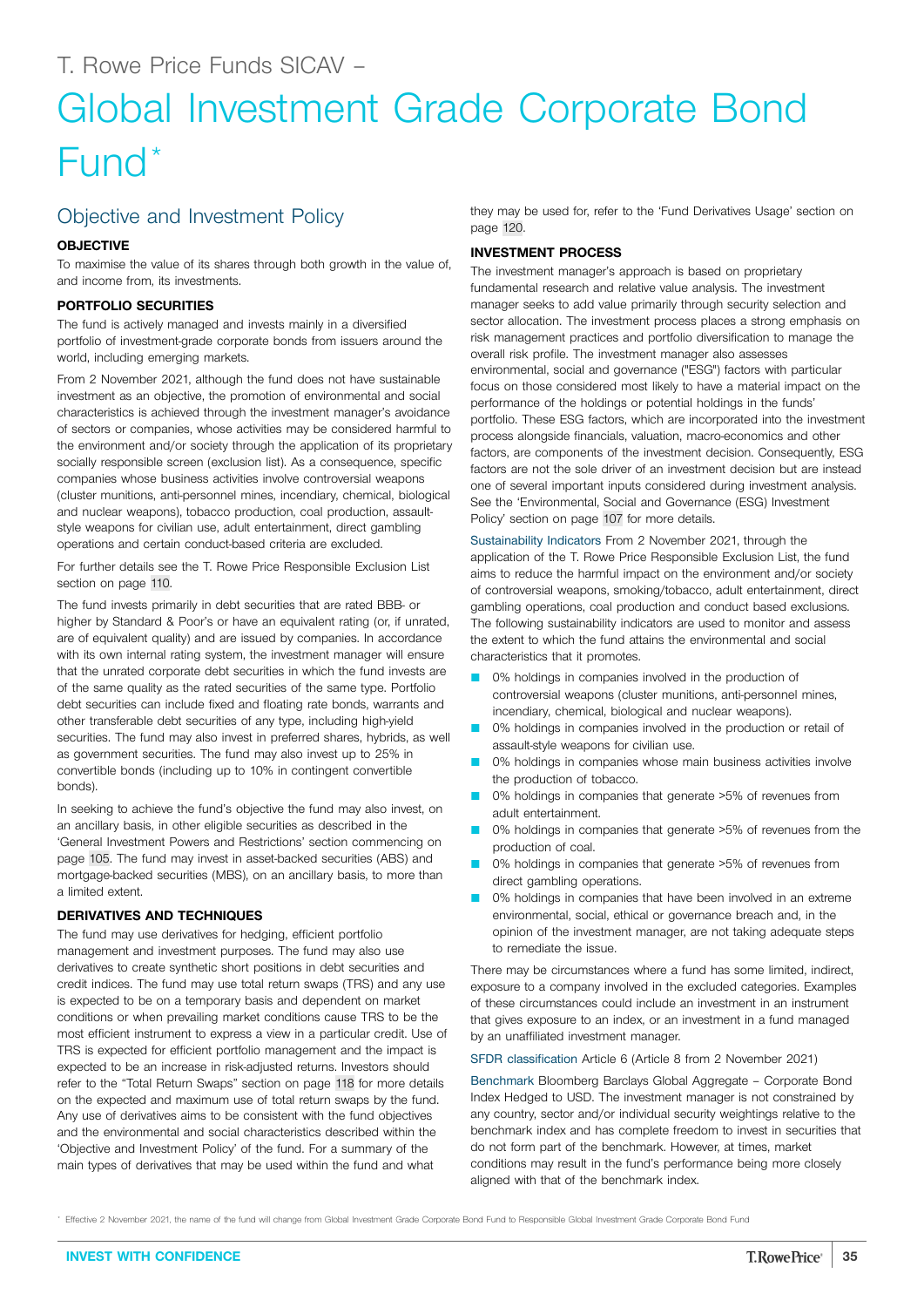# Global Investment Grade Corporate Bond

# Fund\* – continued

#### Benchmark use

- **Q performance comparison. The benchmark, however, is a broad** market index and, as such, not aligned with the environmental and social characteristics of the fund.
- For currency hedged share classes, the benchmark index may be hedged to the currency of that share class.
- reference portfolio for risk management method (relative VaR)

Portfolio reference currency USD.

### **INVESTMENT MANAGER**

T. Rowe Price International Ltd

## **SUB-INVESTMENT MANAGER**

T. Rowe Price Associates, Inc.

# Planning your Investment

Designed for Investors who plan to invest for the medium to long term.

The fund may appeal to investors who:

- are interested in a combination of income and investment growth
- understand and can accept the risks of the fund, including the risks of investing in global bond markets and in derivatives

Business day Orders to buy, switch and redeem shares are ordinarily processed any day that is a full bank business day in Luxembourg.

> Hedging **D** Interest rate **D** Investment fund **Liquidity** Management

**Market D** Operational **C** Sector concentration **T** Total return swap

Orders received and accepted by 13:00 Luxembourg time on a business day will generally be processed that day.

# Main Risks

See "Risk Descriptions" for more information.

- China Interbank Bond Market
- Counterparty
- Country risk China
- **Credit**
- Default
- **Derivatives** 
	- **E** Emerging markets
	- $ESG$
	- Geographic concentration

Risk management method Relative VaR.

Leverage is expected to be at the level of 100% (not guaranteed).

Minimum transaction and balance amounts

#### **Class** Entry Charge (Max) Management Co. Fee (Max) Operating and Administrative expenses limit Initial investment/balance Additional investment Redemption A 5.00% 0.75% 0.17% USD1,000 USD100 USD100 Q - 0.40% 0.17% USD1,000 USD100 USD100 I - 0.40% 0.10% USD2.5 million USD100,000 - J - - = USD10 million - - S - - 0.10% USD10 million - -  $Z$  , and the set of the set of the set of the set of the set of the set of the set of the set of the set of the set of the set of the set of the set of the set of the set of the set of the set of the set of the set of th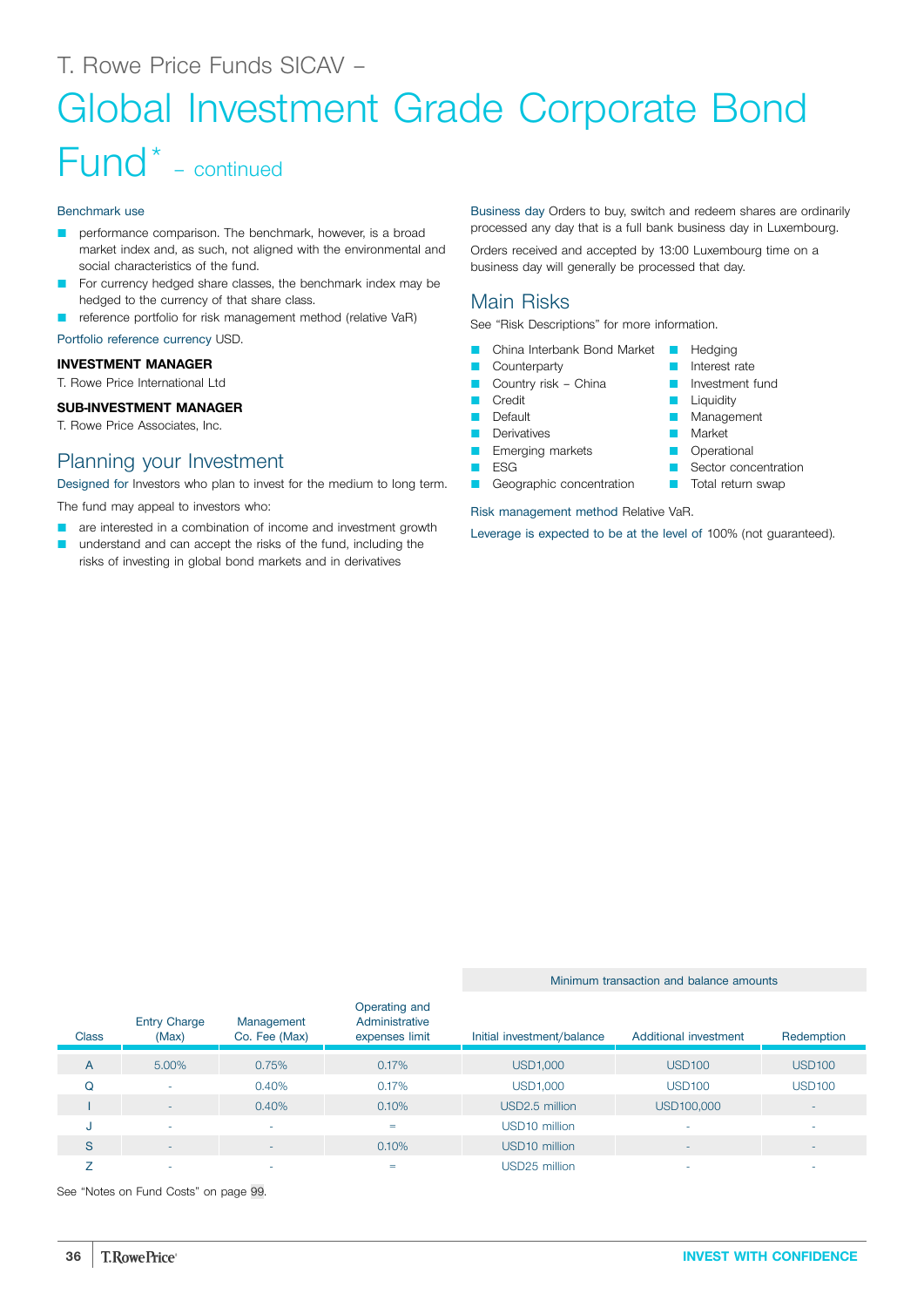# US Aggregate Bond Fund\*

### Objective and Investment Policy

#### **OBJECTIVE**

To maximise the value of its shares through both growth in the value of, and income from, its investments.

#### **PORTFOLIO SECURITIES**

The fund is actively managed and invests mainly in a diversified portfolio of US bonds.

From 2 November 2021, although the fund does not have sustainable investment as an objective, the promotion of environmental and social characteristics is achieved through the investment manager's avoidance of sectors or companies, whose activities may be considered harmful to the environment and/or society through the application of its proprietary socially responsible screen (exclusion list). As a consequence, specific companies whose business activities involve controversial weapons (cluster munitions, anti-personnel mines, incendiary, chemical, biological and nuclear weapons), tobacco production, coal production, assaultstyle weapons for civilian use, adult entertainment, direct gambling operations and certain conduct-based criteria are excluded.

For further details see the T. Rowe Price Responsible Exclusion List section on page [110](#page-109-0).

The fund invests primarily in debt securities denominated in U.S. dollars, which may include securities issued by governments, government agencies, supra-national organisations, companies and banks from developed and emerging markets. Portfolio debt securities can also include fixed and floating rate bonds, warrants and other transferable debt securities of any type, including high yield securities. The fund may invest more than 20% of net assets in asset-backed securities (ABS) and mortgage-backed securities (MBS) and invest up to 25% in convertible bonds (including up to 10% in contingent convertible bonds).

In seeking to achieve the fund's objective the fund may also invest, on an ancillary basis, in other eligible securities as described in the 'General Investment Powers and Restrictions' section commencing on page [105.](#page-104-0) However, as at the date of this prospectus, the fund does not expect to invest in any other eligible securities, on an ancillary basis, to more than a limited extent.

#### **DERIVATIVES AND TECHNIQUES**

The fund may use derivatives for hedging, efficient portfolio management and investment purposes. The fund may also use derivatives to create synthetic short positions in debt securities. The fund may use total return swaps (TRS) and any use is expected to be on a temporary basis and dependent on market conditions or when prevailing market conditions cause TRS to offer the most efficient or only way to express a view. Use of TRS is expected when they offer the most efficient or only way to express a view and the impact is expected to be negligible. Investors should refer to the "Total Return Swaps" section on page [118](#page-117-0) for more details on the expected and maximum use of total return swaps by the fund. Any use of derivatives aims to be consistent with the fund objectives and the environmental and social characteristics described within the 'Objective and Investment Policy' of the fund. For a summary of the main types of derivatives that may be used within the fund and what they may be used for, refer to the 'Fund Derivatives Usage' section on page [120.](#page-119-0)

#### **INVESTMENT PROCESS**

The investment manager's approach is based on proprietary fundamental research and relative value analysis. The investment manager seeks to add value primarily through sector allocation, duration management and security selection. The investment process places a strong emphasis on risk management practices and portfolio diversification to manage the overall risk profile.

The investment manager also assesses environmental, social and governance ("ESG") factors with particular focus on those considered most likely to have a material impact on the performance of the holdings or potential holdings in the funds' portfolio. These ESG factors, which are incorporated into the investment process alongside financials, valuation, macro-economics and other factors, are components of the investment decision. Consequently, ESG factors are not the sole driver of an investment decision but are instead one of several important inputs considered during investment analysis. See the 'Environmental, Social and Governance (ESG) Investment Policy' section on page [107](#page-106-0) for more details.

Sustainability Indicators From 2 November 2021, through the application of the T. Rowe Price Responsible Exclusion List, the fund aims to reduce the harmful impact on the environment and/or society of controversial weapons, smoking/tobacco, adult entertainment, direct gambling operations, coal production and conduct based exclusions. The following sustainability indicators are used to monitor and assess the extent to which the fund attains the environmental and social characteristics that it promotes.

- 0% holdings in companies involved in the production of controversial weapons (cluster munitions, anti-personnel mines, incendiary, chemical, biological and nuclear weapons).
- 0% holdings in companies involved in the production or retail of assault-style weapons for civilian use.
- 0% holdings in companies whose main business activities involve the production of tobacco.
- 0% holdings in companies that generate >5% of revenues from adult entertainment.
- 0% holdings in companies that generate >5% of revenues from the production of coal.
- 0% holdings in companies that generate >5% of revenues from direct gambling operations.
- 0% holdings in companies that have been involved in an extreme environmental, social, ethical or governance breach and, in the opinion of the investment manager, are not taking adequate steps to remediate the issue.

There may be circumstances where a fund has some limited, indirect, exposure to a company involved in the excluded categories. Examples of these circumstances could include an investment in an instrument that gives exposure to an index, or an investment in a fund managed by an unaffiliated investment manager.

SFDR classification Article 6 (Article 8 from 2 November 2021)

Benchmark Bloomberg Barclays U.S. Aggregate Bond Index. The investment manager is not constrained by any country, sector and/or individual security weightings relative to the benchmark index and has complete freedom to invest in securities that do not form part of the benchmark. However, at times, market conditions may result in the fund's performance being more closely aligned with that of the benchmark index.

#### Benchmark use

- **D** performance comparison. The benchmark, however, is a broad market index and, as such, not aligned with the environmental and social characteristics of the fund.
- For currency hedged share classes, the benchmark index may be hedged to the currency of that share class.
- reference portfolio for risk management method (relative VaR)

#### Portfolio reference currency USD.

Effective 2 November 2021, the name of the fund will change from US Aggregate Bond Fund to Responsible US Aggregate Bond Fund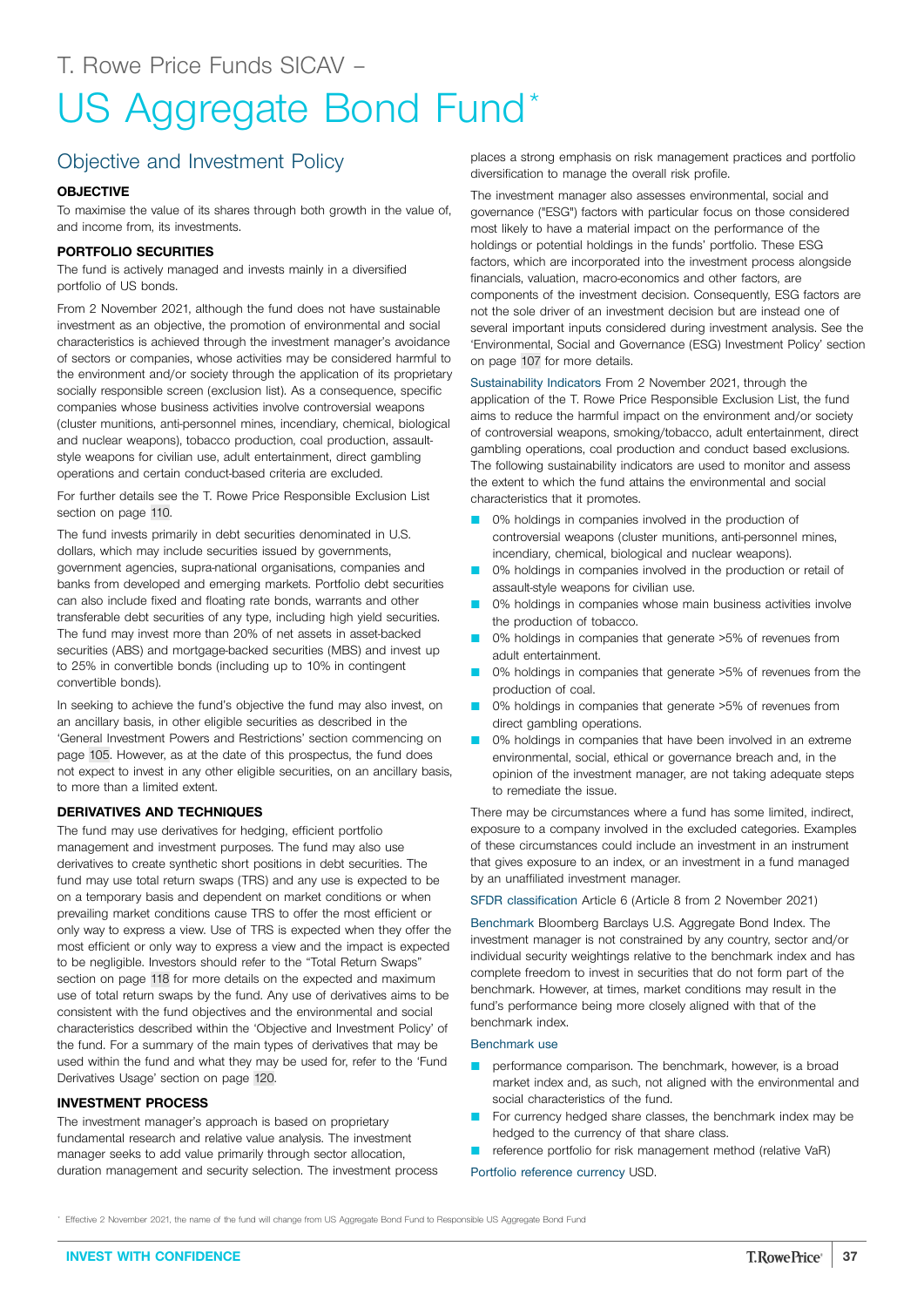# US Aggregate Bond Fund<sup>\*</sup> - continued

#### **INVESTMENT MANAGER**

T. Rowe Price International Ltd

#### **SUB-INVESTMENT MANAGER**

T. Rowe Price Associates, Inc.

### Planning your Investment

Designed for Investors who plan to invest for the medium to long term. The fund may appeal to investors who:

- **Q** are interested in a combination of income and investment growth
- **Q** understand and can accept the risks of the fund, including the risks of investing in bonds and in derivatives

Business day Orders to buy, switch and redeem shares are ordinarily processed any day that is a full bank business day in Luxembourg.

Orders received and accepted by 13:00 Luxembourg time on a business day will generally be processed that day.

### Main Risks

See "Risk Descriptions" for more information.

- **ABS/MBS**
- Counterparty
- **Credit**
- **D** Default
- **Derivatives**
- **Emerging markets**
- $E$  ESG
- Geographic concentration
- **Hedging**

Risk management method Relative VaR.

Leverage expected to be within the range 0-60% (not guaranteed).

**D** Interest rate **D** Investment fund **D** Issuer concentration

**Liquidity Management Narket D** Operational

**P** Prepayment and extension **B** Sector concentration **T** Total return swap

#### Minimum transaction and balance amounts

| <b>Class</b> | <b>Entry Charge</b><br>(Max) | Management<br>Co. Fee (Max) | Operating and<br>Administrative<br>expenses limit | Initial investment/balance | Additional investment | Redemption    |
|--------------|------------------------------|-----------------------------|---------------------------------------------------|----------------------------|-----------------------|---------------|
| A            | 5.00%                        | 0.75%                       | 0.17%                                             | <b>USD1,000</b>            | <b>USD100</b>         | <b>USD100</b> |
| Q            | ۰                            | 0.40%                       | 0.17%                                             | <b>USD1,000</b>            | <b>USD100</b>         | <b>USD100</b> |
|              | $\sim$                       | 0.40%                       | 0.10%                                             | USD2.5 million             | USD100,000            |               |
| J            | ۰                            | ٠                           | $=$                                               | USD <sub>10</sub> million  | ۰                     |               |
| S            | $\overline{\phantom{a}}$     | $\overline{\phantom{0}}$    | 0.10%                                             | USD <sub>10</sub> million  |                       |               |
|              | -                            | <b>.</b>                    | $=$                                               | USD25 million              |                       |               |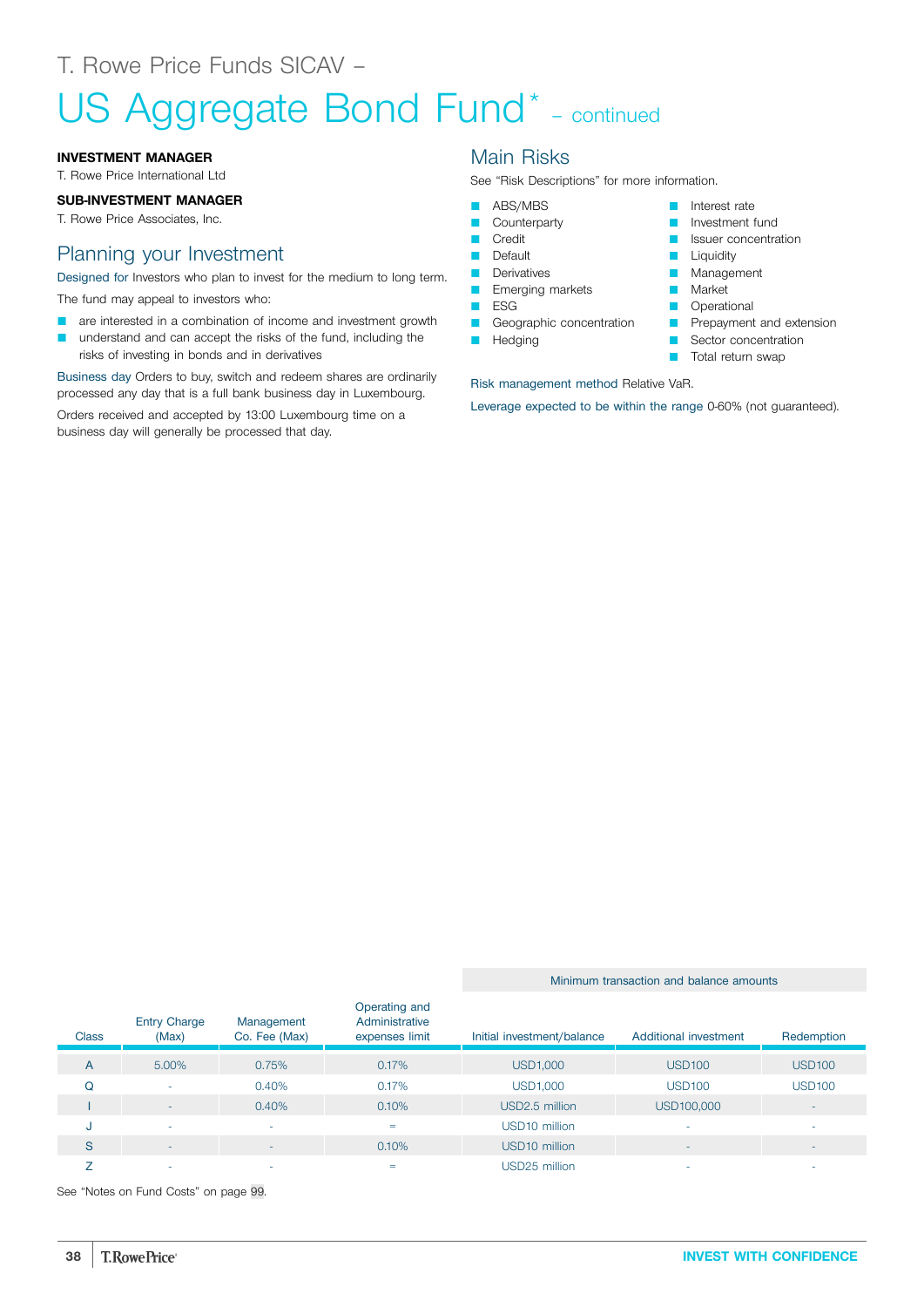# US High Yield Bond Fund

# Objective and Investment Policy

#### **OBJECTIVE**

To maximise the value of its shares through both growth in the value of, and income from, its investments.

#### **PORTFOLIO SECURITIES**

The fund is actively managed and invests mainly in a diversified portfolio of high yield corporate bonds from issuers in the United States.

The fund invests primarily in debt securities, typically within a credit rating range of BB to CCC as rated by Standard & Poor's or have an equivalent rating (or, if unrated, are of equivalent quality) and are issued by companies in the United States. In accordance with its own internal rating system, the investment manager will ensure that the unrated corporate debt securities in which the fund invests are of the same quality as the rated securities of the same type. Portfolio debt securities can include fixed and floating rate bonds, preferred shares, warrants and other transferable debt securities of any type including up to 10% in distressed or defaulted bonds. The fund may also invest up to 10% in convertible bonds and contingent convertible bonds.

Non-U.S. dollar currency exposure is limited to 20% of the fund's net asset value.

In seeking to achieve the fund's objective the fund may also invest, on an ancillary basis, in other eligible securities as described in the 'General Investment Powers and Restrictions' section commencing on page [105.](#page-104-0) However, as at the date of this prospectus, the fund does not expect to invest in any other eligible securities, on an ancillary basis, to more than a limited extent.

#### **DERIVATIVES AND TECHNIQUES**

The fund may use derivatives for hedging, efficient portfolio management and investment purposes. The fund may also use derivatives to create synthetic short positions in debt securities and credit indices. The fund may use total return swaps (TRS) and any use is expected to be on a temporary basis and dependent on market conditions or when prevailing market conditions cause TRS to offer the most efficient or only way to express a view. Use of TRS is expected when they offer the most efficient or only way to express a view and the impact is expected to be negligible. Investors should refer to the "Total Return Swaps" section on page [118](#page-117-0) for more details on the expected and maximum use of total return swaps by the fund. For a summary of the main types of derivatives that may be used within the fund and what they may be used for, refer to the 'Fund Derivatives Usage' section on page [120](#page-119-0).

#### **INVESTMENT PROCESS**

The investment manager's approach is based on proprietary fundamental research and relative value analysis. The investment manager seeks to add value primarily through security selection and sector allocation. The investment process places a strong emphasis on risk management practices and portfolio diversification to manage the overall risk profile. The investment manager also assesses environmental, social and governance ("ESG") factors with particular focus on those considered most likely to have a material impact on the performance of the holdings or potential holdings in the funds' portfolio. These ESG factors, which are incorporated into the investment process alongside financials, valuation, macro-economics and other

factors, are components of the investment decision. Consequently, ESG factors are not the sole driver of an investment decision but are instead one of several important inputs considered during investment analysis. See the 'Environmental, Social and Governance (ESG) Investment Policy' section on page [107](#page-106-0) for more details.

SFDR classification The fund is not classified under Article 8 or 9 but applies ESG integration into the investment process, in line with Article 6 of the SFDR.

Benchmark ICE BofA Merrill Lynch US High Yield Constrained Index. The investment manager is not constrained by any country, sector and/ or individual security weightings relative to the benchmark index and has complete freedom to invest in securities that do not form part of the benchmark. However, at times, market conditions may result in the fund's performance being more closely aligned with that of the benchmark index.

#### Benchmark use

- performance comparison. For currency hedged share classes, the benchmark index may be hedged to the currency of that share class.
- reference portfolio for risk management method (relative VaR)

#### Portfolio reference currency USD

#### **INVESTMENT MANAGER**

T. Rowe Price International Ltd

#### **SUB-INVESTMENT MANAGER**

T. Rowe Price Associates, Inc.

## Planning your Investment

Designed for Investors who plan to invest for the medium to long term. The fund may appeal to investors who:

- are interested in a combination of income and investment growth
- **Q** understand and can accept the risks of the fund, including the risks of investing in high yield bonds and in derivatives

Business day Orders to buy, switch and redeem shares are ordinarily processed any day that is a full bank business day in Luxembourg.

Orders received and accepted by 13:00 Luxembourg time on a business day will generally be processed that day.

## Main Risks

See "Risk Descriptions" for more information.

- Counterparty
- **Credit**
- **Currency**
- **Default**
- **D** Derivatives
- $ESG$
- **Geographic concentration** Hedging
- **High yield bond**
- Interest rate Investment fund
	- Liquidity
	- Management
	- **Market**
	- **D** Operational
	- **C** Sector concentration
	- Total return swap
- 
- Risk management method Relative VaR.

Leverage is expected to be at the level of 25% (not guaranteed).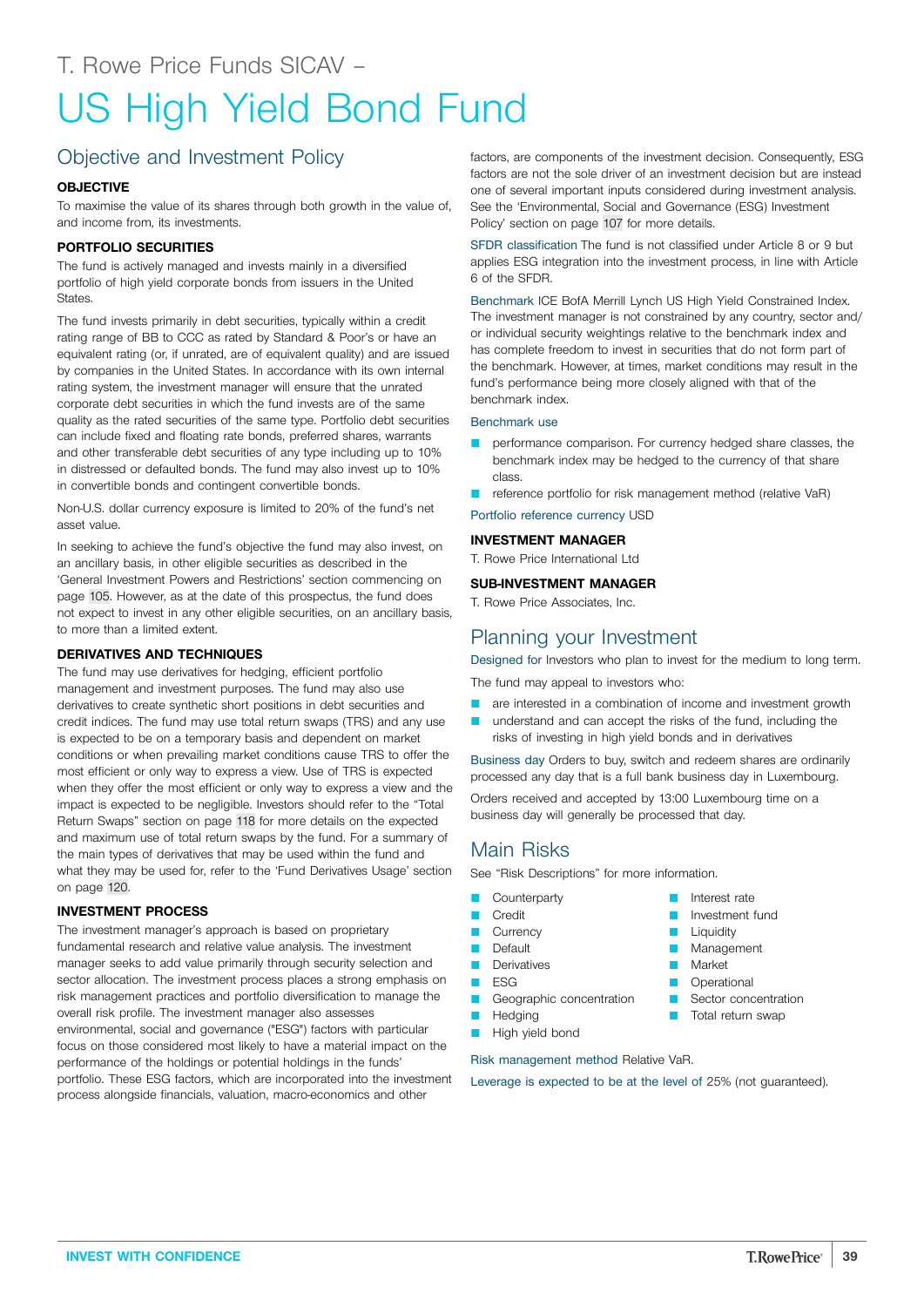# US High Yield Bond Fund - continued

#### Minimum transaction and balance amounts

| <b>Class</b> | <b>Entry Charge</b><br>(Max) | Management<br>Co. Fee (Max) | Operating and<br>Administrative<br>expenses limit | Initial investment/balance | Additional investment | Redemption               |
|--------------|------------------------------|-----------------------------|---------------------------------------------------|----------------------------|-----------------------|--------------------------|
| A            | 5.00%                        | 1.15%                       | 0.17%                                             | <b>USD1,000</b>            | <b>USD100</b>         | <b>USD100</b>            |
| Q            | ۰                            | 0.60%                       | 0.17%                                             | <b>USD1,000</b>            | <b>USD100</b>         | <b>USD100</b>            |
|              | $\overline{\phantom{a}}$     | 0.60%                       | 0.10%                                             | USD2.5 million             | USD100,000            | $\overline{\phantom{a}}$ |
| u            | ۰                            | ۰                           | $=$                                               | USD <sub>10</sub> million  |                       | ۰                        |
| S            | ۰                            | -                           | 0.10%                                             | USD <sub>10</sub> million  |                       | $\overline{\phantom{a}}$ |
|              | -                            |                             | =                                                 | USD25 million              |                       | ۰                        |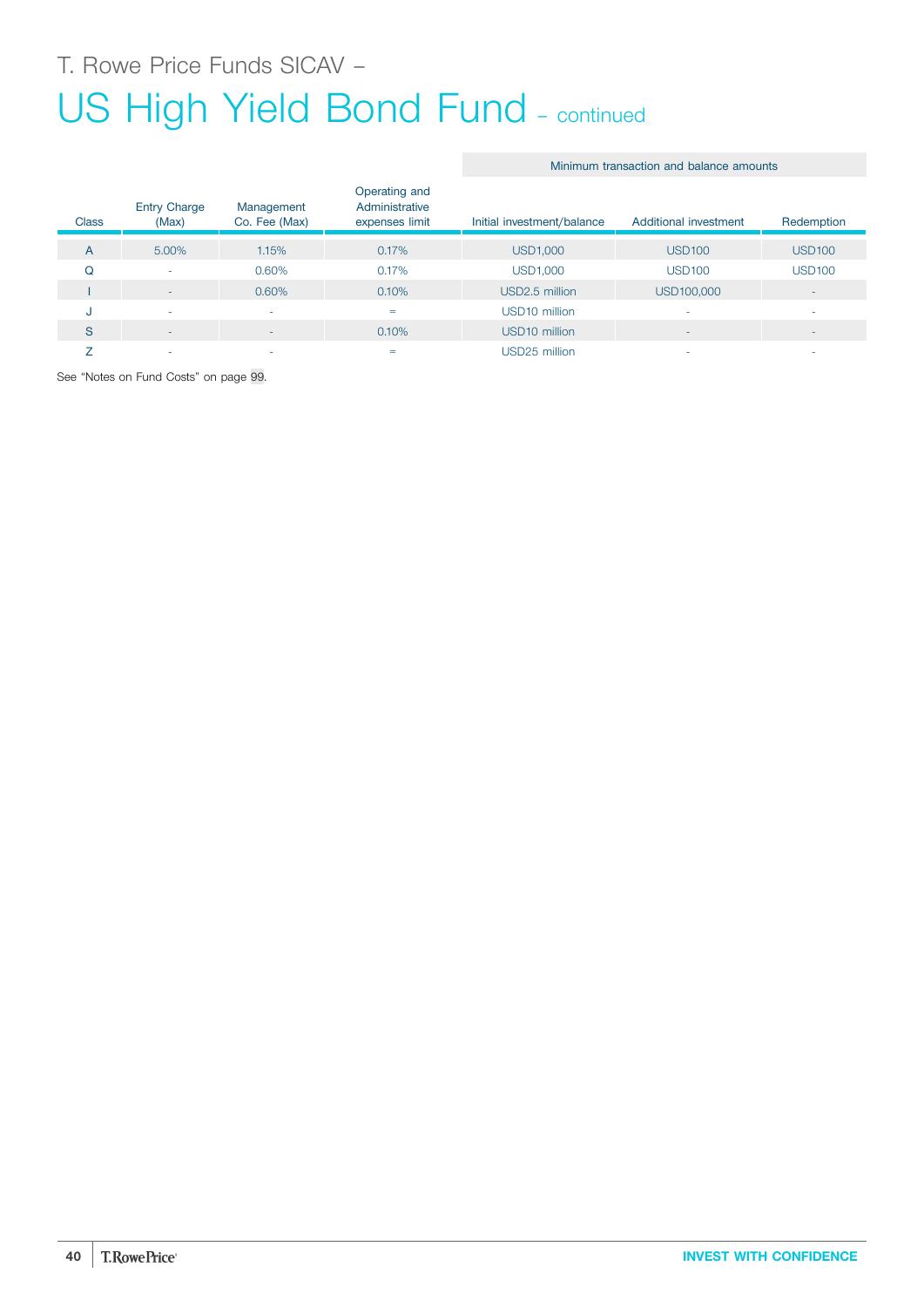# US Investment Grade Corporate Bond Fund\*

# Objective and Investment Policy

#### **OBJECTIVE**

To maximise the value of its shares through both growth in the value of, and income from, its investments.

#### **PORTFOLIO SECURITIES**

The fund is actively managed and invests mainly in a diversified portfolio of investment-grade corporate bonds that are denominated in US Dollar including those from emerging markets issuers.

From 2 November 2021, although the fund does not have sustainable investment as an objective, the promotion of environmental and social characteristics is achieved through the investment manager's avoidance of sectors or companies, whose activities may be considered harmful to the environment and/or society through the application of its proprietary socially responsible screen (exclusion list). As a consequence, specific companies whose business activities involve controversial weapons (cluster munitions, anti-personnel mines, incendiary, chemical, biological and nuclear weapons), tobacco production, coal production, assaultstyle weapons for civilian use, adult entertainment, direct gambling operations and certain conduct-based criteria are excluded.

For further details see the T. Rowe Price Responsible Exclusion List section on page [110](#page-109-0).

The fund invests primarily in corporate debt securities that are rated BBB- or higher by Standard & Poor's or have an equivalent rating (or, if unrated, are of equivalent quality) and are denominated in US Dollar. In accordance with its own internal rating system, the investment manager will ensure that the unrated corporate debt securities in which the fund invests are of the same quality as the rated securities of the same type. Portfolio debt securities can include fixed and floating rate bonds, warrants and other transferable debt securities of any type, including, to a limited extent, high-yield securities. The fund may also invest in preferred shares, hybrids, as well as U.S. Treasury and agency securities. The fund may invest up to 5% of net assets in asset-backed securities (ABS) and mortgage-backed securities (MBS)and invest up to 25% in convertible bonds (including, to a limited extent, in contingent convertible bonds).

Non-U.S. Dollar currency exposure is limited to 10% of the fund's net asset value.

In seeking to achieve the fund's objective the fund may also invest, on an ancillary basis, in other eligible securities as described in the 'General Investment Powers and Restrictions' section commencing on page [105.](#page-104-0) However, as at the date of this prospectus, the fund does not expect to invest in any other eligible securities, on an ancillary basis, to more than a limited extent.

#### **DERIVATIVES AND TECHNIQUES**

The fund may use derivatives for hedging, efficient portfolio management and investment purposes. The fund may also use derivatives to create synthetic short positions in debt securities and credit indices. The fund may use total return swaps (TRS) and any use is expected to be on a temporary basis and dependent on market conditions or when prevailing market conditions cause TRS to offer the most efficient or only way to express a view. Use of TRS is expected when they offer the most efficient or only way to express a view and the impact is expected to be negligible. Investors should refer to the "Total Return Swaps" section on page [118](#page-117-0) for more details on the expected and maximum use of total return swaps by the fund. Any use of

derivatives aims to be consistent with the fund objectives and the environmental and social characteristics described within the 'Objective and Investment Policy' of the fund. For a summary of the main types of derivatives that may be used within the fund and what they may be used for, refer to the 'Fund Derivatives Usage' section on page [120](#page-119-0).

#### **INVESTMENT PROCESS**

The investment manager's approach is based on proprietary fundamental research and relative value analysis. The investment manager seeks to add value primarily through security selection and sector allocation. The investment process places a strong emphasis on risk management practices and portfolio diversification to manage the overall risk profile. The investment manager also assesses environmental, social and governance ("ESG") factors with particular focus on those considered most likely to have a material impact on the performance of the holdings or potential holdings in the funds' portfolio. These ESG factors, which are incorporated into the investment process alongside financials, valuation, macro-economics and other factors, are components of the investment decision. Consequently, ESG factors are not the sole driver of an investment decision but are instead one of several important inputs considered during investment analysis. See the 'Environmental, Social and Governance (ESG) Investment Policy' section on page [107](#page-106-0) for more details.

Sustainability Indicators From 2 November 2021, through the application of the T. Rowe Price Responsible Exclusion List, the fund aims to reduce the harmful impact on the environment and/or society of controversial weapons, smoking/tobacco, adult entertainment, direct gambling operations, coal production and conduct based exclusions. The following sustainability indicators are used to monitor and assess the extent to which the fund attains the environmental and social characteristics that it promotes.

- 0% holdings in companies involved in the production of controversial weapons (cluster munitions, anti-personnel mines, incendiary, chemical, biological and nuclear weapons).
- 0% holdings in companies involved in the production or retail of assault-style weapons for civilian use.
- 0% holdings in companies whose main business activities involve the production of tobacco.
- 0% holdings in companies that generate >5% of revenues from adult entertainment.
- 0% holdings in companies that generate >5% of revenues from the production of coal.
- 0% holdings in companies that generate >5% of revenues from direct gambling operations.
- 0% holdings in companies that have been involved in an extreme environmental, social, ethical or governance breach and, in the opinion of the investment manager, are not taking adequate steps to remediate the issue.

There may be circumstances where a fund has some limited, indirect, exposure to a company involved in the excluded categories. Examples of these circumstances could include an investment in an instrument that gives exposure to an index, or an investment in a fund managed by an unaffiliated investment manager.

SFDR classification Article 6 (Article 8 from 2 November 2021)

Benchmark Bloomberg Barclays US Corporate Investment Grade Bond Index. The investment manager is not constrained by any country, sector and/or individual security weightings relative to the benchmark index and has complete freedom to invest in securities that do not form

Effective 2 November 2021, the name of the fund will change from US Investment Grade Corporate Bond Fund to Responsible US Investment Grade Corporate Bond Fund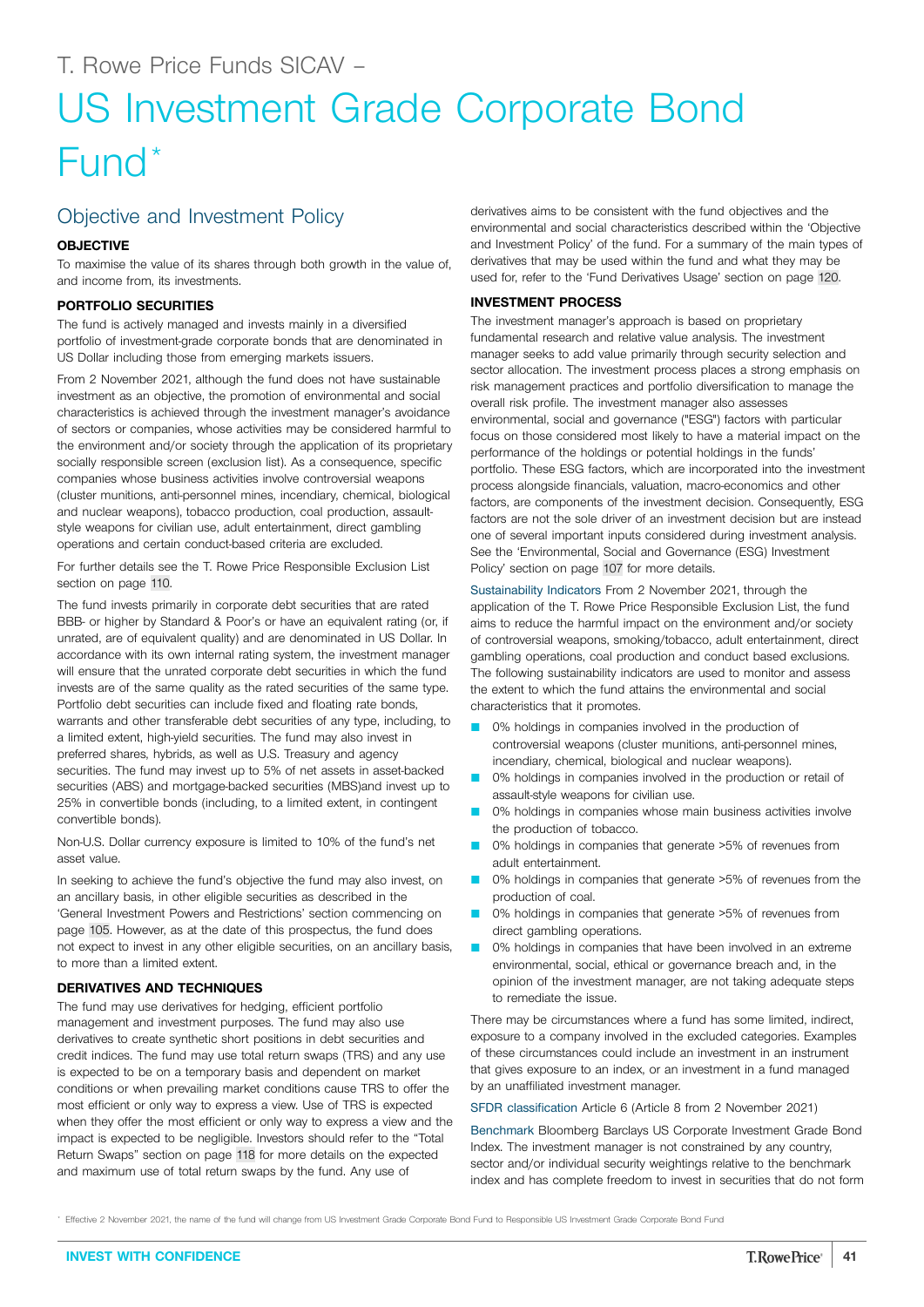# US Investment Grade Corporate Bond

# Fund\* – continued

part of the benchmark. However, at times, market conditions may result in the fund's performance being more closely aligned with that of the benchmark index.

#### Benchmark use

- performance comparison. The benchmark, however, is a broad market index and, as such, not aligned with the environmental and social characteristics of the fund.
- For currency hedged share classes, the benchmark index may be hedged to the currency of that share class.
- reference portfolio for risk management method (relative VaR)

Portfolio reference currency USD

#### **INVESTMENT MANAGER**

T. Rowe Price International Ltd

#### **SUB-INVESTMENT MANAGER**

T. Rowe Price Associates, Inc.

### Planning your Investment

Designed for Investors who plan to invest for the medium to long term.

The fund may appeal to investors who:

are interested in a combination of income and investment growth

**Q** understand and can accept the risks of the fund, including the risks of investing in global bond markets and in derivatives

Business day Orders to buy, switch and redeem shares are ordinarily processed any day that is a full bank business day in Luxembourg.

> Hedging **D** Interest rate **D** Investment fund Liquidity **Management Narket Operational** Sector concentration **T** Total return swap

Orders received and accepted by 13:00 Luxembourg time on a business day will generally be processed that day.

## Main Risks

See "Risk Descriptions" for more information.

- China Interbank Bond Market
- Counterparty
	- Country risk China
- **Credit**
- **Default**
- **Derivatives**
- Emerging markets
- ESG
- Geographic concentration

Risk management method Relative VaR.

Leverage is expected to be at the level of 50% (not guaranteed).

Minimum transaction and balance amounts

#### **Class** Entry Charge (Max) Management Co. Fee (Max) Operating and Administrative expenses limit Initial investment/balance Additional investment Redemption A 5.00% 0.75% 0.17% USD1,000 USD100 USD100 Q - 0.40% 0.17% USD1,000 USD100 USD100 I - 0.40% 0.10% USD2.5 million USD100,000 - J - - = USD10 million - - S - - 0.10% USD10 million - -  $Z$  , and the set of the set of the set of the set of the set of the set of the set of the set of the set of the set of the set of the set of the set of the set of the set of the set of the set of the set of the set of th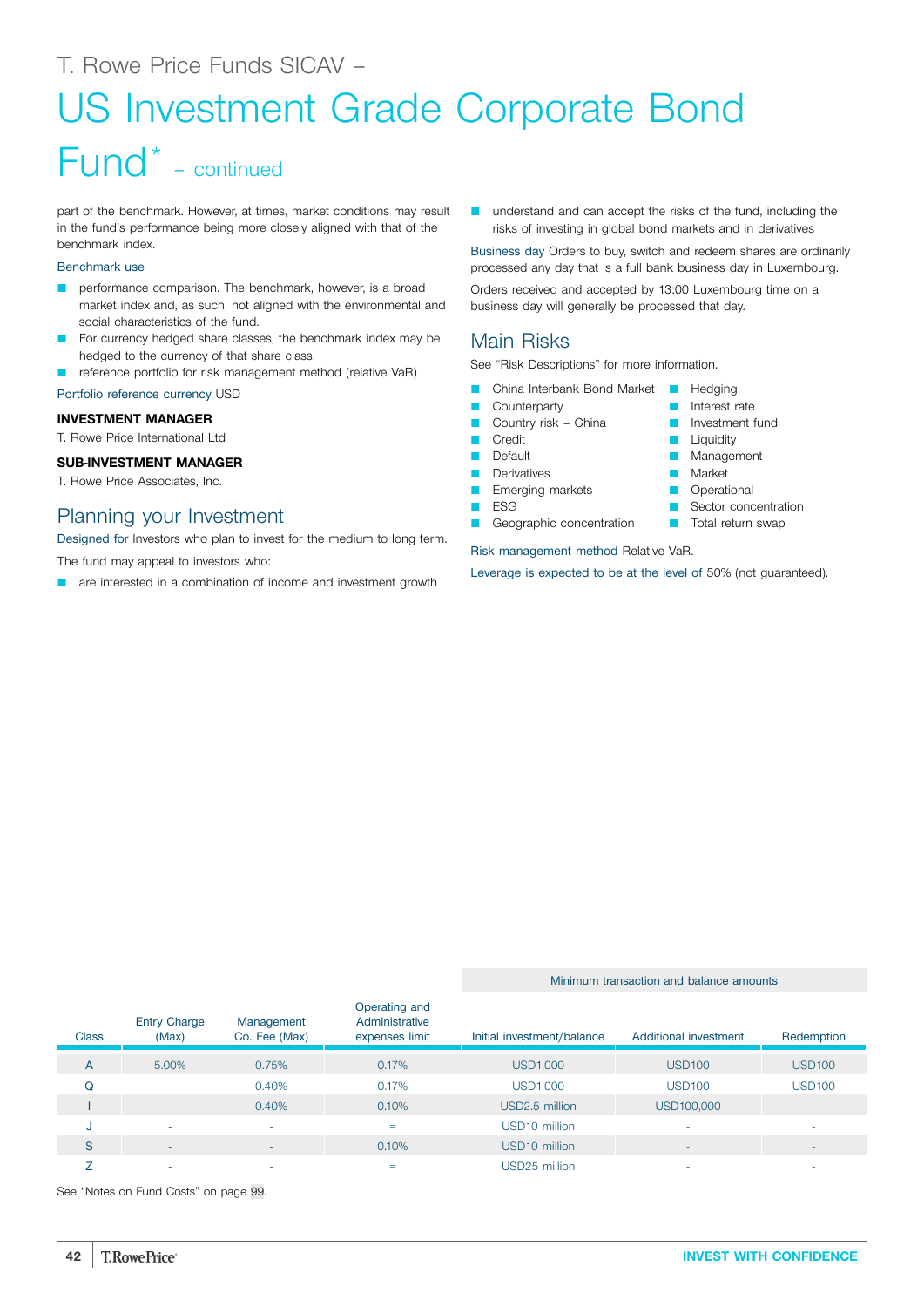T. Rowe Price Funds SICAV –

# Asian ex-Japan Equity Fund<sup>\*</sup>

# Objective and Investment Policy

#### **OBJECTIVE**

To increase the value of its shares, over the long term, through growth in the value of its investments.

#### **PORTFOLIO SECURITIES**

The fund is actively managed and invests mainly in a diversified portfolio of shares of companies in Asia (excluding Japan).

From 2 November 2021, although the fund does not have sustainable investment as an objective, the promotion of environmental and social characteristics is achieved through the investment manager's avoidance of sectors or companies, whose activities may be considered harmful to the environment and/or society through the application of its proprietary socially responsible screen (exclusion list). As a consequence, specific companies whose business activities involve controversial weapons (cluster munitions, anti-personnel mines, incendiary, chemical, biological and nuclear weapons), tobacco production, coal production, assaultstyle weapons for civilian use, adult entertainment, direct gambling operations and certain conduct-based criteria are excluded.

For further details see the T. Rowe Price Responsible Exclusion List section on page [110](#page-109-0).

The fund invests primarily in equity and equity-related securities issued by companies that are either incorporated in any Asian country except Japan or conduct most of their business in such countries. Types of securities may include common shares, preferred shares, warrants, American Depository Receipts (ADRs), European Depository Receipts (EDRs) and Global Depository Receipts (GDRs).

In seeking to achieve the fund's objective the fund may also invest, on an ancillary basis, in other eligible securities as described in the 'General Investment Powers and Restrictions' section commencing on page [105.](#page-104-0) However, as at the date of this prospectus, the fund does not expect to invest in any other eligible securities, on an ancillary basis, to more than a limited extent.

#### **DERIVATIVES AND TECHNIQUES**

The fund may use derivatives for hedging and efficient portfolio management. Any use of derivatives aims to be consistent with the fund objectives and the environmental and social characteristics described within the 'Objective and Investment Policy' of the fund. For a summary of the main types of derivatives that may be used within the fund and what they may be used for, refer to the 'Fund Derivatives Usage' section on page [120.](#page-119-0)

#### **INVESTMENT PROCESS**

The investment manager's approach is to:

- Employ fundamental analysis to identify companies with sustainable above-market earnings growth rates.
- Focus on franchise strength, management team quality, free cash flow, and financing/balance sheet structure.
- Verify relative valuation appeal versus both local market and region.
- Apply negative screening for macroeconomic and political factors to temper bottom-up enthusiasm for specific securities.
- Assess environmental, social and governance ("ESG") factors with particular focus on those considered most likely to have a material impact on the performance of the holdings or potential holdings in the funds' portfolio. These ESG factors, which are incorporated into the investment process alongside financials, valuation, macroeconomics and other factors, are components of the investment

decision. Consequently, ESG factors are not the sole driver of an investment decision but are instead one of several important inputs considered during investment analysis. See the 'Environmental, Social and Governance (ESG) Investment Policy' section on page [107](#page-106-0) for more details.

Sustainability Indicators From 2 November 2021, through the application of the T. Rowe Price Responsible Exclusion List, the fund aims to reduce the harmful impact on the environment and/or society of controversial weapons, smoking/tobacco, adult entertainment, direct gambling operations, coal production and conduct based exclusions. The following sustainability indicators are used to monitor and assess the extent to which the fund attains the environmental and social characteristics that it promotes.

- 0% holdings in companies involved in the production of controversial weapons (cluster munitions, anti-personnel mines, incendiary, chemical, biological and nuclear weapons).
- 0% holdings in companies involved in the production or retail of assault-style weapons for civilian use.
- 0% holdings in companies whose main business activities involve the production of tobacco.
- 0% holdings in companies that generate >5% of revenues from adult entertainment.
- 0% holdings in companies that generate >5% of revenues from the production of coal.
- 0% holdings in companies that generate >5% of revenues from direct gambling operations.
- 0% holdings in companies that have been involved in an extreme environmental, social, ethical or governance breach and, in the opinion of the investment manager, are not taking adequate steps to remediate the issue.

There may be circumstances where a fund has some limited, indirect, exposure to a company involved in the excluded categories. Examples of these circumstances could include an investment in an instrument that gives exposure to an index, or an investment in a fund managed by an unaffiliated investment manager.

SFDR classification Article 6 (Article 8 from 2 November 2021)

Benchmark MSCI All Country Asia Ex-Japan Net Index. The investment manager is not constrained by any country, sector and/or individual security weightings relative to the benchmark index and has complete freedom to invest in securities that do not form part of the benchmark. However, at times, market conditions may result in the fund's performance being more closely aligned with that of the benchmark index.

#### Benchmark use

- performance comparison. The benchmark, however, is a broad market index and, as such, not aligned with the environmental and social characteristics of the fund.
- For currency hedged share classes, the benchmark index may be hedged to the currency of that share class.

Portfolio reference currency USD

#### **INVESTMENT MANAGER**

## T. Rowe Price International Ltd

#### **SUB-INVESTMENT MANAGER**

T. Rowe Price Hong Kong Ltd

Effective 2 November 2021, the name of the fund will change from Asian ex-Japan Equity Fund to Responsible Asian ex-Japan Equity Fund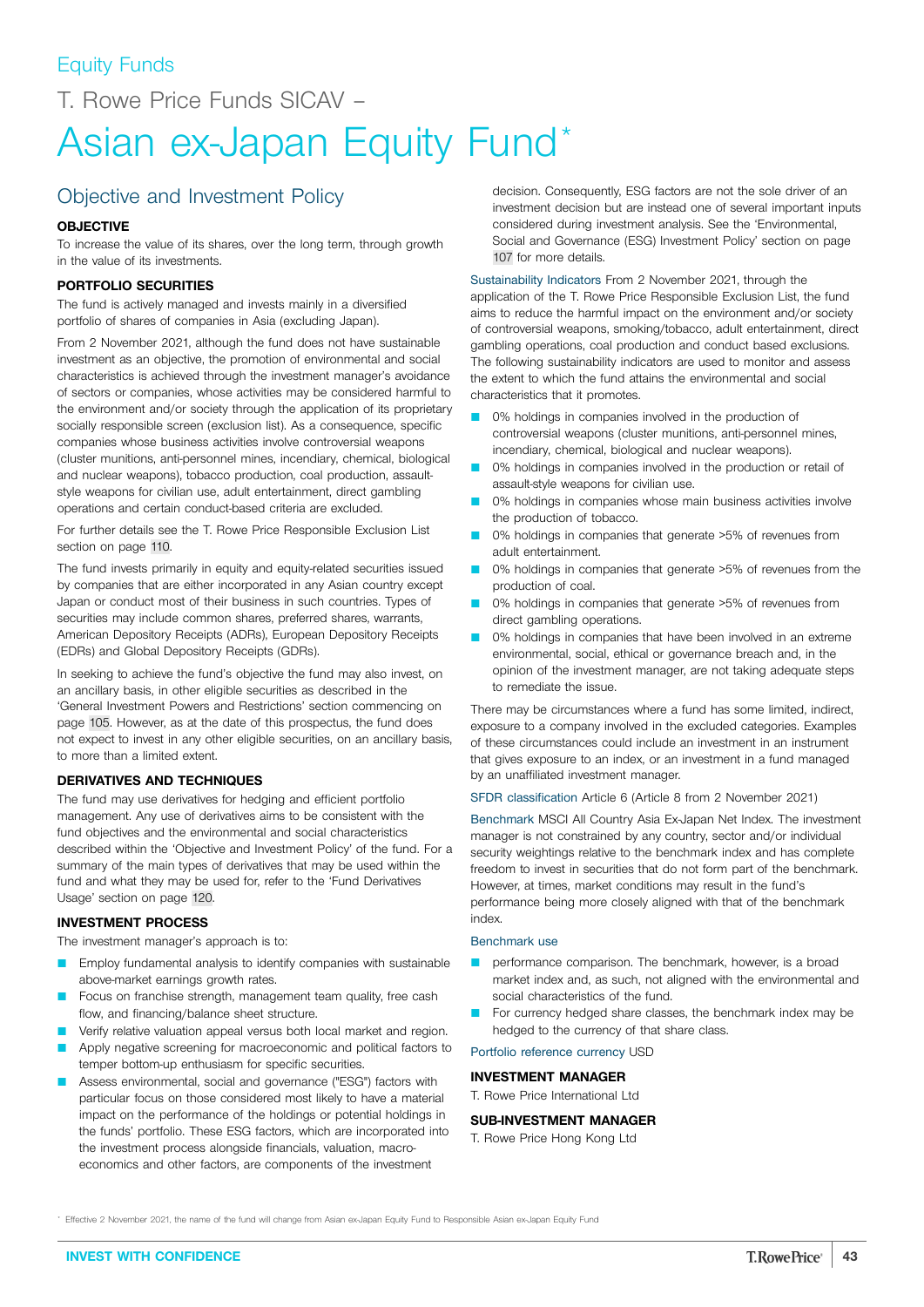# Equity Funds

T. Rowe Price Funds SICAV –

# Asian ex-Japan Equity Fund\* - continued

### Planning your Investment

Designed for Investors who plan to invest for the medium to long term.

- The fund may appeal to investors who:
- **Q** are interested in investment growth
- are looking to diversify their equity investments, in particular existing investments in developed markets
- understand and can accept the risks of the fund, including the risks of investing in emerging markets

Business day Orders to buy, switch and redeem shares are ordinarily processed any day that is a full bank business day in Luxembourg.

Orders received and accepted by 13:00 Luxembourg time on a business day will generally be processed that day.

### Main Risks

See "Risk Descriptions" for more information.

**Management Market Operational**  $\blacksquare$  Small/mid cap **B** Stock Connect

**B** Style

- Country risk China
- **Currency**
- **Emerging markets**
- **D** Equities **D** ESG
- Geographic concentration
- **D** Hedging
- **D** Investment fund

Risk management method Commitment.

Expected level of leverage N/A.

#### Minimum transaction and balance amounts

| <b>Class</b> | <b>Entry Charge</b><br>(Max) | Management<br>Co. Fee (Max) | Operating and<br>Administrative<br>expenses limit | Initial investment/balance | Additional investment | Redemption    |
|--------------|------------------------------|-----------------------------|---------------------------------------------------|----------------------------|-----------------------|---------------|
| A            | 5.00%                        | 1.60%                       | 0.17%                                             | <b>USD1,000</b>            | <b>USD100</b>         | <b>USD100</b> |
| Q            | ۰                            | 0.75%                       | 0.17%                                             | USD1,000                   | <b>USD100</b>         | <b>USD100</b> |
|              | ٠                            | 0.75%                       | 0.10%                                             | USD2.5 million             | USD100,000            |               |
| J            | ٠                            | $\overline{\phantom{a}}$    | $=$                                               | USD <sub>10</sub> million  | -                     |               |
| S            | $\overline{\phantom{a}}$     | $\overline{\phantom{0}}$    | 0.10%                                             | USD <sub>10</sub> million  | ٠                     |               |
|              | -                            |                             | =                                                 | USD25 million              |                       |               |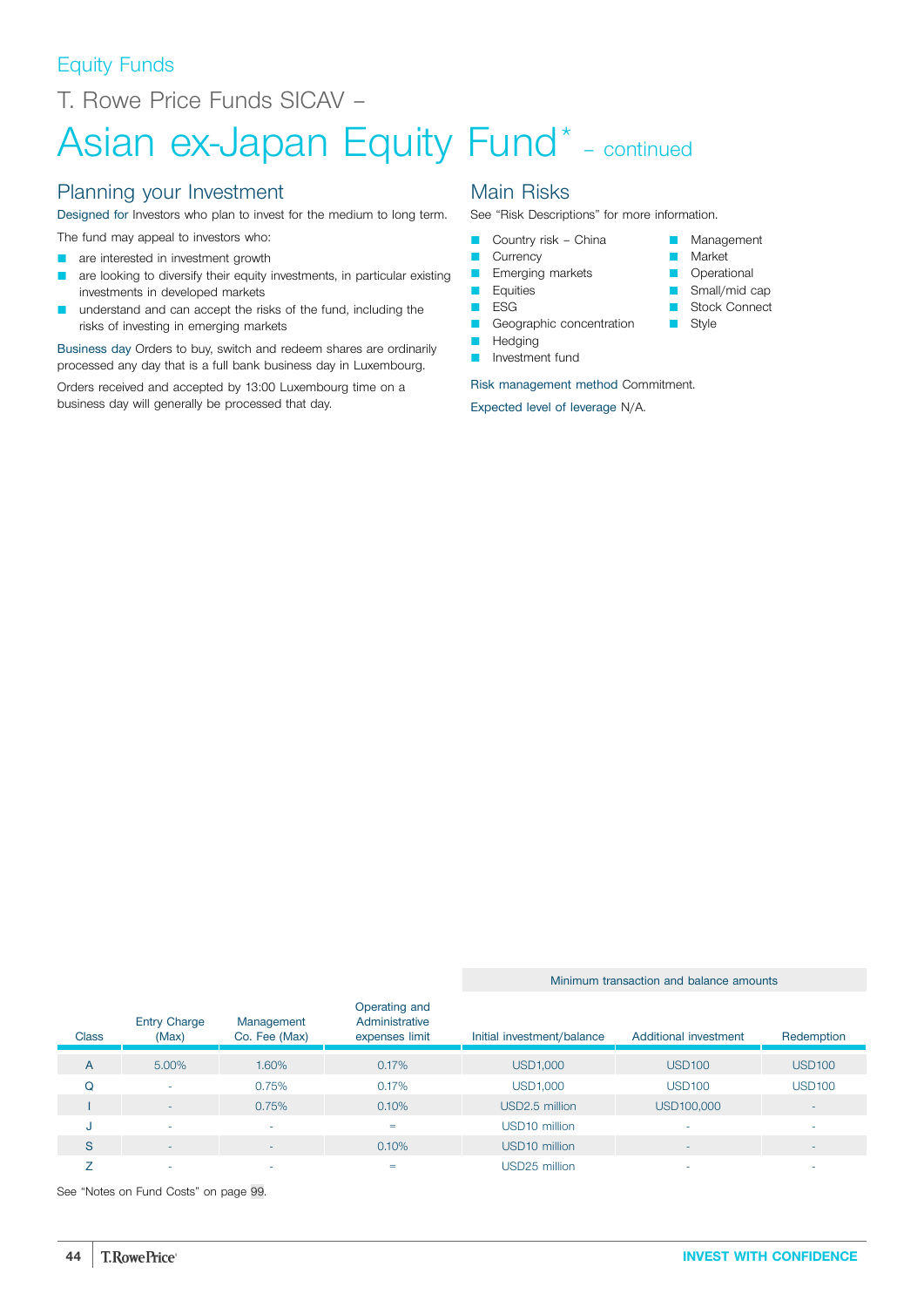# Asian Opportunities Equity Fund

# Objective and Investment Policy

### **OBJECTIVE**

To increase the value of its shares, over the long term, through growth in the value of its investments.

### **PORTFOLIO SECURITIES**

The fund is actively managed and invests mainly in a diversified portfolio of shares of companies in Asia.

The fund invests primarily in equity and equity-related securities issued by companies that are either incorporated in any Asian country or conduct most of their business in such countries. Types of securities may include common shares, preferred shares, warrants, American Depository Receipts (ADRs), European Depository Receipts (EDRs) and Global Depository Receipts (GDRs).

In seeking to achieve the fund's objective the fund may also invest, on an ancillary basis, in other eligible securities as described in the 'General Investment Powers and Restrictions' section commencing on page [105.](#page-104-0) However, as at the date of this prospectus, the fund does not expect to invest in any other eligible securities, on an ancillary basis, to more than a limited extent.

### **DERIVATIVES AND TECHNIQUES**

The fund may use derivatives for hedging and efficient portfolio management. For a summary of the main types of derivatives that may be used within the fund and what they may be used for, refer to the 'Fund Derivatives Usage' section on page [120](#page-119-0).

#### **INVESTMENT PROCESS**

The investment manager's approach is to:

- Seek to invest in companies at reasonable prices in relation to present or anticipated earnings, cash flow, or book value.
- Select those companies that have the most favourable combination of company fundamentals, earnings potential, and relative valuation.
- Apply negative screening for macroeconomic and political factors to temper bottom-up enthusiasm for specific securities.
- Assess environmental, social and governance ("ESG") factors with particular focus on those considered most likely to have a material impact on the performance of the holdings or potential holdings in the funds' portfolio. These ESG factors, which are incorporated into the investment process alongside financials, valuation, macroeconomics and other factors, are components of the investment decision. Consequently, ESG factors are not the sole driver of an investment decision but are instead one of several important inputs considered during investment analysis. See the 'Environmental, Social and Governance (ESG) Investment Policy' section on page [107](#page-106-0) for more details.

SFDR classification The fund is not classified under Article 8 or 9 but applies ESG integration into the investment process, in line with Article 6 of the SFDR.

Benchmark MSCI All Country Asia Ex-Japan Net Index. The investment manager is not constrained by any country, sector and/or individual security weightings relative to the benchmark index and has complete freedom to invest in securities that do not form part of the benchmark. However, at times, market conditions may result in the fund's performance being more closely aligned with that of the benchmark index.

#### Benchmark use

**Q performance comparison.** For currency hedged share classes, the benchmark index may be hedged to the currency of that share class.

#### Portfolio reference currency USD.

#### **INVESTMENT MANAGER**

T. Rowe Price International Ltd

#### **SUB-INVESTMENT MANAGER**

T. Rowe Price Singapore Private Ltd

# Planning your Investment

Designed for Investors who plan to invest for the medium to long term.

The fund may appeal to investors who:

- **Q** are interested in investment growth
- **Q are looking to diversify their equity investments, in particular existing** investments in developed markets
- **Q** understand and can accept the risks of the fund, including the risks of investing in emerging markets

Business day Orders to buy, switch and redeem shares are ordinarily processed any day that is a full bank business day in Luxembourg.

Orders received and accepted by 13:00 Luxembourg time on a business day will generally be processed that day.

## Main Risks

See "Risk Descriptions" for more information.

- Country risk China
- **Currency**
- **E** Emerging markets
- **D** Equities
- $ESG$
- Geographic concentration
- **N** Hedging
- **D** Investment fund

Risk management method Commitment. Expected level of leverage N/A.

- **D** Issuer concentration
- **Management**
- **Narket**
- **D** Operational
- Small/mid cap
- **B** Stock Connect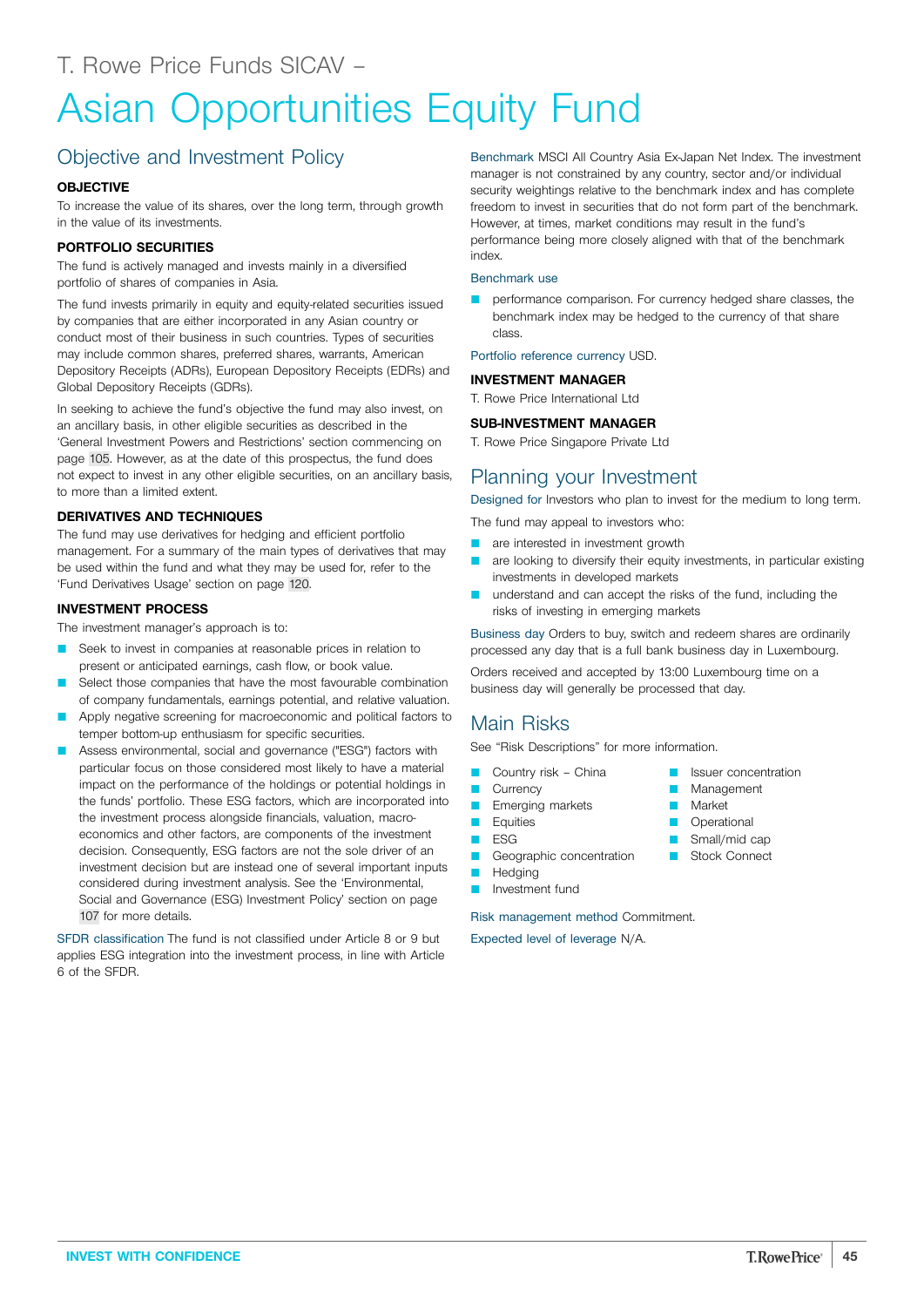T. Rowe Price Funds SICAV –

# Asian Opportunities Equity Fund - continued

#### Minimum transaction and balance amounts

| <b>Class</b> | <b>Entry Charge</b><br>(Max) | Management<br>Co. Fee (Max) | Operating and<br>Administrative<br>expenses limit | Initial investment/balance | Additional investment | Redemption    |
|--------------|------------------------------|-----------------------------|---------------------------------------------------|----------------------------|-----------------------|---------------|
| A            | 5.00%                        | 1.60%                       | 0.17%                                             | <b>USD1,000</b>            | <b>USD100</b>         | <b>USD100</b> |
| Q            | ٠                            | 0.75%                       | 0.17%                                             | <b>USD1,000</b>            | <b>USD100</b>         | <b>USD100</b> |
|              | ۰                            | 0.75%                       | 0.10%                                             | USD2.5 million             | USD100,000            | ۰             |
| u            | $\overline{\phantom{a}}$     |                             | $=$                                               | USD <sub>10</sub> million  |                       | ۰             |
| S            | ۰                            | $\overline{\phantom{0}}$    | 0.10%                                             | USD <sub>10</sub> million  |                       | ۰             |
|              | ۰                            |                             | $=$                                               | USD25 million              |                       | -             |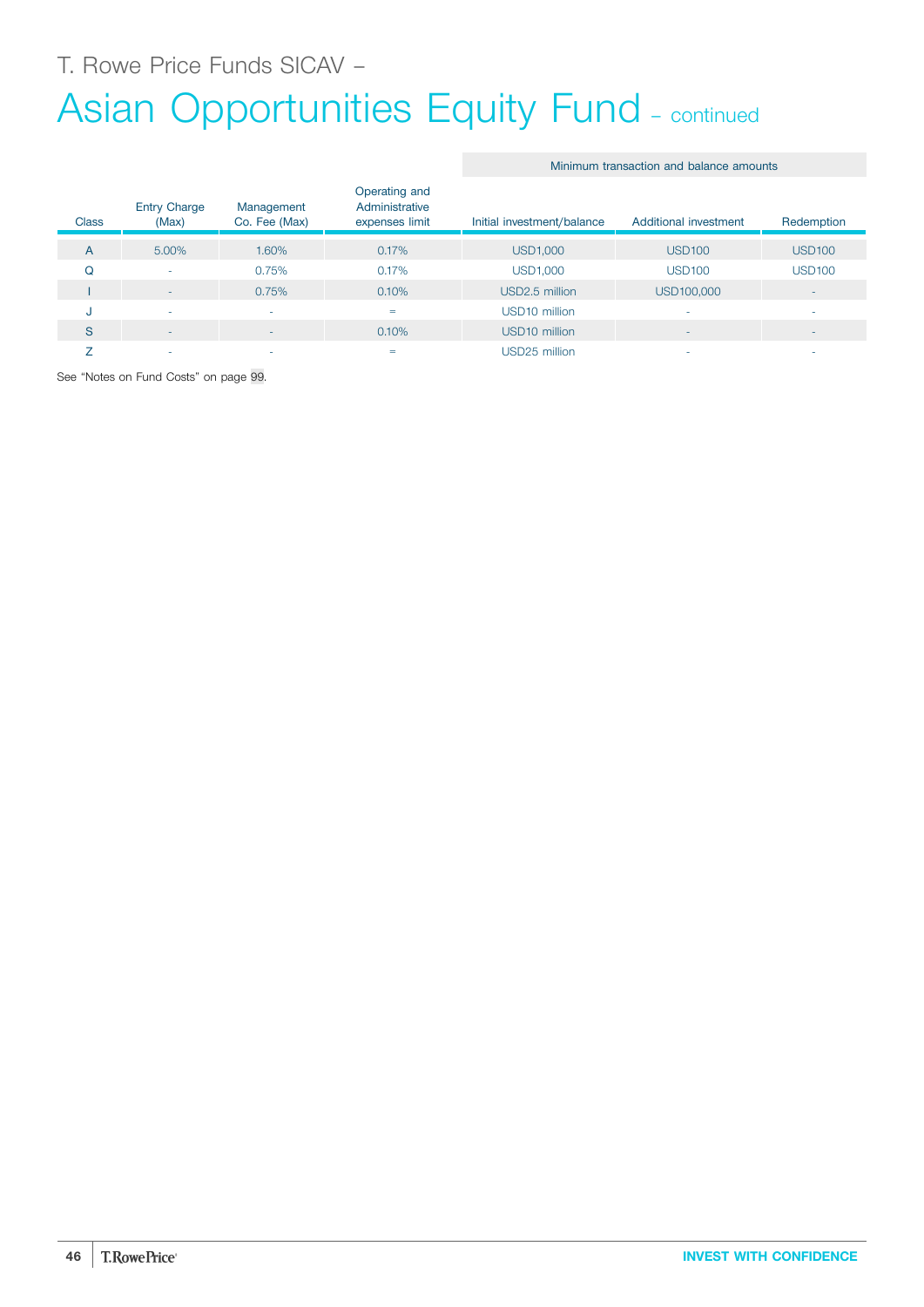# China Evolution Equity Fund

# Objective and Investment Policy

#### **OBJECTIVE**

To increase the value of its shares, over the long term, through growth in the value of its investments.

#### **PORTFOLIO SECURITIES**

The fund is actively managed and invests mainly in a diversified portfolio of shares of Chinese companies and may have significant exposure to smaller capitalisation companies.

The fund invests primarily in equity and equity-related securities issued by companies that are either incorporated in China, Hong Kong, Macau or Taiwan, or conduct most of their business in China. The securities may be listed within and/or outside of China. Types of securities may include common shares (including A, B and H shares, Red-chips and P-chips), preferred shares, warrants, American Depository Receipts (ADRs), Chinese Depositary Receipts (CDRs), European Depository Receipts (EDRs) and Global Depository Receipts (GDRs). Investments in China A shares may be made through the Shanghai-Hong Kong Stock Connect or the Shenzhen-Hong Kong Stock Connect programs and the QFII program.

In seeking to achieve the fund's objective the fund may also invest, on an ancillary basis, in other eligible securities as described in the 'General Investment Powers and Restrictions' section commencing on page [105.](#page-104-0) However, as at the date of this prospectus, the fund does not expect to invest in any other eligible securities, on an ancillary basis, to more than a limited extent.

#### **DERIVATIVES AND TECHNIQUES**

The fund may use derivatives for hedging and efficient portfolio management. For a summary of the main types of derivatives that may be used within the fund and what they may be used for, refer to the 'Fund Derivatives Usage' section on page [120](#page-119-0).

#### **INVESTMENT PROCESS**

The investment manager's approach is to:

- Seek attractive investment opportunities across Chinese companies listed both onshore and offshore.
- Employ fundamental research to identify change in business fundamentals or investor behaviour that will act as a catalyst to increase a company's value.
- Seek to purchase shares of companies at reasonable prices in relation to present or anticipated earnings, cash flow, or book value.
- Assess environmental, social and governance ("ESG") factors with particular focus on those considered most likely to have a material impact on the performance of the holdings or potential holdings in the funds' portfolio. These ESG factors, which are incorporated into the investment process alongside financials, valuation, macroeconomics and other factors, are components of the investment decision. Consequently, ESG factors are not the sole driver of an investment decision but are instead one of several important inputs considered during investment analysis. See the 'Environmental, Social and Governance (ESG) Investment Policy' section on page [107](#page-106-0) for more details.

SFDR classification The fund is not classified under Article 8 or 9 but applies ESG integration into the investment process, in line with Article 6 of the SFDR.

Benchmark MSCI China All Shares Index Net. The investment manager is not constrained by any country, sector and/or individual security weightings relative to the benchmark index and has complete freedom to invest in securities that do not form part of the benchmark. However, at times, market conditions may result in the fund's performance being more closely aligned with that of the benchmark index.

#### Benchmark use

performance comparison. For currency hedged share classes, the benchmark index may be hedged to the currency of that share class.

Portfolio reference currency USD.

#### **INVESTMENT MANAGER**

T. Rowe Price International Ltd

#### **SUB-INVESTMENT MANAGER**

T. Rowe Price Hong Kong Ltd.

# Planning your Investment

Designed for Investors who plan to invest for the medium to long term.

The fund may appeal to investors who:

- are interested in investment growth.
- are looking to diversify their investments, in particular existing investments in developed markets.
- **Q** understand and can accept the risks of the fund, including the risks of investing in China.

Business day Orders to buy, switch and redeem shares are ordinarily processed any day that is a full bank business day in Luxembourg except on days when markets, in which a substantial amount of the portfolio is traded, are closed. In addition, the day immediately preceding such market closure may also be a non-business day.

Orders received and accepted by 13:00 Luxembourg time on a business day will generally be processed that day.

## Main Risks

See "Risk Descriptions" for more information.

- Country risk China
- **Currency**
- **E** Emerging markets
- **E** Equities
- **D** ESG
- Geographic concentration **Hedging**

Risk management method Commitment.

- **D** Investment fund
- Management
- **Narket**
- **D** Operational
- Small/mid cap
- Stock Connect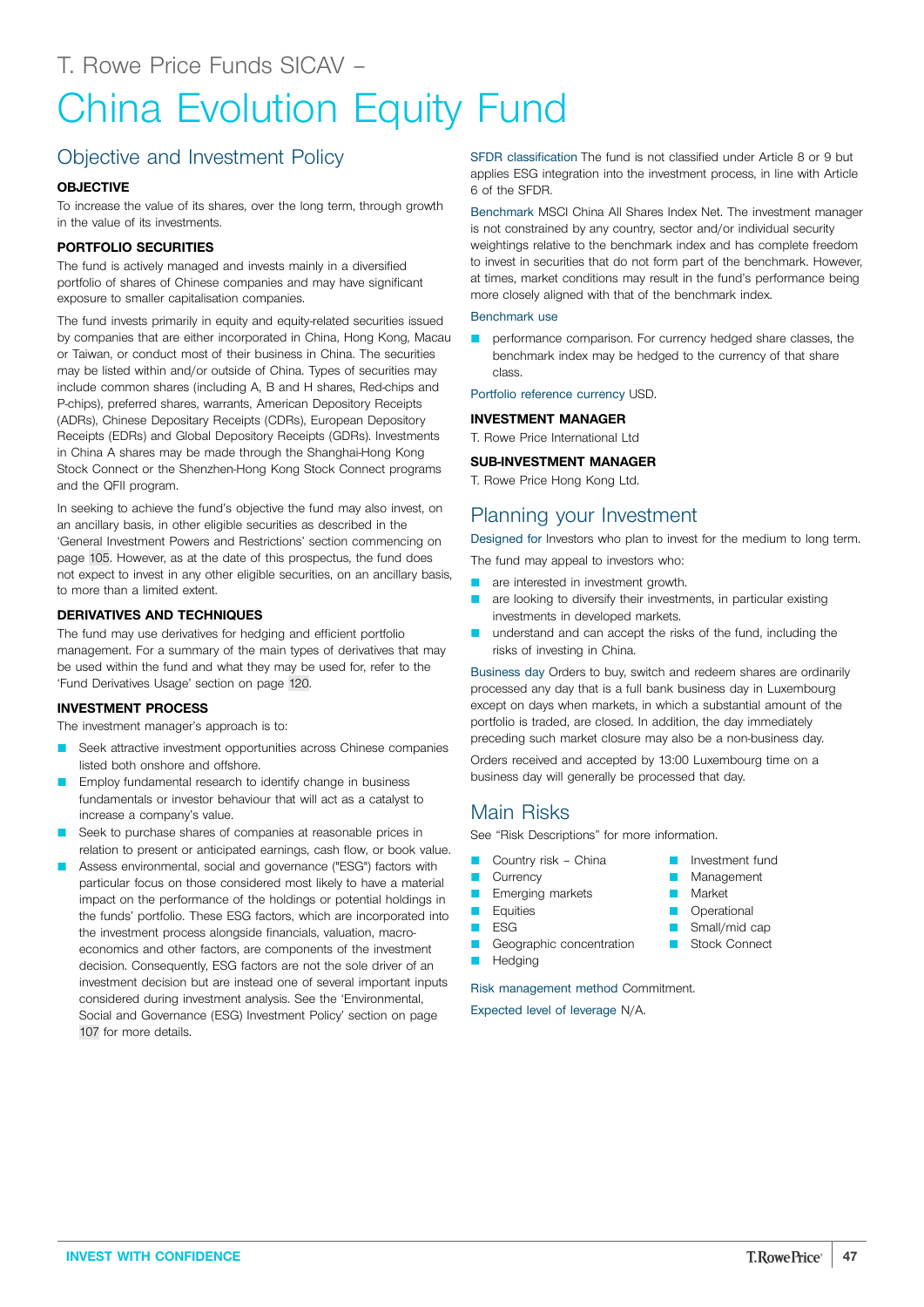T. Rowe Price Funds SICAV –

# China Evolution Equity Fund - continued

#### Minimum transaction and balance amounts

| <b>Class</b> | <b>Entry Charge</b><br>(Max) | Management<br>Co. Fee (Max) | Operating and<br>Administrative<br>expenses limit | Initial investment/balance | Additional investment | Redemption               |
|--------------|------------------------------|-----------------------------|---------------------------------------------------|----------------------------|-----------------------|--------------------------|
| A            | 5.00%                        | 1.70%                       | 0.17%                                             | <b>USD1,000</b>            | <b>USD100</b>         | <b>USD100</b>            |
| Q            | ۰                            | 0.85%                       | 0.17%                                             | <b>USD1,000</b>            | <b>USD100</b>         | <b>USD100</b>            |
|              | ۰                            | 0.85%                       | 0.10%                                             | USD2.5 million             | USD100,000            | $\overline{\phantom{a}}$ |
| u            | ۰                            | -                           | $=$                                               | USD <sub>10</sub> million  |                       | ۰                        |
| S            | ۰                            | -                           | 0.10%                                             | USD <sub>10</sub> million  |                       | $\overline{\phantom{a}}$ |
|              | -                            |                             | =                                                 | USD25 million              |                       | ۰                        |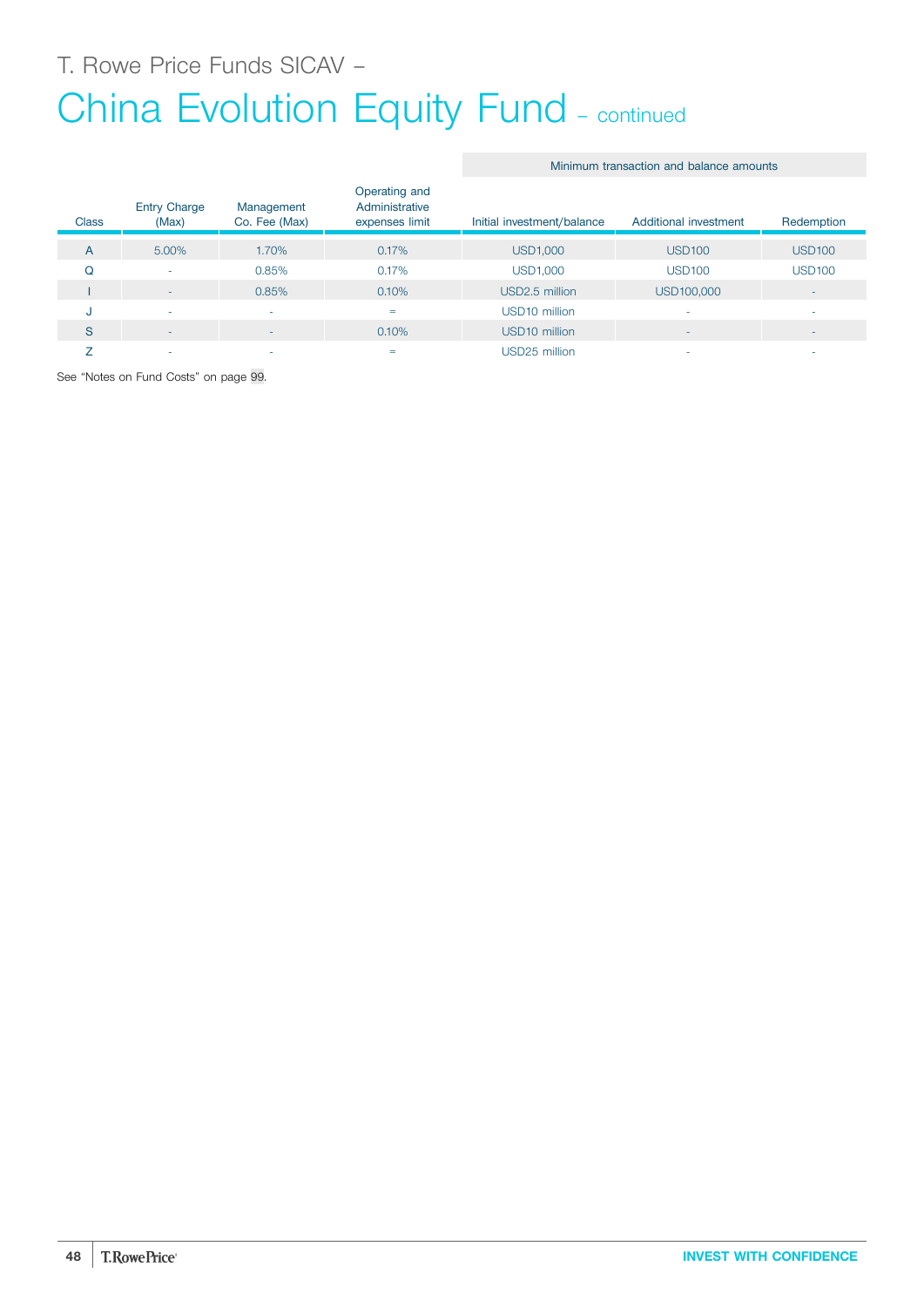# China Growth Leaders Equity Fund

# Objective and Investment Policy

#### **OBJECTIVE**

To increase the value of its shares, over the long term, through growth in the value of its investments.

#### **PORTFOLIO SECURITIES**

The fund is actively managed and invests mainly in a diversified portfolio of shares of Chinese companies.

The fund invests primarily in equity and equity-related securities issued by companies, considered by the investment manager to be market leaders or future market leaders in their respective sectors, that are either incorporated in China, Hong Kong or Macau, or conduct most of their business in China. The securities may be listed within and/or outside of China. Types of securities may include common shares, preferred shares, American Depository Receipts (ADRs), Chinese Depositary Receipts (CDRs), European Depository Receipts (EDRs) and Global Depository Receipts (GDRs). Investments in China may include A, B and H shares, Red-chips and P-chips. Investments in China A shares may be made through the Shanghai-Hong Kong Stock Connect or the Shenzhen-Hong Kong Stock Connect programs and the QFII program.

In seeking to achieve the fund's objective the fund may also invest, on an ancillary basis, in other eligible securities as described in the 'General Investment Powers and Restrictions' section commencing on page [105.](#page-104-0) However, as at the date of this prospectus, the fund does not expect to invest in any other eligible securities, on an ancillary basis, to more than a limited extent.

#### **DERIVATIVES AND TECHNIQUES**

The fund may use derivatives for hedging and efficient portfolio management. For a summary of the main types of derivatives that may be used within the fund and what they may be used for, refer to the 'Fund Derivatives Usage' section on page [120](#page-119-0).

#### **INVESTMENT PROCESS**

The investment manager's approach is to:

- Use fundamental research to identify attractive long-term investment opportunities and create a portfolio of stocks that may have the potential for positive excess returns.
- Invest primarily in Chinese companies with a large and/or growing addressable market opportunity, which are either market leaders or future market leaders in their given industry, and which have attractive long-term sustainable growth.
- Focus on high-quality earnings, strong free cash flow growth and shareholder-oriented management.
- Ensure valuation is reasonable relative to the long-term growth opportunity of the given company.
- Assess environmental, social and governance ("ESG") factors with particular focus on those considered most likely to have a material impact on the performance of the holdings or potential holdings in the funds' portfolio. These ESG factors, which are incorporated into the investment process alongside financials, valuation, macroeconomics and other factors, are components of the investment decision. Consequently, ESG factors are not the sole driver of an investment decision but are instead one of several important inputs

considered during investment analysis. See the 'Environmental, Social and Governance (ESG) Investment Policy' section on page [107](#page-106-0) for more details.

SFDR classification The fund is not classified under Article 8 or 9 but applies ESG integration into the investment process, in line with Article 6 of the SFDR.

Benchmark MSCI China 10/40 Net Index. The investment manager is not constrained by any country, sector and/or individual security weightings relative to the benchmark index and has complete freedom to invest in securities that do not form part of the benchmark. However, at times, market conditions may result in the fund's performance being more closely aligned with that of the benchmark index.

#### Benchmark use

Performance comparison. For currency hedged share classes, the benchmark index may be hedged to the currency of that share class.

Portfolio reference currency USD.

#### **INVESTMENT MANAGER**

T. Rowe Price International Ltd

#### **SUB-INVESTMENT MANAGER**

T. Rowe Price Hong Kong Ltd.

## Planning your Investment

Designed for Investors who plan to invest for the medium to long term. The fund may appeal to investors who:

- **Q** are interested in investment growth.
- are looking to diversify their existing investments in developed markets by adding emerging markets exposure
- understand and can accept the risks of the fund, including the risks of investing in China.

Dealing Orders to buy, switch and redeem shares are ordinarily processed any day that is a full bank business day in Luxembourg except on days when markets, in which a substantial amount of the portfolio is traded, are closed. In addition, the day immediately preceding such market closure may also be a non-business day.

Orders received and accepted by 13:00 Luxembourg time on a business day will generally be processed that day.

> **Management** Market **Operational** Small/mid cap Stock Connect

**B** Style

## Main Risks

See "Risk Descriptions" for more information.

- Country risk China
- **Currency**
- Emerging markets
- **D** Equities
- $ESG$
- **Q** Geographic concentration
- **Hedging**
- Q Investment fund

Risk management method Commitment.

Expected level of leverage N/A.

**INVEST WITH CONFIDENCE 49**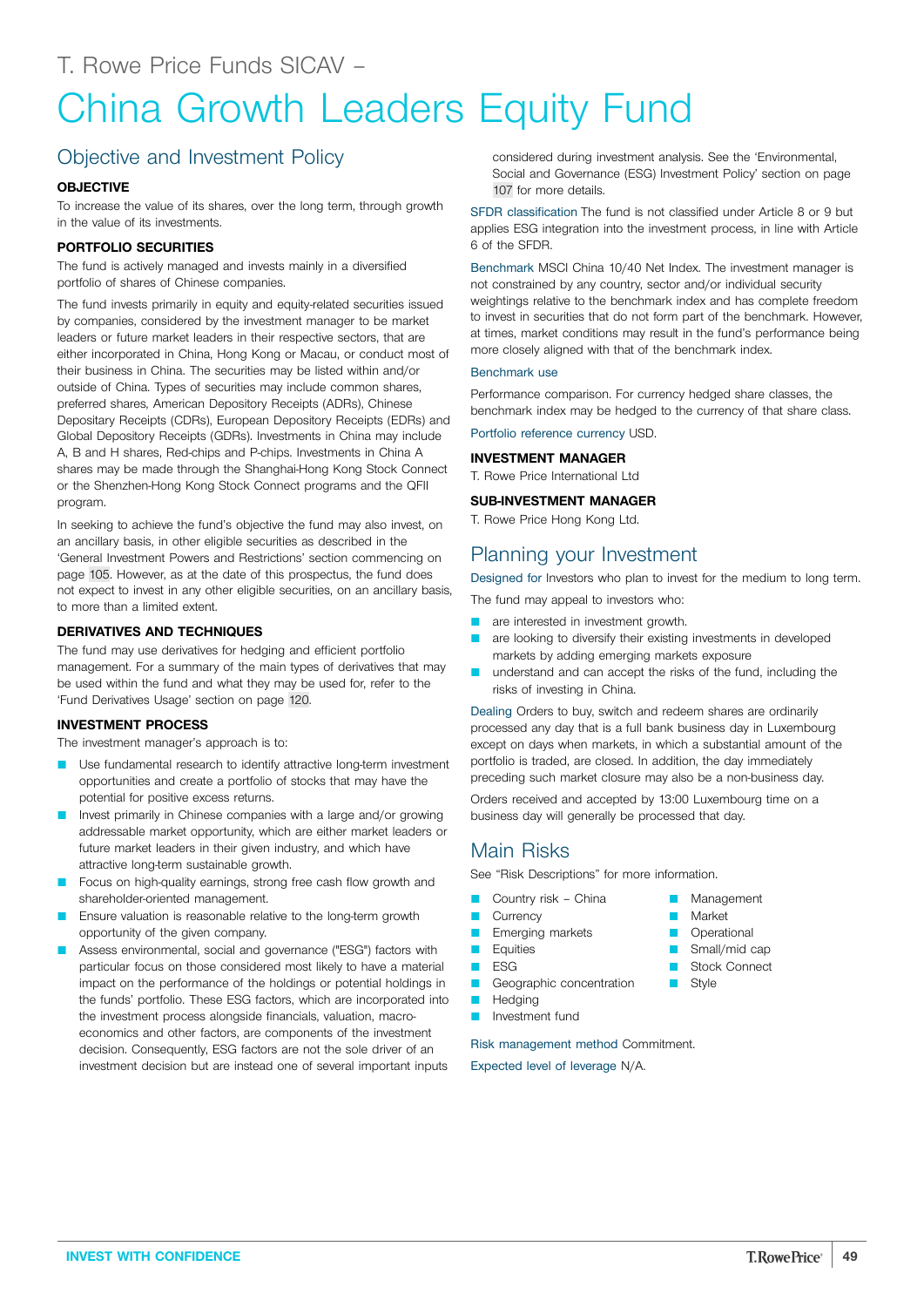T. Rowe Price Funds SICAV –

# China Growth Leaders Equity Fund – continued

#### Minimum transaction and balance amounts

| <b>Class</b> | <b>Entry Charge</b><br>(Max) | Management<br>Co. Fee (Max) | Operating and<br>Administrative<br>expenses limit | Initial investment/balance | Additional investment | Redemption               |
|--------------|------------------------------|-----------------------------|---------------------------------------------------|----------------------------|-----------------------|--------------------------|
| A            | 5.00%                        | 1.60%                       | 0.17%                                             | <b>USD1,000</b>            | <b>USD100</b>         | <b>USD100</b>            |
| Q            | ٠                            | 0.75%                       | 0.17%                                             | <b>USD1,000</b>            | <b>USD100</b>         | <b>USD100</b>            |
|              | $\overline{\phantom{a}}$     | 0.75%                       | 0.10%                                             | USD2.5 million             | USD100,000            | ٠                        |
| u            | $\overline{\phantom{a}}$     |                             | $=$                                               | USD <sub>10</sub> million  |                       | ۰                        |
| S            | ۰                            | ۰                           | 0.10%                                             | USD <sub>10</sub> million  |                       | $\overline{\phantom{a}}$ |
|              | ۰                            |                             | $=$                                               | USD25 million              |                       | ۰                        |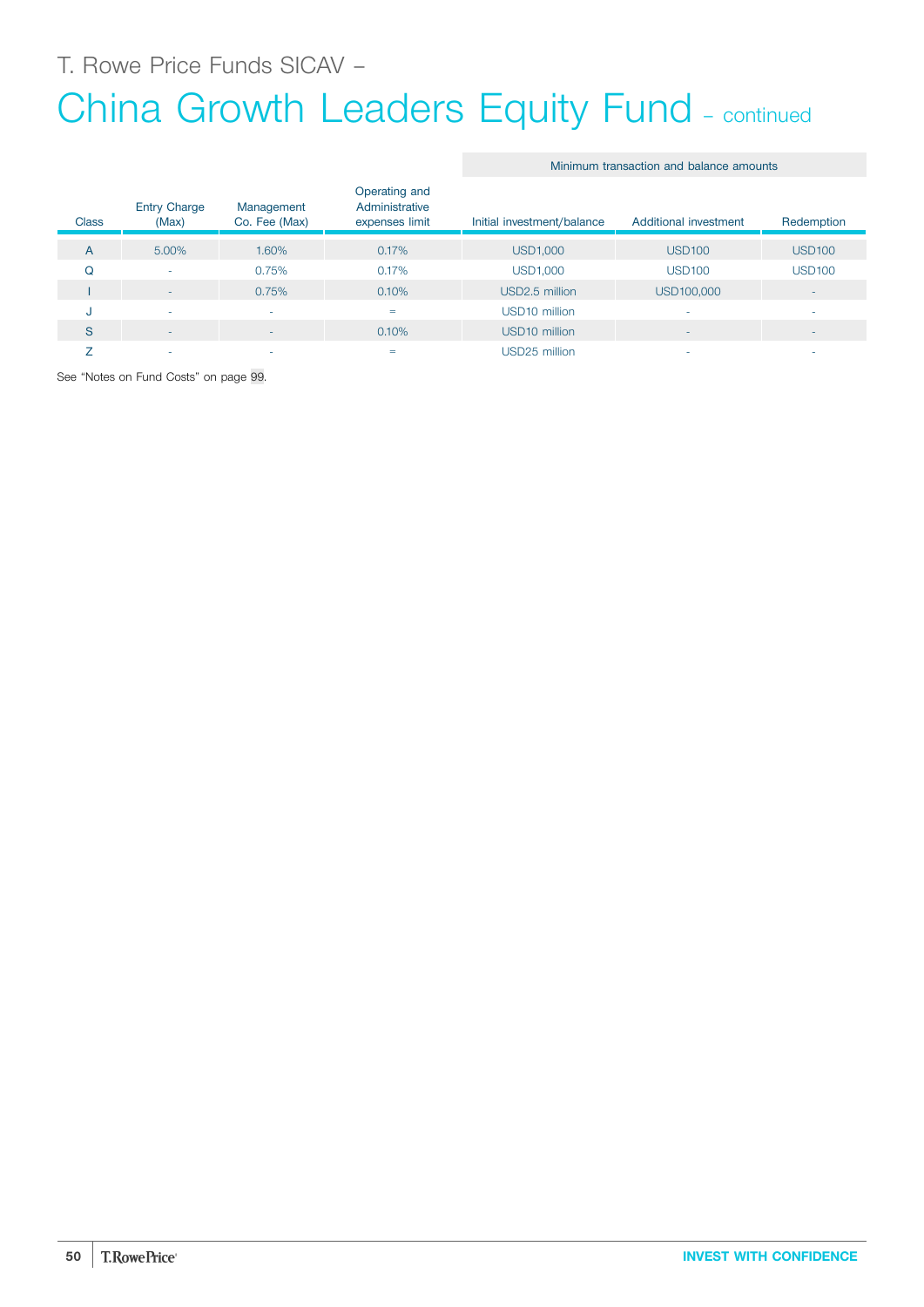# Continental European Equity Fund

# Objective and Investment Policy

### **OBJECTIVE**

To increase the value of its shares, over the long term, through growth in the value of its investments.

### **PORTFOLIO SECURITIES**

The fund is actively managed and invests mainly in a diversified portfolio of shares of companies in Europe (excluding the UK).

The fund invests primarily in equity and equity-related securities issued by companies that are either incorporated in any European country (excluding the United Kingdom) or conduct most of their business in such countries. Types of securities may include common shares, preferred shares, warrants, American Depository Receipts (ADRs), European Depository Receipts (EDRs) and Global Depository Receipts (GDRs).

In seeking to achieve the fund's objective the fund may also invest, on an ancillary basis, in other eligible securities as described in the 'General Investment Powers and Restrictions' section commencing on page [105.](#page-104-0) However, as at the date of this prospectus, the fund does not expect to invest in any other eligible securities, on an ancillary basis, to more than a limited extent.

### **DERIVATIVES AND TECHNIQUES**

The fund may use derivatives for hedging and efficient portfolio management. For a summary of the main types of derivatives that may be used within the fund and what they may be used for, refer to the 'Fund Derivatives Usage' section on page [120](#page-119-0).

#### **INVESTMENT PROCESS**

The investment manager's approach is to:

- Use fundamental research to identify and assess long-term investment opportunities, looking for companies with high returns on capital and capable of providing sustainable earnings across the market cycle.
- Apply a style-agnostic, focus on quality, avoiding style constraints and investing in quality companies while maintaining a balanced portfolio through market cycles.
- Use a disciplined approach to valuation, seeking to buy companies at a clear discount to their intrinsic value.
- Use a risk management approach assisted by diversification and quantitative analysis.
- Assess environmental, social and governance ("ESG") factors with particular focus on those considered most likely to have a material impact on the performance of the holdings or potential holdings in the funds' portfolio. These ESG factors, which are incorporated into the investment process alongside financials, valuation, macroeconomics and other factors, are components of the investment decision. Consequently, ESG factors are not the sole driver of an investment decision but are instead one of several important inputs

considered during investment analysis. See the 'Environmental, Social and Governance (ESG) Investment Policy' section on page [107](#page-106-0) for more details.

SFDR classification The fund is not classified under Article 8 or 9 but applies ESG integration into the investment process, in line with Article 6 of the SFDR.

Benchmark FTSE Developed Europe Ex-UK Index Net. The investment manager is not constrained by any country, sector and/or individual security weightings relative to the benchmark index and has complete freedom to invest in securities that do not form part of the benchmark. However, at times, market conditions may result in the fund's performance being more closely aligned with that of the benchmark index.

#### Benchmark use

performance comparison. For currency hedged share classes, the benchmark index may be hedged to the currency of that share class.

Portfolio reference currency EUR

#### **INVESTMENT MANAGER**

T. Rowe Price International Ltd

### Planning your Investment

Designed for Investors who plan to invest for the medium to long term.

The fund may appeal to investors who:

- are interested in investment growth
- understand and can accept the risks of the fund, including the risks of investing in equities

Business day Orders to buy, switch and redeem shares are ordinarily processed any day that is a full bank business day in Luxembourg.

> **Management** Market **Operational** Small/mid cap

Orders received and accepted by 13:00 Luxembourg time on a business day will generally be processed that day.

### Main Risks

See "Risk Descriptions" for more information.

- **Currency**
- **Equities**
- $ESG$
- Geographic concentration
- Hedging
- **D** Investment fund

Risk management method Commitment.

Expected level of leverage N/A.

#### Minimum transaction and balance amounts

| <b>Class</b> | <b>Entry Charge</b><br>(Max) | Management<br>Co. Fee (Max) | Operating and<br>Administrative<br>expenses limit | Initial investment/balance | Additional investment | Redemption               |
|--------------|------------------------------|-----------------------------|---------------------------------------------------|----------------------------|-----------------------|--------------------------|
| A            | 5.00%                        | 1.50%                       | 0.17%                                             | EUR1,000                   | <b>EUR100</b>         | <b>EUR100</b>            |
| Q            |                              | 0.65%                       | 0.17%                                             | EUR1,000                   | <b>EUR100</b>         | <b>EUR100</b>            |
|              | ۰.                           | 0.65%                       | 0.10%                                             | EUR2.5 million             | EUR100,000            | $\overline{\phantom{a}}$ |
| J            | $\sim$                       | $\sim$                      | $=$                                               | EUR <sub>10</sub> million  | $\sim$                | ۰                        |
| S            | $\sim$                       | <b>.</b>                    | 0.10%                                             | EUR <sub>10</sub> million  | $-$                   | $\overline{\phantom{a}}$ |
|              |                              |                             | $=$                                               | EUR <sub>25</sub> million  |                       |                          |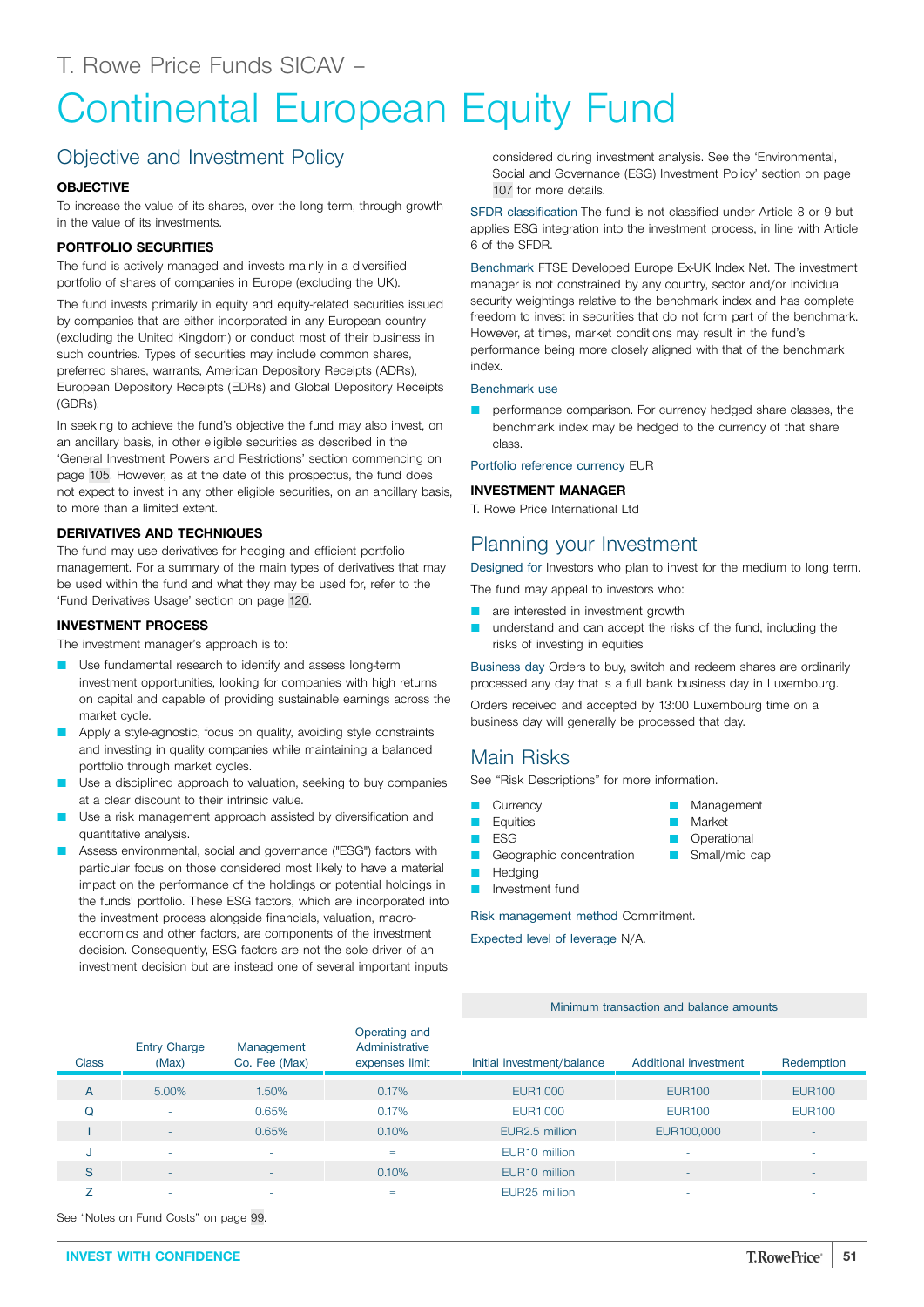# Emerging Markets Discovery Equity Fund

# Objective and Investment Policy

#### **OBJECTIVE**

To increase the value of its shares, over the long term, through growth in the value of its investments.

#### **PORTFOLIO SECURITIES**

The fund is actively managed and invests mainly in a widely diversified portfolio of shares of emerging market companies.

The fund invests primarily in equity and equity-related securities issued by companies that are either incorporated in one of the economically emerging countries of Latin America, Asia, Europe, Africa and the Middle East or conduct most of their business in such countries. Types of securities may include common shares, preferred shares, warrants, American Depository Receipts (ADRs), European Depository Receipts (EDRs) and Global Depository Receipts (GDRs).

In seeking to achieve the fund's objective the fund may also invest, on an ancillary basis, in other eligible securities as described in the 'General Investment Powers and Restrictions' section commencing on page [105.](#page-104-0) However, as at the date of this prospectus, the fund does not expect to invest in any other eligible securities, on an ancillary basis, to more than a limited extent.

#### **DERIVATIVES AND TECHNIQUES**

The fund may use derivatives for hedging and efficient portfolio management. For a summary of the main types of derivatives that may be used within the fund and what they may be used for, refer to the 'Fund Derivatives Usage' section on page [120](#page-119-0).

#### **INVESTMENT PROCESS**

The investment manager's approach is to:

- Seek companies trading at discounted valuations that do not reflect their underlying fundamentals
- Emphasise companies that are supported by a secure dividend or strong balance sheet
- Employ fundamental research to identify change in a business that will act as a catalyst to re-rate the company.
- Employ a bottom up portfolio construction process
- Assess environmental, social and governance ("ESG") factors with particular focus on those considered most likely to have a material impact on the performance of the holdings or potential holdings in the funds' portfolio. These ESG factors, which are incorporated into the investment process alongside financials, valuation, macroeconomics and other factors, are components of the investment decision. Consequently, ESG factors are not the sole driver of an investment decision but are instead one of several important inputs considered during investment analysis. See the 'Environmental, Social and Governance (ESG) Investment Policy' section on page [107](#page-106-0) for more details.

SFDR classification The fund is not classified under Article 8 or 9 but applies ESG integration into the investment process, in line with Article 6 of the SFDR.

Benchmark MSCI Emerging Markets Net Index. The investment manager is not constrained by any country, sector and/or individual security weightings relative to the benchmark index and has complete freedom to invest in securities that do not form part of the benchmark. However, at times, market conditions may result in the fund's performance being more closely aligned with that of the benchmark index.

#### Benchmark use

**Q performance comparison.** For currency hedged share classes, the benchmark index may be hedged to the currency of that share class.

Portfolio reference currency USD.

#### **INVESTMENT MANAGER**

T. Rowe Price International Ltd

#### **SUB-INVESTMENT MANAGER**

T. Rowe Price Hong Kong Ltd

### Planning your Investment

Designed for Investors who plan to invest for the medium to long term.

The fund may appeal to investors who:

- **Q** are interested in investment growth
- **Q are looking to diversify their equity investments, in particular existing** investments in developed markets
- understand and can accept the risks of the fund, including the risks of investing in emerging markets

Business day Orders to buy, switch and redeem shares are ordinarily processed any day that is a full bank business day in Luxembourg.

Orders received and accepted by 13:00 Luxembourg time on a business day will generally be processed that day.

## Main Risks

See "Risk Descriptions" for more information.

- Country risk China
- Country risk Russia and Ukraine
- **Country risk Saudi Arabia**
- **Emerging markets**
- **D** Equities
- $ESG$
- Geographic concentration
- **Hedging**

Risk management method Commitment.

- **D** Investment fund
- **Management**
- **Narket**
- **D** Operational
- $\blacksquare$  Small/mid cap
- Stock Connect
- **Style**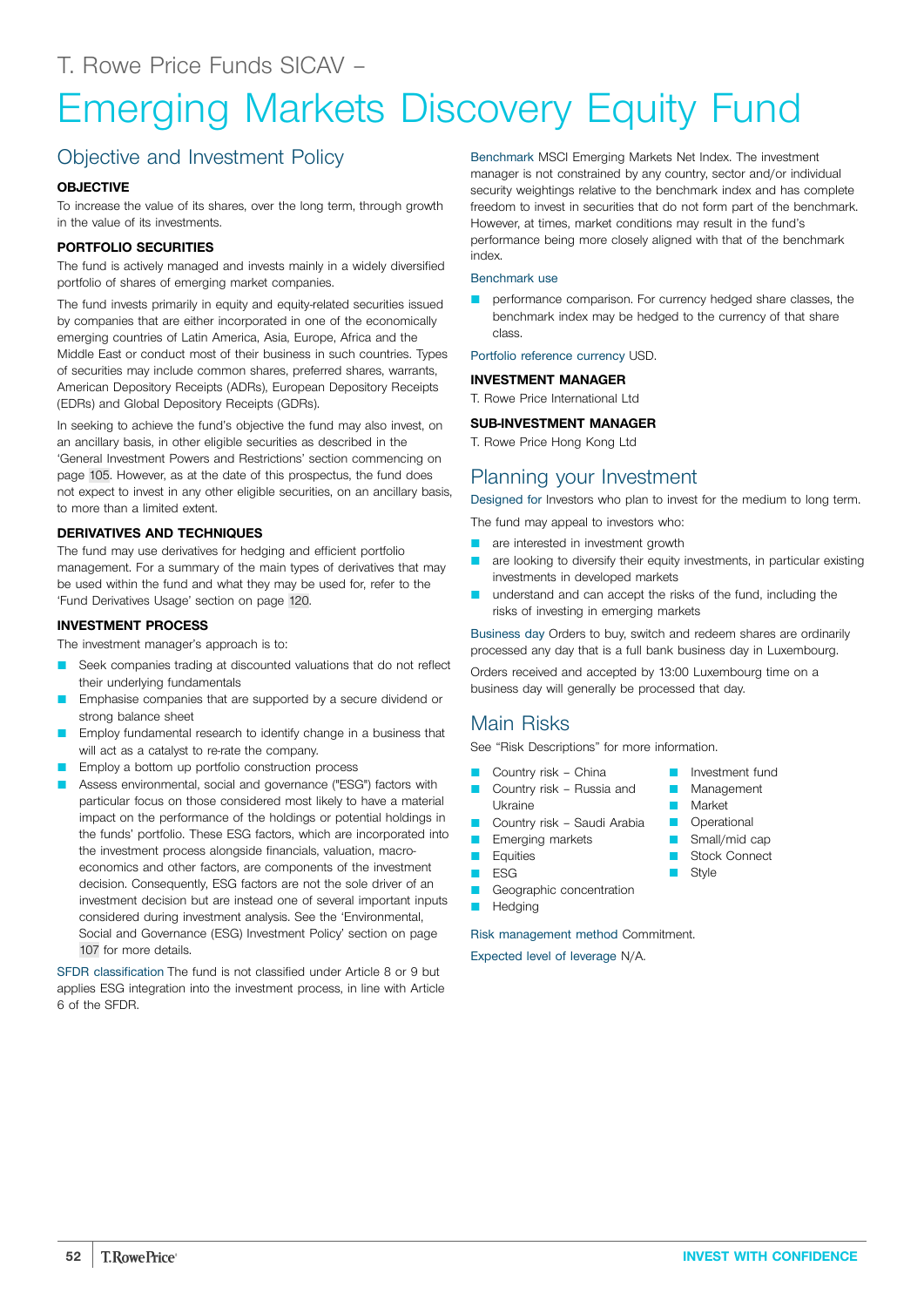# Emerging Markets Discovery Equity Fund – continued

| <b>Class</b> | <b>Entry Charge</b><br>(Max) | Management<br>Co. Fee (Max) | Operating and<br>Administrative<br>expenses limit | Initial investment/balance | Additional investment | Redemption               |
|--------------|------------------------------|-----------------------------|---------------------------------------------------|----------------------------|-----------------------|--------------------------|
| A            | 5.00%                        | 1.90%                       | 0.17%                                             | <b>USD1,000</b>            | <b>USD100</b>         | <b>USD100</b>            |
| Q            | ٠                            | 1.00%                       | 0.17%                                             | <b>USD1,000</b>            | <b>USD100</b>         | <b>USD100</b>            |
|              | $\sim$                       | 1.00%                       | 0.10%                                             | USD2.5 million             | USD100,000            | $\overline{\phantom{a}}$ |
| u            | ۰                            | ٠                           | $=$                                               | USD <sub>10</sub> million  | ٠                     | $\overline{\phantom{a}}$ |
| S            | $\overline{\phantom{a}}$     |                             | 0.10%                                             | USD <sub>10</sub> million  |                       | $\overline{\phantom{a}}$ |
|              | ۰                            |                             | =                                                 | USD25 million              |                       | $\overline{\phantom{a}}$ |

Minimum transaction and balance amounts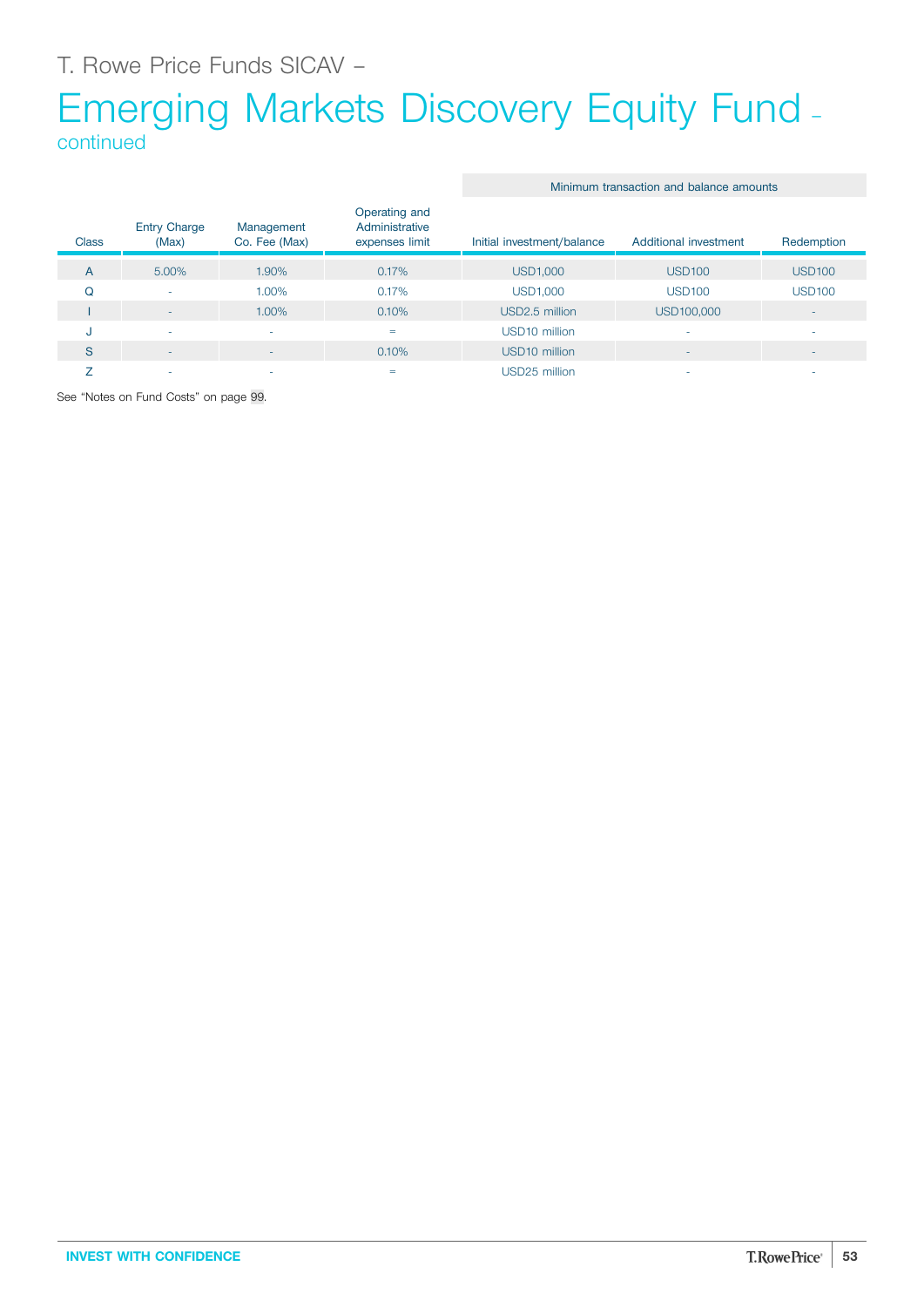# Emerging Markets Equity Fund

# Objective and Investment Policy

#### **OBJECTIVE**

To increase the value of its shares, over the long term, through growth in the value of its investments.

#### **PORTFOLIO SECURITIES**

The fund is actively managed and invests mainly in a diversified portfolio of shares of emerging market companies.

The fund invests primarily in equity and equity-related securities issued by companies that are either incorporated in one of the economically emerging countries of Latin America, Asia, Europe, Africa and the Middle East or conduct most of their business in such countries. Types of securities may include common shares, preferred shares, warrants, American Depository Receipts (ADRs), European Depository Receipts (EDRs) and Global Depository Receipts (GDRs).

In seeking to achieve the fund's objective the fund may also invest, on an ancillary basis, in other eligible securities as described in the 'General Investment Powers and Restrictions' section commencing on page [105.](#page-104-0) However, as at the date of this prospectus, the fund does not expect to invest in any other eligible securities, on an ancillary basis, to more than a limited extent.

#### **DERIVATIVES AND TECHNIQUES**

The fund may use derivatives for hedging and efficient portfolio management. For a summary of the main types of derivatives that may be used within the fund and what they may be used for, refer to the 'Fund Derivatives Usage' section on page [120](#page-119-0).

#### **INVESTMENT PROCESS**

The investment manager's approach is to:

- Employ fundamental analysis to identify companies with sustainable above-market earnings growth rates.
- Focus on franchise strength, management team quality, free cash flow, and financing/balance sheet structure.
- Verify relative valuation appeal versus both the local market and broad sector opportunity set.
- Apply negative screening for macroeconomic and political factors to temper bottom-up enthusiasm for specific securities.
- Assess environmental, social and governance ("ESG") factors with particular focus on those considered most likely to have a material impact on the performance of the holdings or potential holdings in the funds' portfolio. These ESG factors, which are incorporated into the investment process alongside financials, valuation, macroeconomics and other factors, are components of the investment decision. Consequently, ESG factors are not the sole driver of an investment decision but are instead one of several important inputs considered during investment analysis. See the 'Environmental, Social and Governance (ESG) Investment Policy' section on page [107](#page-106-0) for more details.

SFDR classification The fund is not classified under Article 8 or 9 but applies ESG integration into the investment process, in line with Article 6 of the SFDR.

Benchmark MSCI Emerging Markets Net Index. The investment manager is not constrained by any country, sector and/or individual security weightings relative to the benchmark index and has complete freedom to invest in securities that do not form part of the benchmark. However, at times, market conditions may result in the fund's performance being more closely aligned with that of the benchmark index.

#### Benchmark use

performance comparison. For currency hedged share classes, the benchmark index may be hedged to the currency of that share class.

Portfolio reference currency USD.

#### **INVESTMENT MANAGER**

T. Rowe Price International Ltd

#### SUB-INVESTMENT MANAGER**<sup>1</sup>**

T. Rowe Price Singapore Private Ltd

## Planning your Investment

Designed for Investors who plan to invest for the medium to long term.

The fund may appeal to investors who:

- **Q** are interested in investment growth
- are looking to diversify their equity investments, in particular existing investments in developed markets
- understand and can accept the risks of the fund, including the risks of investing in emerging markets

Business day Orders to buy, switch and redeem shares are ordinarily processed any day that is a full bank business day in Luxembourg.

Orders received and accepted by 13:00 Luxembourg time on a business day will generally be processed that day.

### Main Risks

See "Risk Descriptions" for more information.

- Country risk China
- Country risk Saudi Arabia
- **Currency**
- **Emerging markets**
- **D** Equities
- $E$  ESG
- Geographic concentration
- **D** Hedging

Risk management method Commitment.

- **D** Investment fund **Management**
- **Market**
- **D** Operational
- $\Box$  Small/mid cap
- **B** Stock Connect
- **B** Style
-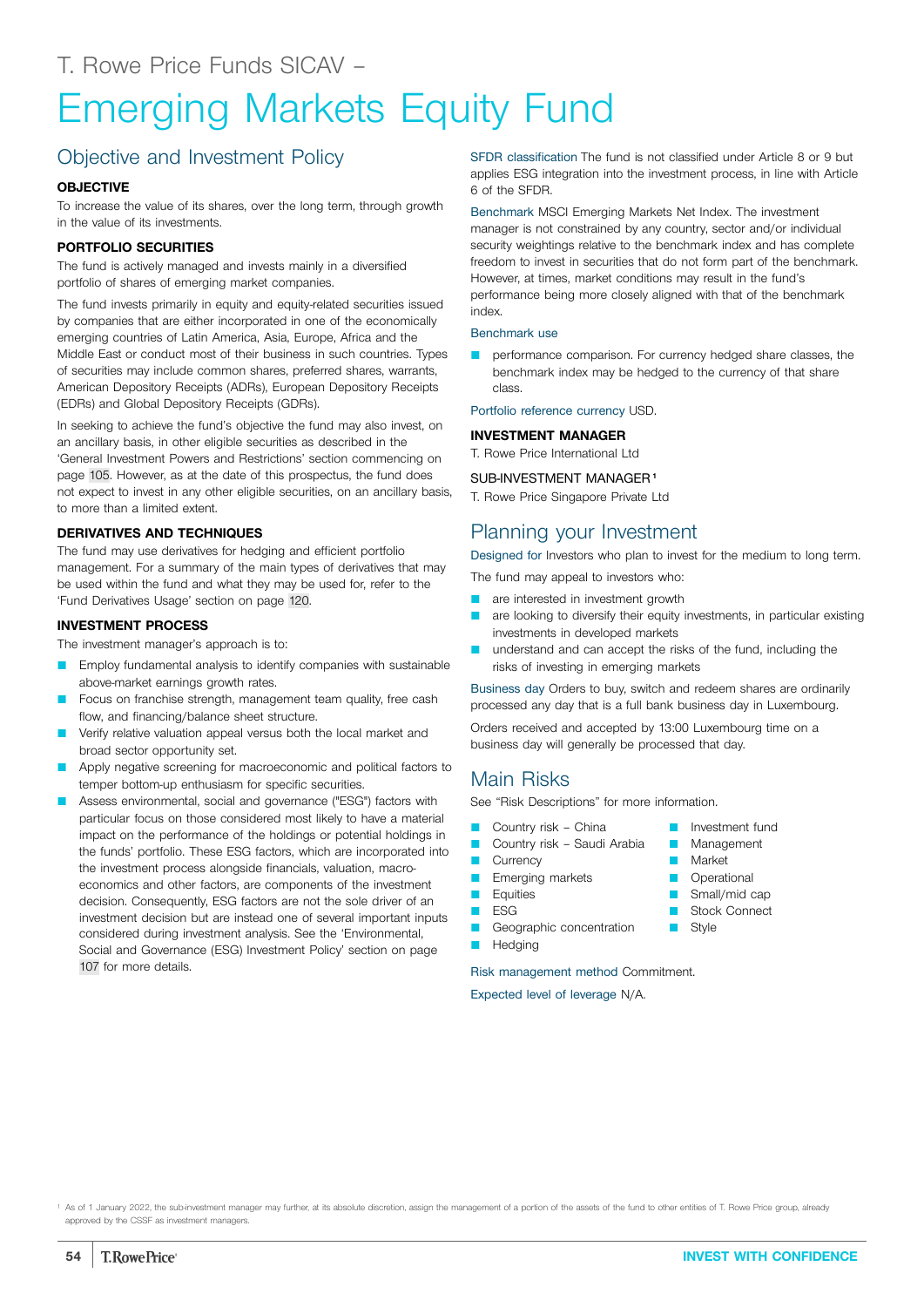# Emerging Markets Equity Fund – continued

#### Minimum transaction and balance amounts

| <b>Class</b> | <b>Entry Charge</b><br>(Max) | Management<br>Co. Fee (Max) | Operating and<br>Administrative<br>expenses limit | Initial investment/balance | Additional investment    | Redemption               |
|--------------|------------------------------|-----------------------------|---------------------------------------------------|----------------------------|--------------------------|--------------------------|
| A            | 5.00%                        | 1.90%                       | 0.17%                                             | <b>USD1,000</b>            | <b>USD100</b>            | <b>USD100</b>            |
| Q            | ٠                            | 1.00%                       | 0.17%                                             | <b>USD1,000</b>            | <b>USD100</b>            | <b>USD100</b>            |
|              | $\overline{a}$               | 1.00%                       | 0.10%                                             | USD2.5 million             | USD100,000               | $\sim$                   |
| u            | ۰                            |                             | $=$                                               | USD <sub>10</sub> million  |                          | $\overline{\phantom{a}}$ |
| S            | $\sim$                       | $\sim$                      | 0.10%                                             | USD <sub>10</sub> million  | $\overline{\phantom{a}}$ | $\overline{\phantom{a}}$ |
|              | ۰                            | $\overline{\phantom{a}}$    | $=$                                               | USD25 million              | ۰                        | $\overline{\phantom{a}}$ |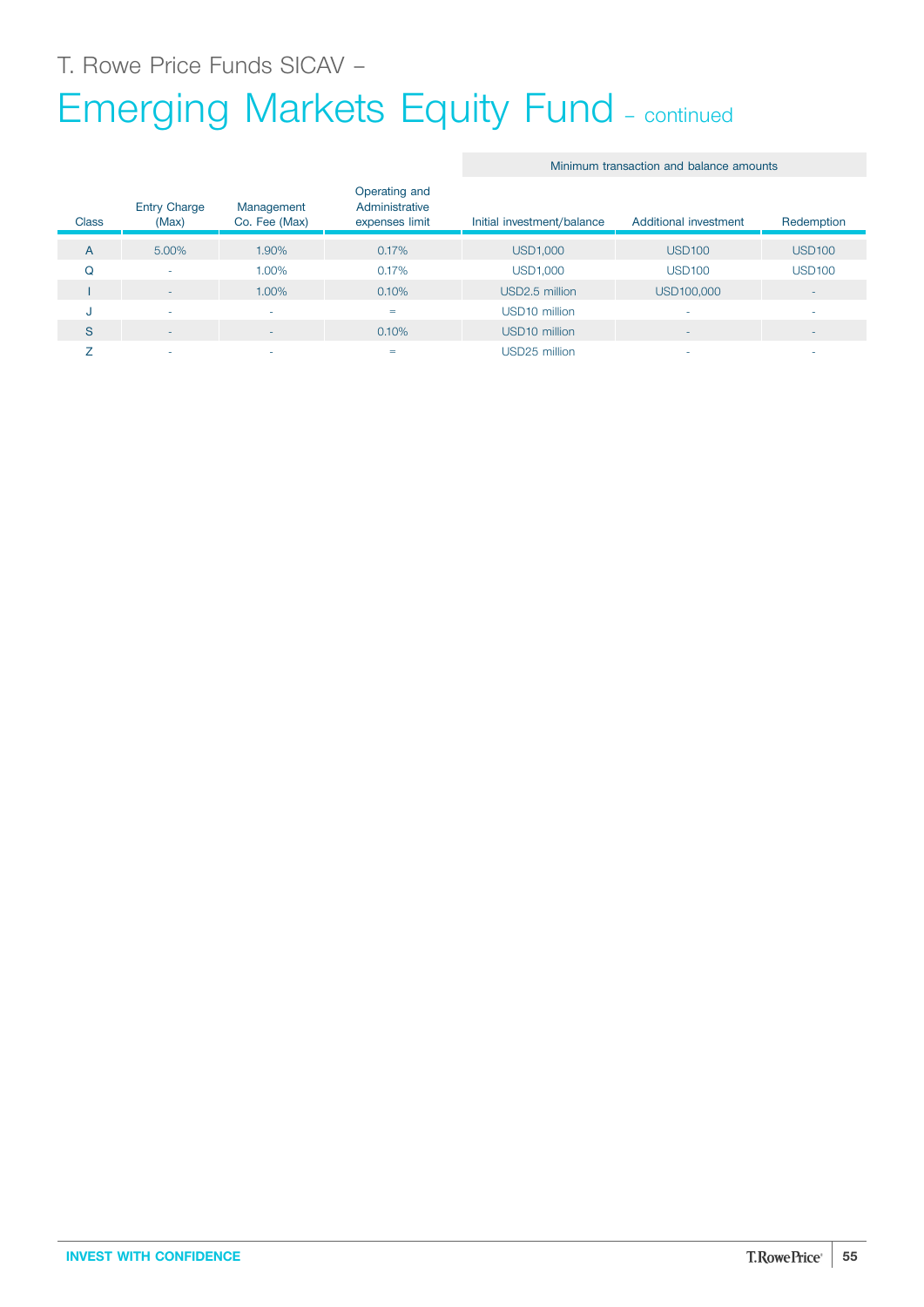# European Equity Fund

# Objective and Investment Policy

#### **OBJECTIVE**

To increase the value of its shares, over the long term, through growth in the value of its investments.

#### **PORTFOLIO SECURITIES**

The fund is actively managed and invests mainly in a diversified portfolio of shares of European companies.

The fund invests primarily in equity and equity-related securities issued by companies that are either incorporated in Europe or conduct most of their business there. Types of securities may include common shares, preferred shares, warrants, American Depository Receipts (ADRs), European Depository Receipts (EDRs) and Global Depository Receipts (GDRs).

The fund may invest in Russia.

In seeking to achieve the fund's objective the fund may also invest, on an ancillary basis, in other eligible securities as described in the 'General Investment Powers and Restrictions' section commencing on page [105.](#page-104-0) However, as at the date of this prospectus, the fund does not expect to invest in any other eligible securities, on an ancillary basis, to more than a limited extent.

#### **DERIVATIVES AND TECHNIQUES**

The fund may use derivatives for hedging and efficient portfolio management. For a summary of the main types of derivatives that may be used within the fund and what they may be used for, refer to the 'Fund Derivatives Usage' section on page [120](#page-119-0).

#### **INVESTMENT PROCESS**

The investment manager's approach is to:

- Use fundamental research to identify and assess long-term investment opportunities, looking for companies with high returns on capital and capable of providing sustainable earnings across the market cycle.
- **Q** Apply a style-agnostic, focus on quality, avoiding style constraints and investing in quality companies while maintaining a balanced portfolio through market cycles.
- Use a disciplined approach to valuation, seeking to buy companies at a clear discount to their intrinsic value.
- Use a risk management approach assisted by diversification and quantitative analysis.
- Assess environmental, social and governance ("ESG") factors with particular focus on those considered most likely to have a material impact on the performance of the holdings or potential holdings in the funds' portfolio. These ESG factors, which are incorporated into the investment process alongside financials, valuation, macroeconomics and other factors, are components of the investment decision. Consequently, ESG factors are not the sole driver of an

investment decision but are instead one of several important inputs considered during investment analysis. See the 'Environmental, Social and Governance (ESG) Investment Policy' section on page [107](#page-106-0) for more details.

SFDR classification The fund is not classified under Article 8 or 9 but applies ESG integration into the investment process, in line with Article 6 of the SFDR.

Benchmark MSCI Europe Net Index. The investment manager is not constrained by any country, sector and/or individual security weightings relative to the benchmark index and has complete freedom to invest in securities that do not form part of the benchmark. However, at times, market conditions may result in the fund's performance being more closely aligned with that of the benchmark index.

#### Benchmark use

performance comparison. For currency hedged share classes, the benchmark index may be hedged to the currency of that share class.

Portfolio reference currency EUR.

#### **INVESTMENT MANAGER**

T. Rowe Price International Ltd

#### Planning your Investment

Designed for Investors who plan to invest for the medium to long term.

The fund may appeal to investors who:

- are interested in investment growth
- understand and can accept the risks of the fund, including the risks of investing in equities

Business day Orders to buy, switch and redeem shares are ordinarily processed any day that is a full bank business day in Luxembourg.

Orders received and accepted by 13:00 Luxembourg time on a business day will generally be processed that day.

### Main Risks

See "Risk Descriptions" for more information.

- **Currency**
- **D** Equities
- $ESG$
- Geographic concentration
- **D** Hedging
- **D** Investment fund

Risk management method Commitment.

Expected level of leverage N/A.

Minimum transaction and balance amounts

| <b>Class</b> | <b>Entry Charge</b><br>(Max) | Management<br>Co. Fee (Max) | Operating and<br>Administrative<br>expenses limit | Initial investment/balance | Additional investment    | Redemption    |
|--------------|------------------------------|-----------------------------|---------------------------------------------------|----------------------------|--------------------------|---------------|
| A            | 5.00%                        | 1.50%                       | 0.17%                                             | EUR1,000                   | <b>EUR100</b>            | <b>EUR100</b> |
| O            | ۰                            | 0.65%                       | 0.17%                                             | EUR1,000                   | <b>EUR100</b>            | <b>EUR100</b> |
|              | $\overline{\phantom{a}}$     | 0.65%                       | 0.10%                                             | EUR2.5 million             | EUR100,000               |               |
| -J.          | ۰                            |                             | $=$                                               | EUR <sub>10</sub> million  | -                        | ۰             |
| S            | ۰                            | $\overline{\phantom{0}}$    | 0.10%                                             | EUR <sub>10</sub> million  | $\overline{\phantom{a}}$ |               |
|              | ۰                            | -                           | $=$                                               | EUR <sub>25</sub> million  | ۰                        |               |

- **Management** Market
- **Operational**
- Small/mid cap
- Style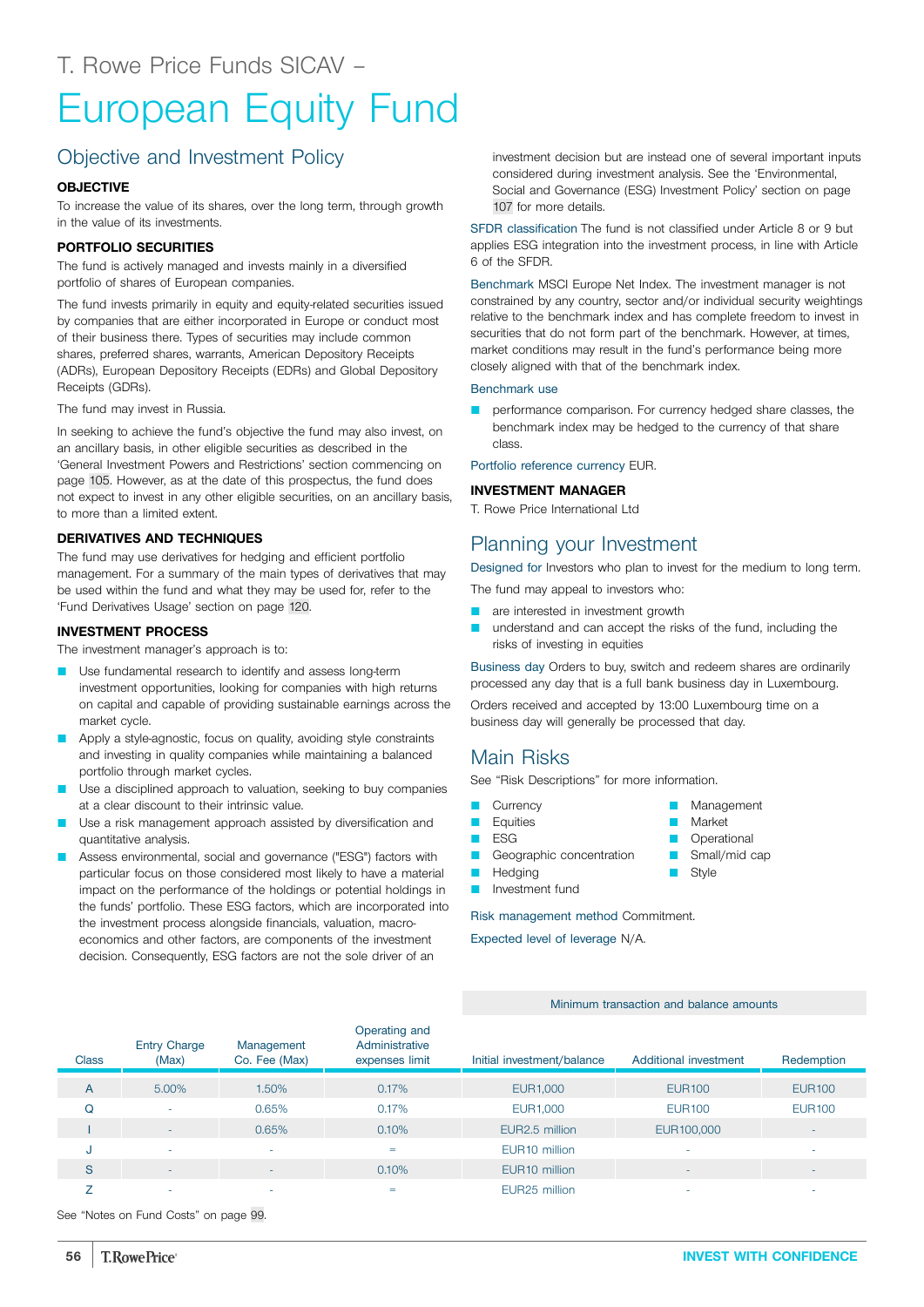# European Select Equity Fund\*

## Objective and Investment Policy

#### **OBJECTIVE**

To increase the value of its shares, over the long term, through growth in the value of its investments.

#### **PORTFOLIO SECURITIES**

The fund is actively managed and invests mainly in a high conviction portfolio of shares of European companies.

From 2 November 2021, although the fund does not have sustainable investment as an objective, the promotion of environmental and social characteristics is achieved through the investment manager's avoidance of sectors or companies, whose activities may be considered harmful to the environment and/or society through the application of its proprietary socially responsible screen (exclusion list). As a consequence, specific companies whose business activities involve controversial weapons (cluster munitions, anti-personnel mines, incendiary, chemical, biological and nuclear weapons), tobacco production, coal production, assaultstyle weapons for civilian use, adult entertainment, direct gambling operations and certain conduct-based criteria are excluded.

For further details see the T. Rowe Price Responsible Exclusion List section on page [110](#page-109-0).

The fund invests primarily in equity and equity-related securities issued by companies that are either incorporated in Europe or conduct a significant part of their business there. Types of securities may include common shares, preferred shares, warrants, American Depository Receipts (ADRs), European Depository Receipts (EDRs) and Global Depository Receipts (GDRs).

The fund may invest in Russia.

In seeking to achieve the fund's objective the fund may also invest, on an ancillary basis, in other eligible securities as described in the 'General Investment Powers and Restrictions' section commencing on page [105.](#page-104-0) However, as at the date of this prospectus, the fund does not expect to invest in any other eligible securities, on an ancillary basis, to more than a limited extent.

#### **DERIVATIVES AND TECHNIQUES**

The fund may use derivatives for hedging and efficient portfolio management. Any use of derivatives aims to be consistent with the fund objectives and the environmental and social characteristics described within the 'Objective and Investment Policy' of the fund. For a summary of the main types of derivatives that may be used within the fund and what they may be used for, refer to the 'Fund Derivatives Usage' section on page [120.](#page-119-0)

#### **INVESTMENT PROCESS**

The investment manager's approach is to:

- Use fundamental research to identify investment opportunities and create a high conviction portfolio of shares that may have the potential for positive excess returns.
- Focus on quality companies and companies that benefit from change, and can compound value over time.
- Use a valuation approach that tilts the portfolio towards companies with positive risk / reward.
- Use risk management tools to manage risk at a stock, sector and factor level
- Assess environmental, social and governance ("ESG") factors with particular focus on those considered most likely to have a material impact on the performance of the holdings or potential holdings in the funds' portfolio. These ESG factors, which are incorporated into the investment process alongside financials, valuation, macro-

economics and other factors, are components of the investment decision. Consequently, ESG factors are not the sole driver of an investment decision but are instead one of several important inputs considered during investment analysis. See the 'Environmental, Social and Governance (ESG) Investment Policy' section on page [107](#page-106-0) for more details.

Sustainability Indicators From 2 November 2021, through the application of the T. Rowe Price Responsible Exclusion List, the fund aims to reduce the harmful impact on the environment and/or society of controversial weapons, smoking/tobacco, adult entertainment, direct gambling operations, coal production and conduct based exclusions. The following sustainability indicators are used to monitor and assess the extent to which the fund attains the environmental and social characteristics that it promotes.

- 0% holdings in companies involved in the production of controversial weapons (cluster munitions, anti-personnel mines, incendiary, chemical, biological and nuclear weapons).
- 0% holdings in companies involved in the production or retail of assault-style weapons for civilian use.
- 0% holdings in companies whose main business activities involve the production of tobacco.
- 0% holdings in companies that generate >5% of revenues from adult entertainment.
- 0% holdings in companies that generate >5% of revenues from the production of coal.
- 0% holdings in companies that generate >5% of revenues from direct gambling operations.
- 0% holdings in companies that have been involved in an extreme environmental, social, ethical or governance breach and, in the opinion of the investment manager, are not taking adequate steps to remediate the issue.

There may be circumstances where a fund has some limited, indirect, exposure to a company involved in the excluded categories. Examples of these circumstances could include an investment in an instrument that gives exposure to an index, or an investment in a fund managed by an unaffiliated investment manager.

SFDR classification Article 6 (Article 8 from 2 November 2021)

Benchmark MSCI Europe Net Index. The investment manager is not constrained by any country, sector and/or individual security weightings relative to the benchmark index and has complete freedom to invest in securities that do not form part of the benchmark. However, at times, market conditions may result in the fund's performance being more closely aligned with that of the benchmark index.

#### Benchmark use

- performance comparison. The benchmark, however, is a broad market index and, as such, not aligned with the environmental and social characteristics of the fund.
- For currency hedged share classes, the benchmark index may be hedged to the currency of that share class.

Portfolio reference currency EUR.

#### **INVESTMENT MANAGER**

T. Rowe Price International Ltd

# Planning your Investment

Designed for Investors who plan to invest for the medium to long term.

The fund may appeal to investors who:

**Q** are interested in investment growth

\* Effective 2 November 2021, the name of the fund will change from European Select Equity Fund to Responsible European Select Equity Fund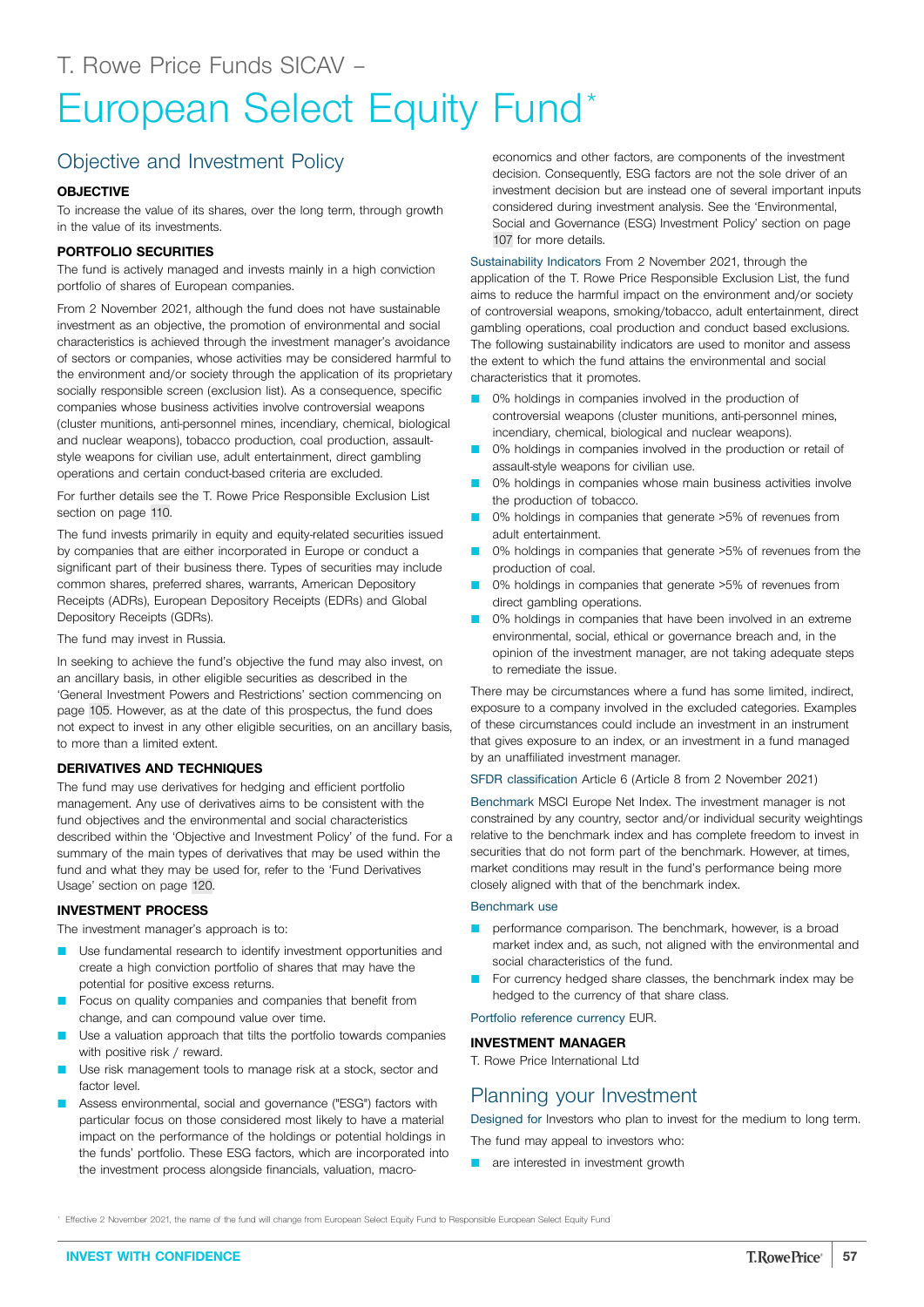# European Select Equity Fund<sup>\*</sup> - continued

understand and can accept the risks of the fund, including the risks of investing in equities

Business day Orders to buy, switch and redeem shares are ordinarily processed any day that is a full bank business day in Luxembourg.

Orders received and accepted by 13:00 Luxembourg time on a business day will generally be processed that day.

### Main Risks

See "Risk Descriptions" for more information.

- **Currency**
- **D** Equities
- **D** ESG
- Geographic concentration
- **D** Hedging
- **D** Investment fund
- **Management**

Risk management method Commitment.

Expected level of leverage N/A.

- Issuer concentration
- Market
- **D** Operational
- Small/mid cap
- Style

Minimum transaction and balance amounts

#### **Class** Entry Charge (Max) Management Co. Fee (Max) Operating and Administrative expenses limit Initial investment/balance Additional investment Redemption A 5.00% 1.60% 0.17% EUR1,000 EUR100 EUR100 Q - 0.75% 0.17% EUR1,000 EUR100 EUR100 I - 0.75% 0.75% 0.10% EUR2.5 million EUR100,000 J - - = EUR10 million - - S - - 0.10% EUR10 million - - Z - - = EUR25 million - -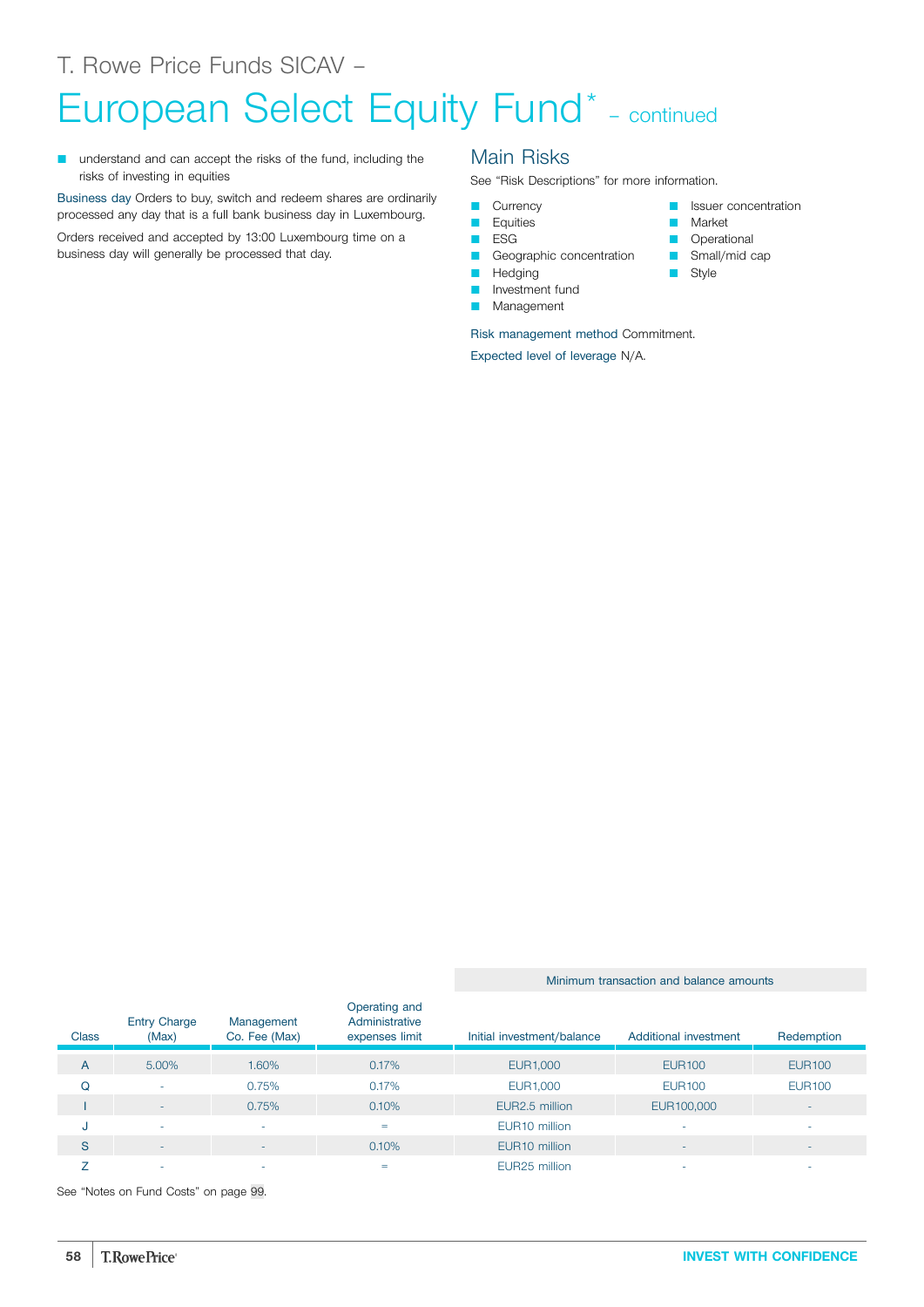# European Smaller Companies Equity Fund\*

# Objective and Investment Policy

#### **OBJECTIVE**

To increase the value of its shares, over the long term, through growth in the value of its investments.

#### **PORTFOLIO SECURITIES**

The fund is actively managed and invests mainly in a diversified portfolio of shares of smaller publicly traded European companies.

From 2 November 2021, although the fund does not have sustainable investment as an objective, the promotion of environmental and social characteristics is achieved through the investment manager's avoidance of sectors or companies, whose activities may be considered harmful to the environment and/or society through the application of its proprietary socially responsible screen (exclusion list). As a consequence, specific companies whose business activities involve controversial weapons (cluster munitions, anti-personnel mines, incendiary, chemical, biological and nuclear weapons), tobacco production, coal production, assaultstyle weapons for civilian use, adult entertainment, direct gambling operations and certain conduct-based criteria are excluded.

For further details see the T. Rowe Price Responsible Exclusion List section on page [110](#page-109-0).

The fund invests primarily in equity and equity-related securities issued by companies that are either incorporated in Europe or conduct most of their business there, and that, at the time of purchase, are no larger than those in the MSCI Europe Small Cap Index. Types of securities may include common shares, preferred shares, warrants, American Depository Receipts (ADRs), European Depository Receipts (EDRs) and Global Depository Receipts (GDRs).

The fund may invest in Russia.

In seeking to achieve the fund's objective the fund may also invest, on an ancillary basis, in other eligible securities as described in the 'General Investment Powers and Restrictions' section commencing on page [105.](#page-104-0) However, as at the date of this prospectus, the fund does not expect to invest in any other eligible securities, on an ancillary basis, to more than a limited extent.

#### **DERIVATIVES AND TECHNIQUES**

The fund may use derivatives for hedging and efficient portfolio management. Any use of derivatives aims to be consistent with the fund objectives and the environmental and social characteristics described within the 'Objective and Investment Policy' of the fund. For a summary of the main types of derivatives that may be used within the fund and what they may be used for, refer to the 'Fund Derivatives Usage' section on page [120.](#page-119-0)

#### **INVESTMENT PROCESS**

The investment manager's approach is to:

- Invest in European small and mid-sized companies capable of sustaining above-average, long-term earnings growth and selling at reasonable prices.
- Use a benchmark-unconstrained approach.
- Seek exposure to companies at different stages in the growth cycle.
- Adopt a long-term investment horizon emphasising bottom-up stock selection as the primary source of excess return.
- Assess environmental, social and governance ("ESG") factors with particular focus on those considered most likely to have a material impact on the performance of the holdings or potential holdings in the funds' portfolio. These ESG factors, which are incorporated into the investment process alongside financials, valuation, macroeconomics and other factors, are components of the investment

decision. Consequently, ESG factors are not the sole driver of an investment decision but are instead one of several important inputs considered during investment analysis. See the 'Environmental, Social and Governance (ESG) Investment Policy' section on page [107](#page-106-0) for more details.

Sustainability Indicators From 2 November 2021, through the application of the T. Rowe Price Responsible Exclusion List, the fund aims to reduce the harmful impact on the environment and/or society of controversial weapons, smoking/tobacco, adult entertainment, direct gambling operations, coal production and conduct based exclusions. The following sustainability indicators are used to monitor and assess the extent to which the fund attains the environmental and social characteristics that it promotes.

- 0% holdings in companies involved in the production of controversial weapons (cluster munitions, anti-personnel mines, incendiary, chemical, biological and nuclear weapons).
- 0% holdings in companies involved in the production or retail of assault-style weapons for civilian use.
- 0% holdings in companies whose main business activities involve the production of tobacco.
- 0% holdings in companies that generate >5% of revenues from adult entertainment.
- 0% holdings in companies that generate >5% of revenues from the production of coal.
- 0% holdings in companies that generate >5% of revenues from direct gambling operations.
- 0% holdings in companies that have been involved in an extreme environmental, social, ethical or governance breach and, in the opinion of the investment manager, are not taking adequate steps to remediate the issue.

There may be circumstances where a fund has some limited, indirect, exposure to a company involved in the excluded categories. Examples of these circumstances could include an investment in an instrument that gives exposure to an index, or an investment in a fund managed by an unaffiliated investment manager.

SFDR classification Article 6 (Article 8 from 2 November 2021)

Benchmark MSCI Europe Small Cap Net Index. The investment manager is not constrained by any country, sector and/or individual security weightings relative to the benchmark index and has complete freedom to invest in securities that do not form part of the benchmark. However, at times, market conditions may result in the fund's performance being more closely aligned with that of the benchmark index.

#### Benchmark use

- **P** performance comparison. The benchmark, however, is a broad market index and, as such, not aligned with the environmental and social characteristics of the fund.
- For currency hedged share classes, the benchmark index may be hedged to the currency of that share class.

Portfolio reference currency EUR.

#### **INVESTMENT MANAGER**

T. Rowe Price International Ltd

# Planning your Investment

Designed for Investors who plan to invest for the medium to long term.

- The fund may appeal to investors who:
- **Q** are interested in investment growth

\* Effective 2 November 2021, the name of the fund will change from European Smaller Companies Equity Fund to Responsible European Smaller Companies Equity Fund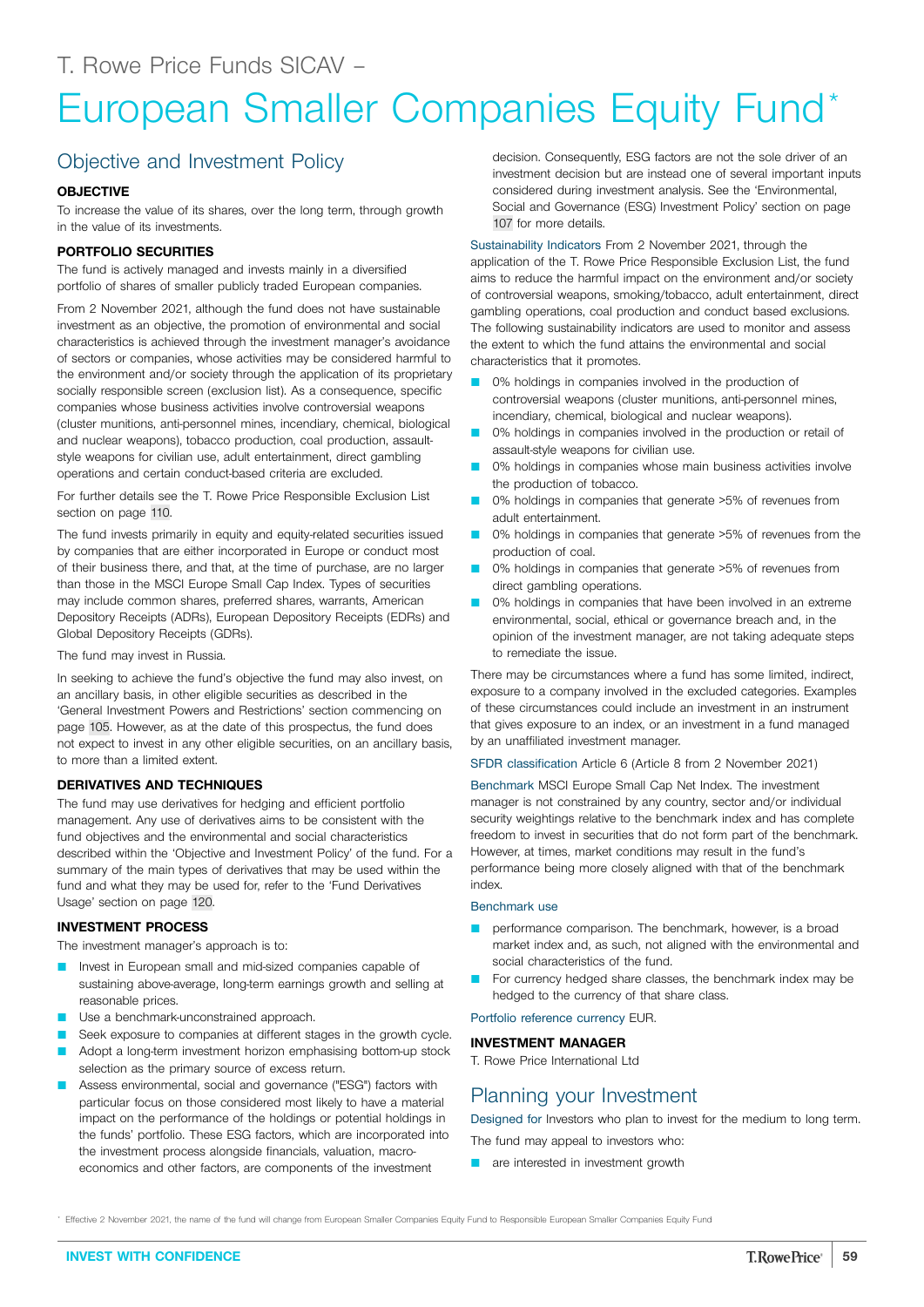# European Smaller Companies Equity

# Fund\* – continued

**Q** understand and can accept the risks of the fund, including the risks of investing in the equities of smaller companies

Business day Orders to buy, switch and redeem shares are ordinarily processed any day that is a full bank business day in Luxembourg.

Orders received and accepted by 13:00 Luxembourg time on a business day will generally be processed that day.

### Main Risks

See "Risk Descriptions" for more information.

**Management Market D** Operational Small/mid cap

- **Currency**
- **D** Equities
- **D** ESG
- Geographic concentration
- **Hedging D** Investment fund

Risk management method Commitment.

Expected level of leverage N/A.

| <b>Class</b> | <b>Entry Charge</b><br>(Max) | Management<br>Co. Fee (Max) | Operating and<br>Administrative<br>expenses limit | Initial investment/balance | Additional<br>investment | Redemption               |
|--------------|------------------------------|-----------------------------|---------------------------------------------------|----------------------------|--------------------------|--------------------------|
| A            | 5.00%                        | 1.60%                       | 0.17%                                             | EUR1,000                   | <b>EUR100</b>            | <b>EUR100</b>            |
| Q            | ۰.                           | 0.95%                       | 0.17%                                             | EUR1,000                   | <b>EUR100</b>            | <b>EUR100</b>            |
|              |                              | 0.95%                       | 0.10%                                             | EUR2.5 million             | EUR100,000               | $\overline{\phantom{a}}$ |
| J.           | $\sim$                       | $\overline{\phantom{a}}$    | $=$                                               | EUR <sub>10</sub> million  | ۰                        |                          |
| S            | $-$                          | $\overline{\phantom{a}}$    | 0.10%                                             | EUR <sub>10</sub> million  | $\overline{\phantom{a}}$ | -                        |
|              |                              |                             |                                                   |                            |                          |                          |

Z in the set of the set of the set of the set of the set of the set of the set of the set of the set of the set of the set of the set of the set of the set of the set of the set of the set of the set of the set of the set

See "Notes on Fund Costs" on page [99](#page-98-0).

Minimum transaction and balance amounts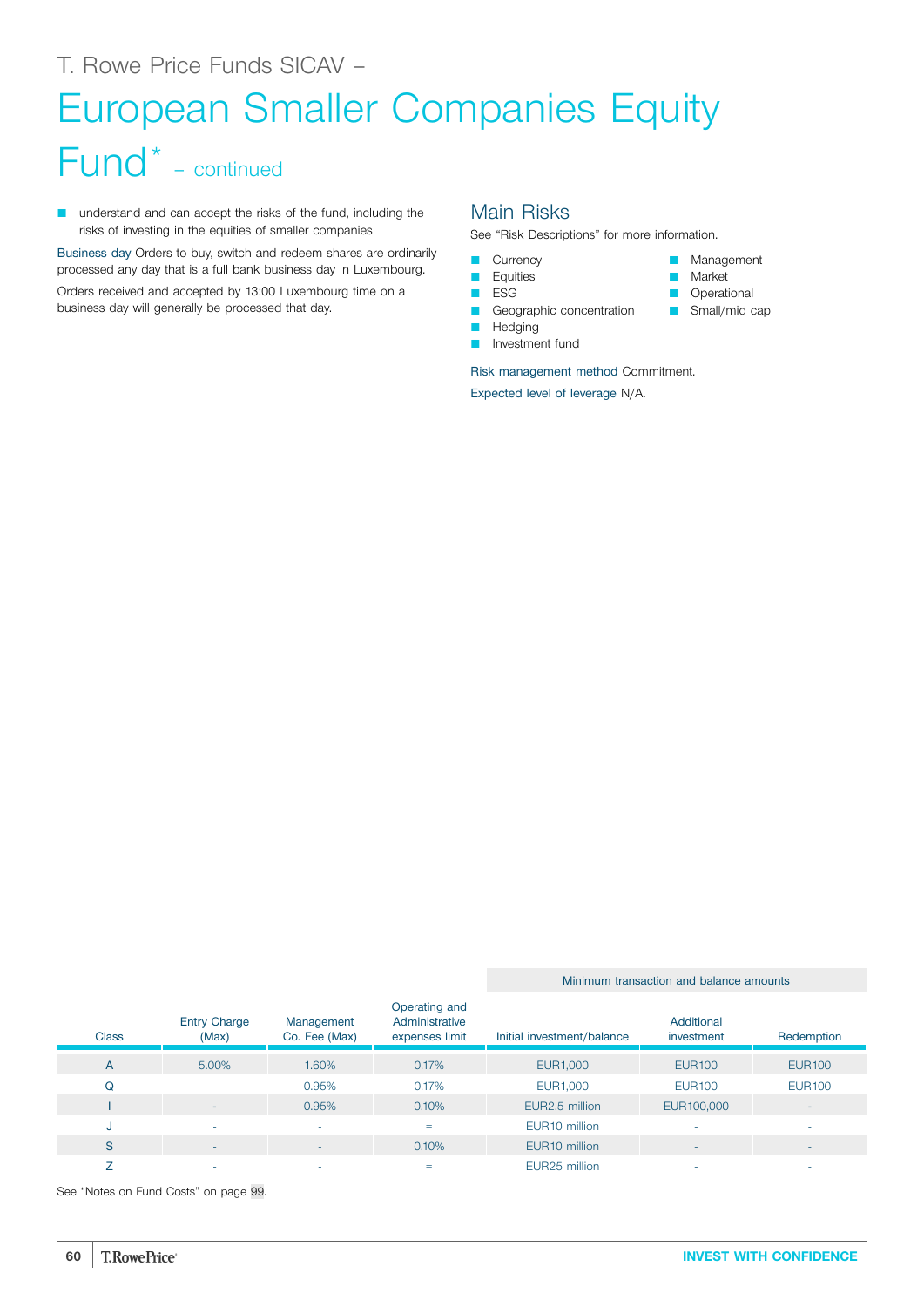# Frontier Markets Equity Fund

# Objective and Investment Policy

### **OBJECTIVE**

To increase the value of its shares, over the long term, through growth in the value of its investments.

### **PORTFOLIO SECURITIES**

The fund is actively managed and invests mainly in a diversified portfolio of shares of frontier markets companies.

The fund invests primarily in equity and equity-related securities of companies that are either incorporated in those countries that are included in the MSCI Frontier Emerging Markets Index as well as any other countries not covered by the MSCI AC World Index. Types of securities may include common shares, preferred shares, warrants, American Depository Receipts (ADRs), European Depository Receipts (EDRs) and Global Depository Receipts (GDRs).

In seeking to achieve the fund's objective the fund may also invest, on an ancillary basis, in other eligible securities as described in the 'General Investment Powers and Restrictions' section commencing on page [105.](#page-104-0) However, as at the date of this prospectus, the fund does not expect to invest in any other eligible securities, on an ancillary basis, to more than a limited extent.

### **DERIVATIVES AND TECHNIQUES**

The fund may use derivatives for hedging and efficient portfolio management. For a summary of the main types of derivatives that may be used within the fund and what they may be used for, refer to the 'Fund Derivatives Usage' section on page [120](#page-119-0).

#### **INVESTMENT PROCESS**

The investment manager's approach is to:

- Invest across the entire frontier investment universe, including countries outside the MSCI Frontier Markets Index.
- Employ a rigorous, risk-aware approach to identify quality growing companies trading at attractive valuations.
- Employ fundamental analysis with a focus on returns, balance sheet structure, management team and corporate governance.
- Apply a disciplined approach to valuation. Verify relative valuation appeal versus peers and history.
- Q Consider macroeconomic and political factors to temper bottom-up enthusiasm.
- Assess environmental, social and governance ("ESG") factors with particular focus on those considered most likely to have a material impact on the performance of the holdings or potential holdings in the funds' portfolio. These ESG factors, which are incorporated into the investment process alongside financials, valuation, macroeconomics and other factors, are components of the investment decision. Consequently, ESG factors are not the sole driver of an investment decision but are instead one of several important inputs considered during investment analysis. See the 'Environmental, Social and Governance (ESG) Investment Policy' section on page [107](#page-106-0) for more details.

SFDR classification The fund is not classified under Article 8 or 9 but applies ESG integration into the investment process, in line with Article 6 of the SFDR.

Benchmark MSCI Frontier Markets 10/40 Net Index. The investment manager is not constrained by any country, sector and/or individual security weightings relative to the benchmark index and has complete freedom to invest in securities that do not form part of the benchmark. However, at times, market conditions may result in the fund's performance being more closely aligned with that of the benchmark index.

#### Benchmark use

performance comparison. For currency hedged share classes, the benchmark index may be hedged to the currency of that share class.

Portfolio reference currency USD.

#### **INVESTMENT MANAGER**

T. Rowe Price International Ltd

### Planning your Investment

Designed for Investors who plan to invest for the medium to long term.

The fund may appeal to investors who:

- are interested in investment growth
- **Q are looking to diversify their equity investments, in particular existing** investments in developed markets
- understand and can accept the risks of the fund, including the risks of investing in frontier markets

Business day Orders to buy, switch and redeem shares are ordinarily processed any day that is a full bank business day in Luxembourg.

Orders received and accepted by 13:00 Luxembourg time on a business day will generally be processed that day

### Main Risks

See "Risk Descriptions" for more information.

- **Currency**
- Emerging markets
- **D** Equities
- $ESG$
- **D** Frontier markets
- Geographic concentration
- **Hedging**

Risk management method Commitment.

- **D** Investment fund Management
- Market
- **D** Operational
- **C** Sector concentration
- $\Box$  Small/mid cap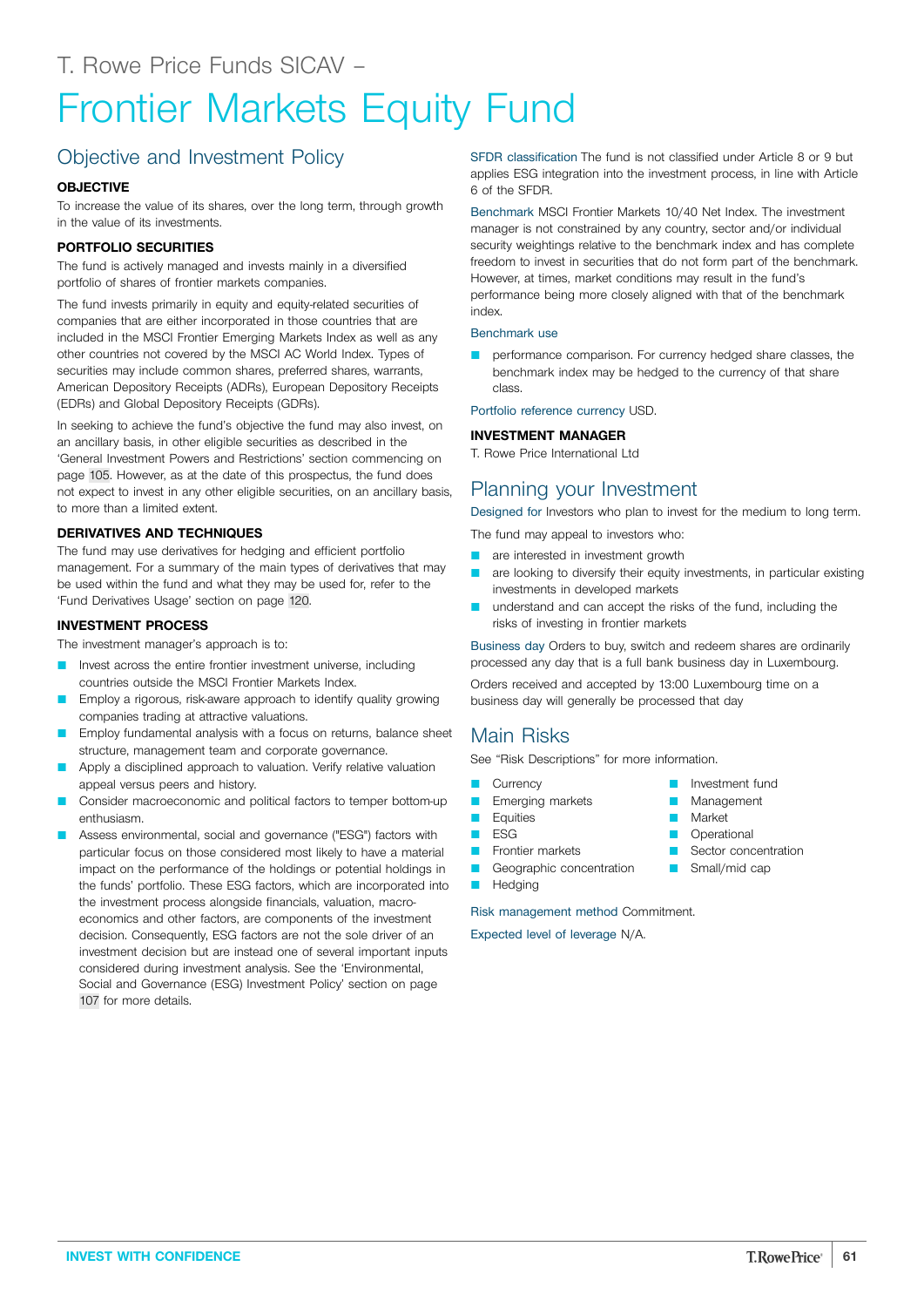# Frontier Markets Equity Fund - continued

#### Minimum transaction and balance amounts

| <b>Class</b> | <b>Entry Charge</b><br>(Max) | Management<br>Co. Fee (Max) | Operating and<br>Administrative<br>expenses limit | Initial investment/balance | Additional investment | Redemption               |
|--------------|------------------------------|-----------------------------|---------------------------------------------------|----------------------------|-----------------------|--------------------------|
| A            | 5.00%                        | 2.00%                       | 0.17%                                             | <b>USD1,000</b>            | <b>USD100</b>         | <b>USD100</b>            |
| Q            | ٠                            | 1.10%                       | 0.17%                                             | <b>USD1,000</b>            | <b>USD100</b>         | <b>USD100</b>            |
|              | $\overline{\phantom{a}}$     | 1.10%                       | 0.10%                                             | USD2.5 million             | USD100,000            | $\overline{\phantom{a}}$ |
| u            | $\overline{\phantom{a}}$     |                             | $=$                                               | USD <sub>10</sub> million  |                       | ۰                        |
| S            | ۰                            | ۰                           | 0.10%                                             | USD <sub>10</sub> million  |                       | $\overline{\phantom{a}}$ |
|              | -                            |                             | $=$                                               | USD25 million              |                       | -                        |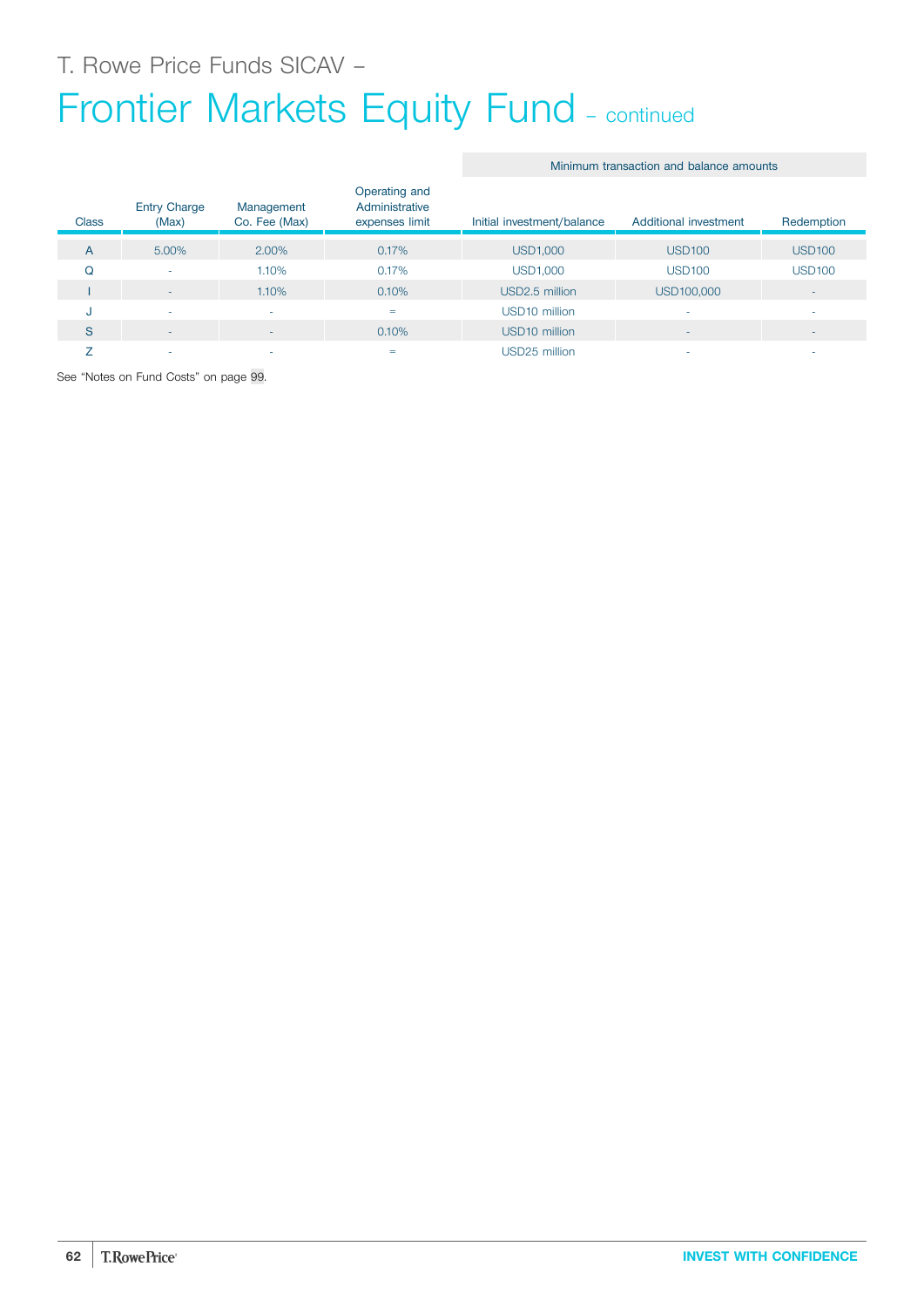# Global Equity Dividend Fund

# Objective and Investment Policy

#### **OBJECTIVE**

To increase the value of its shares, over the long term, through growth in the value of, and income from, its investments.

#### **PORTFOLIO SECURITIES**

The fund is actively managed and invests mainly in a diversified portfolio of shares of companies that have the potential for aboveaverage and sustainable rates of income as well as the potential for capital appreciation. The companies may be anywhere in the world, including emerging markets.

The fund invests primarily in equity and equity-related securities of listed companies. Types of securities may include common shares, preferred shares, warrants, American Depository Receipts (ADRs), European Depository Receipts (EDRs) and Global Depository Receipts (GDRs).

In seeking to achieve the fund's objective the fund may also invest, on an ancillary basis, in other eligible securities as described in the 'General Investment Powers and Restrictions' section commencing on page [105.](#page-104-0) However, as at the date of this prospectus, the fund does not expect to invest in any other eligible securities, on an ancillary basis, to more than a limited extent.

#### **DERIVATIVES AND TECHNIQUES**

The fund may use derivatives for hedging and efficient portfolio management. For a summary of the main types of derivatives that may be used within the fund and what they may be used for, refer to the 'Fund Derivatives Usage' section on page [120](#page-119-0).

#### **INVESTMENT PROCESS**

The investment manager's approach is to:

- Utilise a proprietary global research platform using fundamental analysis to identify, from a universe of shares, across sectors and geographies, companies with above average and sustainable income prospects.
- Integrate macroeconomic and local market factors in stock selection decisions.
- Measure valuation appeal against the local market and broad sector opportunity set.
- Invest in a broad range of shares across all capitalisations, incorporating developed and emerging markets.
- Assess environmental, social and governance ("ESG") factors with particular focus on those considered most likely to have a material impact on the performance of the holdings or potential holdings in the funds' portfolio. These ESG factors, which are incorporated into the investment process alongside financials, valuation, macroeconomics and other factors, are components of the investment decision. Consequently, ESG factors are not the sole driver of an investment decision but are instead one of several important inputs considered during investment analysis. See the 'Environmental, Social and Governance (ESG) Investment Policy' section on page [107](#page-106-0) for more details.

SFDR classification The fund is not classified under Article 8 or 9 but applies ESG integration into the investment process, in line with Article 6 of the SFDR.

Benchmark MSCI ACWI High Dividend Yield Net Index. The investment manager is not constrained by any country, sector and/or individual security weightings relative to the benchmark index and has complete freedom to invest in securities that do not form part of the benchmark. However, at times, market conditions may result in the fund's performance being more closely aligned with that of the benchmark index.

#### Benchmark use

performance comparison. For currency hedged share classes, the benchmark index may be hedged to the currency of that share class.

Portfolio reference currency USD.

#### **INVESTMENT MANAGER**

T. Rowe Price International Ltd

#### **SUB-INVESTMENT MANAGER**

T. Rowe Price Japan, Inc

## Planning your Investment

Designed for Investors who plan to invest for the medium to long term.

The fund may appeal to investors who:

- are interested in investment growth through exposure to shares offering above average income
- are looking to diversify their equity investments
- understand and can accept the risks of the fund, including the risks of investing in equities globally

Business day Orders to buy, switch and redeem shares are ordinarily processed any day that is a full bank business day in Luxembourg.

> **Management** Market **Operational** Small/mid-cap

**B** Style

Orders received and accepted by 13:00 Luxembourg time on a business day will generally be processed that day.

## Main Risks

See "Risk Descriptions" for more information.

- **Currency**
- **E** Emerging markets
- **D** Equities
- $\blacksquare$  ESG
- **Geographic concentration**
- **Hedging**
- Investment fund

Risk management method Commitment.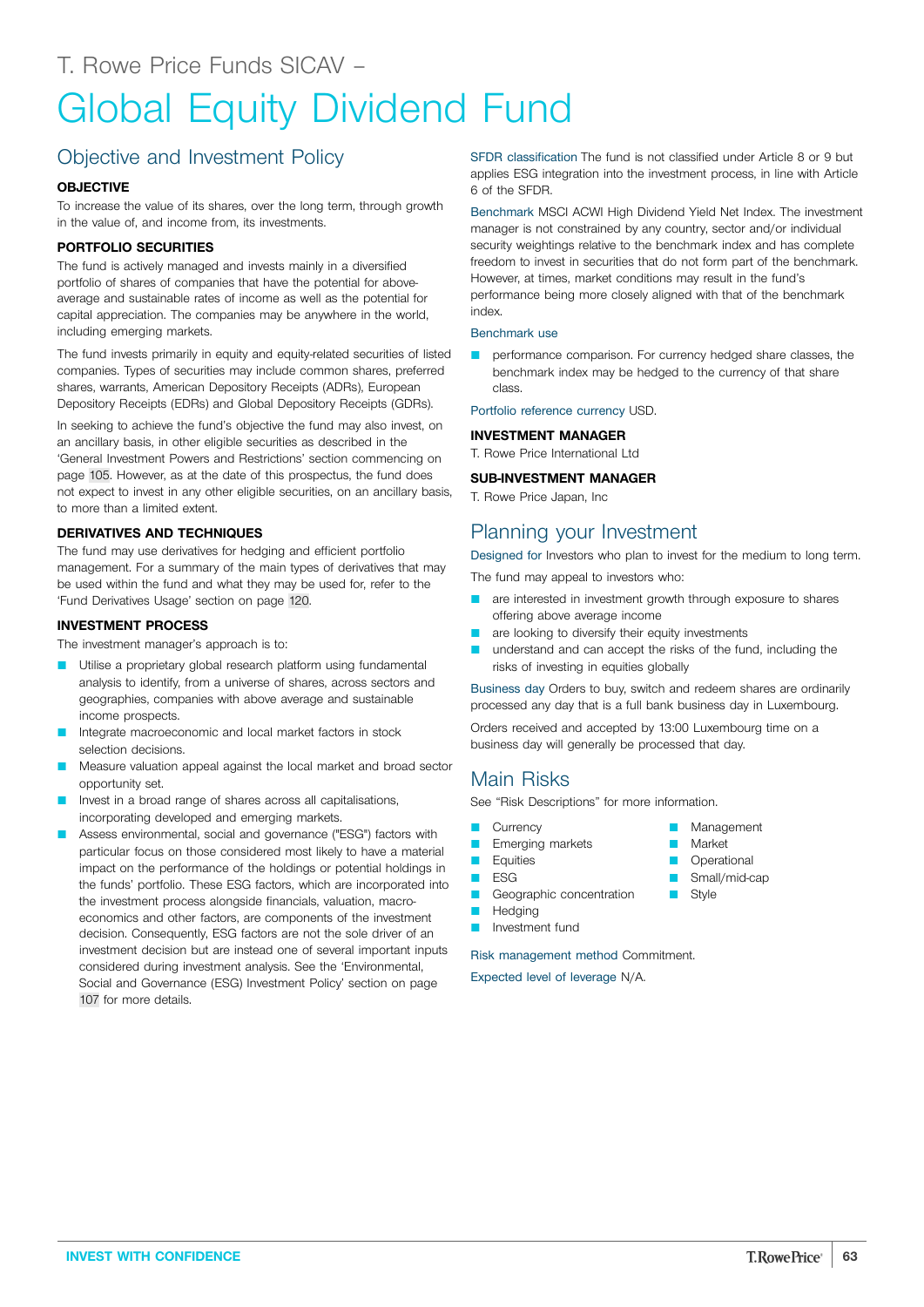# Global Equity Dividend Fund - continued

| <b>Class</b> | <b>Entry Charge</b><br>(Max) | Management<br>Co. Fee (Max) | Operating and<br>Administrative<br>expenses limit | Initial investment/balance | Additional investment    | Redemption               |
|--------------|------------------------------|-----------------------------|---------------------------------------------------|----------------------------|--------------------------|--------------------------|
| A            | 5.00%                        | 1.60%                       | 0.17%                                             | <b>USD1,000</b>            | <b>USD100</b>            | <b>USD100</b>            |
| Q            | $\sim$                       | 0.75%                       | 0.17%                                             | <b>USD1,000</b>            | <b>USD100</b>            | <b>USD100</b>            |
|              | $\sim$                       | 0.75%                       | 0.10%                                             | USD2.5 million             | USD100,000               | $\overline{\phantom{a}}$ |
| J            | <b>140</b>                   | ٠                           | $=$                                               | USD10 million              |                          | ۰                        |
| S            | $\sim$                       | -                           | 0.10%                                             | USD <sub>10</sub> million  | $\overline{\phantom{a}}$ | $\overline{\phantom{a}}$ |
|              | $\overline{\phantom{a}}$     | ٠                           | =                                                 | USD25 million              |                          | ۰                        |

Minimum transaction and balance amounts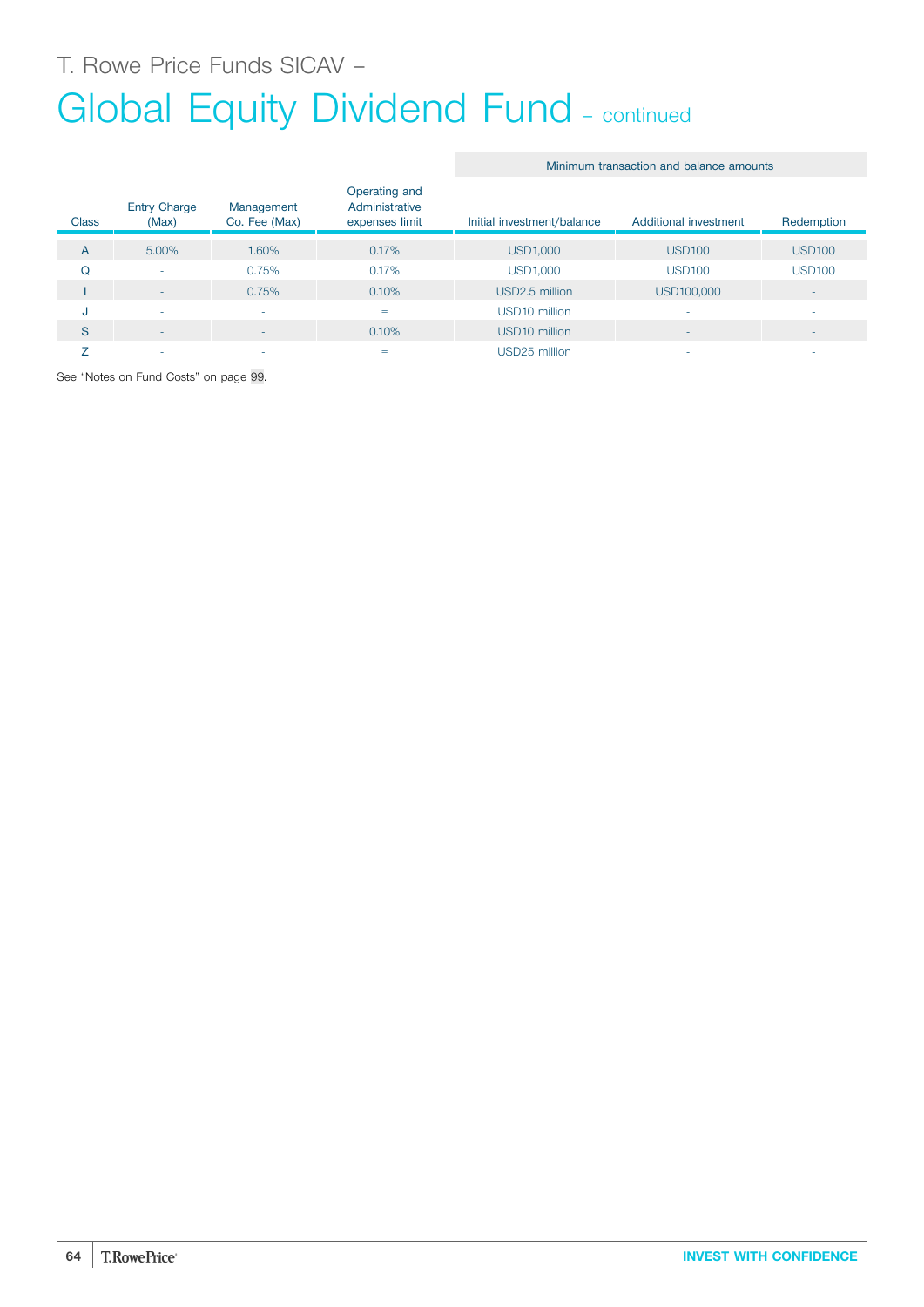# Global Focused Growth Equity Fund

# Objective and Investment Policy

#### **OBJECTIVE**

To increase the value of its shares, over the long term, through growth in the value of its investments.

#### **PORTFOLIO SECURITIES**

The fund is actively managed and invests mainly in a diversified portfolio of shares of companies that have the potential for above average and sustainable rates of earnings growth. The companies may be anywhere in the world, including emerging markets.

The fund invests primarily in equity and equity-related securities of listed companies. Types of securities may include common shares, preferred shares, warrants, American Depository Receipts (ADRs), European Depository Receipts (EDRs) and Global Depository Receipts (GDRs).

In seeking to achieve the fund's objective the fund may also invest, on an ancillary basis, in other eligible securities as described in the 'General Investment Powers and Restrictions' section commencing on page [105.](#page-104-0) However, as at the date of this prospectus, the fund does not expect to invest in any other eligible securities, on an ancillary basis, to more than a limited extent.

#### **DERIVATIVES AND TECHNIQUES**

The fund may use derivatives for hedging and efficient portfolio management. For a summary of the main types of derivatives that may be used within the fund and what they may be used for, refer to the 'Fund Derivatives Usage' section on page [120](#page-119-0).

#### **INVESTMENT PROCESS**

The investment manager's approach is to:

- **Q** Identify "best ideas" by assessing companies in a global sector context, using a bottom-up approach to create a focused highconviction global portfolio of around 60 to 80 companies.
- Utilise a proprietary global research platform using fundamental analysis to identify companies with improving fundamentals and growth prospects.
- Integrate macroeconomic and local market factors in stock selection decisions.
- Measure valuation appeal against the local market and broad sector opportunity set.
- Invest in a broad range of shares across all capitalisations, incorporating developed and emerging markets.
- Assess environmental, social and governance ("ESG") factors with particular focus on those considered most likely to have a material impact on the performance of the holdings or potential holdings in the funds' portfolio. These ESG factors, which are incorporated into the investment process alongside financials, valuation, macroeconomics and other factors, are components of the investment decision. Consequently, ESG factors are not the sole driver of an investment decision but are instead one of several important inputs considered during investment analysis. See the 'Environmental, Social and Governance (ESG) Investment Policy' section on page [107](#page-106-0) for more details.

SFDR classification The fund is not classified under Article 8 or 9 but applies ESG integration into the investment process, in line with Article 6 of the SFDR.

Benchmark MSCI All Country World Net Index. The investment manager is not constrained by any country, sector and/or individual security weightings relative to the benchmark index and has complete freedom to invest in securities that do not form part of the benchmark. However, at times, market conditions may result in the fund's performance being more closely aligned with that of the benchmark index.

#### Benchmark use

performance comparison. For currency hedged share classes, the benchmark index may be hedged to the currency of that share class.

Portfolio reference currency USD

#### **INVESTMENT MANAGER**

T. Rowe Price International Ltd

#### **SUB-INVESTMENT MANAGER**

T. Rowe Price Associates, Inc.

### Planning your Investment

Designed for Investors who plan to invest for the medium to long term.

The fund may appeal to investors who:

- **Q** are interested in investment growth
- **Q** are looking to diversify their equity investments
- understand and can accept the risks of the fund, including the risks of investing in equities globally

Business day Orders to buy, switch and redeem shares are ordinarily processed any day that is a full bank business day in Luxembourg.

> Management Market **Operational** Small/mid cap Style

Orders received and accepted by 13:00 Luxembourg time on a business day will generally be processed that day.

### Main Risks

See "Risk Descriptions" for more information.

- **Currency**
- **E** Emerging markets
- **Equities**
- **D** ESG
- Geographic concentration
- **N** Hedging
- **D** Investment fund

Risk management method Commitment.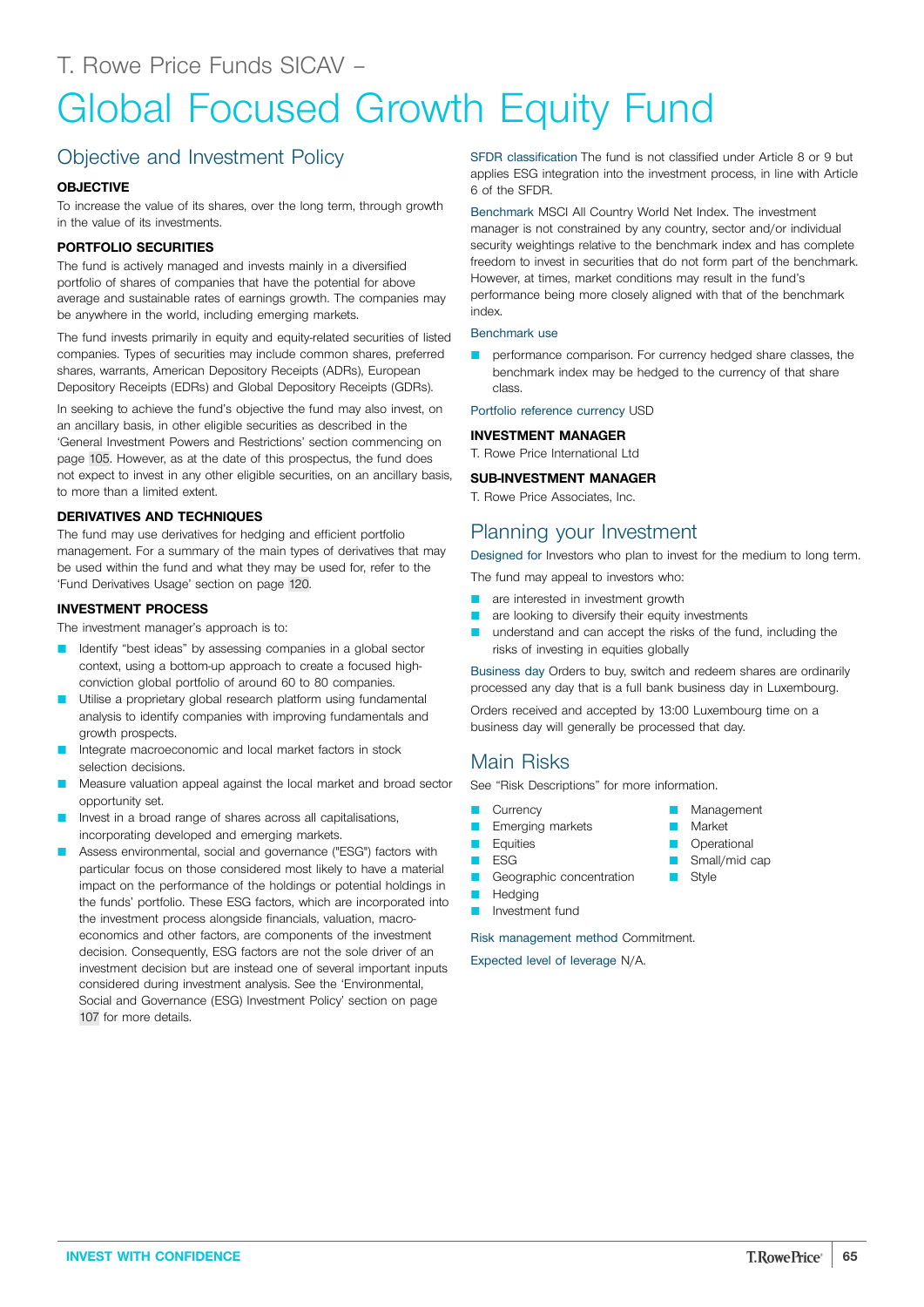# Global Focused Growth Equity Fund - continued

|  | Minimum transaction and balance amounts |  |  |  |
|--|-----------------------------------------|--|--|--|
|--|-----------------------------------------|--|--|--|

| <b>Class</b> | <b>Entry Charge</b><br>(Max) | Management<br>Co. Fee (Max) | Operating and<br>Administrative<br>expenses limit | Initial investment/balance | Additional investment | Redemption               |
|--------------|------------------------------|-----------------------------|---------------------------------------------------|----------------------------|-----------------------|--------------------------|
| A            | 5.00%                        | 1.60%                       | 0.17%                                             | <b>USD1,000</b>            | <b>USD100</b>         | <b>USD100</b>            |
| Q            | ۰                            | 0.75%                       | 0.17%                                             | <b>USD1,000</b>            | <b>USD100</b>         | <b>USD100</b>            |
|              | $-$                          | 0.75%                       | 0.10%                                             | USD2.5 million             | USD100,000            | $\overline{\phantom{a}}$ |
| u            | ٠                            | $\sim$                      | $=$                                               | USD <sub>10</sub> million  |                       | ۰                        |
| S            | ۰                            | $\overline{\phantom{a}}$    | 0.10%                                             | USD <sub>10</sub> million  | -                     | $\overline{\phantom{a}}$ |
|              | ۰                            | ۰                           | $=$                                               | USD25 million              |                       | -                        |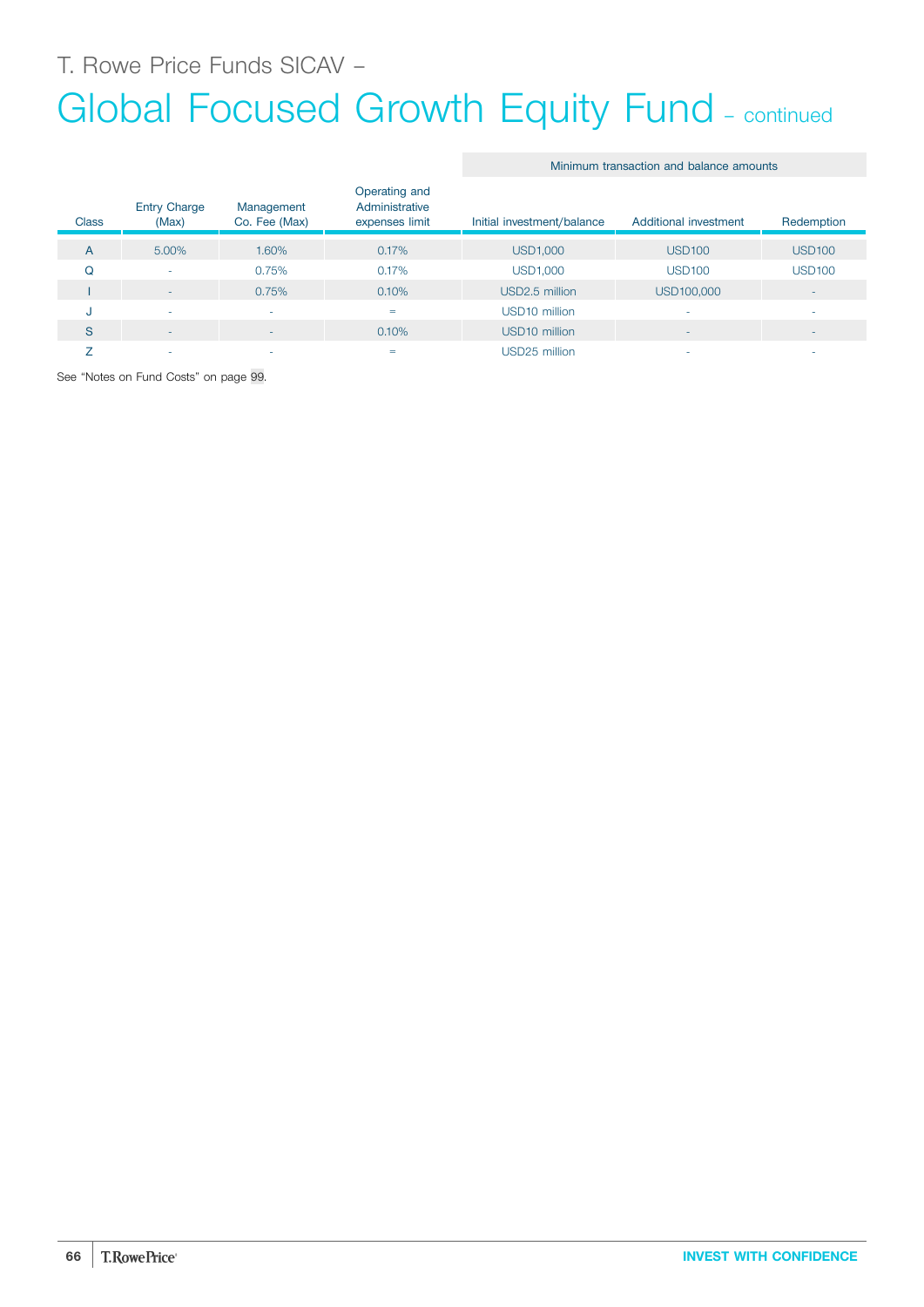# Objective and Investment Policy

#### **OBJECTIVE**

To increase the value of its shares, over the long term, through growth in the value of its investments.

#### **PORTFOLIO SECURITIES**

The fund is actively managed and invests mainly in a diversified portfolio of shares of companies that have the potential for aboveaverage and sustainable rates of earnings growth. The companies may be anywhere in the world, including emerging markets.

The fund invests primarily in equity and equity-related securities of listed companies whose market capitalisation, at the time of purchase, falls within or above the range covered by the MSCI All Country World Index. Types of securities may include common shares, preferred shares, warrants, American Depository Receipts (ADRs), European Depository Receipts (EDRs) and Global Depository Receipts (GDRs).

In seeking to achieve the fund's objective the fund may also invest, on an ancillary basis, in other eligible securities as described in the 'General Investment Powers and Restrictions' section commencing on page [105.](#page-104-0) However, as at the date of this prospectus, the fund does not expect to invest in any other eligible securities, on an ancillary basis, to more than a limited extent.

#### **DERIVATIVES AND TECHNIQUES**

The fund may use derivatives for hedging and efficient portfolio management. For a summary of the main types of derivatives that may be used within the fund and what they may be used for, refer to the 'Fund Derivatives Usage' section on page [120](#page-119-0).

#### **INVESTMENT PROCESS**

The investment manager's approach is to:

- Identify "best ideas" by assessing companies in a global sector context, using a bottom-up approach to create a high-conviction global portfolio of around 150 to 200 companies.
- Utilise a proprietary global research platform using fundamental analysis to identify companies with superior and sustainable growth prospects.
- Integrate macroeconomic and local market factors in stock selection decisions.
- Measure valuation appeal against the local market and broad sector opportunity set.
- Invest in a broad range of shares across all capitalisations, incorporating developed and emerging markets.
- Assess environmental, social and governance ("ESG") factors with particular focus on those considered most likely to have a material impact on the performance of the holdings or potential holdings in the funds' portfolio. These ESG factors, which are incorporated into the investment process alongside financials, valuation, macroeconomics and other factors, are components of the investment decision. Consequently, ESG factors are not the sole driver of an investment decision but are instead one of several important inputs

considered during investment analysis. See the 'Environmental, Social and Governance (ESG) Investment Policy' section on page [107](#page-106-0) for more details.

SFDR classification The fund is not classified under Article 8 or 9 but applies ESG integration into the investment process, in line with Article 6 of the SFDR.

Benchmark MSCI All Country World Net Index. The investment manager is not constrained by any country, sector and/or individual security weightings relative to the benchmark index and has complete freedom to invest in securities that do not form part of the benchmark. However, at times, market conditions may result in the fund's performance being more closely aligned with that of the benchmark index.

#### Benchmark use

performance comparison. For currency hedged share classes, the benchmark index may be hedged to the currency of that share class.

Portfolio reference currency USD.

#### **INVESTMENT MANAGER**

T. Rowe Price International Ltd

#### **SUB-INVESTMENT MANAGER**

T. Rowe Price Associates, Inc.

#### Planning your Investment

Designed for Investors who plan to invest for the medium to long term.

The fund may appeal to investors who:

- are interested in investment growth
- are looking to diversify their equity investments
- understand and can accept the risks of the fund, including the risks of investing in equities globally

Business day Orders to buy, switch and redeem shares are ordinarily processed any day that is a full bank business day in Luxembourg.

> Management Market **Operational** Small/mid cap

Style

Orders received and accepted by 13:00 Luxembourg time on a business day will generally be processed that day.

### Main Risks

See "Risk Descriptions" for more information.

- **Currency**
- **D** Emerging markets
- **D** Equities **D** ESG
- Geographic concentration
- **Hedging** 
	- Investment fund

Risk management method Commitment.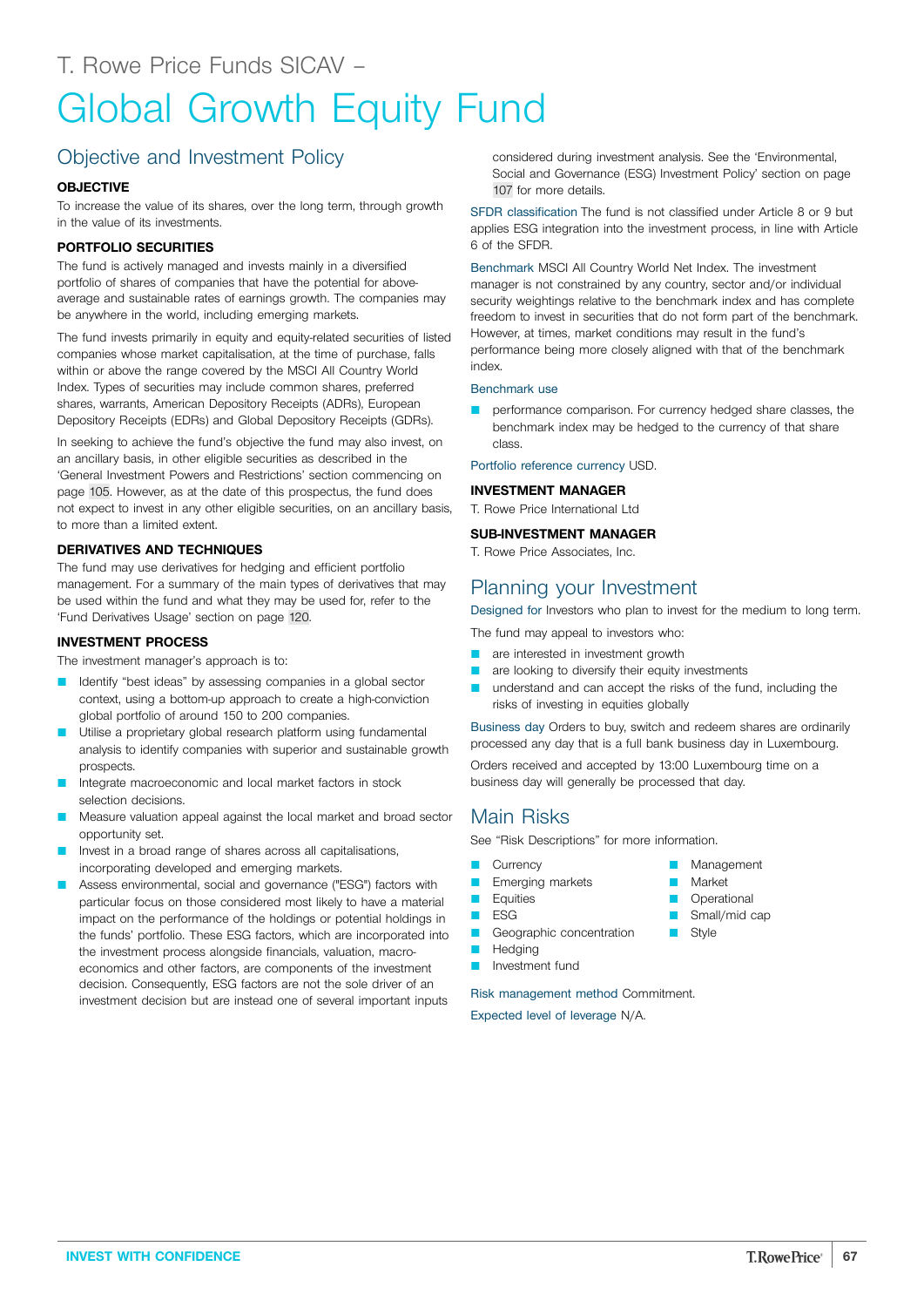# T. Rowe Price Funds SICAV –

# Global Growth Equity Fund - continued

#### **Class** Entry Charge (Max) Management Co. Fee (Max) Operating and Administrative expenses limit Initial investment/balance Additional investment Redemption A 5.00% 1.60% 0.17% USD1,000 USD100 USD100 Q - 0.75% 0.17% USD1,000 USD100 USD100 I - 2 - 0.75% 0.10% USD2.5 million USD100,000 J - - = USD10 million - - S - - 0.10% USD10 million - - Z - - = USD25 million - -

See "Notes on Fund Costs" on page [99](#page-98-0).

#### Minimum transaction and balance amounts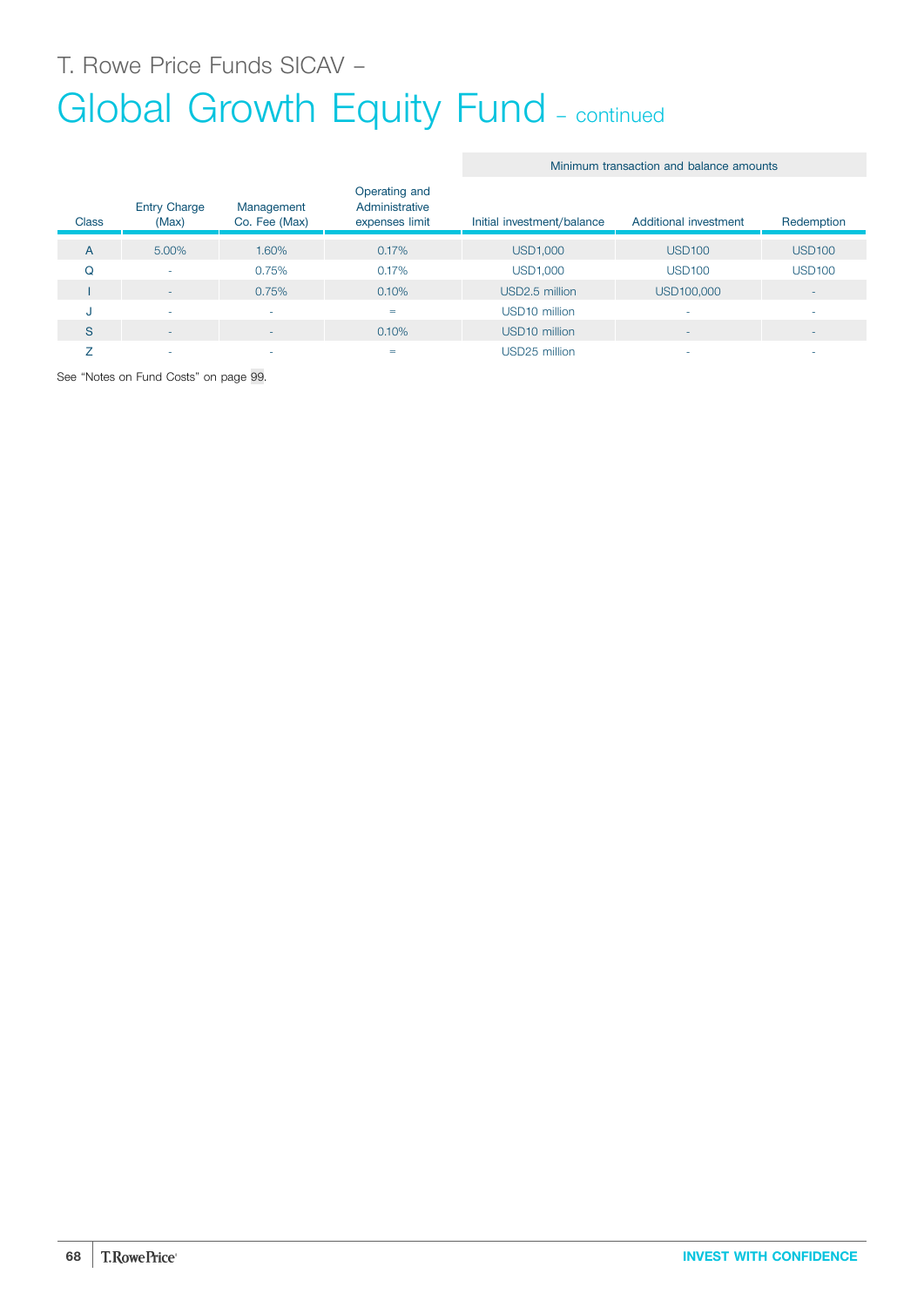# Objective and Investment Policy

#### **OBJECTIVE**

To have a positive impact on the environment and society by investing primarily in sustainable investments, where the companies' current or future business activities are expected to generate a positive impact whilst at the same time seeking to increase the value of its shares, over the long term, through growth in the value of its investments.

#### **PORTFOLIO SECURITIES**

The fund is actively managed and invests mainly in a diversified portfolio of shares of companies which may be anywhere in the world, including emerging markets. The investment manager will focus on companies that it believes have the potential to create positive social or environmental impact through their products or services, and that appear to offer superior growth prospects and investment characteristics.

The fund invests primarily in equity and equity-related securities. Types of securities may include common shares, preferred shares, American Depository Receipts (ADRs), European Depository Receipts (EDRs) and Global Depository Receipts (GDRs). Investments in China may include A and H shares. Investments in China A shares may be made through the Shanghai-Hong Kong Stock Connect or the Shenzhen-Hong Kong Stock Connect programs.

In seeking to achieve the fund's objective the fund may also invest, on an ancillary basis, in other eligible securities as described in the 'General Investment Powers and Restrictions' section commencing on page [105.](#page-104-0) However, as at the date of this prospectus, the fund does not expect to invest in any other eligible securities, on an ancillary basis, to more than a limited extent.

#### **DERIVATIVES AND TECHNIQUES**

The fund may use derivatives for hedging and efficient portfolio management. Any use of derivatives aims to be consistent with the fund's objective. For a summary of the main types of derivatives that may be used within the fund and what they may be used for, refer to the 'Fund Derivatives Usage' section on page [120.](#page-119-0)

#### **INVESTMENT PROCESS**

The investment manager will use T. Rowe Price's in-house proprietary impact screening process to select companies for its portfolio. Each company selected for inclusion in the fund's portfolio has current or future business activities that are expected to generate a material and measurable positive impact under one of the three impact pillars listed in the 'T. Rowe Price Impact Inclusion Criteria' section. In addition, the investment process aims to select companies capable of achieving and sustaining above-average, long-term earnings and cash flow growth.

Impact Investment Framework The fund seeks to achieve its sustainable investment objective through the investment manager's impact inclusion criteria, investment process alignment with one or more of the UN Sustainable Development Goals (UN SDGs) and the application of its proprietary impact exclusion list which aims to avoid sectors and/or companies whose activities may be considered harmful to the environment and/or society.

Securities are screened first to exclude those whose activities may be considered harmful to the environment and/or society, through exposure to the categories outlined in the proprietary impact exclusion list. Securities are also screened with respect to conduct issues as determined through the investment manager's ESG assessment. The investment manager then selects companies, from the remaining universe on the basis of the positive impact inclusion criteria. It is through this process that, in the investment manager's opinion, eligible securities meet the fund's sustainable investment objective, do not significantly harm any environmental or social objective and follow good governance practices. For further details see the T. Rowe Price Impact

Exclusion List and T. Rowe Price Impact Inclusion Criteria sections on page [110](#page-109-0).

The fund embeds governance analysis into the investment process and engages in active ownership, monitoring, and mutual engagement with the issuers of the securities in which it invests. This includes regular dialogue with issuers and active proxy voting. More information and the investment manager's engagement policy, proxy voting principles and other insights can be found on

#### **[https://www.troweprice.com/corporate/en/what-we-do/investing](https://www.troweprice.com/corporate/en/what-we-do/investing-approach/esg-investment-policy.html)[approach/esg-investment-policy.html.](https://www.troweprice.com/corporate/en/what-we-do/investing-approach/esg-investment-policy.html)**

Sustainability Indicators The fund's sustainable investment objective is achieved through the investment manager's impact inclusion criteria as well as through the application of the T. Rowe Price Impact Exclusion List. The following sustainability indicators are used to measure the extent to which the fund attains its sustainable investment objective.

- The fund's investment in companies aligned to one of the following three impact pillars:
	- **Q** climate and resource impact
	- $\Box$  social equity and quality of life
	- **Q** sustainable innovation and productivity
- The fund's carbon footprint, compared to that of its benchmark, in the context of the climate and resource impact pillar.
- 0% holdings in companies that do significant harm to the environment and/or society as per the categories listed in the T. Rowe Price Impact Exclusion List.

There may be circumstances where the fund has some limited, indirect, exposure to a company involved in the excluded categories. Examples of these circumstances could include an investment in an instrument that gives exposure to an index, or an investment in a fund managed by an unaffiliated investment manager.

#### SFDR classification Article 9

Benchmark MSCI All Country World Net Index. The investment manager is not constrained by any country, sector and/or individual security weightings relative to the benchmark index and has complete freedom to invest in securities that do not form part of the benchmark. However, at times, market conditions may result in the fund's performance being more closely aligned with that of the benchmark index.

#### Benchmark use

- performance comparison. The benchmark, however, is a broad market index and, as such, not aligned with the sustainable investment objective of the fund.
- For currency hedged share classes, the benchmark index may be hedged to the currency of that share class.

Portfolio reference currency USD.

#### **INVESTMENT MANAGER**

T. Rowe Price International Ltd

# Planning your Investment

Designed for Investors who plan to invest for the medium to long term.

The fund may appeal to investors who:

- **Q** are interested in environmental and social impact
- **Q** want to make an environmental or social impact alongside a financial return
- understand and can accept the risks of the fund, including the risks of investing in equities globally

Business day Orders to buy, switch and redeem shares are ordinarily processed any day that is a full bank business day in Luxembourg.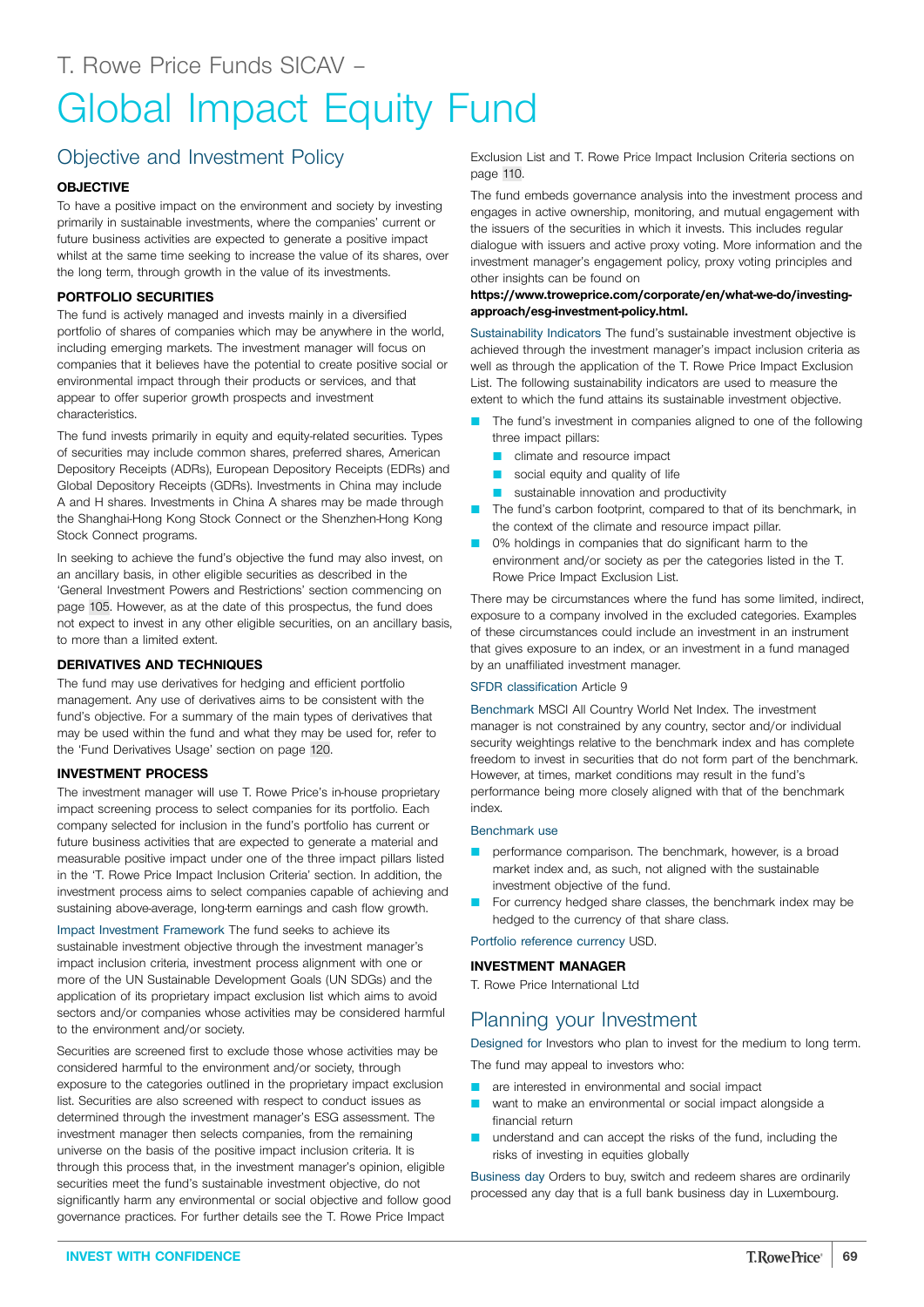# Global Impact Equity Fund - continued

Orders received and accepted by 13:00 Luxembourg time on a business day will generally be processed that day.

### Main Risks

See "Risk Descriptions" for more information.

- Country risk China
- **Currency**
- **E** Emerging markets
- **D** Equities
- $ESG$
- Geographic concentration

Risk management method Commitment.

Expected level of leverage N/A.

- **D** Hedging
- **Management**
- **D** Investment fund
- **Market**
- **D** Operational
- Small/mid cap
- **B** Stock Connect

See "Notes on Fund Costs" on page [99](#page-98-0).

Entry Charge (Max)

Management Co. Fee (Max) Operating and Administrative

I - 0.80% 0.80% 0.10% USD2.5 million USD100,000

A 5.00% 1.65% 0.17% USD1,000 USD100 USD100 Q - 0.80% 0.17% USD1,000 USD100 USD100

J - - = USD10 million - - S - - 0.10% USD10 million - -  $Z$  , and the set of the set of the set of the set of the set of the set of the set of the set of the set of the set of the set of the set of the set of the set of the set of the set of the set of the set of the set of th

**Class** 

#### Minimum transaction and balance amounts

expenses limit Initial investment/balance Additional investment Redemption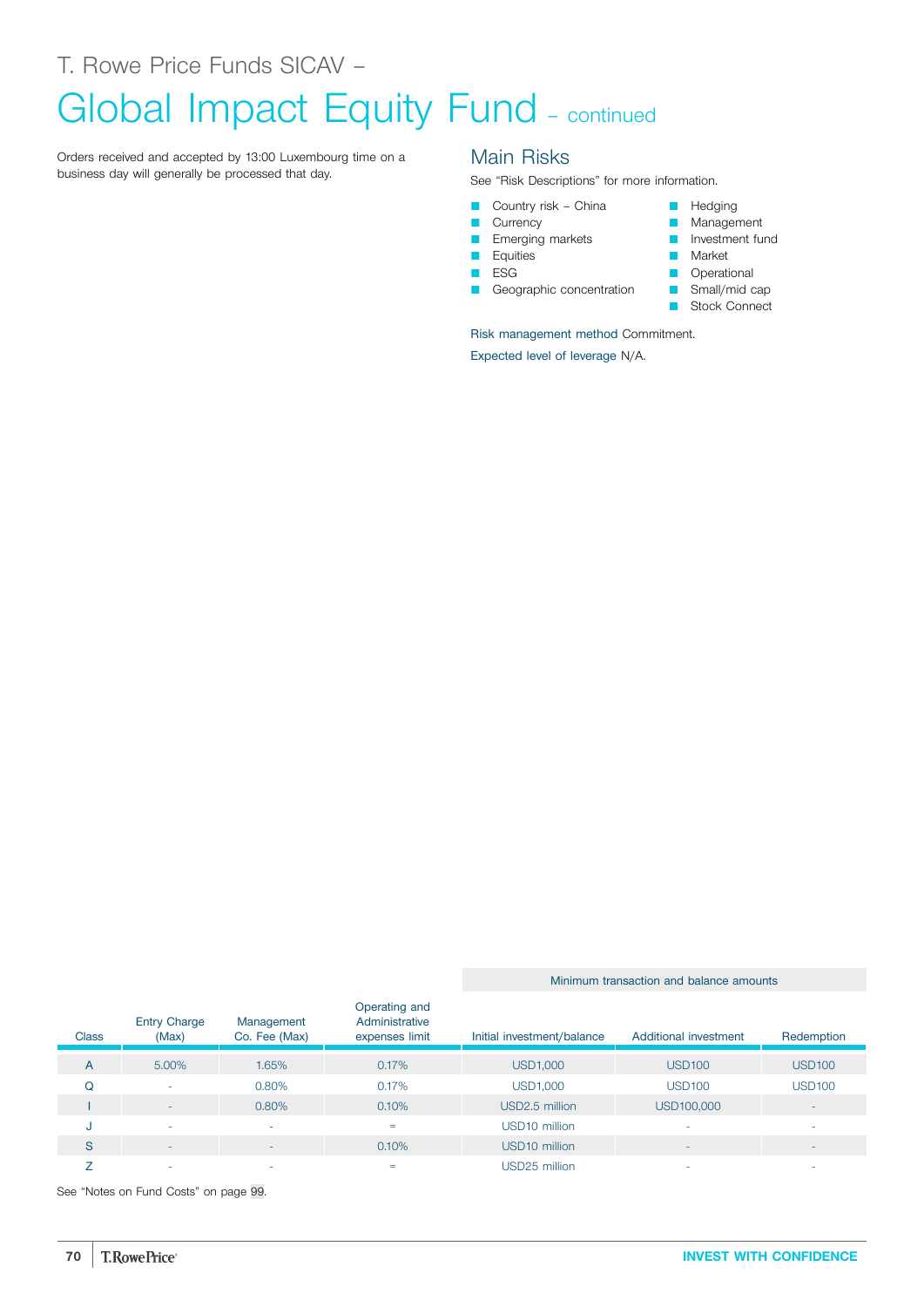# Global Natural Resources Equity Fund

# Objective and Investment Policy

#### **OBJECTIVE**

To increase the value of its shares, over the long term, through growth in the value of its investments.

#### **PORTFOLIO SECURITIES**

The fund is actively managed and invests mainly in a widely diversified portfolio of shares of natural resources or commodities-related companies. The companies may be anywhere in the world, including emerging markets.

The fund invests primarily in equity and equity-related securities of companies that own or develop natural resources and other basic commodities, such as common shares, preferred shares, warrants, American Depository Receipts (ADRs), European Depository Receipts (EDRs) and Global Depository Receipts (GDRs).

In seeking to achieve the fund's objective the fund may also invest, on an ancillary basis, in other eligible securities as described in the 'General Investment Powers and Restrictions' section commencing on page [105.](#page-104-0) However, as at the date of this prospectus, the fund does not expect to invest in any other eligible securities, on an ancillary basis, to more than a limited extent.

#### **DERIVATIVES AND TECHNIQUES**

The fund may use derivatives for hedging and efficient portfolio management. For a summary of the main types of derivatives that may be used within the fund and what they may be used for, refer to the 'Fund Derivatives Usage' section on page [120](#page-119-0).

#### **INVESTMENT PROCESS**

The investment manager's approach is to:

- Focus on well-managed companies with attractive long-term supplydemand fundamentals.
- Invest in companies that operate "downstream" from these resources, such as refining, paper manufacturing, steel fabrication and petrochemicals.
- Assess resource/commodity cycles, industry valuations and company fundamentals.
- Broadly diversify holdings to manage portfolio risk profile relative to highly concentrated exposure to a single commodity.
- Assess environmental, social and governance ("ESG") factors with particular focus on those considered most likely to have a material impact on the performance of the holdings or potential holdings in the funds' portfolio. These ESG factors, which are incorporated into the investment process alongside financials, valuation, macroeconomics and other factors, are components of the investment decision. Consequently, ESG factors are not the sole driver of an investment decision but are instead one of several important inputs considered during investment analysis. See the 'Environmental, Social and Governance (ESG) Investment Policy' section on page [107](#page-106-0) for more details.

SFDR classification The fund is not classified under Article 8 or 9 but applies ESG integration into the investment process, in line with Article 6 of the SFDR.

Benchmark MSCI World Select Natural Resources Net Index. The investment manager is not constrained by any country, sector and/or individual security weightings relative to the benchmark index and has complete freedom to invest in securities that do not form part of the benchmark. However, at times, market conditions may result in the fund's performance being more closely aligned with that of the benchmark index.

#### Benchmark use

performance comparison. For currency hedged share classes, the benchmark index may be hedged to the currency of that share class.

Portfolio reference currency USD.

#### **INVESTMENT MANAGER**

T. Rowe Price International Ltd

#### **SUB-INVESTMENT MANAGER**

T. Rowe Price Associates, Inc.

### Planning your Investment

Designed for Investors who plan to invest for the medium to long term.

The fund may appeal to investors who:

- **Q** are interested in investment growth
- **Q** are looking to diversify their equity investments, especially in periods of accelerating inflation
- understand and can accept the risks of the fund, including the risks of investing in equities and in commodities

Business day Orders to buy, switch and redeem shares are ordinarily processed any day that is a full bank business day in Luxembourg.

> **Management** Market **D** Operational **D** Sector concentration Small/mid cap

Orders received and accepted by 13:00 Luxembourg time on a business day will generally be processed that day.

## Main Risks

See "Risk Descriptions" for more information.

- **Currency**
- **D** Equities
- **D** ESG
- Geographic concentration
- **D** Hedging
- **D** Investment fund

Risk management method Commitment.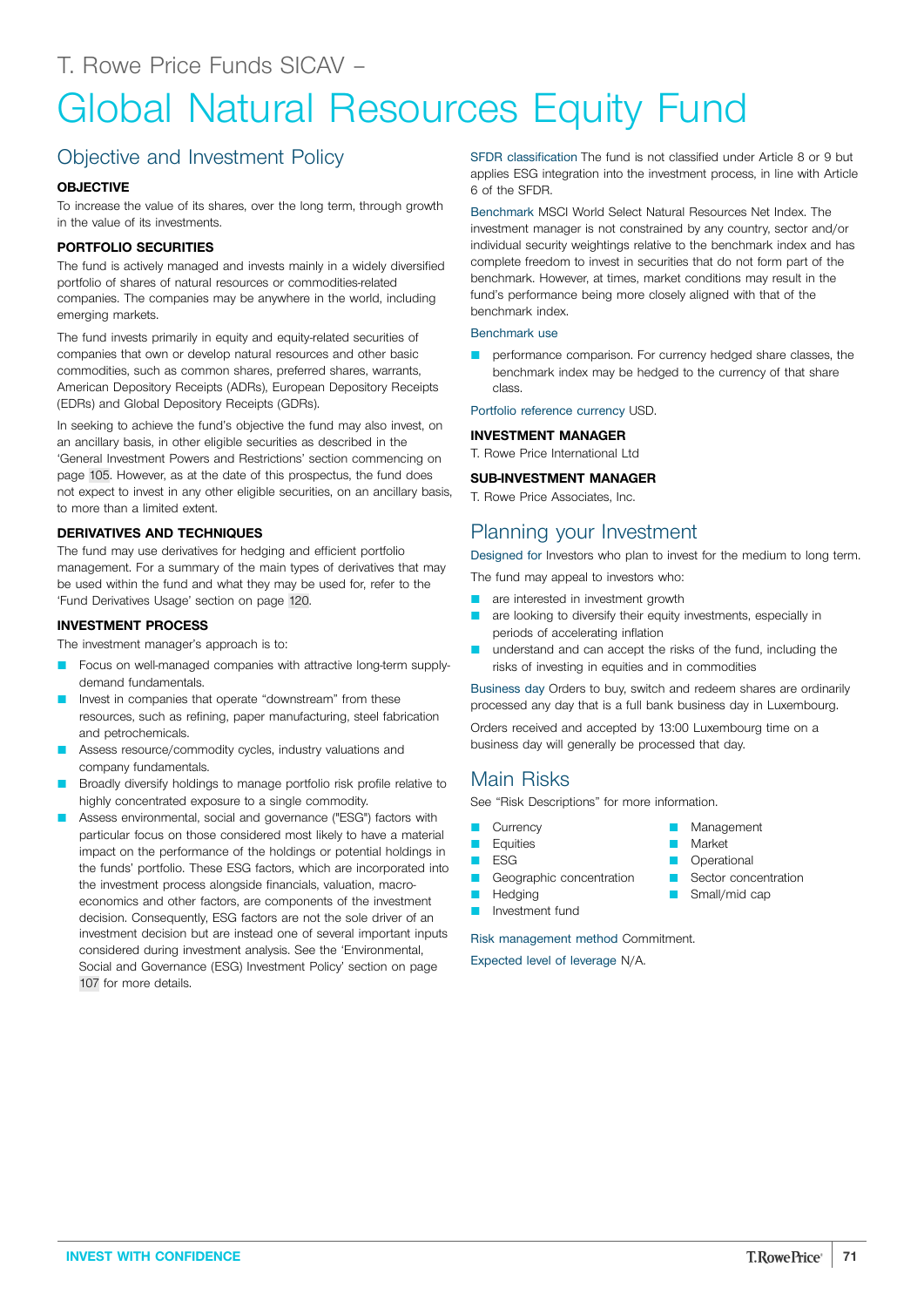# Global Natural Resources Equity Fund - continued

Minimum transaction and balance amounts

| <b>Class</b>   | <b>Entry Charge</b><br>(Max) | Management<br>Co. Fee (Max) | Operating and<br>Administrative<br>expenses limit | Initial investment/balance | Additional investment | Redemption               |
|----------------|------------------------------|-----------------------------|---------------------------------------------------|----------------------------|-----------------------|--------------------------|
|                |                              |                             |                                                   |                            |                       |                          |
| $\overline{A}$ | 5.00%                        | 1.60%                       | 0.17%                                             | <b>USD1,000</b>            | <b>USD100</b>         | <b>USD100</b>            |
| Q              | ٠                            | 0.75%                       | 0.17%                                             | <b>USD1,000</b>            | <b>USD100</b>         | <b>USD100</b>            |
|                | $\sim$                       | 0.75%                       | 0.10%                                             | USD2.5 million             | USD100,000            | $\overline{\phantom{a}}$ |
| J              | ٠                            | ٠                           | $=$                                               | USD10 million              |                       | ۰                        |
| S              | $\overline{\phantom{a}}$     | -                           | 0.10%                                             | USD <sub>10</sub> million  |                       |                          |
|                | ۰                            |                             | =                                                 | USD25 million              |                       |                          |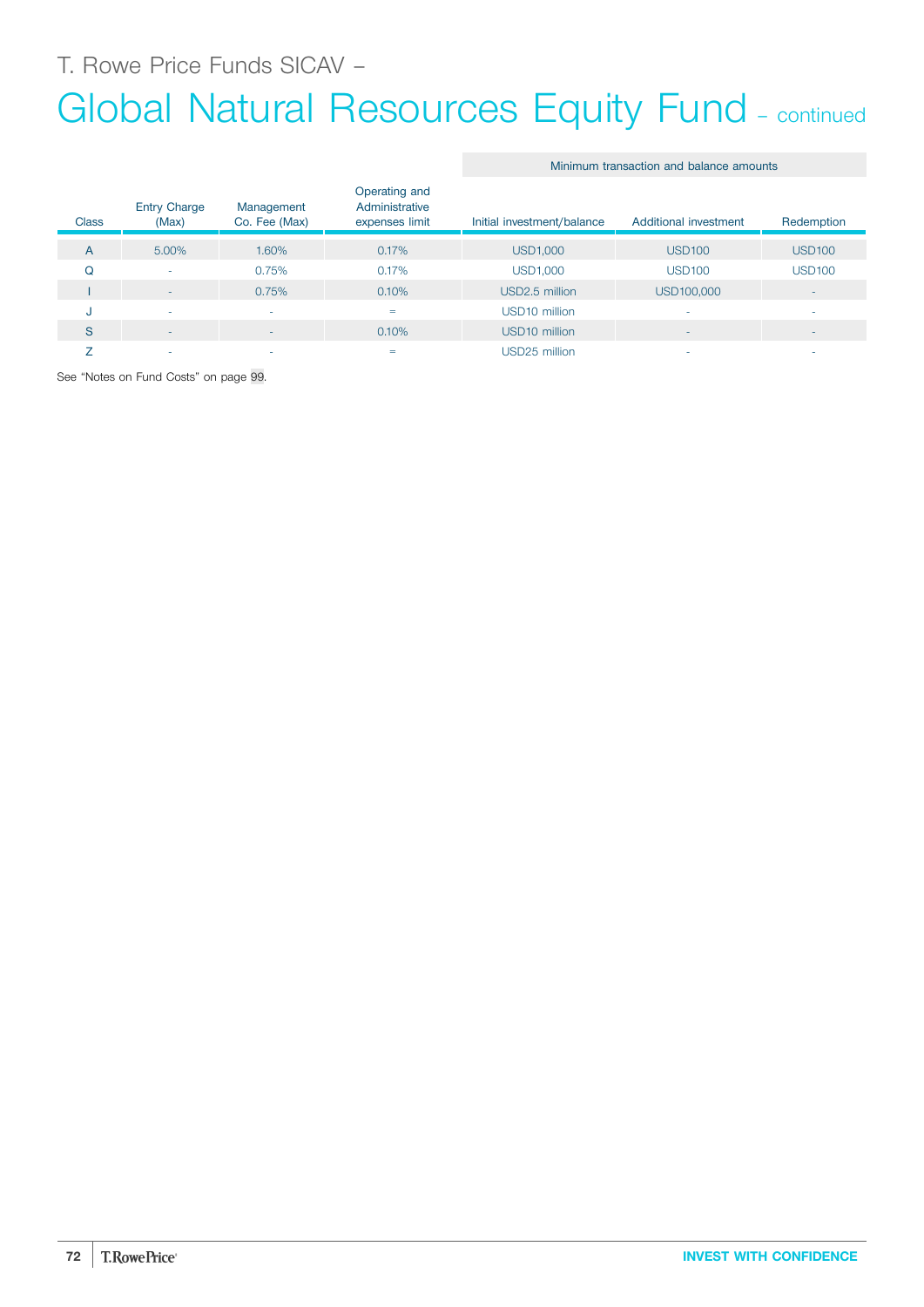# Global Real Estate Securities Fund

## Objective and Investment Policy

## **OBJECTIVE**

To increase the value of its shares in the long term through both growth in the value of, and income from, its investments.

## **PORTFOLIO SECURITIES**

The fund is actively managed and invests mainly in a diversified portfolio of securities issued by real-estate related companies. The companies may be anywhere in the world, including emerging markets.

The fund invests primarily in equity and equity-related securities of companies that commit most of their assets to, or derive most of their revenues or profits from, real-estate related activities. These activities may include owning, operating, managing, financing, servicing, developing, acquiring or selling real estate. The portfolio may include investments in real estate operating companies (REOCs), real estate investment trusts (REITs) or similar entities. The fund may invest in common shares, preferred shares, warrants, American Depository Receipts (ADRs), European Depository Receipts (EDRs) and Global Depository Receipts (GDRs).

In seeking to achieve the fund's objective the fund may also invest, on an ancillary basis, in other eligible securities as described in the 'General Investment Powers and Restrictions' section commencing on page [105.](#page-104-0) However, as at the date of this prospectus, the fund does not expect to invest in any other eligible securities, on an ancillary basis, to more than a limited extent.

## **DERIVATIVES AND TECHNIQUES**

The fund may use derivatives for hedging and efficient portfolio management. For a summary of the main types of derivatives that may be used within the fund and what they may be used for, refer to the 'Fund Derivatives Usage' section on page [120](#page-119-0).

## **INVESTMENT PROCESS**

The investment manager's approach is to:

- Utilise a proprietary global research platform using fundamental analysis with a bottom-up approach.
- Assess the capability, strategy and management of companies.
- Evaluate the asset base potential.
- **Q Understand the supply and demand dynamics by property and** market.
- Analyse balance sheet strength and flexibility.
- Integrate a risk-adjusted perspective throughout its analysis.
- Assess environmental, social and governance ("ESG") factors with particular focus on those considered most likely to have a material impact on the performance of the holdings or potential holdings in the funds' portfolio. These ESG factors, which are incorporated into the investment process alongside financials, valuation, macroeconomics and other factors, are components of the investment decision. Consequently, ESG factors are not the sole driver of an investment decision but are instead one of several important inputs considered during investment analysis. See the 'Environmental, Social and Governance (ESG) Investment Policy' section on page [107](#page-106-0) for more details.

SFDR classification The fund is not classified under Article 8 or 9 but applies ESG integration into the investment process, in line with Article 6 of the SFDR.

Benchmark FTSE EPRA NAREIT Developed Index Net. The investment manager is not constrained by any country, sector and/or individual security weightings relative to the benchmark index and has complete freedom to invest in securities that do not form part of the benchmark. However, at times, market conditions may result in the fund's performance being more closely aligned with that of the benchmark index.

## Benchmark use

performance comparison. For currency hedged share classes, the benchmark index may be hedged to the currency of that share class.

Portfolio reference currency USD.

#### **INVESTMENT MANAGER**

T. Rowe Price International Ltd

## **SUB-INVESTMENT MANAGER**

T. Rowe Price Hong Kong Ltd.

The sub-investment manager may further, at its absolute discretion, assign the management of a portion of the assets of the fund to other entities of T. Rowe Price group, already approved by the CSSF as investment managers.

## Planning your Investment

Designed for Investors who plan to invest for the medium to long term.

- The fund may appeal to investors who:
- are interested in investment growth
- are looking to diversify their equity investments
- understand and can accept the risks of the fund, including the risks of investing in equities and in real estate securities

Business day Orders to buy, switch and redeem shares are ordinarily processed any day that is a full bank business day in Luxembourg.

Orders received and accepted by 13:00 Luxembourg time on a business day will generally be processed that day.

## Main Risks

See "Risk Descriptions" for more information.

- **Currency**
- **D** Equities
- **D** ESG
- Geographic concentration
- **Hedging**
- **D** Investment fund
- **Management**

Risk management method Commitment.

Expected level of leverage N/A.

- Market
- **D** Operational
- **D** Real estate investments
- Sector concentration
- Small/mid cap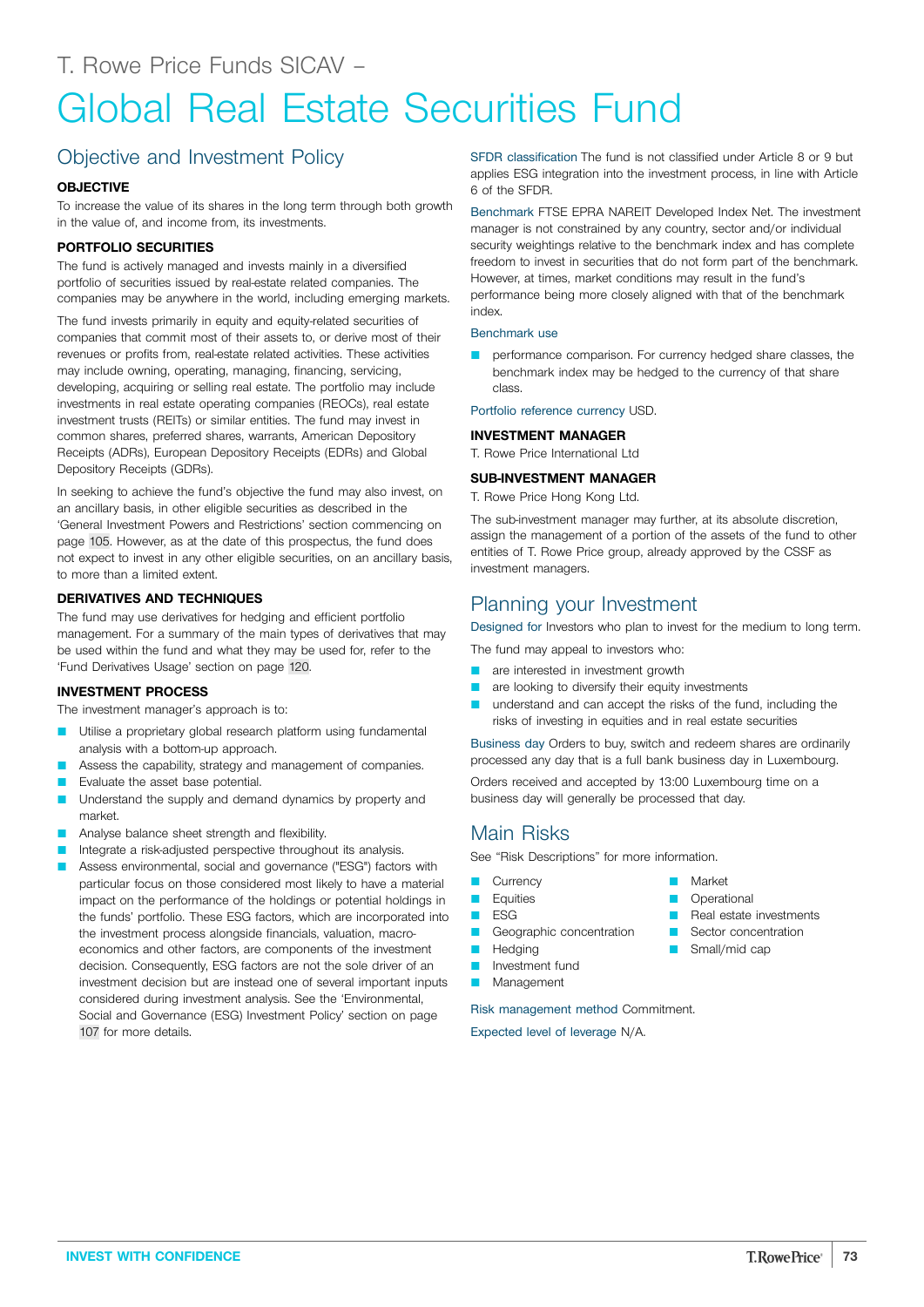# Global Real Estate Securities Fund – continued

## Minimum transaction and balance amounts

| <b>Class</b> | <b>Entry Charge</b><br>(Max) | Management<br>Co. Fee (Max) | Operating and<br>Administrative<br>expenses limit | Initial investment/balance | Additional investment | Redemption               |
|--------------|------------------------------|-----------------------------|---------------------------------------------------|----------------------------|-----------------------|--------------------------|
| A            | 5.00%                        | 1.60%                       | 0.17%                                             | <b>USD1,000</b>            | <b>USD100</b>         | <b>USD100</b>            |
| Q            | ٠                            | 0.75%                       | 0.17%                                             | <b>USD1,000</b>            | <b>USD100</b>         | <b>USD100</b>            |
|              | $\overline{\phantom{a}}$     | 0.75%                       | 0.10%                                             | USD2.5 million             | USD100,000            | $\overline{\phantom{a}}$ |
| u            | ۰                            |                             | $=$                                               | USD <sub>10</sub> million  |                       | ۰                        |
| S            | ٠                            | <b>.</b>                    | 0.10%                                             | USD <sub>10</sub> million  |                       | $\overline{\phantom{a}}$ |
|              | ۰                            |                             | $=$                                               | USD25 million              |                       | -                        |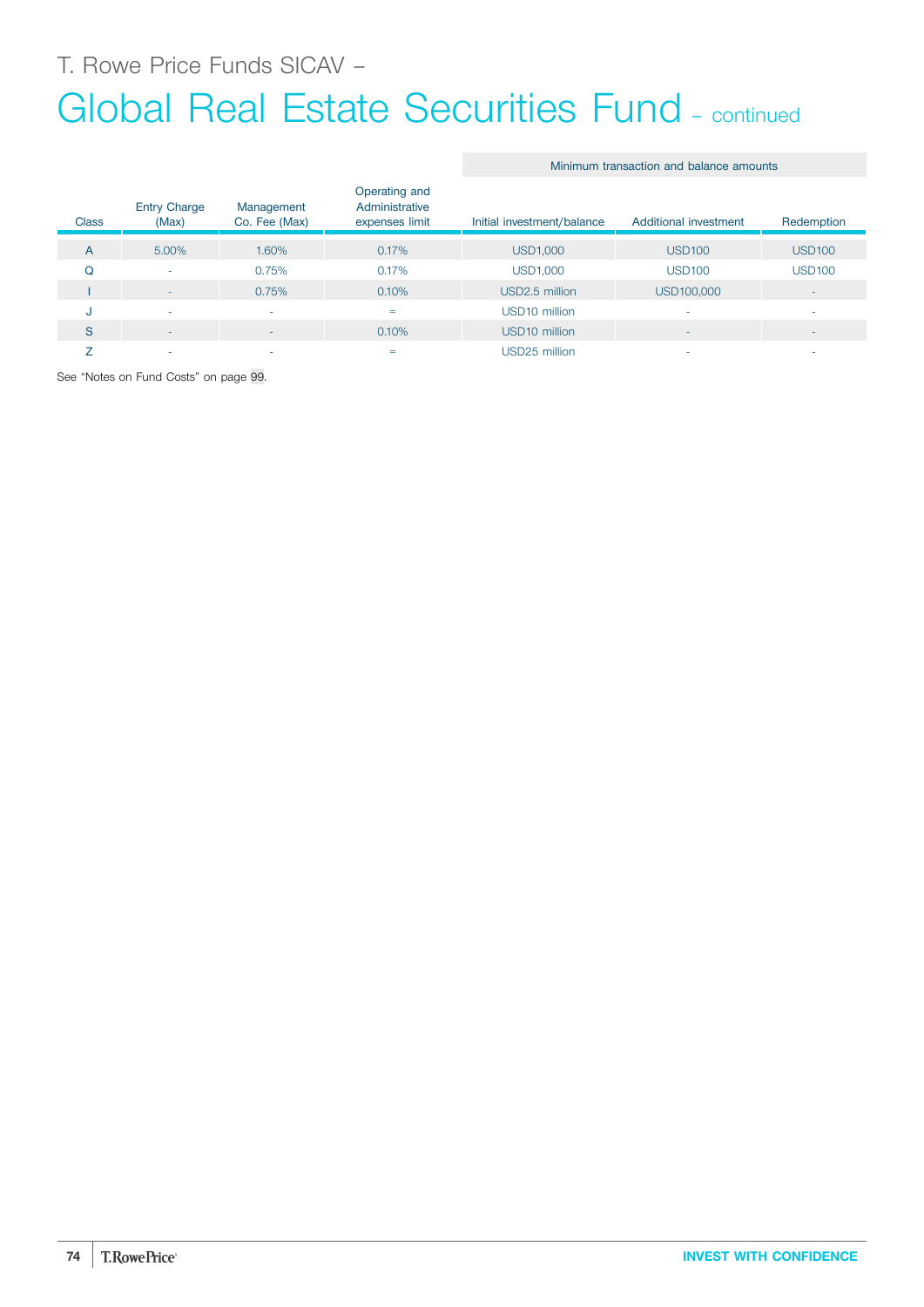# Global Select Equity Fund

# Objective and Investment Policy

## **OBJECTIVE**

To increase the value of its shares, over the long term, through growth in the value of its investments.

## **PORTFOLIO SECURITIES**

The fund is actively managed and invests mainly in a high conviction portfolio of shares of companies anywhere in the world, including emerging markets.

The fund invests primarily in equity and equity-related securities. Types of securities may include common shares, preferred shares, American Depository Receipts (ADRs), European Depository Receipts (EDRs) and Global Depository Receipts (GDRs). Investment in China A shares may be made through the Shanghai-Hong Kong Stock Connect or the Shenzhen-Hong Kong Stock Connect programs.

In seeking to achieve the fund's objective the fund may also invest, on an ancillary basis, in other eligible securities as described in the 'General Investment Powers and Restrictions' section commencing on page [105.](#page-104-0) However, as at the date of this prospectus, the fund does not expect to invest in any other eligible securities, on an ancillary basis, to more than a limited extent.

## **DERIVATIVES AND TECHNIQUES**

The fund may use derivatives for hedging and efficient portfolio management. For a summary of the main types of derivatives that may be used within the fund and what they may be used for, refer to the 'Fund Derivatives Usage' section on page [120](#page-119-0).

## **INVESTMENT PROCESS**

The investment manager's approach is to:

- Use fundamental research and a proprietary global research platform to identify attractive investment opportunities and create a high conviction portfolio of shares that may have the potential for positive excess returns.
- Focus on 1) quality companies with good management teams which can compound value over time; 2) cyclical companies with solid business models trading at depressed valuations; and 3) turnaround situations.
- Use scenario analysis to assess valuation and buy when the stock price offers a favorable risk/return trade off.
- Assess environmental, social and governance ("ESG") factors with particular focus on those considered most likely to have a material impact on the performance of the holdings or potential holdings in the funds' portfolio. These ESG factors, which are incorporated into the investment process alongside financials, valuation, macroeconomics and other factors, are components of the investment decision. Consequently, ESG factors are not the sole driver of an investment decision but are instead one of several important inputs

considered during investment analysis. See the 'Environmental, Social and Governance (ESG) Investment Policy' section on page [107](#page-106-0) for more details.

SFDR classification The fund is not classified under Article 8 or 9 but applies ESG integration into the investment process, in line with Article 6 of the SFDR.

Benchmark MSCI World Net Index. The investment manager is not constrained by any country, sector and/or individual security weightings relative to the benchmark index and has complete freedom to invest in securities that do not form part of the benchmark. However, at times, market conditions may result in the fund's performance being more closely aligned with that of the benchmark index.

#### Benchmark use

performance comparison. For currency hedged share classes, the benchmark index may be hedged to the currency of that share class.

Portfolio reference currency USD.

## **INVESTMENT MANAGER**

T. Rowe Price International Ltd

#### **SUB-INVESTMENT MANAGER**

T. Rowe Price Associates, Inc.

## Planning your Investment

Designed for Investors who plan to invest for the medium to long term.

- The fund may appeal to investors who:
- **Q** are interested in investment growth
- understand and can accept the risks of the fund, including the risks of investing in equities

Dealing Orders to buy, switch and redeem shares are ordinarily processed any day that is a full bank business day in Luxembourg.

Orders received and accepted by 13:00 Luxembourg time on a business day will generally be processed that day.

> Issuer concentration Management

**Market D** Operational **Q** Sector concentration Small/mid cap

## Main Risks

See "Risk Descriptions" for more information.

- **Currency**
- Emerging markets
- **D** Equities
- $E$
- Geographic concentration
- **Hedging**
- Investment fund

Risk management method: Commitment.

Expected level of leverage: N/A.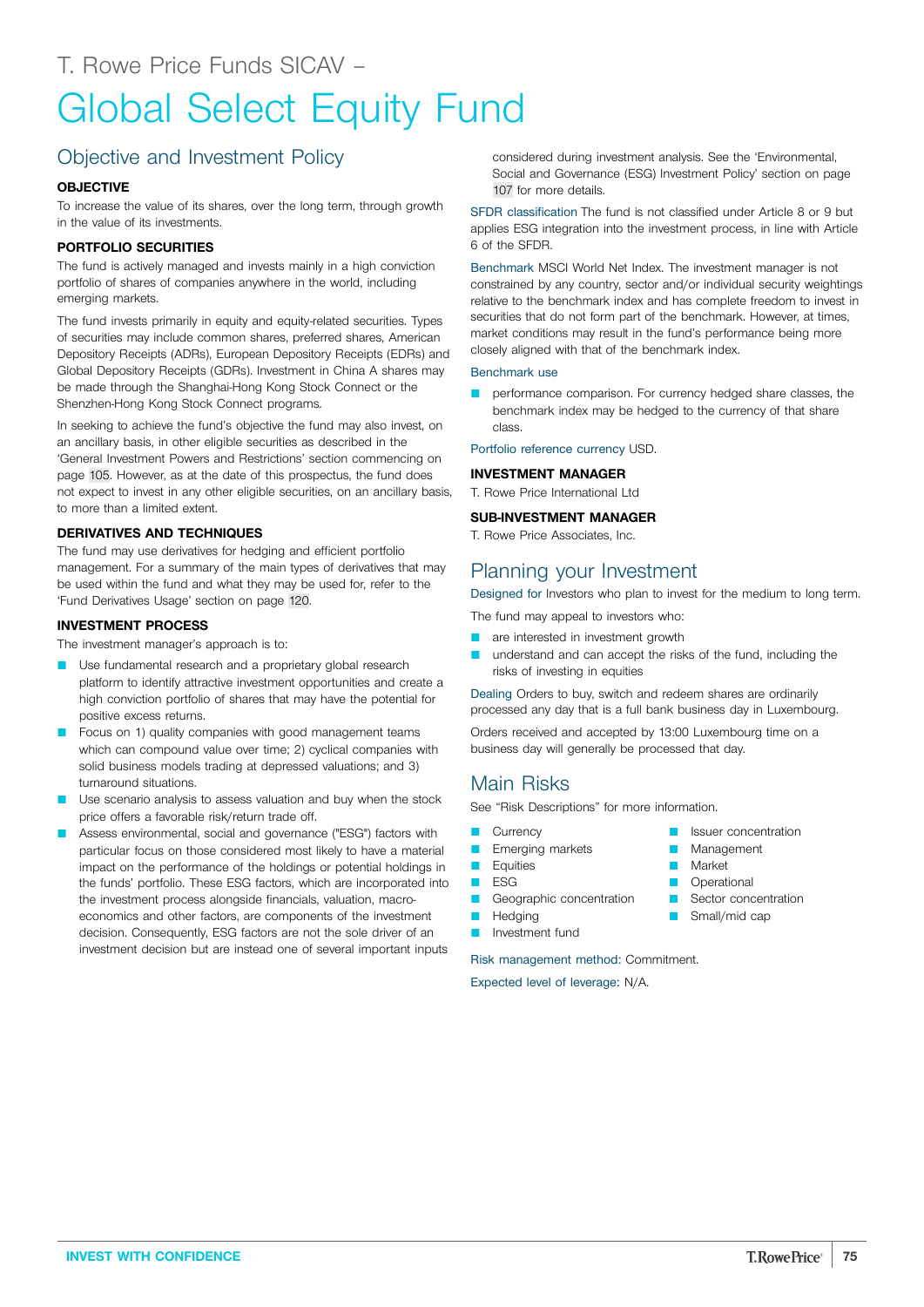# Global Select Equity Fund - continued

|              |                              |                             | Minimum transaction and balance amounts           |                            |                          |                          |  |  |
|--------------|------------------------------|-----------------------------|---------------------------------------------------|----------------------------|--------------------------|--------------------------|--|--|
| <b>Class</b> | <b>Entry Charge</b><br>(Max) | Management<br>Co. Fee (Max) | Operating and<br>Administrative<br>expenses limit | Initial investment/balance | Additional investment    | Redemption               |  |  |
| A            | 5.00%                        | 1.65%                       | 0.17%                                             | <b>USD1,000</b>            | <b>USD100</b>            | <b>USD100</b>            |  |  |
| Q            | ٠                            | 0.80%                       | 0.17%                                             | <b>USD1,000</b>            | <b>USD100</b>            | <b>USD100</b>            |  |  |
|              | $\sim$                       | 0.80%                       | 0.10%                                             | USD2.5 million             | USD100,000               | ۰                        |  |  |
| J            | ۰                            | ۰                           | $=$                                               | USD10 million              |                          |                          |  |  |
| S            | $\sim$                       | ٠                           | 0.10%                                             | USD <sub>10</sub> million  | $\overline{\phantom{a}}$ | $\overline{\phantom{a}}$ |  |  |
|              | ٠                            | $\overline{\phantom{a}}$    | $=$                                               | USD25 million              | ۰                        | ۰                        |  |  |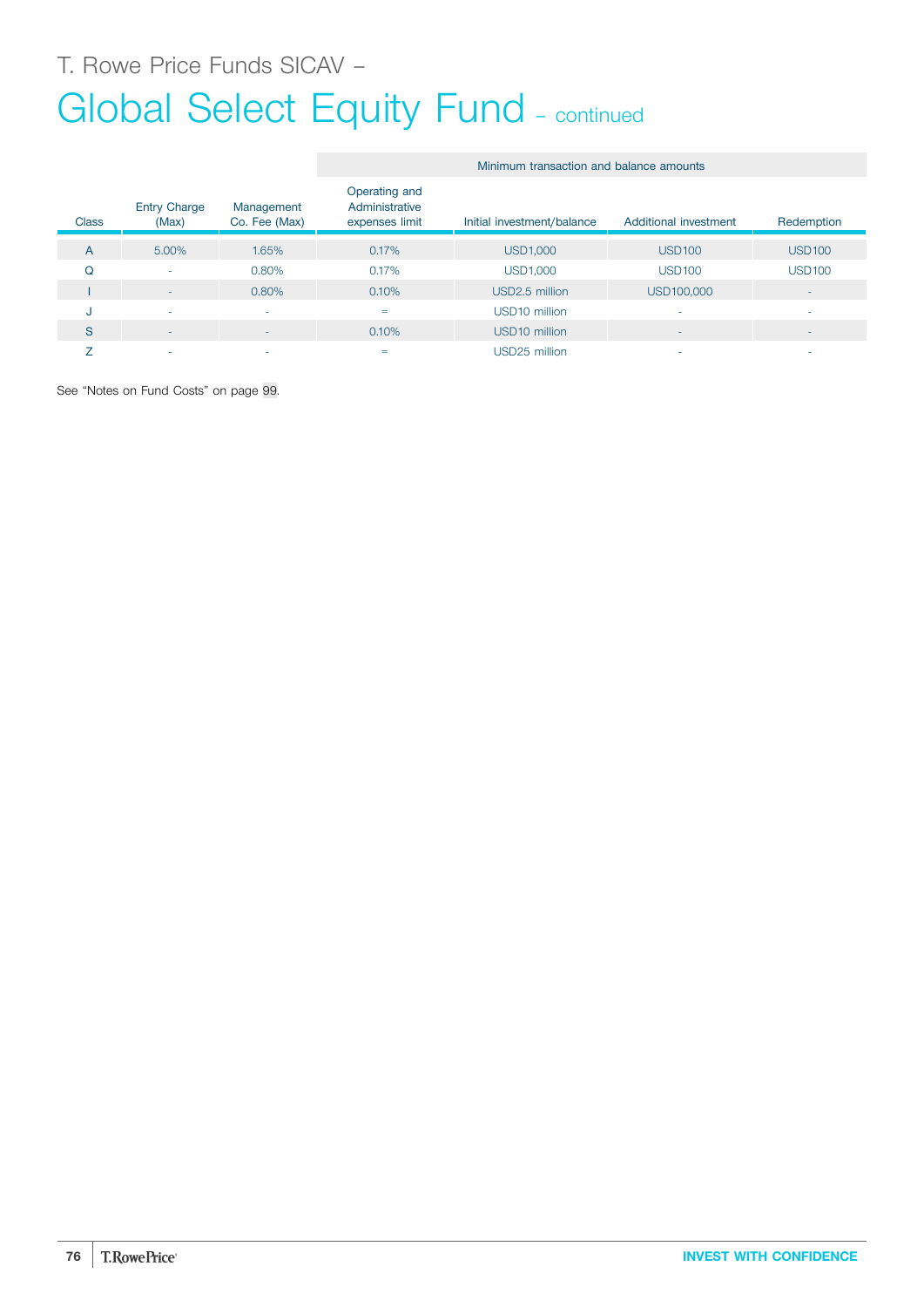## Objective and Investment Policy

## **OBJECTIVE**

To increase the value of its shares, over the long term, through growth in the value of its investments.

## **PORTFOLIO SECURITIES**

The fund is actively managed and invests mainly in a diversified portfolio of shares of technology development or utilisation companies, with a focus on leading global technology companies. The companies may be anywhere in the world, including emerging markets.

The fund invests primarily in equity and equity-related securities of technology-focused companies, such as common shares, preferred shares, warrants, American Depository Receipts (ADRs), European Depository Receipts (EDRs) and Global Depository Receipts (GDRs).

In seeking to achieve the fund's objective the fund may also invest, on an ancillary basis, in other eligible securities as described in the 'General Investment Powers and Restrictions' section commencing on page [105.](#page-104-0) However, as at the date of this prospectus, the fund does not expect to invest in any other eligible securities, on an ancillary basis, to more than a limited extent.

## **DERIVATIVES AND TECHNIQUES**

The fund may use derivatives for hedging and efficient portfolio management. For a summary of the main types of derivatives that may be used within the fund and what they may be used for, refer to the 'Fund Derivatives Usage' section on page [120](#page-119-0).

## **INVESTMENT PROCESS**

The investment manager's approach is to:

- Utilise a proprietary global research platform in the analysis of companies, sectors and industry trends.
- Invest primarily in medium- to large-sized companies with strong and/or increasing market share and product pipelines that appear to be strategically poised for long-term growth.
- Seek to avoid investing in overvalued shares by purchasing companies with strong business models and ensuring that multiples are reasonable relative to a company's history, its peers, and the market.
- Assess environmental, social and governance ("ESG") factors with particular focus on those considered most likely to have a material impact on the performance of the holdings or potential holdings in the funds' portfolio. These ESG factors, which are incorporated into the investment process alongside financials, valuation, macroeconomics and other factors, are components of the investment decision. Consequently, ESG factors are not the sole driver of an investment decision but are instead one of several important inputs considered during investment analysis. See the 'Environmental, Social and Governance (ESG) Investment Policy' section on page [107](#page-106-0) for more details.

SFDR classification The fund is not classified under Article 8 or 9 but applies ESG integration into the investment process, in line with Article 6 of the SFDR.

Benchmark MSCI AC World Information Technology Net Index. The investment manager is not constrained by any country, sector and/or individual security weightings relative to the benchmark index and has complete freedom to invest in securities that do not form part of the benchmark. However, at times, market conditions may result in the fund's performance being more closely aligned with that of the benchmark index.

### Benchmark use

performance comparison. For currency hedged share classes, the benchmark index may be hedged to the currency of that share class.

Portfolio reference currency USD

## **INVESTMENT MANAGER**

T. Rowe Price International Ltd

## **SUB-INVESTMENT MANAGER**

T. Rowe Price Associates, Inc.

## Planning your Investment

Designed for Investors who plan to invest for the medium to long term.

The fund may appeal to investors who:

- **Q** are interested in investment growth
- **Q** are looking to diversify their equity investments
- understand and can accept the risks of the fund, including the risks of investing in equities globally and in commodities

Business day Orders to buy, switch and redeem shares are ordinarily processed any day that is a full bank business day in Luxembourg.

> **Narket Operational** Sector concentration  $\Box$  Small/mid cap **B** Stock Connect

**B** Style

Orders received and accepted by 13:00 Luxembourg time on a business day will generally be processed that day.

## Main Risks

See "Risk Descriptions" for more information.

- Country risk China
- **L** Equities
- **D** ESG
- Geographic concentration
- **D** Hedging
- **D** Investment fund
- **D** Issuer concentration
- Management

Risk management method Commitment.

Expected level of leverage N/A.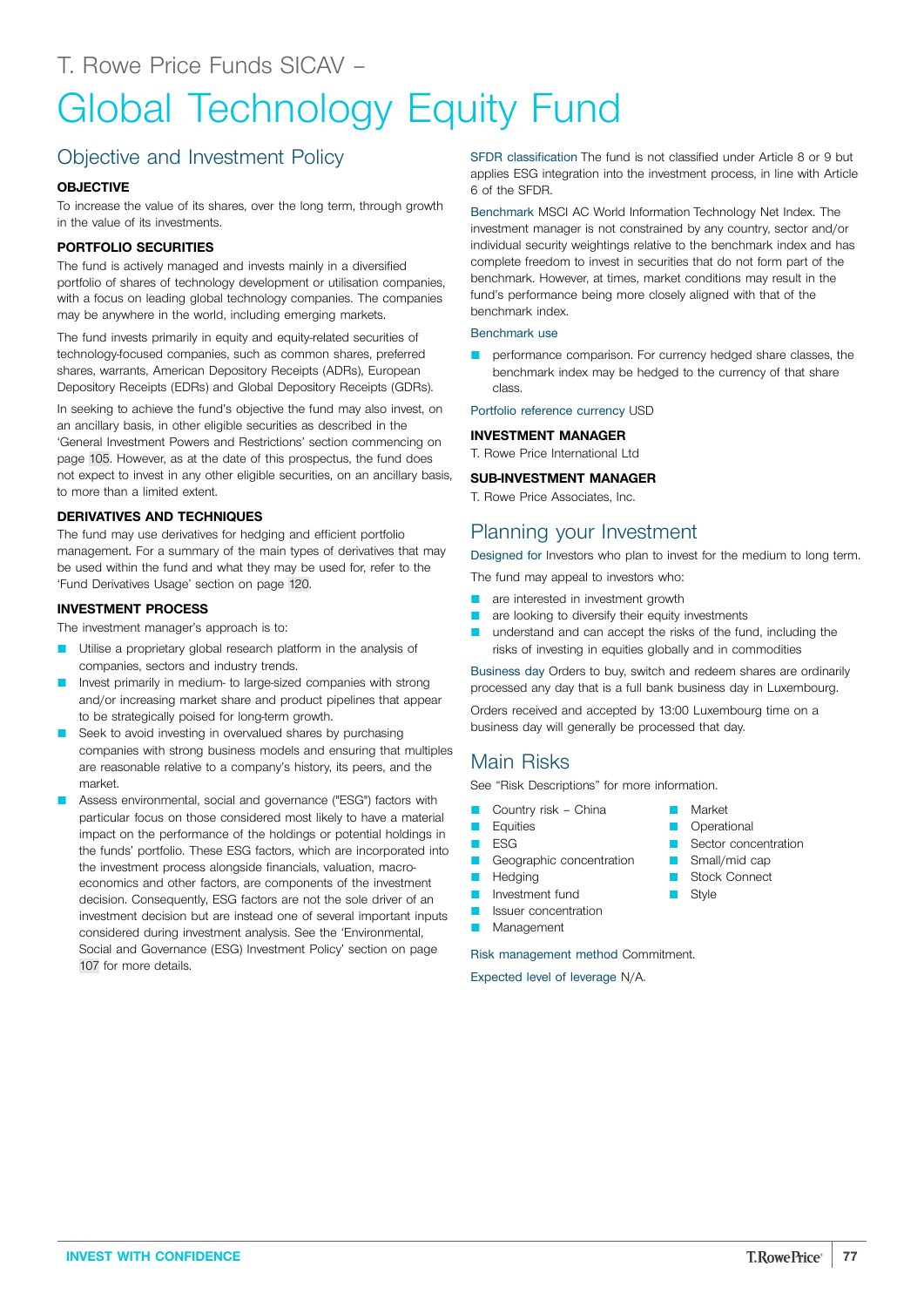T. Rowe Price Funds SICAV –

# Global Technology Equity Fund - continued

|              | <b>Entry Charge</b> | Management    | Operating and<br>Administrative |                            |                       |                          |
|--------------|---------------------|---------------|---------------------------------|----------------------------|-----------------------|--------------------------|
| <b>Class</b> | (Max)               | Co. Fee (Max) | expenses limit                  | Initial investment/balance | Additional investment | Redemption               |
| A            | 5.00%               | 1.75%         | 0.17%                           | USD1,000                   | <b>USD100</b>         | <b>USD100</b>            |
| Q            | <b>.</b>            | 0.85%         | 0.17%                           | <b>USD1,000</b>            | <b>USD100</b>         | <b>USD100</b>            |
|              | <b>1</b>            | 0.85%         | 0.10%                           | USD2.5 million             | USD100,000            | ۰                        |
| J            | <b>.</b>            | ٠             | =                               | USD10 million              |                       | ۰                        |
| S            | <b>1</b>            | -             | 0.10%                           | USD <sub>10</sub> million  |                       | $\overline{\phantom{a}}$ |
|              | .                   | ۰             | =                               | USD25 million              |                       | ۰                        |

Minimum transaction and balance amounts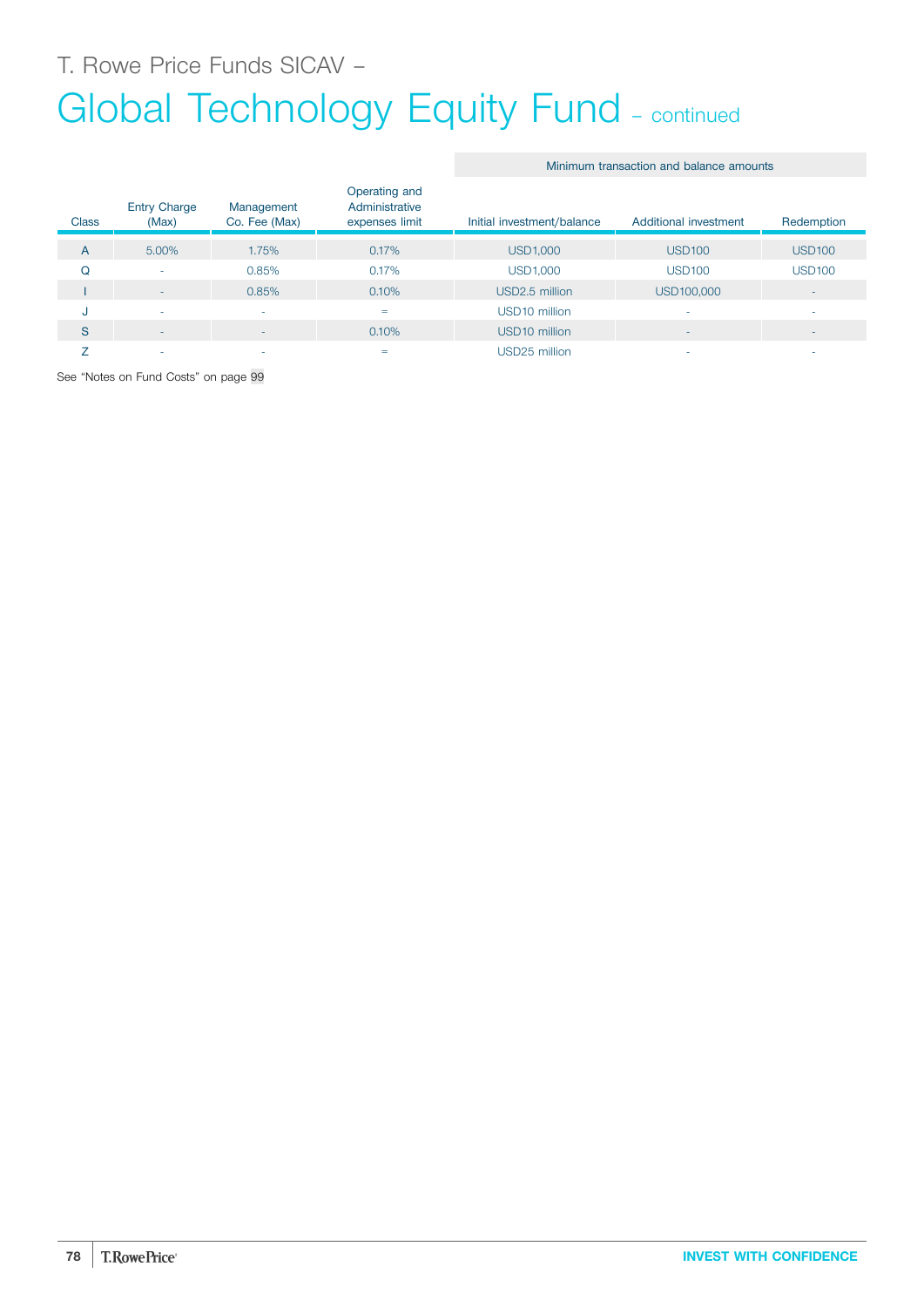# Global Value Equity Fund

# Objective and Investment Policy

## **OBJECTIVE**

To increase the value of its shares, over the long term, through growth in the value of its investments.

## **PORTFOLIO SECURITIES**

The fund is actively managed and invests mainly in a widely diversified portfolio of undervalued shares of companies anywhere in the world, including emerging markets.

The fund invests primarily in undervalued equity and equity-related securities such as common shares, preferred shares, warrants, American Depository Receipts (ADRs), European Depository Receipts (EDRs) and Global Depository Receipts (GDRs).

In seeking to achieve the fund's objective the fund may also invest, on an ancillary basis, in other eligible securities as described in the 'General Investment Powers and Restrictions' section commencing on page [105.](#page-104-0) However, as at the date of this prospectus, the fund does not expect to invest in any other eligible securities, on an ancillary basis, to more than a limited extent.

## **DERIVATIVES AND TECHNIQUES**

The fund may use derivatives for hedging and efficient portfolio management. For a summary of the main types of derivatives that may be used within the fund and what they may be used for, refer to the 'Fund Derivatives Usage' section on page [120](#page-119-0).

## **INVESTMENT PROCESS**

The investment manager's approach is to:

- Emphasise attractively valued companies with prospects for improving earnings growth.
- Employ rigorous and comprehensive research to identify and assess investment opportunities.
- Allocate country and sector positions through the consideration of the attractiveness of individual investments as well as the macroeconomic environment.
- Assesses environmental, social and governance ("ESG") factors with particular focus on those considered most likely to have a material impact on the performance of the holdings or potential holdings in the funds' portfolio. These ESG factors, which are incorporated into the investment process alongside financials, valuation, macroeconomics and other factors, are components of the investment decision. Consequently, ESG factors are not the sole driver of an investment decision but are instead one of several important inputs considered during investment analysis. See the 'Environmental, Social and Governance (ESG) Investment Policy' section on page [107](#page-106-0) for more details.

SFDR classification The fund is not classified under Article 8 or 9 but applies ESG integration into the investment process, in line with Article 6 of the SFDR.

Benchmark MSCI World Net Index. The investment manager is not constrained by any country, sector and/or individual security weightings relative to the benchmark index and has complete freedom to invest in securities that do not form part of the benchmark. However, at times, market conditions may result in the fund's performance being more closely aligned with that of the benchmark index.

#### Benchmark use

performance comparison. For currency hedged share classes, the benchmark index may be hedged to the currency of that share class.

Portfolio reference currency USD.

## **INVESTMENT MANAGER**

T. Rowe Price International Ltd

## Planning your Investment

Designed for Investors who plan to invest for the medium to long term.

The fund may appeal to investors who:

- are interested in investment growth
- **Q** are looking to diversify their equity investments
- **Q** understand and can accept the risks of the fund, including the risks of investing in equities globally

Business day Orders to buy, switch and redeem shares are ordinarily processed any day that is a full bank business day in Luxembourg.

> **Management** Market **Operational**  $\blacksquare$  Small/mid cap

Orders received and accepted by 13:00 Luxembourg time on a business day will generally be processed that day.

## Main Risks

See "Risk Descriptions" for more information.

- **Currency**
- **L** Equities
- **D** ESG
- Geographic concentration
- Hedging
- Investment fund

Risk management method Commitment.

Expected level of leverage N/A.

#### Minimum transaction and balance amounts

| <b>Class</b> | <b>Entry Charge</b><br>(Max) | Management<br>Co. Fee (Max) | Operating and<br>Administrative<br>expenses limit | Initial investment/balance | Additional investment    | Redemption               |
|--------------|------------------------------|-----------------------------|---------------------------------------------------|----------------------------|--------------------------|--------------------------|
| A            | 5.00%                        | 1.60%                       | 0.17%                                             | USD1,000                   | <b>USD100</b>            | <b>USD100</b>            |
| Q            | ۰                            | 0.75%                       | 0.17%                                             | <b>USD1,000</b>            | <b>USD100</b>            | <b>USD100</b>            |
|              | ۰                            | 0.75%                       | 0.10%                                             | USD2.5 million             | USD100,000               | $\overline{\phantom{a}}$ |
| J            | ۰                            | $\overline{\phantom{a}}$    | $=$                                               | USD <sub>10</sub> million  |                          | ۰                        |
| S            | ۰                            | $\overline{\phantom{0}}$    | 0.10%                                             | USD <sub>10</sub> million  | $\overline{\phantom{a}}$ | $\overline{\phantom{a}}$ |
|              | ۰                            | <b>.</b>                    | $=$                                               | USD25 million              |                          | $\overline{\phantom{a}}$ |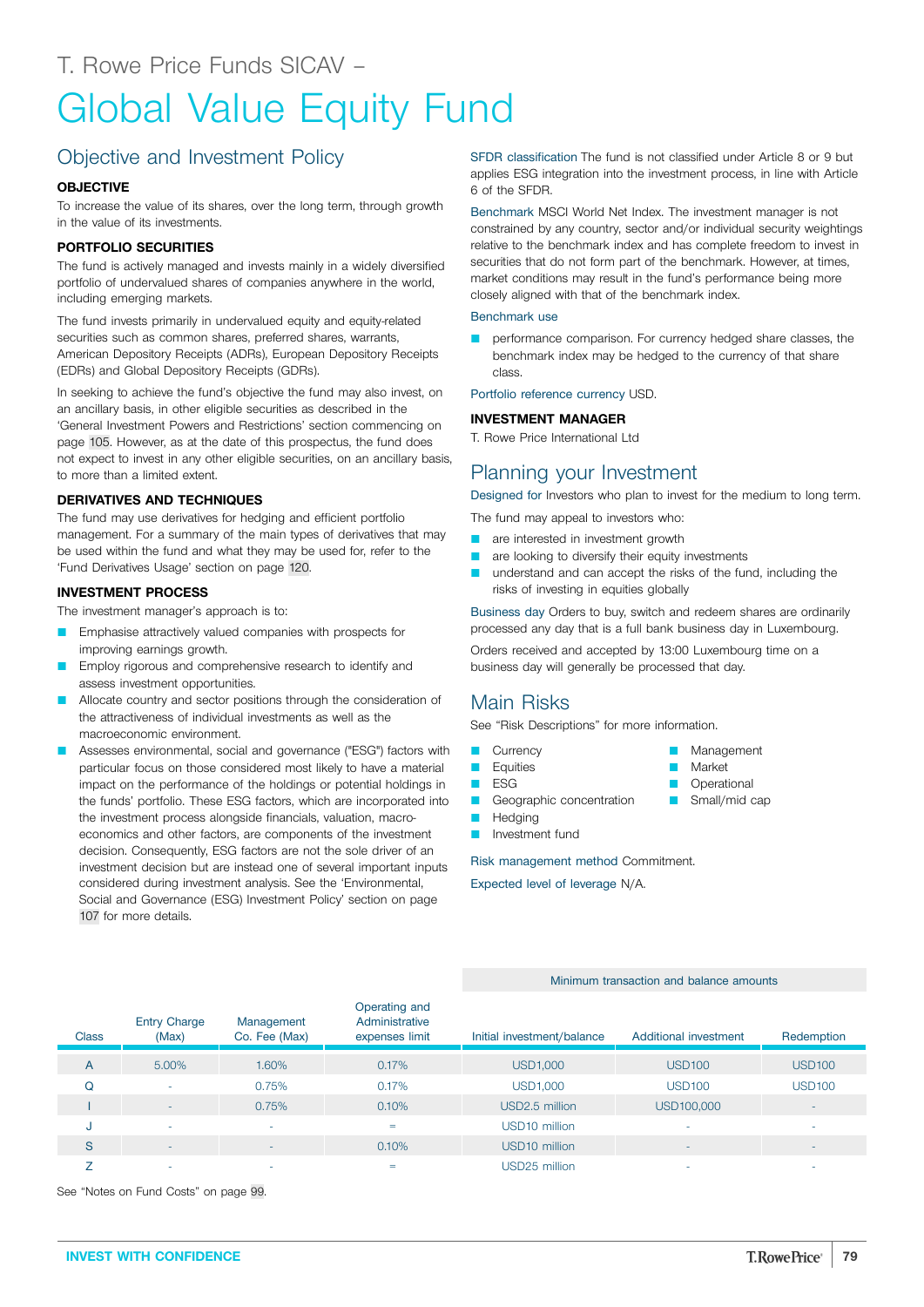# Japanese Equity Fund

# Objective and Investment Policy

## **OBJECTIVE**

To increase the value of its shares, over the long term, through growth in the value of its investments.

## **PORTFOLIO SECURITIES**

The fund is actively managed and invests mainly in a widely diversified portfolio of shares of companies in Japan.

The fund invests primarily in equity and equity-related securities of companies that are either incorporated in Japan or conduct most of their business there. Types of securities may include common shares, preferred shares, warrants, American Depository Receipts (ADRs), European Depository Receipts (EDRs) and Global Depository Receipts (GDRs).

In seeking to achieve the fund's objective the fund may also invest, on an ancillary basis, in other eligible securities as described in the 'General Investment Powers and Restrictions' section commencing on page [105.](#page-104-0) However, as at the date of this prospectus, the fund does not expect to invest in any other eligible securities, on an ancillary basis, to more than a limited extent.

## **DERIVATIVES AND TECHNIQUES**

The fund may use derivatives for hedging and efficient portfolio management. For a summary of the main types of derivatives that may be used within the fund and what they may be used for, refer to the 'Fund Derivatives Usage' section on page [120](#page-119-0).

## **INVESTMENT PROCESS**

The investment manager's approach is to:

- Q Consider macroeconomic factors in the implementation of a primarily bottom-up and research driven process.
- Seek growth opportunities across the market capitalisation and market sector spectrums.
- Manage risk at stock, sector, and market cap-range levels.
- Use portfolio rebalancing as an effective risk management tool.
- Assess environmental, social and governance ("ESG") factors with particular focus on those considered most likely to have a material impact on the performance of the holdings or potential holdings in the funds' portfolio. These ESG factors, which are incorporated into the investment process alongside financials, valuation, macroeconomics and other factors, are components of the investment decision. Consequently, ESG factors are not the sole driver of an investment decision but are instead one of several important inputs considered during investment analysis. See the 'Environmental, Social and Governance (ESG) Investment Policy' section on page [107](#page-106-0) for more details.

SFDR classification The fund is not classified under Article 8 or 9 but applies ESG integration into the investment process, in line with Article 6 of the SFDR.

Benchmark TOPIX Index Net. The investment manager is not constrained by any country, sector and/or individual security weightings relative to the benchmark index and has complete freedom to invest in securities that do not form part of the benchmark. However, at times, market conditions may result in the fund's performance being more closely aligned with that of the benchmark index.

#### Benchmark use

performance comparison. For currency hedged share classes, the benchmark index may be hedged to the currency of that share class.

Portfolio reference currency EUR

## **INVESTMENT MANAGER**

T. Rowe Price International Ltd

## **SUB-INVESTMENT MANAGER**

T. Rowe Price Japan, Inc.

## Planning your Investment

Designed for Investors who plan to invest for the medium to long term.

The fund may appeal to investors who:

- are interested in investment growth
- are looking to diversify their equity investments
- **Q** understand and can accept the risks of the fund, including the risks of investing in the equities of smaller companies

Business day Orders to buy, switch and redeem shares are ordinarily processed any day that is a full bank business day in Luxembourg.

Orders received and accepted by 13:00 Luxembourg time on a business day will generally be processed that day.

## Main Risks

See "Risk Descriptions" for more information.

- **Currency**
- **D** Equities
- $\blacksquare$  ESG
- Geographic concentration
- **D** Hedging **D** Investment fund

Risk management method Commitment.

Expected level of leverage N/A.

Minimum transaction and balance amounts

| <b>Class</b> | <b>Entry Charge</b><br>(Max) | Management<br>Co. Fee (Max) | Operating and<br>Administrative<br>expenses limit | Initial investment/balance | Additional investment | Redemption               |
|--------------|------------------------------|-----------------------------|---------------------------------------------------|----------------------------|-----------------------|--------------------------|
| A            | 5.00%                        | 1.60%                       | 0.17%                                             | <b>EUR1,000</b>            | <b>EUR100</b>         | <b>EUR100</b>            |
| Q            | ۰                            | 0.75%                       | 0.17%                                             | EUR1,000                   | <b>EUR100</b>         | <b>EUR100</b>            |
|              | ۰                            | 0.75%                       | 0.10%                                             | EUR2.5 million             | EUR100,000            | $\overline{\phantom{a}}$ |
| u            | ۰                            | ۰                           | $=$                                               | EUR <sub>10</sub> million  |                       | ۰                        |
| S            | $\overline{\phantom{a}}$     |                             | 0.10%                                             | EUR <sub>10</sub> million  |                       | $\overline{\phantom{a}}$ |
|              | -                            |                             | =                                                 | EUR <sub>25</sub> million  |                       | ۰                        |

- Management Market **Operational**
- Small/mid cap
- **B** Style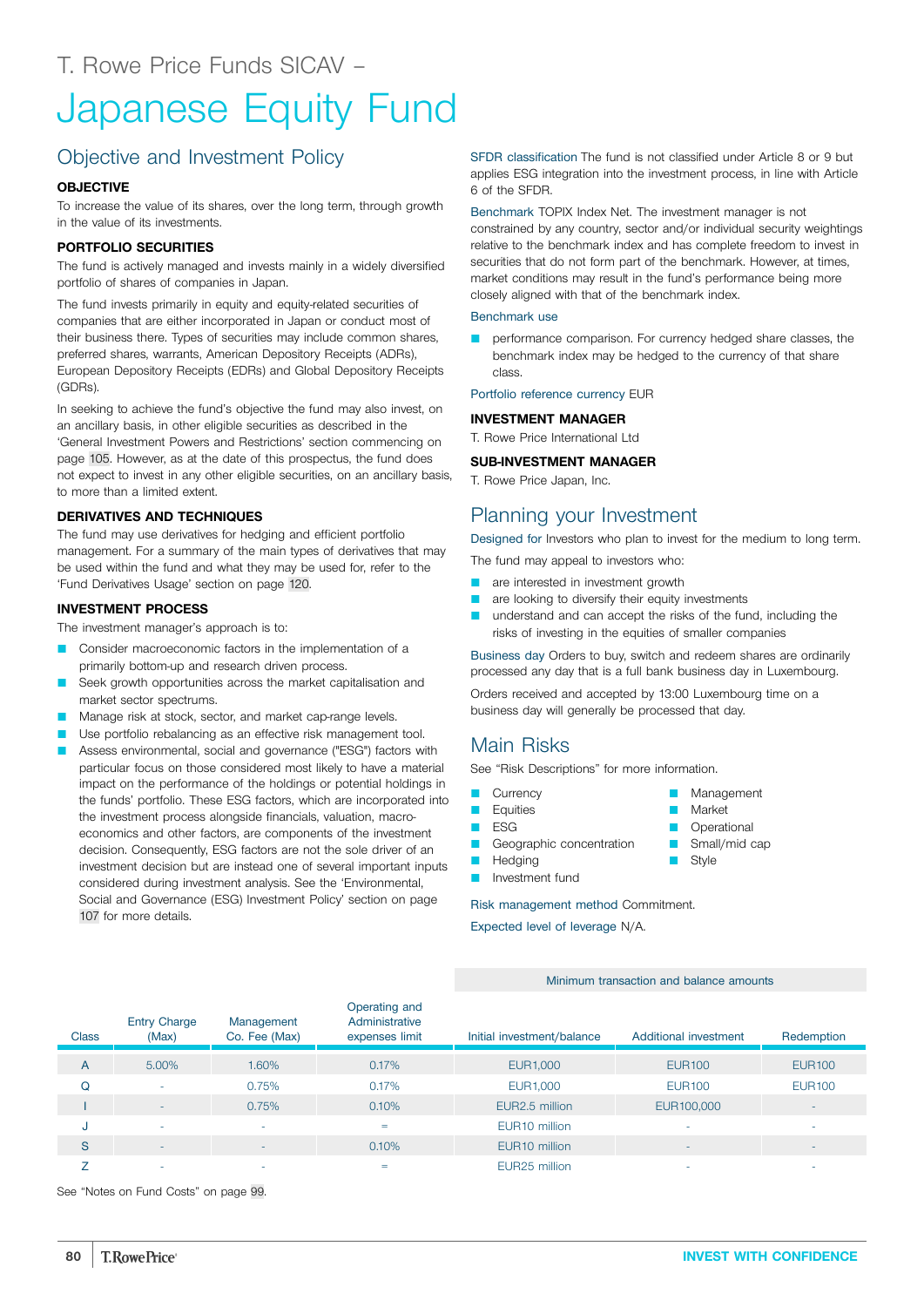# Middle East & Africa Equity Fund

# Objective and Investment Policy

## **OBJECTIVE**

To increase the value of its shares, over the long term, through growth in the value of its investments.

## **PORTFOLIO SECURITIES**

The fund is actively managed and invests mainly in a diversified portfolio of shares of companies in the developing countries of the Middle East and Africa.

The fund invests primarily in equity and equity-related securities of companies that are either incorporated in the developing countries of the Middle East and Africa or conduct most of their business in such countries. Types of securities may include common shares, preferred shares, warrants, American Depository Receipts (ADRs), European Depository Receipts (EDRs) and Global Depository Receipts (GDRs).

In seeking to achieve the fund's objective the fund may also invest, on an ancillary basis, in other eligible securities as described in the 'General Investment Powers and Restrictions' section commencing on page [105.](#page-104-0) However, as at the date of this prospectus, the fund does not expect to invest in any other eligible securities, on an ancillary basis, to more than a limited extent.

## **DERIVATIVES AND TECHNIQUES**

The fund may use derivatives for hedging and efficient portfolio management. For a summary of the main types of derivatives that may be used within the fund and what they may be used for, refer to the 'Fund Derivatives Usage' section on page [120](#page-119-0).

## **INVESTMENT PROCESS**

The investment manager's approach is to:

- Implement a growth oriented, unconstrained strategy designed to deliver strong absolute performance.
- Select investments based on fundamental analysis seeking to identify companies with attractive valuations and earnings that are growing faster than their local, regional or global peers.
- Exploit market inefficiencies.
- Focus on finding companies with above average revenue growth, strong management and good corporate governance.
- Support a bottom-up, stock-specific approach with a top-down perspective focusing on macro and micro factors mainly at the country level.
- Assess environmental, social and governance ("ESG") factors with particular focus on those considered most likely to have a material impact on the performance of the holdings or potential holdings in the funds' portfolio. These ESG factors, which are incorporated into the investment process alongside financials, valuation, macroeconomics and other factors, are components of the investment decision. Consequently, ESG factors are not the sole driver of an investment decision but are instead one of several important inputs considered during investment analysis. See the 'Environmental, Social and Governance (ESG) Investment Policy' section on page [107](#page-106-0) for more details.

SFDR classification The fund is not classified under Article 8 or 9 but applies ESG integration into the investment process, in line with Article 6 of the SFDR.

Benchmark MSCI Arabian Markets & Africa 10/40 IMI Net Index. The investment manager is not constrained by any country, sector and/or individual security weightings relative to the benchmark index and has complete freedom to invest in securities that do not form part of the benchmark. However, at times, market conditions may result in the fund's performance being more closely aligned with that of the benchmark index.

## Benchmark use

performance comparison. For currency hedged share classes, the benchmark index may be hedged to the currency of that share class.

Portfolio reference currency USD

## **INVESTMENT MANAGER**

T. Rowe Price International Ltd

## Planning your Investment

Designed for Investors who plan to invest for the medium to long term.

The fund may appeal to investors who:

- are interested in investment growth
- **Q** are looking to diversify their equity investments, in particular existing investments in developed markets
- **Q** understand and can accept the risks of the fund, including the risks of investing in emerging markets

Business day Orders to buy, switch and redeem shares are ordinarily processed any day that is a full bank business day in Luxembourg except Fridays.

Orders received and accepted by 13:00 Luxembourg time on a business day will generally be processed that day.

## Main Risks

See "Risk Descriptions" for more information.

- Country risk Saudi Arabia
- **Currency** 
	- **E** Emerging markets
	- **D** Equities
- $ESG$
- **D** Frontier markets
- Geographic concentration
- **D** Hedging

Risk management method Commitment.

Expected level of leverage N/A.

**INVEST WITH CONFIDENCE 81**

- Investment fund Management
- **Market**
- **D** Operational
- **B** Sector concentration
- $\Box$  Small/mid cap
- Style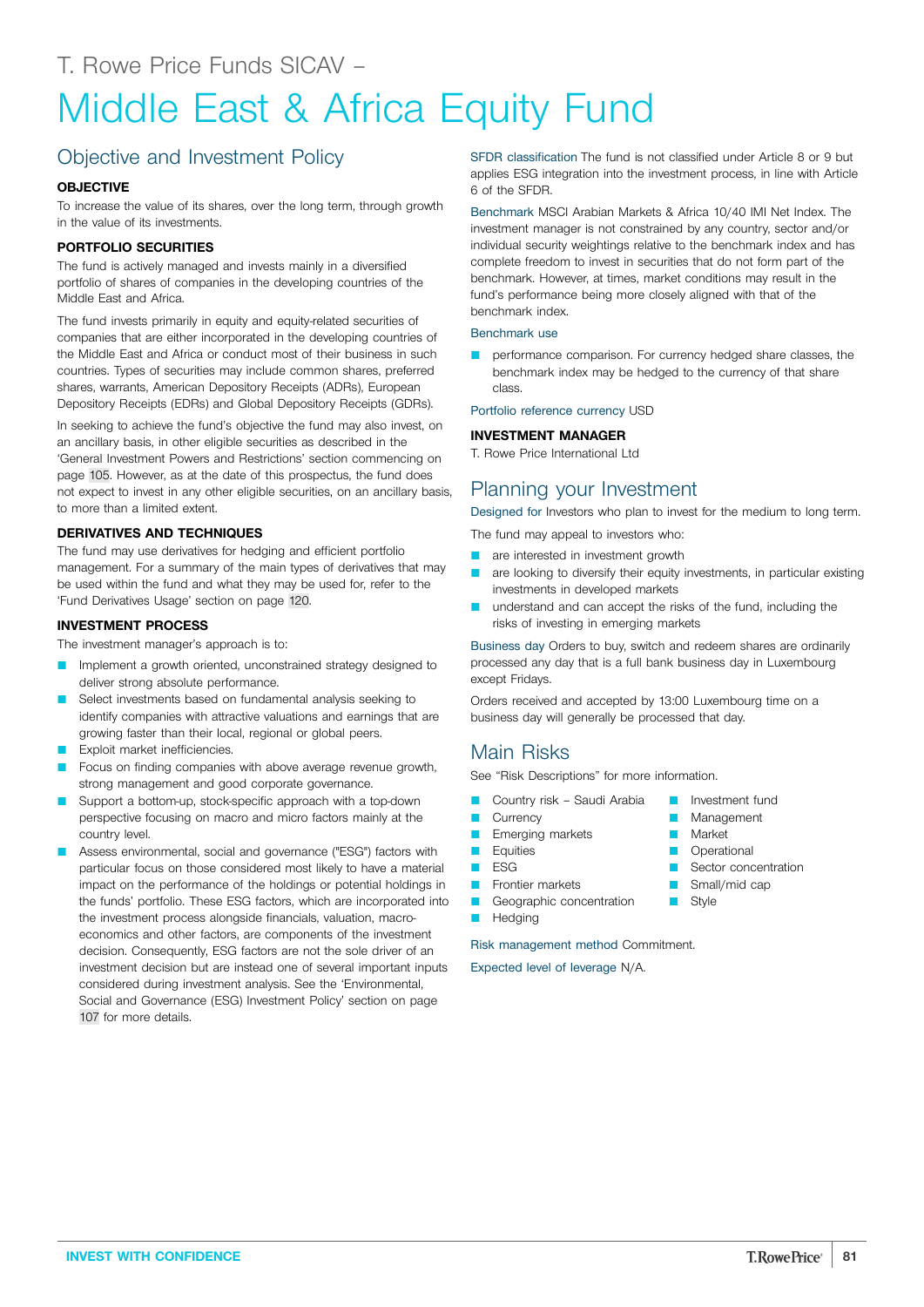# Middle East & Africa Equity Fund - continued

|  |  | Minimum transaction and balance amounts |  |  |  |
|--|--|-----------------------------------------|--|--|--|
|--|--|-----------------------------------------|--|--|--|

| <b>Class</b> | <b>Entry Charge</b><br>(Max) | Management<br>Co. Fee (Max) | Operating and<br>Administrative<br>expenses limit | Initial investment/balance | Additional investment | Redemption               |
|--------------|------------------------------|-----------------------------|---------------------------------------------------|----------------------------|-----------------------|--------------------------|
| A            | 5.00%                        | 1.90%                       | 0.17%                                             | <b>USD1,000</b>            | <b>USD100</b>         | <b>USD100</b>            |
| Q            | ۰                            | 1.00%                       | 0.17%                                             | <b>USD1,000</b>            | <b>USD100</b>         | <b>USD100</b>            |
|              | ٠                            | 1.00%                       | 0.10%                                             | USD2.5 million             | USD100,000            | $\overline{\phantom{a}}$ |
| u            | ٠                            | $\overline{\phantom{a}}$    | $=$                                               | USD <sub>10</sub> million  |                       | $\sim$                   |
| S            | ٠                            | $\overline{\phantom{a}}$    | 0.10%                                             | USD <sub>10</sub> million  |                       | $\overline{\phantom{a}}$ |
|              | $\overline{\phantom{a}}$     |                             | $=$                                               | USD25 million              |                       | $\overline{\phantom{a}}$ |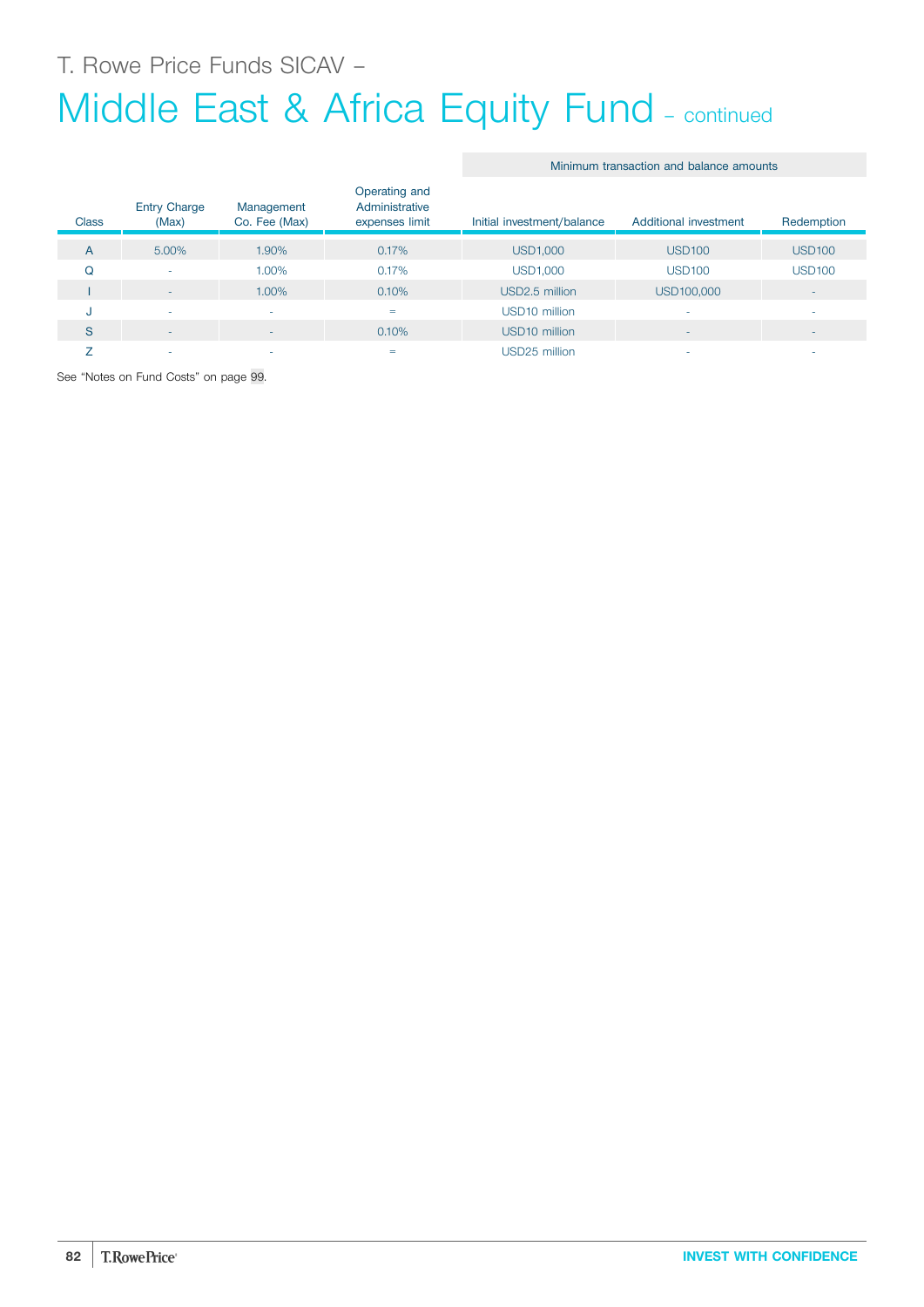# Responsible Global Structured Research Equity Fund

## Objective and Investment Policy

## **OBJECTIVE**

To increase the value of its shares, over the long term, through growth in the value of its investments.

## **PORTFOLIO SECURITIES**

The fund is actively managed and invests mainly in a widely diversified portfolio of shares of companies selected by T. Rowe Price's team of global research analysts under the supervision of the portfolio managers. The companies may be anywhere in the world, including emerging markets.

Although the fund does not have sustainable investment as an objective, the promotion of environmental and social characteristics is achieved through the investment manager's avoidance of sectors or companies, whose activities may be considered harmful to the environment and/or society through the application of its proprietary socially responsible screen (exclusion list). As a consequence, specific companies whose business activities involve controversial weapons (cluster munitions, anti-personnel mines, incendiary, chemical, biological and nuclear weapons), tobacco production, coal production, assaultstyle weapons for civilian use, adult entertainment, direct gambling operations and certain conduct-based criteria are excluded.

For further details see the T. Rowe Price Responsible Exclusion List section on page [110](#page-109-0).

The fund invests primarily in equity and equity-related securities. Types of securities may include common shares, preferred shares, American Depository Receipts (ADRs), European Depository Receipts (EDRs) and Global Depository Receipts (GDRs). Investments in China may include A and H shares. Investments in China A shares may be made through the Shanghai-Hong Kong Stock Connect or the Shenzhen-Hong Kong Stock Connect programs.

In seeking to achieve the fund's objective the fund may also invest, on an ancillary basis, in other eligible securities as described in the 'General Investment Powers and Restrictions' section commencing on page [105.](#page-104-0) However, as at the date of this prospectus, the fund does not expect to invest in any other eligible securities, on an ancillary basis, to more than a limited extent.

## **DERIVATIVES AND TECHNIQUES**

The fund may use derivatives for hedging and efficient portfolio management. Any use of derivatives aims to be consistent with the fund objectives and the environmental and social characteristics described within the 'Objective and Investment Policy' of the fund. For a summary of the main types of derivatives that may be used within the fund and what they may be used for, refer to the 'Fund Derivatives Usage' section on page [120.](#page-119-0)

## **INVESTMENT PROCESS**

The investment manager's approach is to:

- Utilise a proprietary global research platform using fundamental analysis.
- Combine fundamental research with highly structured portfolio construction.
- Select companies within tightly controlled stock, industry and sector limits relative to the MSCI All Country World Net Index.

Assess environmental, social and governance factors with particular focus on those considered most likely to have a material impact on the performance of the holdings or potential holdings in the funds' portfolio. These ESG factors, which are incorporated into the investment process alongside financials, valuation, macroeconomics and other factors, are components of the investment decision. Consequently, ESG factors are not the sole driver of an investment decision but are instead one of several important inputs considered during investment analysis. See the 'ESG Investment Policy' section on page [107](#page-106-0) for more details.

Sustainability Indicators Through the application of the T. Rowe Price Responsible Exclusion List, the fund aims to reduce the harmful impact on the environment and/or society of controversial weapons, smoking/ tobacco, adult entertainment, direct gambling operations, coal production and conduct based exclusions. The following sustainability indicators are used to monitor and assess the extent to which the fund attains the environmental and social characteristics that it promotes.

- 0% holdings in companies involved in the production of controversial weapons (cluster munitions, anti-personnel mines, incendiary, chemical, biological and nuclear weapons).
- 0% holdings in companies involved in the production or retail of assault-style weapons for civilian use.
- 0% holdings in companies whose main business activities involve the production of tobacco.
- 0% holdings in companies that generate >5% of revenues from adult entertainment.
- 0% holdings in companies that generate >5% of revenues from the production of coal.
- 0% holdings in companies that generate >5% of revenues from direct gambling operations.
- 0% holdings in companies that have been involved in an extreme environmental, social, ethical or governance breach and, in the opinion of the investment manager, are not taking adequate steps to remediate the issue.
- There may be circumstances where a fund has some limited, indirect, exposure to a company involved in the excluded categories. Examples of these circumstances could include an investment in an instrument that gives exposure to an index, or an investment in a fund managed by an unaffiliated investment manager.

SFDR classification Article 8

## **Benchmarks**

- 1. MSCI All Country World Net Index . The fund is managed within the targeted sector and individual security limits relative to the benchmark index.
- 2. MSCI ACWI ex Selected Securities Net Index.

## Benchmark use

- 1. MSCI All Country World Net Index.
- portfolio construction. The benchmark, however, is a broad market index and, as such, not aligned with the environmental and social characteristics of the fund. The fund is managed within the targeted sector and individual security limits relative to the benchmark index. Although the investment manager has freedom to invest in securities that do not form part of the benchmark and not own all benchmark securities, its ability to deviate from it is somewhat

The benchmark used by this fund is provided by MSCI Limited, a benchmark administrator authorised by the UK FCA pursuant to the UK Benchmark Regulation and included in the FCA Financial Services Register. During the EU BMR transitional period (as defined in EU BMR Article 51) EU supervised entities can use third country benchmarks even if they are not included in the ESMA register until 1 January 2024. The investment manager maintains a written plan setting out the actions to be taken in the event that this benchmark materially changes or ceases to be provided.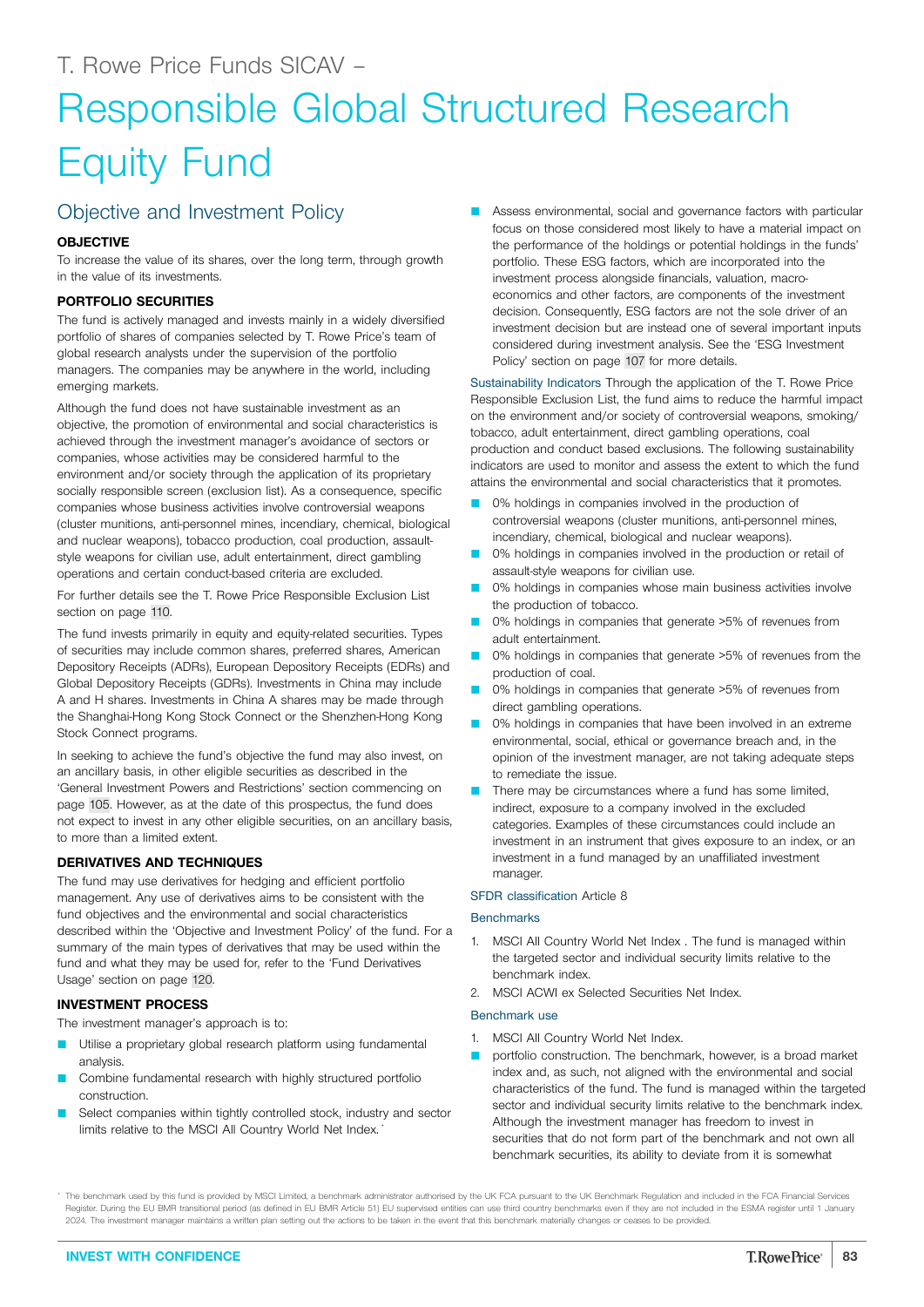# Responsible Global Structured Research

# Equity Fund – continued

limited. As a consequence of its investment strategy, at times, the fund's performance may be relatively closely aligned with that of the benchmark.

- 1. MSCI ACWI ex Selected Securities Net Index.
- performance comparison. The fund uses a custom index calculated by MSCI, based on the T. Rowe Price Responsible Exclusion List, which is aligned with the environmental and social characteristics of the fund.
- For currency hedged share classes, the benchmark index may be hedged to the currency of that share class.

Portfolio reference currency USD.

## **INVESTMENT MANAGER**

T. Rowe Price International Ltd

## **SUB-INVESTMENT MANAGERS**

- T. Rowe Price Associates, Inc.
- T. Rowe Price Hong Kong Ltd
- T. Rowe Price Singapore Private Ltd

## Planning your Investment

Designed for Investors who plan to invest for the medium to long term.

The fund may appeal to investors who:

- **Q** are interested in investment growth
- **Q** understand and can accept the risks of the fund, including the risks of investing in equities

Business day Orders to buy, switch and redeem shares are ordinarily processed any day that is a full bank business day in Luxembourg.

## Main Risks

See "Risk Descriptions" for more information.

Emerging markets **Equities** 

 $\blacksquare$  ESG

- **Management Market**
- **D** Operational
- 
- $\blacksquare$  Small/mid cap
- Investment fund

Risk management method: Commitment.

Expected level of leverage: N/A.

Geographic concentration

|              |                              |                             | Minimum transaction and balance amounts           |                            |                          |                          |  |  |
|--------------|------------------------------|-----------------------------|---------------------------------------------------|----------------------------|--------------------------|--------------------------|--|--|
| <b>Class</b> | <b>Entry Charge</b><br>(Max) | Management<br>Co. Fee (Max) | Operating and<br>Administrative<br>expenses limit | Initial investment/balance | Additional investment    | Redemption               |  |  |
| A            | 5.00%                        | 0.75%                       | 0.17%                                             | <b>USD1,000</b>            | <b>USD100</b>            | <b>USD100</b>            |  |  |
| O            | $\overline{\phantom{a}}$     | 0.35%                       | 0.17%                                             | <b>USD1,000</b>            | <b>USD100</b>            | <b>USD100</b>            |  |  |
|              | $\sim$                       | 0.35%                       | 0.10%                                             | USD2.5 million             | USD100,000               | $\overline{\phantom{a}}$ |  |  |
| u            | ۰                            | ٠                           | =                                                 | USD10 million              | $\overline{\phantom{a}}$ | ۰                        |  |  |
| S            | ۰                            | $\overline{\phantom{a}}$    | 0.10%                                             | USD <sub>10</sub> million  | $\overline{\phantom{a}}$ | $\overline{\phantom{a}}$ |  |  |
|              | ۰                            | ٠                           | =                                                 | USD25 million              |                          |                          |  |  |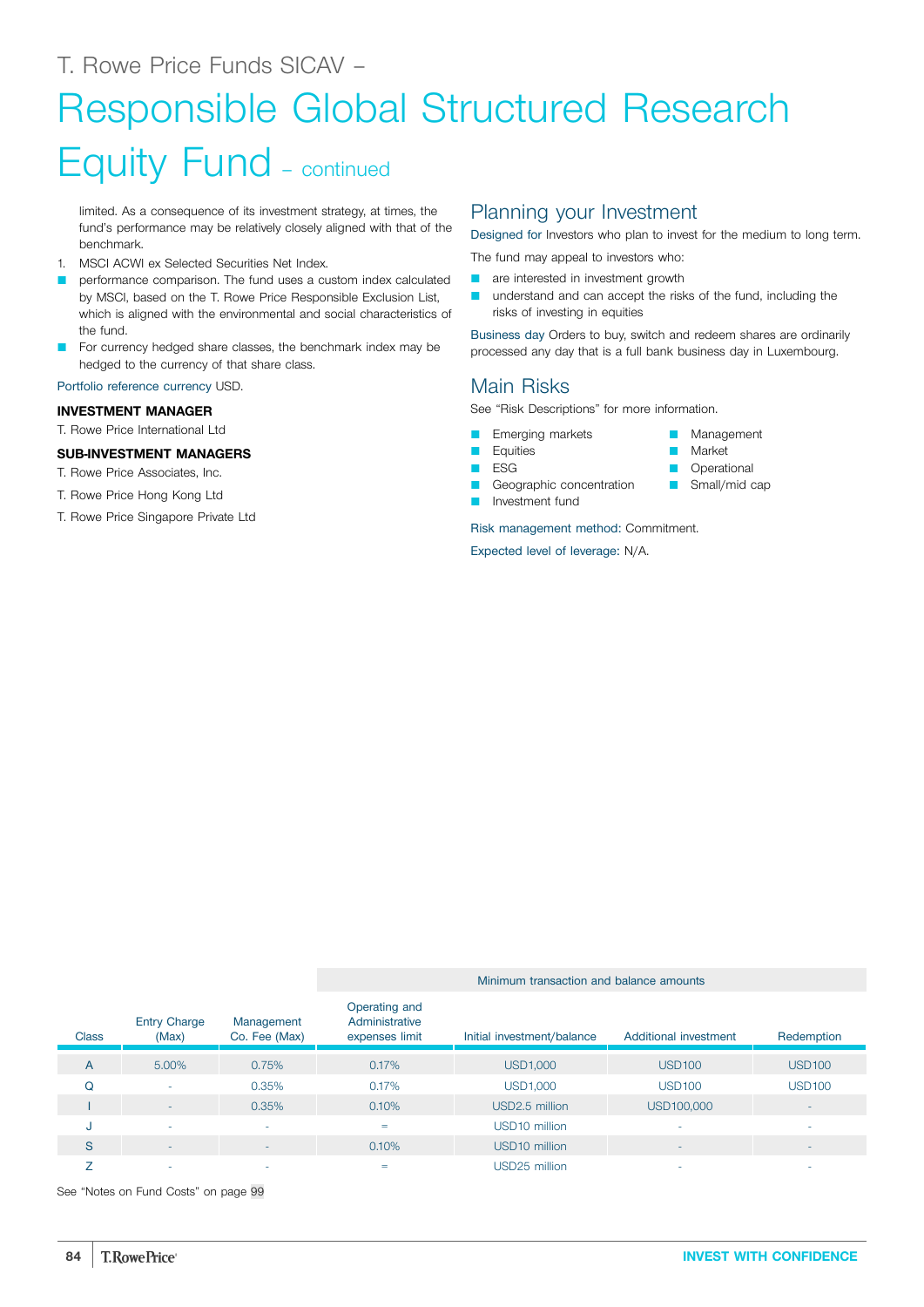# Science and Technology Equity Fund

# Objective and Investment Policy

## **OBJECTIVE**

To increase the value of its shares, over the long term, through growth in the value of its investments.

## **PORTFOLIO SECURITIES**

The fund is actively managed and invests mainly in a widely diversified portfolio of shares of companies expected to benefit from the development and use of science and/or technology. The companies may be anywhere in the world, including emerging markets.

The fund invests primarily in equity and equity related securities of companies that operate in such industries as:

- information technology, including software, services, hardware, semiconductors, and technology equipment;
- telecommunication equipment and services;
- health care, including pharmaceuticals, biotechnology, life sciences, and health care equipment and services;
- business services and technology solutions;
- media, including advertising, broadcasting, cable and satellite, movies and entertainment, and publishing;
- internet commerce and advertising;
- alternative energy;
- aerospace and defence; and
- materials and chemicals.

Types of securities may include common shares, preferred shares, warrants, American Depository Receipts (ADRs), European Depository Receipts (EDRs) and Global Depository Receipts (GDRs).

In seeking to achieve the fund's objective the fund may also invest, on an ancillary basis, in other eligible securities as described in the 'General Investment Powers and Restrictions' section commencing on page [105.](#page-104-0) However, as at the date of this prospectus, the fund does not expect to invest in any other eligible securities, on an ancillary basis, to more than a limited extent.

## **DERIVATIVES AND TECHNIQUES**

The fund may use derivatives for hedging and efficient portfolio management. For a summary of the main types of derivatives that may be used within the fund and what they may be used for, refer to the 'Fund Derivatives Usage' section on page [120](#page-119-0).

## **INVESTMENT PROCESS**

The investment manager's approach is to:

- Employ fundamental analysis to identify high-quality companies.
- Identify companies, ranging from small companies offering new technologies to large firms with established track records, with superior growth prospects that are selling at reasonable prices.
- Focus in particular on technology companies with potential for real earnings and revenue growth as well as with a leading or growing market share.
- Assess environmental, social and governance ("ESG") factors with particular focus on those considered most likely to have a material impact on the performance of the holdings or potential holdings in the funds' portfolio. These ESG factors, which are incorporated into the investment process alongside financials, valuation, macroeconomics and other factors, are components of the investment decision. Consequently, ESG factors are not the sole driver of an

investment decision but are instead one of several important inputs considered during investment analysis. See the 'Environmental, Social and Governance (ESG) Investment Policy' section on page [107](#page-106-0) for more details.

SFDR classification The fund is not classified under Article 8 or 9 but applies ESG integration into the investment process, in line with Article 6 of the SFDR.

Benchmark MSCI AC World Information Technology Net Index. The investment manager is not constrained by any country, sector and/or individual security weightings relative to the benchmark index and has complete freedom to invest in securities that do not form part of the benchmark. However, at times, market conditions may result in the fund's performance being more closely aligned with that of the benchmark index.

## Benchmark use

performance comparison. For currency hedged share classes, the benchmark index may be hedged to the currency of that share class.

Portfolio reference currency USD

## **INVESTMENT MANAGER**

T. Rowe Price International Ltd

## **SUB-INVESTMENT MANAGER**

T. Rowe Price Associates, Inc.

## Planning your Investment

Designed for Investors who plan to invest for the medium to long term.

The fund may appeal to investors who:

- are interested in investment growth in the science and technology fields
- are looking to diversify their equity investments
- understand and can accept the risks of the fund, including the risks of investing in equities globally

Business day Orders to buy, switch and redeem shares are ordinarily processed any day that is a full bank business day in Luxembourg.

Q Issuer concentration

**Management** Market **Operational** Sector concentration Small/mid cap **B** Stock Connect

Orders received and accepted by 13:00 Luxembourg time on a business day will generally be processed that day.

## Main Risks

See "Risk Descriptions" for more information.

- Country risk China
- **Currency**
- Emerging markets
- **D** Equities
- $ESG$
- **Q** Geographic concentration
- **Hedging**
- **D** Investment fund

Risk management method Commitment.

Expected level of leverage N/A.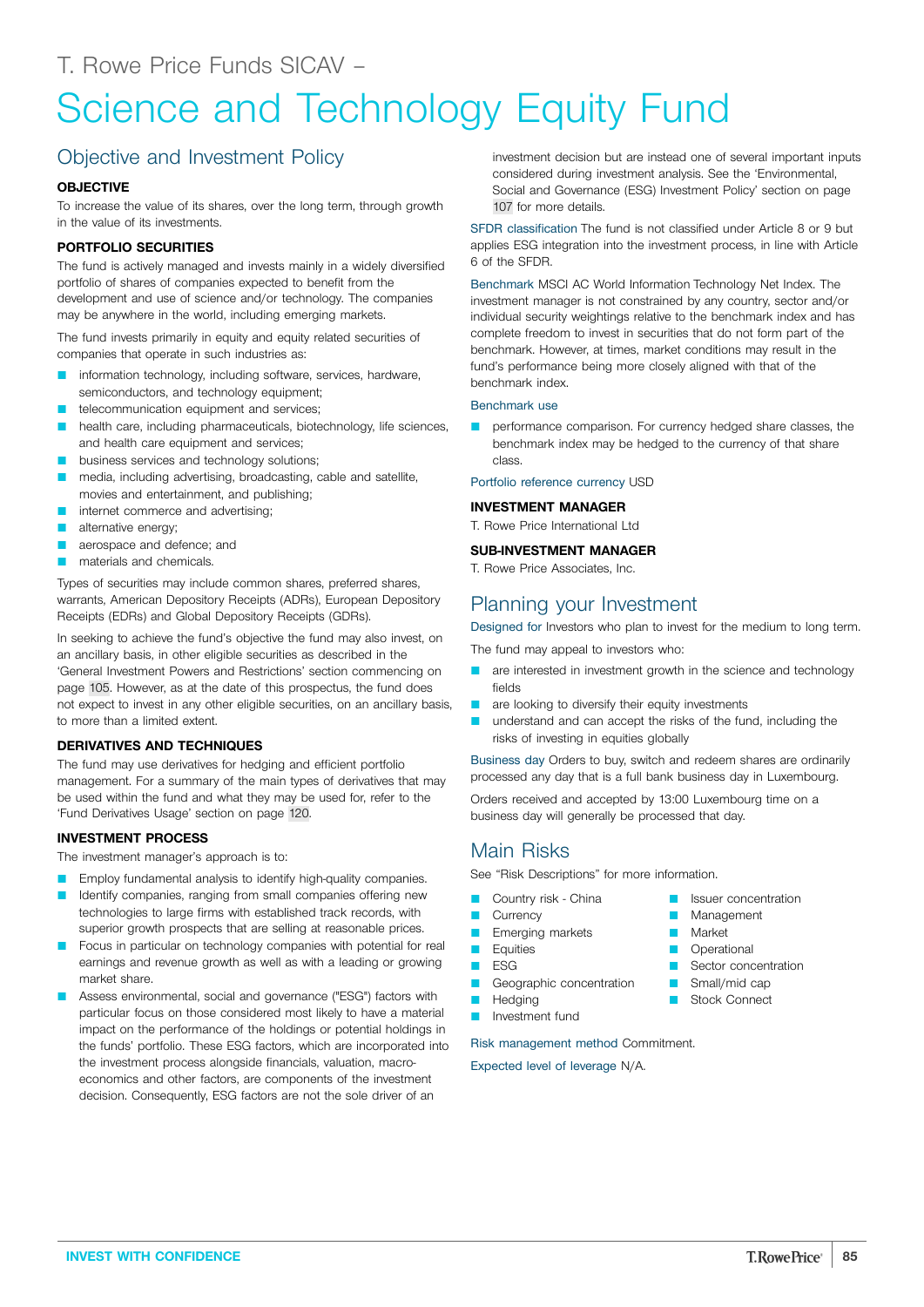T. Rowe Price Funds SICAV –

# Science and Technology Equity Fund - continued

Minimum transaction and balance amounts

| <b>Class</b>   | <b>Entry Charge</b><br>(Max) | Management<br>Co. Fee (Max) | Operating and<br>Administrative<br>expenses limit | Initial investment/balance | Additional investment    | Redemption               |
|----------------|------------------------------|-----------------------------|---------------------------------------------------|----------------------------|--------------------------|--------------------------|
| $\overline{A}$ | 5.00%                        | 1.75%                       | 0.17%                                             | <b>USD1,000</b>            | <b>USD100</b>            | <b>USD100</b>            |
| Q              | <b>.</b>                     | 0.85%                       | 0.17%                                             | USD1,000                   | <b>USD100</b>            | <b>USD100</b>            |
|                | <b>1</b>                     | 0.85%                       | 0.10%                                             | USD2.5 million             | USD100,000               | $\overline{\phantom{a}}$ |
| J              | <b>.</b>                     | $\overline{\phantom{a}}$    | =                                                 | USD10 million              | ۰                        | $\sim$                   |
| S              | $\sim$                       | ۰                           | 0.10%                                             | USD <sub>10</sub> million  | $\overline{\phantom{a}}$ | $\overline{\phantom{a}}$ |
|                |                              | ۰                           | =                                                 | USD10 million              |                          | ۰                        |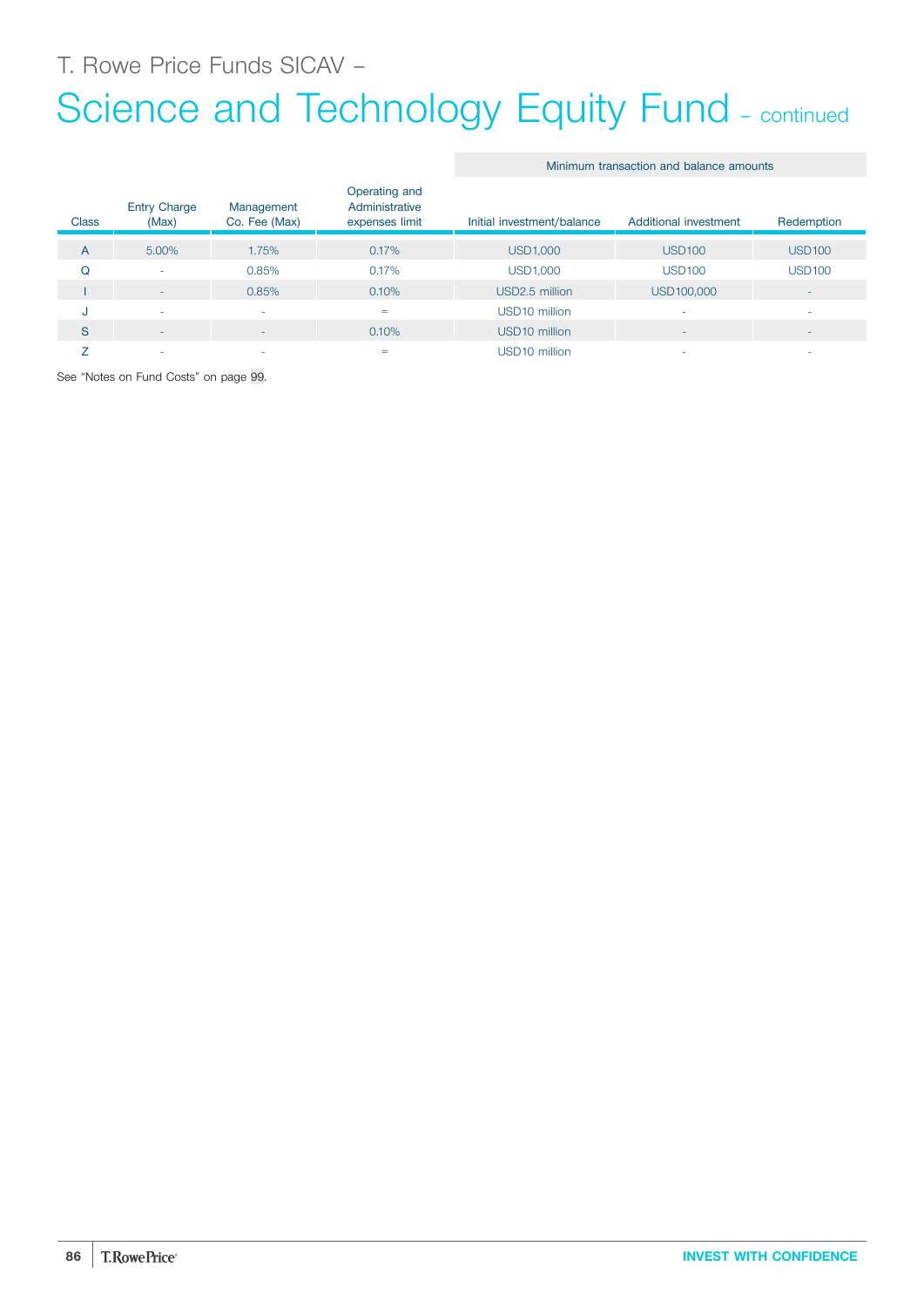# US Blue Chip Equity Fund

# Objective and Investment Policy

## **OBJECTIVE**

To increase the value of its shares, over the long term, through growth in the value of its investments.

## **PORTFOLIO SECURITIES**

The fund is actively managed and invests mainly in a diversified portfolio of shares of large and medium sized "blue chip" companies in the United States.

The fund invests primarily in equity and equity-related securities of companies that are either incorporated in the United States of America or conduct most of their business there, that have a market capitalisation equal to or greater than the companies in the Russell Midcap Index or S&P Mid-cap 400 Index, and that have a leading market position, seasoned management and strong financial fundamentals. Types of securities may include common shares, preferred shares, warrants, American Depository Receipts (ADRs), European Depository Receipts (EDRs) and Global Depository Receipts (GDRs).

In seeking to achieve the fund's objective the fund may also invest, on an ancillary basis, in other eligible securities as described in the 'General Investment Powers and Restrictions' section commencing on page [105.](#page-104-0) As at the date of this prospectus, this may include eligible securities from other countries, to more than a limited extent.

## **DERIVATIVES AND TECHNIQUES**

The fund may use derivatives for hedging and efficient portfolio management. For a summary of the main types of derivatives that may be used within the fund and what they may be used for, refer to the 'Fund Derivatives Usage' section on page [120](#page-119-0).

## **INVESTMENT PROCESS**

The investment manager's approach is to:

- Identify high-quality companies with leading market positions in fertile growth fields.
- Integrate fundamental research with an emphasis on sustainable growth (as opposed to momentum growth).
- Focus on high-quality earnings, strong free cash flow growth, shareholder-oriented management, and rational competitive environments.
- Avoid overpaying for growth while broadly diversifying the portfolio.
- The investment manager also assesses environmental, social and governance ("ESG") factors with particular focus on those considered most likely to have a material impact on the performance of the holdings or potential holdings in the funds' portfolio. These ESG factors, which are incorporated into the investment process alongside financials, valuation, macroeconomics and other factors, are components of the investment decision. Consequently, ESG factors are not the sole driver of an investment decision but are instead one of several important inputs

considered during investment analysis. See the 'Environmental, Social and Governance (ESG) Investment Policy' section on page [107](#page-106-0) for more details.

SFDR classification The fund is not classified under Article 8 or 9 but applies ESG integration into the investment process, in line with Article 6 of the SFDR.

Benchmark S&P 500 Index Net 30% Withholding Tax. The investment manager is not constrained by any country, sector and/or individual security weightings relative to the benchmark index and has complete freedom to invest in securities that do not form part of the benchmark. However, at times, market conditions may result in the fund's performance being more closely aligned with that of the benchmark index.

#### Benchmark use

performance comparison. For currency hedged share classes, the benchmark index may be hedged to the currency of that share class.

Portfolio reference currency USD

#### **INVESTMENT MANAGER**

T. Rowe Price International Ltd

#### **SUB-INVESTMENT MANAGER**

T. Rowe Price Associates, Inc

## Planning your Investment

Designed for Investors who plan to invest for the medium to long term.

The fund may appeal to investors who:

- are interested in investment growth
- understand and can accept the risks of the fund, including the risks of investing in equities

Business day Orders to buy, switch and redeem shares are ordinarily processed any day that is a full bank business day in Luxembourg.

Management

**Market D** Operational Style

Orders received and accepted by 13:00 Luxembourg time on a business day will generally be processed that day.

## Main Risks

See "Risk Descriptions" for more information.

- **D** Equities
- $ESG$
- Geographic concentration
	-
- Hedging Investment fund

Risk management method Commitment.

Expected level of leverage N/A.

Minimum transaction and balance amounts

| <b>Class</b> | <b>Entry Charge</b><br>(Max) | Management<br>Co. Fee (Max) | Operating and<br>Administrative<br>expenses limit | Initial investment/balance | Additional investment    | Redemption               |
|--------------|------------------------------|-----------------------------|---------------------------------------------------|----------------------------|--------------------------|--------------------------|
| A            | 5.00%                        | 1.50%                       | 0.17%                                             | <b>USD1,000</b>            | <b>USD100</b>            | <b>USD100</b>            |
| Q            |                              | 0.65%                       | 0.17%                                             | <b>USD1,000</b>            | <b>USD100</b>            | <b>USD100</b>            |
|              | $\overline{\phantom{a}}$     | 0.65%                       | 0.10%                                             | USD2.5 million             | USD100,000               |                          |
| J            | ۰                            | $\overline{\phantom{a}}$    | $=$                                               | USD <sub>10</sub> million  | ۰                        | $\overline{\phantom{a}}$ |
| S            | $\overline{\phantom{a}}$     | $\overline{\phantom{0}}$    | 0.10%                                             | USD <sub>10</sub> million  | $\overline{\phantom{a}}$ | $\overline{\phantom{a}}$ |
|              | ۰                            | $\overline{\phantom{a}}$    | $=$                                               | USD25 million              | ۰                        | $\overline{\phantom{a}}$ |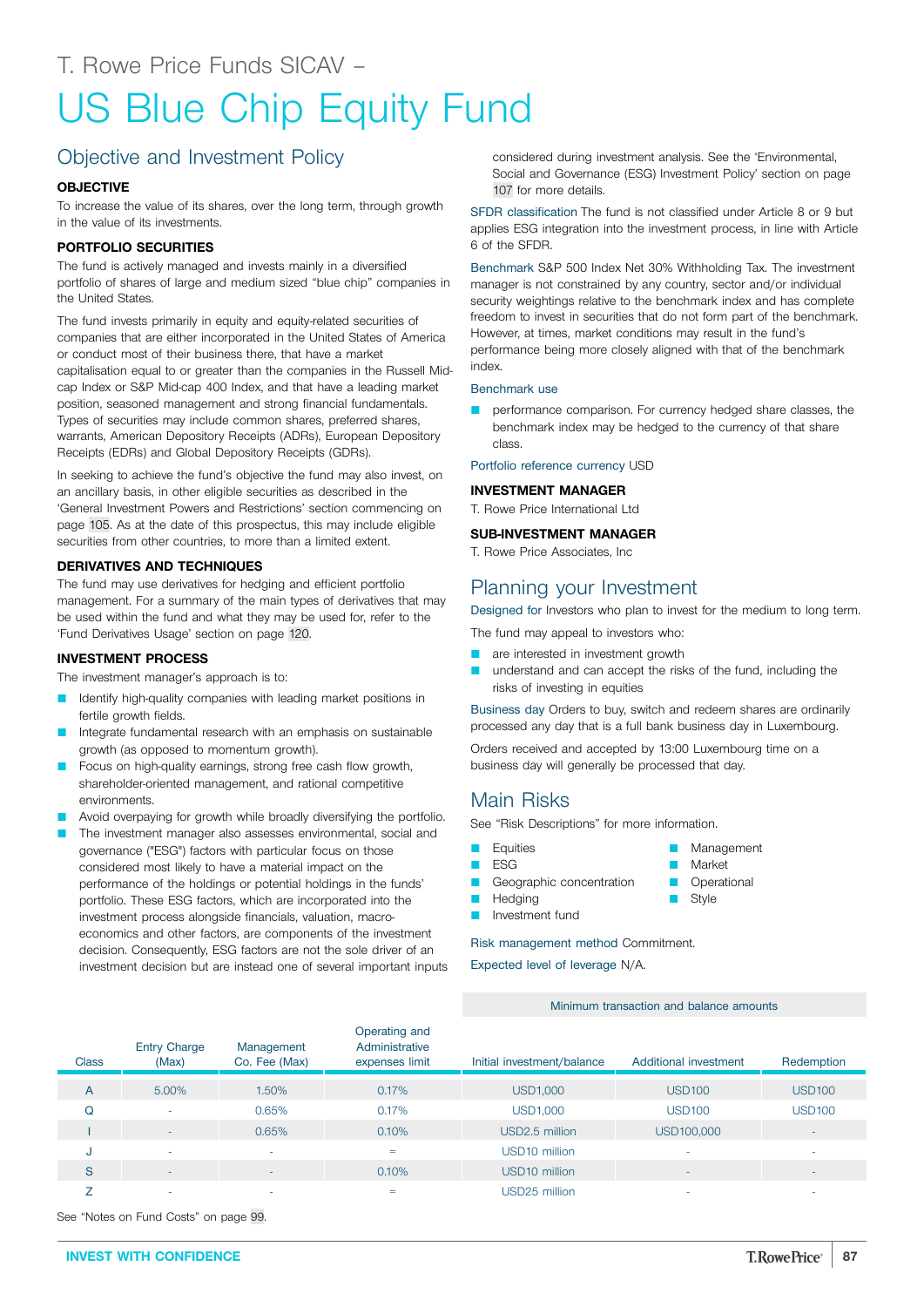# US Equity Fund

# Objective and Investment Policy

## **OBJECTIVE**

To increase the value of its shares, over the long term, through growth in the value of its investments.

## **PORTFOLIO SECURITIES**

The fund is actively managed and invests mainly in a diversified portfolio of shares of companies in the United States.

The fund invests primarily in equity and equity-related securities of companies that are either incorporated in the United States of America or conduct most of their business there and that have a market capitalisation equal to or greater than the companies in the Russell 1000 Index. Types of securities may include common shares, preferred shares, warrants, American Depository Receipts (ADRs), European Depository Receipts (EDRs) and Global Depository Receipts (GDRs).

In seeking to achieve the fund's objective the fund may also invest, on an ancillary basis, in other eligible securities as described in the 'General Investment Powers and Restrictions' section commencing on page [105.](#page-104-0) As at the date of this prospectus, this may include real estate investment trusts (REITs), to more than a limited extent.

## **DERIVATIVES AND TECHNIQUES**

The fund may use derivatives for hedging and efficient portfolio management. For a summary of the main types of derivatives that may be used within the fund and what they may be used for, refer to the 'Fund Derivatives Usage' section on page [120](#page-119-0).

## **INVESTMENT PROCESS**

The investment manager's approach is to:

- Target attractive opportunities across the investable universe, irrespective of growth or value style.
- Utilise a proprietary global research platform using fundamental analysis with a bottom-up approach combined with an in-depth valuation assessment.
- Integrate an active risk management process throughout its analysis.
- Assess environmental, social and governance ("ESG") factors with particular focus on those considered most likely to have a material impact on the performance of the holdings or potential holdings in the funds' portfolio. These ESG factors, which are incorporated into the investment process alongside financials, valuation, macroeconomics and other factors, are components of the investment decision. Consequently, ESG factors are not the sole driver of an investment decision but are instead one of several important inputs considered during investment analysis. See the 'Environmental, Social and Governance (ESG) Investment Policy' section on page [107](#page-106-0) for more details.

SFDR classification The fund is not classified under Article 8 or 9 but applies ESG integration into the investment process, in line with Article 6 of the SFDR.

Benchmark S&P 500 Index Net 30% Withholding Tax. The investment manager is not constrained by any country, sector and/or individual security weightings relative to the benchmark index and has complete freedom to invest in securities that do not form part of the benchmark. However, at times, market conditions may result in the fund's performance being more closely aligned with that of the benchmark index.

## Benchmark use

performance comparison. For currency hedged share classes, the benchmark index may be hedged to the currency of that share class.

Portfolio reference currency USD

## **INVESTMENT MANAGER**

T. Rowe Price International Ltd

## **SUB-INVESTMENT MANAGER**

T. Rowe Price Associates, Inc

## Planning your Investment

Designed for Investors who plan to invest for the medium to long term.

The fund may appeal to investors who:

- **Q** are interested in investment growth
- understand and can accept the risks of the fund, including the risks of investing in equities

Business day Orders to buy, switch and redeem shares are ordinarily processed any day that is a full bank business day in Luxembourg.

Orders received and accepted by 13:00 Luxembourg time on a business day will generally be processed that day.

## Main Risks

See "Risk Descriptions" for more information.

- **Equities**
- **D** ESG

Hedging

- Geographic concentration
- Market

Q Investment fund Management

**D** Operational

Risk management method Commitment.

Expected level of leverage N/A.

#### Minimum transaction and balance amounts

| <b>Class</b> | <b>Entry Charge</b><br>(Max) | Management<br>Co. Fee (Max) | Operating and<br>Administrative<br>expenses limit | Initial investment/balance | Additional investment    | Redemption               |
|--------------|------------------------------|-----------------------------|---------------------------------------------------|----------------------------|--------------------------|--------------------------|
| A            | 5.00%                        | 1.50%                       | 0.17%                                             | <b>USD1,000</b>            | <b>USD100</b>            | <b>USD100</b>            |
| Q            | ۰                            | 0.65%                       | 0.17%                                             | <b>USD1,000</b>            | <b>USD100</b>            | <b>USD100</b>            |
|              | ۰                            | 0.65%                       | 0.10%                                             | USD2.5 million             | USD100,000               | $\sim$                   |
| J            | ۰                            | <b>.</b>                    | $=$                                               | USD <sub>10</sub> million  |                          | $\overline{\phantom{a}}$ |
| S            | ٠                            | $\overline{\phantom{a}}$    | 0.10%                                             | USD <sub>10</sub> million  | $\overline{\phantom{a}}$ | $\overline{\phantom{a}}$ |
|              | ۰                            |                             | $=$                                               | USD25 million              |                          | $\overline{\phantom{a}}$ |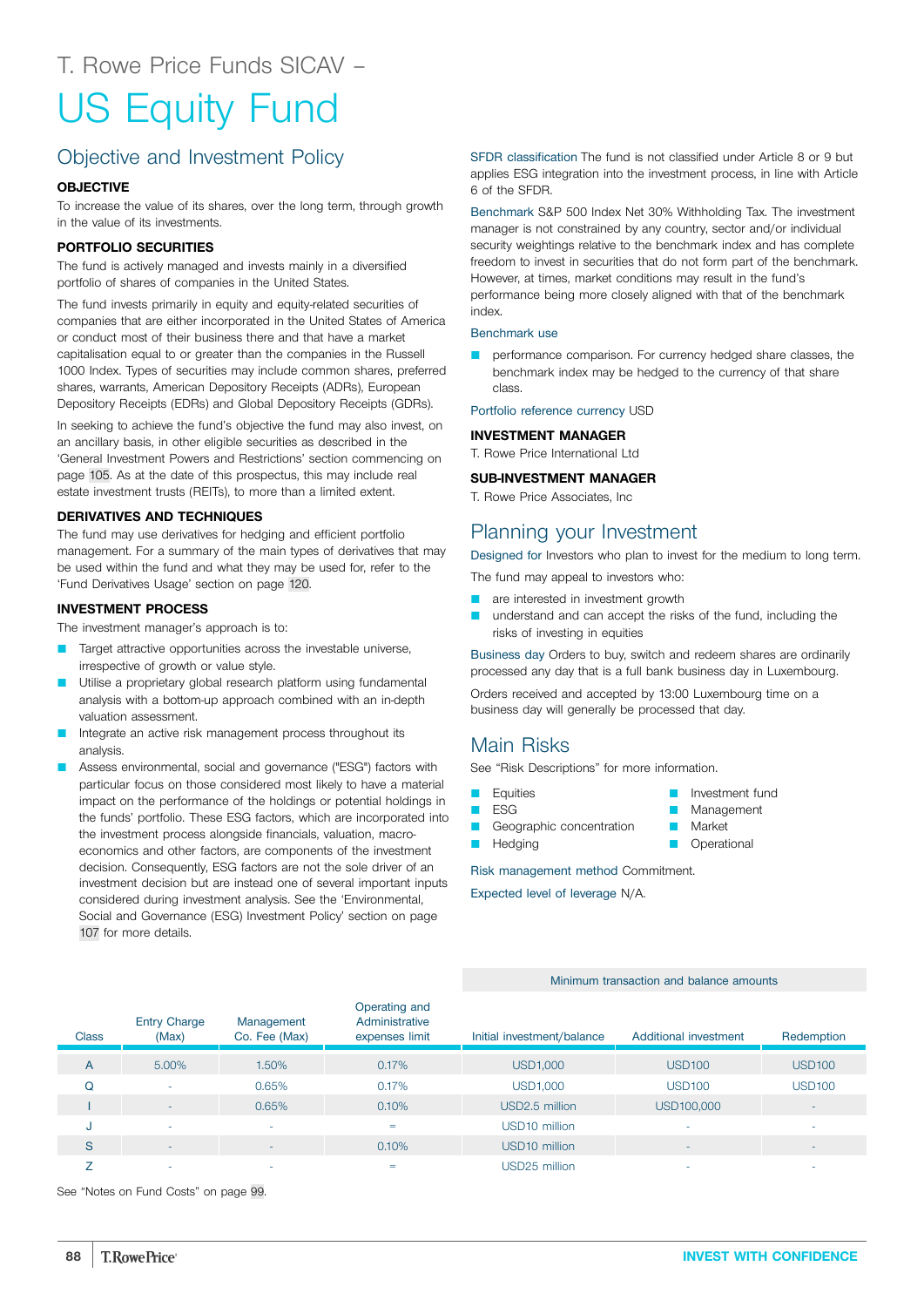# US Large Cap Growth Equity Fund

## Objective and Investment Policy

## **OBJECTIVE**

To increase the value of its shares, over the long term, through growth in the value of its investments.

## **PORTFOLIO SECURITIES**

The fund is actively managed and invests mainly in a diversified portfolio of shares from large capitalisation companies in the United States that have the potential for above-average and sustainable rates of earnings growth.

The fund invests primarily in equity and equity-related securities of companies that are either incorporated in the United States of America or conduct most of their business there and that have a market capitalisation equal to or greater than the companies in the Russell 1000 Index. Types of securities may include common shares, preferred shares, warrants, American Depository Receipts (ADRs), European Depository Receipts (EDRs) and Global Depository Receipts (GDRs).

In seeking to achieve the fund's objective the fund may also invest, on an ancillary basis, in other eligible securities as described in the 'General Investment Powers and Restrictions' section commencing on page [105.](#page-104-0) The fund may invest in eligible securities from other countries, to more than a limited extent.

## **DERIVATIVES AND TECHNIQUES**

The fund may use derivatives for hedging and efficient portfolio management. For a summary of the main types of derivatives that may be used within the fund and what they may be used for, refer to the 'Fund Derivatives Usage' section on page [120](#page-119-0).

## **INVESTMENT PROCESS**

The investment manager's approach is to:

- Scrutinise both company- and industry-level fundamentals to identify companies with characteristics that support sustainable double-digit earnings growth.
- Focus on high-quality earnings, strong free cash flow growth, shareholder-oriented management, and rational competitive environments.
- Exploit differences between secular and cyclical trends.
- Limit portfolio holdings to the most attractive growth opportunities across industries.
- Assess environmental, social and governance ("ESG") factors with particular focus on those considered most likely to have a material impact on the performance of the holdings or potential holdings in the funds' portfolio. These ESG factors, which are incorporated into the investment process alongside financials, valuation, macroeconomics and other factors, are components of the investment decision. Consequently, ESG factors are not the sole driver of an investment decision but are instead one of several important inputs

considered during investment analysis. See the 'Environmental, Social and Governance (ESG) Investment Policy' section on page [107](#page-106-0) for more details.

SFDR classification The fund is not classified under Article 8 or 9 but applies ESG integration into the investment process, in line with Article 6 of the SFDR.

Benchmark Russell 1000 Growth Net 30% Index. The investment manager is not constrained by any country, sector and/or individual security weightings relative to the benchmark index and has complete freedom to invest in securities that do not form part of the benchmark. However, at times, market conditions may result in the fund's performance being more closely aligned with that of the benchmark index.

#### Benchmark use

performance comparison. For currency hedged share classes, the benchmark index may be hedged to the currency of that share class.

Portfolio reference currency USD

#### **INVESTMENT MANAGER**

T. Rowe Price International Ltd

#### **SUB-INVESTMENT MANAGER**

T. Rowe Price Associates, Inc

## Planning your Investment

Designed for Investors who plan to invest for the medium to long term.

The fund may appeal to investors who:

- are interested in investment growth
- understand and can accept the risks of the fund, including the risks of investing in equities

Business day Orders to buy, switch and redeem shares are ordinarily processed any day that is a full bank business day in Luxembourg.

Management

**Market D** Operational Small/mid cap

Orders received and accepted by 13:00 Luxembourg time on a business day will generally be processed that day.

## Main Risks

See "Risk Descriptions" for more information.

- **D** Equities
- $ESG$
- Geographic concentration
- **Hedging**
- Investment fund

Risk management method Commitment.

Expected level of leverage N/A.

Minimum transaction and balance amounts

| <b>Class</b>   | <b>Entry Charge</b><br>(Max) | Management<br>Co. Fee (Max) | Operating and<br>Administrative<br>expenses limit | Initial investment/balance | Additional investment    | Redemption                   |
|----------------|------------------------------|-----------------------------|---------------------------------------------------|----------------------------|--------------------------|------------------------------|
| A              | 5.00%                        | 1.50%                       | 0.17%                                             | <b>USD1,000</b>            | <b>USD100</b>            | <b>USD100</b>                |
| Q              | ٠                            | 0.65%                       | 0.17%                                             | <b>USD1,000</b>            | <b>USD100</b>            | <b>USD100</b>                |
|                | ۰.                           | 0.65%                       | 0.10%                                             | USD2.5 million             | USD100,000               | $\qquad \qquad \blacksquare$ |
| J              | ۰                            | $\overline{\phantom{a}}$    | $=$                                               | USD <sub>10</sub> million  | ٠                        | ۰                            |
| S              | $\overline{\phantom{a}}$     | $\overline{\phantom{0}}$    | 0.10%                                             | USD <sub>10</sub> million  | $\overline{\phantom{a}}$ | $\overline{\phantom{a}}$     |
| $\overline{ }$ | ۰                            | $\overline{\phantom{a}}$    | $=$                                               | USD25 million              | ٠                        | ۰                            |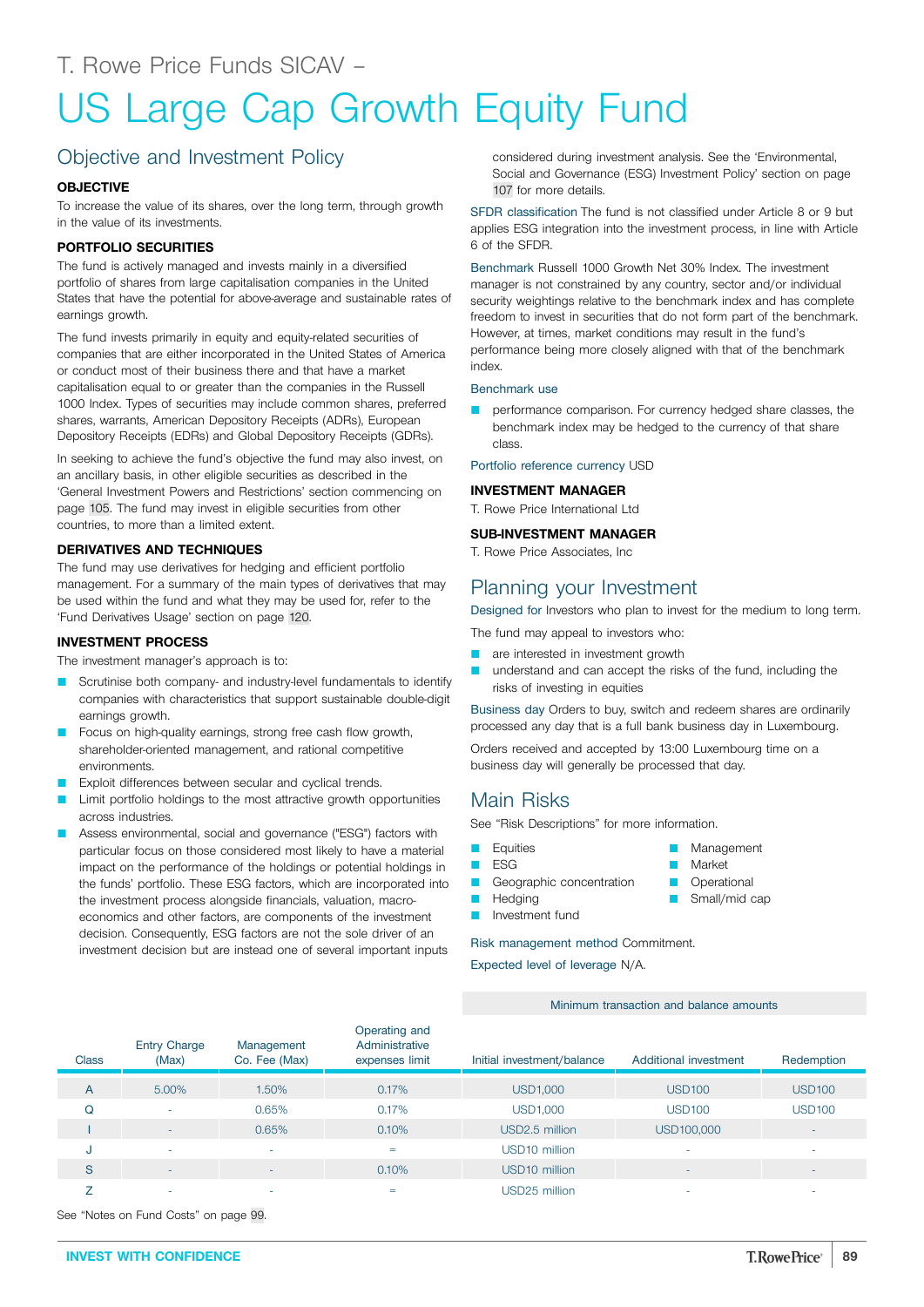# US Large Cap Value Equity Fund

## Objective and Investment Policy

## **OBJECTIVE**

To increase the value of its shares, over the long term, through growth in the value of its investments.

## **PORTFOLIO SECURITIES**

The fund is actively managed and invests mainly in a diversified portfolio of shares from large capitalisation companies in the United States that are selling at discounted valuations relative to their historical average and/or the average of their industries.

The fund invests primarily in equity and equity-related securities of companies that are either incorporated in the United States of America or conduct most of their business there and that have a market capitalisation equal to or greater than the companies in the Russell 1000 Index. Types of securities may include common shares, preferred shares, warrants, American Depository Receipts (ADRs), European Depository Receipts (EDRs) and Global Depository Receipts (GDRs).

In seeking to achieve the fund's objective the fund may also invest, on an ancillary basis, in other eligible securities as described in the 'General Investment Powers and Restrictions' section commencing on page [105.](#page-104-0) As at the date of this prospectus, this may include real estate investment trusts (REITs) or eligible securities from other countries, to more than a limited extent.

## **DERIVATIVES AND TECHNIQUES**

The fund may use derivatives for hedging and efficient portfolio management. For a summary of the main types of derivatives that may be used within the fund and what they may be used for, refer to the 'Fund Derivatives Usage' section on page [120](#page-119-0).

## **INVESTMENT PROCESS**

The investment manager's approach is to:

- Focus on relative value relationships.
- Employ fundamental research to identify companies with improving financial outlook.
- Integrate qualitative inputs to assess potential for improved investor perception.
- Verify relative valuation anomalies through quantitative analysis.
- Balance valuation analysis and qualitative assessment.
- Assess environmental, social and governance ("ESG") factors with particular focus on those considered most likely to have a material impact on the performance of the holdings or potential holdings in the funds' portfolio. These ESG factors, which are incorporated into the investment process alongside financials, valuation, macroeconomics and other factors, are components of the investment decision. Consequently, ESG factors are not the sole driver of an investment decision but are instead one of several important inputs

considered during investment analysis. See the 'Environmental, Social and Governance (ESG) Investment Policy' section on page [107](#page-106-0) for more details.

SFDR classification The fund is not classified under Article 8 or 9 but applies ESG integration into the investment process, in line with Article 6 of the SFDR.

Benchmark Russell 1000 Value Net 30% Index. The investment manager is not constrained by any country, sector and/or individual security weightings relative to the benchmark index and has complete freedom to invest in securities that do not form part of the benchmark. However, at times, market conditions may result in the fund's performance being more closely aligned with that of the benchmark index.

#### Benchmark use

performance comparison. For currency hedged share classes, the benchmark index may be hedged to the currency of that share class.

Portfolio reference currency USD

#### **INVESTMENT MANAGER**

T. Rowe Price International Ltd

## **SUB-INVESTMENT MANAGER**

T. Rowe Price Associates, Inc

## Planning your Investment

Designed for Investors who plan to invest for the medium to long term.

The fund may appeal to investors who:

- are interested in investment growth
- understand and can accept the risks of the fund, including the risks of investing in equities

Business day Orders to buy, switch and redeem shares are ordinarily processed any day that is a full bank business day in Luxembourg.

Orders received and accepted by 13:00 Luxembourg time on a business day will generally be processed that day.

## Main Risks

See "Risk Descriptions" for more information.

- **D** Equities
- $ESG$
- **Q** Geographic concentration
- **Hedging**
- 

Risk management method Commitment.

Expected level of leverage N/A.

Minimum transaction and balance amounts

| <b>Class</b> | <b>Entry Charge</b><br>(Max) | Management<br>Co. Fee (Max) | Operating and<br>Administrative<br>expenses limit | Initial investment/balance | Additional investment    | Redemption               |
|--------------|------------------------------|-----------------------------|---------------------------------------------------|----------------------------|--------------------------|--------------------------|
| A            | 5.00%                        | 1.50%                       | 0.17%                                             | <b>USD1,000</b>            | <b>USD100</b>            | <b>USD100</b>            |
| Q            | ۰                            | 0.65%                       | 0.17%                                             | <b>USD1,000</b>            | <b>USD100</b>            | <b>USD100</b>            |
|              | -                            | 0.65%                       | 0.10%                                             | USD2.5 million             | USD100,000               | $\overline{\phantom{a}}$ |
| J            | ۰                            | ٠                           | $=$                                               | USD <sub>10</sub> million  |                          | ۰                        |
| S            | $\sim$                       | ٠                           | 0.10%                                             | USD10 million              | $\overline{\phantom{a}}$ | $\sim$                   |
|              | ۰                            | ۰                           | $=$                                               | USD25 million              |                          | ۰                        |

See "Notes on Fund Costs" on page [99](#page-98-0).

- **Market D** Operational
	- Small/mid cap

Management

**D** Investment fund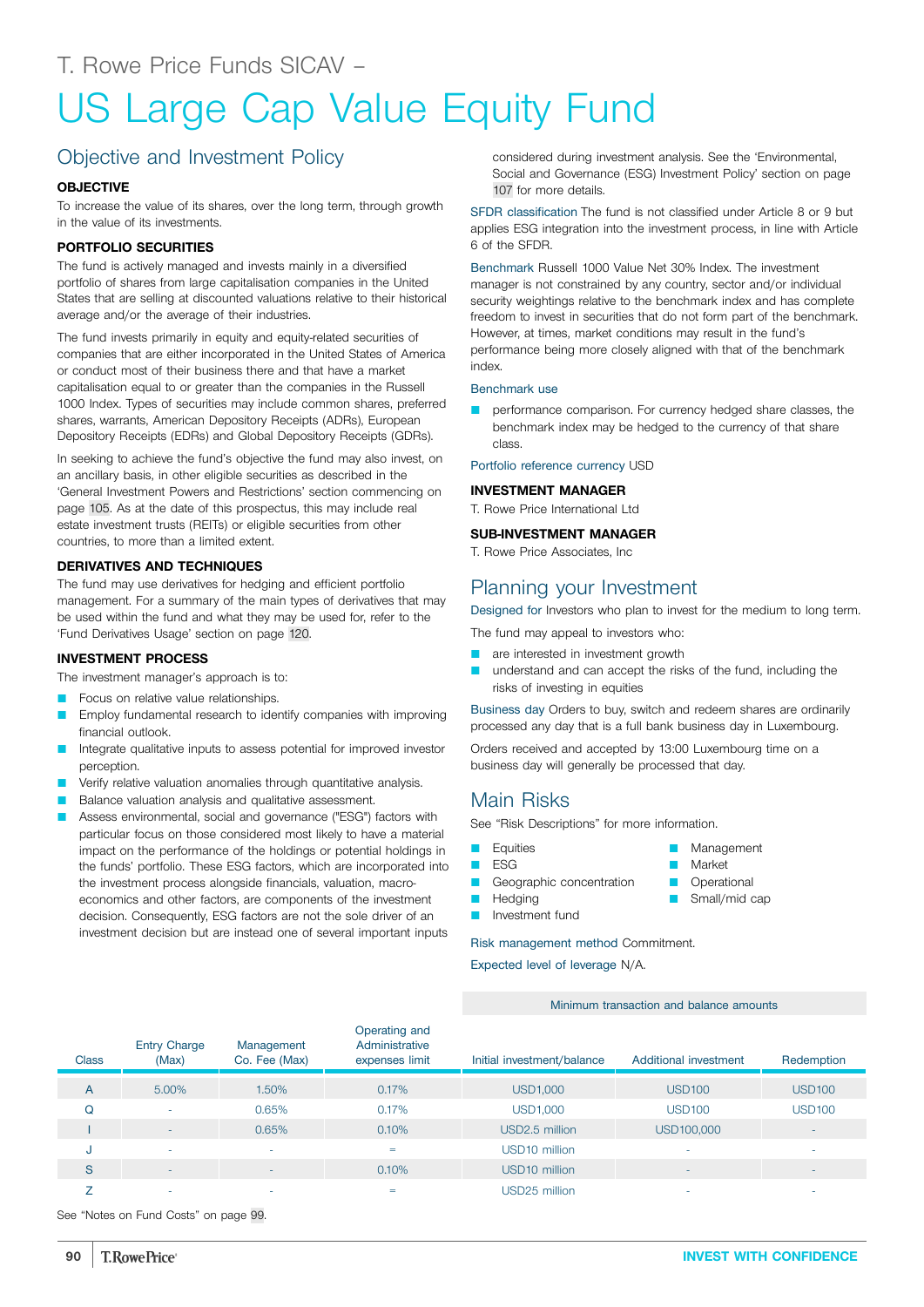# US Select Value Equity Fund

# Objective and Investment Policy

## **OBJECTIVE**

To increase the value of its shares, over the long term, through growth in the value of its investments.

## **PORTFOLIO SECURITIES**

The fund is actively managed and invests mainly in a high conviction portfolio of shares of companies in the United States that are selling at discounted valuations relative to their historical average and/or the average of their industries.

The fund invests primarily in equity and equity-related securities of companies that are either incorporated in the United States of America or conduct most of their business there. Types of securities may include common shares, preferred shares, warrants, closed-ended real estate investment trusts (REITs), American Depository Receipts (ADRs), European Depository Receipts (EDRs) and Global Depository Receipts (GDRs).

In seeking to achieve the fund's objective the fund may also invest, on an ancillary basis, in other eligible securities as described in the 'General Investment Powers and Restrictions' section commencing on page [105.](#page-104-0) As at the date of this prospectus, this may include eligible securities from other countries, to more than a limited extent.

## **DERIVATIVES AND TECHNIQUES**

The fund may use derivatives for hedging and efficient portfolio management. For a summary of the main types of derivatives that may be used within the fund and what they may be used for, refer to the 'Fund Derivatives Usage' section on page [120](#page-119-0).

#### **INVESTMENT PROCESS**

The investment manager's approach is to:

- Focus on relative value relationships.
- Employ fundamental research to identify companies with improving financial outlook.
- Integrate qualitative inputs to assess potential for improved investor perception.
- Verify relative valuation anomalies through quantitative analysis.
- Balance valuation analysis and qualitative assessment.
- Assess environmental, social and governance ("ESG") factors with particular focus on those considered most likely to have a material impact on the performance of the holdings or potential holdings in the funds' portfolio. These ESG factors, which are incorporated into the investment process alongside financials, valuation, macroeconomics and other factors, are components of the investment decision. Consequently, ESG factors are not the sole driver of an investment decision but are instead one of several important inputs considered during investment analysis. See the 'Environmental, Social and Governance (ESG) Investment Policy' section on page [107](#page-106-0) for more details.

SFDR classification The fund is not classified under Article 8 or 9 but applies ESG integration into the investment process, in line with Article 6 of the SFDR.

Benchmark Russell 1000 Value Net 30% Index. The investment manager is not constrained by any country, sector and/or individual security weightings relative to the benchmark index and has complete freedom to invest in securities that do not form part of the benchmark. However, at times, market conditions may result in the fund's performance being more closely aligned with that of the benchmark index.

## Benchmark use

performance comparison. For currency hedged share classes, the benchmark index may be hedged to the currency of that share class.

Portfolio reference currency USD

#### **INVESTMENT MANAGER**

T. Rowe Price International Ltd

## **SUB-INVESTMENT MANAGER**

T. Rowe Price Associates, Inc

## Planning your Investment

Designed for Investors who plan to invest for the medium to long term.

The fund may appeal to investors who:

- **Q** are interested in investment growth
- understand and can accept the risks of the fund, including the risks of investing in equities

Business day Orders to buy, switch and redeem shares are ordinarily processed any day that is a full bank business day in Luxembourg.

Orders received and accepted by 13:00 Luxembourg time on a business day will generally be processed that day.

## Main Risks

See "Risk Descriptions" for more information.

- Equities
- **ESG**
- Geographic concentration
- **D** Hedging
- **D** Investment fund
- Issuer concentration

Risk management method Commitment.

Expected level of leverage N/A.

Minimum transaction and balance amounts

| <b>Class</b> | <b>Entry Charge</b><br>(Max) | Management<br>Co. Fee (Max) | Operating and<br>Administrative<br>expenses limit | Initial investment/balance | Additional investment    | Redemption    |
|--------------|------------------------------|-----------------------------|---------------------------------------------------|----------------------------|--------------------------|---------------|
| A            | 5.00%                        | 1.55%                       | 0.17%                                             | <b>USD1,000</b>            | <b>USD100</b>            | <b>USD100</b> |
| Q            | ۰                            | 0.70%                       | 0.17%                                             | <b>USD1,000</b>            | <b>USD100</b>            | <b>USD100</b> |
|              | $\sim$                       | 0.70%                       | 0.10%                                             | USD2.5 million             | USD100,000               | ۰             |
| J            | ۰                            | $\sim$                      | $=$                                               | USD <sub>10</sub> million  | ٠                        | ۰             |
| S            | ۰.                           | $\overline{a}$              | 0.10%                                             | USD <sub>10</sub> million  | $\sim$                   | $-$           |
|              | -                            | $\overline{\phantom{a}}$    | $=$                                               | USD25 million              | $\overline{\phantom{a}}$ | ۰             |

See "Notes on Fund Costs" on page [99](#page-98-0).

- - Small/mid cap

**D** Management Market **Operational** 

■ Style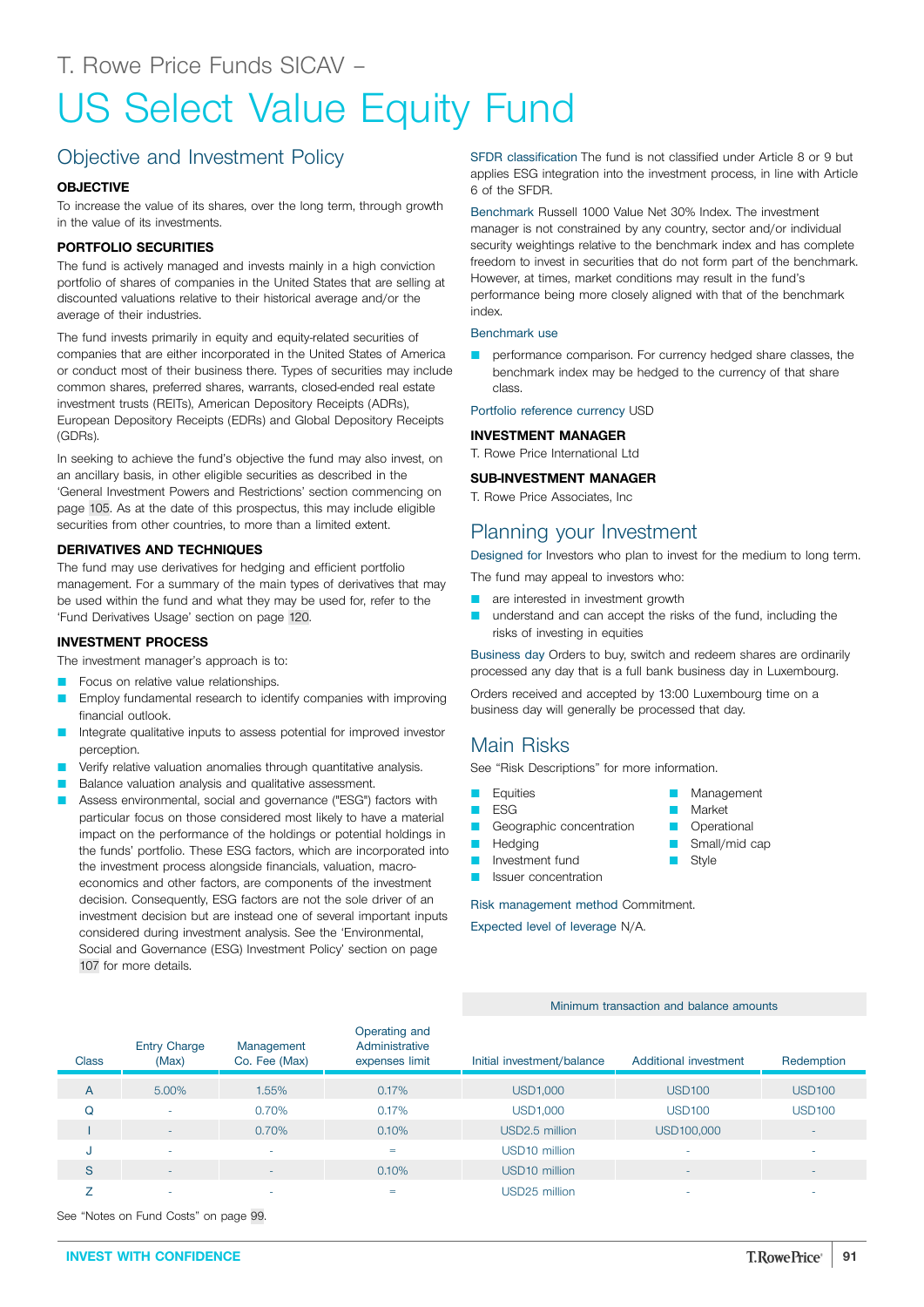# US Smaller Companies Equity Fund

# Objective and Investment Policy

## **OBJECTIVE**

To increase the value of its shares, over the long term, through growth in the value of its investments.

## **PORTFOLIO SECURITIES**

The fund is actively managed and invests mainly in a widely diversified portfolio of shares from smaller capitalisation companies in the United States.

The fund invests primarily in equity and equity-related securities of companies that are either incorporated in the United States of America or conduct most of their business there and that, at the time of purchase, have a market capitalisation that is equal to or smaller than the companies in the Russell 2500 Index. Types of securities may include common shares, preferred shares, warrants, American Depository Receipts (ADRs), European Depository Receipts (EDRs) and Global Depository Receipts (GDRs).

In seeking to achieve the fund's objective the fund may also invest, on an ancillary basis, in other eligible securities as described in the 'General Investment Powers and Restrictions' section commencing on page [105.](#page-104-0) As at the date of this prospectus, this may include real estate investment trusts (REITs) or eligible securities from other countries, to more than a limited extent.

## **DERIVATIVES AND TECHNIQUES**

The fund may use derivatives for hedging and efficient portfolio management. For a summary of the main types of derivatives that may be used within the fund and what they may be used for, refer to the 'Fund Derivatives Usage' section on page [120](#page-119-0).

## **INVESTMENT PROCESS**

The investment manager's approach is to:

- Assess valuations using sector/industry metrics, such as absolute and relative price as compared to earnings, cash flow and assets.
- Integrate fundamental research, seeking to discover underfollowed companies possessing clear business plans, financial flexibility, and proven management teams.
- Identify potential "value creation" catalysts.
- Employ a patient trading strategy to promote full value realization.
- Assess environmental, social and governance ("ESG") factors with particular focus on those considered most likely to have a material impact on the performance of the holdings or potential holdings in the funds' portfolio. These ESG factors, which are incorporated into the investment process alongside financials, valuation, macroeconomics and other factors, are components of the investment decision. Consequently, ESG factors are not the sole driver of an investment decision but are instead one of several important inputs

considered during investment analysis. See the 'Environmental, Social and Governance (ESG) Investment Policy' section on page [107](#page-106-0) for more details.

SFDR classification The fund is not classified under Article 8 or 9 but applies ESG integration into the investment process, in line with Article 6 of the SFDR.

Benchmark Russell 2500 Net 30% Index. The investment manager is not constrained by any country, sector and/or individual security weightings relative to the benchmark index and has complete freedom to invest in securities that do not form part of the benchmark. However, at times, market conditions may result in the fund's performance being more closely aligned with that of the benchmark index.

#### Benchmark use

performance comparison. For currency hedged share classes, the benchmark index may be hedged to the currency of that share class.

Portfolio reference currency USD

## **INVESTMENT MANAGER**

T. Rowe Price International Ltd

#### **SUB-INVESTMENT MANAGER**

T. Rowe Price Associates, Inc

## Planning your Investment

Designed for Investors who plan to invest for the medium to long term.

The fund may appeal to investors who:

**Q** are interested in investment growth

understand and can accept the risks of the fund, including the risks of investing in equities

Business day Orders to buy, switch and redeem shares are ordinarily processed any day that is a full bank business day in Luxembourg.

Orders received and accepted by 13:00 Luxembourg time on a business day will generally be processed that day.

## Main Risks

See "Risk Descriptions" for more information.

- **D** Equities
- $ESG$
- Geographic concentration
- **Hedging**
- Investment fund

Risk management method Commitment.

Expected level of leverage N/A.

Minimum transaction and balance amounts

| <b>Class</b> | <b>Entry Charge</b><br>(Max) | Management<br>Co. Fee (Max) | Operating and<br>Administrative<br>expenses limit | Initial investment/balance | Additional investment | Redemption               |
|--------------|------------------------------|-----------------------------|---------------------------------------------------|----------------------------|-----------------------|--------------------------|
| A            | 5.00%                        | 1.60%                       | 0.17%                                             | USD1,000                   | <b>USD100</b>         | <b>USD100</b>            |
| Q            |                              | 0.95%                       | 0.17%                                             | <b>USD1,000</b>            | <b>USD100</b>         | <b>USD100</b>            |
|              | <b>.</b>                     | 0.95%                       | 0.10%                                             | USD2.5 million             | USD100,000            | $\overline{\phantom{a}}$ |
| J            | ٠                            | $\overline{\phantom{a}}$    | $=$                                               | USD <sub>10</sub> million  | -                     |                          |
| S            | $\overline{\phantom{a}}$     | $\overline{\phantom{a}}$    | 0.10%                                             | USD <sub>10</sub> million  | ٠                     |                          |
| ⇁            | ۰                            | ۰                           | $=$                                               | USD25 million              |                       |                          |

See "Notes on Fund Costs" on page [99](#page-98-0).

- Management
	- Market **Operational**

Small/mid cap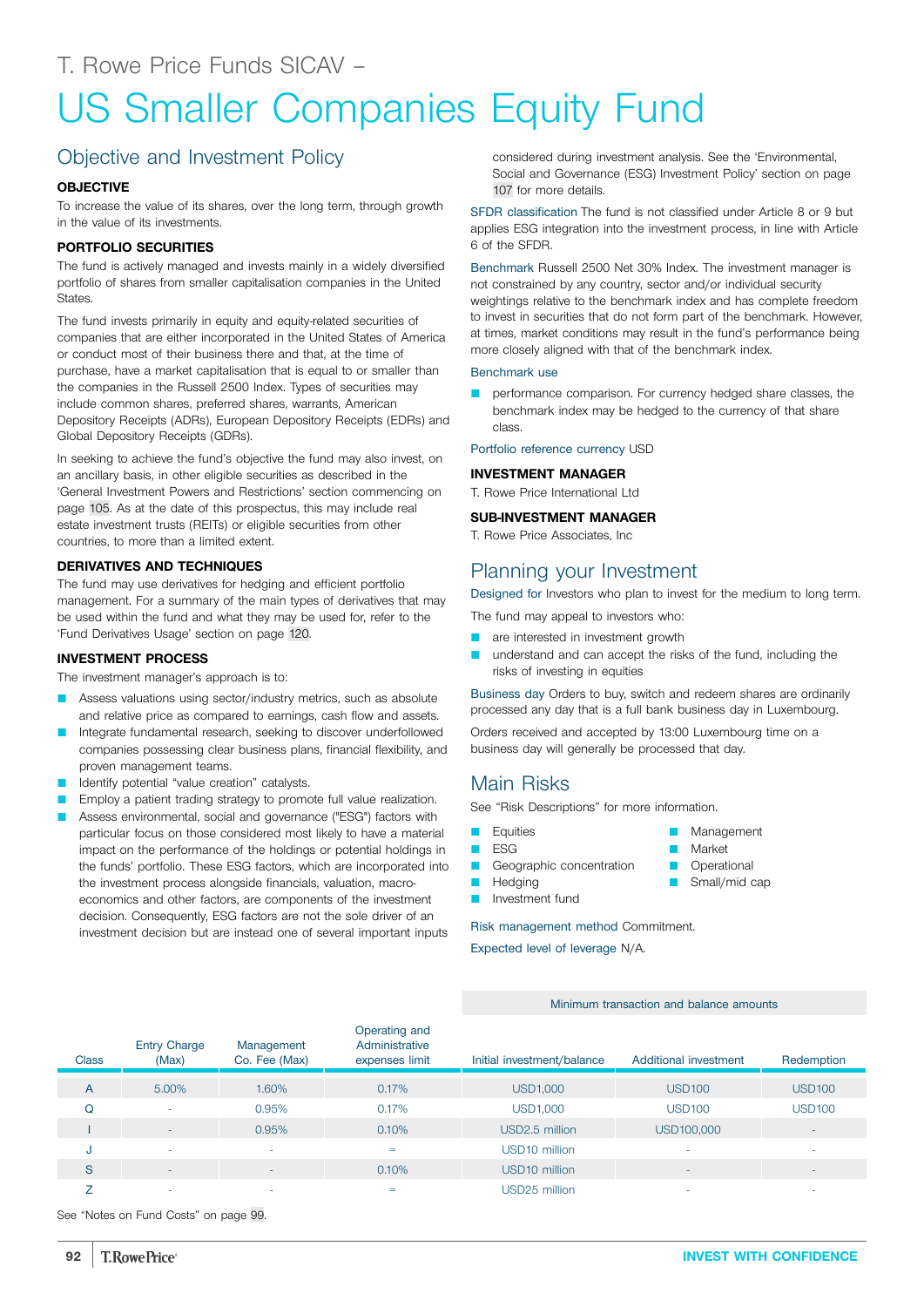T. Rowe Price Funds SICAV –

# Global Allocation Extended Fund

## Objective and Investment Policy

## **OBJECTIVE**

To maximise the value of its shares, over the long term, through both growth in the value of, and income from, its investments.

## **PORTFOLIO SECURITIES**

The fund is actively managed and invests mainly in a diversified portfolio of bonds, shares and other investments, from issuers around the world, including emerging markets.

The fund invests primarily in equity and equity related securities of companies as well as a wide range of debt securities of issuers across sectors and credit quality. Portfolio debt securities can include fixed and floating rate bonds, convertible bonds (including, to a limited extent, contingent convertible bonds), warrants and other transferable debt securities of any type, including high yield securities and, to a limited extent, distressed and defaulted bonds. The fund may also make investments in collective investment schemes that pursue absolute return strategies and seek to generate returns that are positive in all market conditions and demonstrate a low correlation with equity and bond markets. The fund may invest up to 20% of net assets in assetbacked securities (ABS) and mortgage-backed securities (MBS), and more than 10% of net assets in other collective investment schemes.

In seeking to achieve the fund's objective the fund may also invest, on an ancillary basis, in other eligible securities as described in the 'General Investment Powers and Restrictions' section commencing on page [105.](#page-104-0) However, as at the date of this prospectus, the fund does not expect to invest in any other eligible securities, on an ancillary basis, to more than a limited extent.

## **DERIVATIVES AND TECHNIQUES**

The fund may use derivatives for hedging, efficient portfolio management and investment purposes. The fund may also use derivatives to create synthetic short positions in currencies, debt securities and equities. For a summary of the main types of derivatives that may be used within the fund and what they may be used for, refer to the 'Fund Derivatives Usage' section on page [120](#page-119-0).

#### **INVESTMENT PROCESS**

The investment manager employs an active asset allocation strategy together with fundamental research to select individual investments. The investment manager seeks to add value through active portfolio management in security selection and by allocating the fund's assets across various asset classes and market sectors based on its assessment of global economic and market conditions, interest rate movements, industry and issuer conditions and business cycles and other relevant factors.

The investment process places a strong emphasis on risk management practices and portfolio diversification to manage the overall risk profile.

The investment manager also assesses environmental, social and governance ("ESG") factors with particular focus on those considered most likely to have a material impact on the performance of the holdings or potential holdings in the funds' portfolio. These ESG factors, which are incorporated into the investment process alongside financials, valuation, macro-economics and other factors, are components of the investment decision. Consequently, ESG factors are not the sole driver of an investment decision but are instead one of several important inputs considered during investment analysis. See the 'Environmental, Social and Governance (ESG) Investment Policy' section on page [107](#page-106-0) for more details.

SFDR classification The fund is not classified under Article 8 or 9 but applies ESG integration into the investment process, in line with Article 6 of the SFDR.

Benchmark 60% MSCI All Country World Net Index, 23% Bloomberg Barclays Global Aggregate Bond with Developed Markets Hedge to USD, 17% 3 Month LIBOR<sup>\*</sup>. The investment manager is not constrained by any country, sector and/or individual security weightings relative to the benchmark index and has complete freedom to invest in securities that do not form part of the benchmark. However, at times, market conditions may result in the fund's performance being more closely aligned with that of the benchmark index.

### Benchmark use

- **Q** performance comparison. For currency hedged share classes, the benchmark index may be different. The fund is actively managed and any share class reference benchmarks, as further disclosed in the relevant KIID, are for performance comparison only.
- reference portfolio for risk management method (relative VaR)

Portfolio reference currency USD

#### **INVESTMENT MANAGER**

T. Rowe Price International Ltd

### **SUB-INVESTMENT MANAGER**

T. Rowe Price Associates, Inc

The sub-investment manager may further, at its absolute discretion, assign the management of a portion of the assets of the fund to other entities of T. Rowe Price group, already approved by the CSSF as investment managers.

## Planning your Investment

Designed for Investors who plan to invest for the medium to long term. The fund may appeal to investors who:

- **Q** are interested in a combination of income and investment growth.
- understand and can accept the risks of the fund, including the risks of investing in equities, bonds and derivatives.

Business day Orders to buy, switch and redeem shares are ordinarily processed any day that is a full bank business day in Luxembourg.

Orders received and accepted by 13:00 Luxembourg time on a business day will generally be processed that day.

## Main Risks

See "Risk Descriptions" for more information.

- **ABS/MBS**
- **Counterparty**
- $\Box$  Credit (FI)
- $\Box$  Currency
- **D** Default
- **Derivatives**
- **E** Emerging markets
- **D** Equities
- **D** ESG
- Geographic concentration
- **D** Hedging

## Risk management method Relative VaR.

Expected level of leverage 80% (not guaranteed).

\* Effective 2 November 2021, the benchmark of the fund will change from 60% MSCI All Country World Net Index, 23% Bloomberg Barclays Global Aggregate Bond with Developed Markets Hedge to USD, 17% 3 Month LIBOR to 60% MSCI All Country World Net Index, 23% Bloomberg Barclays Global Aggregate Bond with Developed Markets Hedge to USD, 17% ICE BofA US 3-Month Treasury Bill Index.

- **D** Interest rate Investment fund Liquidity
- **Management**
- **Narket**
- **D** Operational
- **P** Prepayment and extension
- Small/mid cap
- $\Box$  Style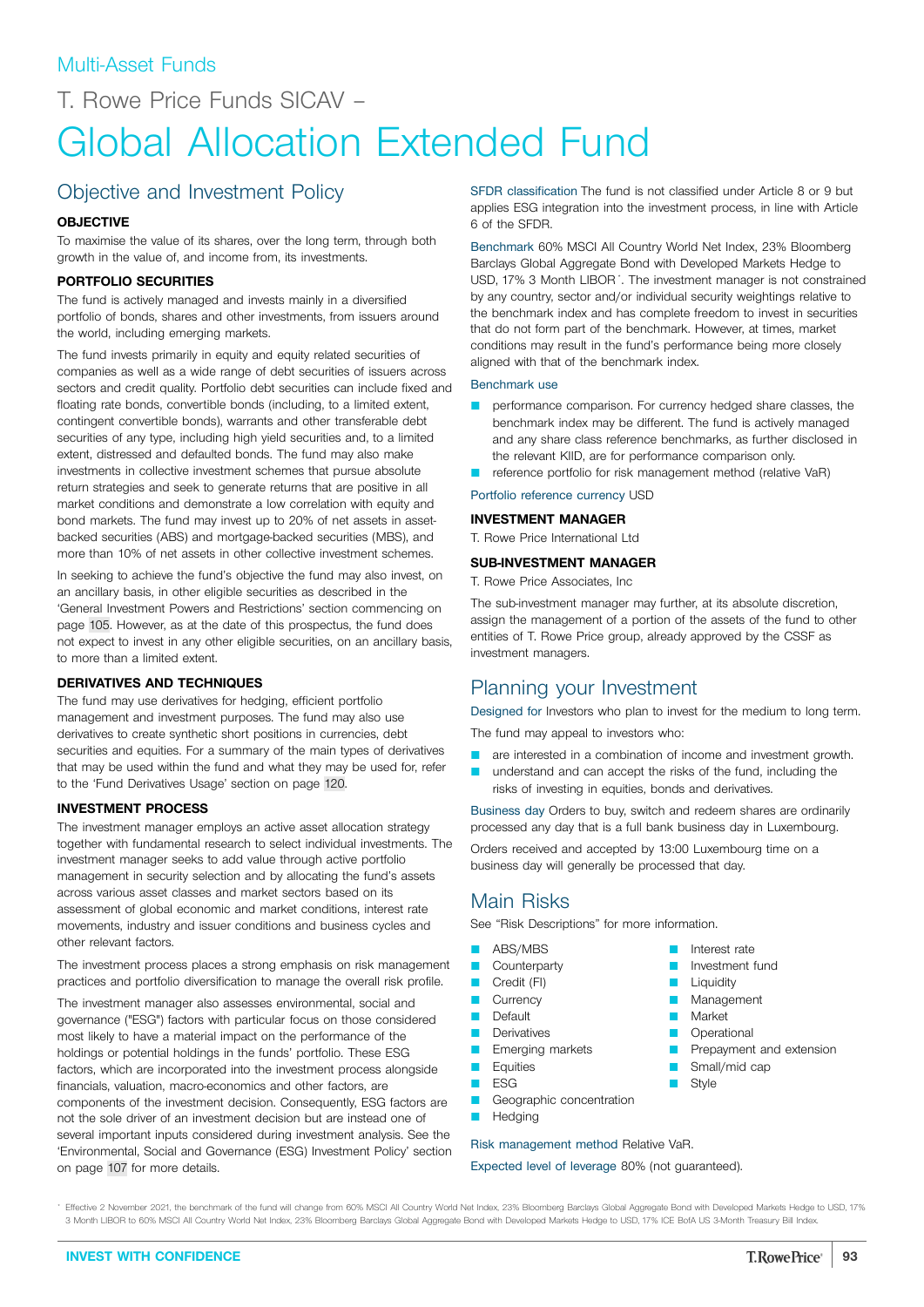# Multi-Asset Funds

T. Rowe Price Funds SICAV –

# Global Allocation Extended Fund - continued

|              |                              |                             | Minimum transaction and balance amounts           |                            |                          |                          |
|--------------|------------------------------|-----------------------------|---------------------------------------------------|----------------------------|--------------------------|--------------------------|
| <b>Class</b> | <b>Entry Charge</b><br>(Max) | Management<br>Co. Fee (Max) | Operating and<br>Administrative<br>expenses limit | Initial investment/balance | Additional investment    | Redemption               |
| A            | 5.00%                        | 1.40%                       | 0.17%                                             | USD1,000                   | <b>USD100</b>            | <b>USD100</b>            |
| Q            | ٠                            | 0.65%                       | 0.17%                                             | <b>USD1,000</b>            | <b>USD100</b>            | <b>USD100</b>            |
|              | $\overline{\phantom{a}}$     | 0.65%                       | 0.10%                                             | USD2.5 million             | USD100,000               | $\overline{\phantom{a}}$ |
| u            | ٠                            | ٠                           | $=$                                               | USD10 million              | ٠                        | ٠                        |
| S            | $\sim$                       | ۰                           | 0.10%                                             | USD <sub>10</sub> million  | $\overline{\phantom{a}}$ | $\overline{\phantom{a}}$ |
|              | ٠                            | $\sim$                      | $=$                                               | USD25 million              | ۰                        | ۰                        |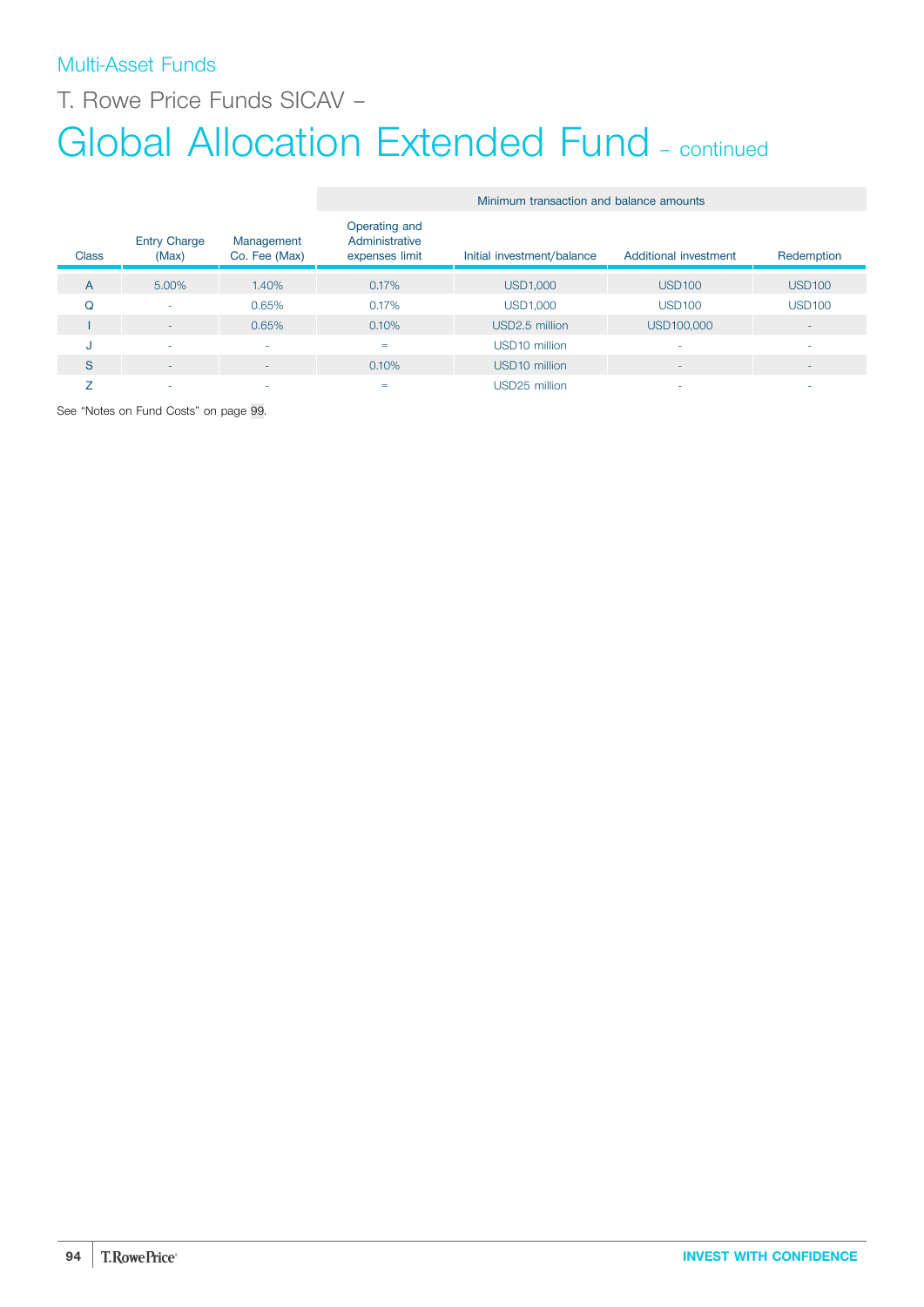# Global Allocation Fund

## Objective and Investment Policy

## **OBJECTIVE**

To maximise the value of its shares, over the long term, through both growth in the value of, and income from, its investments.

## **PORTFOLIO SECURITIES**

The fund is actively managed and invests mainly in a diversified portfolio of bonds, shares and other investments from issuers around the world, including emerging markets.

The fund invests primarily in equity and equity related securities of companies as well as a wide range of debt securities of issuers across sectors and credit quality. Portfolio debt securities can include fixed and floating rate bonds, convertible bonds (including, to a limited extent, contingent convertible bonds), warrants and other transferable debt securities of any type, including high yield securities and, to a limited extent, distressed and defaulted bonds. The fund may invest up to 20% of net assets in asset-backed securities (ABS) and mortgage-backed securities (MBS).

In seeking to achieve the fund's objective the fund may also invest, on an ancillary basis, in other eligible securities as described in the 'General Investment Powers and Restrictions' section commencing on page [105.](#page-104-0) However, as at the date of this prospectus, the fund does not expect to invest in any other eligible securities, on an ancillary basis, to more than a limited extent.

## **DERIVATIVES AND TECHNIQUES**

The fund may use derivatives for hedging, efficient portfolio management and investment purposes. The fund may also use derivatives to create synthetic short positions in currencies and debt securities. For a summary of the main types of derivatives that may be used within the fund and what they may be used for, refer to the 'Fund Derivatives Usage' section on page [120.](#page-119-0)

## **INVESTMENT PROCESS**

The investment manager employs an active asset allocation strategy together with fundamental research to select individual investments. The investment manager seeks to add value through active portfolio management in security selection and by allocating the fund's assets across various asset classes and market sectors based on its assessment of global economic and market conditions, interest rate movements, industry and issuer conditions and business cycles and other relevant factors.

The investment process places a strong emphasis on risk management practices and portfolio diversification to manage the overall risk profile.

The investment manager also assesses environmental, social and governance ("ESG") factors with particular focus on those considered most likely to have a material impact on the performance of the holdings or potential holdings in the funds' portfolio. These ESG factors, which are incorporated into the investment process alongside financials, valuation, macro-economics and other factors, are components of the investment decision. Consequently, ESG factors are not the sole driver of an investment decision but are instead one of several important inputs considered during investment analysis. See the 'Environmental, Social and Governance (ESG) Investment Policy' section on page [107](#page-106-0) for more details.

SFDR classification The fund is not classified under Article 8 or 9 but applies ESG integration into the investment process, in line with Article 6 of the SFDR.

Benchmark 60% MSCI All Country World Net Index, 28% Bloomberg Barclays Global Aggregate Bond with Developed Markets Hedge to USD, 12% 3 Month LIBOR\* . The investment manager is not constrained by any country, sector and/or individual security weightings relative to the benchmark index and has complete freedom to invest in securities that do not form part of the benchmark. However, at times, market conditions may result in the fund's performance being more closely aligned with that of the benchmark index.

### Benchmark use

- **Q performance comparison. For currency hedged share classes, the** benchmark index may be different. The fund is actively managed and any share class reference benchmarks, as further disclosed in the relevant KIID, are for performance comparison only.
- reference portfolio for risk management method (relative VaR)

## Portfolio reference currency USD

## **INVESTMENT MANAGER**

T. Rowe Price International Ltd

#### **SUB-INVESTMENT MANAGER**

T. Rowe Price Associates, Inc

The sub-investment manager may further, at its absolute discretion, assign the management of a portion of the assets of the fund to other entities of T. Rowe Price group, already approved by the CSSF as investment managers.

## Planning your Investment

Designed for Investors who plan to invest for the medium to long term.

The fund may appeal to investors who:

- **Q** are interested in a combination of income and investment growth.
- understand and can accept the risks of the fund, including the risks of investing in equities, bonds and derivatives.

Business day Orders to buy, switch and redeem shares are ordinarily processed any day that is a full bank business day in Luxembourg.

> **D** Interest rate **D** Investment fund **Liquidity Management Narket D** Operational

**B** Style

**P** Prepayment and extension Small/mid cap

Orders received and accepted by 13:00 Luxembourg time on a business day will generally be processed that day.

## Main Risks

See "Risk Descriptions" for more information.

- **ABS/MBS**
- **Counterparty**
- Credit (FI)
- **Currency**
- **Default**
- **Derivatives**
- **E** Emerging markets
- **D** Equities
- $E$  ESG

**D** Hedging

Geographic concentration

Risk management method Relative VaR.

Expected level of leverage 80% (not guaranteed).

\* Effective 2 November 2021, the benchmark of the fund will change from 60% MSCI All Country World Net Index, 28% Bloomberg Barclays Global Aggregate Bond with Developed Markets Hedge to USD, 12% 3 Month LIBOR to 60% MSCI All Country World Net Index, 28% Bloomberg Barclays Global Aggregate Bond with Developed Markets Hedge to USD, 12% ICE BofA US 3-Month Treasury Bill Index.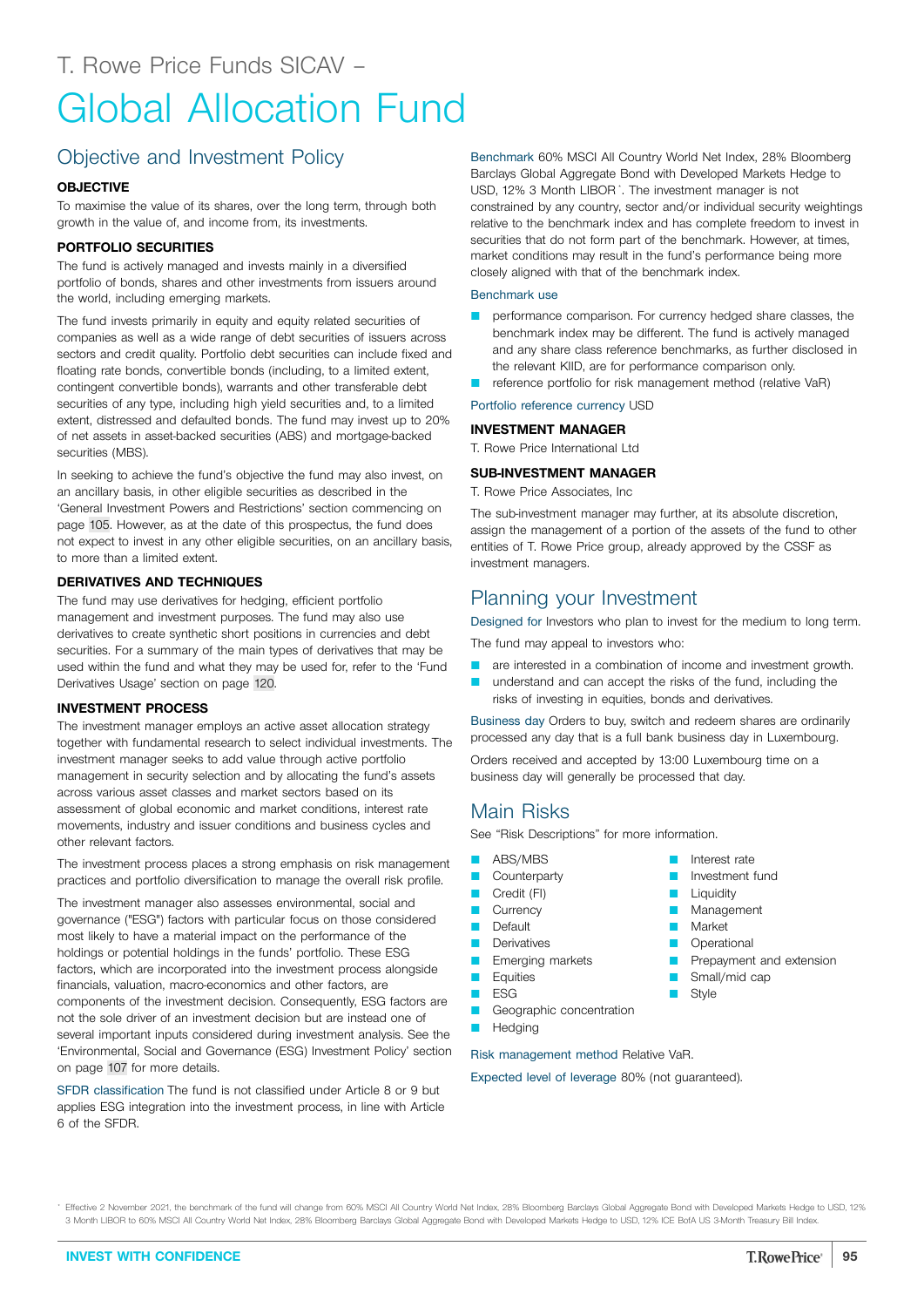# Global Allocation Fund - continued

## Minimum transaction and balance amounts

| <b>Class</b> | <b>Entry Charge</b><br>(Max) | Management<br>Co. Fee (Max) | Operating and<br>Administrative<br>expenses limit | Initial investment/balance | Additional investment | Redemption               |
|--------------|------------------------------|-----------------------------|---------------------------------------------------|----------------------------|-----------------------|--------------------------|
| A            | 5.00%                        | 1.40%                       | 0.17%                                             | <b>USD1,000</b>            | <b>USD100</b>         | <b>USD100</b>            |
| O            | ۰                            | 0.65%                       | 0.17%                                             | <b>USD1,000</b>            | <b>USD100</b>         | <b>USD100</b>            |
|              | ٠                            | 0.65%                       | 0.10%                                             | USD2.5 million             | USD100,000            | $\sim$                   |
| u            | ٠                            |                             | $=$                                               | USD <sub>10</sub> million  |                       | ۰                        |
| S            | ۰                            |                             | 0.10%                                             | USD <sub>10</sub> million  |                       | $\overline{\phantom{a}}$ |
|              | -                            |                             | $=$                                               | USD25 million              |                       | ۰                        |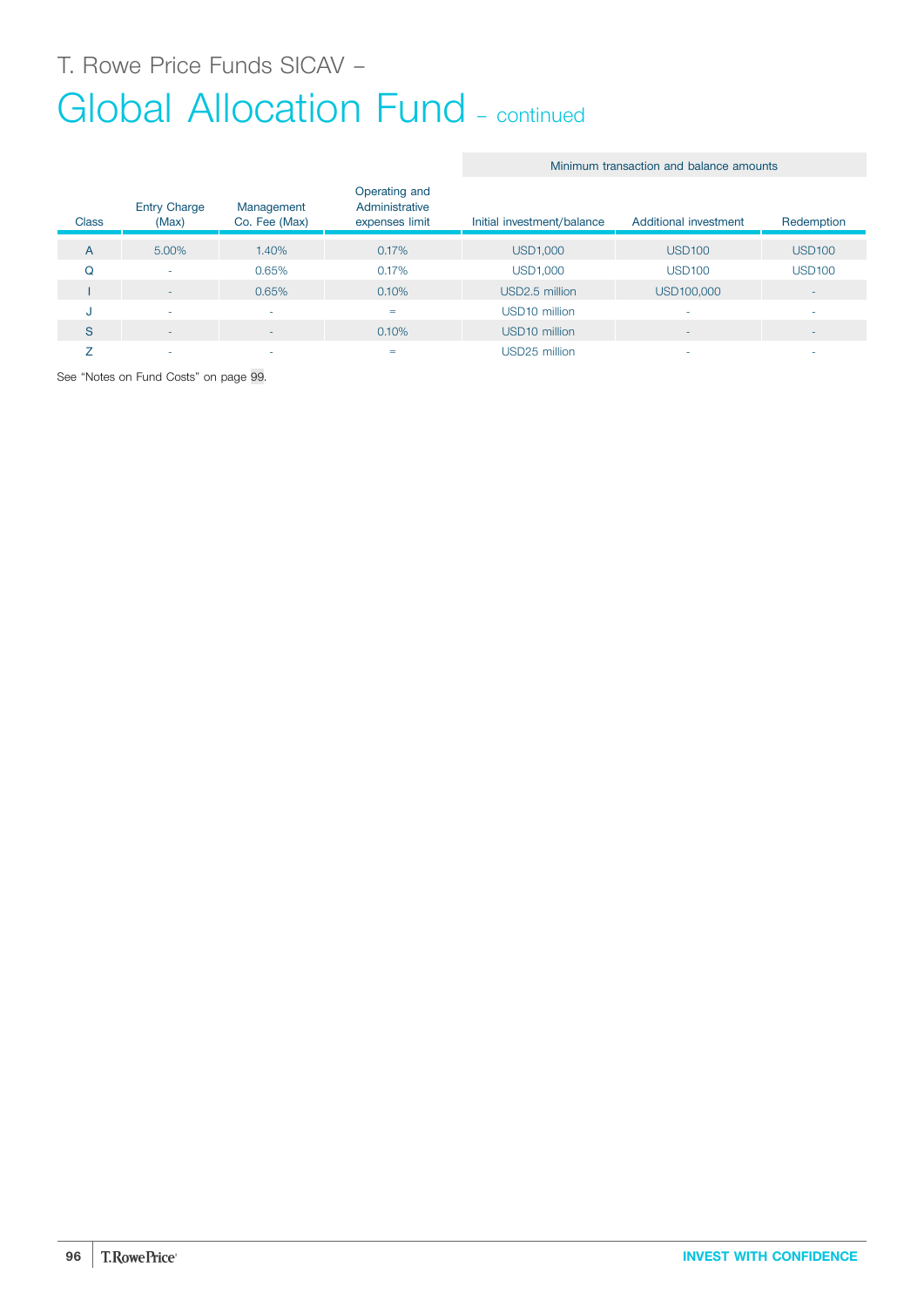## Objective and Investment Policy

## **OBJECTIVE**

To provide income and long term capital appreciation through investment in a portfolio of income generating global securities.

## **PORTFOLIO SECURITIES**

Employing a flexible asset allocation approach, the fund is actively managed and invests mainly in a diversified portfolio of income generating equities, bonds and money market securities, from issuers around the world, including emerging markets.

The fund invests primarily in equity and equity related securities of companies including American Depository Receipts (ADRs), European Depository Receipts (EDRs) and Global Depository Receipts (GDRs), as well as in a wide range of debt securities of issuers across sectors and credit quality. Asset allocation across security types is flexible and may change depending upon market conditions. Portfolio debt securities can include fixed and floating rate bonds, inflation-linked bonds, warrants and other transferable debt securities of any type, including high yield securities. Under most market conditions, the average credit quality of the debt securities within the portfolio will be of investment grade (i.e. BBB or higher credit rating as rated by Standard & Poor's or equivalent). However, on occasion, the investment manager may pursue opportunities to invest in debt securities such that the average credit quality of the debt securities falls below BBB. Investments in debt securities of below investment grade (i.e. BB- or lower credit rating, as rated by Standard & Poor's or equivalent) will not exceed 30% of the fund's net assets. In accordance with its own internal rating system, the investment manager will ensure that the unrated debt securities in which the fund invests are of the same quality as the rated securities of the same type. The fund may invest up to a limit of 20% of net assets in asset-backed securities (ABS) and mortgage-backed securities (MBS), up to a limit of 10% of net assets in convertible bonds (including contingent convertible bonds) as well as up to a limit of 10% of net assets in distressed or defaulted bonds.

The fund will limit investment in other collective investment schemes to 5% of net assets.

In seeking to achieve the fund's objective the fund may also invest, on an ancillary basis, in other eligible securities as described in the 'General Investment Powers and Restrictions' section commencing on page [105.](#page-104-0) However, as at the date of this prospectus, the fund does not expect to invest in any other eligible securities, on an ancillary basis, to more than a limited extent.

## **DERIVATIVES AND TECHNIQUES**

The fund may use derivatives for hedging, efficient portfolio management and investment purposes. The fund may also use derivatives to create synthetic short positions in currencies, debt securities, credit indices and equities. The fund may use total return swaps (TRS) and is expected to do so on a continuous basis. Use of TRS is necessary to implement the investment strategy for shorting equities and the impact is expected to be an increase in risk-adjusted returns. Investors should refer to the "Total Return Swaps" section on page [118](#page-117-0) for more details on the expected and maximum use of total return swaps by the fund. For a summary of the main types of derivatives that may be used within each fund and what they may be used for, refer to the 'Fund Derivatives Usage' section on page [120.](#page-119-0)

## **INVESTMENT PROCESS**

The investment manager's approach is to:

- Allocate across actively managed strategies that seek to generate higher income
- Implement a tactical asset allocation to manage the fund through the market cycle
- Employ a disciplined risk aware approach
- **Assess environmental, social and governance ("ESG") factors with** particular focus on those considered most likely to have a material impact on the performance of the holdings or potential holdings in the funds' portfolio. These ESG factors, which are incorporated into the investment process alongside financials, valuation, macroeconomics and other factors, are components of the investment decision. Consequently, ESG factors are not the sole driver of an investment decision but are instead one of several important inputs considered during investment analysis. See the 'Environmental, Social and Governance (ESG) Investment Policy' section on page [107](#page-106-0) for more details.

SFDR classification The fund is not classified under Article 8 or 9 but applies ESG integration into the investment process, in line with Article 6 of the SFDR.

Benchmark 60% Bloomberg Barclays Global Aggregate (USD Hedged) / 40% Equity MSCI All Country World Net Index. The investment manager is not constrained by any country, sector and/or individual security weightings relative to the benchmark index and has complete freedom to invest in securities that do not form part of the benchmark. However, at times, market conditions may result in the fund's performance being more closely aligned with that of the benchmark index.

#### Benchmark use

- performance comparison. For currency hedged share classes, the benchmark index may be hedged to the currency of that share class.
- reference portfolio for risk management method (relative VaR)

Portfolio reference currency USD.

### **INVESTMENT MANAGER**

T. Rowe Price International Ltd

## **SUB-INVESTMENT MANAGER**

T. Rowe Price Japan, Inc.

The sub-investment manager may further, at its absolute discretion, assign the management of a portion of the assets of the fund (sleeve) to other entities of T. Rowe Price group, already approved by the CSSF as investment managers.

## Planning your Investment

Designed for Investors who plan to invest for the medium to long term.

The fund may appeal to investors who:

- are interested in a combination of income and investment growth.
- understand and can accept the risks of the fund, including the risks of investing in equities, bonds and derivatives.

Business day Orders to buy, switch and redeem shares are ordinarily processed any day that is a full bank business day in Luxembourg.

Orders received and accepted by 13:00 Luxembourg time on a business day will generally be processed that day.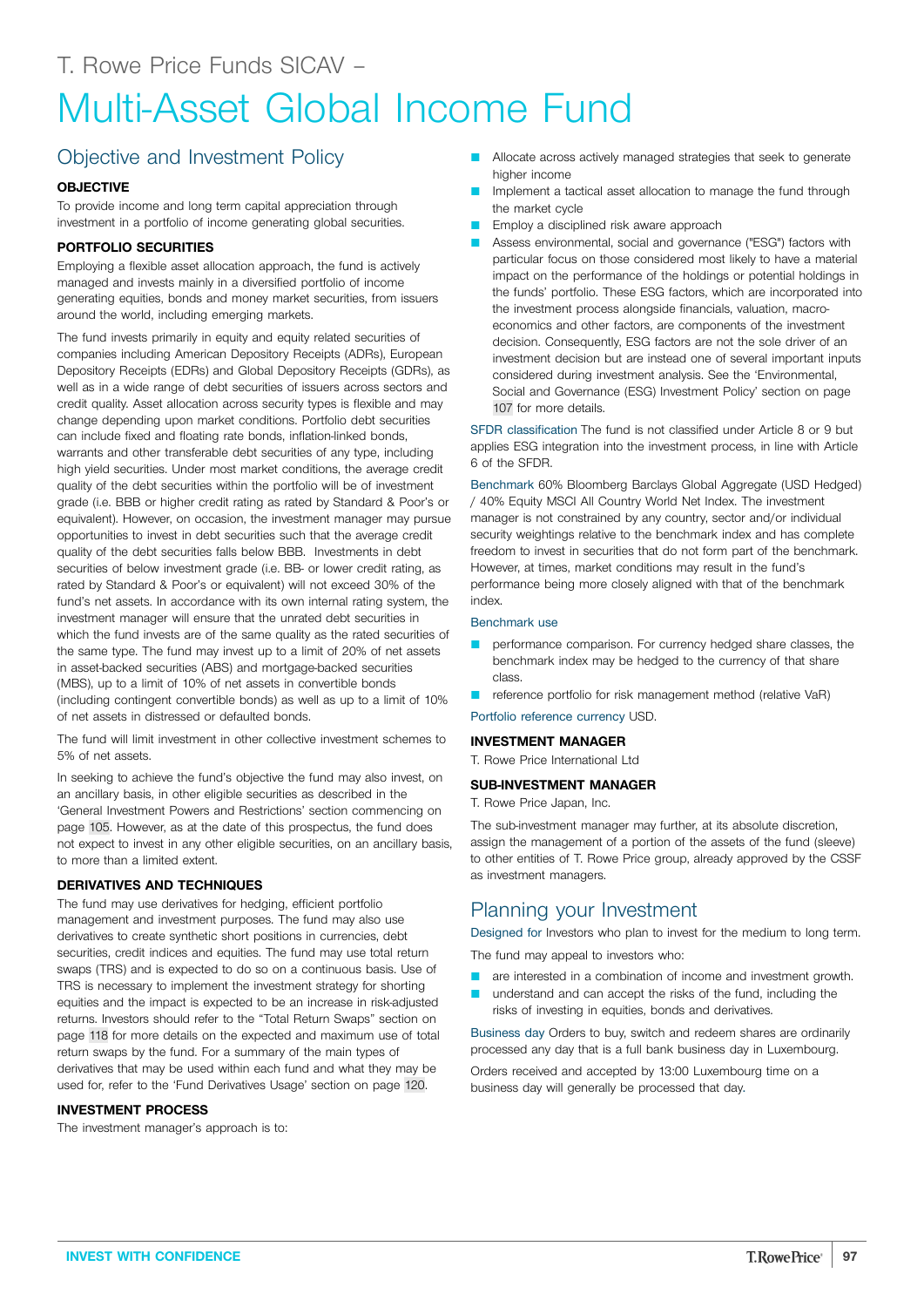# Multi-Asset Global Income Fund – continued

## Main Risks

See "Risk Descriptions" for more information.

- **ABS/MBS**
- **Q China Interbank Bond Market COLLA ESG**
- **Q Contingent convertible bond C** Geographic concentration
- **Q Convertible bonds Q Hedging**
- **Counterparty**
- Country risk China
- **Q Country risk Russia and** Ukraine
- Credit (FI)
- **Currency**
- Default
- Derivatives
- **Q Distressed or defaulted debt CONCERCT Sector concentration** securities
- Emerging markets
- **D** Equities
	-
	-
- 
- **D** High yield bond
	- **n** Interest rate
	- **D** Investment fund
	- **D** Issuer concentration
	- **Management**
	- **Narket D** Operational
	- **D** Prepayment and extension
		-
	- **C** Small/mid cap
	- **T** Total return swap

Minimum transaction and balance amounts

| Class          | <b>Entry Charge</b><br>(Max) | Management<br>Co. Fee (Max) | Operating and<br>Administrative<br>expenses limit | Initial investment/balance | Additional investment    | Redemption               |
|----------------|------------------------------|-----------------------------|---------------------------------------------------|----------------------------|--------------------------|--------------------------|
| $\overline{A}$ | 5.00%                        | 1.20%                       | 0.17%                                             | <b>USD1,000</b>            | <b>USD100</b>            | <b>USD100</b>            |
| Q              | ۰                            | 0.60%                       | 0.17%                                             | <b>USD1,000</b>            | <b>USD100</b>            | <b>USD100</b>            |
|                | ۰                            | 0.60%                       | 0.10%                                             | USD <sub>2.5</sub> million | USD100,000               | $\overline{\phantom{a}}$ |
| J              | ۰                            | $\overline{\phantom{a}}$    | $=$                                               | USD <sub>10</sub> million  |                          | $\overline{\phantom{a}}$ |
| S              | $\overline{\phantom{a}}$     |                             | 0.10%                                             | USD <sub>10</sub> million  | $\overline{\phantom{a}}$ | $\overline{\phantom{a}}$ |
|                | ۰                            | $\overline{\phantom{a}}$    | =                                                 | USD25 million              |                          | $\overline{\phantom{a}}$ |

See "Notes on Fund Costs" on page [99](#page-98-0).

Risk management method Relative VaR. Expected level of leverage 190% (not guaranteed).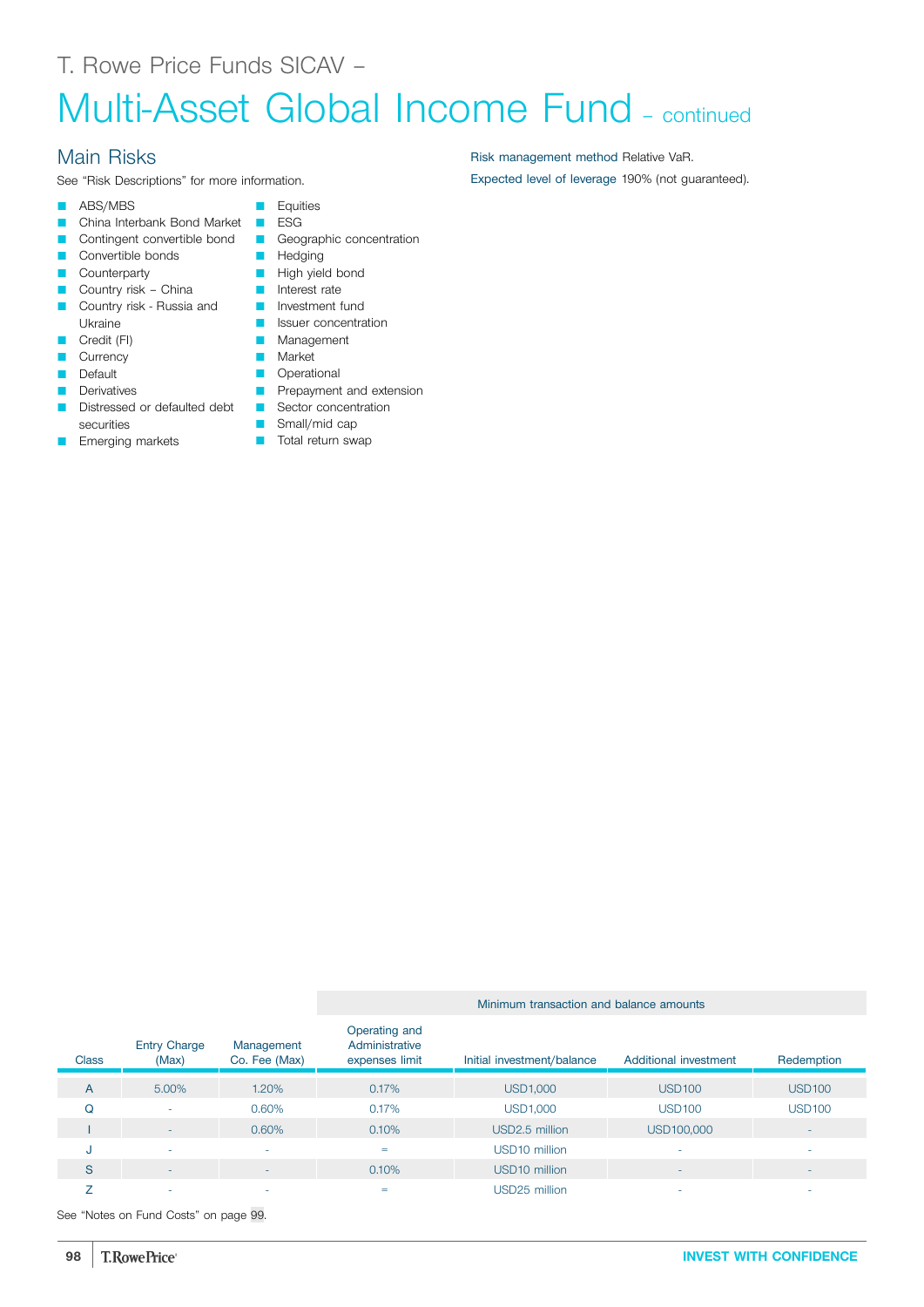## <span id="page-98-0"></span>**NOTES ON FUND COSTS**

General The charges you pay as an investor in the fund go to cover fund operating costs, including the management company fee (see 'The Management Company' section on page [141\)](#page-140-0) and the operating & administrative expenses (see 'Operating and Administrative Expenses' section on page [138](#page-137-0)). These ongoing charges reduce the performance of your investment.

For A, I, J, Q and S shares, the NAV of each class reflects its portion of the ongoing expenses attributable to that class, except that for J shares, the investment manager pays the shares' portion of the administration agent's fees. The investment manager pays all ongoing expenses attributable to Z shares.

For entry charges, you might be eligible to pay less than the maximum amounts shown. Consult a financial advisor.

## **RISK DESCRIPTIONS**

The risk descriptions below correspond to the risk factors named in the information about the funds. To permit the risks to be read properly in connection with any fund's named risks, each risk is described as for an individual fund.

While the risk information in this prospectus is intended to give an idea of the main risks associated with each fund, any fund could be affected by other risks in this section as well as risks not named here, and the risk descriptions themselves are not intended as exhaustive.

Any of these risks could cause a fund to lose money, to perform less well than similar investments, to experience high volatility (ups and downs in NAV), or to fail to meet its objective over any period of time.

In addition, unpredictable events such as environmental or natural disasters, war, terrorism, pandemics, outbreaks of infectious diseases, and similar public health threats may significantly affect the economy and the markets and issuers in which a fund invests. Certain events may cause instability across global markets, including extreme volatility, significantly reduced liquidity, exchange trading suspensions and closures, and disruptions in the operations linked to the funds as well as in trading markets in general. Some events may affect certain geographic regions, countries, sectors, and industries more significantly than others, and exacerbate other pre-existing political, social, and economic risks.

Asset-backed securities (ABS) and mortgage-backed securities (MBS)

risks Asset-backed securities are bonds that represent an ownership interest in an underlying pool of mortgage-related and/or consumer receivables. Amortizing assets such as home equity loans, credit card debt, car loans, student loans, equipment leases, collateralised repo loans and EETCs (Enhanced Equipment Trust Certificates) typically pass principal and interest payments directly to investors, while revolving assets (such as credit card receivables and home equity lines of credit) typically reinvest principal and interest payments in new collateral for a specified period of time. Mortgage-backed securities are securities representing an interest in a pool of mortgages and may include collateralised mortgage obligations, which are debt securities that are fully collateralised by a portfolio of mortgages or mortgagebacked securities, commercial mortgage-backed securities and stripped mortgage securities

These securities may be subject to greater liquidity, credit, default and interest rate risk compared to other bonds. They are often exposed to extension and prepayment risk.

Changes resulting from the United Kingdom's exit from the EU On 31 January 2020 the United Kingdom left the European Union and entered into a transition period which ended on 31 December 2020. The longer term economic, legal and political framework between the United Kingdom and the European Union remains unclear at this stage and is likely to lead to ongoing political and economic uncertainty and periods of increased volatility in the United Kingdom, Europe and the global market for some time. This may impact the SICAV and its portfolio companies in a variety of ways, not all of which are readily apparent. The SICAV may have portfolio companies with significant operations and/or assets in the United Kingdom, any of which could be adversely impacted by the new legal, political and regulatory environment, whether by increased costs or impediments to the implementation of its

business plan. The uncertainty resulting from any further exits from the EU, or the possibility of such exits, would also be likely to cause market disruption in the EU and more broadly across the global economy, as well as introduce further legal, political and regulatory uncertainty in the EU.

China Interbank Bond Market Market volatility and potential lack of liquidity due to low trading volumes of certain debt securities in the China Interbank Bond Market may result in prices of certain debt securities traded on such market fluctuating significantly. The funds investing in the China Interbank Bond Market are therefore subject to liquidity and volatility risks. The bid and offer spreads of the prices of such securities may be large, and the funds may therefore incur significant trading and realisation costs and may even suffer losses when selling such investments.

To the extent that the funds transact in the China Interbank Bond Market, the funds may also be exposed to risks associated with settlement procedures and default of counterparties. The counterparty which has entered into a transaction with the funds may default in its obligation to settle the transaction by delivery of the relevant security or by payment for value.

Since the relevant filings and account opening for investment in the China Interbank Bond Market have to be carried out via an onshore settlement agent, the funds are subject to the risks of default or errors on the part of the onshore settlement agent.

The China Interbank Bond Market is also subject to regulatory risks. The relevant rules and regulations on investment in the China Interbank Bond Market is subject to change which may have potential retrospective effect. In the event that the relevant mainland Chinese authorities suspend account opening or trading on the China Interbank Bond Market, the fund's ability to invest in the China Interbank Bond Market will be limited and, after exhausting other trading alternatives, the funds may suffer substantial losses as a result.

Convertible bond risk Convertible bonds are debt instruments which embed an option to convert the bond to shares of the issuer. They are most often issued by companies with a lower credit rating and higher growth potential. Until conversion, they have similar characteristics to bonds with the exception that their price will normally be also influenced by the underlying security market fluctuations and dividend changes. The market for convertible bonds is usually less liquid than it is for non-convertible debt securities.

Contingent convertible bond risk Contingent Convertible Bonds, also known as CoCos, are typically issued by financial institutions and have similar characteristics to convertible bonds with the main exception that their conversion is subject to predetermined conditions referred to as trigger events usually set to capital ratio and which vary from one issue to the other. As an example, when the capital ratio of the CoCo issuer falls under a certain level, which depends on the accounting rules currently applicable, the issuer needs to convert debt to equity and the CoCo holders receive common shares in exchange of the CoCo. This may happen at a time which is not ideal to buy the common shares and investors may also suffer a loss depending on the conversion ratio. The issuer's supervisory authority may intervene at any time in the conversion or written down process. Depending on the scenario, the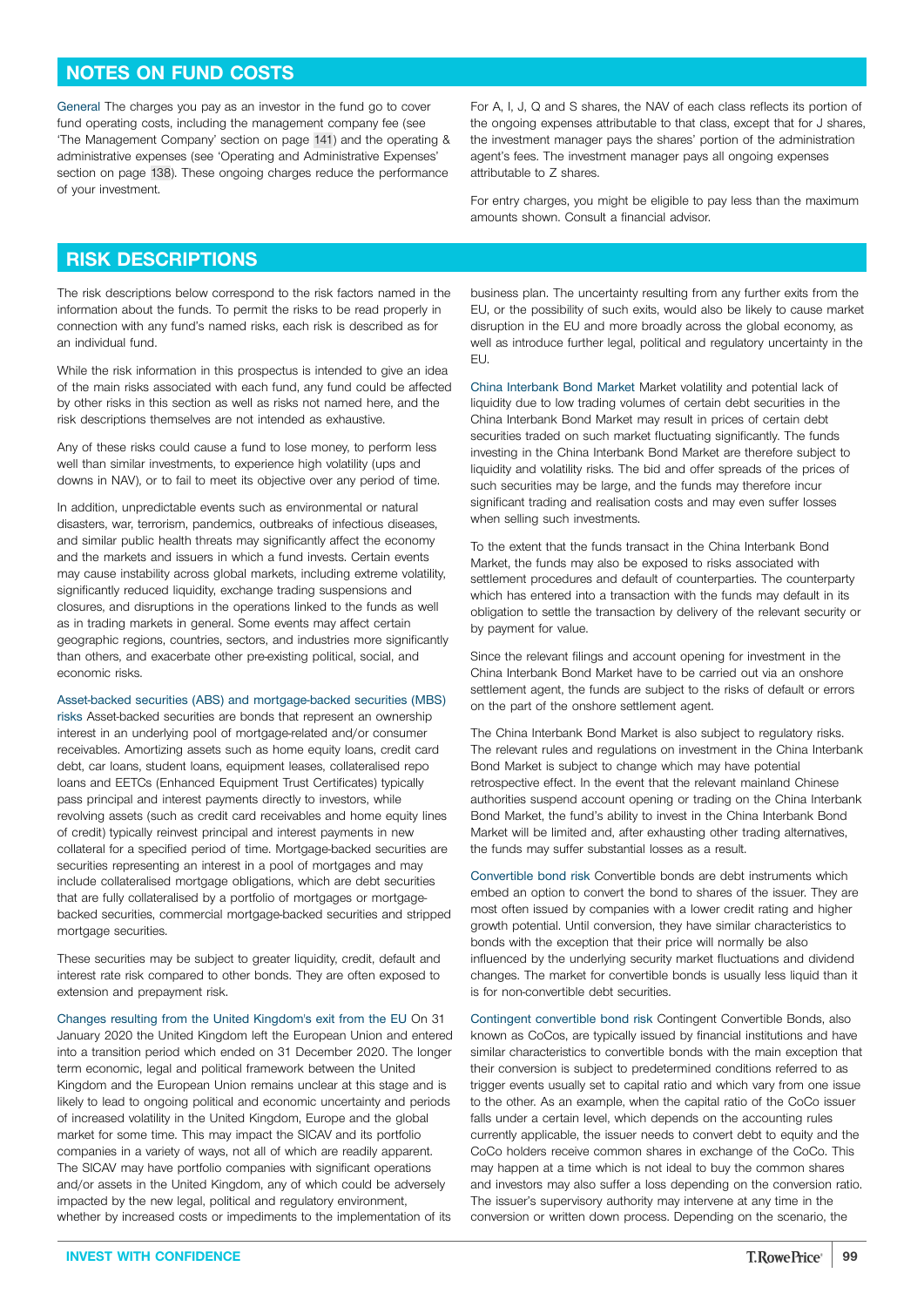principal amount invested may be lost permanently or temporarily, fully or partially. CoCos may be held for longer than expected and thus also expose investors to higher Interest Rate risk. Investments in CoCos can also be subject to additional risks such as: capital structure inversion risk (contrary to the classic capital hierarchy, it represents the risk for CoCo investors to suffer a loss of capital when equity holders do not or at an earlier stage); trigger level risk (the risk of incurring a trigger event. The trigger could be activated either through a material loss in capital or an increase in risk weighted assets of the issuer of the CoCos. Changes in accounting rules may also impact the calculation of the trigger event); coupon cancellation risk (coupon payments are entirely discretionary and it represents the risk of having the coupon cancelled by the issuer of the CoCos at any point, for any reason, and for any period of time); call extension risk (CoCos are issued as perpetual instruments and may not be called on the call date. It represents the risk that CoCos' principal will neither be returned at the call date nor at any given date); unknown risk (the structure of CoCos is innovative and additional risks, yet unknown, may appear in the future); yield/valuation risk (CoCos offer comparatively high yield for quality bank issuers but all their associated risks may be difficult to factor into their valuation); conversion risk (it represents the risk of having CoCos converted into equity at a non-favourable time with the investors that may suffer a loss depending on the conversion rate); write down risk (it represents the risk of incurring in a total loss of principal); industry concentration risk (this risk is related to the fact that CoCos are issued by bank institutions); liquidity risk (it represents the risk that CoCos may become difficult to sell and it is uncertain how the market will react in a stressed environment).

Counterparty risk An entity with which the fund does business could become unwilling or unable to meet its obligations to the fund.

Country risk – China All investments in China are subject to the risks described under "Emerging market risk" below. In addition, investments that are transacted via the China Interbank Bond Market or the Stock Connect program, or held in connection with a QFII licence, may be subject to additional risks, as described below and elsewhere in this section.

- **QFII Licence Some funds may invest in local Chinese securities** ("China A securities") using a qualified foreign institutional investor ("QFII") licence. Chinese regulators require that the name of the QFII licence holder be used in connection with assets held on behalf of the relevant funds. The regulators acknowledge that the assets in a fund's account belong to that fund and not to the investment manager or a sub-manager, and the depositary has set up a sub-account in the name of each relevant fund (which is allowed under Chinese law). However, should creditors of the QFII assert that the assets in the accounts are owned by the QFII and not the relevant fund, and if a court should uphold this assertion, creditors of the QFII could seek payment from the assets of the relevant fund.
- Q *Onshore and offshore renminbi* In China, the government maintains two separate currencies: internal renminbi (CNY), which must remain within China and generally cannot be owned by foreigners, and external renminbi (CNH), which can be owned by any investor. The exchange rate between the two, and the extent to which currency exchanges involving CNH are allowed, are managed by the government, based on a combination of market and policy considerations. This effectively creates currency risk within a single nation's currency, as well as liquidity risk, since the conversion of CNY to CNH, and of CNH to other currencies, can be restricted, as can the removal of any currency from China or Hong Kong.
- **STAR Board Some funds may invest in shares listed on the** Science and Technology Innovation Board ("STAR Board") on the Shanghai Stock Exchange, which is a NASDAQ-like market launched in 2019. It is a government initiative that, by allowing professional trading and listing, aims to enhance the capability to serve technology innovation and to promote the high-quality development of China's economy. Any investment in shares listed on STAR Board will be limited to 20%, unless otherwise indicated in the fund description page of any fund.

Country risk – Russia and Ukraine In these countries, risks associated with custody and counterparties are higher than in developed countries. Russian custodial institutions observe their own rules, have significantly less responsibilities to investors, may be poorly regulated, or may otherwise be susceptible to fraud, negligence or error. The Russian securities market may also suffer from impaired efficiency and liquidity, which may worsen price volatility and market disruptions.

Direct investment in Russian securities that are not traded through Moscow Exchange is limited to 10% of fund assets. However, as the Moscow Exchange is recognised as a regulated market, securities that are listed or traded on this market are not subject to that 10% limit. This does not mean these securities are free from the risks mentioned in the previous paragraph, or from a generally higher degree of risk than, for example, comparable European or US securities.

Russia and Ukraine also can be subject to strong or sudden political risks, such as sanctions or military actions.

Country risk – Saudi Arabia It is necessary in Saudi Arabia to use a trading account to buy and sell securities. This trading account can be held directly with a broker or held with a custodian. Where the trading account is held at the custodian, this is known as the Independent Custody Model (ICM). The ICM approach is preferable because securities are under the safe keeping and control of the custodian and would be recoverable in the event of the bankruptcy of the custodian. Where investments are held in Saudi Arabia through the ICM, a broker Standing Instruction letter is in place to authorise the fund's sub-custodian to move securities to a trading account for settlement, based on the details supplied by the broker. At this stage an authorised broker could potentially either fraudulently or erroneously sell the securities (and whether the securities were held through the ICM or direct broker approach). Opportunities for a local broker to conduct fraudulent transactions on the market are limited due to short trading hours (e.g. trading hours are 10am to 3pm). This risk is further mitigated by a manual pre-matching process, which validates client settlement instructions with the local broker contract note and the transaction report from the depository. Similar risks also apply to using a broker trading account. In addition, where a broker trading account is used, the account is set up directly with the broker, in the fund's name, but in the event of the broker defaulting, although it is believed assets are ring-fenced, there may be a delay to recovering them and legal proceedings may need to be initiated in order to do so. All investments in Saudi Arabia are subject to the risks described under the section "Emerging market risk" below.

Credit risk A bond or money market security could lose value if the issuer's financial health deteriorates.

If the financial health of the issuer of a bond or money market security weakens, the value of the bond or money market security may fall. In extreme cases, the issuer may delay scheduled payments to investors, or may become unable to make its payments at all. The lower the credit quality of the debt, the greater the credit risk.

Custody risk Assets of the funds are entrusted to the depositary for custody / safekeeping and investors are exposed to the risk of the depositary not being able to fully meet its obligation to restitute in a short time frame all of the assets of the funds. The assets of the funds should normally be identified in the depositary's books as belonging to any individual fund and segregated from other assets of the depositary, in accordance with the applicable law and regulation, which mitigates but does not exclude the risk of non-restitution. However, cash held with the depositary cannot be segregated from the depositary's own cash and cash under custody for other clients of the depositary, which makes the fund an unsecured creditor of the depositary and as such increases the risk of partial or non-restitution.

The depositary does not keep all the assets of the funds itself but uses a network of sub-custodians which are not necessarily part of the same group of companies as the depositary. Investors are exposed to the sub-custodians in the same manner as they are to the depositary, particularly in case of bankruptcy, fraud or operational error, among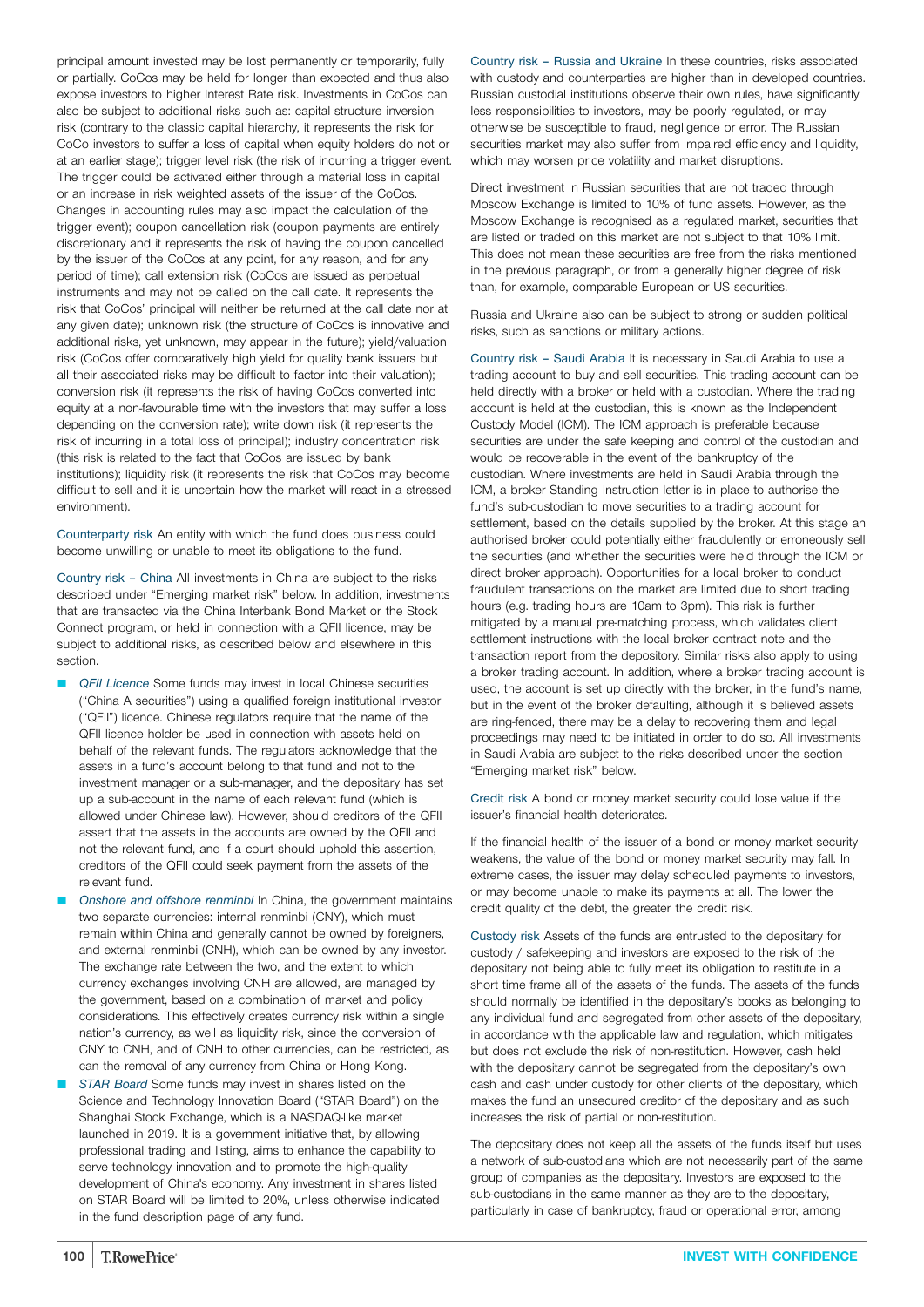other things, to the extent that the sub-custodians, or the depositary may face difficulties ensuring the restitution of the securities and cash to the fund in all or in part or a timely manner.

A fund may invest in markets where custodial and/or settlement systems are not fully developed and is thus exposed to additional risks and circumstances where the depositary will have no liability.

Cybersecurity risks The funds may be subject to operational and information security risks resulting from breaches in cybersecurity. Cybersecurity breaches may involve unauthorized access to the digital information systems (e.g., through "hacking" or malicious software coding) of the funds or their third-party service providers, but may also result from outside attacks such as denial-of-service attacks. These breaches may, among other things, result in financial losses to the funds and their shareholders, cause the funds to lose proprietary information, disrupt business operations, or result in the unauthorized release of confidential information. Further, cybersecurity breaches involving third-party service providers, trading counterparties, or issuers in which the funds invests could subject the funds to many of the same risks associated with direct breaches.

Currency risk Changes in currency exchange rates could reduce investment gains or increase investment losses. Exchange rates can change rapidly and unpredictably.

Derivatives risk Certain derivatives could behave unexpectedly or could expose the fund to losses that are significantly greater than the cost of the derivative, in other words, they provide leverage.

Through derivatives, the fund may take long or short position in the underlying asset(s). Long positions are generally taken to gain exposure. Short positions may be taken to hedge long positions but may also be fully or partially uncovered thus creating a synthetic short position.

Derivatives in general are highly volatile and do not carry any voting rights. The pricing and volatility of many derivatives (especially credit default swaps (CDS)) may diverge from strictly reflecting the pricing or volatility of their underlying reference(s). In difficult market conditions, it may be impossible or unfeasible to place orders that would limit or offset the market exposure or financial losses created by certain derivatives.

#### *OTC derivatives*

Because OTC derivatives are in essence private agreements between a fund and one or more counterparties, they are less highly regulated than market-traded securities. OTC derivatives carry greater counterparty risk and liquidity risk, and it may be more difficult to force a counterparty to honour its obligations to a fund. If a counterparty ceases to offer a derivative that a fund had been planning on using, the fund may not be able to find a comparable derivative elsewhere and may miss an opportunity for gain or find itself unexpectedly exposed to risks or losses, including losses from a derivative position for which it was unable to buy an offsetting derivative.

Because it is generally impractical for the SICAV to divide its OTC derivative transactions among a wide variety of counterparties, a decline in the financial health of any one counterparty could cause significant losses. Conversely, if any fund experiences any financial weakness or fails to meet an obligation, counterparties could become unwilling to do business with the SICAV, which could leave the SICAV unable to operate efficiently and competitively.

#### *Exchange-traded derivatives*

While exchange-traded derivatives are generally considered lower-risk than OTC derivatives, there is still the risk that a suspension of trading in derivatives or in their underlying assets could make it impossible for a fund to realize gains or avoid losses, which in turn could cause a delay in handling redemptions of shares. There is also a risk that settlement of exchange-traded derivatives through a transfer system may not happen when or as expected.

#### *Derivatives synthetic short positions*

Some funds may take synthetic short positions in the expectation to realise gains when the position underperforms. This is not guaranteed. The possible loss from using derivatives to create synthetic short positions is theoretically unlimited, for some asset types, since there is no restriction on the price to which a position may rise. Unlike short sales of equities or other instruments, the potential for the price of certain fixed-income securities to rise may be limited as the fixedincome security will not exceed par at maturity.

Distressed or defaulted debt securities risk Distressed (rated below CCC by Standard and Poor's or equivalent) or defaulted (rated below C by Standard and Poor's or equivalent) debt securities are the result of their issuer's inability to meet its financial obligations. This will be the case for issuers experiencing significant financial stress, including potentially defaulting and filing for bankruptcy protection or other reorganisation proceedings. These securities may bear substantially higher degree of risks and can be more difficult to price. An investment in such securities may lead to unrealised capital losses and/or losses that can adversely impact the net asset value of the fund. In some cases, the recovery of investments in Distressed or Defaulted Securities is subject to uncertainty related to court orderings and corporate reorganisations among other things. Because of the issuer's bankruptcy, reorganisation or liquidation process, the securities may lose their entire value, may be difficult to dispose of and may have to be held for an extended period of time with a high degree of uncertainty in the final level of recovery.

If a debt security is downgraded to a distressed or default credit rating, the manager will assess whether it should be sold or kept in the portfolio, in accordance with the investment strategy of the respective fund. In any case, holdings in distressed and/or defaulted debt securities (including both rated and unrated) will not exceed 10% of the net assets of any fund.

Emerging markets risk Emerging markets are less established than developed markets and therefore involve higher risks.

Reasons for this higher risk include:

- political, economic, or social instability
- **Q unfavourable changes in regulations and laws**
- **E** failure to enforce laws or regulations, or to recognise the rights of investors as understood in developed markets
- **Q excessive fees, trading costs or taxation, or outright seizure of** assets
- rules or practices that place outside investors at a disadvantage
- incomplete, misleading, or inaccurate information about securities issuers
- **Q** lack of uniform accounting, auditing and financial reporting standards
- **Q manipulation of market prices by large investors**
- **Q** arbitrary delays and market closures
- **n** fraud, corruption and error

For purposes of risk, the category of emerging markets includes markets that are less developed, such as most countries in Asia, Africa, South America and Eastern Europe, as well as countries that have successful economies but whose investor protections are questionable, such as Russia, Ukraine and China.

Examples of developed markets are those of Western Europe, the US, and Japan.

Equity risk In general, equities involve higher risks than bonds or money market instruments. Equities can lose value rapidly and can remain at low prices indefinitely. Equities of rapidly growing companies can be highly sensitive to bad news, because much of their value is based on high expectations for the future. Equities of companies that appear to be priced below their true value may continue to be undervalued. If a company goes through bankruptcy or a similar financial restructuring, its equities may lose most or all of their value.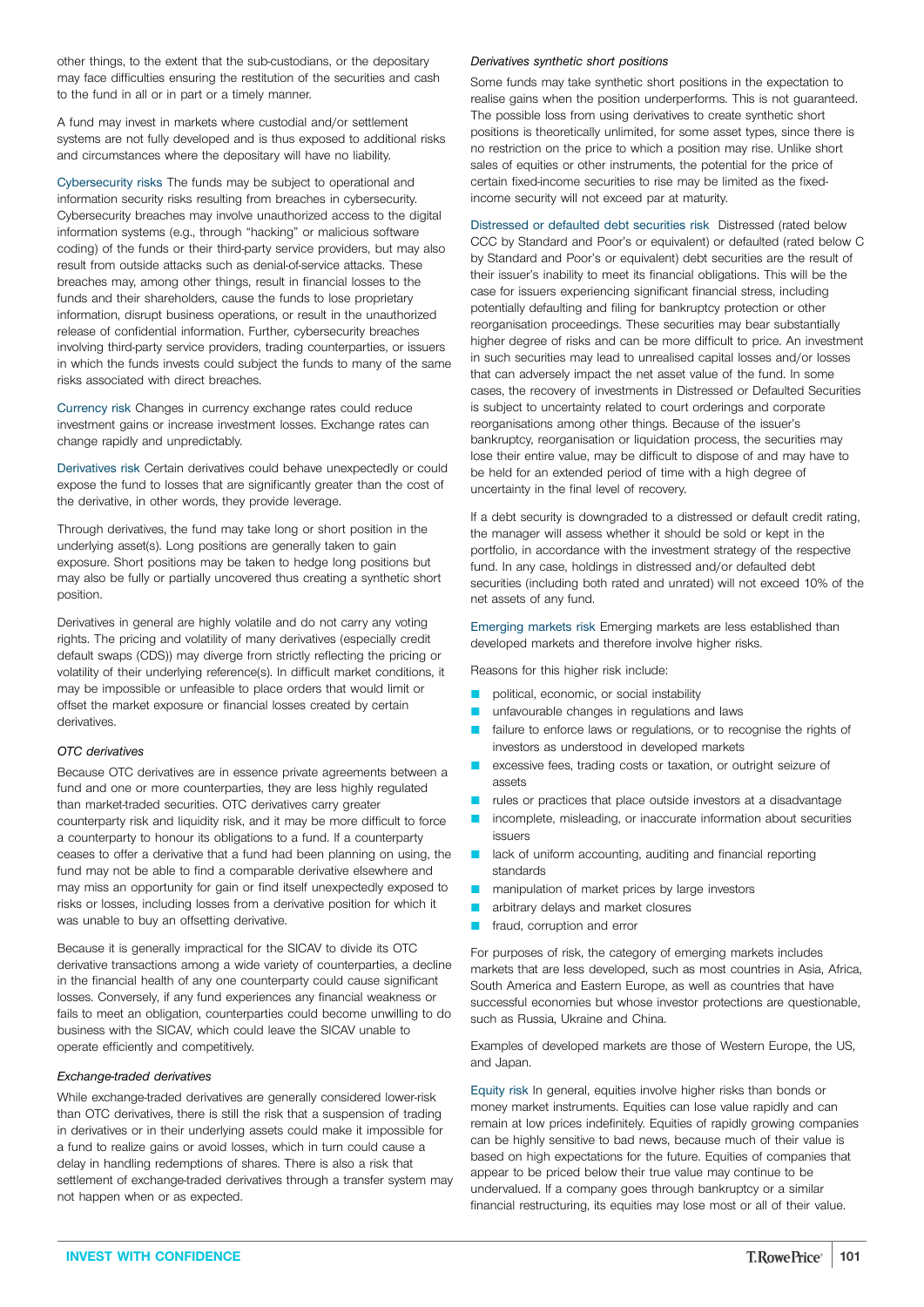Environment, Social and Governance ("ESG") and Sustainability ("SU")

Risk Due to the variety of ways to integrate ESG and SU criteria, as well as the lack of available, reliable and/or historical data on which to evaluate these criteria, the assessment of ESG and SU factors as part of the investment process may not be applied uniformly across funds or strategies. As a result, there may be differences in performance compared to similar funds which apply ESG and SU criteria due to the different approach taken by the investment manager of the funds, as well as compared to similar funds which do not apply ESG and SU criteria. The risks linked to the application of ESG and SU criteria may also vary over time as the framework continues to evolve.

Due to environmental changes, shifting societal views, and an evolving regulatory landscape related to sustainability issues, the earnings and/or profitability of companies that a fund invests in may be impacted.

ESG or SU event(s) or condition(s) may occur, which could have a material negative impact on the value of an investment and performance of the fund. The exposure that each fund is likely to have to ESG and SU risks is regularly assessed and disclosed in the 'Environmental, Social and Governance (ESG) Policy' section on page [107.](#page-106-0)

Frontier markets risk The securities markets of small nations that are at an earlier stage of economic and political development relative to more mature emerging markets typically have limited investability and liquidity.

Geographic concentration risk To the extent that a fund invests a large portion of its assets in a particular geographic area, its performance will be more strongly affected by any social, political, economic, environmental or market conditions within that area. This can mean higher volatility and risk of loss as compared to a fund that invests more broadly.

Hedging risk A fund's attempts to reduce or eliminate certain risks may not work as intended.

To the extent that a fund takes measures that are designed to offset specific risks (such as seeking to eliminate currency risks in a share class that is denominated in a different currency than the fund's portfolio), these measures may work imperfectly, may not be feasible at times, or may fail completely. Hedging involves costs, which reduce investment performance. To the extent that a hedge is successful, it generally eliminates opportunities for gain as well as risks of loss.

High yield bond risk A bond or debt security rated below BBB- by Standard & Poor's or an equivalent rating, also termed 'below investment grade', is generally subject to higher yields but to greater risks too.

The higher yield is offered to compensate for the reduced creditworthiness and the increased risk of default of the issuer to meet its payments obligations of income and principal. In some cases, the debt may be called by its issuer before maturity or it may be subject to the issuer's debt restructuring by which the fund will become the owner of another debt or a common shares with, potentially, a partial or total loss of the invested capital and generated income. As a consequence of issuers being in bankruptcy, reorganisation or liquidation processes, a fund may hold distressed or defaulted bonds.

In addition, high yield bonds are usually more sensitive to market conditions and fluctuations. Their market is typically thinner and less active, creating a higher liquidity risk than for higher-rated bonds. This implies they may become hard to value or to sell at a desired price and/or time.

Interest rate risk When interest rates rise, bond values generally fall. This risk is generally greater the longer the maturity of a bond investment and the higher its credit quality.

Investment fund risk As with any investment fund, investing in any of these funds involves certain risks an investor would not face if investing in markets directly:

- $\blacksquare$  the actions of other investors, in particular sudden large outflows of cash, could interfere with orderly management of a fund and cause the fund's NAV to fall
- the investor cannot direct or influence how money is invested while it is in a fund
- a fund's buying and selling of investments may not be optimal for the tax efficiency of any given investor
- the funds are subject to various investment laws and regulations that limit the use of certain securities and investment techniques that might improve performance; to the extent that the funds decide to register in jurisdictions that impose narrower limits, this decision could further limit the fund's investment activities
- because the funds are based in Luxembourg, any protections that would have been provided by other regulators (including, for investors outside Luxembourg, those of their home regulator) may not apply
- because fund shares are not publicly traded, the only option for liquidation of shares is generally redemption, which could be subject to delays and any other redemption policies set by the fund

Investment in Participatory Notes The fund may gain exposure to investments through Participatory Notes (P-notes), which are issued by banks, broker-dealers or other counterparties. P-notes may carry illiquid securities risk and may trade at prices that are below the value of their underlying securities. Owners of P-notes may lack some of the rights (such as voting rights) they would have if they owned the underlying securities directly. If the issuer of a P-note becomes unable or unwilling to honour its obligations to the fund, the fund will lose money, irrespective of the value of the underlying securities.

Issuer concentration risk To the extent that a fund invests a large portion of its assets in securities from a relatively small number of issuers, its performance will be more strongly affected by any business, industry, economic, financial or market conditions affecting those issuers. This can mean higher volatility and risk of loss as compared to a fund that invests more broadly.

LIBOR Transition Many financial instruments use or may use a floating rate based on the London Interbank Offered Rate, or "LIBOR," which is the offered rate for short-term Eurodollar deposits between major international banks. On July 27, 2017, the Financial Conduct Authority announced a desire to phase out the use of LIBOR by the end of 2021. There remains uncertainty regarding the future utilisation of LIBOR and the nature of any replacement rate. As such, the potential impact of a transition away from LIBOR on a fund or the financial instruments in which a fund invests cannot yet be determined. The elimination of LIBOR or changes to other reference rates or any other changes or reforms to the determination or supervision of reference rates could have an adverse impact on the market for, or value of, any securities or payments linked to those reference rates, which may adversely affect a fund's performance and/or net asset value. Furthermore, the risks associated with the expected discontinuation of LIBOR and transition may be exacerbated if the work necessary to effect an orderly transition to an alternative reference rate is not completed in a timely manner. Because the usefulness of LIBOR as a benchmark could deteriorate during the transition period, these effects could occur prior to the end of 2021.

Liquidity risk Any security could become hard to value or to sell at a desired time and price.

Additionally, certain securities may, by nature, be hard to value, or hard to sell at a reasonable price or in large volumes. This includes securities that are labelled as illiquid, such as Rule 144A securities, as well as shares, bonds, and any other type of security that represents a small issue, trades infrequently, or is traded on markets that are comparatively small or that have long settlement times.

Management risk The investment manager or its designees may at times find their obligations to a fund to be in conflict with their obligations to other investment portfolios they manage (although in such cases, all portfolios will be dealt with equitably).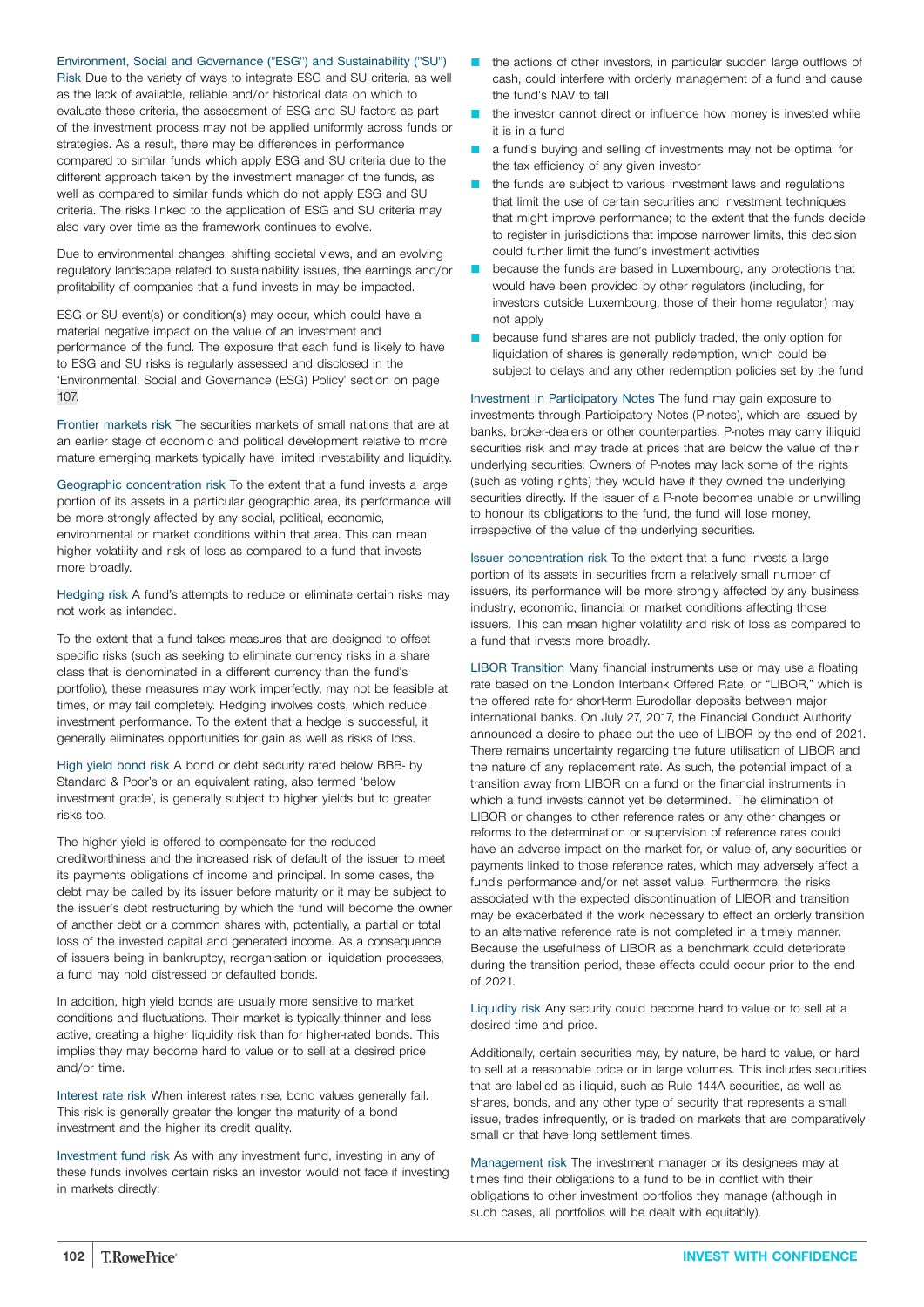Market risk Prices of many securities change daily and can fall based on a wide variety of factors.

Examples of these factors include:

- political and economic news
- government policy
- changes in technology and business practices
- changes in demographics, cultures and populations
- natural or human-caused disasters
- weather and climate patterns
- scientific or investigative discoveries
- costs and availability of energy, commodities and natural resources

The effects of market risk can be immediate or gradual, short-term or long-term, narrow or broad.

Operational risk A fund may be subject to errors affecting valuation, pricing, accounting, tax reporting, financial reporting, and trading, among other things. In addition, in any market, but especially in emerging markets, there could be losses due to fraud, corruption, political or military actions, the seizure of assets, or other irregular events.

Prepayment and extension risk With asset-backed securities (ABS) and mortgage-backed securities (MBS), or any other securities whose market prices typically reflect the assumption that the securities will be paid off before maturity, any unexpected behaviour in interest rates could hurt fund performance.

Receiving increasing prepayments when interest rates are falling causes the average maturity of the portfolio to shorten, reducing its potential for price gains. It also requires a fund to reinvest proceeds at lower interest rates, reducing the portfolio's total return and yield, and could result in a loss.

Mortgage-backed securities are also subject to extension risk. When interest rates are rising, a lack of refinancing opportunities will cause a fund's average maturity to lengthen due to a drop in expected prepayments of mortgage-backed securities and asset-backed securities. This would increase a fund's sensitivity to rising rates and its potential for price declines.

Real estate investments risk Real estate and related investments can be hurt by any factor that makes an area or individual property less valuable.

Specifically, investments in real estate holdings or related businesses or securities (including interests in mortgages) can be hurt by natural disasters, economic declines, overbuilding, zoning changes, tax increases, population or lifestyle trends, environmental contamination, defaults on mortgages, failures of management, and other factors that may affect the market value or cash flow of the investment.

Sector concentration risk To the extent that a fund invests a large portion of its assets in a particular economic sector (or, for bond funds, a particular market segment), its performance will be more strongly affected by any business, industry, economic, financial or market conditions affecting that sector or segment of the fixed income market. This can mean higher volatility and risk of loss as compared to a fund that invests more broadly.

Small and mid-cap risk Shares of small and mid-size companies can be more volatile than shares of larger companies. Small and mid-size companies often have fewer financial resources, shorter operating histories, and less diverse business lines, and as a result can be at greater risk of long-term or permanent business setbacks. Initial public offerings (IPOs) can be highly volatile and can be hard to evaluate because of a lack of trading history and relative lack of public information.

Stock Connect The funds may invest in certain Shanghai-listed and Shenzhen-listed securities ("Stock Connect Securities") through the Shanghai-Hong Kong Stock Connect or the Shenzhen-Hong Kong

Stock Connect respectively ("Stock Connect"), a joint securities trading and clearing program designed to permit mutual stock market access between mainland China and Hong Kong. Stock Connect is a joint project of the Hong Kong Exchanges and Clearing Limited ("HKEC"), China Securities Depository and Clearing Corporation Limited ("ChinaClear"), the Shanghai Stock Exchange and the Shenzhen Stock Exchange. Hong Kong Securities Clearing Company Limited ("HKSCC"), a clearing house that in turn is operated by HKEC, acts as nominee for investors accessing Stock Connect Securities.

Risks of investing through Stock Connect include:

- The regulations governing the Stock Connect are untested, subject to change and may have potential retrospective effect. It is uncertain how they will be applied, and they could be changed.
- The Stock Connect Securities in respect of the funds are held by the depositary/ sub-custodian in accounts in the Hong Kong Central Clearing and Settlement System ("CCASS") maintained by the HKSCC as central securities depositary in Hong Kong. HKSCC in turn holds the Stock Connect Securities, as the nominee holder, through an omnibus securities account in its name registered with ChinaClear for the Stock Connect. The precise nature and rights of the funds as the beneficial owners of the Stock Connect Securities through HKSCC as nominee is not well defined under Chinese law. Therefore, the exact nature and methods of enforcement of the rights and interests of the funds under Chinese law is uncertain.
- Should ChinaClear default, HKSCC's contractual liabilities will be limited to assisting participants with claims against ChinaClear. A fund's attempts to recover lost assets could involve considerable delays and expenses and may not be successful.
- The Stock Connect is subject to quota limitations. In particular, the Stock Connect is subject to a daily quota which does not belong to the SICAV or the funds and can only be utilised on a first-come-firstserve basis. Once the daily quota is exceeded, buy orders will be rejected (although investors will be permitted to sell their crossboundary securities regardless of the quota balance). Therefore, quota limitations may restrict the relevant fund's ability to invest in the Stock Connect Securities on a timely basis, and the relevant fund may not be able to effectively pursue its investment strategy.
- When a share is recalled from the scope of eligible shares for trading via the Stock Connect, the shares can only be sold but restricted from being bought. This may affect the investment portfolio or strategies of the funds.
- Each of the HKEC, the Shanghai Stock Exchange and the Shenzhen Stock Exchange reserves the right to suspend trading. Where a suspension is effected, the relevant fund's ability to access the Chinese market will be adversely affected.
- Investment in Stock Connect Securities is conducted through brokers, and is subject to the risks of default by such brokers' in their obligations.

The relevant rules and regulations on the Stock Connect are subject to change which may have potential retrospective effect. The Stock Connect is subject to quota limitations. Where a suspension in the trading through the programme is effected, the fund's ability to invest in China A-shares or access the PRC market through the programme will be adversely affected. In such event, the fund's ability to achieve its investment objective could be negatively affected.

Style risk Different investment styles typically go in and out of favour depending on market conditions and investor sentiment. At any given time, for instance, a growth-style portfolio may underperform a valuestyle portfolio, or vice-versa, and either may at any time underperform the market as a whole.

Total return swap risk The use of total return swaps (TRS) may expose the fund to additional volatility in comparison to investing directly in bonds, equities, or other securities. As financial derivative instruments, these instruments may be subject to the risks outlined under "Derivatives risk", including leverage risk, meaning that small changes in the price of the underlying asset may produce disproportionate losses for the fund which could significantly impact the fund's overall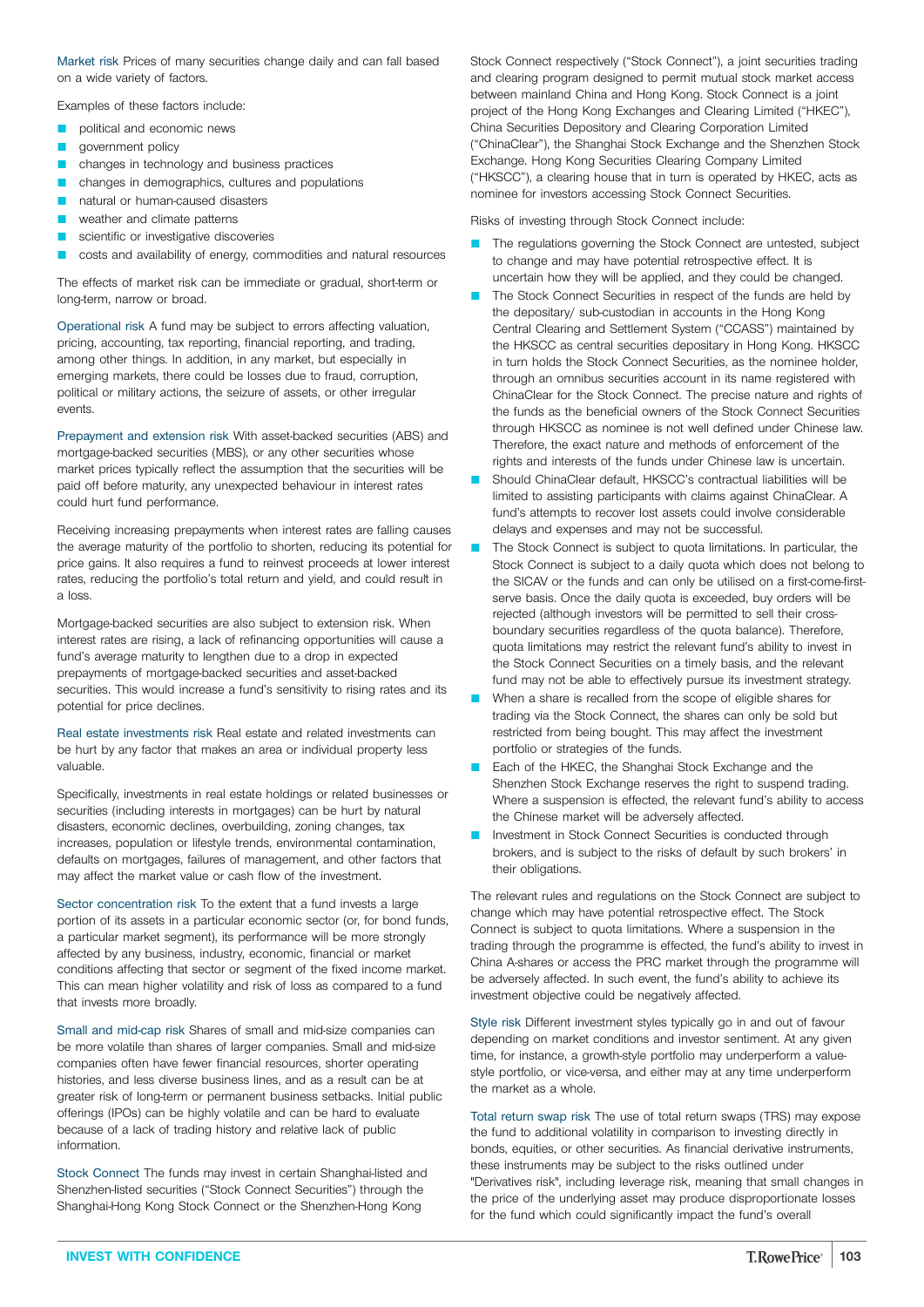performance. The use of these instruments also involves the risk that anticipated interest rate movements will not be accurately predicted or move in a direction that is unfavourable to the fund.

In addition, TRS are subject to the risk that a counterparty to the transaction will fail to meet its obligations under the derivatives contract. Operational risk linked to the TRS may include risks linked to trade confirmation & settlement, pricing, reconciliation, and the use of thirdparty vendors. While all collateral posted or received must be in cash, operational risk and custody risks may remain (please also refer to the appropriate sections for more details) as well as legal risk linked to properly structuring the arrangements.

The risks outlined above, as well as other potentially unknown risks, might lead to losses which impact the fund's performance to a greater or lesser degree.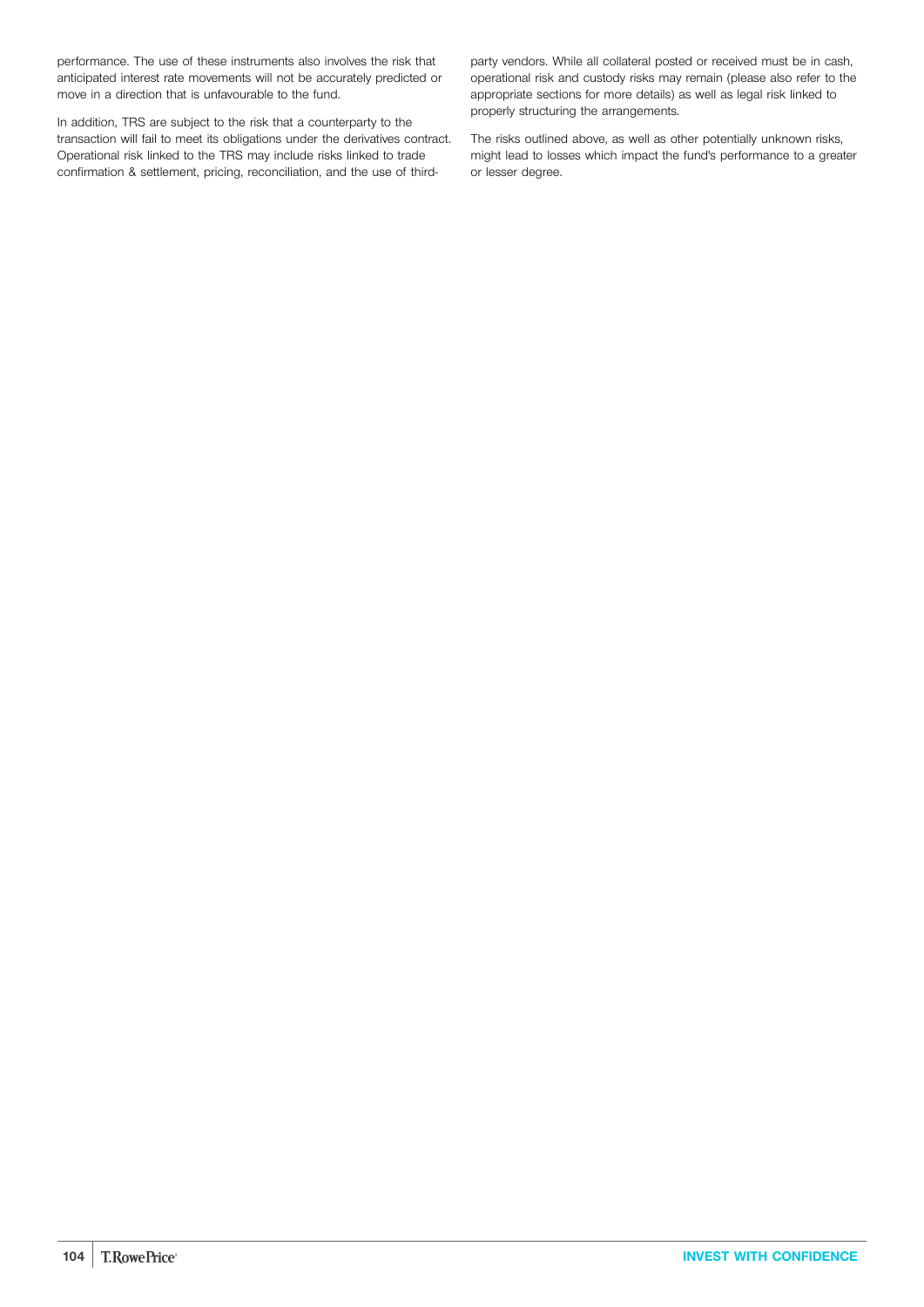## <span id="page-104-0"></span>**GENERAL INVESTMENT POWERS AND RESTRICTIONS**

This section describes the assets in which any UCITS may invest, the permitted types of transactions and investment techniques, and the limits and restrictions that all UCITS must follow. Most funds set limits that are more restrictive in one way or another, based on their investment objectives and strategy. In the case of any detected violation, the appropriate fund(s) must make compliance with the relevant policies a priority in its securities trades and management decisions, taking due account of the interests of its shareholders. Except where noted, all percentages and restrictions apply to each fund individually.

When a fund's objective and investment policy states that investments will be made "primarily", "principally" or "mainly" in a particular type of security or in a particular country, region or industry, it generally means that at least 70% of the fund's net assets (without taking into account ancillary liquid assets) shall be invested into such security, country, region or industry. In seeking to achieve its objective a fund may also invest, on an ancillary basis, in other regions, countries, industries and/or types of eligible securities as described in this section.

Where, on an ancillary basis, investment in the following security types is made, exposure will be limited to

- asset-backed securities (ABS), mortgage-backed securities (MBS): 20% (including exposure through derivatives)\*
- contingent convertible bonds: 20%\*
- distressed or defaulted bonds: 10%\*
- equity and equity related securities: 10% (applicable to 'Bond Funds' only)\*\*
- money market securities: 30%

\*The fund description page of any fund which might, on an ancillary basis, invest in these security types, will indicate this accordingly.

\*\* The fund description page of any 'Bond Fund' which might, on an ancillary basis, invest in these security types in excess of these limits, will indicate this accordingly.

For temporary defensive purposes, investments in money market securities, made by any fund, may exceed 30% of net assets.

Any investment in unrated securities (either on a primary or ancillary basis) will be limited to 20%, unless otherwise indicated in the fund description page of any fund.

## **PERMITTED SECURITIES AND TRANSACTIONS**

Each fund's usage of a security or transaction must be consistent with its investment policies and restrictions and must comply with the 2010 law and other applicable EU and Luxembourg laws, regulations, circulars, technical standards, etc. In addition, a fund may be subject to various requirements imposed by regulators in non-EU jurisdictions where a fund invests or is marketed. A fund does not need to comply with investment limits when exercising subscription rights attached to securities it owns provided any violations are corrected as noted above. No fund can acquire assets that come with unlimited liability attached, and no fund can underwrite securities of other issuers.

| Security / Transaction                                                           | Requirements                                                                                                                                                                                                                                                                                                                                                                                                                                                                                                                                                                                                                                                                                                                                            |                                                                                                                                                                                                                                                                                                                                                                                                                                                                                                                                                                                                                          |
|----------------------------------------------------------------------------------|---------------------------------------------------------------------------------------------------------------------------------------------------------------------------------------------------------------------------------------------------------------------------------------------------------------------------------------------------------------------------------------------------------------------------------------------------------------------------------------------------------------------------------------------------------------------------------------------------------------------------------------------------------------------------------------------------------------------------------------------------------|--------------------------------------------------------------------------------------------------------------------------------------------------------------------------------------------------------------------------------------------------------------------------------------------------------------------------------------------------------------------------------------------------------------------------------------------------------------------------------------------------------------------------------------------------------------------------------------------------------------------------|
| 1. Transferable securities<br>and money market<br>instruments                    | Must be listed or dealt on an official stock exchange in<br>an eligible state or must trade in a regulated market in<br>an eligible state that operates regularly and is<br>recognized and open to the public.                                                                                                                                                                                                                                                                                                                                                                                                                                                                                                                                          | Recently issued securities must pledge to seek a listing on<br>a stock exchange or regulated market in an eligible state<br>and must receive it within 12 months of issue.                                                                                                                                                                                                                                                                                                                                                                                                                                               |
| 2. Money market<br>instruments that do not<br>meet the requirements<br>in row 1. | Must be subject (either at the securities level or the<br>issuer level) to investor protection and savings regulation<br>and also must meet one of the following criteria:<br>issued or guaranteed by a central, regional or local<br>authority or a central bank of a EU member, the<br>European Central Bank, the European Investment<br>Bank, the EU, an international authority to which at<br>least one EU nation belongs, a sovereign nation, or in<br>the case of a federation, a federal state<br>■ issued by an issuer or undertaking whose securities<br>qualify under row 1. above<br>issued or guaranteed by an issuer that is subject to<br>EU prudential supervision rules or to other prudential<br>rules the CSSF accepts as equivalent | Can also qualify if issuer belongs to a category recognized<br>by the CSSF, is subject to investor protections that are<br>equivalent to those described directly at left, and meets one<br>of the following criteria:<br>issued by a company with at least EUR 10 million in<br>capital and reserves that publishes annual accounts<br>consistent with fourth Directive 78/660/EEC<br>issued by an entity dedicated to financing a group of<br>companies at least one of which is publicly listed<br>■ issued by an entity dedicated to financing securitisation<br>vehicles that benefit from a banking liquidity line |
| 3. Shares of UCITS or<br>UCIs that are not linked<br>to the SICAV <sup>1</sup>   | Must be authorized by an EU member or by a state that<br>the CSSF considers to have equivalent laws and<br>adequate cooperation between authorities.<br>Must issue annual and semi-annual financial reports.<br>Must be limited by constitutional documents to investing<br>no more than 10% of assets in other UCITS or UCIs.                                                                                                                                                                                                                                                                                                                                                                                                                          | Must be subject either to EU regulatory supervision and<br>investor protections for a UCITS or to equivalent of those<br>outside the EU (especially regarding asset segregation,<br>borrowing, lending, and uncovered sales of transferable<br>securities and money market instruments).                                                                                                                                                                                                                                                                                                                                 |
| 4. Shares of UCITS or<br>UCIs that are linked to<br>the SICAV <sup>1</sup>       | Must meet all requirements in row 3<br>The UCITS/UCI cannot charge any fund fees for buying<br>or redeeming shares.<br>The prospectus of any fund with substantial investments<br>in other UCITS/UCIs must state maximum management<br>fees for the fund itself and for UCITS/UCIs it intends to<br>hold.                                                                                                                                                                                                                                                                                                                                                                                                                                               | If the UCITS/UCI management fee is lower than the fund's<br>management fee, the fund can charge the difference<br>between the two management fees on assets invested in<br>the UCITS/UCI. Otherwise, the fund must waive its<br>management fee on assets invested in the UCITS/UCI.                                                                                                                                                                                                                                                                                                                                      |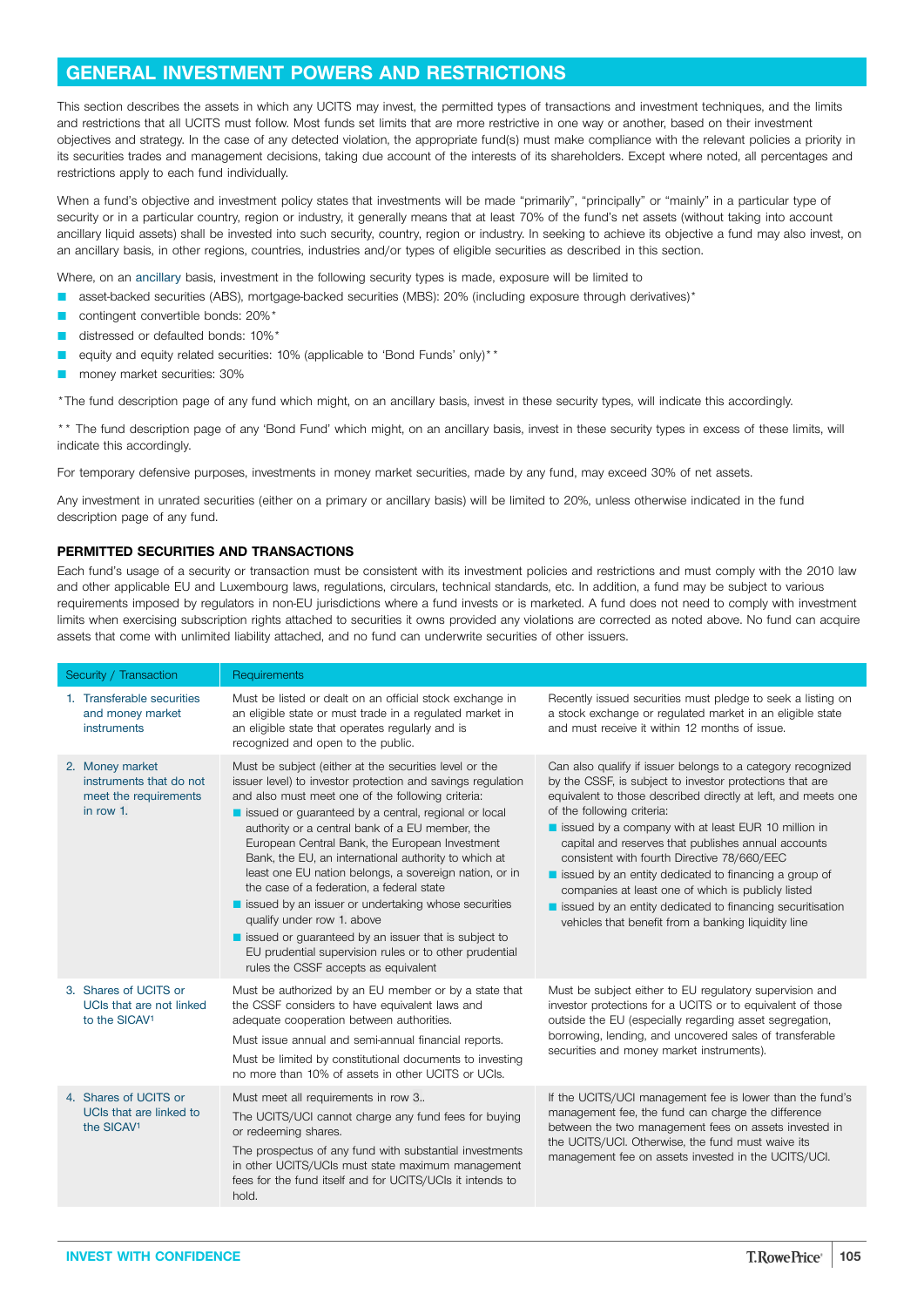| Security / Transaction                                                                                                                      | Requirements                                                                                                                                                                                                                                                                                                                                  |                                                                                                                                                                                                                                                                                                                                                                                                                                                                       |
|---------------------------------------------------------------------------------------------------------------------------------------------|-----------------------------------------------------------------------------------------------------------------------------------------------------------------------------------------------------------------------------------------------------------------------------------------------------------------------------------------------|-----------------------------------------------------------------------------------------------------------------------------------------------------------------------------------------------------------------------------------------------------------------------------------------------------------------------------------------------------------------------------------------------------------------------------------------------------------------------|
| 5. Shares of other funds<br>of the SICAV                                                                                                    | Must meet all requirements in rows 3. and 4<br>The target fund cannot invest, in turn, in the acquiring<br>fund (reciprocal ownership).<br>At the time of investment, the target fund must not have<br>more than 10% of its assets in any other fund.                                                                                         | The acquiring fund surrenders all voting rights in shares it<br>acquires.<br>The shares do not count as assets of the acquiring fund for<br>purposes of minimum asset thresholds.<br>Adhering to these requirements exempts the SICAV from<br>the requirements of the Law of 10 August 1915.                                                                                                                                                                          |
| 6. Real estate, precious<br>metals and<br>commodities                                                                                       | Investment exposure is allowed only through<br>transferable securities, derivatives, or other allowable<br>types of investments.                                                                                                                                                                                                              | The SICAV may directly purchase real estate or other<br>tangible property that is directly necessary to its business.<br>Ownership of precious metals or commodities, directly or<br>through certificates, is prohibited.                                                                                                                                                                                                                                             |
| 7. Credit institution<br>deposits                                                                                                           | Must be able to be withdrawn on demand and must<br>not have a maturity longer than 12 months.                                                                                                                                                                                                                                                 | Institutions either must be located in a EU Member State or,<br>if not, subject to EU prudential rules or to other prudential<br>rules the CSSF accepts as equivalent.                                                                                                                                                                                                                                                                                                |
| 8. Ancillary liquid assets                                                                                                                  | No stated requirements.                                                                                                                                                                                                                                                                                                                       | As a practical matter, a fund may hold up to (but not<br>including) 50% of assets in cash or other liquid assets.                                                                                                                                                                                                                                                                                                                                                     |
| 9. Derivatives and<br>equivalent cash-settled<br>instruments                                                                                | Underlying investments must be those described in<br>rows 1, 2, 3, 4, and 7, underlying indices, interest<br>rates, forex rates or currencies that are within scope for<br>the fund's non-derivative investments.<br>Total exposure cannot exceed 100% of fund assets.<br>When used for efficient portfolio management, see row<br>12. below. | OTC derivatives (those that do not trade on an eligible<br>market for transferable securities, as defined above) must<br>meet all of the following criteria:<br>$\blacksquare$ be in categories approved by the CSSF<br>have reliable daily valuations that are accurate and<br>independent<br>be able to be sold, liquidated or otherwise closed at fair<br>value at any time<br>$\blacksquare$ be with counterparties that are subject to prudential<br>supervision |
| 10. Transferable securities<br>and money market<br>instruments that do not<br>meet the requirements<br>in rows 1., 2., 3., 7., 8.<br>and 9. | Limited to 10% of fund assets.                                                                                                                                                                                                                                                                                                                | Investments traded on Russian markets other than the<br>Moscow Exchange are considered to fall within this<br>category.                                                                                                                                                                                                                                                                                                                                               |
| 11. Securities lending,<br>sales with right of<br>repurchase, repurchase<br>agreements, reverse<br>repurchase agreements                    | The volume of transactions must not interfere with a<br>fund's pursuit of its investment policy or its ability to<br>meet redemptions.                                                                                                                                                                                                        | The cash collateral from the transactions must be invested<br>in high-quality, short term investments.<br>Lending or guaranteeing loans to third parties for any other<br>purposes is prohibited.                                                                                                                                                                                                                                                                     |
| 12. Techniques and<br>instruments for efficient<br>portfolio management                                                                     | Must relate to transferable securities or money market<br>instruments.                                                                                                                                                                                                                                                                        | This category includes derivatives. See "More about<br>Derivatives and Efficient Portfolio Management" below.                                                                                                                                                                                                                                                                                                                                                         |
| 13. Borrowing                                                                                                                               | Except for the use of back-to-back loans used for<br>acquiring foreign currencies, all loans must be<br>temporary and are limited to 10% of fund's net assets.                                                                                                                                                                                |                                                                                                                                                                                                                                                                                                                                                                                                                                                                       |
| 14. Uncovered short sales                                                                                                                   | Uncovered short exposure is allowed only through<br>derivatives.                                                                                                                                                                                                                                                                              | Direct uncovered short sales are prohibited.                                                                                                                                                                                                                                                                                                                                                                                                                          |

1 A UCITS/UCI is considered to be linked to the SICAV if both are managed or controlled by the same or affiliated management companies, or if the SICAV directly or indirectly holds more than 10% of capital or voting rights of the UCITS/UCI.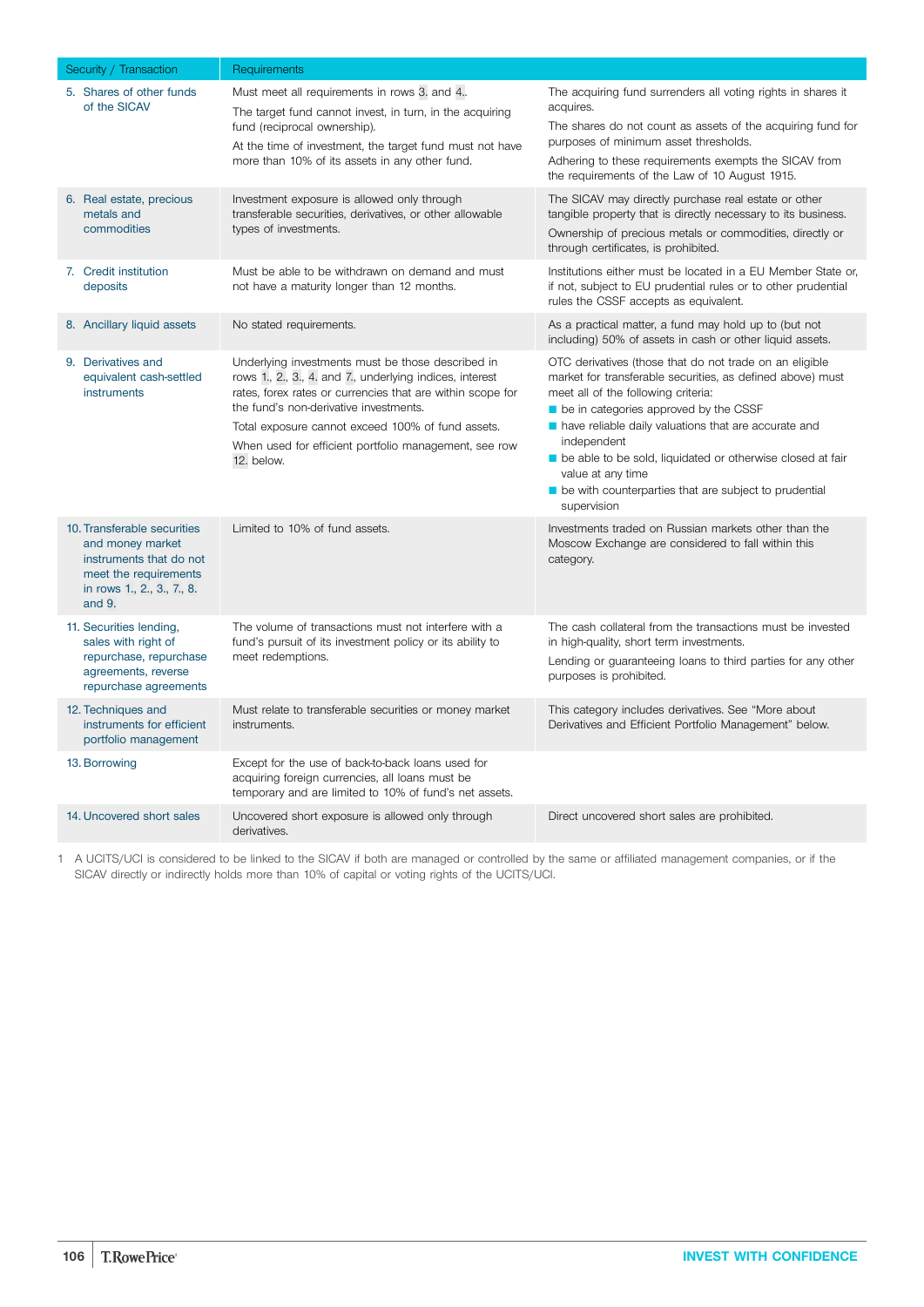## <span id="page-106-0"></span>**ENVIRONMENTAL, SOCIAL AND GOVERNANCE (ESG) INVESTMENT POLICY**

The investment manager uses fundamental analysis as the foundation of its investment decisions. Through its bottom-up approach, the investment manager endeavours to understand the long-term sustainability of a company's business model, and the factors that could cause it to change. The investment manager believes that environmental, social and governance issues can influence investment risk and return and, therefore, incorporates ESG risk considerations into its fundamental investment analysis.

The investment manager considers and, where appropriate, incorporates into its investment and engagement processes the Principal Adverse Impacts ("PAI") of investment decisions. More information and the investment manager's PAI policy can be found on **[https://www.troweprice.com/corporate/en/what-we-do/investing-approach/esg-investment-policy.html.](https://www.troweprice.com/corporate/en/what-we-do/investing-approach/esg-investment-policy.html)**

### **SUSTAINABILITY RISKS**

The investment manager considers sustainability risks through the implementation of its proprietary Responsible Investing Indicator Model (or RIIM). The RIIM utilises a selection of environmental, social and governance/ethical data points to construct a distinct responsible investing (RI) profile of each issuing entity, flagging any elevated RI risks or positive RI characteristics. This process helps the investment manager determine which ESG factors may materially impact the value of an investment. These sustainability risks and the ESG factors in general are incorporated into the investment process alongside financials, valuation, macro-economics and other factors, and are components of the investment decision.

As derivatives are not assessed through RIIM, the investment manager makes a qualitative judgment as to whether they have any impact on the sustainability risk of the fund.

The tables below set out 1) the selection of environmental, social and governance/ethical data points considered, where available, within the individual ESG and SU criteria and 2) the latest assessed exposure level that each fund is likely to have to each criteria.

1) ESG and SU criteria and their underlying data points

| ESG and SU criteria | Applicable to Sovereign Investments                                                                                                                                                                                                                                                                                                                                     | Applicable to Corporate Investments                                                                                                                                                                                                              |
|---------------------|-------------------------------------------------------------------------------------------------------------------------------------------------------------------------------------------------------------------------------------------------------------------------------------------------------------------------------------------------------------------------|--------------------------------------------------------------------------------------------------------------------------------------------------------------------------------------------------------------------------------------------------|
| Environmental       | Carbon intensity of energy<br>Policy for energy transition<br>Pollution<br>Baseline water stress<br>Population density<br>Sea level rise<br>Extreme weather<br>Ocean health<br>Biodiversity protection<br>Forest cover<br>Ecosystem vitality (including deforestation)<br>Agriculture<br>Tourism revenue<br>Natural resource rents<br>Resource depletion<br>Carbon cost | Supply chain<br>Raw materials<br>Energy and emissions<br>Land use<br>Water use<br>Waste<br>General operations<br>Product sustainability<br>Products and services environmental incidents                                                         |
| Social              | Population growth<br>Labour force<br>Population health<br>Health infrastructure<br>Safety<br>Unemployment<br>Education<br>Employment opportunities<br>Development<br>Services<br>Income equality<br>Poverty<br>Gender equality                                                                                                                                          | Supply chain (social)<br>■<br>Employee safety and treatment<br>ш<br>Evidence of meritocracy<br>Society and community relations<br>Product sustainability<br>Product impact on human health and society<br>Product quality and customer incidents |
| Governance / Ethics | Voice and accountability<br>Political stability<br>Government effectiveness<br>Regulatory quality<br>Rule of law<br>Control of corruption                                                                                                                                                                                                                               | <b>Business ethics</b><br>Bribery and corruption<br>Lobbying and public policy<br>Accounting and taxation<br>Board and management conduct<br>ESG accountability                                                                                  |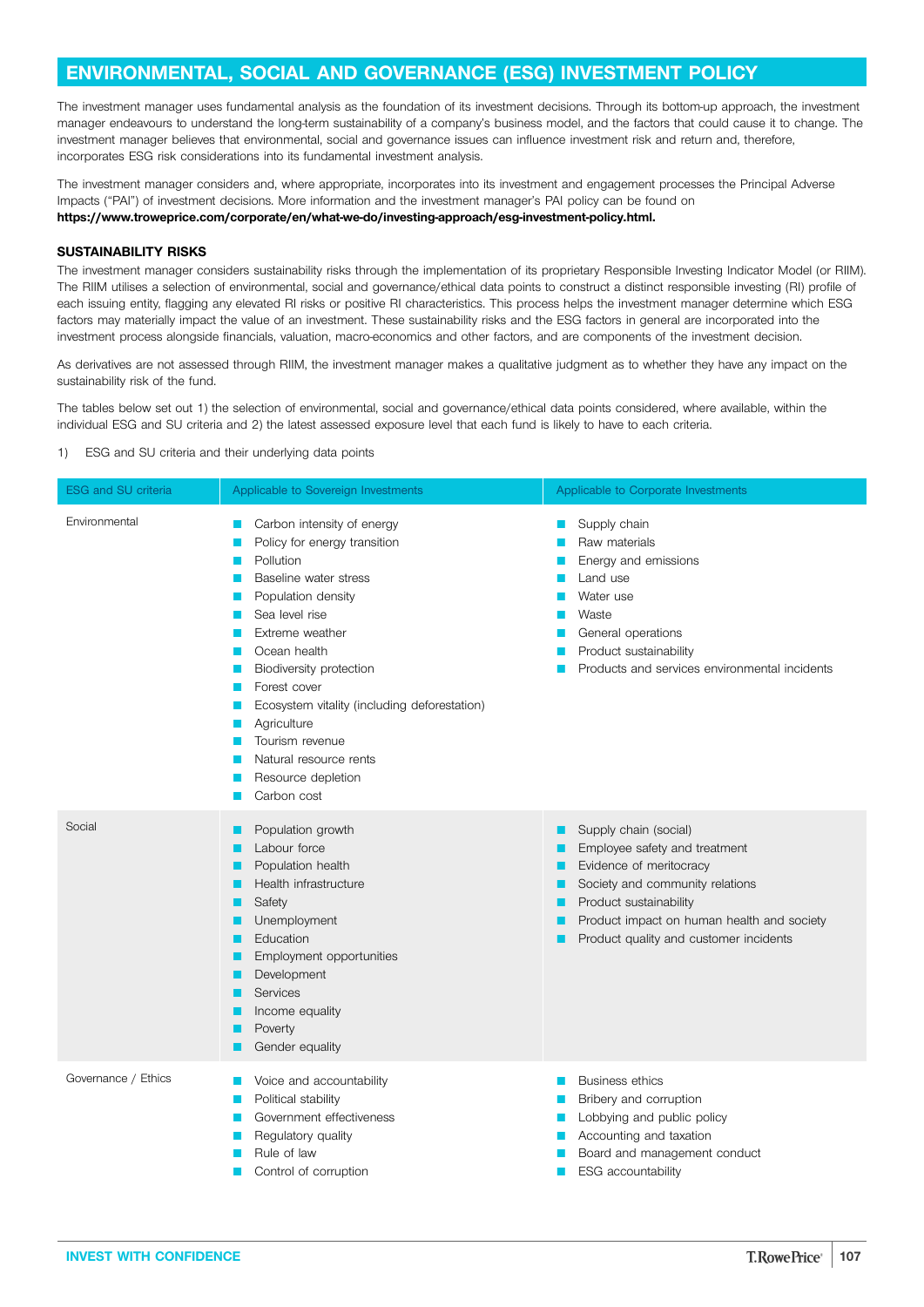#### 2) Fund exposure levels to each criteria.

The lower a fund's exposure level to each criteria, the less likely it is to experience a material negative impact on its returns as a consequence of the materialisation of an ESG or SU risk.

|                                                          | Environmental | Social | Governance / Ethics |
|----------------------------------------------------------|---------------|--------|---------------------|
| <b>Bond Funds</b>                                        |               |        |                     |
| Asia Credit Bond Fund <sup>1</sup>                       | Low           | Low    | Low                 |
| Diversified Income Bond Fund <sup>2</sup>                | Low           | Low    | Low                 |
| Dynamic Credit Fund                                      | Low           | Low    | Low                 |
| Dynamic Emerging Markets Bond Fund                       | Low           | Low    | Low                 |
| Dynamic Global Bond Fund                                 | Low           | Low    | Low                 |
| Dynamic Global Investment Grade Bond Fund                | Low           | Low    | Low                 |
| Emerging Local Markets Bond Fund                         | Medium        | Low    | Low                 |
| Emerging Markets Bond Fund                               | Low           | Low    | Low                 |
| Emerging Markets Corporate Bond Fund <sup>3</sup>        | Low           | Low    | Low                 |
| Euro Corporate Bond Fund <sup>4</sup>                    | Low           | Low    | Low                 |
| European High Yield Bond Fund <sup>5</sup>               | Low           | Low    | Low                 |
| Global Aggregate Bond Fund <sup>6</sup>                  | Low           | Low    | Low                 |
| Global Government Bond Fund                              | Low           | Low    | Low                 |
| Global High Income Bond Fund                             | Low           | Low    | Low                 |
| Global High Yield Bond Fund                              | Low           | Low    | Low                 |
| Global Investment Grade Corporate Bond Fund <sup>7</sup> | Low           | Low    | Low                 |
| US Aggregate Bond Fund <sup>8</sup>                      | Low           | Low    | Low                 |
| US High Yield Bond Fund                                  | Low           | Low    | Low                 |
| US Investment Grade Corporate Bond Fund <sup>9</sup>     | Low           | Low    | Low                 |
| <b>Equity Funds</b>                                      |               |        |                     |
| Asian ex-Japan Equity Fund <sup>10</sup>                 | Low           | Low    | Low                 |
| Asian Opportunities Equity Fund                          | Low           | Low    | Low                 |
| China Evolution Equity Fund                              | Low           | Low    | Low                 |
| China Growth Leaders Equity Fund                         | Medium        | Low    | Low                 |
| Continental European Equity Fund                         | Low           | Low    | Low                 |
| Emerging Markets Discovery Equity Fund                   | Low           | Low    | Low                 |
| Emerging Markets Equity Fund                             | Low           | Low    | Low                 |
| European Equity Fund                                     | Low           | Low    | Low                 |

<sup>1</sup> Effective 2 November 2021, the name of the fund will change from Asia Credit Bond Fund to Responsible Asia Credit Bond Fund

<sup>2</sup> Effective 2 November 2021, the name of the fund will change from Diversified Income Bond Fund to Responsible Diversified Income Bond Fund

<sup>3</sup> Effective 2 November 2021, the name of the fund will change from Emerging Markets Corporate Bond Fund to Responsible Emerging Markets Corporate Bond Fund

<sup>4</sup> Effective 2 November 2021, the name of the fund will change from Euro Corporate Bond Fund to Responsible Euro Corporate Bond Fund

<sup>5</sup> Effective 2 November 2021, the name of the fund will change from European High Yield Bond Fund to Responsible European High Yield Bond Fund

6 Effective 2 November 2021, the name of the fund will change from Global Aggregate Bond Fund to Responsible Global Aggregate Bond Fund <sup>7</sup> Effective 2 November 2021, the name of the fund will change from Global Investment Grade Corporate Bond Fund to Responsible Global Investment Grade Corporate Bond Fund

<sup>8</sup> Effective 2 November 2021, the name of the fund will change from US Aggregate Bond Fund to Responsible US Aggregate Bond Fund

<sup>9</sup> Effective 2 November 2021, the name of the fund will change from US Investment Grade Corporate Bond Fund to Responsible US Investment Grade Corporate Bond Fund

<sup>10</sup> Effective 2 November 2021, the name of the fund will change from Asian ex-Japan Equity Fund to Responsible Asian ex-Japan Equity Fund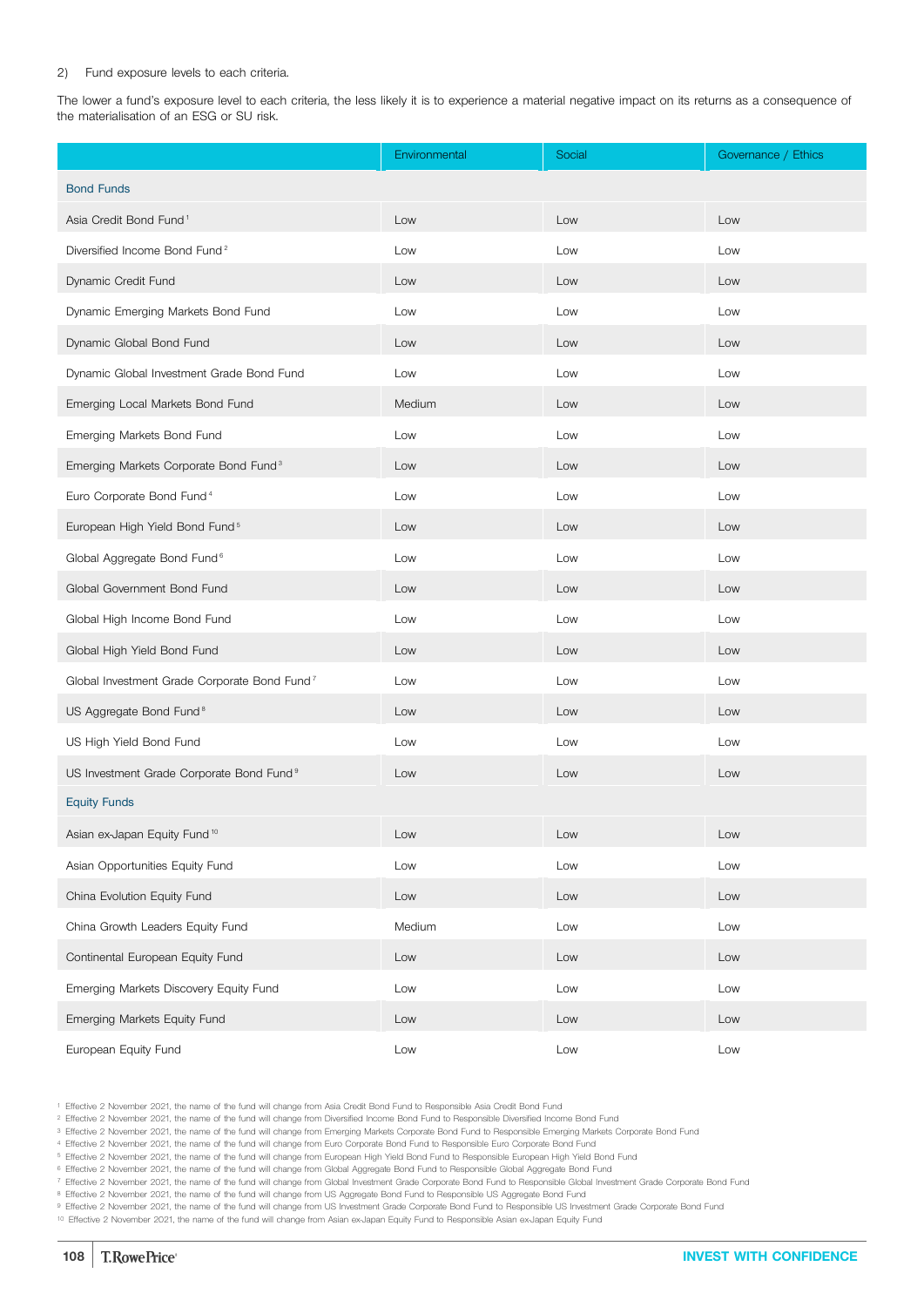|                                                      | Environmental | Social | Governance / Ethics |
|------------------------------------------------------|---------------|--------|---------------------|
| European Select Equity Fund <sup>11</sup>            | Low           | Low    | Low                 |
| European Smaller Companies Equity Fund <sup>12</sup> | Low           | Low    | Low                 |
| Frontier Markets Equity Fund                         | Low           | Low    | Low                 |
| Global Equity Dividend Fund                          | Low           | Low    | Low                 |
| Global Focused Growth Equity Fund                    | Low           | Low    | Low                 |
| Global Growth Equity Fund                            | Low           | Low    | Low                 |
| Global Impact Equity Fund                            | Low           | Low    | Low                 |
| Global Natural Resources Equity Fund                 | Medium        | Low    | Low                 |
| Global Real Estate Securities Fund                   | Low           | Low    | Low                 |
| Global Select Equity Fund                            | Low           | Low    | Low                 |
| Global Technology Equity Fund                        | Low           | Low    | Low                 |
| Global Value Equity Fund                             | Low           | Low    | Low                 |
| Japanese Equity Fund                                 | Low           | Low    | Low                 |
| Middle East & Africa Equity Fund                     | Low           | Low    | Low                 |
| Responsible Global Structured Research Equity Fund*  | Low           | Low    | Low                 |
| Science and Technology Equity Fund                   | Low           | Low    | Low                 |
| US Blue Chip Equity Fund                             | Low           | Low    | Low                 |
| US Equity Fund                                       | Low           | Low    | Low                 |
| US Large Cap Growth Equity Fund                      | Low           | Low    | Low                 |
| US Large Cap Value Equity Fund                       | Low           | Low    | Low                 |
| US Select Value Equity Fund                          | Low           | Low    | Low                 |
| US Smaller Companies Equity Fund                     | Low           | Low    | Low                 |
| <b>Multi-Asset Funds</b>                             |               |        |                     |
| Global Allocation Fund                               | Low           | Low    | Low                 |
| Global Allocation Extended Fund                      | Low           | Low    | Low                 |
| Multi-Asset Global Income Fund                       | Low           | Low    | Low                 |

There may be circumstances where a fund has some limited, indirect, exposure to the ESG criteria. Examples of these circumstances could include an investment in an instrument that gives exposure to an index, or an investment in a fund managed by an unaffiliated investment manager. In such cases, this potential level of additional exposure would not be reflected in the table above.

\* As the fund is currently not launched (as at the date of this prospectus), the exposure levels are assessed on the basis of a model portfolio.

<sup>11</sup> Effective 2 November 2021, the name of the fund will change from European Select Equity Fund to Responsible European Select Equity Fund

<sup>12</sup> Effective 2 November 2021, the name of the fund will change from European Smaller Companies Equity Fund to Responsible European Smaller Companies Equity Fund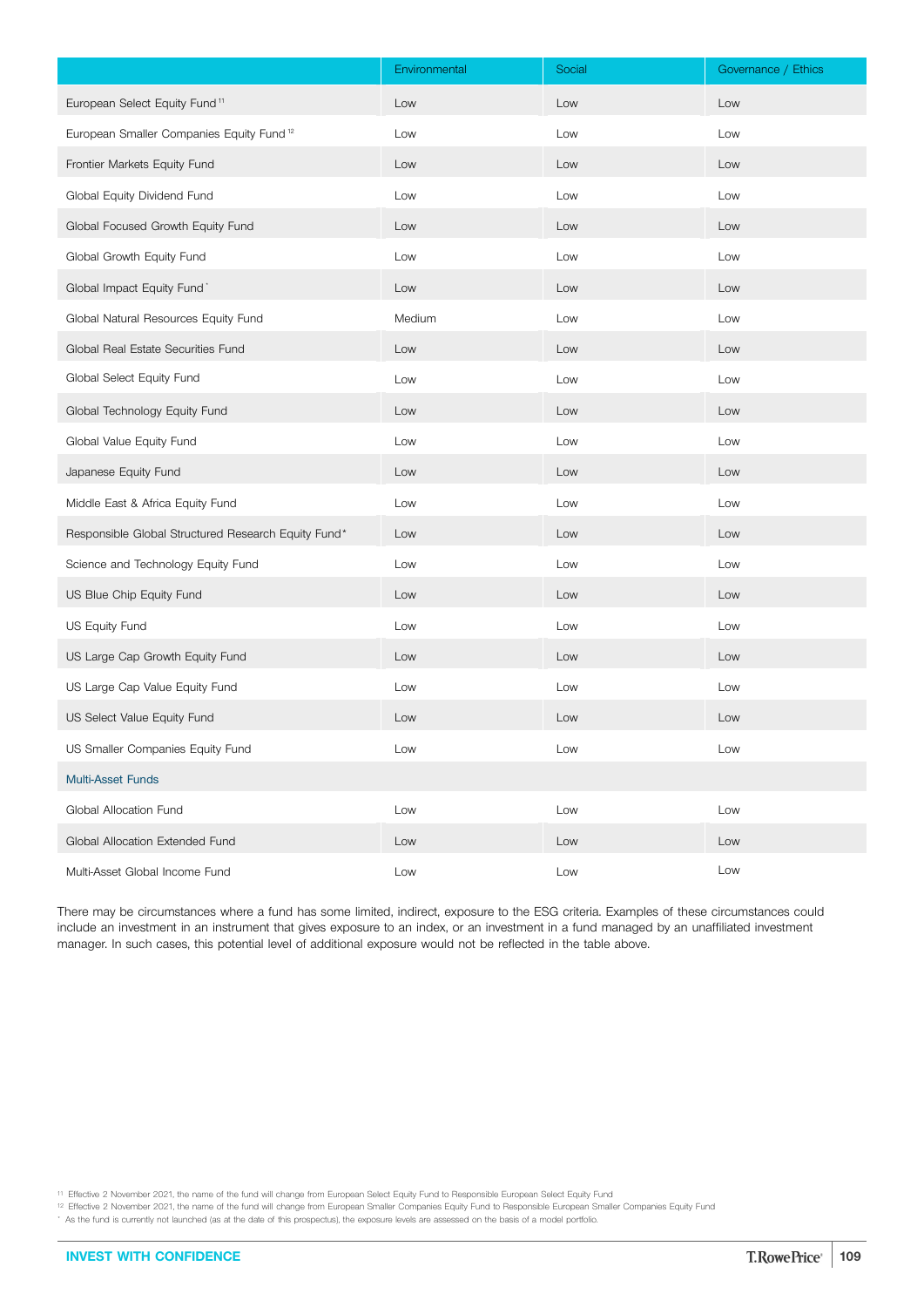## **T. ROWE PRICE RESPONSIBLE EXCLUSION LIST**

The T. Rowe Price Responsible Exclusion List aims to exclude investments in sectors or companies that are harmful to the environment and/or society and incorporates both category and conduct based exclusions. The nature of categories chosen to be excluded may change over time as market demands and trends evolve.

| Category              | Detail for exclusion                                                                                                                                                                                                                |
|-----------------------|-------------------------------------------------------------------------------------------------------------------------------------------------------------------------------------------------------------------------------------|
| Controversial Weapons | Companies that have direct exposure to anti-personnel land mines, cluster munitions, incendiary weapons, biological<br>weapons, chemical weapons and/or nuclear weapons; which is defined as either:                                |
|                       | The company is developing, producing, maintaining, distributing, storing or providing another service for a cluster<br>1<br>munition, anti-personnel land mine, incendiary, biological, chemical and/or nuclear weapon;             |
|                       | 2.<br>The company is developing, producing or providing another service for a component primarily developed for use in<br>a cluster munition, anti-personnel land mine, incendiary, biological, chemical and/or nuclear weapon;     |
|                       | 3.<br>The company is developing, producing or providing another service specialized or customized for the deployment<br>of a cluster munition, anti-personnel land mine, incendiary, biological, chemical and/or nuclear weapon; or |
|                       | The company has an ownership stake of more than 50% in a company with direct exposure to cluster munitions,<br>4.<br>anti-personnel land mines, incendiary, biological, chemical and/or nuclear weapons.                            |
| Tobacco               | Companies that have direct exposure to the manufacturing of tobacco and/or key tobacco components.                                                                                                                                  |
| Coal                  | Companies that derive more than 5% of their revenues through the production of thermal coal.                                                                                                                                        |
| Assault-style Weapons | Companies that manufacture or retail semi- automatics or "assault-style" weapons.                                                                                                                                                   |
| Adult Entertainment   | Companies that derive more than 5% of their revenues through the retail or production of adult entertainment.                                                                                                                       |
| Gambling              | Companies that generate more than 5% of their revenues from direct gambling operations.                                                                                                                                             |
| Conduct-based         | Companies that have been involved in an extreme environmental, social, ethical or governance breach and where the<br>investment manager does not believe that they are taking adequate steps to remediate the issue.                |

The creation, analysis and maintenance of the list of excluded companies is undertaken by the investment manager and its specialists in environmental, social and governance issues. Considerations, taken into account in determining the exclusion list, include the conclusions of external research providers, engagements with the companies, the direct, in-direct or on-going nature of any involvement in a specific category or incident and evidence of exclusion by other investors. In conducting its analysis, the investment manager relies on a variety of sources for information about issuers including:

- Sustainalytics
- MSCI ESG Research
- Company reports
- Research by non-governmental organizations (NGOs)
- T. Rowe Price's global team of equity and fixed income analysts
- UN Convention on Cluster Munitions data
- UN Anti-Personnel Mine Ban Convention
- Government reports
- UN Global Compact Principles
- Q OECD Guidelines for Multinational Enterprises
- UN Guiding Principles on Business and Human Rights

T. Rowe Price (Luxembourg) Management S.à r.l. periodically reviews the policy, together with the sources and methodologies utilised by the investment manager in the compilation of the list of securities for exclusion.

More information and the investment manager's responsible investment guidelines can be found on **[https://www.troweprice.com/corporate/en/what-we-do/investing-approach/esg-investment-policy.html.](https://www.troweprice.com/corporate/en/what-we-do/investing-approach/esg-investment-policy.html)**

## **T. ROWE PRICE IMPACT EXCLUSION LIST**

The T. Rowe Price Impact Exclusion List aims to exclude investments in sectors or companies that are harmful to the environment and/or society and incorporates both category and conduct based exclusions.

| Category            | Detail for exclusion                                                                                             |
|---------------------|------------------------------------------------------------------------------------------------------------------|
| Adult Entertainment | Companies that derive more than 5% of their revenues through the retail or production of adult<br>entertainment. |
| Alcohol             | Companies that derive more than 5% of their revenues through the production of alcohol.                          |
| For-Profit Prisons  | Companies that derive more than 5% of their revenues through from for-profit prisons.                            |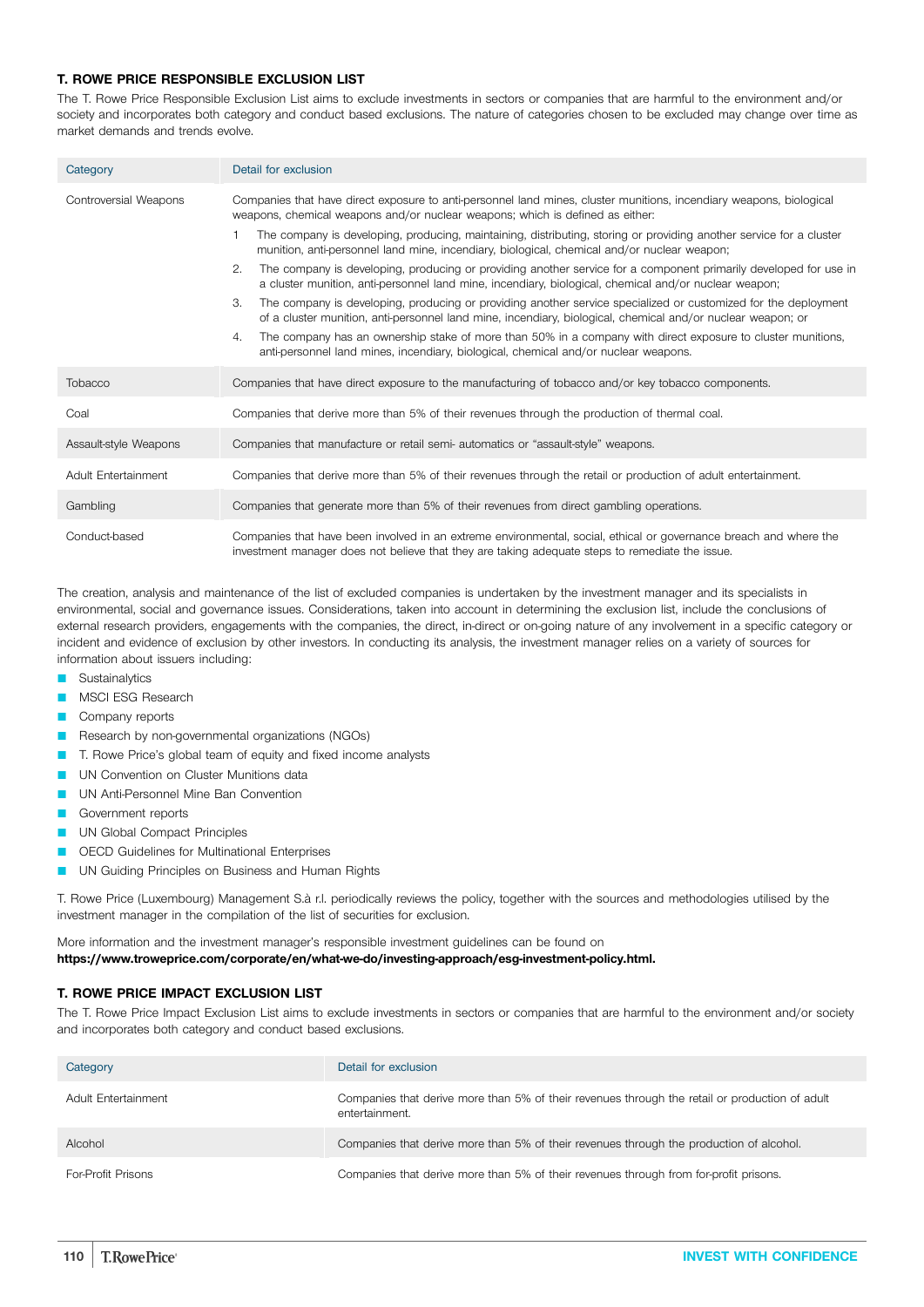| <b>Fossil Fuels</b>         | Companies that derive more than 5% of their revenues from the production of thermal coal and<br>companies that are identified within the Oil or Gas industry through the Global Industry Classification<br>Standard (GICS) and/or Bloomberg Industry Classification Systems (BICS) classification.                                                                                                                                                                                                                                                                                                                                                                                                                                                                                                                                                                                                                                                                                                                                                                                  |
|-----------------------------|-------------------------------------------------------------------------------------------------------------------------------------------------------------------------------------------------------------------------------------------------------------------------------------------------------------------------------------------------------------------------------------------------------------------------------------------------------------------------------------------------------------------------------------------------------------------------------------------------------------------------------------------------------------------------------------------------------------------------------------------------------------------------------------------------------------------------------------------------------------------------------------------------------------------------------------------------------------------------------------------------------------------------------------------------------------------------------------|
| Gaming (Gambling) / Casinos | Companies that derive more than 5% of their revenues from gaming (gambling) activities.                                                                                                                                                                                                                                                                                                                                                                                                                                                                                                                                                                                                                                                                                                                                                                                                                                                                                                                                                                                             |
| Tobacco                     | Companies that have direct exposure to the manufacturing of tobacco and/or key tobacco<br>components.                                                                                                                                                                                                                                                                                                                                                                                                                                                                                                                                                                                                                                                                                                                                                                                                                                                                                                                                                                               |
| Assault-style Weapons       | Companies that manufacture or retail semi-automatics or "assault-style" weapons.                                                                                                                                                                                                                                                                                                                                                                                                                                                                                                                                                                                                                                                                                                                                                                                                                                                                                                                                                                                                    |
| Conventional Weapons        | Companies that derive more than 5% of their revenues from the production of conventional<br>weapons.                                                                                                                                                                                                                                                                                                                                                                                                                                                                                                                                                                                                                                                                                                                                                                                                                                                                                                                                                                                |
| Controversial Weapons       | Companies that have direct exposure to anti-personnel land mines, cluster munitions, incendiary<br>weapons, biological weapons, chemical weapons and/or nuclear weapons, defined as companies<br>either:<br>developing, producing, maintaining, distributing, storing or providing another service for a<br>1.<br>cluster munition, anti-personnel land mine, incendiary, biological, chemical and/or nuclear<br>weapon;<br>developing, producing or providing another service for a component primarily developed for<br>2.<br>use in a cluster munition, anti-personnel land mine, incendiary, biological, chemical and/or<br>nuclear weapon;<br>3.<br>developing, producing or providing another service specialized or customised for the<br>deployment of a cluster munition, anti-personnel land mine, incendiary, biological, chemical<br>and/or nuclear weapon; or<br>The company has an ownership stake of more than 50% in a company with direct exposure to<br>cluster munitions, anti-personnel land mines, incendiary, biological, chemical and/or nuclear<br>weapons. |
| Conduct-Based               | Companies that have been involved in an extreme environmental, social, ethical or governance<br>breach and the investment manager does not believe that they are taking adequate steps to<br>remediate the issue.                                                                                                                                                                                                                                                                                                                                                                                                                                                                                                                                                                                                                                                                                                                                                                                                                                                                   |
|                             |                                                                                                                                                                                                                                                                                                                                                                                                                                                                                                                                                                                                                                                                                                                                                                                                                                                                                                                                                                                                                                                                                     |

The nature of categories chosen to be excluded may change over time as market demands and trends evolve.

The creation, analysis and maintenance of the lists of excluded companies is undertaken by the investment manager and its specialists in environmental, social and governance issues. Considerations, taken into account in determining the exclusion lists, include the conclusions of external research providers, engagements with the companies, the direct, in-direct or on-going nature of any involvement in a specific category or incident and evidence of exclusion by other investors. In conducting its analysis, the investment manager relies on a variety of sources for information about issuers including:

- Sustainalytics
- MSCI ESG Research
- Company reports
- Research by non-governmental organizations (NGOs)
- T. Rowe Price's global team of equity and fixed income analysts
- UN Convention on Cluster Munitions data
- **D** UN Anti-Personnel Mine Ban Convention
- **Government reports**
- **D** UN Global Compact Principles
- **DECD** Guidelines for Multinational Enterprises
- **D UN Guiding Principles on Business and Human Rights**

T. Rowe Price (Luxembourg) Management S.à r.l. periodically reviews the policy, together with the sources and methodologies utilised by the investment manager in the compilation of the lists of securities for exclusion.

More information and the investment manager's responsible investment guidelines can be found on **[https://www.troweprice.com/corporate/en/what-we-do/investing-approach/esg-investment-policy.html.](https://www.troweprice.com/corporate/en/what-we-do/investing-approach/esg-investment-policy.html)**

### **T. ROWE PRICE IMPACT INCLUSION CRITERIA**

The investment manager selects companies for a fund's portfolio using a proprietary impact screening process. This screening process relies on the investment manager's independent analysis of each issuer. Selected companies are those that, in the opinion of the investment manager, are capable of generating a positive impact in at least one of the following three impact pillars:

| Pillar      | <b>Climate and Resource Impact</b>                                                                         | Social Equity and Quality of Life                                         | Sustainable Innovation and Productivity                                         |
|-------------|------------------------------------------------------------------------------------------------------------|---------------------------------------------------------------------------|---------------------------------------------------------------------------------|
| Sub-pillars | Reducing greenhouse gases<br>(GHGs)<br><b>Promoting healthy ecosystems</b><br>Nurturing circular economies | ■ Enabling social equity<br>Improving health<br>Enhancing quality of life | ■ Sustainable technology<br>■ Building sustainable industry &<br>infrastructure |

The nature of pillars and sub-pillars chosen has been informed by and aims to be broadly aligned with the United Nations Sustainable Development Goals (UN SDGs) but may change over time as market demand and trends evolve.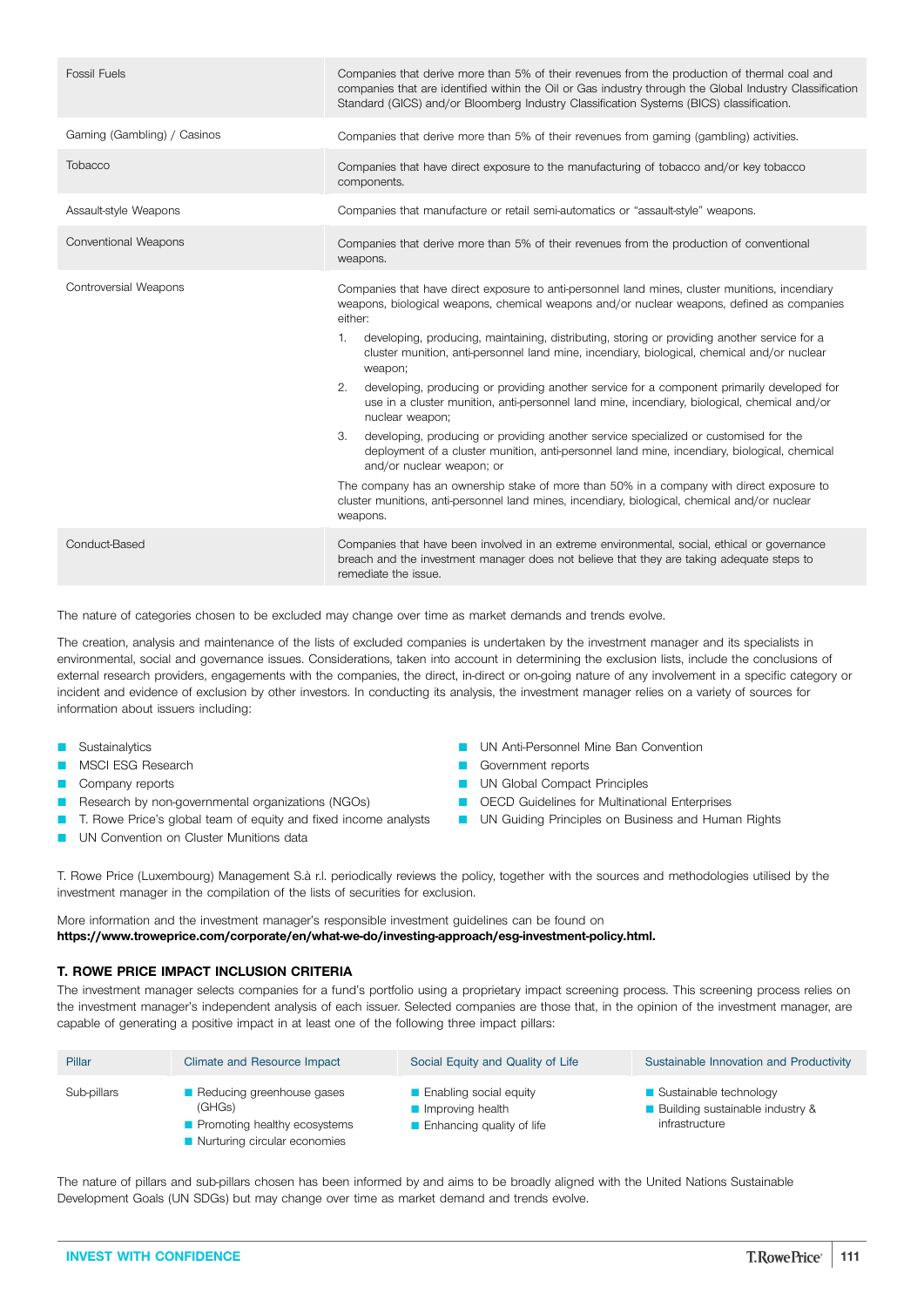The materiality of positive impact is assessed according to specific, proprietary metrics for every business activity that aligns to at least one of the impact sub-pillars. At a minimum, companies must fall under one of the following four criteria: (1) a majority of current revenues or profits tied to at least one impact sub-pillar; (2) a majority of projected revenues or profits in 10 years tied to at least one impact sub-pillar, as projected by the investment manager; (3) best-in-class companies where a company is a leader in generating material social or environmental impact in its respective business activity or sector; and (4) unique impact situations where a company is delivering a demonstrative environmental and/or social impact (but it cannot be measured through revenue or profit).

T. Rowe Price (Luxembourg) Management S.à r.l. periodically reviews the policy, together with the sources and methodologies utilised by the investment manager in the compilation of the lists of securities for exclusion.

More information and the investment manager's responsible investment guidelines can be found on **[https://www.troweprice.com/corporate/en/what-we-do/investing-approach/esg-investment-policy.html.](https://www.troweprice.com/corporate/en/what-we-do/investing-approach/esg-investment-policy.html)**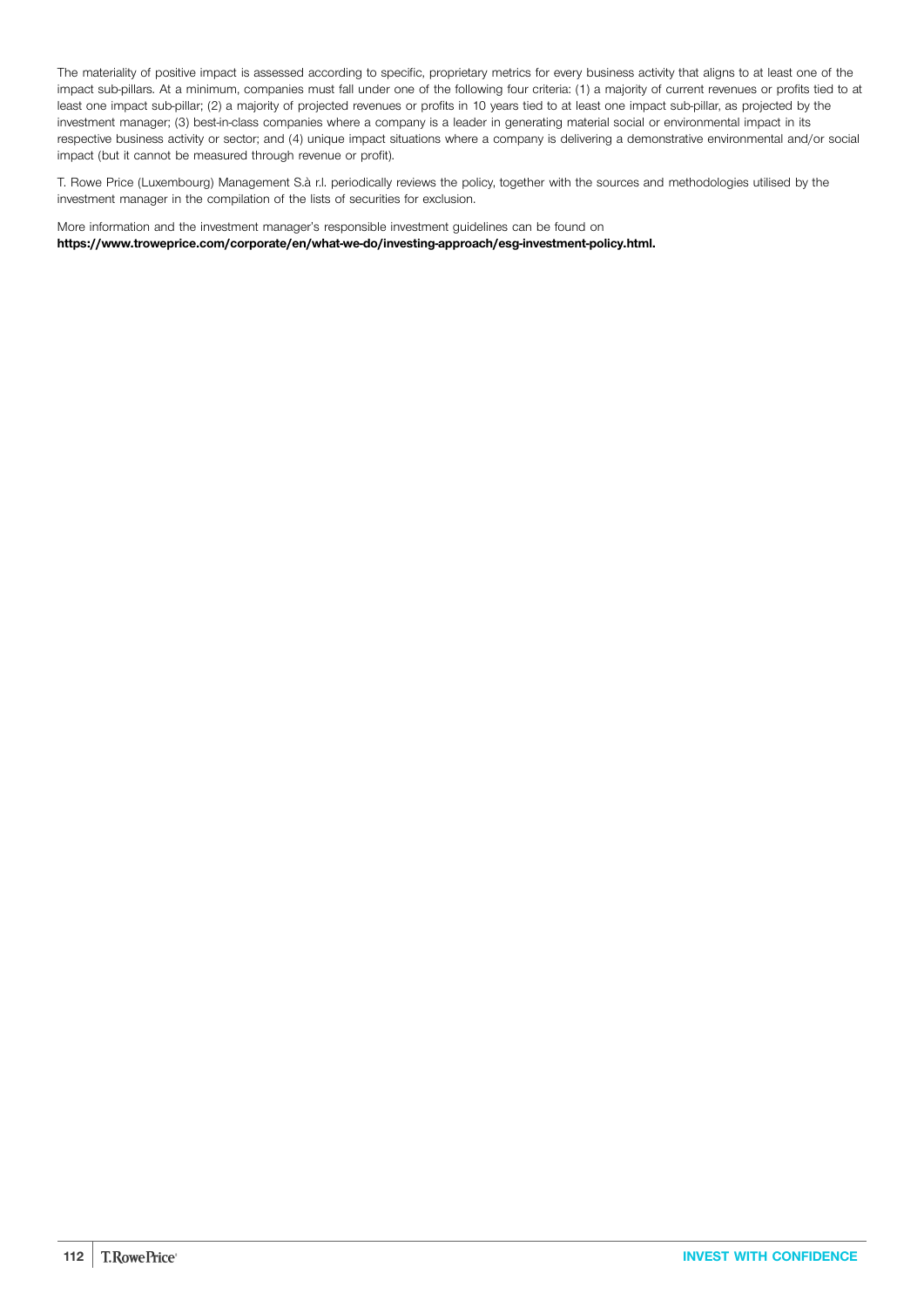## **ADDITIONAL RESTRICTIONS REQUIRED BY SPECIFIC JURISDICTIONS**

Any fund will comply with any additional investment restrictions applicable in the countries in which it is registered for public distribution. A list of funds registered for public distribution in the below countries can be obtained from www.troweprice.lu/luxfundregistrations

The following is a list of additional restrictions applicable to the indicated funds:

| <b>Jurisdiction</b> | Investment                                                                                                                                                          | Restriction                                                                                                                    | <b>Funds affected</b>                                                                                                          |
|---------------------|---------------------------------------------------------------------------------------------------------------------------------------------------------------------|--------------------------------------------------------------------------------------------------------------------------------|--------------------------------------------------------------------------------------------------------------------------------|
| <b>Taiwan</b>       | Securities traded in, or issued by the<br>government of, the People republic<br>of China (including China A and B<br>Shares and the China Interbank<br>Bond Market) | Limited to 20% of net assets (direct<br>exposure only).                                                                        | Funds registered in Taiwan.                                                                                                    |
|                     | Derivatives                                                                                                                                                         | Exposure to derivatives (excluding<br>currency hedging) limited to 40% of net<br>assets.                                       | Funds registered in Taiwan.                                                                                                    |
|                     | Equity securities                                                                                                                                                   | At least 70% of the net assets shall be<br>continuously invested in equity securities<br>(excluding equity related securities) | Equity funds registered in Taiwan.                                                                                             |
|                     | Securities issued by Taiwan issuers                                                                                                                                 | Limited to 50% or 70% (for funds<br>approved in Taiwan before 2016)<br>respectively of net assets                              | Equity funds registered in Taiwan.                                                                                             |
|                     | Equity and equity related securities                                                                                                                                | Limited to 10% of net assets                                                                                                   | Bond funds registered in Taiwan.                                                                                               |
|                     | Convertible corporate bonds,<br>corporate bonds with warrants, and<br>exchangeable corporate bonds                                                                  | Limited to 10% of net assets                                                                                                   | Bond funds registered in Taiwan.                                                                                               |
|                     | Maximum exposure to high yield<br>bonds (except for high yield bond<br>funds and emerging markets bond<br>funds)                                                    | Limited to 20% of net assets                                                                                                   | Bond funds registered in Taiwan (except for<br>Global High Yield Bond Fund and Emerging<br>Markets Bond Fund)                  |
|                     | High yield bond funds: Minimum<br>investment in high yield bonds<br>(below investment grade)                                                                        | At least 60% or more of net assets                                                                                             | High yield bond funds registered in Taiwan<br>(including Emerging Markets Bond Fund)                                           |
|                     | Maximum exposure to high yield<br>bonds (below investment grade) if<br>the fund invests 60% or more of total<br>NAV in emerging markets bonds                       | Limited to 40% of net assets                                                                                                   | Emerging markets bond funds registered in<br>Taiwan (except for Global High Yield Bond<br>Fund and Emerging Markets Bond Fund) |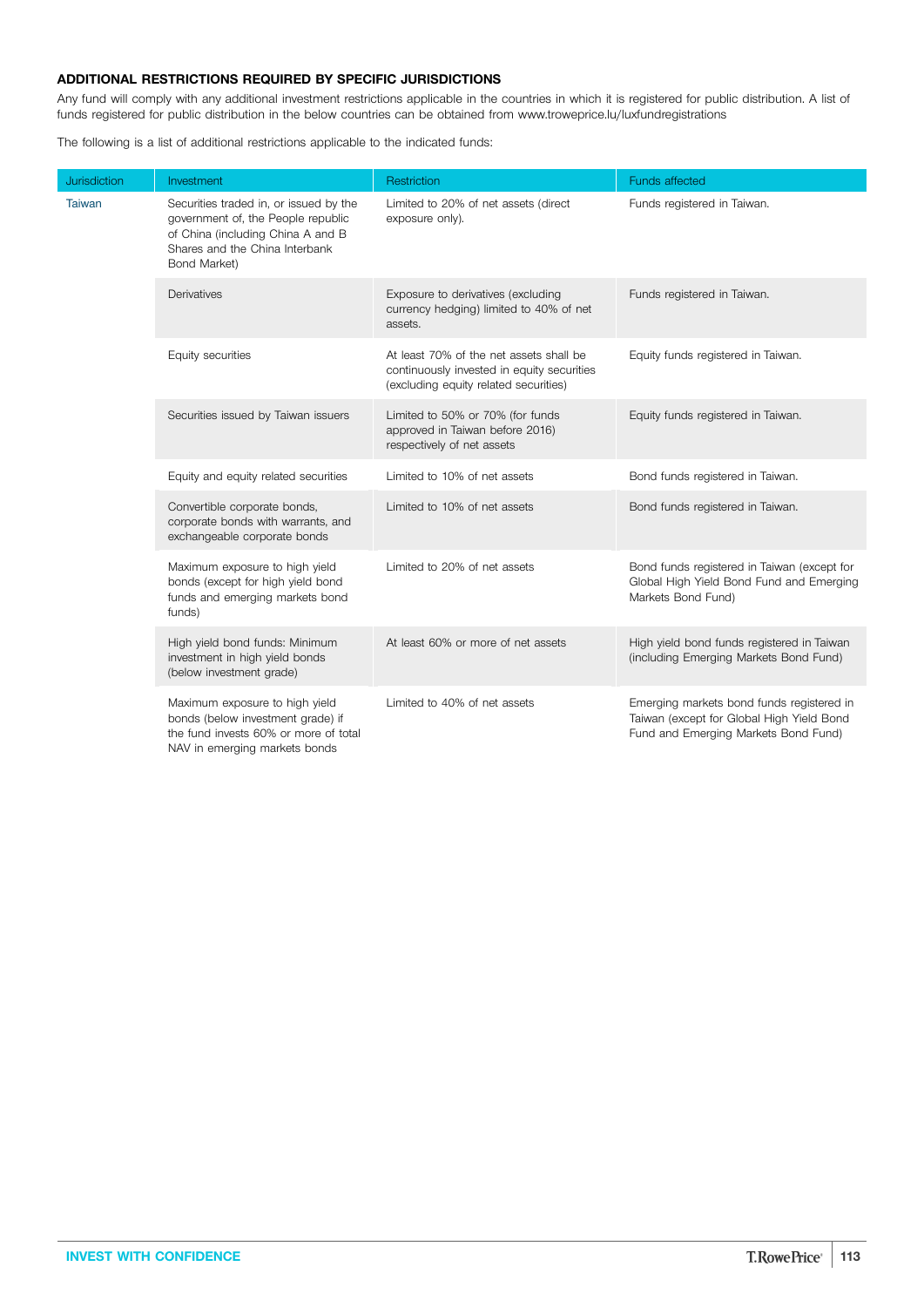| <b>Jurisdiction</b> | Investment                                                                                                                                      | Restriction                                                                                                                                                                                                                                                                                                                                                                                                                                                                                                                                                                                                                                                                                                                                                                                                                                                                                                                                                                                                                                                                                                                                                                                                                                                                                                                                                                  | <b>Funds affected</b>                                                                                                                                                                                                                                                                                                                                                                                                                                                                                                                                                                                                                                                               |
|---------------------|-------------------------------------------------------------------------------------------------------------------------------------------------|------------------------------------------------------------------------------------------------------------------------------------------------------------------------------------------------------------------------------------------------------------------------------------------------------------------------------------------------------------------------------------------------------------------------------------------------------------------------------------------------------------------------------------------------------------------------------------------------------------------------------------------------------------------------------------------------------------------------------------------------------------------------------------------------------------------------------------------------------------------------------------------------------------------------------------------------------------------------------------------------------------------------------------------------------------------------------------------------------------------------------------------------------------------------------------------------------------------------------------------------------------------------------------------------------------------------------------------------------------------------------|-------------------------------------------------------------------------------------------------------------------------------------------------------------------------------------------------------------------------------------------------------------------------------------------------------------------------------------------------------------------------------------------------------------------------------------------------------------------------------------------------------------------------------------------------------------------------------------------------------------------------------------------------------------------------------------|
| Germany             | Equity securities                                                                                                                               | At least 51% of the net assets shall be<br>continuously invested in equities pursuant<br>to German tax requirements.                                                                                                                                                                                                                                                                                                                                                                                                                                                                                                                                                                                                                                                                                                                                                                                                                                                                                                                                                                                                                                                                                                                                                                                                                                                         | Please refer to section " GERMAN TAX -<br>EQUITY FUNDS" on page 269 of this<br>prospectus for further details on the funds<br>in scope                                                                                                                                                                                                                                                                                                                                                                                                                                                                                                                                              |
|                     | Equity securities                                                                                                                               | At least 25% of the net assets shall be<br>continuously invested in equities pursuant<br>to German tax requirements.                                                                                                                                                                                                                                                                                                                                                                                                                                                                                                                                                                                                                                                                                                                                                                                                                                                                                                                                                                                                                                                                                                                                                                                                                                                         | Global Allocation Fund<br>Global Allocation Extended Fund                                                                                                                                                                                                                                                                                                                                                                                                                                                                                                                                                                                                                           |
|                     | All Permitted Securities                                                                                                                        | VAG (Gesetz über die Beaufsichtigung der<br>Versicherungsunternehmen, i.e. the<br>German Law on the supervision of<br>insurance companies of 1 April 2015, as<br>amended from time to time).<br>VAG-Investors shall not be obliged to<br>make any supplementary contributions<br>(keine Nachschusspflicht).<br>Unless a higher standard is indicated in<br>the applicable fund page in this<br>prospectus, all investments will, at time of<br>purchase, be rated as B- or above (except<br>ABS which will be BBB- or above) by<br>Standard & Poor's and/or equivalent if<br>rated by other rating agencies. In this<br>respect, if two different ratings are used,<br>only the lesser will be considered and if<br>three different ratings are used, then the<br>lesser of the two better ratings will be<br>considered. If unrated, securities must be<br>declared to be of comparable quality by<br>the investment manager. If at any time<br>securities are downgraded below B- (or<br>BBB- in case of ABS), they shall be sold<br>within 6 months (unless upgraded during<br>this period); however, should the<br>downgraded securities in aggregate<br>represent less than 3% of the value of the<br>total assets, the investment manager may<br>decide to keep holding some or all of the<br>downgraded securities if it is in the best<br>interest of the investors. | Euro Corporate Bond Fund [Effective 2<br>November 2021, the name of the fund will<br>change from Euro Corporate Bond Fund to<br>Responsible Euro Corporate Bond Fund]<br>Emerging Local Markets Bond Fund<br>Global Aggregate Bond Fund [Effective 2<br>November 2021, the name of the fund will<br>change from Global Aggregate Bond Fund<br>to Responsible Global Aggregate Bond<br>Fund]<br>Dynamic Global Investment Grade Bond<br>Fund<br>Global Investment Grade Corporate Bond<br>Fund [Effective 2 November 2021, the name<br>of the fund will change from Global<br>Investment Grade Corporate Bond Fund to<br>Responsible Global Investment Grade<br>Corporate Bond Fund] |
| Hong Kong           | Below investment grade securities<br>issued or guaranteed by any one<br>country (including any government<br>body or public or local authority) | Limited to 10% of net assets.                                                                                                                                                                                                                                                                                                                                                                                                                                                                                                                                                                                                                                                                                                                                                                                                                                                                                                                                                                                                                                                                                                                                                                                                                                                                                                                                                | Funds registered in Hong Kong (except for<br>Emerging Local Markets Bond Fund and<br>Emerging Markets Bond Fund)                                                                                                                                                                                                                                                                                                                                                                                                                                                                                                                                                                    |
|                     | China A and B Shares                                                                                                                            | Limited to either 10%, 20% or 30% of net<br>assets (direct and indirect exposure), as<br>disclosed in the Hong Kong covering<br>document.                                                                                                                                                                                                                                                                                                                                                                                                                                                                                                                                                                                                                                                                                                                                                                                                                                                                                                                                                                                                                                                                                                                                                                                                                                    | Funds registered in Hong Kong                                                                                                                                                                                                                                                                                                                                                                                                                                                                                                                                                                                                                                                       |
|                     | Derivatives                                                                                                                                     | The expected maximum net derivative<br>exposures ("NDE") of a fund may be<br>either (i) up to 50%; (ii) more than 50%<br>but up to 100%; or (iii) more than 100%<br>of a its net assets.<br>The NDE is calculated in accordance with<br>the Securities and Futures Commission<br>('SFC')'s Code on Unit Trusts and Mutual<br>Funds and the requirements and<br>guidance issued by the SFC, which may<br>be updated from time to time                                                                                                                                                                                                                                                                                                                                                                                                                                                                                                                                                                                                                                                                                                                                                                                                                                                                                                                                         | All funds registered in Hong Kong apply an<br>expected maximum NDE exposure limit of<br>up to 50% of net assets except for:<br>- Emerging Local Markets Bond Fund (NDE<br>of more than 50% but up to 100%): and<br>- Global Aggregate Bond Fund (NDE of<br>more than 100%) [Effective 2 November<br>2021, the name of the fund will change<br>from Global Aggregate Bond Fund to<br>Responsible Global Aggregate Bond<br>Fund]                                                                                                                                                                                                                                                      |
| South Africa        | Derivatives                                                                                                                                     | Limited to hedging and efficient portfolio<br>management only                                                                                                                                                                                                                                                                                                                                                                                                                                                                                                                                                                                                                                                                                                                                                                                                                                                                                                                                                                                                                                                                                                                                                                                                                                                                                                                | Funds registered in South Africa                                                                                                                                                                                                                                                                                                                                                                                                                                                                                                                                                                                                                                                    |
| South Korea         | Real Estate Investment Trusts (REITs)                                                                                                           | Limited to 30% of net assets                                                                                                                                                                                                                                                                                                                                                                                                                                                                                                                                                                                                                                                                                                                                                                                                                                                                                                                                                                                                                                                                                                                                                                                                                                                                                                                                                 | Funds registered in South Korea                                                                                                                                                                                                                                                                                                                                                                                                                                                                                                                                                                                                                                                     |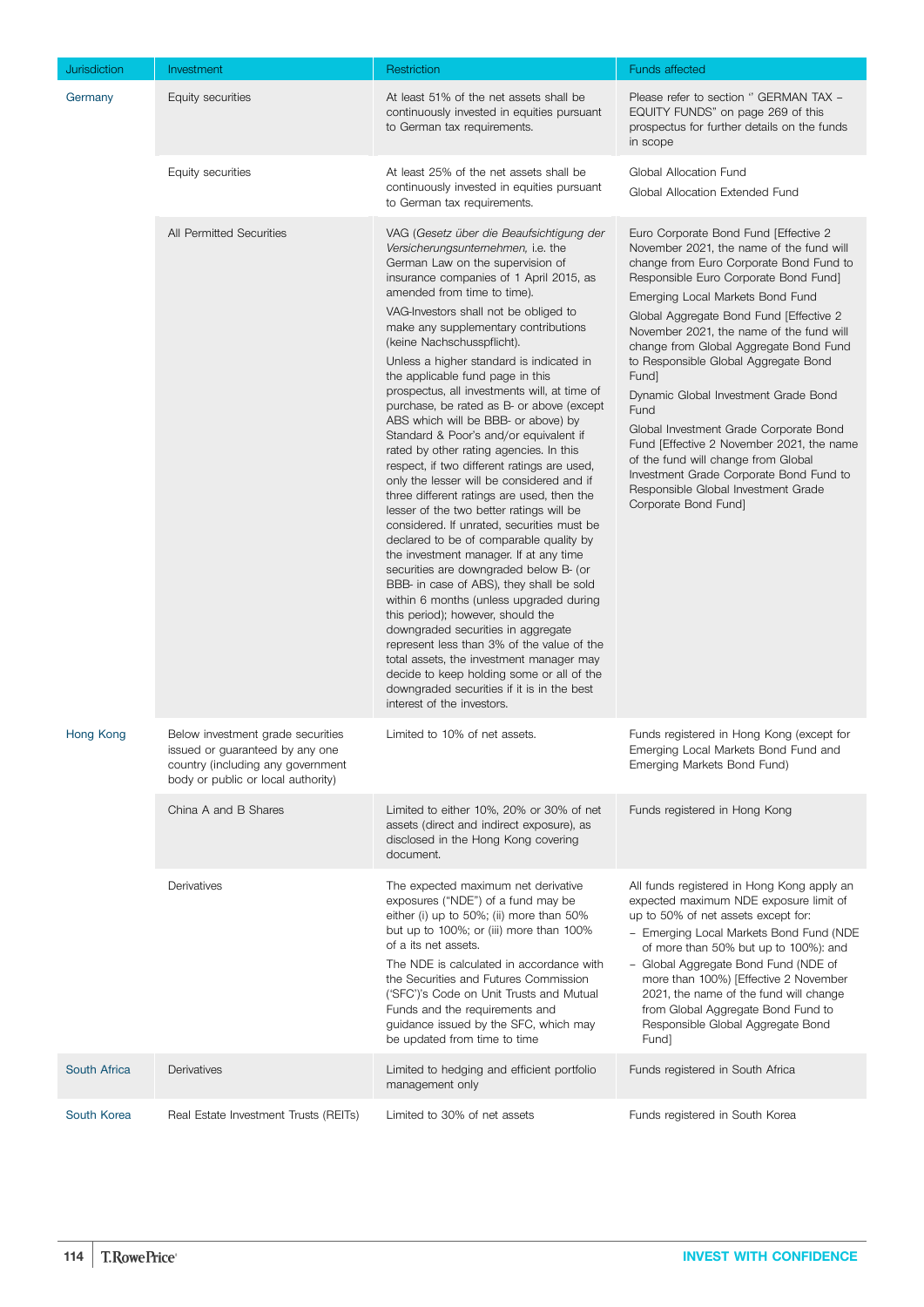## **LIMITS TO PROMOTE DIVERSIFICATION**

To help ensure diversification, a fund cannot invest more than a certain amount of its assets in one issuer or one category of securities. For purposes of this table and the next, companies that share consolidated accounts are considered a single body. These rules do not apply during the first six months of a fund's operation.

|                                                                                                                                                                                                                                   | Maximum investment, as a % of fund assets:                                |                                                                                                                                                                        |                                                                                                                                                                                                       |
|-----------------------------------------------------------------------------------------------------------------------------------------------------------------------------------------------------------------------------------|---------------------------------------------------------------------------|------------------------------------------------------------------------------------------------------------------------------------------------------------------------|-------------------------------------------------------------------------------------------------------------------------------------------------------------------------------------------------------|
| Category of securities                                                                                                                                                                                                            | In any one issuer<br>or body                                              | <b>In</b><br>aggregate                                                                                                                                                 | Other                                                                                                                                                                                                 |
| A. Transferable securities and money market<br>instruments issued or guaranteed by an EU<br>member, a public local authority within the<br>EU, an international body to which at least<br>one EU member belongs, a non-EU nation. | 35%, or up to<br>100% subject to<br>the "Six Issue rule"<br>$***$         |                                                                                                                                                                        | 100% (see "Six Issue" rule below)                                                                                                                                                                     |
| B. Bonds subject to certain legally defined<br>investor protections* and issued by a credit<br>institution domiciled in the EU                                                                                                    | 25%                                                                       |                                                                                                                                                                        | 80% in bonds from all issuers or bodies in<br>whose bonds a fund has invested more<br>than 5% of assets.                                                                                              |
| C. Any transferable securities and money market<br>instruments other than those described in<br>rows A, and B, above                                                                                                              | $10\%$ **                                                                 | 35%                                                                                                                                                                    | 20% in all companies within a single body.<br>40%, in aggregate, in all issuers or bodies<br>in which a fund has invested more than<br>5% of its assets.                                              |
| D. Credit institution deposits                                                                                                                                                                                                    | 20%                                                                       | 20%                                                                                                                                                                    |                                                                                                                                                                                                       |
| E. OTC derivatives with a counterparty that is a<br>credit institution as defined in row 7. (table on<br>page $106$                                                                                                               | 10% exposure                                                              |                                                                                                                                                                        |                                                                                                                                                                                                       |
| F. OTC derivatives with any other counterparty                                                                                                                                                                                    | 5% exposure                                                               |                                                                                                                                                                        |                                                                                                                                                                                                       |
| G. Units of UCITS or UCIs as defined in rows 3.<br>and 4. (previous table)                                                                                                                                                        | With no specific<br>statement of policy,<br>10%; with a<br>statement, 20% | By law, 30% in non-UCITS<br>and 100% in UCITS, but<br>SICAV imposes its own limit<br>of 10% on both (unless<br>otherwise specified in the<br>fund's investment policy) | UCI compartments whose assets are<br>segregated are each considered a separate<br>UCI.<br>Assets held by the UCITS/UCIs do not<br>count for purposes of complying with rows<br>A. - F. of this table. |

\* Bonds must invest the proceeds from their offerings to maintain full liability coverage and to give priority to bond investor repayment in case of issuer bankruptcy.

- \*\* For index-tracking funds, increases to 20%, so long as the index is a published, sufficiently diversified index that is adequate as a benchmark for its market and is recognized by the CSSF. This 20% increases to 35% (but for one issuer only) in exceptional circumstances, such as when the security is highly dominant in the regulated market in which it trades.
- \*\*\* "Six Issue" rule

#### Any fund may invest in as few as six issues if it is investing in accordance with the principle of risk spreading and meets both of the **following criteria:**

- the issues are transferable securities or money market instruments issued or guaranteed by one or more of EU member, public local authority within the EU, another OECD member or an international body to which at least one EU member belongs
- the fund invests no more than 30% in any one issue

#### **LIMITS TO PREVENT CONCENTRATION OF OWNERSHIP**

These limits, which apply on a fund level, with the exception of the first limit below which applies at the SICAV level, are intended to prevent the SICAV from the risks that could arise for it and the issuer if the SICAV were to own a significant percentage of a given security or issuer.

| Category of securities                                                 | Maximum ownership, as a % of the total value of the securities issue    |                                                   |                                                                                             |
|------------------------------------------------------------------------|-------------------------------------------------------------------------|---------------------------------------------------|---------------------------------------------------------------------------------------------|
| Securities carrying voting rights                                      | Less than would allow the<br>SICAV significant<br>management influence. |                                                   | These rules do not apply to:<br>securities described in the                                 |
| Non-voting securities of any one<br><i>issuer</i>                      | 10%                                                                     |                                                   | first row of the next table<br>shares of non-EU funds that                                  |
| Debt securities of any one issuer                                      | 10%                                                                     |                                                   | represent the only way a fund<br>can invest in the non-EU                                   |
| Money market securities of any<br>one issuer                           | 10%                                                                     | These limits can be<br>disregarded at purchase if | fund's home country and that<br>comply with articles 43, 46<br>and $48(1)$ and $(2)$ of the |
| Shares of any one UCITS or UCI<br>(per Article $2(2)$ of the 2010 law) | 25%                                                                     | not calculable at that time.                      | 2010 Law                                                                                    |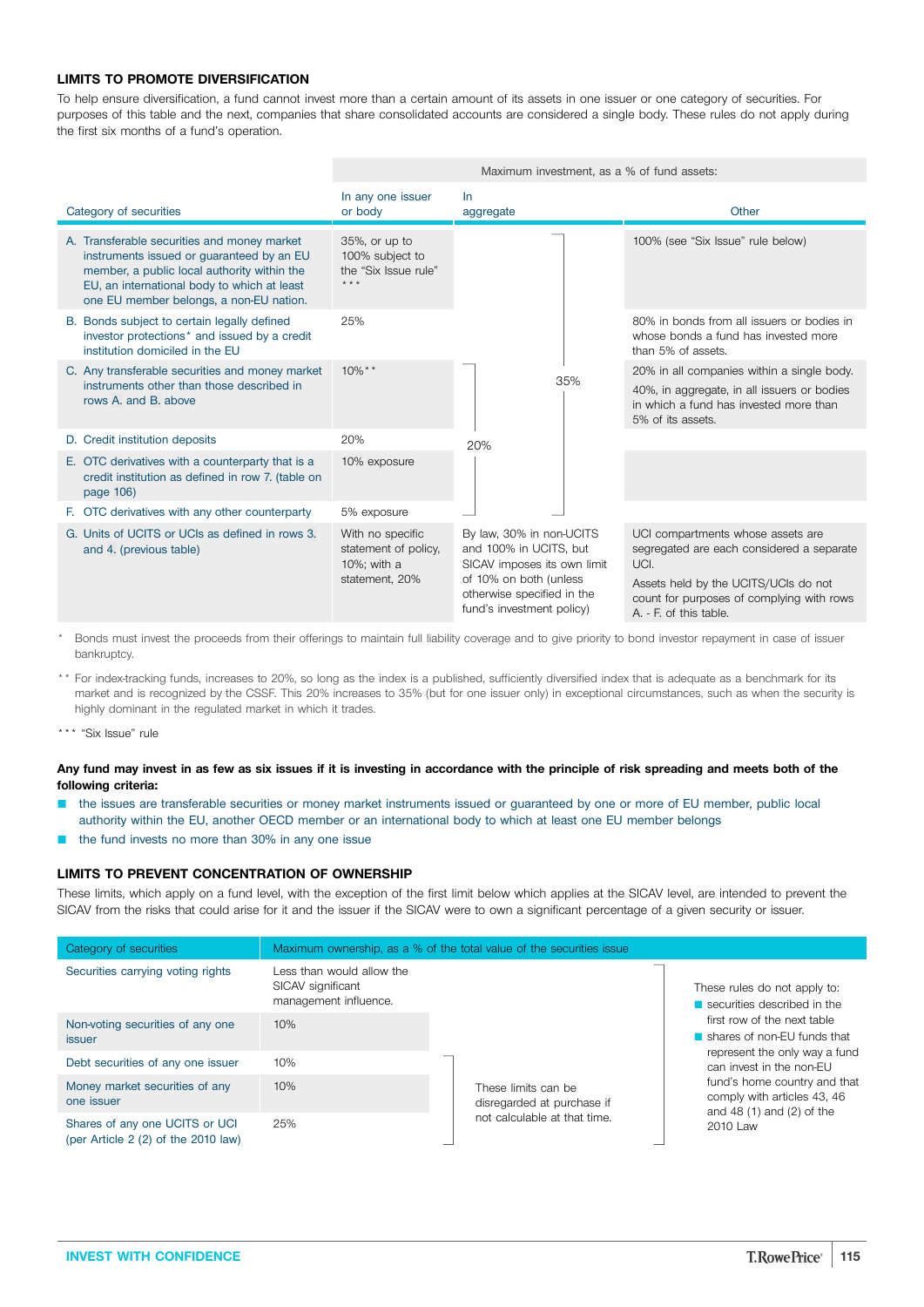## **FEEDER FUNDS**

The SICAV can create funds that qualify as a master fund or a feeder fund. It can also convert existing funds into feeder funds or switch any feeder fund to a different master fund. The rules below apply to any fund that is a feeder fund.

| Security                                   | <b>Investment Requirements</b> | Other Terms and Requirements                                                                                                                                                                                                      |
|--------------------------------------------|--------------------------------|-----------------------------------------------------------------------------------------------------------------------------------------------------------------------------------------------------------------------------------|
| Units of the master fund                   | At least 85% of assets.        | In a multi-compartment unit where the assets of the compartments are<br>segregated, all assets must be invested in a single compartment.                                                                                          |
| Derivatives and ancillary<br>liquid assets | Up to 15% of assets.           | Derivatives must only be used for hedging. In measuring derivatives exposure, the<br>fund must combine its own direct exposure with either the actual or potential<br>maximum global exposure of its holdings in the master fund. |

#### **MANAGEMENT AND MONITORING OF OVERALL MARKET EXPOSURE**

The management company uses a risk-management process, approved and supervised by its board, that enables it to monitor and measure at any time the risk of each derivative position and its contribution to the overall risk profile of each fund. Risk calculations are performed every trading day.

There are three possible risk measurement approaches, as described below. The management company chooses which approach each fund will use, based on the fund's investment strategy. Where a fund's use of derivatives is limited to hedging and efficient portfolio management, the commitment method is used. Where a fund may use derivatives to seek investment returns, a VaR approach is used.

The board can require a fund to use an additional approach (for reference only, however, not for purposes of determining compliance), and can change the approach if it believes the current method no longer adequately expresses the fund's overall market exposure. Further information about the risk management requirements and activities of each fund is available on request.

| Approach                                        | <b>Description</b>                                                                                                                                                                                                                                                                                                                                                                                                                                                                                                                                        |
|-------------------------------------------------|-----------------------------------------------------------------------------------------------------------------------------------------------------------------------------------------------------------------------------------------------------------------------------------------------------------------------------------------------------------------------------------------------------------------------------------------------------------------------------------------------------------------------------------------------------------|
| Absolute Value-at-Risk<br>(Absolute VaR)        | The fund seeks to estimate, with 99% confidence, the maximum loss it could experience in a month (meaning 20<br>trading days), and requires that 99% of the time, the fund's worst outcome does not exceed a 20% reduction in net<br>asset value. Within this prospectus, strategies suited to the absolute VaR approach are those that use derivatives to a<br>greater extent and that do not define the investment target in relation to a benchmark but rather as an absolute return<br>target.                                                        |
| <b>Relative Value-at-Risk</b><br>(Relative VaR) | The prescribed methodology suggests using a 99% confidence interval for calculating both the fund and benchmark<br>VaRs. The ratio of the fund VaR to the benchmark VaR may not exceed 2x. Within this prospectus, strategies suited to<br>the relative VaR approach are those that use derivatives to a greater extent and where a leverage free benchmark is<br>defined that reflects the investment strategy which the UCITS is pursuing.                                                                                                              |
| Commitment                                      | The commitment conversion methodology for standard derivatives is the market value of the equivalent position in the<br>underlying asset. This approach allows the fund to factor in the effects of any hedging or offsetting positions as well as<br>positions taken for efficient portfolio management. A fund using this approach must ensure that its overall market<br>exposure from derivatives does not exceed 100% of total net assets. Within this prospectus, this approach is suited to<br>strategies that use derivatives to a lesser extent. |

Funds using the VaR approach are required to disclose their expected level of leverage; this is stated in the fund description pages of this prospectus. The expected level of leverage disclosed for each fund is an indicative level and is not a regulatory limit. The fund's actual level of leverage might exceed the expected level from time to time; however, the use of derivatives will remain consistent with the fund's investment objective and risk profile and will comply with its VaR limit. In this context, leverage is a measure of the aggregate derivative usage and is calculated as the sum of the notional exposure of the financial derivative instruments used, without the use of netting arrangements. As the calculation neither takes into account whether a particular derivative increases or decreases investment risk, nor takes into account the varying sensitivities of the notional exposure of the derivatives to market movements, this may not be representative of the actual level of investment risk within a fund.

Additional risk requirements Risk exposure assessment for derivatives must consider numerous factors, including coverage for contingent liabilities created by derivative positions, counterparty risk, foreseeable market movements and the time available to liquidate positions.

For purposes of compliance and risk monitoring, any derivatives embedded in transferable securities or money market instrument count as derivatives, and any exposure to transferable securities or money market instruments gained through derivatives (except for index-based derivatives) counts as investment in those securities or instruments.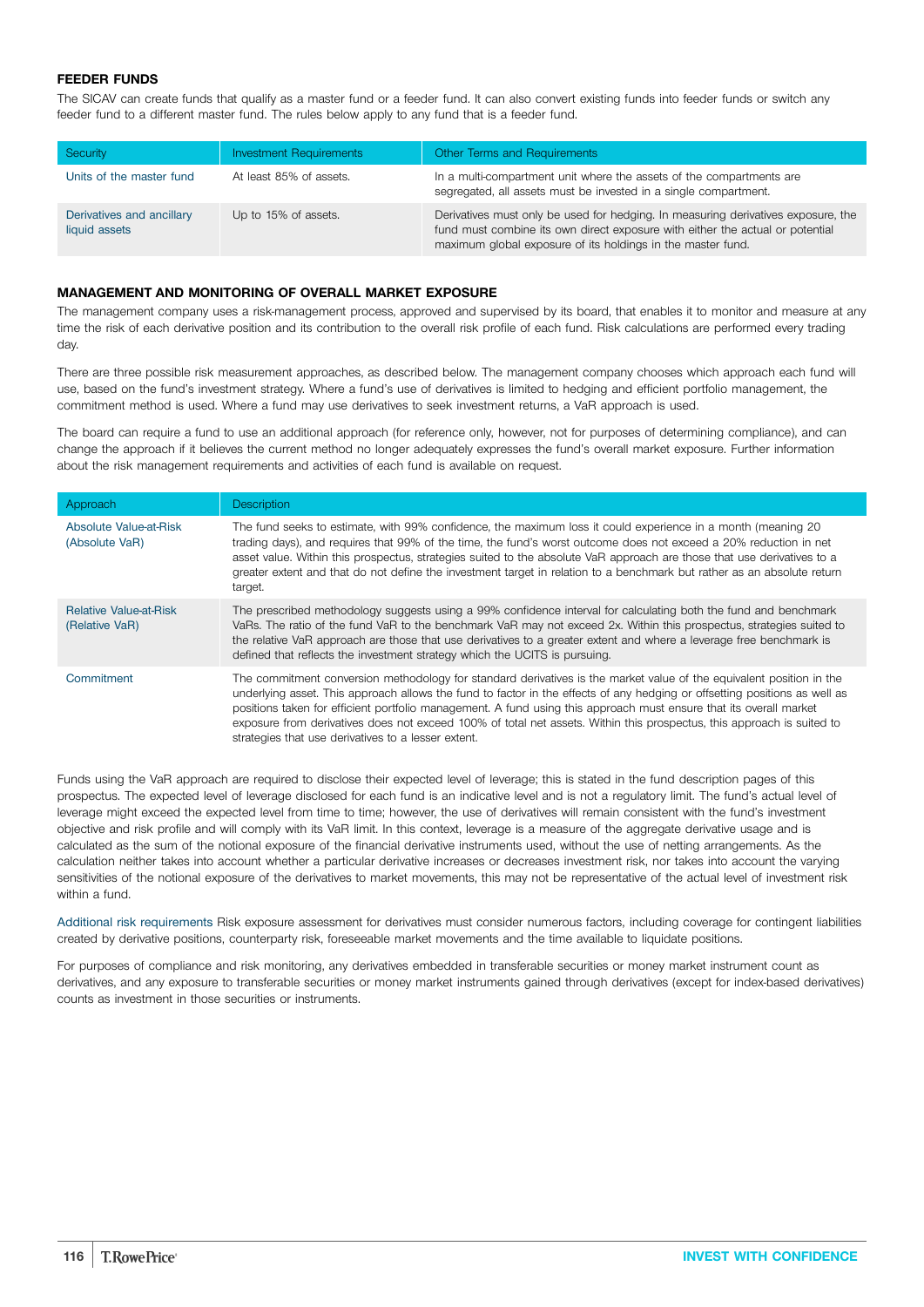## <span id="page-116-0"></span>**MORE ABOUT DERIVATIVES AND EFFICIENT PORTFOLIO MANAGEMENT**

## **DERIVATIVES THE FUNDS MAY USE**

Although the funds do not rule out the use of any type of derivative, they generally expect to use the following types:

- financial futures
- options, such as options on equities, interest rates, indices, bonds, currencies, commodity indices
- forwards, such as foreign exchange contracts (currency forwards)
- swaps (contracts where two parties exchange the returns from two different assets, indices, or baskets of the same), such as foreign exchange, commodity index, interest rate, inflation linked, volatility and variance swaps
- total return swaps (contracts where one party transfers to another party the total performance of a reference obligation, including all interest, fee income, market gains or losses, and credit losses)
- credit derivatives, such as credit default derivatives, credit default swaps (contracts where a bankruptcy, default, or other "credit event" triggers a payment from one party to the other) and credit spread derivatives
- warrants
- derivatives linked to mortgage TBAs (securities based on a pool of mortgages that has not yet been finalised but whose overall characteristics are specified)
- structured financial derivatives, such as credit-linked and equitylinked securities
- derivatives linked to asset-backed and/or mortgage-backed securities

Futures are generally exchange-traded. All other types of derivatives are generally OTC. For any index-linked derivatives, the index provider determines the rebalancing frequency. There is no cost to a fund when an index is rebalanced.

In case derivatives are embedded in warrants, American Depository Receipts (ADRs), Chinese Depositary Receipts (CDRs), European Depository Receipts (EDRs) and Global Depository Receipts (GDRs), the underlying of the derivatives will comply with art. 41.1.a-d of the 2010 Law.

### **PURPOSES OF DERIVATIVES USE**

As described in the "Fund Descriptions", each fund can use derivatives for hedging against various types of risk, for investment purposes or for efficient portfolio management (for instance, maintaining 100% investment exposure while also keeping a portion of assets liquid to handle redemptions of shares and the buying and selling of investments).

Currency hedging For currency hedging the funds typically use forward currency contracts, currency options and futures. A fund's currency hedging transactions are limited to its base currency, the currencies of its share classes, and the currencies in which its investments are denominated.

The funds may also use the following currency hedging techniques with respect to currencies that are within the fund's investment policy or benchmark:

- hedging by proxy, meaning hedging a position in one currency by taking an opposite position in a second currency (which may or may not be within the Sub-Fund's investment policy or benchmark) that is likely to fluctuate similarly to the first
- cross-hedging, meaning reducing the effective exposure to one currency while increasing the effective exposure to another; typically, neither of these currencies is the base currency of the fund, though the cross-hedge can only be used if it is an efficient method of gaining a currency or asset exposure that is desired as part of the Sub-Fund's investment strategy
- anticipatory hedging, meaning taking a hedge position in advance of taking the position to be hedged

When a fund holds assets that are denominated in multiple currencies, there is a greater risk that currency fluctuations will in practice not be fully hedged.

If a fund chooses to manage its currency exposure with reference to a benchmark (meaning one or more appropriate, recognised indices) the benchmark is identified as such in the fund's "Objectives and Investment Policy" section. A fund's actual exposure to any given currency may be different from that of its benchmark.

Currency hedging can be done at the fund level and at the share class level (for share classes that are hedged to a different currency than the fund's base currency).

The costs and related liabilities and benefits arising from instruments entered into for the purposes of hedging the currency exposure of any particular hedged share class of a fund shall be attributable exclusively to that share class.

Currency exposure should not exceed 105%, nor fall below 95%, of the net asset value of a hedged share class.

All transactions will be clearly attributable to the relevant hedged share class and currency exposures of different share classes will not be combined or offset.

Investors invested in a currency hedged share class may have remaining exposure to currencies other than the currency against which assets are hedged. Investors should note that the hedging at the share class level is distinct from the various hedging strategies that the investment manager may use at the portfolio level.

Investors in hedged share classes should note the risks described in "Currency Risk" and "Hedging Risk" under "Risk Descriptions.

The Management Company has procedures in place to monitor hedged positions, to ensure that over-hedged or under-hedged positions do not exceed or fall short of the permitted range and to rebalance the hedging arrangement on a regular basis.

While not the intention of the Management Company, overhedged or underhedged positions may arise due to factors outside the control of the Management Company.

The current list of share classes having contagion risk is available at

**[www.troweprice.com/listofshareclasseswithcontagionrisk](http://www.troweprice.com/listofshareclasseswithcontagionrisk)** or may be obtained by investors free of charge and upon request from the **SICAV** 

Interest rate hedging For interest rate hedging, the funds typically use interest rate futures, interest rate swaps, writing call options on interest rates or buying put options on interest rates.

Credit risk hedging The funds can use credit default swaps to hedge the credit risk of its assets. This includes hedges against the risks of specific assets or issuers as well as hedges against securities or issuers to which the fund is not directly exposed.

Provided it is in its exclusive interest (and is within the scope of the investment objective), a fund can also sell a credit default swap as a way of gaining a specific credit exposure. Selling a credit default swap could generate large losses if the issuer or security on which the swap is based experiences a bankruptcy, default or other "credit event".

Investment gains The funds can use any allowable derivative to seek investment gains. This may involve the creation of leverage (a larger exposure to the gains and losses of an investment position than would be obtained through direct investment in that position).

Efficient portfolio management The funds can use any allowable derivative for reduction of risk (for instance, market and currency risk mitigation strategies), for cost reduction and for cash management.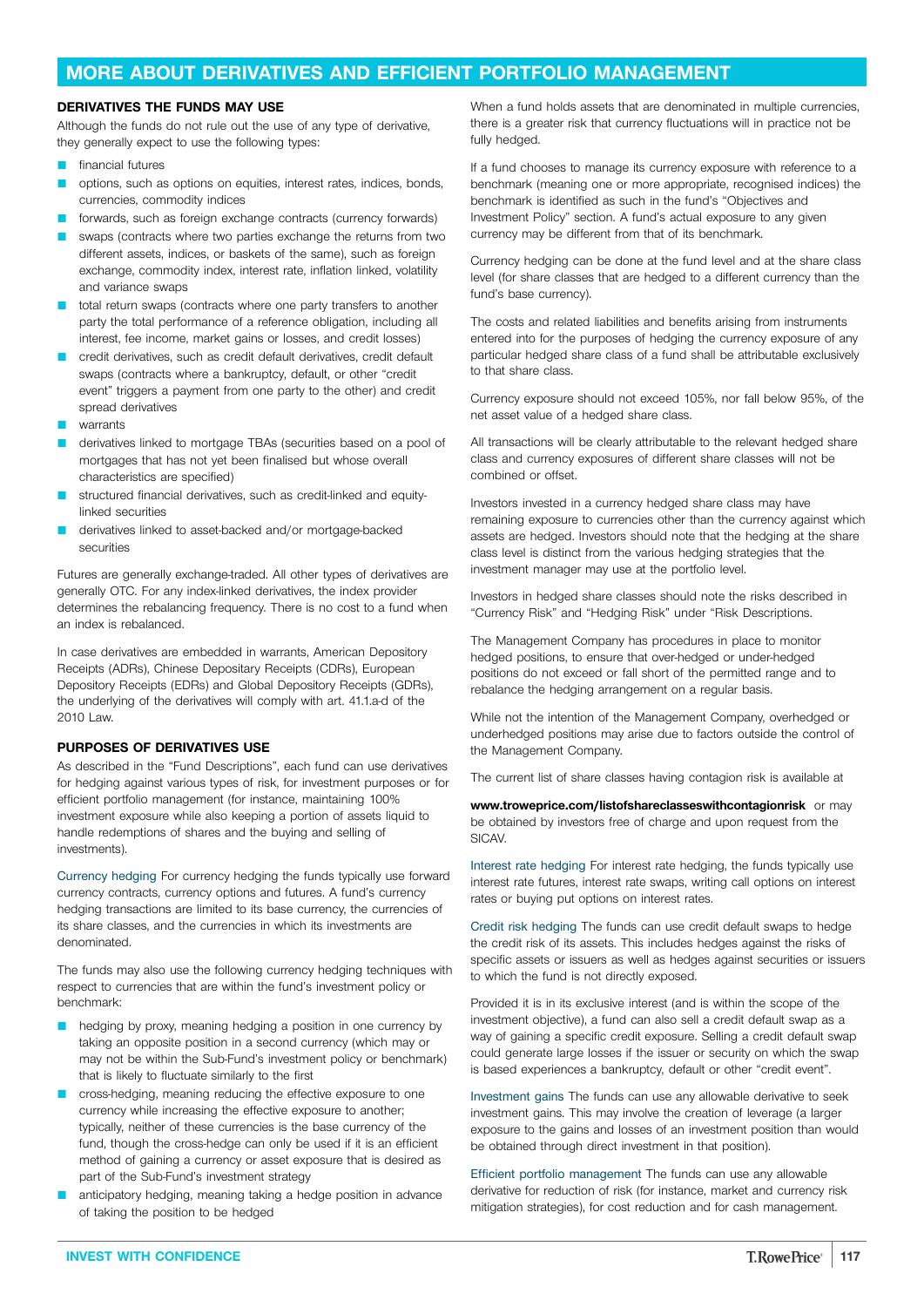<span id="page-117-0"></span>In addition to derivatives, the funds are permitted to use securities lending and repurchase transactions for efficient portfolio management, but do not currently do so.

Any revenues from efficient portfolio management techniques will be returned to the applicable Sub-Fund and Share Class, minus direct and indirect operational costs.

### **COLLATERAL POLICIES**

- All collateral posted or received must be in cash and may, inter alia, include currencies like EUR, USD, and/or JPY..
- Collateral is not subject to a haircut (a discount applied if the value or liquidity of the collateral declines).
- Collateral received must be at least equal to the relevant counterparty exposure when received and must be adjusted when the change in exposure exceeds a minimal amount.
- Collateral received will not be reinvested.

## **DISCLOSURE OF THE USE OF DERIVATIVES AND EFFICIENT PORTFOLIO MANAGEMENT**

A fund's customary use of derivatives, including information about the general extent, nature and conditions of the derivatives usage, is described in "Fund Descriptions". If a fund intends to change any aspect of its actual or contemplated use of derivatives (other than for hedging) or if a fund intends to make use of securities lending and repurchase transactions, a prospectus update with language describing the intended usage will be issued no later than when any change in usage occurs.

The counterparties to any OTC financial derivative transactions and efficient portfolio management techniques, such as total return swaps or other financial derivative instruments with similar characteristics, entered into by a fund, are selected from approved counterparty lists established by the T. Rowe Price Group. Approved counterparties must be: (i) an investment firm authorised in accordance with Directive 2004/ 39/EC; (ii) a credit institution authorised in accordance with Directive 2006/48/EC; (iii) an insurance undertaking authorised in accordance with Directive 73/239/EEC; (iv) an assurance undertaking authorised in accordance with Directive 2002/83/EC; (v) a reinsurance undertaking authorised in accordance with Directive 2005/68/EC; (vi) a UCITS and, where relevant, its management company, authorised in accordance with Directive 2009/65/EC; (vii) an institution for occupational retirement provision within the meaning of Article 6(a) of Directive 2003/41/EC; (viii) an alternative investment fund managed by AIFMs authorised or registered in accordance with Directive 2011/61/EU; or (ix) a third country entity subject to a regulatory regime similar to any of the above and must be deemed creditworthy by the management company for the type of transaction entered into. Credit ratings are one of many factors considered when approving a counterparty for OTC financial derivative transactions and efficient portfolio management techniques and counterparties are generally Investment Grade rated. There are no further restrictions with regards to credit ratings, legal status, or country of origin of the counterparties.

### **SECURITIES FINANCING TRANSACTIONS**

Investments into securities financing transactions as defined under EU Regulation 2015/2365 of the European Parliament and of the Council of 25 November 2015 on transparency of securities financing transactions and of reuse and amending Regulation (EU) No 648/2012 (the "SFTR") are permitted to the extent described in the following section and is therefore currently limited to the usage of total return swaps.

### **TOTAL RETURN SWAPS**

A total return swap is an agreement in which one party (total return payer) transfers the total economic performance of a reference obligation to the other party (total return receiver).

Total economic performance includes income from interest and fees, gains or losses from market movements, and credit losses.

Total return swaps entered into by a fund may be in the form of funded and/or unfunded swaps. An unfunded swap means a swap where no upfront payment is made by the total return receiver at inception. A funded swap means a swap where the total return receiver pays an upfront amount in return for the total return of the reference asset and can therefore be costlier due to the upfront payment requirement.

All funds listed in the below table may use total return swaps for any type of securities within the respective fund's portfolio (i.e. equity, fixed income and any other eligible security types).

All revenue arising from total return swaps, net of direct and indirect operational costs and fees, will be returned to the respective fund.

A fund may incur costs and fees in connection with total return swaps, upon entering into these instruments and/or any increase or decrease of their notional amount. The amount of these fees may be fixed or variable.

If the fund engages in OTC derivatives, there is the risk – beyond the general counterparty risk – that the counterparty may default or not be able to meet its obligations in full.

Total return swaps entered into on a net basis do not involve the physical delivery of investments, other underlying assets or principal. Accordingly, it is intended that the risk of loss with respect to total return swaps is limited to the net amount of the difference between the total rate of return of a reference investment, index or basket of investments and the fixed or floating payments. If the other party to a total return swap defaults, in normal circumstances the relevant fund's risk of loss consists of the net amount of total return payments that the fund is contractually entitled to receive. See the "Risk Descriptions" section for more details on the risks associated with investing in TRS. The following table lists the funds which may enter into total return swaps and the extent to which they may do so:

| Fund                                                   | <b>Expected</b><br>Usual Range* | Maximum* | Funded and/<br>or Unfunded |
|--------------------------------------------------------|---------------------------------|----------|----------------------------|
| Asia Credit<br>Bond Fund <sup>1</sup>                  | $0 - 10%$                       | 20%      | Unfunded                   |
| <b>Diversified</b><br>Income Bond<br>Fund <sup>2</sup> | 0-20%                           | 30%      | Funded and<br>Unfunded     |
| Dynamic<br>Credit Fund                                 | 20-40%                          | 75%      | Unfunded                   |
| Dynamic<br>Emerging<br>Markets Bond<br>Fund            | $0 - 10%$                       | 20%      | Funded and<br>Unfunded     |
| Dynamic<br>Global Bond<br>Fund                         | 0-20%                           | 75%      | Unfunded                   |
| Dynamic<br>Global<br>Investment<br>Grade Bond<br>Fund  | 0-20%                           | 75%      | Unfunded                   |
| Emerging<br><b>Local Markets</b><br><b>Bond Fund</b>   | $0 - 10%$                       | 20%      | Funded and<br>Unfunded     |

<sup>1</sup> Effective 2 November 2021, the name of the fund will change from Asia Credit Bond Fund to Responsible Asia Credit Bond Fund

<sup>2</sup> Effective 2 November 2021, the name of the fund will change from Diversified Income Bond Fund to Responsible Diversified Income Bond Fund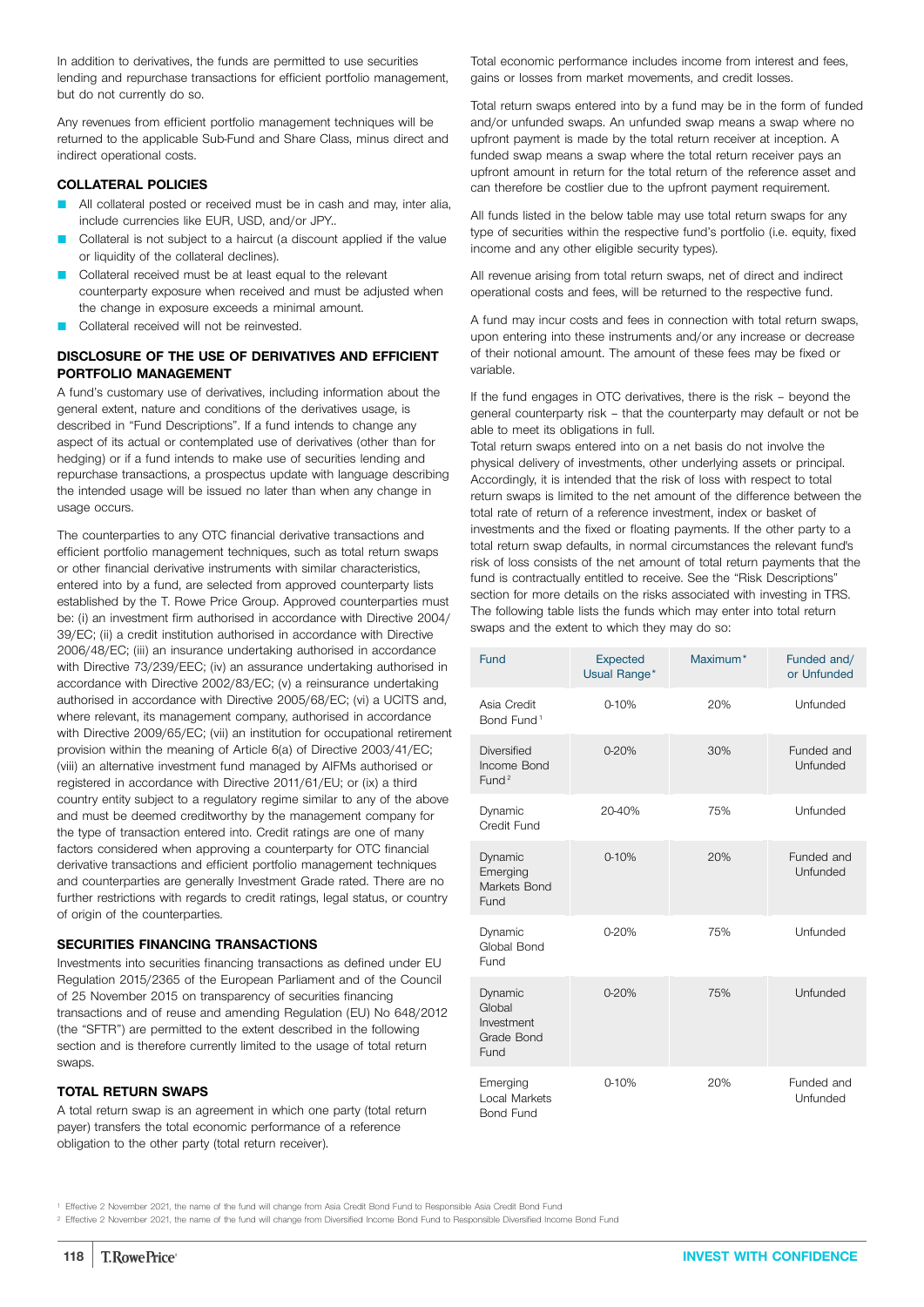| Emerging<br>Markets<br>Corporate<br>Bond Fund <sup>3</sup> | $0 - 10%$ | 20% | Unfunded               | Global High<br><b>Yield Bond</b><br>Fund                      | 0-20%     | 30% | Unfunded               |
|------------------------------------------------------------|-----------|-----|------------------------|---------------------------------------------------------------|-----------|-----|------------------------|
| Euro Corporate<br>Bond Fund <sup>+4</sup>                  | $0 - 20%$ | 30% | Unfunded               | Global<br>Investment<br>Grade                                 | $0 - 20%$ | 30% | Unfunded               |
| European High                                              | 0-20%     | 30% | Funded and             | Corporate<br>Bond Fund <sup>7</sup>                           |           |     |                        |
| <b>Yield Bond</b><br>Fund <sup>5</sup>                     |           |     | Unfunded               | US Aggregate<br>Bond Fund <sup>8</sup>                        | 0-20%     | 30% | Unfunded               |
| Global<br>Aggregate<br>Bond Fund <sup>6</sup>              | 0-50%     | 75% | Funded and<br>Unfunded | US High Yield<br>Bond Fund                                    | $0 - 10%$ | 20% | Unfunded               |
| Global<br>Government<br><b>Bond Fund</b>                   | $0 - 20%$ | 20% | Unfunded               | US Investment<br>Grade<br>Corporate<br>Bond Fund <sup>9</sup> | $0 - 20%$ | 30% | Unfunded               |
| Global High<br>Income Bond<br>Fund                         | $0 - 20%$ | 30% | Funded and<br>Unfunded | Multi-Asset<br>Global Income<br>Fund                          | 0-20%     | 30% | Funded and<br>Unfunded |

<sup>3</sup> Effective 2 November 2021, the name of the fund will change from Emerging Markets Corporate Bond Fund to Responsible Emerging Markets Corporate Bond Fund \* Percentage of the net asset value of the relevant fund. Investors should refer to the annual and semi-annual reports for exact and up to date information on the actual use and revenues of such transactions in the relevant fund.

<sup>4</sup> Effective 2 November 2021, the name of the fund will change from Euro Corporate Bond Fund to Responsible Euro Corporate Bond Fund

<sup>5</sup> Effective 2 November 2021, the name of the fund will change from European High Yield Bond Fund to Responsible European High Yield Bond Fund

<sup>6</sup> Effective 2 November 2021, the name of the fund will change from Global Aggregate Bond Fund to Responsible Global Aggregate Bond Fund

<sup>7</sup> Effective 2 November 2021, the name of the fund will change from Global Investment Grade Corporate Bond Fund to Responsible Global Investment Grade Corporate Bond Fund

<sup>8</sup> Effective 2 November 2021, the name of the fund will change from US Aggregate Bond Fund to Responsible US Aggregate Bond Fund

9 Effective 2 November 2021, the name of the fund will change from US Investment Grade Corporate Bond Fund to Responsible US Investment Grade Corporate Bond Fund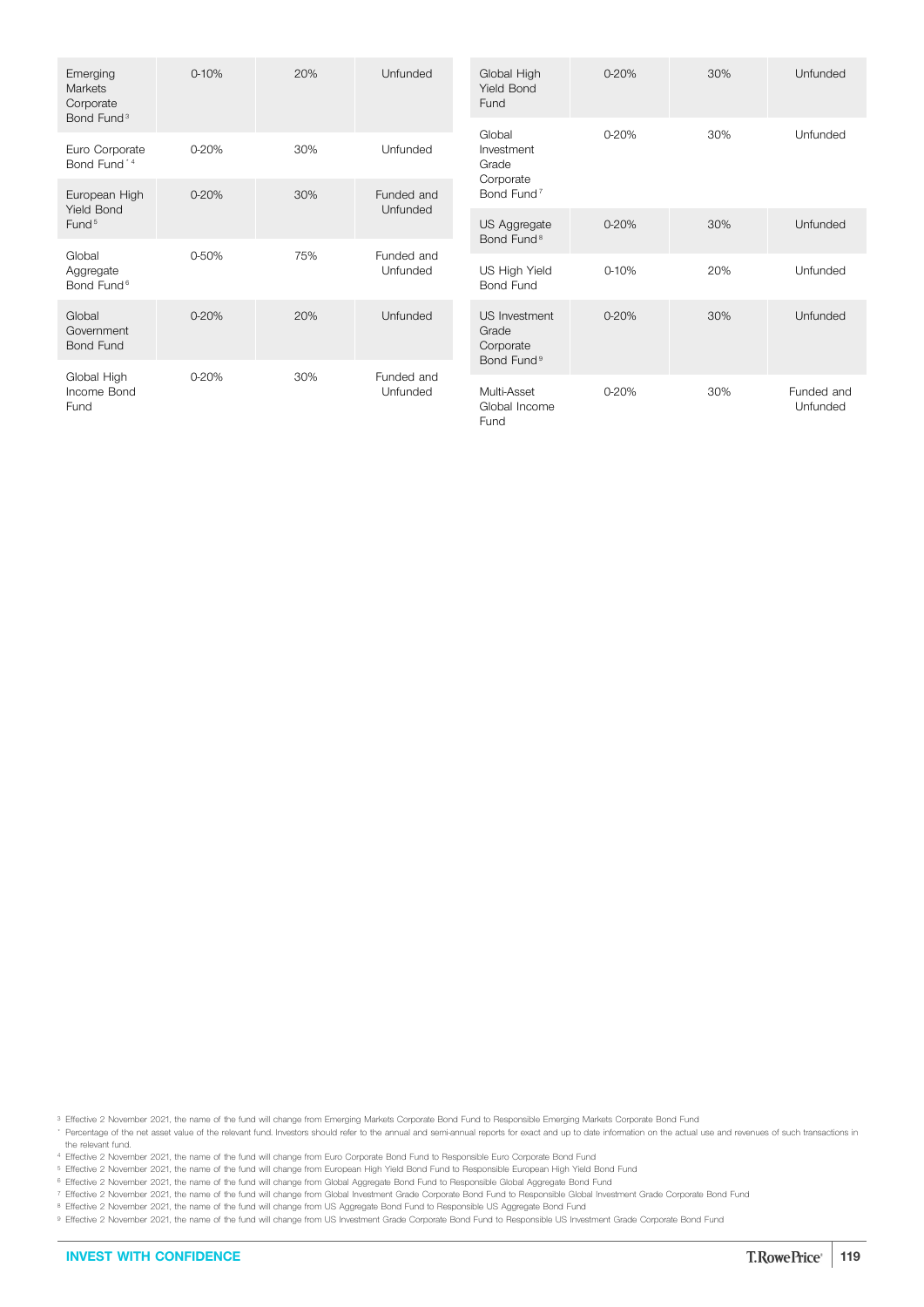## **FUND DERIVATIVES USAGE**

The table below sets out the main types of derivatives that may be used within each fund and what they may be used for.

|                                                            |                                              |              |              |                                                |               |                |              |                |              | Swaps                          |                 |                              |
|------------------------------------------------------------|----------------------------------------------|--------------|--------------|------------------------------------------------|---------------|----------------|--------------|----------------|--------------|--------------------------------|-----------------|------------------------------|
|                                                            | $In-$<br>vest-<br>ment<br>Pur-<br>pos-<br>es | <b>EPM</b>   | Hedg-<br>ing | Syn-<br>thetic<br>Short<br>Po-<br>si-<br>tions | For-<br>wards | <b>Futures</b> | Op-<br>tions | <b>TRS</b>     | <b>CDS</b>   | Inter-<br>est<br>Rate<br>Swaps | Other<br>Swaps* | Mort-<br>gage<br><b>TBAs</b> |
| <b>Bond Funds</b>                                          |                                              |              |              |                                                |               |                |              |                |              |                                |                 |                              |
| Asia Credit<br>Bond Fund <sup>1</sup>                      | $\checkmark$                                 | $\checkmark$ | $\checkmark$ | $\checkmark$                                   | $\checkmark$  | $\checkmark$   | $\checkmark$ | $\checkmark$   | $\checkmark$ |                                |                 |                              |
| Diversified<br>Income Bond<br>Fund <sup>2</sup>            | $\checkmark$                                 | ✓            | $\checkmark$ | $\checkmark$                                   | $\checkmark$  | $\checkmark$   | $\checkmark$ | ✓              | $\checkmark$ | $\checkmark$                   | $\checkmark$    | ✓                            |
| Dynamic<br>Credit Fund                                     | $\checkmark$                                 | $\checkmark$ | $\checkmark$ | $\checkmark$                                   | $\checkmark$  | $\checkmark$   | $\checkmark$ | $\checkmark$   | $\checkmark$ | $\checkmark$                   | $\checkmark$    | $\checkmark$                 |
| Dynamic<br>Emerging<br>Markets<br>Bond Fund                | $\checkmark$                                 | $\checkmark$ | $\checkmark$ | $\checkmark$                                   | $\checkmark$  | $\checkmark$   | $\checkmark$ | $\checkmark$   | $\checkmark$ | $\checkmark$                   | $\checkmark$    |                              |
| Dynamic<br>Global Bond<br>Fund                             | ✓                                            | $\checkmark$ | $\checkmark$ | $\checkmark$                                   | $\checkmark$  | $\checkmark$   | $\checkmark$ | $\checkmark$   | $\checkmark$ | $\checkmark$                   | $\checkmark$    |                              |
| Dynamic<br>Global<br>Investment<br>Grade Bond<br>Fund      | $\checkmark$                                 | $\checkmark$ | $\checkmark$ | $\checkmark$                                   | $\checkmark$  | $\checkmark$   | $\checkmark$ | $\checkmark$   | $\checkmark$ | $\checkmark$                   | $\checkmark$    |                              |
| Emerging<br>Local<br>Markets<br>Bond Fund                  | ✓                                            | ✓            | ✓            | ✓                                              | $\checkmark$  | $\checkmark$   | $\checkmark$ | $\checkmark$   | $\checkmark$ | $\checkmark$                   | ✓               |                              |
| Emerging<br>Markets<br>Bond Fund                           | ✓                                            | $\checkmark$ | $\checkmark$ | ✓                                              | $\checkmark$  | $\checkmark$   | $\checkmark$ |                | $\checkmark$ | $\checkmark$                   |                 |                              |
| Emerging<br>Markets<br>Corporate<br>Bond Fund <sup>3</sup> | $\checkmark$                                 | $\checkmark$ | ✓            | $\checkmark$                                   | $\checkmark$  | $\checkmark$   | $\checkmark$ | $\checkmark$   | $\checkmark$ |                                |                 |                              |
| Euro<br>Corporate<br>Bond Fund <sup>4</sup>                | $\checkmark$                                 | ✓            | ✓            | $\checkmark$                                   | $\checkmark$  | $\checkmark$   | $\checkmark$ | $\checkmark$ * | $\checkmark$ |                                |                 |                              |
| European<br>High Yield<br>Bond Fund <sup>5</sup>           |                                              |              |              |                                                |               |                |              |                | $\checkmark$ |                                |                 |                              |
| Global<br>Aggregate<br>Bond Fund <sup>6</sup>              | $\checkmark$                                 | $\checkmark$ | $\checkmark$ | $\checkmark$                                   | $\checkmark$  | $\checkmark$   | $\checkmark$ | $\checkmark$   | $\checkmark$ | $\checkmark$                   | $\checkmark$    | $\checkmark$                 |
| Global<br>Government<br><b>Bond Fund</b>                   | $\checkmark$                                 | $\checkmark$ | $\checkmark$ | $\checkmark$                                   | $\checkmark$  | $\checkmark$   | $\checkmark$ | $\checkmark$   | $\checkmark$ | $\checkmark$                   | $\checkmark$    |                              |
| Global High<br>Income Bond<br>Fund                         | ✓                                            | ✓            | $\checkmark$ | ✓                                              | $\checkmark$  |                | $\checkmark$ | $\checkmark$   | $\checkmark$ |                                |                 |                              |
| Global High<br>Yield Bond<br>Fund                          | $\checkmark$                                 | $\checkmark$ | $\checkmark$ | $\checkmark$                                   | $\checkmark$  |                | $\checkmark$ | $\checkmark$   | $\checkmark$ |                                |                 |                              |

<sup>1</sup> Effective 2 November 2021, the name of the fund will change from Asia Credit Bond Fund to Responsible Asia Credit Bond Fund

<sup>2</sup> Effective 2 November 2021, the name of the fund will change from Diversified Income Bond Fund to Responsible Diversified Income Bond Fund

<sup>3</sup> Effective 2 November 2021, the name of the fund will change from Emerging Markets Corporate Bond Fund to Responsible Emerging Markets Corporate Bond Fund

<sup>4</sup> Effective 2 November 2021, the name of the fund will change from Euro Corporate Bond Fund to Responsible Euro Corporate Bond Fund <sup>5</sup> Effective 2 November 2021, the name of the fund will change from European High Yield Bond Fund to Responsible European High Yield Bond Fund

<sup>6</sup> Effective 2 November 2021, the name of the fund will change from Global Aggregate Bond Fund to Responsible Global Aggregate Bond Fund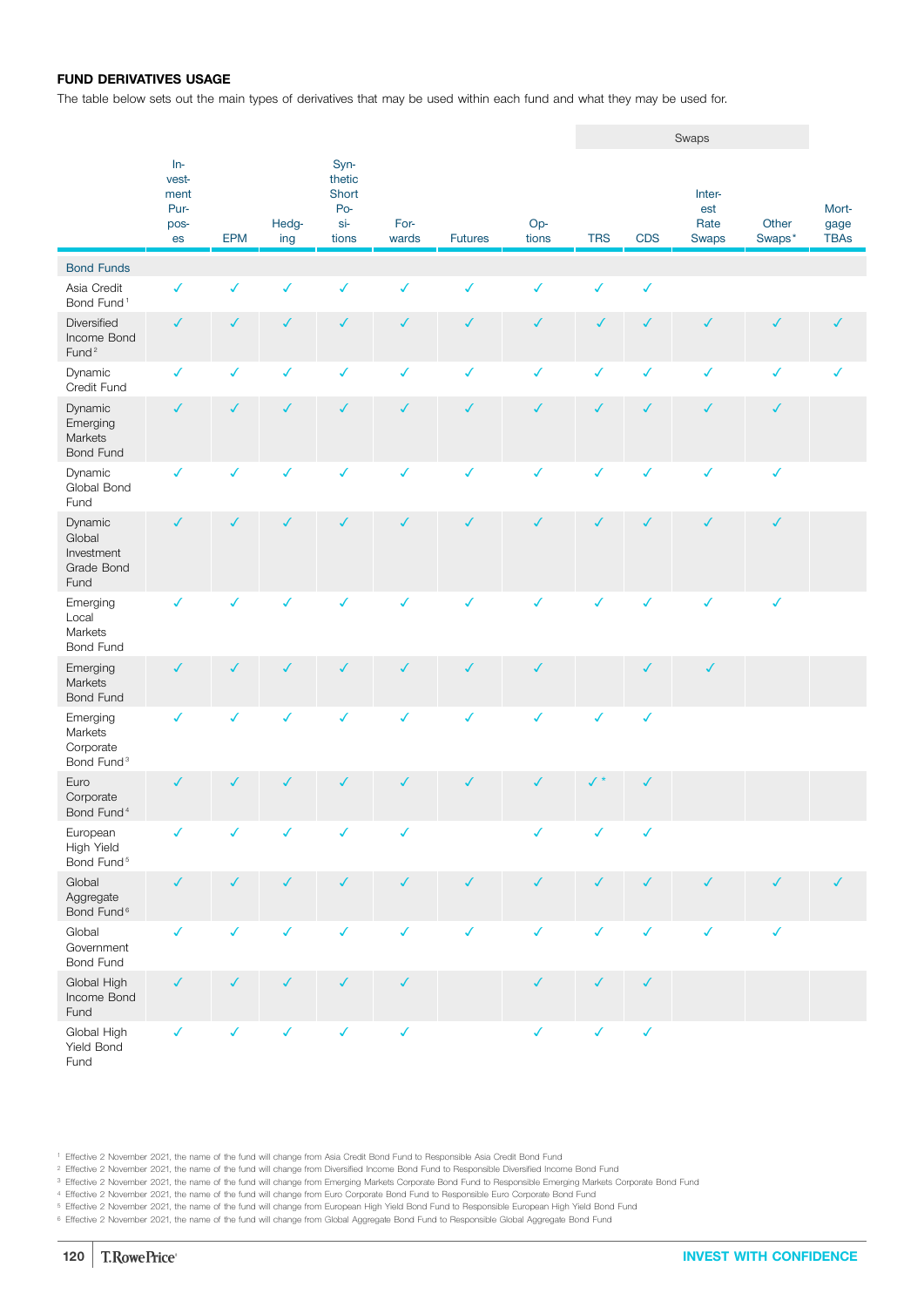|                                                                      |                                              |              |              |                                                |               |                |              |              |              | Swaps                          |                 |                              |
|----------------------------------------------------------------------|----------------------------------------------|--------------|--------------|------------------------------------------------|---------------|----------------|--------------|--------------|--------------|--------------------------------|-----------------|------------------------------|
|                                                                      | $In-$<br>vest-<br>ment<br>Pur-<br>pos-<br>es | <b>EPM</b>   | Hedg-<br>ing | Syn-<br>thetic<br>Short<br>Po-<br>si-<br>tions | For-<br>wards | <b>Futures</b> | Op-<br>tions | <b>TRS</b>   | <b>CDS</b>   | Inter-<br>est<br>Rate<br>Swaps | Other<br>Swaps* | Mort-<br>gage<br><b>TBAs</b> |
| Global<br>Investment<br>Grade<br>Corporate<br>Bond Fund <sup>7</sup> | $\checkmark$                                 | $\checkmark$ | $\checkmark$ | $\checkmark$                                   | $\checkmark$  | $\checkmark$   | $\checkmark$ | $\checkmark$ | $\checkmark$ | $\checkmark$                   | $\checkmark$    |                              |
| US<br>Aggregate<br>Bond Fund <sup>8</sup>                            | $\checkmark$                                 | $\checkmark$ | ✓            | $\checkmark$                                   | $\checkmark$  | $\checkmark$   | $\checkmark$ | $\checkmark$ | $\checkmark$ | $\checkmark$                   | $\checkmark$    | ✓                            |
| US High<br>Yield Bond<br>Fund                                        | $\checkmark$                                 | $\checkmark$ | $\checkmark$ | ✓                                              | $\checkmark$  | $\checkmark$   |              | $\checkmark$ | $\checkmark$ |                                |                 |                              |
| US<br>Investment<br>Grade<br>Corporate<br>Bond Fund <sup>9</sup>     | $\checkmark$                                 | $\checkmark$ | $\checkmark$ | $\checkmark$                                   |               | $\checkmark$   | ✓            | $\checkmark$ | $\checkmark$ | $\checkmark$                   | ✓               |                              |
| <b>Equity Funds</b>                                                  |                                              |              |              |                                                |               |                |              |              |              |                                |                 |                              |
| Asian ex-<br>Japan Equity<br>Fund <sup>10</sup>                      |                                              | $\checkmark$ | $\checkmark$ |                                                | $\checkmark$  | $\checkmark$   |              |              |              |                                |                 |                              |
| Asian<br>Opportunities<br>Equity Fund                                |                                              | $\checkmark$ | $\checkmark$ |                                                | $\checkmark$  | $\checkmark$   |              |              |              |                                |                 |                              |
| China<br>Evolution<br>Equity Fund                                    |                                              | $\checkmark$ | $\checkmark$ |                                                | $\checkmark$  | $\checkmark$   |              |              |              |                                |                 |                              |
| China<br>Growth<br>Leaders<br>Equity Fund                            |                                              | $\checkmark$ | $\checkmark$ |                                                | $\checkmark$  | $\checkmark$   |              |              |              |                                |                 |                              |
| Continental<br>European<br>Equity Fund                               |                                              | $\checkmark$ | $\checkmark$ |                                                | $\checkmark$  | $\checkmark$   |              |              |              |                                |                 |                              |
| Emerging<br>Markets<br>Discovery<br>Equity Fund                      |                                              | $\checkmark$ | ✓            |                                                | $\checkmark$  | $\checkmark$   |              |              |              |                                |                 |                              |
| Emerging<br>Markets<br>Equity Fund                                   |                                              | $\checkmark$ | $\checkmark$ |                                                | $\checkmark$  | $\checkmark$   |              |              |              |                                |                 |                              |
| European<br>Equity Fund                                              |                                              | $\checkmark$ | $\checkmark$ |                                                | $\checkmark$  | $\checkmark$   |              |              |              |                                |                 |                              |
| European<br>Select Equity<br>Fund <sup>11</sup>                      |                                              | $\checkmark$ | $\checkmark$ |                                                | $\checkmark$  | $\checkmark$   | $\checkmark$ |              |              |                                |                 |                              |
| European<br>Smaller<br>Companies<br>Equity Fund <sup>12</sup>        |                                              | $\checkmark$ | $\checkmark$ |                                                | $\checkmark$  | $\checkmark$   |              |              |              |                                |                 |                              |
| Frontier<br>Markets<br>Equity Fund                                   |                                              | $\checkmark$ | $\checkmark$ |                                                | $\checkmark$  | $\checkmark$   |              |              |              |                                |                 |                              |
| Global Equity<br>Dividend<br>Fund                                    |                                              | $\checkmark$ | $\checkmark$ |                                                | $\checkmark$  | $\checkmark$   | $\checkmark$ |              |              |                                |                 |                              |

<sup>7</sup> Effective 2 November 2021, the name of the fund will change from Global Investment Grade Corporate Bond Fund to Responsible Global Investment Grade Corporate Bond Fund

<sup>8</sup> Effective 2 November 2021, the name of the fund will change from US Aggregate Bond Fund to Responsible US Aggregate Bond Fund

9 Effective 2 November 2021, the name of the fund will change from US Investment Grade Corporate Bond Fund to Responsible US Investment Grade Corporate Bond Fund

<sup>10</sup> Effective 2 November 2021, the name of the fund will change from Asian ex-Japan Equity Fund to Responsible Asian ex-Japan Equity Fund <sup>11</sup> Effective 2 November 2021, the name of the fund will change from European Select Equity Fund to Responsible European Select Equity Fund

<sup>12</sup> Effective 2 November 2021, the name of the fund will change from European Smaller Companies Equity Fund to Responsible European Smaller Companies Equity Fund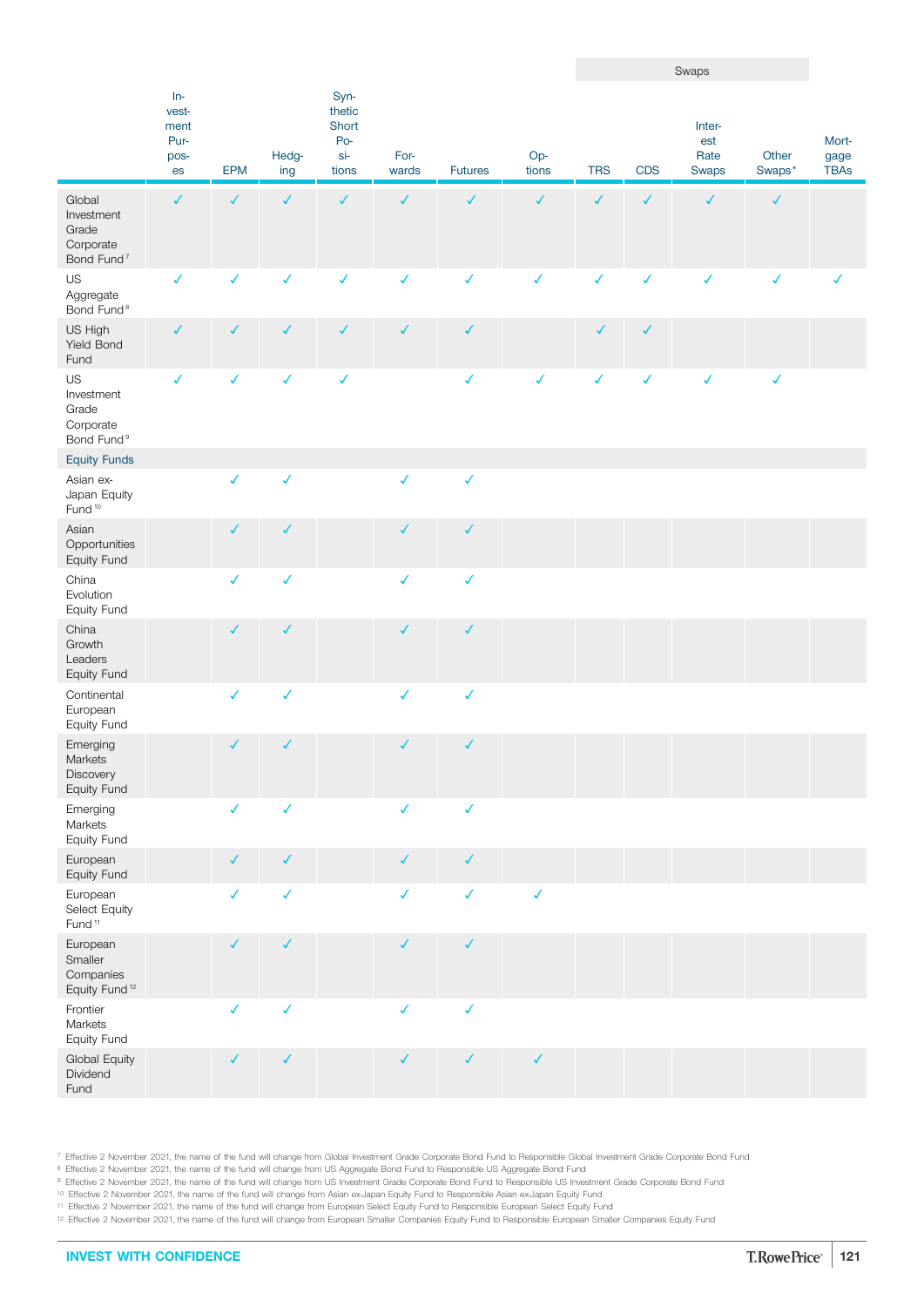|                                                                |                                              |              |              |                                                |               |                |              |            |              | Swaps                          |                 |                              |
|----------------------------------------------------------------|----------------------------------------------|--------------|--------------|------------------------------------------------|---------------|----------------|--------------|------------|--------------|--------------------------------|-----------------|------------------------------|
|                                                                | $In-$<br>vest-<br>ment<br>Pur-<br>pos-<br>es | EPM          | Hedg-<br>ing | Syn-<br>thetic<br>Short<br>Po-<br>si-<br>tions | For-<br>wards | <b>Futures</b> | Op-<br>tions | <b>TRS</b> | <b>CDS</b>   | Inter-<br>est<br>Rate<br>Swaps | Other<br>Swaps* | Mort-<br>gage<br><b>TBAs</b> |
| Global<br>Focused<br>Growth<br>Equity Fund                     |                                              | $\checkmark$ | $\checkmark$ |                                                | $\checkmark$  | ✓              |              |            |              |                                |                 |                              |
| Global<br>Growth<br>Equity Fund                                |                                              | $\checkmark$ | $\checkmark$ |                                                | $\checkmark$  | $\checkmark$   |              |            |              |                                |                 |                              |
| Global<br>Impact Equity<br>Fund                                |                                              | ✓            | $\checkmark$ |                                                | ✓             | $\checkmark$   | $\checkmark$ |            |              |                                |                 |                              |
| Global<br>Natural<br>Resources<br>Equity Fund                  |                                              | $\checkmark$ | $\checkmark$ |                                                | ✓             | $\checkmark$   | $\checkmark$ |            |              |                                |                 |                              |
| Global Real<br>Estate<br>Securities<br>Fund                    |                                              | $\checkmark$ | $\checkmark$ |                                                | $\checkmark$  | $\checkmark$   |              |            |              |                                |                 |                              |
| Global Select<br>Equity Fund                                   |                                              | ✓            | $\checkmark$ |                                                | ✓             | $\checkmark$   | $\checkmark$ |            |              |                                |                 |                              |
| Global<br>Technology<br>Equity Fund                            |                                              | $\checkmark$ | $\checkmark$ |                                                | $\checkmark$  | $\checkmark$   |              |            |              |                                |                 |                              |
| Global Value<br>Equity Fund                                    |                                              | ✓            | $\checkmark$ |                                                | ✓             | $\checkmark$   | $\checkmark$ |            |              |                                |                 |                              |
| Japanese<br>Equity Fund                                        |                                              | $\checkmark$ | $\checkmark$ |                                                | $\checkmark$  | $\checkmark$   |              |            |              |                                |                 |                              |
| Middle East<br>& Africa<br>Equity Fund                         |                                              | ✓            | ✓            |                                                | ✓             | $\checkmark$   |              |            |              |                                |                 |                              |
| Responsible<br>Global<br>Structured<br>Research<br>Equity Fund |                                              | $\checkmark$ | $\checkmark$ |                                                | $\checkmark$  | $\checkmark$   | $\checkmark$ |            |              |                                |                 |                              |
| Science and<br>Technology<br>Equity Fund                       |                                              | ✓            | $\checkmark$ |                                                | ✓             | ✓              |              |            |              |                                |                 |                              |
| US Blue Chip<br>Equity Fund                                    |                                              | $\checkmark$ | $\checkmark$ |                                                | $\checkmark$  | $\checkmark$   |              |            |              |                                |                 |                              |
| US Equity<br>Fund                                              |                                              | $\checkmark$ | $\checkmark$ |                                                | ✓             | $\checkmark$   |              |            |              |                                |                 |                              |
| US Large<br>Cap Growth<br>Equity Fund                          |                                              | ✓            | $\checkmark$ |                                                | ✓             | $\checkmark$   |              |            |              |                                |                 |                              |
| US Large<br>Cap Value<br>Equity Fund                           |                                              | $\checkmark$ | $\checkmark$ |                                                | $\checkmark$  | $\checkmark$   |              |            |              |                                |                 |                              |
| <b>US Select</b><br>Value Equity<br>Fund                       |                                              | $\checkmark$ | $\checkmark$ |                                                | $\checkmark$  | $\checkmark$   | $\checkmark$ |            |              |                                |                 |                              |
| US Smaller<br>Companies<br>Equity Fund                         |                                              | $\checkmark$ | $\checkmark$ |                                                | $\checkmark$  | $\checkmark$   |              |            |              |                                |                 |                              |
| Multi-Asset Funds<br>Global<br>Allocation<br>Fund              | $\checkmark$                                 | $\checkmark$ | $\checkmark$ | $\checkmark$                                   | $\checkmark$  | $\checkmark$   | $\checkmark$ |            | $\checkmark$ | ✓                              |                 |                              |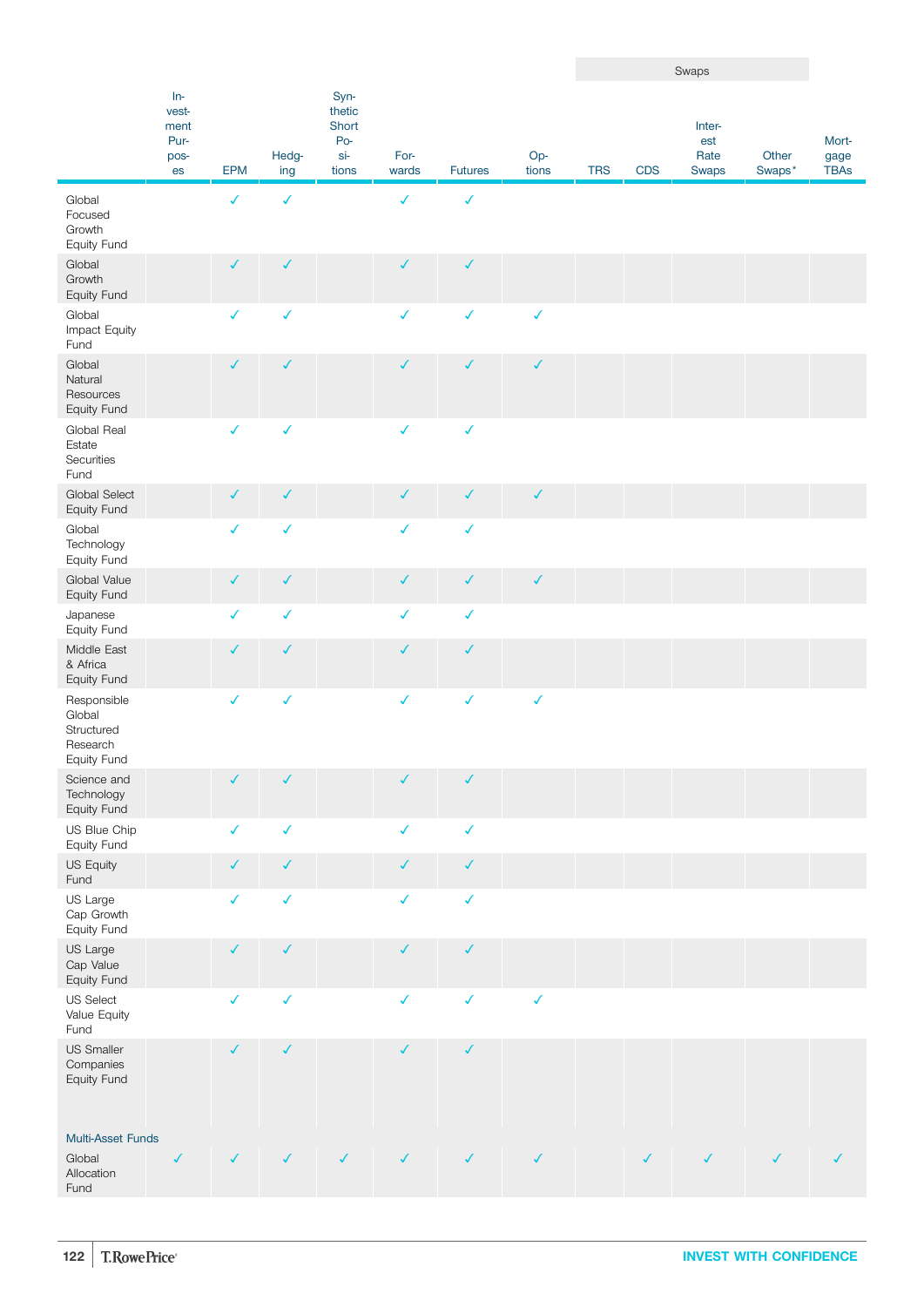|                                          |                                              |              |              |                                                |               |                |              |              |              | Swaps                                 |                 |                              |
|------------------------------------------|----------------------------------------------|--------------|--------------|------------------------------------------------|---------------|----------------|--------------|--------------|--------------|---------------------------------------|-----------------|------------------------------|
|                                          | $In-$<br>vest-<br>ment<br>Pur-<br>pos-<br>es | <b>EPM</b>   | Hedg-<br>ing | Syn-<br>thetic<br>Short<br>Po-<br>si-<br>tions | For-<br>wards | <b>Futures</b> | Op-<br>tions | <b>TRS</b>   | <b>CDS</b>   | Inter-<br>est<br>Rate<br><b>Swaps</b> | Other<br>Swaps* | Mort-<br>gage<br><b>TBAs</b> |
| Global<br>Allocation<br>Extended<br>Fund | $\checkmark$                                 | √            | $\checkmark$ | √                                              |               |                | √            |              | √            | $\checkmark$                          |                 |                              |
| Multi-Asset<br>Global<br>Income Fund     | $\checkmark$                                 | $\checkmark$ | $\checkmark$ | $\sqrt{ }$                                     | $\checkmark$  |                | $\checkmark$ | $\checkmark$ | $\checkmark$ | $\checkmark$                          | J               |                              |

\* As identified in the "Derivatives the funds may use" section of this prospectus (p. [117](#page-116-0)).

The investment exposure gained through the use of derivatives must not cause a fund to deviate from its investment objective and policies and must comply with the limits set out in the 'Portfolio Securities' section of each fund.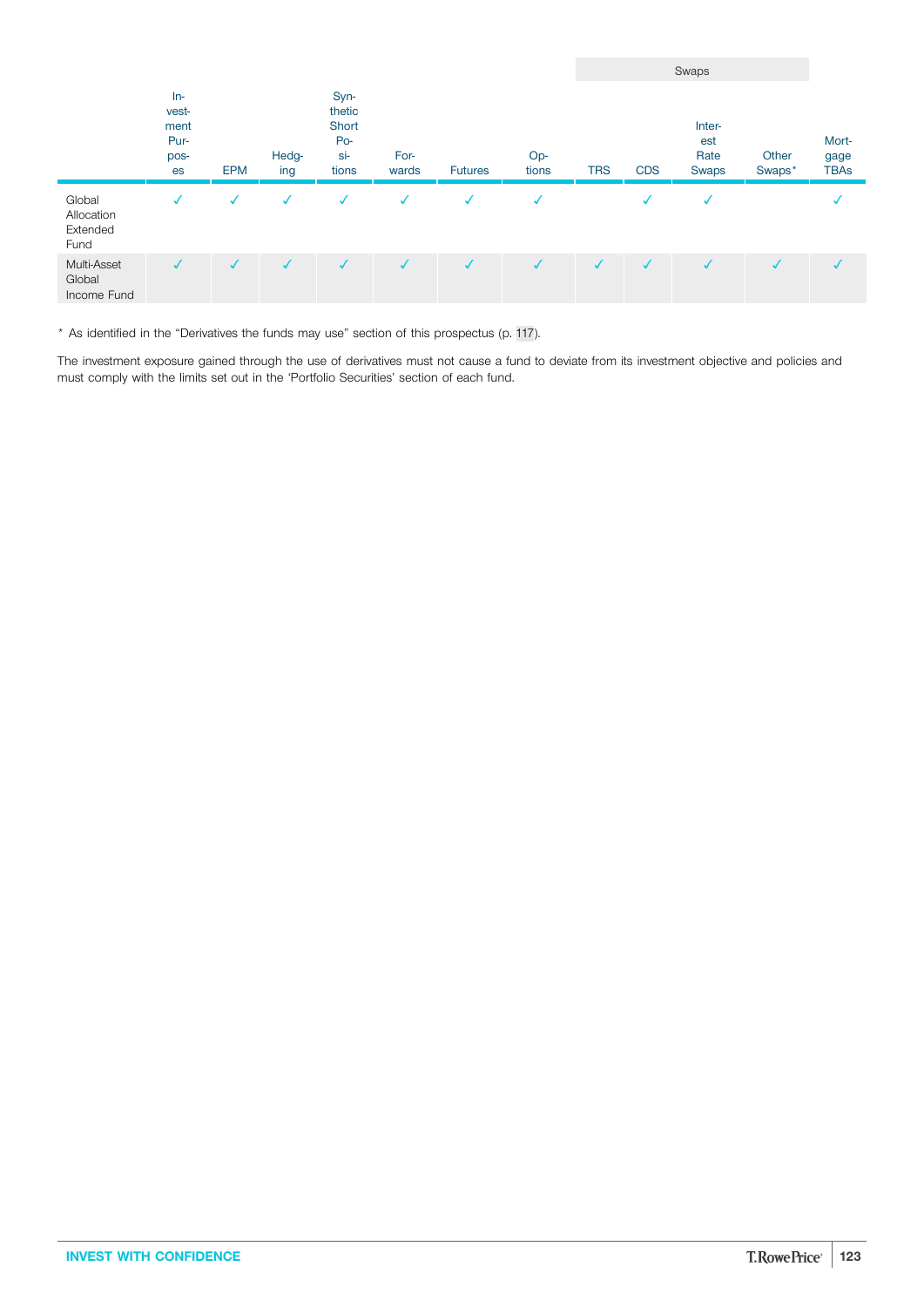## Share classes

## **TYPES OF SHARE CLASSES**

Within each fund, the SICAV can create and issue share classes with various characteristics and investor eligibility requirements. Each class represents a proportional share of the underlying portfolio of the fund.

Each share class is identified by a basic share class designation (A, I, J, Q, S or Z). Where appropriate, one or more suffixes (each defined below) may be added to indicate certain characteristics. (For instance, "Ih (USD)" would designate Class I shares that are currency hedged and denominated in U.S. dollars.)

### **BASIC SHARE CLASS DESIGNATIONS**

A: Shares available for all investors.

Q: Shares intended for (i) independent investment advisers, (ii) discretionary investment managers, (iii) intermediaries, in each case where the regulatory environment to which they are subject prohibits the receipt and/or retention of retrocessions, (iv) investors having a written, fee based advisory or discretionary arrangement with entities listed in (i), (ii) and (iii), or (v) clients of non-independent advisers with whom they have a written, fee based agreement that prohibits the receipt and/or retention of retrocessions.

I, S, Z, J: Shares available for institutional investors only, as defined on the last page of this prospectus. J, S and Z shares are restricted to investors who have a professional services agreement with the investment manager and/or the management company.

#### **SHARE CLASS SUFFIXES**

d: Indicates that the shares are net income distributing shares. Substantially all income earned by the class over the distribution period is distributed after the deduction of fees and expenses charged to the class.

x: Indicates that the shares are gross income distributing shares. Substantially all income earned by the class over the distribution period is distributed prior to the deduction of fees and expenses charged to the class. In effect, fees and expenses will be deducted from capital. While this will increase the amount of income (which may be taxable) available for distribution to holders of the shares, investors should be aware that such charging to capital amounts to a return, or withdrawal, of part of an investor's original investment, or from any capital gains attributable to that original investment, this could erode capital and constrain future growth. Furthermore, where fees and expenses are deducted from capital and gross income is distributed, this may have tax implications for investors, especially those for whom income and capital gains are subject to different treatment and personal tax rates.

Share classes that carry neither a "d" nor an "x" suffix are accumulating shares.

h: Indicates that the shares are 'portfolio hedged'. Such hedging is intended to reduce or eliminate the effects of changes in the exchange rate between the currency exposure(s) of a fund's portfolio and the share class currency. Although the hedging will seek to fully eliminate

these effects, it is unlikely that the hedging will eliminate 100% of the difference, because fund cash flows, foreign exchange rates, and market prices are all in constant flux.

b: Indicates that shares are 'benchmark hedged'. Such shares will be hedged, with reference to a relevant index, with the intention to preserve currency exposure taken as part of the investment strategy.

n: Indicates that the shares are 'NAV hedged'. Such shares will be hedged with the intention to reduce or eliminate the effects of changes in the exchange rate between the fund's base currency (not the underlying currency exposures) and the share class currency.

Hedged shares can be denominated in any currency shown in "currency abbreviations" on page [4,](#page-3-0) or in any other freely convertible currency.

The currency exposures of the hedged share classes (as indicated by the class designation suffix "n", "h" or "b") are systematically hedged back to the share class currency. Proxy currencies may also be used to hedge certain currency exposures to reduce costs. Where a suitable proxy currency cannot be determined, the exposure may remain unhedged. In all cases, the effective currency hedging for each hedged share class should range between 95% and 105% portion of the net asset value of the share class which is to be hedged against currency risk.

Currency hedging transactions, although potentially reducing the currency risks to which a fund would otherwise be exposed, involve certain other risks, including the risk of a default by a counterparty and contagion risks between share classes of the same fund. For more on currency hedging, see "More About Derivatives and Efficient Portfolio Management", page [118.](#page-117-0)

Brazilian Real (BRL) hedged share classes are reserved for selected feeder funds and fund of funds established in Brazil. It seeks to systematically convert the value of its net assets to BRL via the use of derivatives including non-deliverable forwards. As BRL is a restricted currency, BRL hedged share classes cannot be denominated in BRL but instead will be denominated in the base currency of the relevant fund. Due to the use of currency derivatives, the NAV per share will fluctuate in line with the fluctuation in exchange rate between the BRL and the base currency of the fund. The effects of this will be reflected in the performance of the share class which therefore may differ significantly from the performance of other share classes within the fund. Any profit or loss as well as costs and expense resulting from these transactions will be reflected exclusively in the NAV of this share class.

Currency abbreviation: A three-letter abbreviation that indicates the share class currency (the currency in which the shares are issued) when it is different from the base currency of the fund.

The table below illustrates how the share class designation and suffix (es) work together to indicate the nature of a class. For example, class Q shares which distribute income (net of fees and expenses) and are portfolio hedged to euro would be designated Qdh(EUR).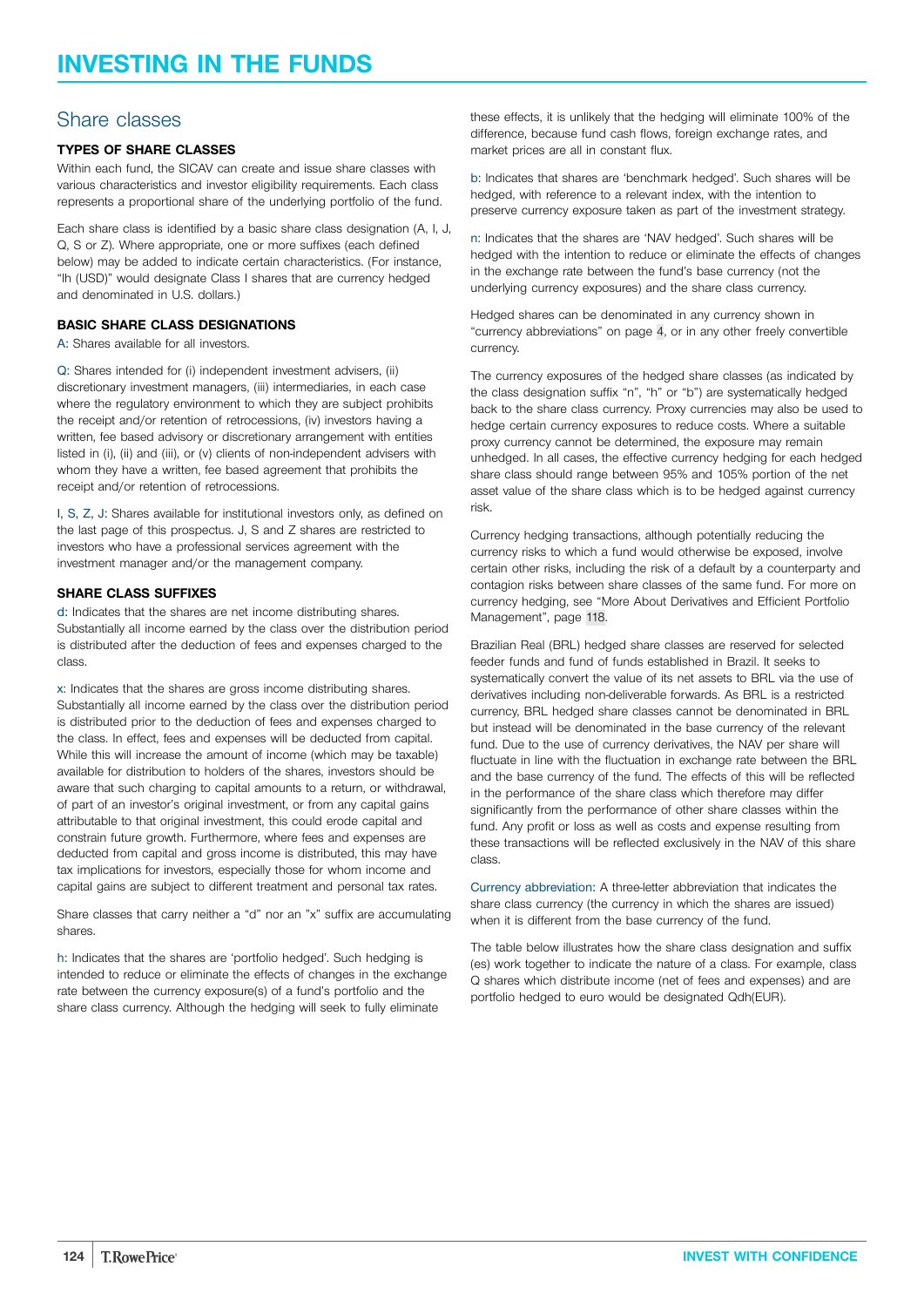| <b>Class</b><br>designation |  | <b>Distribution</b><br>policy | Class<br>suffix |  | Currency hedging<br><b>DOIICV</b> | Class<br>suffix |  | <b>Class</b><br><b>currency</b> | <b>Class</b><br>suffix |
|-----------------------------|--|-------------------------------|-----------------|--|-----------------------------------|-----------------|--|---------------------------------|------------------------|
|-----------------------------|--|-------------------------------|-----------------|--|-----------------------------------|-----------------|--|---------------------------------|------------------------|



Relevant three letter currency abbreviation. See list of available currencies on page [4](#page-3-0).

Number: Indicates that the shares are reserved shares. Typically, these shares are limited to investors who have a specific arrangement with the investment manager or the management company permitting access to one or more reserved share classes. Reserved shares have the same characteristics as their corresponding non-reserved shares, except that reserved shares may seek income from additional sources, distribute it more frequently (if they are distributing shares), publish the NAV to more than 2 decimal places and/or the management company may waive more of its fees.

#### *Foundation Share Classes*

Certain funds may make available share classes with a reduced management company fee until the assets of those classes or the entire fund reach a predetermined level.

This is to encourage investors to buy shares while a fund is still small. This category of reserved share class is known as a foundation share class. Investors wishing to know which of the currently available foundation share classes are still open to new investors can contact the management company. Unlike other reserved share classes, foundation share classes do not require a separate agreement with the investment manager or the management company.

Once the assets of the share class(es)/sub-fund reach the predetermined level, investors who bought foundation share classes will be permitted to make additional investments in the class but new investors will no longer be permitted to buy these share classes. However, where an investor such as an intermediary or platform acts for or buys shares for underlying investors, only those underling investors who held shares in the foundation class prior to the predetermined level being reached will be permitted to make additional investments. New underlying investors will no longer be permitted to buy these share classes, and it is the responsibility of the intermediary or platform to ensure that new underlying investors are restricted (operationally or otherwise) from buying a foundation share class when this predetermined asset level has been reached.

In the event the predetermined level is temporarily exceeded but then assets fall again below that level (as a result of market movements, redemptions or otherwise), new investors will generally still no longer be permitted to buy these share classes.

#### **AVAILABLE CLASSES**

Not all share classes are available in all funds, and some share classes and funds that are available in certain jurisdictions may not be available in others. For the most recent information on the currently issued share classes, go to **[troweprice.com](http://www.troweprice.com)** or request a list free of charge from the registered office (see page [137\)](#page-136-0).

#### **DIVIDEND POLICY**

Distributing shares will distribute substantially all income received by the relevant share class, and, particularly in the case of share classes with an 'x' suffix (see Share Class Suffixes), may also distribute capital gains (both realised and unrealised) and capital. When a dividend is declared, the NAV of the relevant class is reduced by the amount of the dividend.

Accumulating shares retain dividends in the share price and do not distribute them.

With distributing shares, any dividends will be declared at least annually. Dividends will be automatically reinvested unless you have requested us to pay them, in which case they will be paid in the currency of the share class. Additional dividends may also be declared as determined by the board. Note, however, that even with distribution shares, for distribution payments that amount to less than USD20, we may reinvest the amount in additional shares of the same fund, on your behalf, and you will not receive a distribution payment.

The distribution from some shares, carrying an x suffix and distributing monthly, may be managed with the intention to provide a stable payment, over the fiscal year, either through a fixed distribution rate per share or steady percentage yield, such that the amount distributed each month will be consistent regardless of the actual income earned during that month. In determining the level at which the stable distribution should be set, consideration will be given to the securities held in the portfolio and the gross yield that these are estimated to generate. It should be noted, however, in maintaining a stable distribution based upon such estimation, there is a possibility that the total payments over a fiscal year could exceed the actual gross income received and effectively result in a further distribution from capital. While it will be the intention to provide a stable payment over the fiscal year, the distribution rate will be reviewed at least semi-annually and, if necessary, an adjustment made.

In addition, the distribution from shares carrying an x suffix, that are also hedged, may take into consideration the interest rate differential between the base currency of the fund and the currency of the share class.

Income equalisation is applied in the case of all distributing shares. Income equalisation is intended to ensure that the income per share which is distributed in respect of a distribution period is not affected by changes in the number of shares in issue during that period.

Dividends from distributing shares are paid according to the bank account details we have on file for your account. You can have your dividends converted to a different currency, for which you will be charged all applicable costs. Contact the transfer agent for terms and fees and to set up this service (see page [142\)](#page-141-0).

Unclaimed dividend payments will be returned to the fund after five years. Dividends are paid only on shares owned as at the record date.

No fund will make a dividend payment if the assets of the fund are below the minimum capital requirement, or if paying the dividend would cause that situation to occur.

#### **OTHER SHARE CLASS POLICIES**

Each share gets one vote in all matters brought before a general meeting of shareholders. A fund may issue fractional shares of as little as one ten thousandth of a share (four decimal places). Fractional shares do not have voting rights but do receive their pro rata portion of any dividends, reinvestments and liquidation proceeds.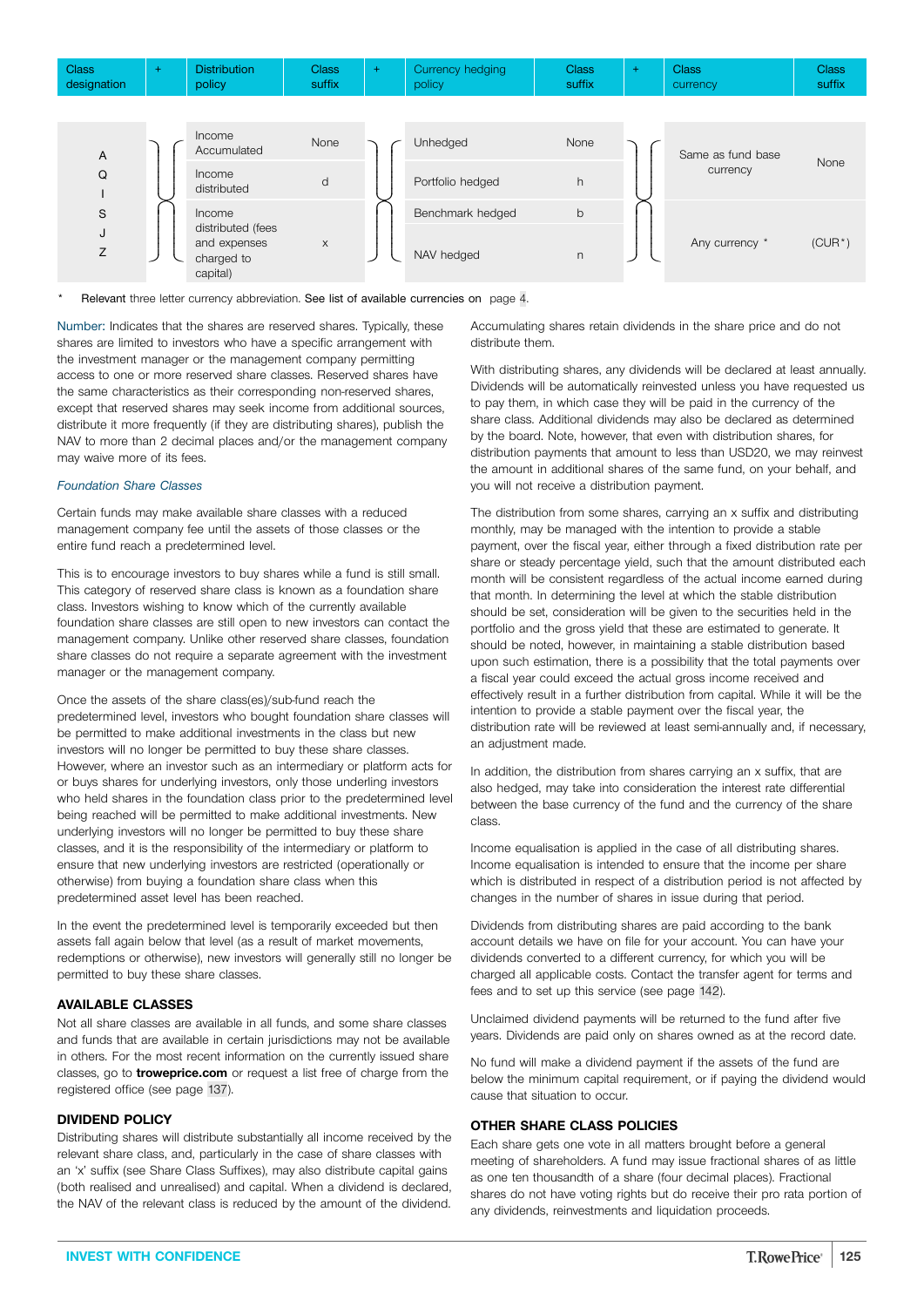<span id="page-125-0"></span>For each share class whose reference currency is different from the reference currency of the fund, all costs associated with maintaining the separate reference currency (such as currency hedging and foreign exchange costs) will be charged to that share class.

We issue shares in registered form only, meaning that the owner's name is recorded in the SICAV's register of shareholders. We do not issue share certificates. Shares carry no preferential or pre-emptive rights. No fund is required to give existing shareholders any special rights or terms for buying new shares.

# Buying, Switching, Redeeming and Transferring Shares

## **INFORMATION THAT APPLIES TO ALL TRANSACTIONS EXCEPT TRANSFERS**

Placing your request You can place requests to buy, switch or redeem (sell back to the SICAV) shares at any time by fax or letter to the transfer agent, a paying agent or a distributor (see page [133](#page-132-0)). Except for your initial subscription, always include your account number.

Once you have placed a request, you cannot normally withdraw it. If we receive written notice of the withdrawal well before 13:00 Luxembourg time, or during a time when trading in shares is suspended, we will make reasonable efforts to withdraw your request.

Orders that have been received and accepted by the transfer agent (meaning that they have arrived at the transfer agent and are considered complete and authentic) by 13:00 Luxembourg time on a business day will be processed at the price calculated on that day. Those received and accepted after that time will be processed the next business day. A confirmation notice will normally be sent within 24 hours after the order is processed.

When placing any request, you must include all necessary identifying information and instructions as to the fund, share class, account, and size and direction of transaction (buying or redeeming). You must promptly inform us of any changes in personal or bank information.

Currencies We can accept and make payments in most freely convertible currencies. However, transactions in any other currency than that of the share class must go through currency conversion (at the exchange rate in effect at the time), for which you will be charged all applicable costs. Currency conversion also could delay your investment or the receipt of your redemption proceeds. Contact the administrator (page [133\)](#page-132-0) before requesting any transaction that involves a currency conversion. In some cases, you may be asked to make an earlier payment.

Payment The payment date for subscriptions and redemptions will normally be within three business days from the date on which the transaction is processed. If banks or interbank settlement systems in the country of the payment currency or the currency of the share class are closed or not operational on the day of payment, payment will be delayed until they are open and operating. Any day within the payment period that is not a business day for a sub-fund will be excluded when determining the payment date.

Charges and Costs Any transaction may involve fees, such as an entry charge or certain other fees or taxes. See "Fund Descriptions" for more information or ask a financial adviser. You are responsible for all costs and taxes associated with each request you place.

### **BUYING SHARES**

To make an initial investment, submit a completed application form and all account opening documentation (such as all required tax and antimoney laundering information) to the transfer agent (see page [142\)](#page-141-0). If you place your request by fax, you must follow up by mailing a paper copy to the administration agent (see page [142](#page-141-0)). Once an account has been opened, you can place additional orders by fax or letter.

Note that if we do not receive full payment for your shares within three business days of when we receive your request, we may cancel your

transaction and return the payment to you, minus any investment losses and any incidental expenses incurred in cancelling the shares issued. Note also that we will not pay out any redemption proceeds until we have received all investor documentation from you that we consider necessary.

You may indicate requests to buy shares in a currency amount or a share amount. For optimal processing of investments, send money via bank transfer in the currency denomination of the shares you want to buy.

Under certain circumstances we may permit an extended settlement period for the purchases of shares.

## **SWITCHING SHARES**

You can switch (convert) shares of any fund and class into shares of any other fund and class, subject to the following conditions:

- you must meet all eligibility requirements for the share class into which you are requesting to switch
- a switch must meet the minimum investment amount of the class being switched into, and if it is a partial switch, must not leave less than the minimum investment amount in the class being switched out of
- you can only switch into a fund and share class that is available in your country of residence
- the switch must not violate any particular restrictions of either fund involved (as stated in "Fund Descriptions")

We process all switches of shares on a value-for-value basis, based on the NAVs of the two investments (and, if applicable, any currency exchange rates) that are in effect as at the time we process the switch.

The funds do not charge any switch fees. However, you will be responsible for the costs of any necessary currency conversion. Note also that a distributor may apply a sales charge for the subscription side of your switch.

## **REDEEMING SHARES**

You can place orders to redeem shares by fax or letter.

When redeeming shares, you can indicate either a share amount (including fractional shares) or a currency amount. All requests will be dealt with in the order in which they were received.

When you redeem shares, we will normally send out payment (in the reference currency of the share class) within three business days after the business day on which the transaction was processed.

You can have your redemption proceeds converted to a different currency, for which you will be charged all applicable costs. Contact the transfer agent for terms and fees prior to placing a redemption request (page [142](#page-141-0)).

We will pay redemption proceeds only to the shareholder(s) identified in the Register of Shareholders. Proceeds are paid according to the bank account details we have on file for your account. The SICAV does not pay interest on redemption proceeds whose transfer or receipt is delayed for any reason.

### **TRANSFERRING SHARES**

As an alternative to switching or redemption, you may transfer ownership of your shares to another investor through the transfer agent (see page [142](#page-141-0)).

Note that all transfers are subject to any eligibility requirements and holding restrictions that may apply. For example, institutional shares cannot be transferred to non-institutional investors, and no shares of any type can be transferred to a US investor. If a transfer to an ineligible owner occurs, the board will either void the transfer, require a new transfer to an eligible owner, or liquidate the shares.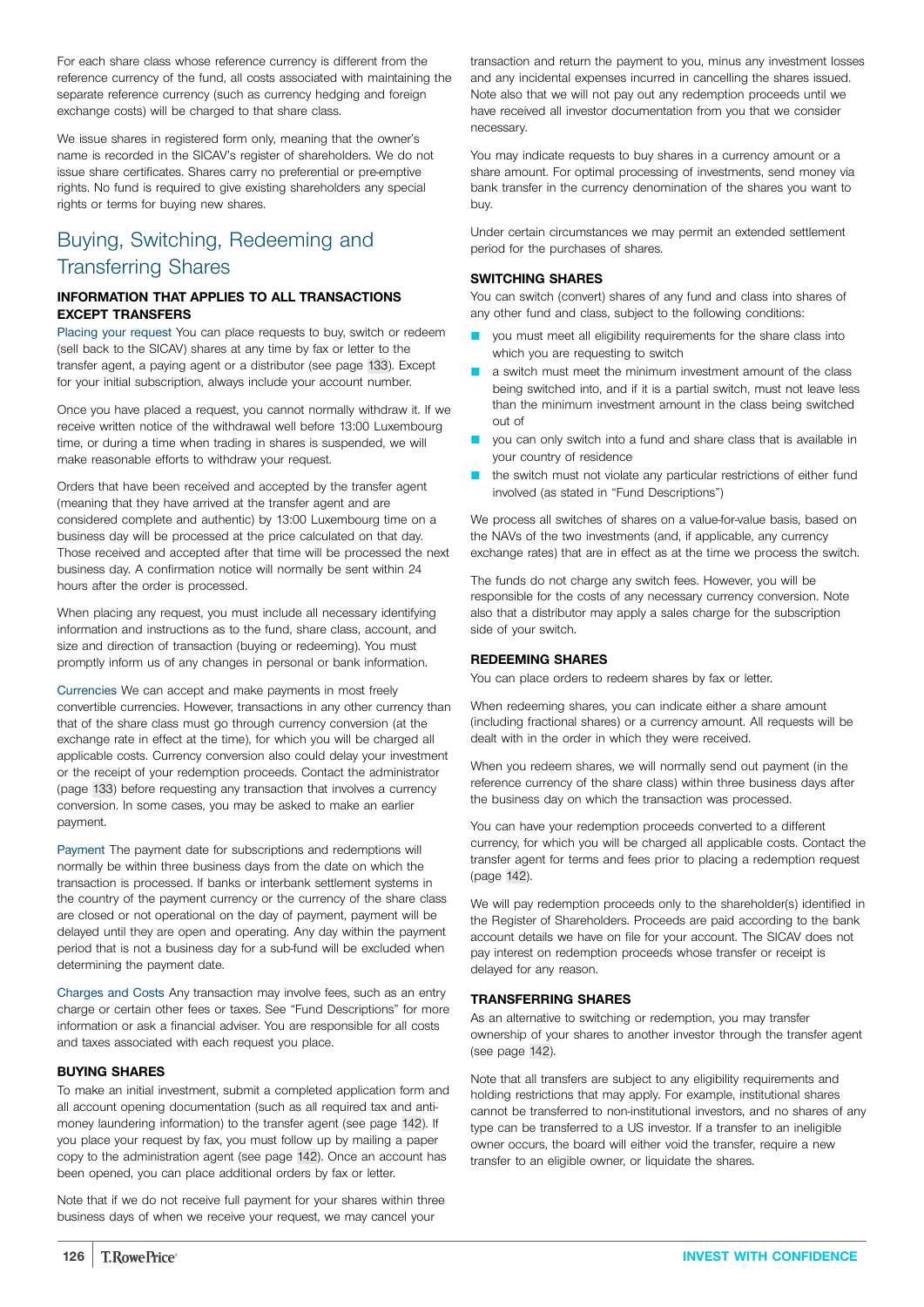#### **NET ASSET VALUE TIMING AND FORMULA**

We calculate the NAV for each share class of each fund every day that is a business day for that fund (as described in "Fund Descriptions"). Each NAV is stated in the reference currency of the respective share class and is normally calculated to two decimal places but may be calculated up to four decimal places in certain circumstances. To calculate NAV for each share class of each fund, we use this formula:

> (assets − liabilities)  $=$  NAV number of outstanding shares

Appropriate provisions will be made to account for the costs, charges and fees attributable to each fund and class as well as accrued income on investments.

Should the board become aware, after a NAV has been calculated for the day, of material changes in prices of any fund's assets, it may order a new NAV to be calculated and to be used for all orders scheduled for processing that day (including any orders already processed).

#### **HOW WE VALUE ASSETS**

Fund assets are defined as follows, along with how we generally determine their value:

- Cash in hand or on deposit; bills, demand notes and accounts receivable (including proceeds of securities sold but not yet collected); prepaid expenses, cash dividends and interest declared or accrued but not yet received (not including interest that is built into principal). Valued at full value, minus any appropriate discount we may apply based on its assessments of any circumstances that make the full payment unlikely or any adjustment to dividends and distributions due to trading practices (such as trading ex-dividend or ex-right)
- Transferable securities, money market instruments and derivatives that are quoted or dealt in on any stock exchange or traded in any other regulated market. Generally valued at the last price available on the principal market on which they are traded . For those that trade using separate bid and offer prices, we may apply mid-market valuations. We may also use an amortised cost method, which, because it may at times deviate from liquidation price, will from time to time be reviewed by the investment manager to ensure that its results are aligned with a fair value assessment.
- Non-listed securities, or listed securities for which the price determined according to the above methods not representative of fair market value. Valued in good faith at a prudent estimate of their sales price.
- Derivatives that are not listed on any official stock exchange or are traded over the counter. Valued daily in a reliable and verifiable manner, consistent with market practice.
- Shares of UCITS or other UCIs. Valued at the most recent NAV reported by the UCITS/UCI.
- Swaps. Valued daily at fair value based on the underlying securities (at the close of business or intraday) and the terms of the swap.
- Currencies. Valued daily at the applicable foreign exchange rate (applies to currencies held as assets and when translating values of securities denominated in other currencies into the base currency of the fund).
- Where any asset is derived from another asset, such derivative asset shall be applied in the books of the SICAV to the same fund as the assets from which it was derived and on each valuation of an asset, the increase or diminution in value shall applied to the relevant fund.

In cases where a relevant external price is stale or unavailable or where the above rules cannot be followed (because of hidden credit risk, for example), the investments will be valued, prudently and in good faith, at a reasonably foreseeable sales price.

Trades made in a fund's portfolio will be reflected on the business day they are made to the extent practicable.

For purposes of NAV calculation, the liabilities of the SICAV include:

- $\blacksquare$  all borrowings
- **Q** all amounts due or accrued (including those for the expenses paid out of fund assets as described in "Operating and Administrative Expenses")
- all redemption requests received but not processed, and all redemptions processed but not yet paid
- all other known liabilities (including those not yet due and those due but not yet collected, such as unclaimed dividends).

For complete information on how we value investments, see the SICAV's Articles of Incorporation.

## Taxes

## **TAXES PAID FROM FUND ASSETS**

Taxe d'abonnement The SICAV is subject to a taxe d'abonnement at the following rates:

- Q Classes A and Q (retail) 0.05%
- Q Classes I, J, S and Z (institutional) 0.01%

This tax is calculated and payable quarterly, on the aggregate net asset value of the outstanding shares of the SICAV at the end of each quarter. The SICAV is not currently subject to any Luxembourg taxes on income or capital gains.

Note that an institutional share class of a fund may be subject to the rate for retail shares for any period during which an investor not entitled to hold institutional shares was found to have held such shares.

Other taxes Capital gains, dividends and interest on securities held by the SICAV may be subject to capital gains, withholding or other taxes imposed by the country of origin concerned and these taxes may not be recoverable by the SICAV or by shareholders.

#### **TAXES YOU ARE RESPONSIBLE FOR PAYING**

Taxpayers in Luxembourg Shareholders who are not Luxembourg taxpayers are not currently subject to any Luxembourg capital gains, income, withholding, gift, estate, inheritance or other taxes. Shareholders whom Luxembourg considers to be residents or otherwise to have permanent establishment there, currently or in the past, may be subject to Luxembourg taxes.

Taxpayers in all countries As an investor, you should consult with a tax professional for information about the potential tax effects of an investment in the fund before you invest.

#### Automatic exchange of financial account information

OECD Common Reporting Standard (CRS) and US Financial Account Tax Compliance ACT (FATCA) Luxembourg has adopted into law measures to facilitate automatic exchange of financial account information under both the OECD's CRS regime and the US FATCA regime. The CRS was adopted by the EU under Directive 2014/ 107/ EU and implemented into Luxembourg law by the law of 18 December 2015 on the automatic exchange of financial account information in the field of taxation ("CRS Law"). CRS became effective among most member states of the European Union on 1 January 2016. On 28 March 2014, Luxembourg entered into a Model 1 Intergovernmental Agreement ("IGA") with the USA and implemented the IGA into Luxembourg law in July 2015.

In order to fulfil its legal obligations under the FATCA and CRS regimes, the SICAV is required to obtain certain information from its investors so as to ascertain their tax status. Under the FATCA IGA referred to above, if the Investor is a specified person, such as a US owned non-US entity, non-participating Foreign Financial Institution or does not provide the requisite documentation, the SICAV will need to report information on these Investors to the Luxembourg tax authority, in accordance with applicable laws and regulations, which will in turn report this to the IRS. Under CRS, if the investor is tax resident in a CRS participating country or does not provide the requisite documentation, the SICAV will need to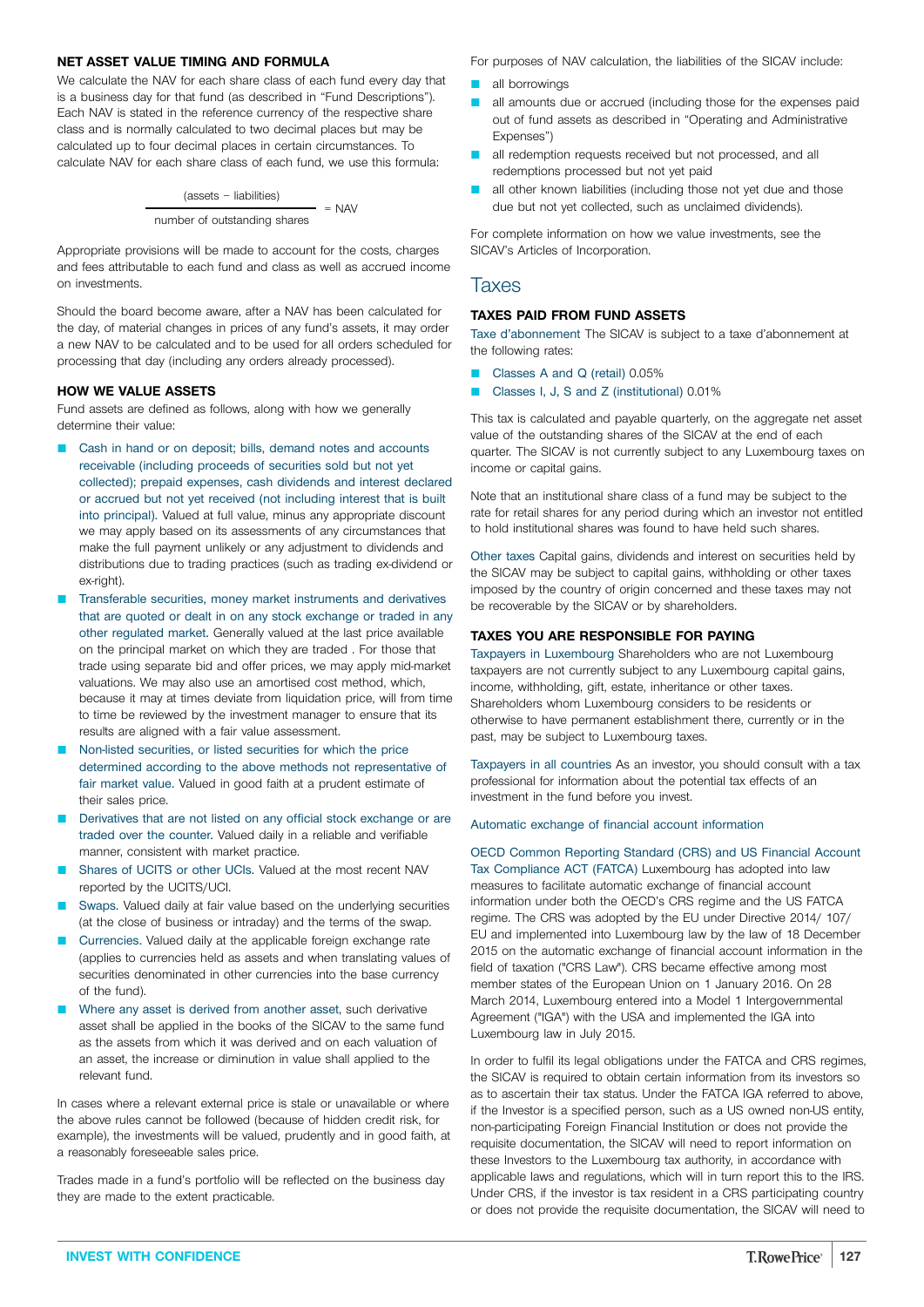report information on these Investors to the Luxembourg tax authority, in accordance with applicable laws and regulations. Provided that the SICAV acts in accordance with these provisions, it will not be subject to 30% FATCA withholding tax on any payment of US source income made to the SICAV.

Investors and intermediaries should note that it is the existing policy of the SICAV that Shares are not being offered or sold for the account of US Persons or investors who do not provide the appropriate CRS information. Subsequent transfers of Shares to US Persons are prohibited. If Shares are beneficially owned by any US Person or a person who has not provided the appropriate CRS information, the SICAV may in its discretion compulsorily redeem such Shares. Investors should moreover note that under the FATCA legislation, the definition of specified persons will include a wider range of investors compared to other legislation.

# Other Policies Concerning Shares

## **RIGHTS WE RESERVE**

We reserve the right to do any of the following at any time:

- Reduce or waive any stated minimum initial investment or account balance for any fund, especially for investors who invest using straight-through processing or who are committing to invest a certain amount over time.
- Reject any request to buy shares, whether for an initial or additional investment, for any reason. If your request is rejected, we will return your purchase money within five business days, by banker's draft or electronic transfer, at your expense. The SICAV will not be held liable for any gain or loss associated with a rejected request.
- Close any fund or share class to further investment, either from new investors or all investors, for an indefinite period without advance notice, so long as it is consistent with the interests of shareholders. For information on the status of any fund or share class, contact the registered office.
- Redeem your shares and send you the proceeds if your balance is drawn down below any stated minimum value. We will give you 30 calendar days' notice before doing so, to allow you time to buy more shares, switch to another class or redeem the shares. (If a balance falls below the minimum because of fund performance, we will not close the account.)

If the proceeds are worth more than USD20, we will send them to the registered shareholder(s) and close the account. If they are worth less than USD20, they will be returned to the fund for the benefit of its shareholders.

- Redeem your shares and send you the proceeds or switch your holding to another class if you do not, or if you no longer, meet the qualifying criteria for the share class you hold. We will give you 30 calendar days' notice before doing so, to allow you time to switch to another class or redeem the shares.
- Redeem your shares and send you the proceeds or switch your holding to another suitable class if the share class you hold is no longer operationally or economically viable, or we otherwise deem it to be in your best interests. We will give you 30 calendar days' notice before doing so.
- Compel an ineligible shareholder to relinguish ownership of fund shares. If we become aware that shares are owned by an ineligible owner (such as a US investor), are being held in violation of any law or regulation, or the circumstances of ownership may have adverse effects for the SICAV or shareholders, we will either void the acquiring transaction, require a new transfer to an eligible owner, or liquidate the shares. The SICAV will not be held liable for any gain or loss associated with such actions.
- Temporarily suspend the calculation of NAVs and/or transactions in a fund's shares when any of the following is true:
- the principal stock exchanges or markets associated with a substantial portion of the fund's investments are closed during a time when they normally would be open, or their trading is restricted or suspended
- one or more other funds in which the fund has invested material assets has suspended its NAV calculations or share transactions
- a disruption of communication systems or other emergency has made it impractical to reliably value or to trade fund assets
- notice has been given of a shareholder meeting at which it will be decided whether or not to liquidate the fund or the SICAV
- the CSSF has approved the suspension
- any other circumstance exists that would justify the suspension for the protection of shareholders

A suspension could apply to any share class and fund (or to all), and to any type of request (buy, switch, redeem). We can also refuse to accept requests to buy shares. We will not refuse requests to switch or redeem shares, but these requests may be held and placed in line for processing on the next business day.

If your order is delayed in processing because of a suspension, you will be notified of the suspension within 7 days of your request, and of its termination. If a suspension lasts for more than 7 days, all investors will be notified.

- Limit how many shares are redeemed on a single business day. On any business day, no fund will be obligated to process redemptions that, in total, are equal to more than 10% of its net assets. Redemption orders in excess of the 10% limit may be delayed for processing at the next business day in priority to later redemptions received by us. A fund will only limit redemptions when necessary to preserve the interests of all shareholders.
- Extend the redemption payment period, in exceptional circumstances and/or when the liquidity of a fund does not permit payment within the normal timeframe. Under such circumstances, payment will be made as soon as reasonably practicable, and in any case within 15 calendar days (unless shorter periods apply due to local rules and regulations in particular jurisdictions).
- Accept securities as payment for shares, or fulfil redemption payments with securities (in-kind payments). In cases where you wish to request a purchase or redemption in-kind, you must get advance approval from us. In-kind payments will be subject to a special report of the SICAV's auditor. Normally, you will be responsible for the payment of all costs associated with the in-kind nature of the transaction (valuation of the securities, broker fees, compulsory audit report, etc.).

If you receive approval for an in-kind redemption, we will seek to provide you with a selection of securities that closely or fully matches the overall composition of the fund's portfolio at the time the transaction is processed. However, a non-pro-rated portion of the securities in the fund's portfolio may be transferred to you provided this is in the best interests of the remaining shareholders and as long as you agree.

In cases where the request to make a redemption in kind originates with us, we will seek your consent before making the in-kind redemption.

### **SWING PRICING (DILUTION ADJUSTMENT)**

Swing pricing is intended to protect the interests of all shareholders by mitigating the negative impact of dilution on the fund's returns.

The actual total cost of purchasing or selling the underlying securities in a fund may be higher or lower than the mid-market value used in calculating the NAV. The difference can be attributed to a variety of factors including dealing charges, commissions, taxes and dealing spreads as well as other market and trading considerations and can, over time, have a materially disadvantageous effect on a shareholder's interest in a fund if not otherwise accounted for in the calculation of the NAV.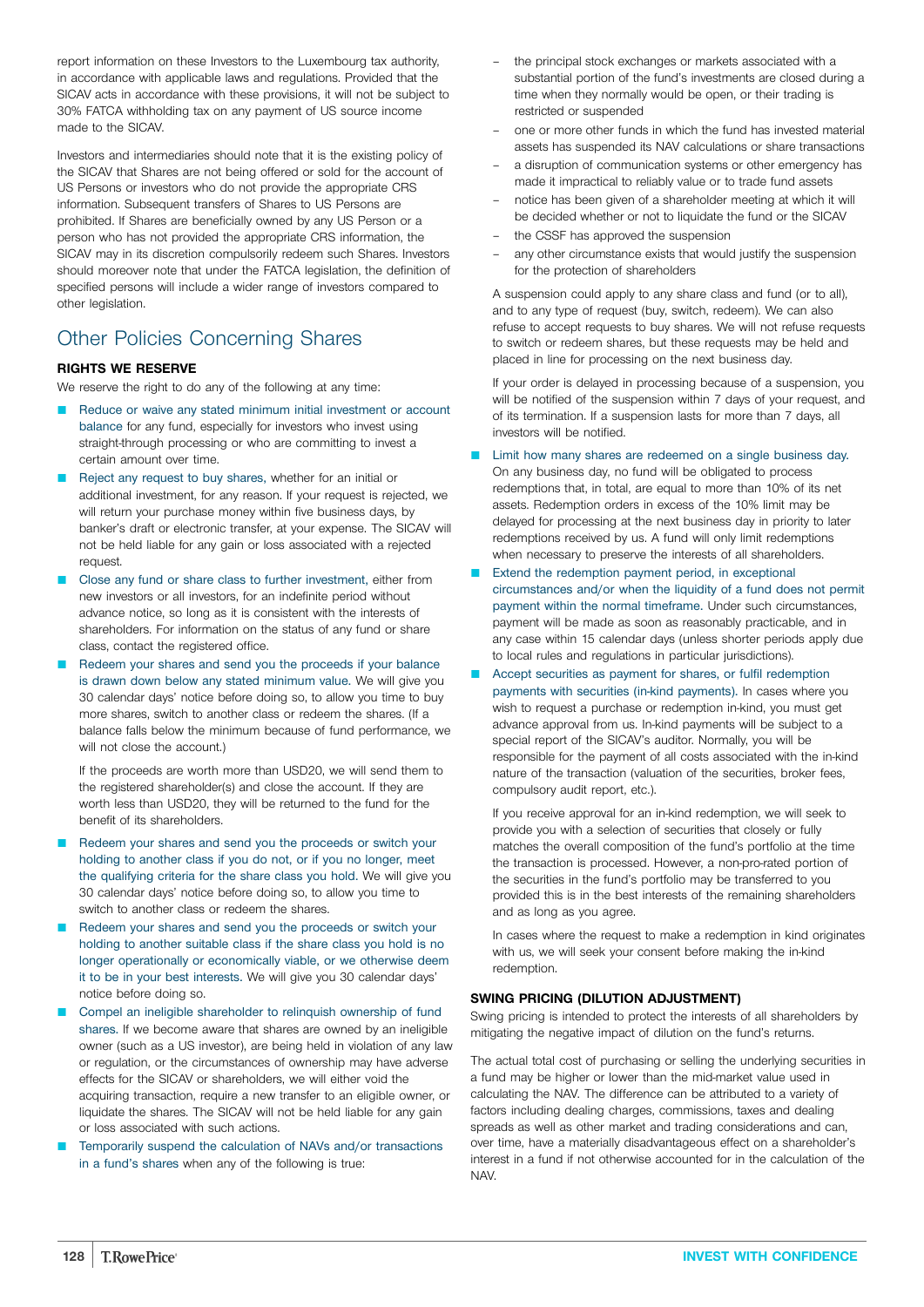To prevent this effect, known as "dilution", on business days when the amount of trading in a fund's shares will precipitate significant purchases or sales of underlying securities, we will adjust the fund's NAV by an amount estimated to more closely reflect the actual prices and costs of the underlying transactions. This is often referred to as "swing pricing". These adjustment amounts, called swing factors, can vary with market conditions and transaction volumes and this means that the amount of dilution adjustment applied can change at any time.

Ordinarily, we apply the swing pricing process on a systematic basis across all funds. However, we periodically review the principles on which the process is based, including the operational application, the net subscription / redemption related trigger points and the swing factor calculation methodology.

It is not possible to predict accurately whether a price swing will occur at any point in time. In general, the NAV per share applied to all

subscription and redemption requests, in the relevant fund on that day, will be adjusted upward when we consider that the demand to buy fund shares is material and downward when we consider that the demand to redeem fund shares is material.

Typically, on any business day, any adjustment is limited to a maximum of 2% of a fund's NAV except in the case of the Frontier Markets Equity Fund for which the maximum adjustment is 4% of the fund's NAV. However, in the event of extreme or exceptional market conditions and on a temporary basis, it may be necessary for any swing factor to be set at a level which exceeds this maximum. The estimated swing factors, based on the securities held and market conditions as at the date of this prospectus, are set out below. We review these estimates on a regular basis and they can change at any time. Consequently, the swing factors in this table should be seen only as indicative.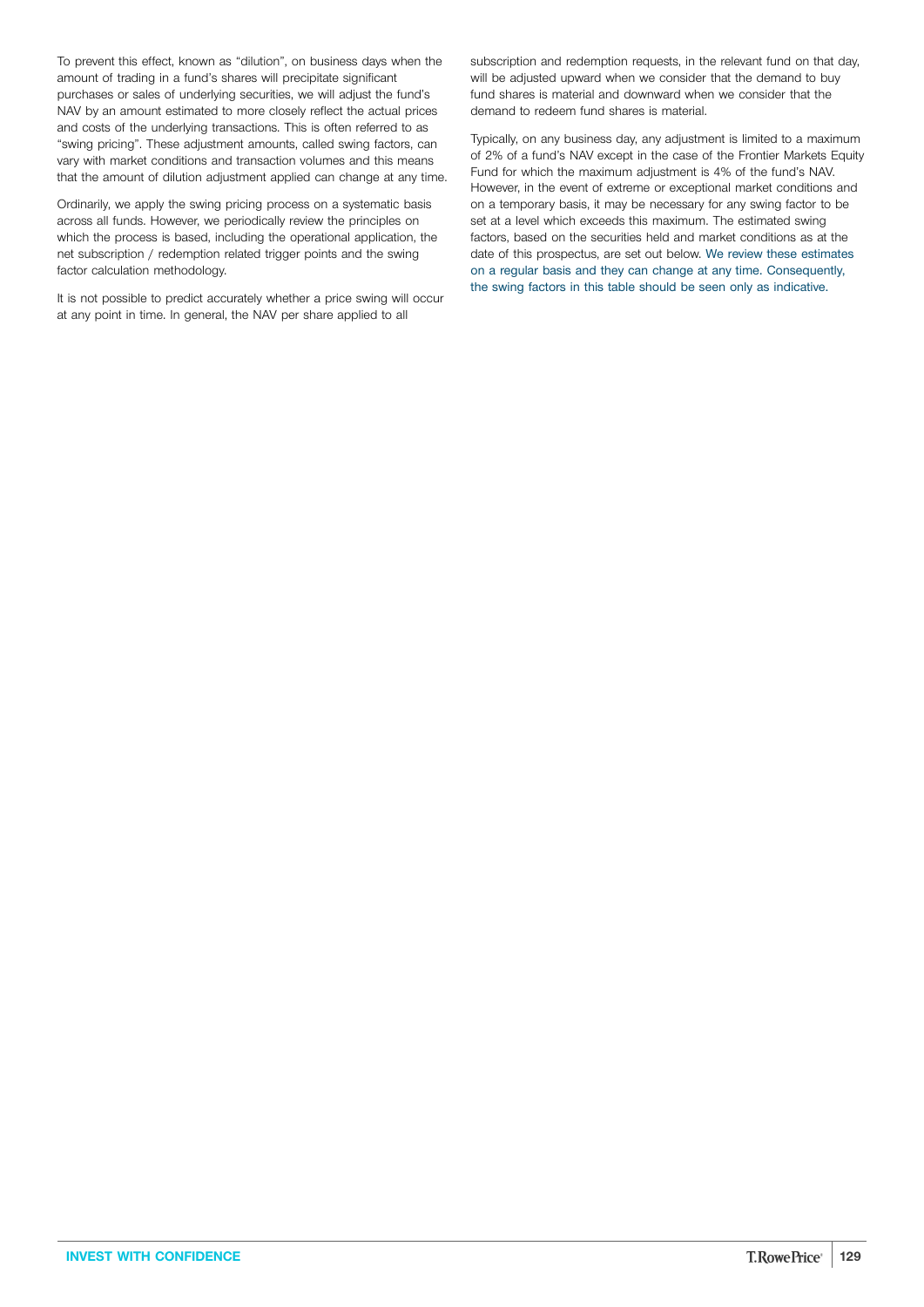|                                                             | Indicative<br>swing factor<br>applicable to<br>purchases | Indicative<br>swing factor<br>applicable to<br>redemptions |
|-------------------------------------------------------------|----------------------------------------------------------|------------------------------------------------------------|
| <b>Bond Funds</b>                                           |                                                          |                                                            |
| Asia Credit Bond Fund <sup>1</sup>                          | 0.25%                                                    | 0.25%                                                      |
| Diversified Income Bond Fund <sup>2</sup>                   | 0.25%                                                    | 0.25%                                                      |
| Dynamic Credit Fund                                         | 0.35%                                                    | 0.35%                                                      |
| Dynamic Emerging Markets Bond<br><b>Fund</b>                | 0.25%                                                    | 0.25%                                                      |
| Dynamic Global Bond Fund                                    | 0.15%                                                    | 0.15%                                                      |
| Dynamic Global Investment Grade<br>Bond Fund                | 0.15%                                                    | 0.15%                                                      |
| Emerging Local Markets Bond Fund                            | 0.35%                                                    | 0.35%                                                      |
| Emerging Markets Bond Fund                                  | 0.40%                                                    | 0.40%                                                      |
| Emerging Markets Corporate Bond<br>Fund <sup>3</sup>        | 0.25%                                                    | 0.25%                                                      |
| Euro Corporate Bond Fund <sup>4</sup>                       | 0.15%                                                    | 0.15%                                                      |
| European High Yield Bond Fund <sup>5</sup>                  | 0.40%                                                    | 0.40%                                                      |
| Global Aggregate Bond Fund <sup>6</sup>                     | 0.15%                                                    | 0.15%                                                      |
| Global Government Bond Fund                                 | 0.05%                                                    | 0.05%                                                      |
| Global High Income Bond Fund                                | 0.30%                                                    | 0.30%                                                      |
| Global High Yield Bond Fund                                 | 0.35%                                                    | 0.35%                                                      |
| Global Investment Grade Corporate<br>Bond Fund <sup>7</sup> | 0.15%                                                    | 0.15%                                                      |
| US Aggregate Bond Fund <sup>8</sup>                         | 0.10%                                                    | 0.10%                                                      |
| US High Yield Bond Fund                                     | 0.30%                                                    | 0.30%                                                      |
| US Investment Grade Corporate<br>Bond Fund <sup>9</sup>     | 0.15%                                                    | 0.15%                                                      |
| <b>Equity Funds</b>                                         |                                                          |                                                            |
| Asian ex-Japan Equity Fund <sup>10</sup>                    | 0.45%                                                    | 0.55%                                                      |
| Asian Opportunities Equity Fund                             | 0.40%                                                    | 0.50%                                                      |
| China Evolution Equity Fund                                 | 0.85%                                                    | 0.85%                                                      |
| China Growth Leaders Equity Fund                            | 0.55%                                                    | 0.55%                                                      |
| Continental European Equity Fund                            | 0.10%                                                    | 0.10%                                                      |
| Emerging Markets Discovery Equity<br>Fund                   | 0.45%                                                    | 0.45%                                                      |

| Emerging Markets Equity Fund                            | 0.40%              | 0.50%              |
|---------------------------------------------------------|--------------------|--------------------|
| European Equity Fund                                    | 0.25%              | 0.10%              |
| European Select Equity Fund <sup>11</sup>               | 0.20%              | 0.05%              |
| European Smaller Companies Equity<br>Fund <sup>12</sup> | 0.45%              | 0.25%              |
| Frontier Markets Equity Fund                            | 0.95%              | 0.90%              |
| Global Equity Dividend Fund                             | 0.20%              | 0.20%              |
| Global Focused Growth Equity Fund                       | 0.20%              | 0.15%              |
| Global Growth Equity Fund                               | 0.15%              | 0.10%              |
| Global Impact Equity Fund                               | To be<br>confirmed | To be<br>confirmed |
| Global Natural Resources Equity<br>Fund                 | 0.15%              | 0.10%              |
| Global Real Estate Securities Fund                      | 0.15%              | 0.10%              |
| Global Select Equity Fund                               | 0.15%              | 0.05%              |
| Global Technology Equity Fund                           | 0.10%              | 0.15%              |
| Global Value Equity Fund                                | 0.15%              | 0.10%              |
| Japanese Equity Fund                                    | 0.45%              | 0.45%              |
| Middle East & Africa Equity Fund                        | 0.45%              | 0.30%              |
| Responsible Global Structured<br>Research Equity Fund   | To be<br>confirmed | To be<br>confirmed |
| Science and Technology Equity Fund                      | 0.10%              | 0.05%              |
| US Blue Chip Equity Fund                                | 0.05%              | 0.05%              |
| <b>US Equity Fund</b>                                   | 0.05%              | 0.05%              |
| US Large Cap Growth Equity Fund                         | 0.10%              | 0.10%              |
| US Large Cap Value Equity Fund                          | 0.05%              | 0.05%              |
| US Select Value Equity Fund                             | 0.05%              | 0.05%              |
| US Smaller Companies Equity Fund                        | 0.15%              | 0.15%              |
| <b>Multi-Asset Funds</b>                                |                    |                    |
| Global Allocation Fund                                  | 0.10%              | 0.10%              |
| Global Allocation Extended Fund                         | 0.10%              | 0.10%              |
| Multi-Asset Global Income Fund                          | 0.25%              | 0.20%              |
|                                                         |                    |                    |

<sup>2</sup> Effective 2 November 2021, the name of the fund will change from Diversified Income Bond Fund to Responsible Diversified Income Bond Fund

<sup>3</sup> Effective 2 November 2021, the name of the fund will change from Emerging Markets Corporate Bond Fund to Responsible Emerging Markets Corporate Bond Fund

<sup>4</sup> Effective 2 November 2021, the name of the fund will change from Euro Corporate Bond Fund to Responsible Euro Corporate Bond Fund

<sup>5</sup> Effective 2 November 2021, the name of the fund will change from European High Yield Bond Fund to Responsible European High Yield Bond Fund <sup>6</sup> Effective 2 November 2021, the name of the fund will change from Global Aggregate Bond Fund to Responsible Global Aggregate Bond Fund

<sup>7</sup> Effective 2 November 2021, the name of the fund will change from Global Investment Grade Corporate Bond Fund to Responsible Global Investment Grade Corporate Bond Fund

<sup>8</sup> Effective 2 November 2021, the name of the fund will change from US Aggregate Bond Fund to Responsible US Aggregate Bond Fund

<sup>9</sup> Effective 2 November 2021, the name of the fund will change from US Investment Grade Corporate Bond Fund to Responsible US Investment Grade Corporate Bond Fund

<sup>10</sup> Effective 2 November 2021, the name of the fund will change from Asian ex-Japan Equity Fund to Responsible Asian ex-Japan Equity Fund

<sup>11</sup> Effective 2 November 2021, the name of the fund will change from European Select Equity Fund to Responsible European Select Equity Fund

<sup>12</sup> Effective 2 November 2021, the name of the fund will change from European Smaller Companies Equity Fund to Responsible European Smaller Companies Equity Fund

<sup>1</sup> Effective 2 November 2021, the name of the fund will change from Asia Credit Bond Fund to Responsible Asia Credit Bond Fund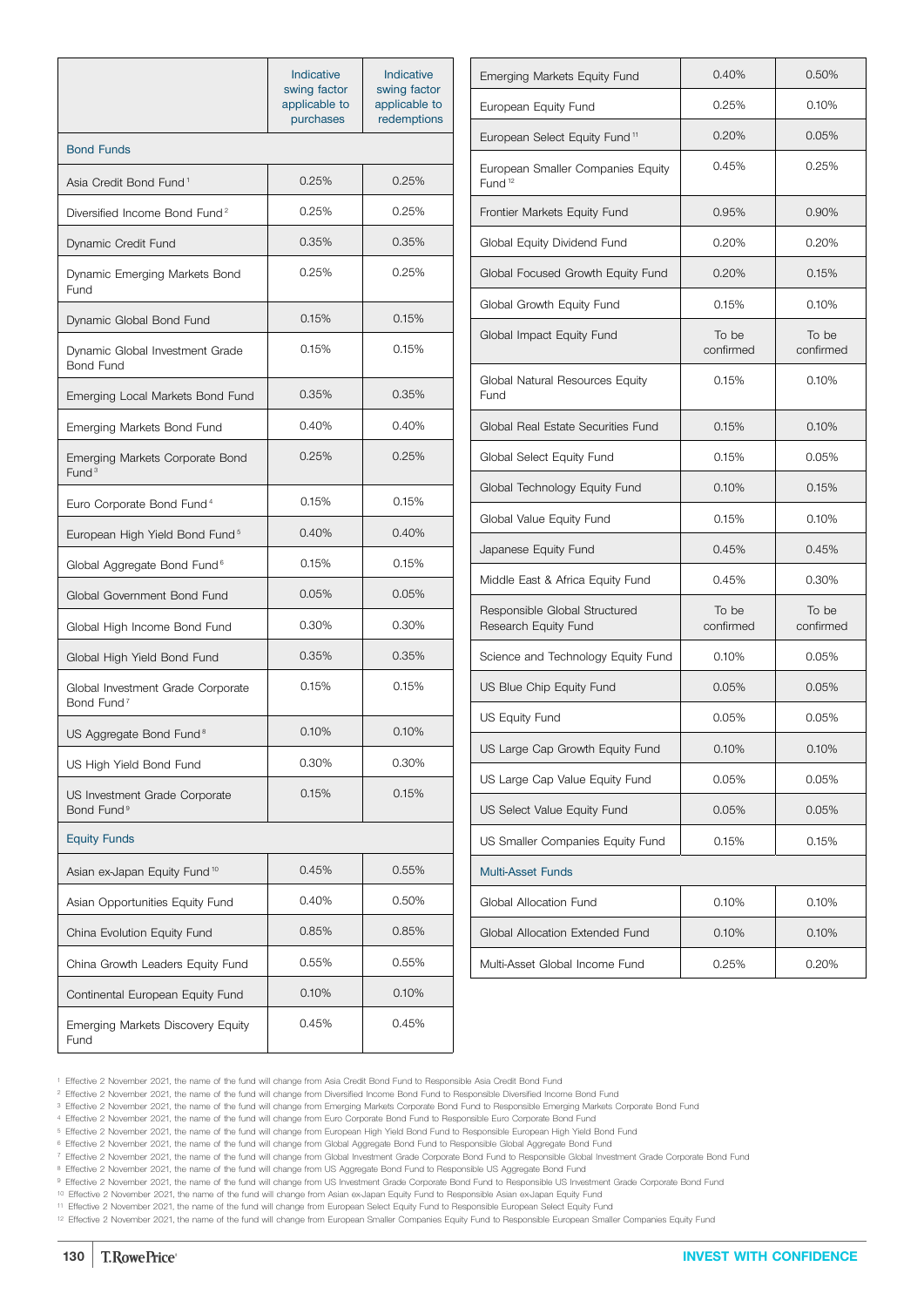## **FAIR MARKET VALUATION**

When a fund has significant investments that trade mainly on a market that is not in the Luxembourg time zone, the board may direct the fund to adjust its NAV to reflect fair market values for its holdings. The board will only do this when it believes such a step is warranted in light of unusual market volatility or other circumstances. Any fair value adjustments will be applied consistently to all share classes within a fund.

# Measures to Protect Shareholders and Prevent Crime and Terrorism

## **CUSTOMER IDENTIFICATION**

Before being approved for opening an account, each investor must provide, at a minimum, the following identification:

- Natural persons An identity card or passport duly certified by a public authority (such as a notary, police official or ambassador) in his or her country of residence.
- Corporations and other entities A certified copy of the entity's incorporation documents, published accounts, or other official statutory document, plus, for the entity's owners or other economic beneficiaries, the identification described above for natural persons.

We will ask you for additional documentation as well (either before opening an account or at any time afterward), and we may delay or deny your investment. If you are a returning former investor in any of the funds but you have had a zero balance for 13 months or longer, you may be required to supply updated account opening documentation. For more details, contact the SICAV.

## **EXCESSIVE TRADING AND MARKET TIMING**

Buying and redeeming fund shares for short-term profits can disrupt portfolio management and drive up fund expenses, to the detriment of other shareholders. We do not knowingly allow any market timing transactions, and we may take various measures to protect shareholder interests, including rejecting, suspending or cancelling any request we believe represents excessive trading or that we believe may be linked to an investor, group of investors, or trading pattern associated with market timing. We may also forcibly redeem your investment, at your sole cost and risk, if we believe you have engaged in excessive trading.

The SICAV recognises that certain transactions are not motivated by short-term trading considerations and therefore may be exempt from the policy of restricting certain transactions. Intermediary trading per se, is assumed to involve certain volumes and frequencies and is generally assessed in light of market norms, historical patterns and the intermediary's asset levels.

### **LATE TRADING**

We take measures to ensure that any request to buy, switch or redeem shares that arrives after the cut-off time for a given NAV will not be processed at that NAV.

## **ANTI-MONEY LAUNDERING AND COUNTER-TERRORIST FINANCING**

Pursuant to the Luxembourg law of 12 November 2004 relating to money laundering and counter terrorist financing (as amended) (the AML Law), the law of 13 February 2018 enhancing the anti-money laundering and counter-terrorist financing legal framework and the CSSF Regulation No. 12-02 of 14 December 2012 as amended (CSSFR 12-02) implementing a legally binding reinforcement of the regulatory framework, as well as to the others applicable circulars of the CSSF (including but not limited to CSSF circulars 13/556, 11/529, 11/528, 17/ 650 and 17/661 as amended), obligations have been imposed on the SICAV and its Management Company to take measures to prevent the use of investment funds for money laundering and terrorist financing purposes. The Company retains ultimate responsibility for its compliance with the aforementioned applicable obligations

Accordingly, the Management Company has established a procedure to identify all the Company's potential investors and the economic beneficiaries of the investments (the "Beneficial Owner"). The Management Company has delegated verifying KYC on the Companies investors to the administrative agent.

To comply with all the relevant laws and regulations, the SICAV's potential investors should submit any necessary identification documents together with the application form.

The identification obligation may be satisfied:

- **T** for natural persons: by providing a passport or similar government issued identity card copy duly certified by an independent notary, independent accountant or independent solicitor (must be a nonfamily member and/ or employee of company) to be a true copy by an authorised body in their resident country;
- for legal persons: by providing documents such as proof of regulation, membership to a recognised stock exchange, or certificate of incorporation, or company articles of incorporation/bylaws or other constitutive documents as applicable plus, for the entity's owner or other Beneficial Owners, the documents required for a natural person.

The identification of the Beneficial Owner will occur either in case of direct purchase of the shares of the SICAV or in case of indirect purchase via an intermediary.

The investors will also be required to regularly supply updated documentation.

The management company and/or any of its delegates reserve the right to ask for additional information and documentation, such as verifying source of wealth and source of funds, as may be required in higher risk scenarios or to comply with any applicable laws and regulations.

By investing in the SICAV the investors agree to provide the requested documents.

Failure to provide the requested documentation may result in delay in investment or the withholding of sale proceeds.

Such information provided to the management company or its delegates is collected and processed for anti-money laundering and counterterrorist financing compliance purposes.

The investments held by the Company are subject to initial and ongoing due diligence controls to mitigate money laundering and terrorist financing risk.

The identification obligation may be waived by the Company, the management company or its delegates in the following circumstances:

- when a subscription is placed via a financial intermediary supervised by a regulatory authority imposing investors identification obligations equivalent to those required under the applicable Luxembourg law for the prevention of money laundering and to which the financial intermediary is subject;
- when a subscription is placed via a financial intermediary whose parent company is supervised by a regulatory authority imposing investor or transferee identification obligations equivalent to those required under the applicable Luxembourg law for the prevention of money laundering and where the law applicable to the parent company or the group policy imposes equivalent obligations on its subsidiaries or branches.

In these situation financial intermediaries will be subject to enhanced due diligence in line with article 3-2 of the AML Law and article 3 of the CSSFR 12/02.

## **PRIVACY, USE AND DISCLOSURE OF INVESTOR INFORMATION**

In connection with an account (or prospective account) we will obtain information about actual or prospective investors and associated persons of investors, such as beneficial owners, advisers, contact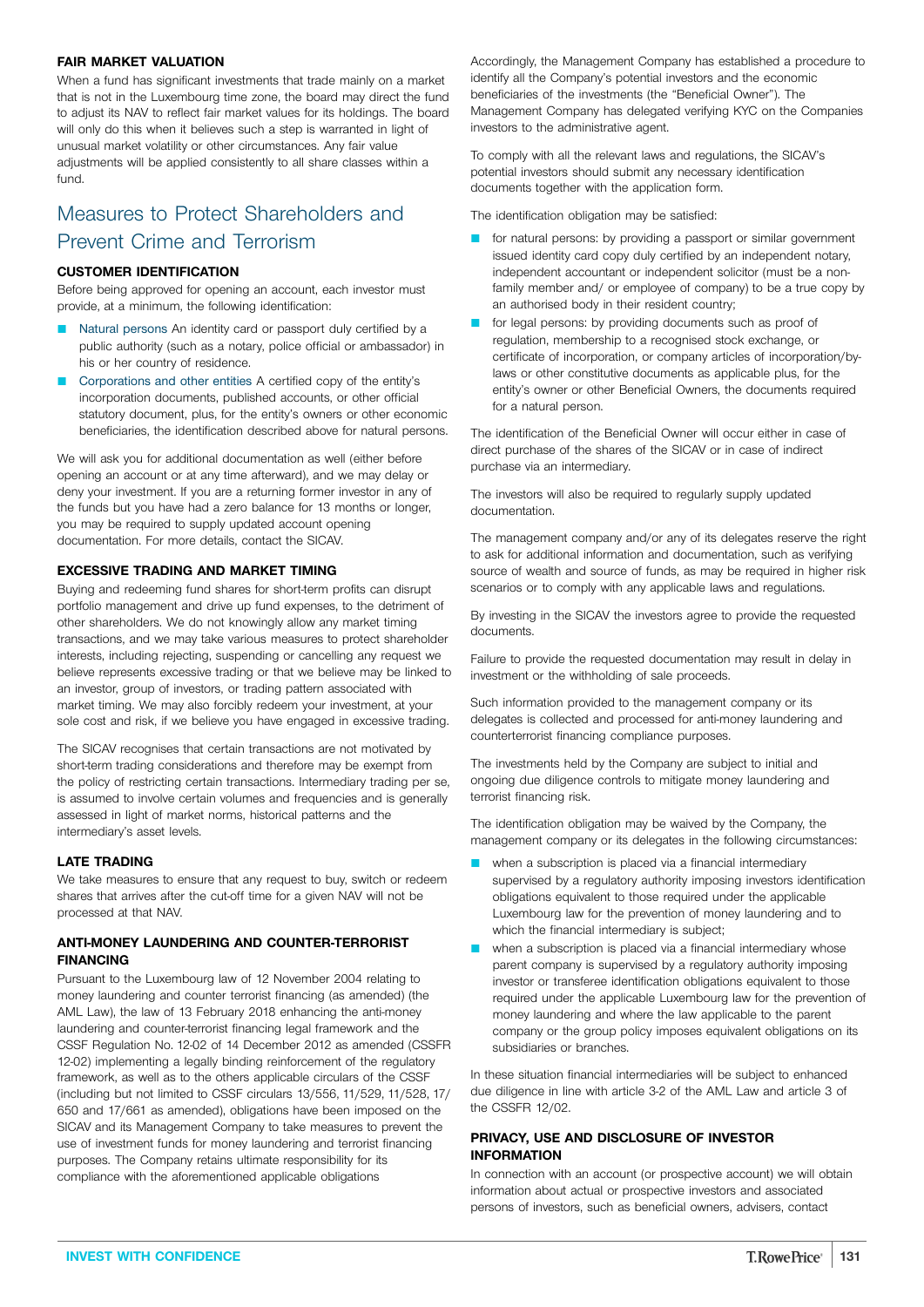persons, and individuals who act on behalf of entities, such as employees, officers or directors (collectively, "Investor Information"). Investor Information can contain data concerning entities as well as personal data of individuals. If Investor Information is not supplied as requested, you may not be able to open or maintain an account.

The management company and its affiliates have implemented technical and organisational security measures in an effort to safeguard Investor Information in their custody and control. Such measures include limiting access to Investor Information to those who need to know such information for the purposes described in this section and elsewhere in this prospectus, training for employees and contractors, as well as other technical, administrative, and physical safeguards. When we engage third party services providers, such as the depositary/ transfer agent, the providers are required to take similar measures.

Investor Information may be gathered, stored, and used in physical or electronic form (including making recordings of telephone calls or other electronic communications to or from investors or their associated persons). Investor Information, whether provided to us or developed in relation to an account, is used for various purposes, such as account administration and shareholder services, operation of the fund, development and maintenance of business relationships with investors, guarding against unauthorised account access, offering investment products and services that may be of interest to investors (as permitted by law and, as applicable, except where you have asked us not to do so), internal and external analysis and research, exercising and defending legal rights, prevention of money laundering and terrorist financing, tax and other legal reporting purposes, to comply with various laws and regulations, and as otherwise specified in this prospectus.

In relation to such purposes we may transfer Investor Information to third parties that may or may not be affiliates of the management company and to countries located outside of the European Economic Area (the 'EEA'), for example, when processing centres, agents, other third parties, and/or our affiliates are based outside of the EEA.

A Privacy Notice for individuals relating to their personal data processed in connection with the application process or subsequent investments or activities can be found at

**[www.troweprice.com/PrivacyNoticeEMEA.](https://www.troweprice.com/PrivacyNoticeEMEA)** This will also be provided as part of the application form.

### Holding, processing and disclosure of investor data by the administrative agent

By subscribing for the shares and/or being invested in the SICAV, the shareholders authorise the administrator, J.P. Morgan Bank Luxembourg S.A., to hold, process and disclose their confidential data (i.e., shareholders identifying confidential information received by J.P. Morgan Bank Luxembourg S.A., in its capacity as administrator), regardless of the source of this information provided that this information is not public, to the certain authorised entities, and to use communications and computing systems, as well as gateways operated by these authorised entities for certain specific predetermined purposes, including where such authorised entities are present in a jurisdiction outside of Luxembourg where confidentiality duties might be of a lower standard than in Luxembourg.

A more detailed description relating to authorised entities and permitted purposes for which J.P. Morgan Bank Luxembourg S.A. may disclose confidential information is provided as part of the SICAV's New Account Registration form.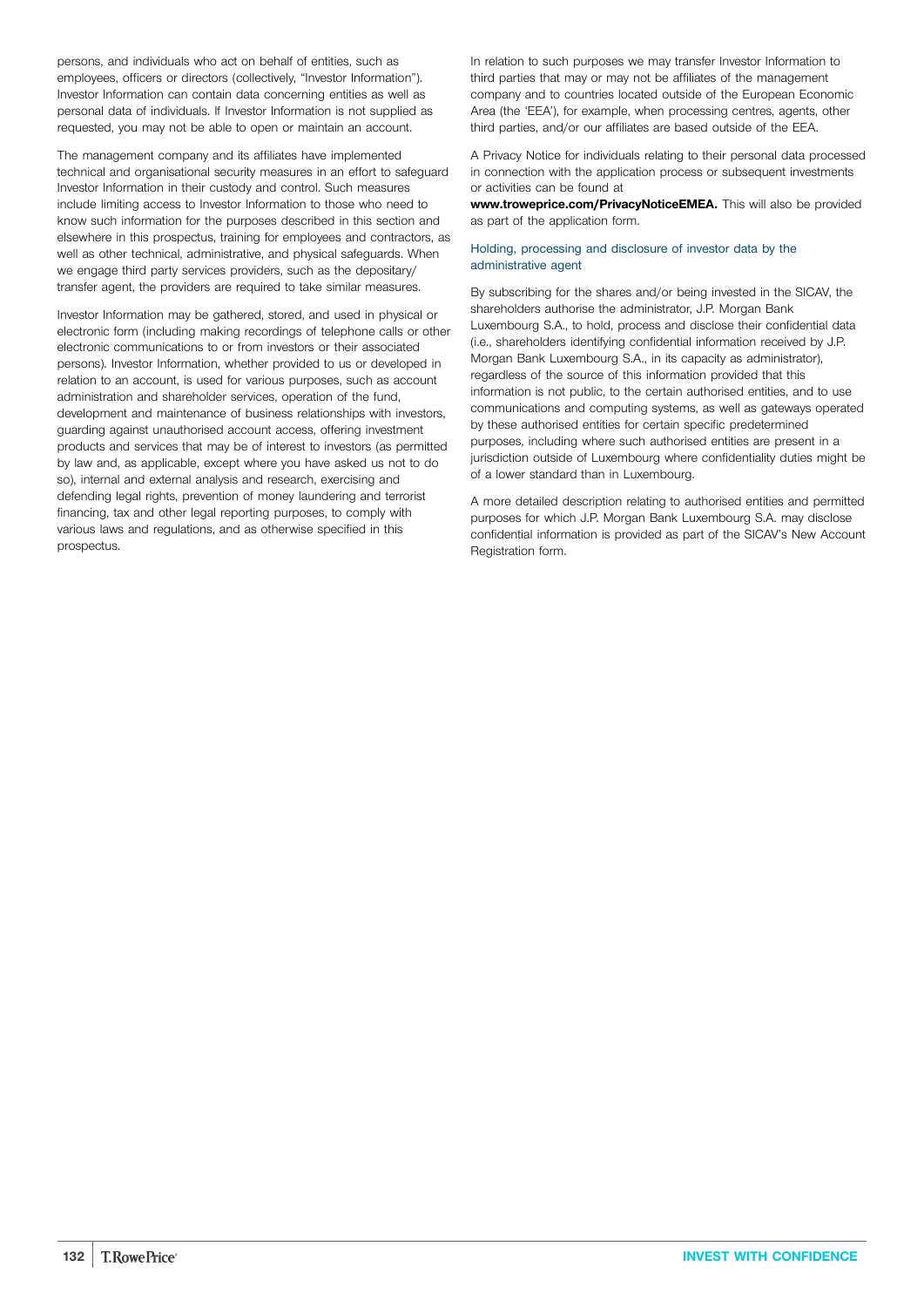## <span id="page-132-0"></span>**INFORMATION FOR INVESTORS IN CERTAIN COUNTRIES**

## Austria

#### PAYING AND INFORMATION AGENT

Raiffeisen Bank International AG Am Stadtpark 9 A-1030 Vienna, Austria

#### TAX REPRESENTATIVE

Deloitte Tax Wirtschaftsprüfungs GmbH Renngasse 1 / Freyung A-1013 Vienna, Austria

Applications for the redemption and repurchase of shares may be sent to the Austrian paying and information agent ("Austrian agent") for transmission to the SICAV.

All payments to shareholders, including redemption proceeds, potential distributions and other payments, may, upon request, be paid through the Austrian agent.

The prospectus, the key investor information documents, the articles of incorporation of the SICAV and the annual and semi-annual reports may be obtained, free of charge and in hardcopy, at the registered office of the management company T. Rowe Price (Luxembourg) Management S.à r.l., European Bank & Business Center, 6c, route de Trèves, L-2633 Senningerberg, Luxembourg and at the office of the Austrian agent during normal business hours and are also available on the SICAV´s website.

The issue, redemption, and conversion prices can be obtained free of charge and in printed form at the registered office of the management company and at the registered office of the Austrian agent and as well on the SICAV´s website and on **[www.fundinfo.com.](http://www.fundinfo.com)**

Shareholder notices and any other information to the shareholders, to which shareholders are entitled at the registered office of the SICAV can be obtained at the registered office of the SICAV and, if provided for that purpose, from the Austrian agent.

## Belgium

### PAYING AGENT

BNP Paribas Securities Services Rue de Loxum, 25 1000 Brussels, Belgium

## **Denmark**

## REPRESENTATIVE AGENT

Nordea Bank Danmark A/S Strandgade 3 DK-0900 Copenhagen C, Denmark

Marketing plan It is the SICAV's intention to market the shares of the SICAV to retail and institutional investors in Denmark, such as banks and pension funds. The distribution of the fund is being done by meeting potential investors directly.

## France

#### CENTRALISING CORRESPONDENT

Société Générale 29, boulevard Haussmann 75009 Paris, France

## Italy

#### PAYING AGENTS

Société Générale Securities Services S.p.A Via Benigno Crespi, 19/A MAC2 Milan, Italy

BNP PARIBAS Securities Services, Succursale de Milano Via Ansperto 5 - 20123 Milan, Italy

Allfunds Bank – Milan Branch Via Santa Margherita, 7 – 20121 Milan, Italy

## Ireland

## FACILITIES AGENT

J.P. Morgan Bank Administration Services (Ireland) Limited J.P. Morgan House International Financial Services Centre Dublin 1, Ireland

Terms not being defined herein shall have the same meaning as in the latest available prospectus of T Rowe Price Funds SICAV.

The SICAV is an open-ended investment company created under the laws of the Grand Duchy of Luxembourg, established as a société d'investissement à capital variable ("SICAV") on 5 June 2001; and is authorised under part 1 of the 2010 Law relating to collective investment undertakings. The SICAV has appointed T. Rowe Price (Luxembourg) Management S.à r.l. European Bank & Business Center, 6c route de Trèves, L-2633, Senningerberg, Grand Duchy of Luxembourg, as its management company, responsible for management, administration and distribution of the SICAV.

### **DUTIES OF THE FACILITIES AGENT**

The facilities agent shall do all of the following:

- 1. Deliver to prospective investors and shareholders resident in Ireland a copy of the SICAV's latest prospectus, its articles of incorporation and any subsequent documentation amending both or the related notice of information of such, the most recent annual and semiannual reports, the latest key investor information documents and any notice or other document which shall be sent or made available to the shareholders of the SICAV under Directive 2009/ 65/EC on the Co-ordination of Laws, Regulations and Administrative Provisions relating to Undertakings for Collective Investments in Transferable Securities at no cost.
- 2. Inform prospective investors and shareholders at the offices of the facilities agent in Ireland about the most recently published issue and redemption prices of the SICAV's shares.
- 3. Ensure that facilities are available in Ireland for facilitating the making of payments to shareholders, repurchasing and redeeming shares, and the receipt of any enquiry or complaint about the SICAV from any person.
- 4. Transmit to the SICAV any complaints from a person in Ireland regarding the operations of the SICAV.

### **IRISH TAXATION**

The board of directors of the SICAV is informed of the following taxation consequences for investors in Ireland.

On a transfer or redemption of shares (other than by way of a conversion) a chargeable gain or allowable loss may arise for the purposes of Irish taxation. In addition, dividends received by investors may also be subject to income tax/corporation tax.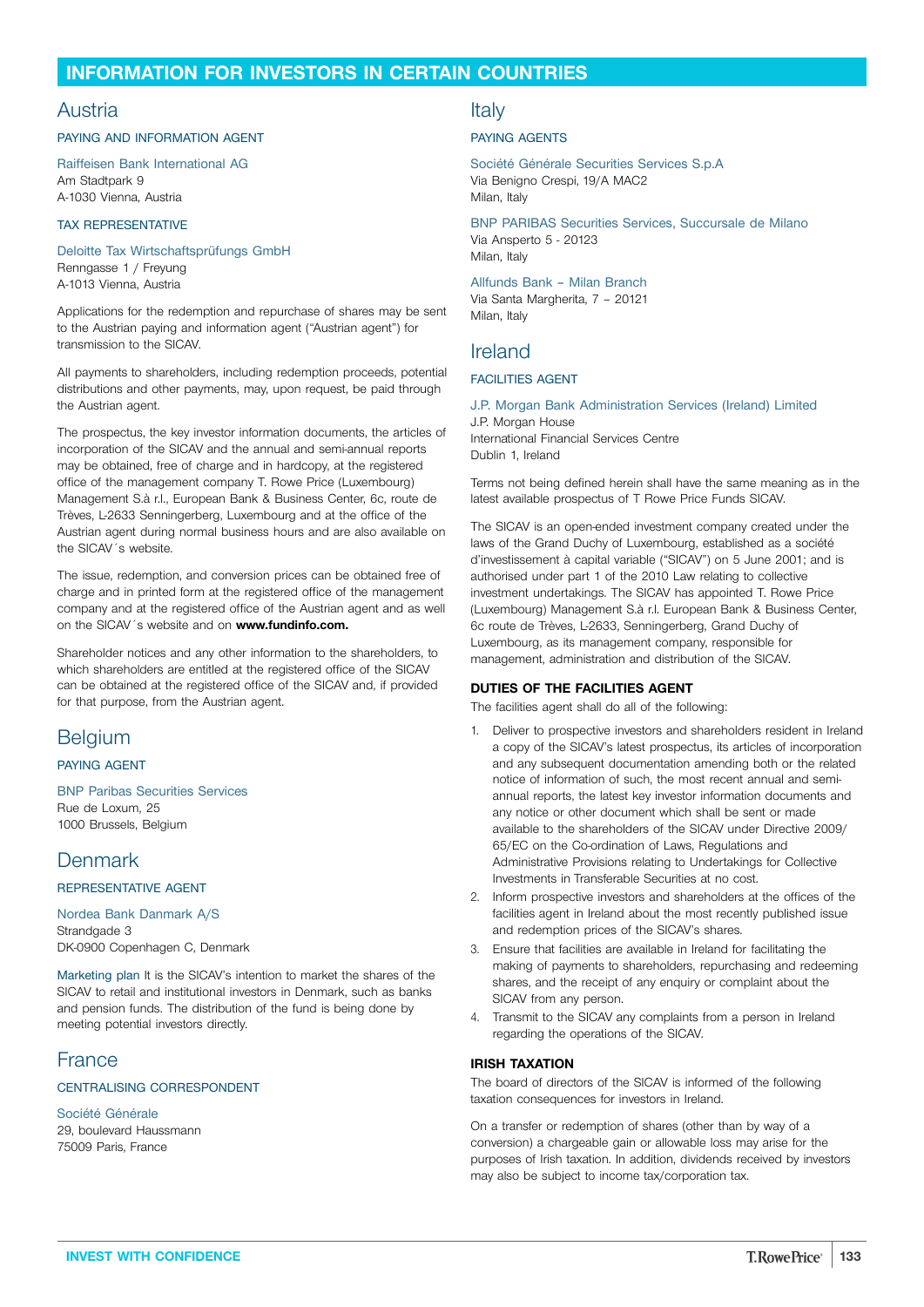Investors should, however, seek their own professional advice as to the tax consequences before buying shares of the SICAV. Taxation law and practice, and the levels of taxation, may change from time to time.

## **PUBLICATIONS**

The SICAV publishes the current prospectus accompanied by the latest annual report and semi-annual report, if published after the latest annual report, as well as the key investor information documents which may be obtained free of charge at the registered office of the SICAV.

Information on the net asset value, the subscription price (if any) and the redemption price may be obtained at the registered office of the SICAV. Details concerning the net asset value are also published on SICAV's website at **[troweprice.com.](http://www.troweprice.com)**

The SICAV may arrange for the publication of this information in the Reference Currency and any other currency in leading financial newspapers, as determined by the Board of Directors from time to time.

Notices to shareholders will be communicated by mail.

## **Jersey**

The consent of the Jersey Financial Services Commission (the commission) under the Control of Borrowing (Jersey) Order, 1958 as amended is not required and has not been obtained to the circulation in Jersey of an offer for subscription, sale or exchange of Shares in the company. It must be distinctly understood that the commission does not take any responsibility for the financial soundness of any schemes or for the correctness of any statements made or opinions expressed with regard to them. The commission is protected by the Control of Borrowing (Jersey) Law, 1947, against liability arising from the discharge of its functions under that law.

## Germany

#### REPRESENTATIVE AND PAYING AGENT

## JP Morgan AG

Junghofstraße 14

60311 Frankfurt am Main, Germany

- 1. The SICAV has appointed the above party as paying and information agent in the Federal Republic of Germany (the'' German paying and information agent'').
- 2. Requests for the transfer, redemption and conversion of shares can be filed at the German Paying and Information Agent. Redemption proceeds, distributions or other payments, will be paid to the shareholder, in Euro, through the German paying and information agent, on request.
- 3. The prospectus, the key investor information document for each fund, the articles of incorporation of the SICAV, as well as, the semiannual and annual reports, are obtainable from the German paying and information agent, free of charge in hard copy. Further information, as required under applicable law, including the documents listed in "Notices and Publications", under "The SICAV", in this prospectus, is also available to shareholders or potential investors, free of charge. Notices to shareholders will be communicated by mail.
- 4. The NAV of all funds as well as the purchase, redemption and conversion prices are available free of charge on every bank business day at the German paying and information agent. Any notices to shareholders will be available upon request at the German paying and information agent free of charge. In addition, the subscription, conversion and redemption prices together with the interim profit and total profit value, which are calculated for the holders of the foreign investment shares after 31st December 1993, are published on every day the stock exchange is open on the website "**[www.fundinfo.com](http://www.fundinfo.com)**".
- 5. In addition, shareholders in the Federal Republic of Germany will be informed by an additional publication on the SICAV's website **[troweprice.com/institutional](http://www.troweprice.com/institutional)** in any of the following cases:
	- suspension of the redemption of shares
	- termination of the management of the fund or its liquidation
	- any amendments to the articles of incorporation that are inconsistent with the previous investment principles, that affect material shareholder rights or that relate to remuneration and reimbursement of expenses that may be paid or made out of the asset pool
	- merger of the fund with one or more other funds
	- the change of the fund into a feeder fund or the modification to a master fund

## **GERMAN TAX– EQUITY FUNDS**

It is the intention that the funds listed below will be managed in accordance with the so-called partial exemption regime for equity funds under Sec. 20 para 1 of the German Investment Tax Act. Accordingly, as of the date of this prospectus, and notwithstanding any other provision in this prospectus, each of these funds invests at least 51% of its net assets, on a continuous basis, directly into equities of companies admitted for trading on a recognised stock exchange or are listed on an organised market.

| Asian ex-Japan Equity Fund <sup>1</sup>                | Global Natural Resources Equity<br>Fund               |
|--------------------------------------------------------|-------------------------------------------------------|
| Asian Opportunities Equity Fund                        | Global Select Equity Fund                             |
| Continental European Equity Fund                       | Global Technology Equity Fund                         |
| China Evolution Equity Fund                            | Global Value Equity Fund                              |
| China Growth Leaders Equity Fund                       | Japanese Equity Fund                                  |
| Emerging Markets Equity Fund                           | Responsible Global Structured<br>Research Equity Fund |
| <b>Emerging Markets Discovery</b><br>Equity Fund       | Middle East & Africa Equity Fund                      |
| European Equity Fund                                   | Science and Technology Equity<br>Fund                 |
| European Select Equity Fund <sup>2</sup>               | US Blue Chip Equity Fund                              |
| European Smaller Companies<br>Equity Fund <sup>3</sup> | <b>US Equity Fund</b>                                 |
| Frontier Markets Equity Fund                           | US Large Cap Growth Equity Fund                       |
| Global Equity Dividend Fund                            | US Large Cap Value Equity Fund                        |
| Global Focused Growth Equity<br>Fund                   | US Select Value Equity Fund                           |
| Global Growth Equity Fund                              | US Smaller Companies Equity<br>Fund                   |
| Global Impact Equity Fund                              |                                                       |

## **GERMAN TAX– MIXED FUNDS**

It is the intention that the funds listed below will be managed in accordance with the so-called partial exemption regime for mixed funds under Sec. 20 para 2 of the German Investment Tax Act. Accordingly, as of the date of this prospectus, and notwithstanding any other provision in this prospectus, each of these funds invests at least 25% of its net assets, on a continuous basis, directly into equities of companies

<sup>1</sup> Effective 2 November 2021, the name of the fund will change from Asian ex-Japan Equity Fund to Responsible Asian ex-Japan Equity Fund

<sup>2</sup> Effective 2 November 2021, the name of the fund will change from European Select Equity Fund to Responsible European Select Equity Fund

<sup>&</sup>lt;sup>3</sup> Effective 2 November 2021, the name of the fund will change from European Smaller Companies Equity Fund to Responsible European Smaller Companies Equity Fund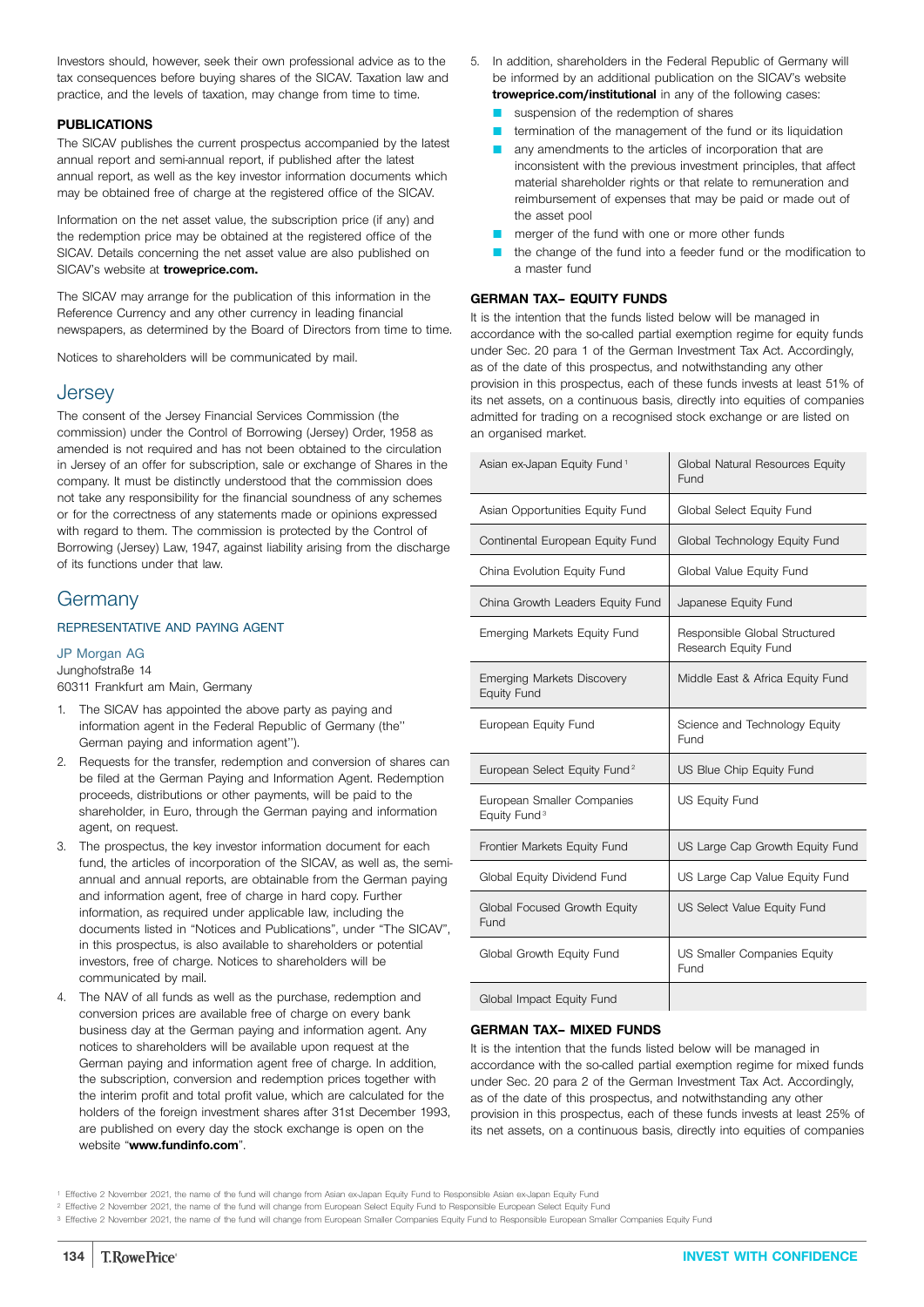admitted for trading on a recognised stock exchange or are listed on an organised market.

| Global Allocation Fund | Multi-Asset Global Income Fund |
|------------------------|--------------------------------|
|                        |                                |

## Global Allocation Extended Fund

## **VAG-INVESTOR**

With reference to the 'Transferring Shares' section, on page [126,](#page-125-0) VAG-Investors are not required to obtain the consent of the management company or any other third party prior to transferring their shares. VAG-Investors may freely transfer their shares to any institutional investor who is not an US investor.

Transparency – The management company informs any VAG-Investor quarterly (within three months after the end of the relevant quarter) about the assets of the relevant Funds held by German VAG investors.

## Sweden

### PAYING AGENT

Skandinaviska Enskilda Banken AB (publ) Kungsträdgårdsgatan SE-106 40 Stockholm, Sweden

## **Switzerland**

## **REPRESENTATIVE**

First Independent Fund Services Ltd Klausstrasse 33 CH-8008 Zurich, Switzerland

#### PAYING AGENT

Helvetische Bank AG Seefeldstrasse 215 CH-8008 Zurich, Switzerland

## **LOCATION WHERE THE RELEVANT DOCUMENTS MAY BE OBTAINED**

The prospectus, the key investor information documents, articles of association as well as the annual and semi-annual reports may be obtained free of charge from the representative.

## **PUBLICATIONS**

The net asset value together with the reference stating "excluding commissions" shall be published daily on the **[fundinfo.com](http://www.fundinfo.com)** website.

## **PLACE OF PERFORMANCE AND PLACE OF JURISDICTION**

In respect of the shares distributed in and from Switzerland, the place of performance and jurisdiction is the registered office of the representative.

## **PAYMENT OF RETROCESSIONS AND REBATES**

The management company and/or its agents may pay retrocessions as remuneration for distribution activity in respect of fund shares in or from Switzerland. This remuneration may be deemed payment for the following services in particular: Any activity aimed at promoting the distribution of fund shares.

Retrocessions are not deemed to be rebates even if they are ultimately passed on, in full or in part, to the investors.

The recipients of the retrocessions must ensure transparent disclosure and inform investors, unsolicited and free of charge, about the amount of remuneration they may receive for distribution.

On request, the recipients of retrocessions must disclose the amounts they actually receive for distributing the collective investment schemes of the investors concerned.

In the case of distribution activity in or from Switzerland, the management company and/or its agents may, upon request, pay rebates directly to investors. The purpose of rebates is to reduce the fees or costs incurred by the investor in question. Rebates are permitted provided that:

- they are paid from fees received by the management company or the investment manager and therefore do not represent an additional charge on the fund assets; and
- $\blacksquare$  they are granted on the basis of objective criteria; and
- all investors who meet these objective criteria and demand rebates are also granted these within the same timeframe and to the same extent.

The objective criteria for the granting of rebates by the management company and/or its agents are as follows:

- Agree to the terms and conditions set out in a written agreement to be entered into between the investor and the management company or the investment manager.
- Amount invested
- Investment behaviour shown by the investor
- Investment period
- Share class purchased

At the request of the investor, the investment manager must disclose the amounts of such rebates free of charge.

## **LANGUAGE**

The English text of this prospectus is the legal and binding version except to the extent (and only to the extent) that the law of Switzerland requires that the legal relationship between the SICAV and its shareholders in Switzerland shall be governed by the German version of the prospectus as filed with the Swiss regulator.

## United Kingdom

## SCHEME FACILITIES OFFICE

T. Rowe Price International Ltd 60 Queen Victoria Street London EC4N 4TZ

The SICAV is an open-ended investment company created under the laws of the Grand Duchy of Luxembourg, established as a société d'investissement à capital variable ("SICAV") on 5 June 2001; and is authorised under part 1 of the 2010 Law relating to collective investment undertakings. The SICAV has appointed T. Rowe Price (Luxembourg) Management S.à r.l, European Bank & Business Center, 6c route de Trèves, L-2633, Senningerberg, Grand Duchy of Luxembourg, as its management company, responsible for management, administration and distribution of the SICAV.

### **SCHEME FACILITIES**

Any complaints about the operation of the scheme should be directed to the Scheme Facilities Office and be marked for the attention of the compliance officer.

Copies of the articles of incorporation of the SICAV can be inspected free of charge at the Scheme Facilities Office.

Copies of the most recent prospectus, key investor information documents and the most recently prepared annual and semi-annual reports are available free of charge from the Scheme Facilities Office.

UK resident investors should seek their own professional advice as to tax matters and other relevant considerations. Please note that investors making investments in the SICAV may not receive their entire investment back.

### **REPORTING STATUS**

The Operator of the SICAV intends to seek Reporting Status in the UK for certain classes of share of certain funds, which will be managed with a view to them qualifying as reporting funds for taxation purposes. A full list of reporting share classes is available from the management company on request. A list of reporting funds and their certification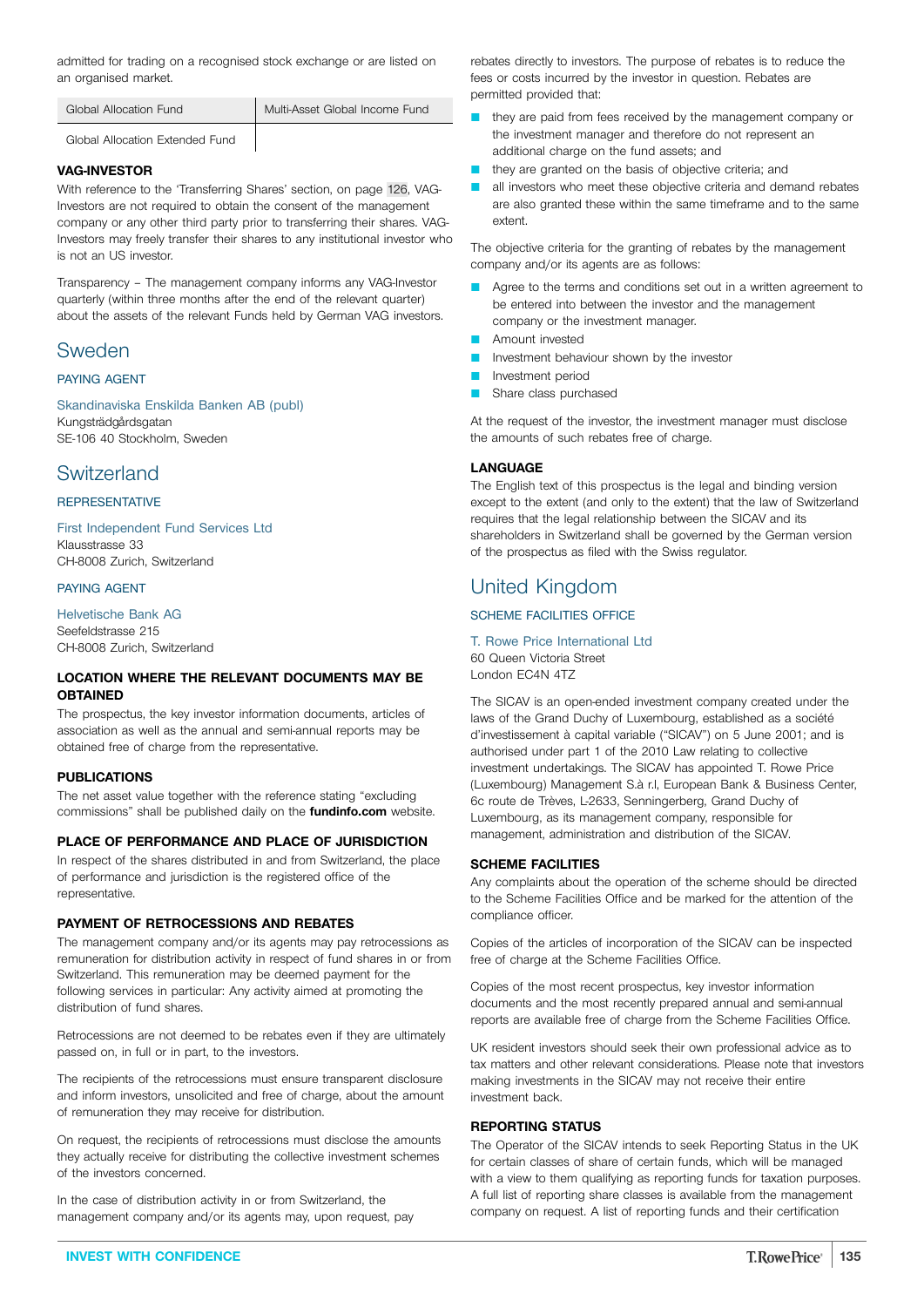dates is published on the HMRC website https://www.gov.uk/ government/ publications/offshore-funds-list-of-reporting-funds.

Under the offshore fund rules, investors in reporting funds are subject to tax on their share of the reporting fund's income for an accounting period, whether or not the income is distributed to them. UK resident holders of accumulation share classes should be aware that they will be required to account for and pay tax on income which has been reported to them in respect of their holdings on an annual basis through their tax return, even though such income has not been distributed to them. Any capital gain on disposal of shares in classes that are reporting funds should not be reclassified as an income gain under the UK's offshore fund rules, and UK resident holders will be taxes on those shared under capital gains tax rules.

In accordance with the offshore funds legislation, reportable income attributable to each fund share will be published no later than 10 months after the end of the reporting period at troweprice.com.

## **DEALING PRICES**

The most recently published dealing price per share for the purchase, conversion and redemption of each class of shares of each fund can be obtained from the Administration Agent as described in the prospectus. Dealing prices are also available at **[troweprice.com/sicavfunds.](http://www.troweprice.com/sicavfunds)**

Dealing prices can also be obtained from the Scheme Facilities Office and on Reuters and Bloomberg.

## **COMPENSATION RIGHTS**

Potential investors should be aware that the SICAV is not subject to the rules and regulations made under FSMA for the protection of investors. Investors will not have any protection under the United Kingdom Financial Services Compensation Scheme.

## **CANCELLATION RIGHTS**

Please note that the investors have no rights of cancellation.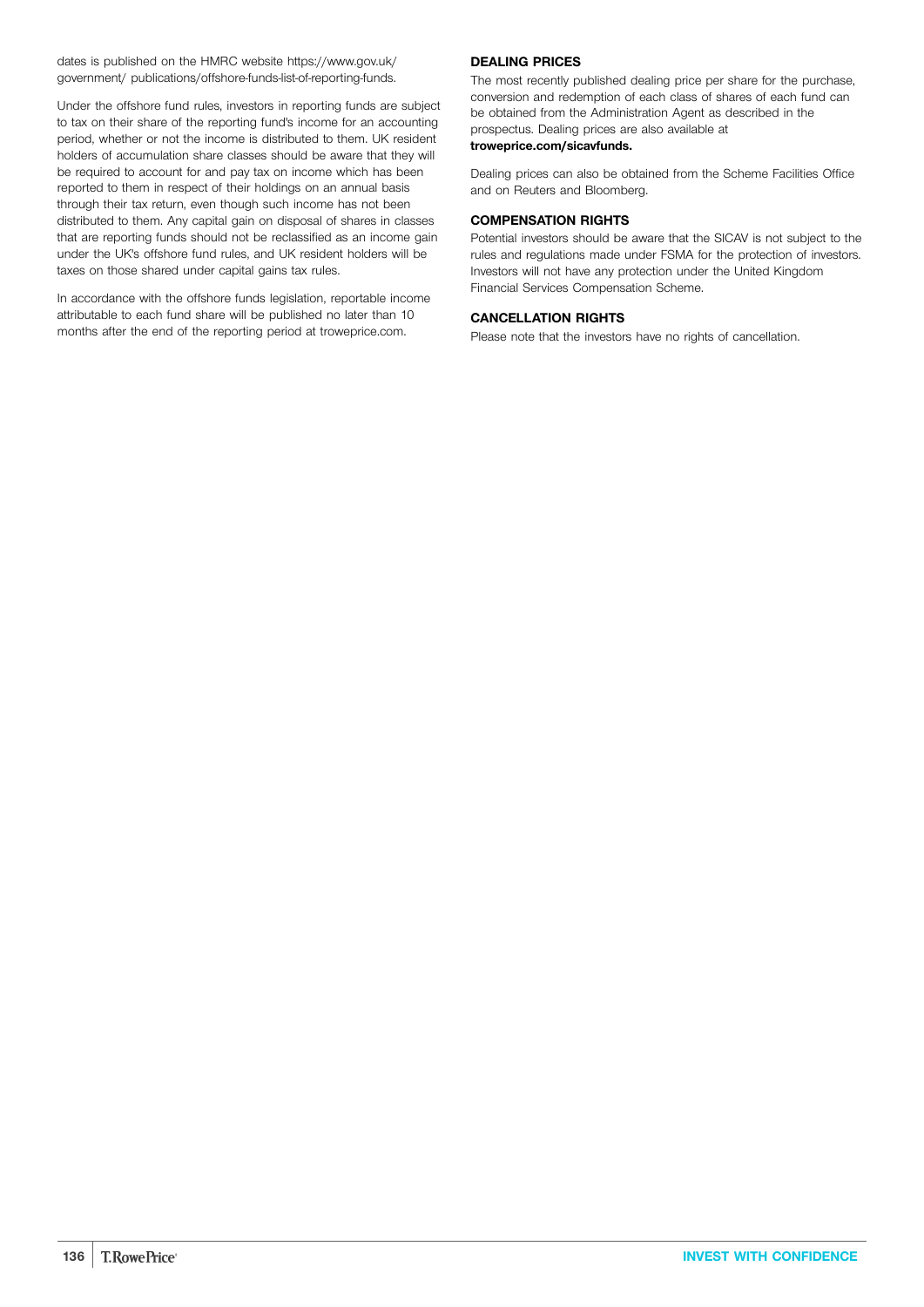## <span id="page-136-0"></span>Operations and Business Structure

SICAV name T. Rowe Price Funds SICAV.

## Registered office

European Bank & Business Center 6c, route de Trèves L-2633 Senningerberg, Luxembourg

## Other contact information

Tel +352 46 26 85 162 Fax +352 22 74 43 **[troweprice.com](http://www.troweprice.com)**

Legal structure Société d'investissement à capital variable (SICAV); open-ended.

Incorporated 5 June 2001.

#### Duration Indefinite.

Articles of incorporation Last modified on 2 June 2020 and published in the Recueil Electronique des Sociétés et Associations on 26 June 2020.

Legal jurisdiction Grand Duchy of Luxembourg.

#### Regulatory authority

Commission de Surveillance du Secteur Financier (CSSF) 283, route d'Arlon L-1150 Luxembourg

Registration number B 82218.

Financial year 1 January – 31 December.

Capital Sum of the net assets of all the funds.

Minimum capital at incorporation USD35,000.

Par value of shares None.

## Structure and Governing Law

The SICAV functions as an "umbrella fund" under which the funds are created and operate. The assets and liabilities of each fund are segregated from those of other funds; there is no cross-liability between funds. The SICAV qualifies as an Undertaking for Collective Investment in Transferable Securities (UCITS) under Part 1 of the 2010 law and is registered on the official list of collective investment undertakings maintained by the CSSF.

The SICAV is not registered under the US Investment Company Act of 1940. The SICAV's disclosure documents and shareholder reports are exempt from the requirements of the US Commodity Futures Trading Commission (CFTC) because the management company, investment manager, and sub-managers rely on exemptions from registering with the CFTC as a commodity pool operator ("CPO") regarding the SICAV, including CFTC Rule 4.13(a)(3).

While Rule 4.13(a)(3) does not require a CPO to deliver a CFTC Disclosure Document to prospective shareholders, or to provide shareholders with certified annual reports, prospective shareholders and shareholders should nonetheless receive this Prospectus and such annual report, pursuant to other regulations applicable to the SICAV.

Each relevant fund qualifies for the exemption under CFTC Rule 4.13(a) (3) on the basis that, among other things, (i) each shareholder is a not a U.S. person, (ii) the SICAV shares are exempt from registration under the U.S. Securities Act of 1933, (iii) participations in the SICAV are not marketed as or in a vehicle for trading the commodity futures or

commodity options markets, and (iv) each relevant fund limits its trading activity in commodity interests and security futures positions (each as defined by the CFTC) such that it meets one of the following tests when it enters into each such position: (1) the aggregate initial margin deposits and premium required to establish such positions do not exceed 5% of the liquidation value of such fund's portfolio; or (2) the aggregate net notional value of such positions does not exceed 100% of the liquidation value of such fund's portfolio.

Any legal disputes involving the SICAV, the depositary or any shareholder will be subject to the jurisdiction of the competent Luxembourg court, although the SICAV may submit itself to the competent court of other jurisdictions in disputes that concern activities or shareholders in that jurisdiction. The ability for a shareholder to bring a claim against the SICAV expires five years after the event on which the claim would be based (30 years in the case of claims concerning entitlement to the proceeds of a liquidation).

## Board of Directors of the SICAV

## Chairman: Robert Higginbotham

Head of Global Distribution T. Rowe Price International Ltd 60 Queen Victoria Street London, EC4N 4TZ, UK

### Emma Beal

Senior Legal Counsel T. Rowe Price International Ltd 60 Queen Victoria Street London, EC4N 4TZ, UK

#### Freddy Brausch

Member of the Luxembourg Bar - independent director 35, avenue J.F. Kennedy L-1855 Kirchberg Luxembourg

### Caron Carter

Head of Client Account Services EMEA T. Rowe Price International Ltd 60 Queen Victoria Street London, EC4N 4TZ, UK

#### Helen Ford

Global Head of Investment Specialist Group T. Rowe Price International Ltd 60 Queen Victoria Street London, EC4N 4TZ, UK

## Justin T. Gerbereux

Director of Credit Research T. Rowe Price Associates, Inc. 100 East Pratt Street Baltimore, Maryland 21202 USA

#### Scott Keller

Head of EMEA Distribution T. Rowe Price International Ltd 60 Queen Victoria Street London, EC4N 4TZ, UK

### Tracey McDermott

Independent Director 8 An Der Uecht 5371 Schuttrange Luxembourg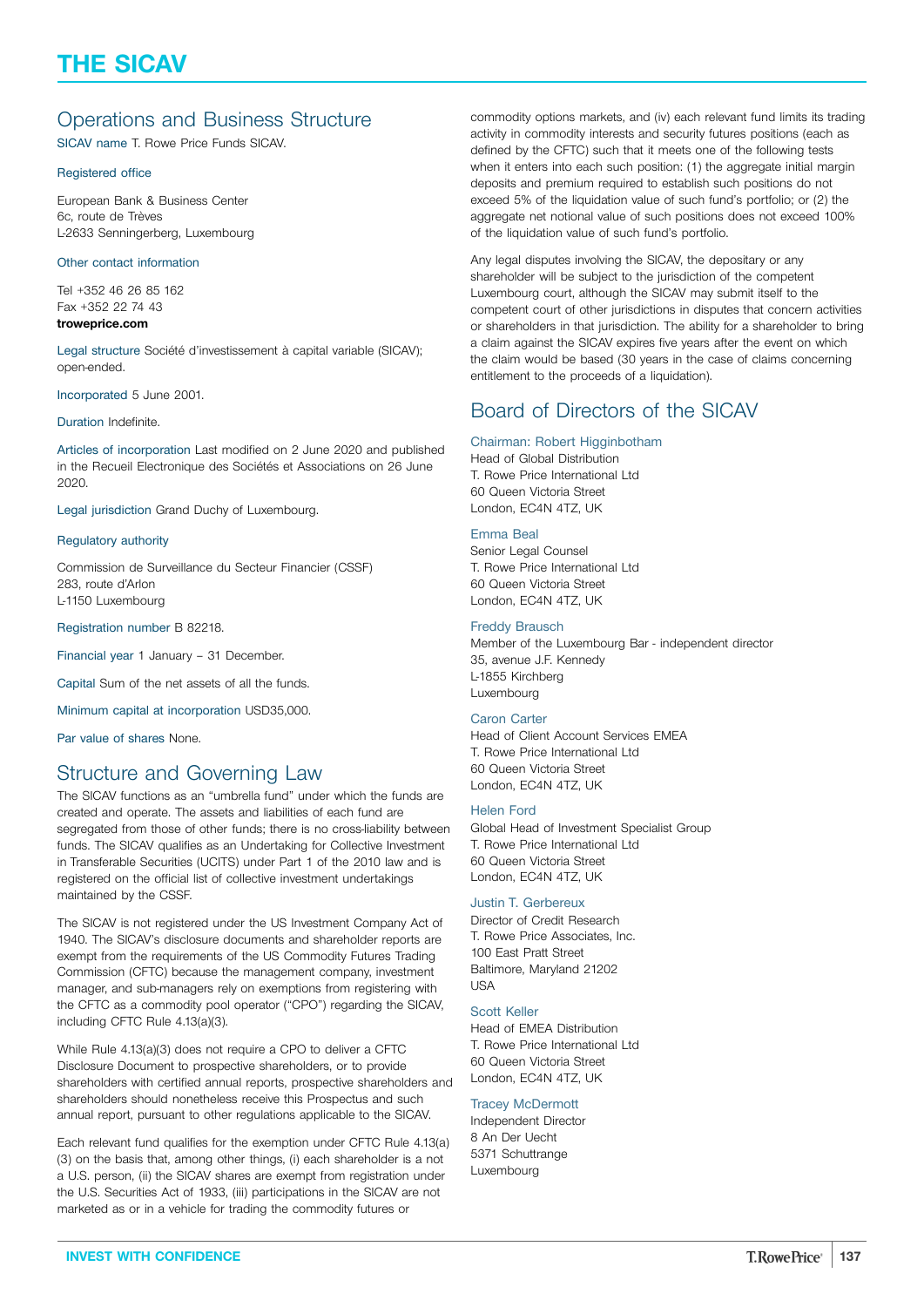## Louise McDonald

Head of EMEA Product Management T. Rowe Price International Ltd 60 Queen Victoria Street London, EC4N 4TZ, UK

The board is responsible for the overall management and administration of the SICAV and has broad powers to act on its behalf, including:

- appointing and supervising the management company
- setting investment policy and approving the appointment of any investment manager or sub-manager
- making all determinations regarding the launch, modification, merger or discontinuation of funds and share classes, including such matters as timing, pricing, fees, dividend policy, liquidation of the SICAV, and other conditions
- determining when and in what manner the SICAV will exercise any of the rights reserved in this prospectus or by statute and making any associated shareholder communications
- ensuring that the management company and the depositary are adequately capitalised and that their appointment is consistent with the 2010 Law and any applicable contracts of the SICAV
- determining the availability of any share class to any investor or distributor or in any jurisdiction

The board is responsible for the information in this prospectus and has taken all reasonable care to ensure that it is materially accurate and complete.

Directors serve until their term ends, they resign, or they are revoked, in accordance with the articles of incorporation. Any additional directors will be appointed in accordance with the articles of incorporation and Luxembourg law. Directors may be reimbursed for out-of-pocket expenses in connection with the performance of their duties as directors.

# Service Providers Engaged by the SICAV

## **DEPOSITARY**

JP Morgan Bank Luxembourg S.A.

European Bank & Business Center 6h, route de Trèves L-2633 Senningerberg, Luxembourg

The depositary has been appointed by the SICAV under an agreement and is responsible for ensuring that:

- the sale, issue, repurchase and cancellation of shares is done according to the law applicable to UCITS and the articles of incorporation
- the value of the shares is calculated in accordance with the law applicable to UCITS and the articles of incorporation
- instructions of the SICAV or the management company are carried out unless they conflict with the law applicable to UCITS and the articles of incorporation
- income produced by the SICAV is applied as specified in the articles
- in transactions involving assets of the SICAV, all monies due to the SICAV arrive within the customary market period

The depositary is also responsible for the safekeeping and ownership verification of the assets of the SICAV, cash flow monitoring and oversight in accordance with the law applicable to UCITS

In order to provide depositary services according to the types of assets and the geographical regions the SICAV plans to invest in, the depositary may entrust assets held by the SICAV to sub-custodians. When selecting sub-custodians, the depositary shall exercise all due skill, care and diligence required under law applicable to UCITS, including the management of any potential conflict of interest that should arise from such an appointment, as the depositary may from

time to time have entered into arrangements with other clients, funds or other third parties for the provision of safekeeping and related services. In the event of any potential conflict of interest which may arise within a multi-service banking group such as JPMorgan Chase Group during the normal course of business (for example, where an appointed delegate is an affiliated group company and is providing a product or service to a fund and has a financial or business interest in such product or service or where an appointed delegate is an affiliated group company which receives remuneration for other related custodial products or services it provides to the funds, for instance foreign exchange, securities lending, pricing or valuation services or fund administration and transfer agency services), the depositary will at all times have regard to its obligations under the law applicable to UCITS.

Up-to-date information regarding the identity of the depositary and its duties and of conflicts of interest that may arise will be made available to investors on request.

The current list of sub-custodians used by the depositary is available at **[www.troweprice.com/trpfundssicav-listofdelegatesandsubdelegate](http://www.troweprice.com/trpfundssicav-listofdelegatesandsubdelegatesofthedepositary)[softhedepositary](http://www.troweprice.com/trpfundssicav-listofdelegatesandsubdelegatesofthedepositary)** or may be obtained by investors free of charge and upon request from the SICAV.

The depositary is liable to the SICAV for the loss of a financial instrument held in custody by the depositary or any of its subcustodians. The depositary shall; however, not be liable if it can prove that the loss has arisen as a result of an external event beyond its reasonable control, the consequences of which would have been unavoidable despite all reasonable efforts to the contrary. The depositary is also liable to the SICAV for all other losses suffered by them as a result of the depositary's negligent or intentional failure to properly fulfil its duties in accordance with the applicable law.

## Shareholder Meetings

The annual general meeting is held in Luxembourg within six months of the SICAV's accounting year end. Other shareholder meetings can be held at other places and times; if any are scheduled, notices will be distributed to you and will be published as required by law.

Resolutions concerning the interests of all shareholders generally will be taken in a general meeting; those concerning the rights of the shareholders of a specific fund will be discussed in a meeting of that fund's shareholders. The meeting notice will indicate any applicable quorum requirements. When no quorum is required, decisions will be taken if approved by a majority of those shares that actually vote on the matter, whether in person or by proxy.

To fully exercise all of your rights as a shareholder, including voting rights, your shares must be registered in your name, not that of an intermediary.

The board may suspend the voting rights attached to all shares held by a shareholder who is in breach of any law, regulation, or requirement or any jurisdiction or otherwise adversely affects or prejudices the tax status, residence, good standing or general reputation of the SICAV or who could in the board's judgement, otherwise cause the SICAV or any fund to suffer material or legal disadvantage.

A shareholder may individually undertake not to exercise, permanently or temporarily, all or part of their voting rights. Such a waiver binds the relevant shareholder and the SICAV as from its notification to the SICAV.

## Operating and Administrative Expenses

The SICAV pays the following expenses out of the assets of the funds:

- fees of all service providers including the fees of the depositary, administration agent, registrar, transfer agent, domiciliary agent and auditor,
- taxes on the assets and income
- all fees, government duties and expenses chargeable to it
- Q government, regulatory, and cross-border distribution registration expenses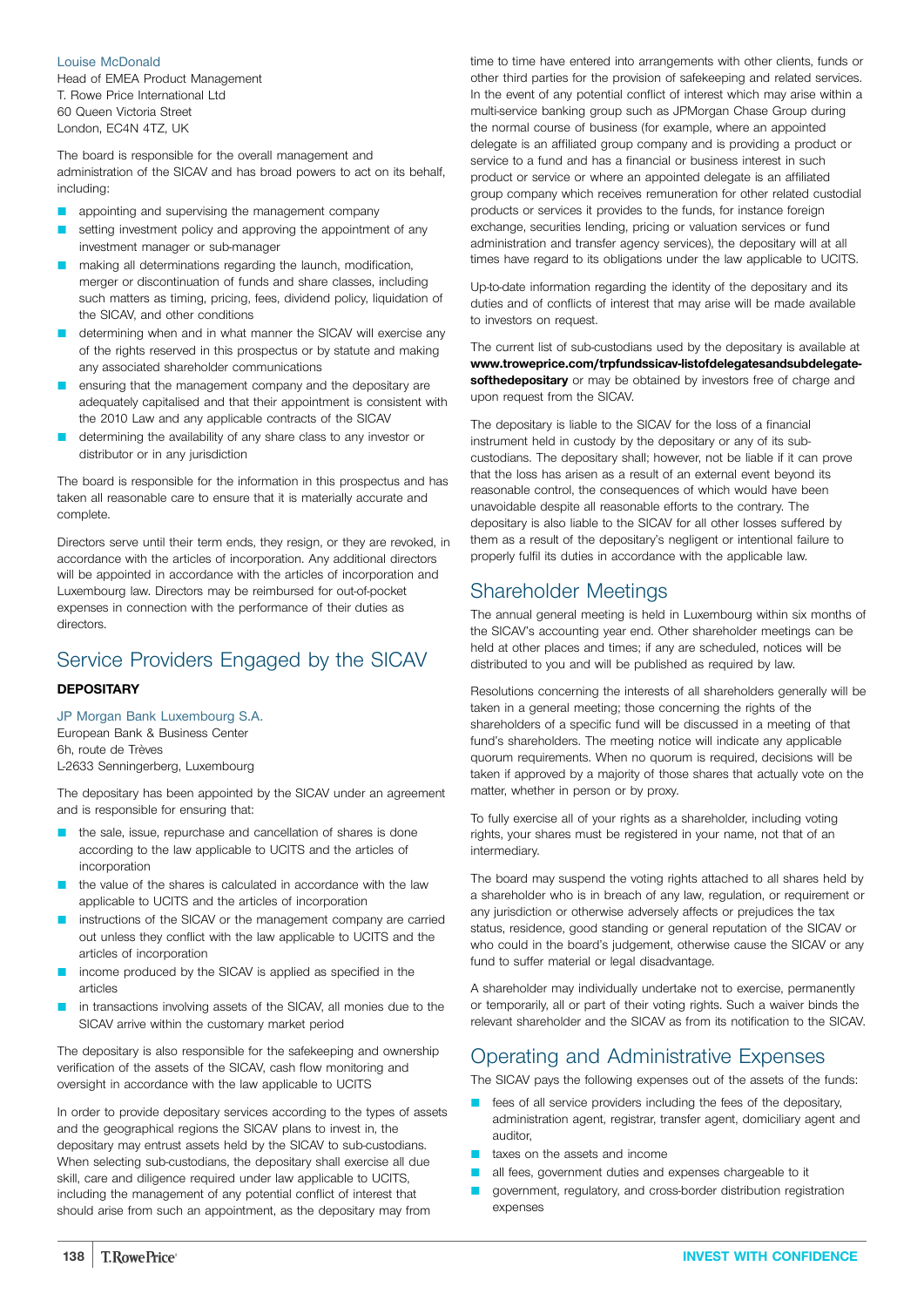- $\Box$  costs of providing information to you, such as the costs of creating, printing and distributing shareholder reports, prospectuses, KIIDs and other shareholder communications that the board considers important
- any fees that the board agrees the SICAV should pay to independent board members for their service on the board
- all other costs associated with operation and distribution, including expenses incurred by the management company, depositary and all service providers in the course of discharging their responsibilities to the SICAV

A fund may amortise its own launch expenses over the first five years of its existence.

Each fund and/or class pays all costs it incurs directly and also pays its pro rata share (based on net asset value) of costs not attributable to a specific fund or class.

Except as noted, funds are subject to the following annual fees, which are calculated and accrued each business day and paid monthly in arrears (or otherwise as allowed by the board):

- administration agent fee, which varies with the SICAV's net assets: maximum fee 0.07%, minimum fee 0.01% of SICAV assets or USD40,000 per fund, whichever is higher
- custodial fee, which varies with the amount of assets in custody: maximum 0.017%, minimum 0.0005%. Certain other out-of-pocket expenses borne by the custodian may also be charged to the funds.

Except for those share classes carrying a 'x' suffix, all expenses will be charged first against current income, then against realised capital gains, and lastly against capital. If deductions are made from capital, this will result in capital erosion and will constrain growth.

In order to mitigate the impact of these expenses on shareholders, the management company has agreed to limit the total amount to be borne by some share classes to the levels set out in "Fund Descriptions". Operating and administrative expenses will be calculated and accrued daily and deducted, up to the indicated limit, from each share class. Should the actual operating and administrative costs attributable to a share class exceed the expense limit, the management company will bear the excess. However, if at any time the expenses actually incurred fall below the limit, only those actual expenses will be deducted and thus the benefit of any reduction in these costs will be to the advantage of the shareholders.

The operating and administrative expense limits for each class will be reviewed should there be a material change in the fees charged by service providers to the SICAV or in the other expenses it incurs. In any event, expense limits for each class will be reviewed annually to ensure that they remain appropriate and fair to shareholders. Any decision to increase the operating and administrative expense limits will be notified to shareholders at least 30 days before the change is implemented.

In addition to the fees and expenses described above, each fund bears transaction fees and expenses associated with buying and selling fund assets, including brokerage, interest, taxes, governmental duties, charges and levies.

## Line of Credit

As at the date of this prospectus, in order to help meet short-term redemptions and liquidity needs during normal and stressed market conditions, the SICAV has in place a line of credit. Although expected to be renewed on an ongoing basis, there can be no guarantee that it will be. Confirmation that the line of credit is in place can be obtained at the registered office of the management company. All loans must be temporary and are limited to 10% of fund's net assets.

# Dealing Commissions and Investment Research

In choosing broker-dealers to execute trades involving portfolio securities, the investment manager and the SICAV have fiduciary and regulatory requirements to seek broker-dealers that offer "best execution".

Because price is not the only factor to be assessed when determining which firm offers "best execution", the investment manager may choose a broker-dealer who charges a higher commission on trades if the investment manager determines, in good faith, that the commission paid is reasonable in relation to the value of the brokerage services provided.

The investment manager and investment sub-mangers may acquire equity and fixed income research designed to assist in the investment decision-making process from independent providers and brokerdealers (i.e. "third party research").

Third party research utilised by the equity and fixed income investment staff of the investment manager and investment sub-managers will be borne by the investment manager or the relevant investment submanager. The funds will not pay for third party research.

For more details on dealing commissions and investment research, please contact the SICAV.

# Notices and Publications

## **PUBLICATION OF NOTICES**

Notice of any material change to the SICAV or its funds will be mailed to you at the address of record. If applicable, the prospectus will also be revised and made available.

Notices to you may be published in the Recueil électronique des sociétés et associations (RESA), in the "Luxemburger Wort" in Luxembourg and in other media outlets in jurisdictions where the SICAV is registered.

NAVs and notices of dividends for all existing share classes of all funds are available at **[troweprice.com,](http://www.troweprice.com) [fundsquare.net,](http://www.fundsquare.net)** from the registered office, and through Reuters, Bloomberg, and other financial and media outlets in jurisdictions where the SICAV is registered.

Information on past performance appears in the KIID for each fund, by share class, and in the shareholder reports. Audited annual reports are issued within four months of the end of the financial year. Unaudited semi-annual reports are issued within two months of the end of the period they cover. Shareholder reports are available at **[troweprice.com](http://www.troweprice.com)**, **[fundsquare.net](http://www.fundsquare.net)** and at the registered office.

## **COPIES OF DOCUMENTS**

You can access various documents about the SICAV at **[www.troweprice.com](http://www.troweprice.com)**/sicavfunds, **[fundsquare.net](http://www.fundsquare.net)** or at the registered office, including:

- $\blacksquare$  KIIDs
- shareholder reports
- notices to shareholders
- application form
- $\blacksquare$  the prospectus

Also at the registered office, you can read or get copies of all of the above documents. In addition, you can read or get copies of the polices in relation to proxy voting, best execution, handling of complaints and conflict of interests as well as the articles of incorporation and certain key agreements between the SICAV and the management company, investment manager and service providers.

You can also read or get copies of the articles of incorporation at the Trades and Companies Register's office in Luxembourg.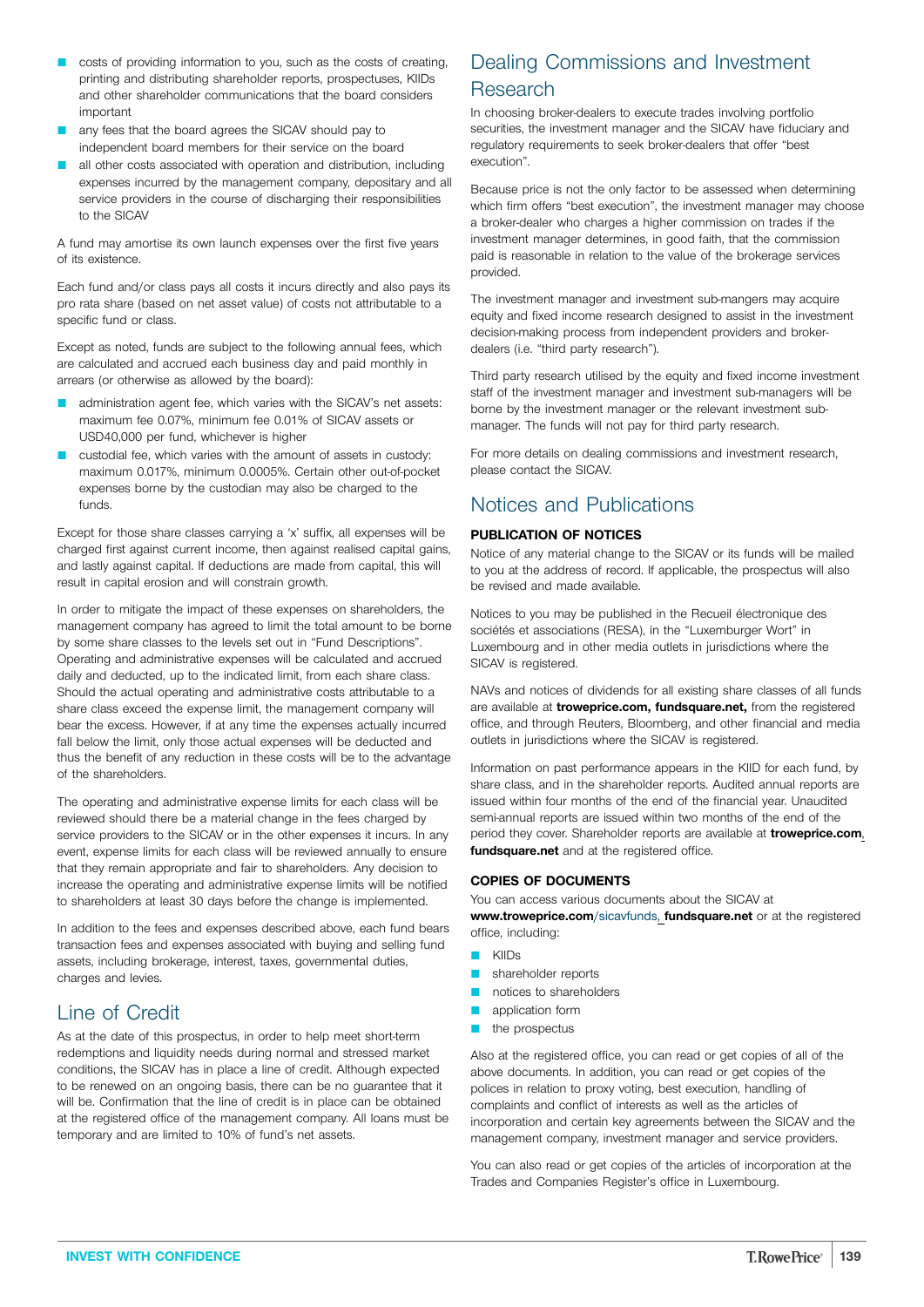# Liquidation or Merger

## **LIQUIDATION**

The board may decide to liquidate any fund or share class, or may propose to shareholders the liquidation of the SICAV, if any of the following is true:

- the total value of all shares of the SICAV is less than USD30 million. or the total value of any fund or share class is less than USD20 million, (with other currencies being converted to USD at current market rates)
- the board believes that continued operation of the SICAV, fund or share class is not economically efficient
- the liquidation is justified by a change in economic or political situations
- the liquidation is part of an economic rationalisation (such as an overall adjustment of fund offerings)
- the board believes the liquidation would be in the best interests of shareholders

Generally, shareholders of the relevant fund or share class may continue to redeem or switch their shares, free of any redemption and switching charges (except disinvestment costs) up to the liquidation date. The prices at which these redemptions and switches are executed will reflect any costs relating to the liquidation. The Board can suspend or refuse these redemptions and switches if it believes it is in the best interests of shareholders or is necessary to ensure shareholder equality.

Between the date of notification to shareholders that a fund is to be liquidated, and the completion of the liquidation, the portfolio of the fund may diverge from its investment limitations as described in this prospectus.

Only the liquidation of the last remaining fund will result in the liquidation of the SICAV. In such a case, once liquidation is decided upon, the SICAV and all funds must cease issuing new shares except for the purpose of liquidation.

Should the SICAV need to liquidate, one or more liquidators appointed by the shareholder meeting will liquidate the SICAV's assets in the best interest of shareholders and will distribute the net proceeds (after deduction of any costs relating to the liquidation) to shareholders.

Amounts from any liquidations that are not claimed promptly by shareholders will be deposited in escrow with the Caisse de Consignation. Amounts still unclaimed after 30 years will be forfeited according to Luxembourg law.

## **MERGERS**

Within the limits of the 2010 Law, any fund may merge with any other (whether within the SICAV or in a different SICAV), and the SICAV may merge with another UCITS, wherever domiciled. The board will approve the merger, which must then be approved by a majority of the shares casting a vote on the matter and will set the effective date of any merger.

Shareholders whose investments are involved in any merger will receive at least 30 days' advance notice of the merger, during which they will be able to redeem or switch their shares free of any redemption and switching charges (except disinvestment costs).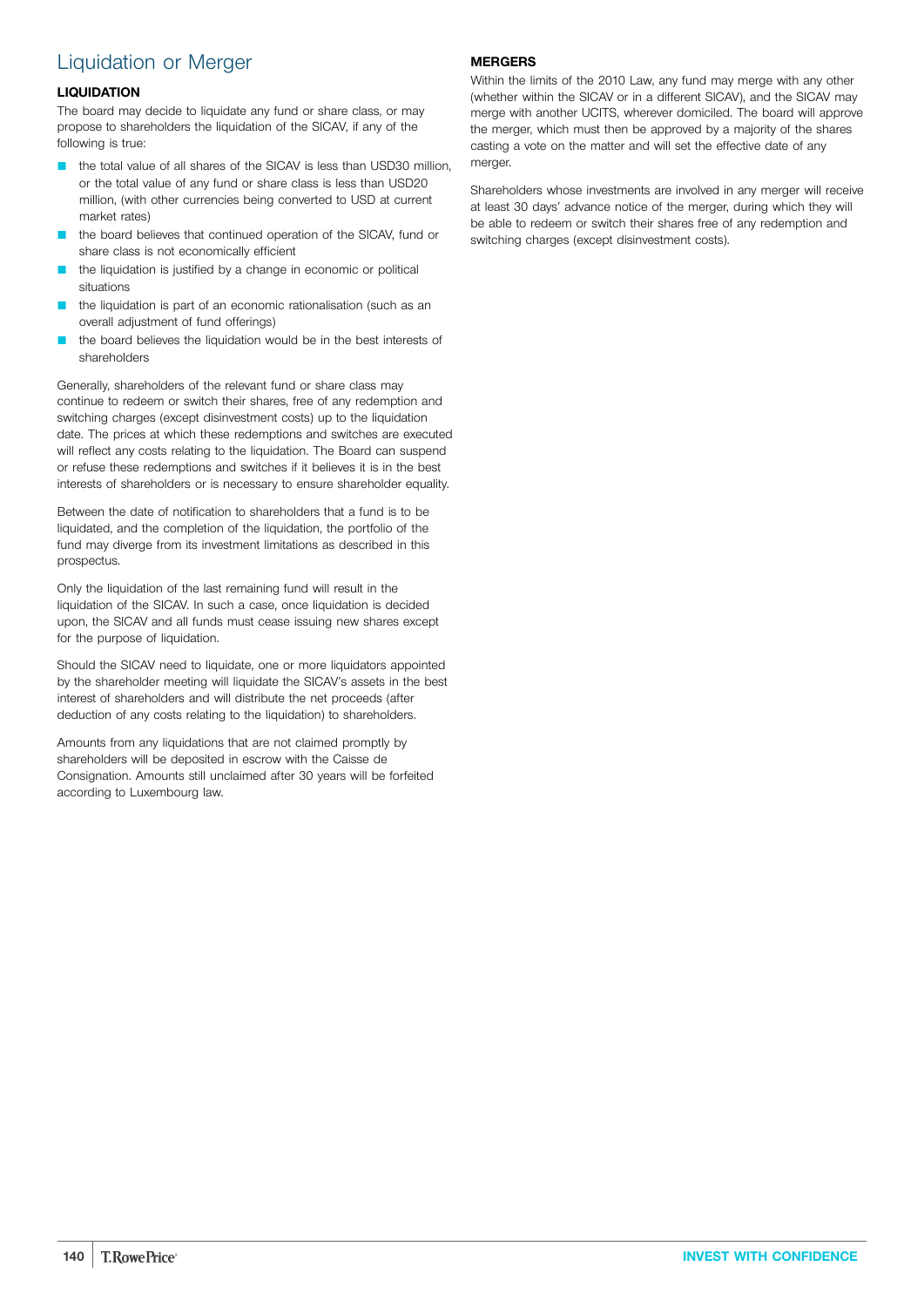# Operations and Business Structure

Management company name T. Rowe Price (Luxembourg) Management S.à r.l.

#### Registered office

European Bank & Business Center 6c, route de Trèves L-2633 Senningerberg, Luxembourg

## Other contact information

Tel +352 46 26 85 162 Fax +352 22 74 43

Legal form of company Société à responsabilité limitée.

Incorporated 5 April 1990, in Luxembourg.

Articles of incorporation Last modified on 1 March 2019 and published in the Recueil électronique des sociétés et associations (RESA) on 13 March 2019.

#### Regulatory authority

Commission de Surveillance du Secteur Financier 283, route d'Arlon L-1150 Luxembourg

Registration number B 33 422.

### Authorised and issued share capital USD2,669.400.

The management company has responsibility for investment management services, administrative services and distribution services. The activities of the management company are supervised and coordinated by the conducting officers. The management company is subject to Chapter 15 of the 2010 Law.

The management company has the option of delegating to third parties some or all of its responsibilities, subject to applicable laws and the consent and supervision of the board. For example, so long as it retains control and supervision, the management company can appoint one or more investment managers to handle the day-to-day management of fund assets, or one or more advisers to provide investment information, recommendations and research concerning prospective and existing investments. The management company can also appoint various service providers, including those listed below.

The management company is entitled to receive a management company fee, out of the assets of the funds, as indicated for each fund in "Fund Descriptions". This fee is calculated based on each fund's daily net assets and is paid monthly in arrears. The management company pays the investment manager out of the management company fee. The management company may decide to waive some or all of its fee in order to reduce the impact on performance. Such waivers may be applied to any fund or share class, for any amount of time and to any extent, as determined by the management company.

The investment manager, investment sub-managers, and all service providers typically serve for an indefinite period and the management company can replace them periodically. The investment manager can be terminated immediately upon a decision of the management company and can resign effective 30 days from when the management company receives a notice of resignation. Any other service provider can resign or be replaced upon 90 days' notice.

The management company has established a remuneration policy statement which sets out the policies, practices and procedures followed by the management company in order to comply with applicable law.

The remuneration policy statement is consistent with and promotes sound and effective risk management and does not encourage risk taking which is inconsistent with the risk profiles, rules or instruments of incorporation of the UCITS that the management company manages.

The remuneration policy statement is further in line with the business strategy, objectives, values and interests of the management company and the UCITS that it manages. In order to educate associates, protect the firm's reputation, and ensure that the firm's integrity remains as a principle by which business is conducted, the management has adopted the Code of Ethics and Conduct ("Code") of T. Rowe Price Group, Inc. The Code establishes standards of conduct which the management company expects each associate to fully understand and agree to adopt, including the appropriate management of conflicts of interest. Any identified regulatory or Code breaches by an associate are reported to the associate's line manager and are be taken into consideration when assessing an individual associate's performance, and ultimately therefore impacting their compensation.

The assessment of an individual's performance covers progress on both short and long term goals and is evaluated through a range of financial and non-financial factors, including risk reduction/mitigation, customer satisfaction, operational effectiveness, process enhancements, levels of cooperation, developments to the firm's reputation and the individual's compliance with business policies and procedures, including but not limited to the Code.

The compensation programs of the management company are designed to reward executives and other officers for building and strengthening the very core of the company's long-term viability, which contributes to long-term value creation for all clients, including the SICAV and its shareholders. This is accomplished through a balance of short-term fixed and variable cash compensation, and long-term equitybased incentives. The fixed element of each associate's compensation is sufficiently high to allow for a fully flexible policy on the variable component.

The details of the up-to-date remuneration policy statement setting out the key remuneration elements, including, but not limited to, a description of how remuneration and benefits are calculated, the identity of persons responsible for awarding the remuneration and benefits, including the composition of the remuneration committee, are available on the website

**[www.troweprice.com/trpluxembourgmanagementsarlremuneration](http://www.troweprice.com/trpluxembourgmanagementsarlremunerationpolicy)[policy.](http://www.troweprice.com/trpluxembourgmanagementsarlremunerationpolicy)** A paper copy of the remuneration policy statement is available free of charge at the registered office of the management company.

## **Complaints**

The details of the up-to-date complaints handling procedure including information about how to file a complaint, are available on the website **[www.troweprice.com/complainthandlingprocedure.](http://www.troweprice.com/complainthandlingprocedure)**

# Board of Managers

### Chairman: Robert Higginbotham

Head of Global Distribution T. Rowe Price International Ltd 60 Queen Victoria Street London, EC4N 4TZ, UK

### Oliver Bell

Associate Head of International Fquity T. Rowe Price International Ltd 60 Queen Victoria Street London, EC4N 4TZ, UK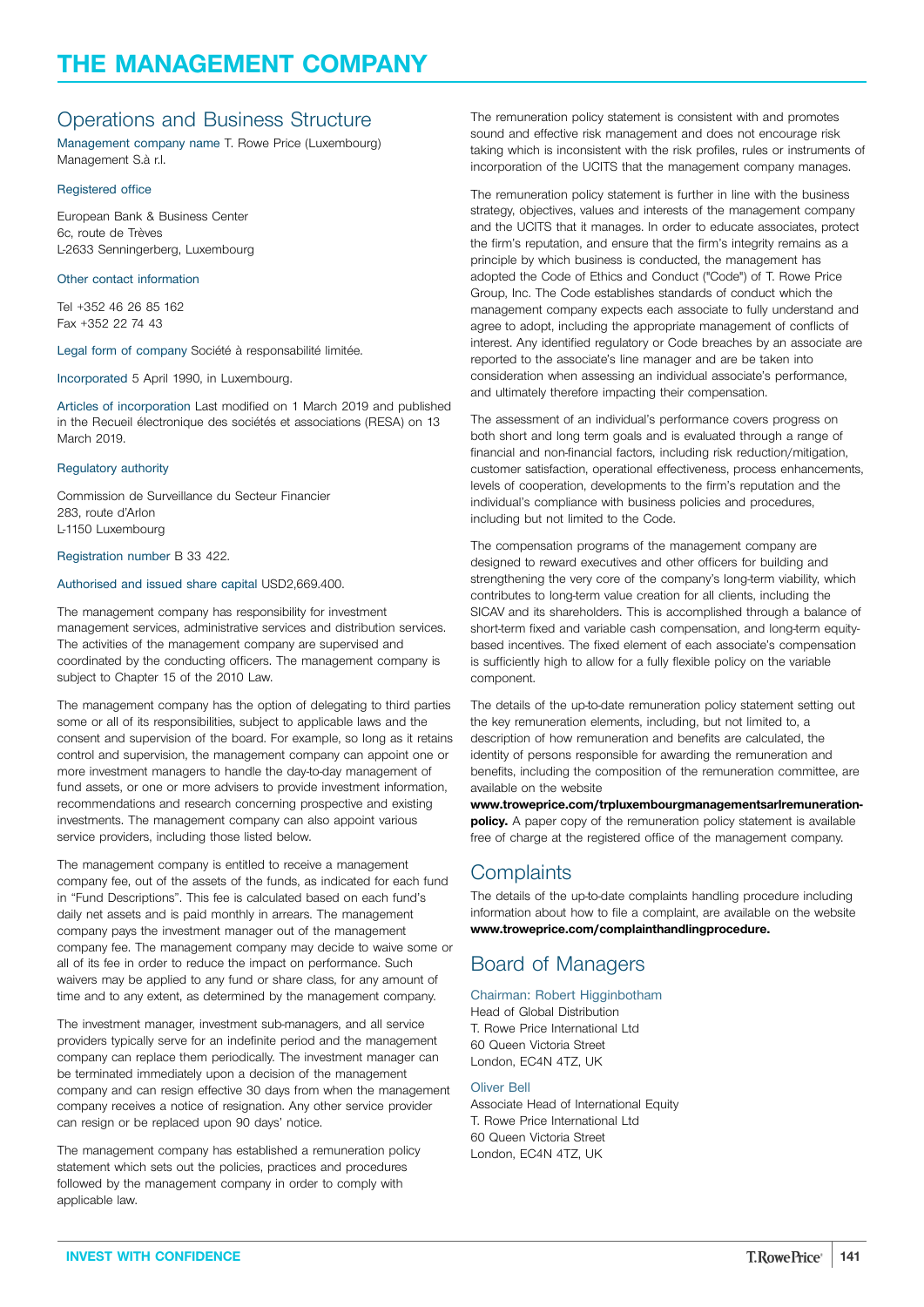## <span id="page-141-0"></span>Christopher Edge

Head of Investment Risk T. Rowe Price Associates, Inc. 100 East Pratt Street Baltimore, Maryland 21202 USA

### Scott Keller

Head of EMEA Distribution T. Rowe Price International Ltd 60 Queen Victoria Street London, EC4N 4TZ, UK

## Christine Morgan

Managing Counsel T. Rowe Price Associates, Inc. 100 East Pratt Street Baltimore, Maryland 21202 USA

## Conducting Officers

#### Benoit Philippe

Regulatory Risk Manager T. Rowe Price (Luxembourg) Management S.à r.l. 35 Boulevard du Prince Henri L-1724 Luxembourg

#### Steve Gohier

Senior Compliance Manager T. Rowe Price (Luxembourg) Management S.à r.l. 35 Boulevard du Prince Henri L-1724 Luxembourg

#### Marion Broch

Head of Governance & Business Management EMEA Product Management T. Rowe Price (Luxembourg) Management S.à r.l. 35 Boulevard du Prince Henri L-1724 Luxembourg

## Dr. Tim Koslowski

Senior Legal Counsel T. Rowe Price (Luxembourg) Management S.à r.l. 35 Boulevard du Prince Henri L-1724 Luxembourg

#### Marie Lerin

Manager, Delegated Portfolio Management Oversight T. Rowe Price (Luxembourg) Management S.à r.l. 35 Boulevard du Prince Henri L-1724 Luxembourg

## Investment Manager and Sub-Managers

## **INVESTMENT MANAGER AND DISTRIBUTOR1**

T. Rowe Price International Ltd 60 Queen Victoria Street London, EC4N 4TZ, UK

## **INVESTMENT SUB-MANAGERS**

T. Rowe Price Associates, Inc. 100 East Pratt Street Baltimore, Maryland 21202, USA

#### T. Rowe Price Hong Kong Limited

6/F Chater House 8 Connaught Place Central, Hong Kong T. Rowe Price Singapore Private Ltd 501 Orchard Road, #10-02 Wheelock Place, 238880, Singapore

#### T. Rowe Price Japan, Inc.

1-9-2 Marunouchi, Chiyoda-ku, Tokyo, Japan

### T. Rowe Price Australia Limited

Governor Phillip Tower, Level 50, 1 Farrer Place, Sydney, NSW 2000, Australia

The investment manager is responsible for day-to-day management of the funds. The investment manager is regulated by the UK Financial Conduct Authority.

Upon request of the board, the investment manager may provide advice and assistance to the board in setting investment policy and in determining related matters for the SICAV or for any fund. The investment manager has also been appointed to handle the SICAV's promotional, marketing and distribution activities, including the appointment of distributors (meaning sales agents, marketing agents, distribution agents and other financial intermediaries).

The investment manager has the option of delegating to investment sub-managers, at its own expense and responsibility and with the approval of the board and the CSSF, any or all of its investment management and advisory duties.

For example, so long as it retains control and supervision, the management company can appoint one or more investment submanagers to handle the day-to-day management of fund assets, or one or more advisers to provide investment information, recommendations and research concerning prospective and existing investments.

The investment manager also has the option of making, as allowed by the FCA rules and other applicable law and regulation and at its own expense, so-called retrocession payments to intermediaries, platforms and other investors, including its own staff and its affiliates.

The investment manager may further, at its own initiative and expense, organise client events or host conferences and pay for transportation, accommodation, meals, beverages and entertainment in respect of the invited intermediaries, distributors or other clients.

The investment manager or an affiliate may, from time to time, invest corporate money to seed certain proprietary funds. Such entity's ownership percentage may be significant for an unspecified period. A fund may, from time to time, invest in such proprietary funds. The investment manager or its affiliate may elect to redeem all or a portion of its investment at any time.

# Service Providers Engaged by the Management Company

## **ADMINISTRATION AGENT, REGISTRAR, TRANSFER AGENT, AND DOMICILIARY AGENT**

#### JP Morgan Bank Luxembourg S.A.

European Bank & Business Center 6h, route de Trèves L-2633 Senningerberg, Luxembourg

The administration agent is responsible for fund accounting, including calculating NAVs.

The registrar and transfer agent is responsible for processing requests to buy and redeem fund shares and for maintaining the register of shareholders.

<sup>1</sup> 1 the distributor is authorized to distribute the SICAV in the jurisdictions agreed from time to time with the management company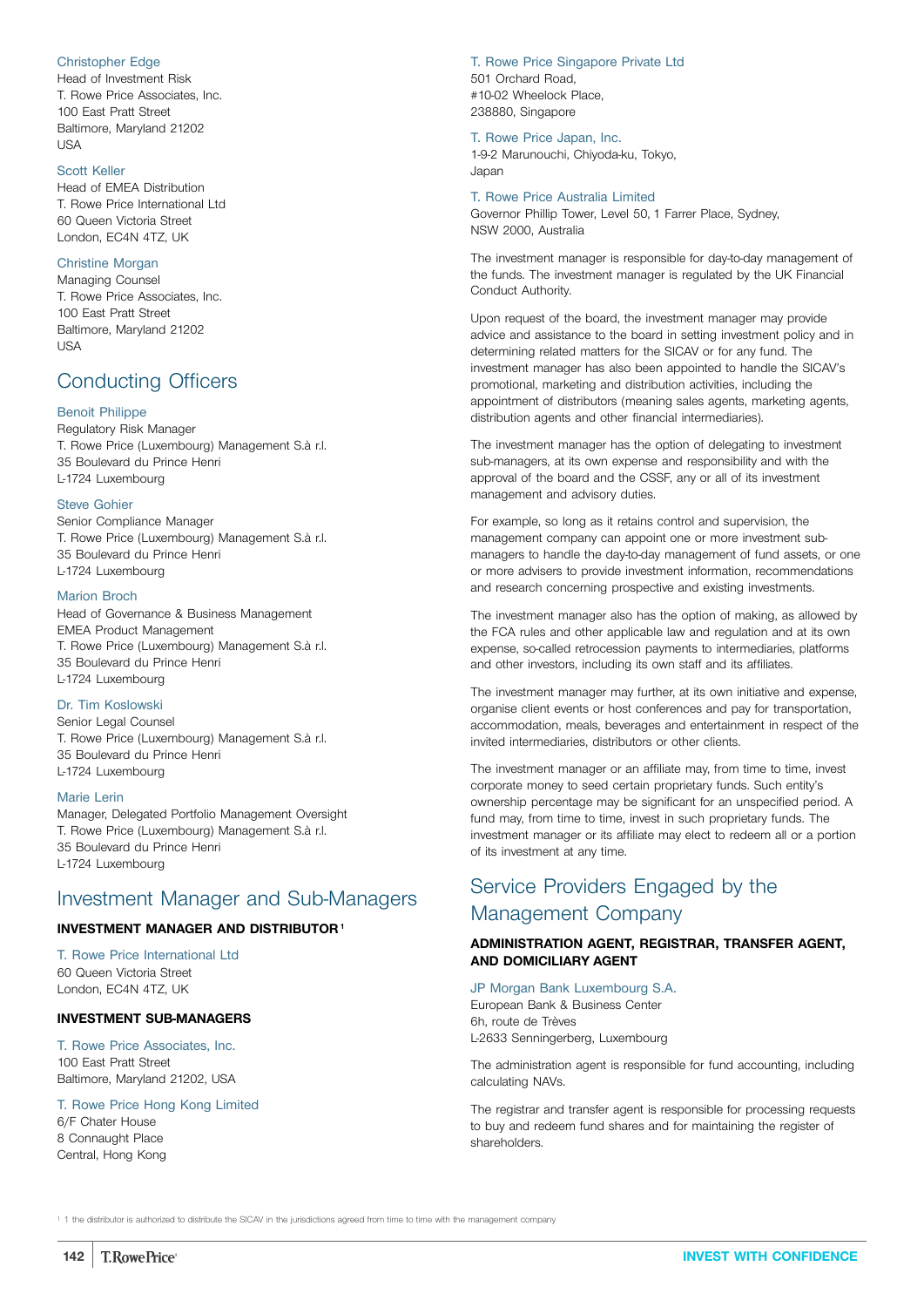The domiciliary agent is responsible for the administrative work required by law and the articles of incorporation, and for keeping the books and records of the funds and the SICAV.

## **AUDITOR**

PricewaterhouseCoopers, société cooperative 2, rue Gerhard Mercator, B.P. 1443 L-1014 Luxembourg

The auditor provides independent review of the financial statements of the SICAV and all funds once a year.

## **LEGAL ADVISER**

Linklaters LLP 35, avenue J.F. Kennedy, L-1855 Luxembourg

The legal adviser provides independent legal advice on business, regulatory, tax, and other matters, as requested.

## **LOCAL AGENTS**

The SICAV may engage local agents to handle transactions in fund shares in certain countries or markets. In some countries, use of an agent is mandatory, and the agent may not merely facilitate transactions but may hold shares in its own name on behalf of investors. In other countries, investors have the option of investing through the agent or directly with the fund; in these countries, investors have a direct claim on shares held in their name by an agent, and may choose to stop investing through an agent at any time. For information on the local agents in various countries, see page [133](#page-132-0).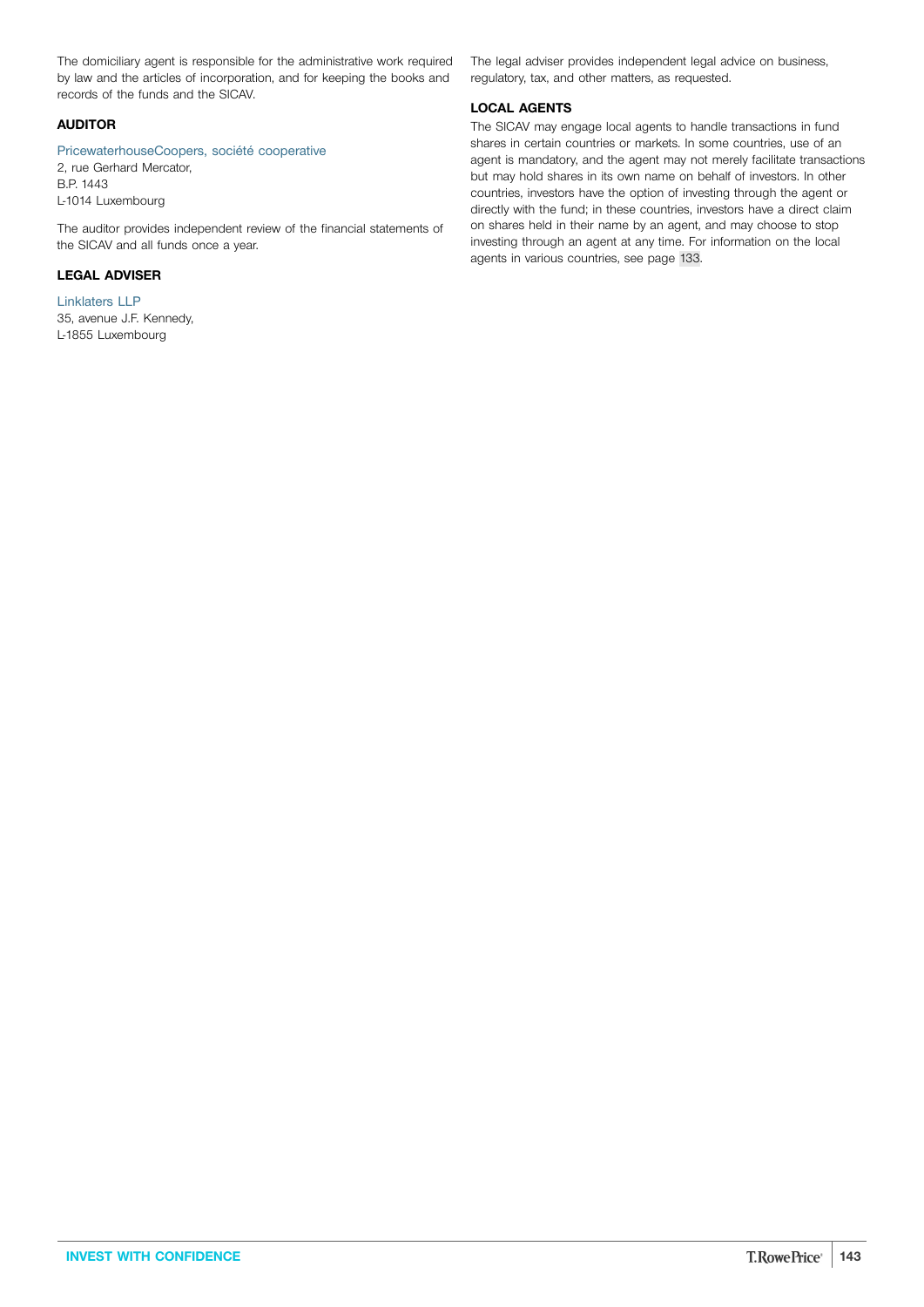## TERMS WITH SPECIFIC MEANINGS

The following terms have these specific meanings within this document. All references to laws and documents apply to those laws and documents as they may be amended from time to time.

2010 law The Luxembourg law of December 17, 2010 on undertakings for collective investment. Words and expressions that are not defined in the prospectus but are defined in the 2010 Law have the same meaning as in the 2010 Law.

Actively managed In an actively managed fund, the investment manager has complete discretion over the composition of its portfolio, subject to the stated investment objectives and policy, and has freedom to deviate from the constituent holdings, country or sector weightings of any benchmark index.

Asset backed security A security whose income payments and capital value are derived from and secured against a specified pool of underlying assets.

Articles of incorporation The Articles of Incorporation of the SICAV.

Blue chip company A company with a national reputation for quality, reliability and the expected ability to operate profitably in all economic conditions.

The board The board of directors of the SICAV.

Business day Any day on which a fund processes orders in its shares and calculates its NAV, as designated for each fund in "Fund Descriptions". The latest list of non-business days can be obtained from **[www.troweprice.](http://www.troweprice)** com.

China A shares Shares of companies incorporated in mainland China that are listed on the Shanghai Stock Exchange and/or the Shenzhen Stock exchange and that are generally only available to non-mainland China investors.

China B shares Shares of companies incorporated in mainland China that trade on the Shanghai Stock Exchange and/or the Shenzhen Stock exchange and that are denominated in United States Dollar (USD) or the Hong Kong Dollar (HKD).

China H shares Shares of companies incorporated in mainland China that are listed on the Hong Kong Stock exchange and denominated in the Hong Kong Dollar (HKD).

Commodity A basic good or material, for example oil or gold.

Common shares Shares representing ownership in a company, often entitling the holder to a variable dividend.

Convertible bond A bond issued by a company that can be converted into shares in the issuing company at the option of the holder.

Credit index An index made up of credit securities issued by companies. Debt security A financial instrument, such as a government or corporate bond, that can be bought and sold between two parties and has basic terms defined, such as amount borrowed, interest rate and maturity.

Defensive A conservative method of investment allocation that emphases capital preservation, for example by holding more cash or money market securities.

Depository receipt A negotiable certificate issued by a bank traded on a local stock exchange representing shares in a foreign company.

Distressed/defaulted bond A bond issued by a company that is near to or currently going through bankruptcy or is otherwise in financial difficulty.

Eligible state Any member state of the EU and any other country in Europe, Asia, Oceania, the American continents and Africa.

Emerging markets Countries with less established financial markets and investor protections. Examples include most countries in Asia, Latin America, Eastern Europe, the Middle East and Africa.

Equity Ownership in a company via common shares or preferred shares. Floating rate bond A bond providing variable income, usually tied to a reference benchmark.

Fractional shares Smaller denomination shares of a fund.

Fund Any sub-fund of the SICAV.

Institutional investor Any investor who is an institutional investor within the meaning of Article 174 of the 2010 Law. Specifically, this means any of the following:

- Banks and other professionals of the financial sector, insurance and reinsurance companies, social security institutions and pension funds, industrial, commercial and financial group companies, all subscribing on their own behalf, and the structures which such institutional investors put into place for the management of their own assets.
- Q Credit institutions and other professionals of the financial sector investing in their own name but on behalf of institutional investors as defined in the bullet above.
- Credit institutions or other professionals of the financial sector established in Luxembourg or abroad which invest in their own name but on behalf of their clients on the basis of a discretionary management mandate.
- Collective investment schemes established in Luxembourg or abroad.
- Holding companies or similar entities, whether Luxembourg based or not, whose shareholders are institutional investors as described in the foregoing paragraphs.
- Holding companies or similar entities, whether Luxembourg based or not, whose shareholder/beneficial owners are individual person(s) who are extremely wealthy and may reasonably be regarded as sophisticated investors and where the purpose of the holding company is to hold important financial interests/investments for an individual or a family.
- A holding company or similar entity, whether Luxembourg based or not, which as a result of its structure, activity and substance constitutes an institutional investor in its own right.

KIID Key investor information document.

Listed company A company whose shares are listed (quoted) on a stock exchange for public trading.

#### Limited extent Up to 5%

market capitalisation The total combined market value of a publicly traded company's outstanding shares.

Money market security A short term investment, typically a bond, lasting one year or less.

Mortgage backed security A type of asset backed security that is secured against a mortgage or collection of mortgages.

NAV Net asset value per share.

Preferred shares Shares representing ownership in a company, often entitling the holder to a fixed dividend whose payment takes priority over common stock.

#### The prospectus This document.

Red-chips Shares of state-owned companies that are based in mainland China but incorporated internationally and listed on the Hong Kong Stock **Exchange** 

P-chips Shares of non-state-owned companies that are based in mainland China but incorporated internationally and listed on the Hong Kong Stock **Exchange** 

REIT A real estate investment trust (REIT) is a company that owns, and in most cases operates, income-producing real estate.

Sector An area of the economy that relates to similar products or services.

Security A tradeable financial asset such as an equity (or share) or a bond. SFDR Sustainable Finance Disclosure Regulation

shares Except where specifically indicated otherwise, shares of any fund. Shareholder Any beneficial owner of shares of a fund.

Shareholder reports Annual and semi-annual reports of the SICAV.

Short sale The sale of a financial instrument that the seller does not own, usually in the belief the instrument will depreciate in value.

The SICAV T. Rowe Price Funds SICAV.

US person Any of the following:

- a "United States person" per the U.S. Internal Revenue Code of 1986
- a "U.S. person" per Rule 902 under the U.S. Securities Act of 1933
- a person who is not a "Non-United States person" per Section 4.7 of the U.S. Commodity Exchange Act

a "U.S. Person" per the CFTC's "Interpretive Guidance and Policy Statement Regarding Compliance with Certain Swap Regulations," July 26, 2013

VAG-Investor Any investor who is (i) a German insurance company, pension fund (*Pensionsfonds*), pensions scheme (*Pensionskasse*), death benefit funds (*Sterbekasse*) or another entity to which the German Insurance Supervision Act (*VAG*), any VAG-based regulation or the German